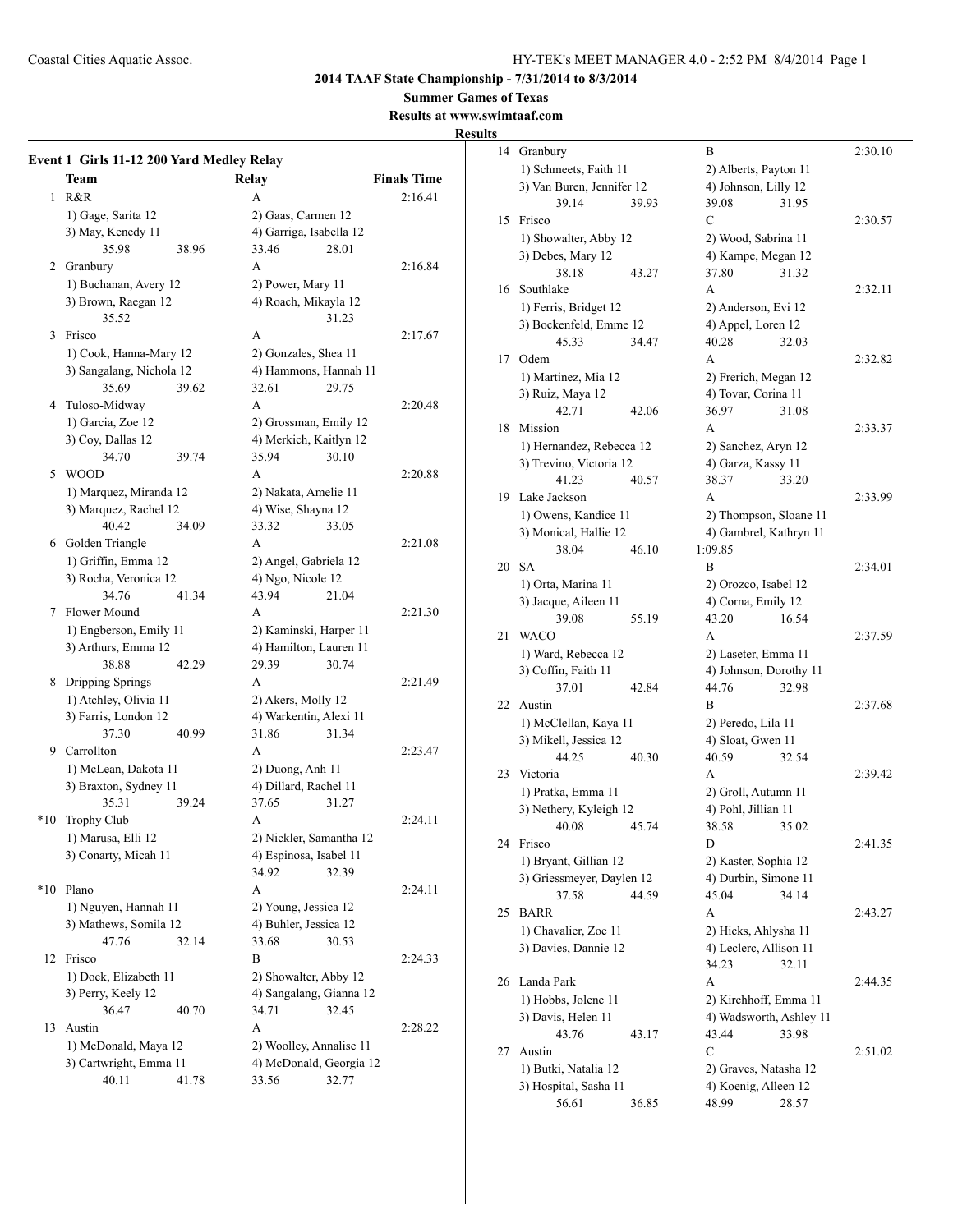**Summer Games of Texas**

## **Results at www.swii**

**Results**

| (Event 1 Girls 11-12 200 Yard Medley Relay) |                        |       |                        |                         |                    |  |
|---------------------------------------------|------------------------|-------|------------------------|-------------------------|--------------------|--|
|                                             | Team                   |       | Relay                  |                         | <b>Finals Time</b> |  |
| 28                                          | Whale                  |       | A                      |                         | 3:03.29            |  |
|                                             | 1) Smith, Jordan 12    |       | 2) Olenius, Brooke 11  |                         |                    |  |
|                                             | 3) macias, mia 12      |       | 4) Olsen, Mikayla 11   |                         |                    |  |
|                                             | 48.85                  | 48.49 | 50.66                  | 35.29                   |                    |  |
| 29                                          | <b>SA</b>              |       | A                      |                         | 3:04.28            |  |
|                                             | 1) Glover, Jailynn 11  |       | 2) Glover, Alaliyah 12 |                         |                    |  |
|                                             | 3) Parrish, Vanity 11  |       | 4) Herrera, Jestial 12 |                         |                    |  |
|                                             | 56.44                  | 53.45 | 37.21                  | 37.18                   |                    |  |
| 30                                          | Mission                |       | B                      |                         | 3:11.26            |  |
|                                             | 1) Herrera, Cecilia 12 |       | 2) Guerra, Destiny 11  |                         |                    |  |
|                                             | 3) Proctor, Sofia 11   |       | 4) Vela, Megan 12      |                         |                    |  |
|                                             | 50.99                  | 53.61 | 49.70                  | 36.96                   |                    |  |
|                                             | Dripping Springs       |       | B                      |                         | DQ                 |  |
|                                             | 1) Sawin, Julia 11     |       | 2) Hale, Emma 12       |                         |                    |  |
|                                             | 3) Russell, Cadence 11 |       | 4) Hector, Skyler 11   |                         |                    |  |
|                                             | Pharr                  |       | A                      |                         | DQ                 |  |
|                                             | 1) Leal, Monse 12      |       |                        | 2) Pedraza, Jaquelin 12 |                    |  |
|                                             | 3) Vasquez, Jasmine 12 |       | 4) Leal, Fabiola 12    |                         |                    |  |

## **Event 2 Girls 13-14 200 Yard Medley Relay**

|              | Team                    |       | Relay                   |       | <b>Finals Time</b> |
|--------------|-------------------------|-------|-------------------------|-------|--------------------|
| $\mathbf{1}$ | El Campo                |       | A                       |       | 2:02.17            |
|              | 1) Espinoza, Krystan 14 |       | 2) Williams, Hope 14    |       |                    |
|              | 3) Willis, Ivy 14       |       | 4) Wilson, Emily 13     |       |                    |
|              | 33.27                   | 31.86 | 28.57                   | 28.47 |                    |
| 2            | <b>Flower Mound</b>     |       | B                       |       | 2:06.80            |
|              | 1) Stone, Savannah 14   |       | 2) Thigpen, Summer 14   |       |                    |
|              | 3) Wingard, Nicole 14   |       | 4) Johnson, Sydnee 14   |       |                    |
|              | 32.33                   |       |                         | 27.62 |                    |
| 3            | <b>Trophy Club</b>      |       | A                       |       | 2:07.29            |
|              | 1) Cantu, Allaya 13     |       | 2) LaPrade, Madison 14  |       |                    |
|              | 3) McKinnon, Kelli 13   |       | 4) McKinnon, Kayci 13   |       |                    |
|              | 46.10                   | 23.39 | 29.84                   | 27.96 |                    |
| 4            | Frisco                  |       | A                       |       | 2:08.24            |
|              | 1) Smith, Spencer 14    |       | 2) Tabacco, Andreana 14 |       |                    |
|              | 3) Graham, Elyse 13     |       | 4) Medigovich, Lydia 13 |       |                    |
|              | 31.13                   | 38.48 | 30.30                   | 28.33 |                    |
| 5            | Southlake               |       | A                       |       | 2:08.37            |
|              | 1) Tatum, Samantha 13   |       | 2) Bradshaw, Olivia 13  |       |                    |
|              | 3) Dockal, Spencer 13   |       | 4) Schmidt, Claire 13   |       |                    |
|              | 33.67                   | 37.48 | 29.12                   | 28.10 |                    |
| 6            | Lake Jackson            |       | A                       |       | 2:12.02            |
|              | 1) Gambrel, Rachel 13   |       | 2) Agan, Abby 14        |       |                    |
|              | 3) Tran, Vivie 13       |       | 4) DeValcourt, Ellie 13 |       |                    |
|              | 34.66                   | 39.31 | 29.41                   | 28.64 |                    |
| 7            | Plano <sub>P</sub>      |       | A                       |       | 2:13.91            |
|              | 1) Lunsford, Taylor 14  |       | 2) Patterson, Lauren 14 |       |                    |
|              | 3) Leonard, Kaitlyn 13  |       | 4) Cowan, Hadley 13     |       |                    |
|              | 35.12                   | 38.85 | 30.94                   | 29.00 |                    |
| 8            | Alice                   |       | A                       |       | 2:15.23            |
|              | 1) Salazar, Lia 13      |       | 2) Gonzalez, Alex 13    |       |                    |
|              | 3) Hayslip, Hannah 14   |       | 4) Sneed, Jacqueline 13 |       |                    |
|              | 39.90                   | 37.16 | 29.68                   | 28.49 |                    |

|    | ımtaat.com                        |       |                          |                            |         |
|----|-----------------------------------|-------|--------------------------|----------------------------|---------|
| 9  | R&R                               |       | А                        |                            | 2:16.45 |
|    | 1) Parker, Katie 13               |       | 2) Chancoco, Gemini 14   |                            |         |
|    | 3) Turner, Ashlan 13              |       | 4) Parker, Kelsey 14     |                            |         |
|    | 35.33                             | 36.05 | 35.07                    | 30.00                      |         |
| 10 | Mission                           |       | A                        |                            | 2:17.77 |
|    | 1) Suelto, Sam 14                 |       | 2) Benavides, Bianca 14  |                            |         |
|    | 3) Garza, Abby 14                 |       | 4) Garza, Kiki 13        |                            |         |
|    | 36.35                             | 41.69 | 30.37                    | 29.36                      |         |
| 11 | Dripping Springs                  |       | A                        |                            | 2:18.30 |
|    | 1) Bruno, Ashley 14               |       | 2) Puryear, Lightsey 14  |                            |         |
|    | 3) Warkentin, Emily 14            |       | 4) Sawin, Kassandra 13   |                            |         |
|    | 41.72                             | 36.85 | 30.49                    | 29.24                      |         |
| 12 | Landa Park                        |       | A                        |                            | 2:18.95 |
|    | 1) Beckman, Samantha 13           |       | 2) Bock, Hailey 14       |                            |         |
|    | 3) Boylan, Emily 13               |       | 4) Schultz, Asilyn 14    |                            |         |
|    | 37.49                             | 39.18 | 32.37                    | 29.91                      |         |
| 13 | Austin                            |       | A                        |                            | 2:19.04 |
|    | 1) Allums, Kalyani 14             |       | 2) Blankenship, Molly 14 |                            |         |
|    | 3) Blankenship, Ellie 13          |       | 4) Graf, Marissa 14      |                            |         |
|    | 41.08                             | 35.62 | 33.82                    | 28.52                      |         |
| 14 | Frisco                            |       | C                        |                            | 2:23.45 |
|    | 1) Burton, Gracen 14              |       | 2) Clark, Emma 13        |                            |         |
|    | 3) Burrell, Erin 13               |       | 4) Sojan, Nishita 13     |                            |         |
|    | 36.84                             | 42.50 | 31.63                    | 32.48                      |         |
| 15 | Aquacats                          |       | A                        |                            | 2:23.97 |
|    | 1) Sliva, Hannah 13               |       | 2) Richards, Brooke 14   |                            |         |
|    |                                   |       |                          |                            |         |
|    | 3) Rodriguez, Kaitlyn 13<br>38.18 | 41.42 | 4) Attaway, Sarah 14     |                            |         |
| 16 | Carrollton                        |       | 35.14<br>A               | 29.23                      | 2:24.56 |
|    |                                   |       |                          |                            |         |
|    | 1) Stringer, Emily 13             |       | 2) Carlin, Riley 13      |                            |         |
|    | 3) Mascorro, Lauren 14            |       | 4) Kidwell, Alexa 13     |                            |         |
|    | 35.08                             | 37.07 | 39.37                    | 33.04                      | 2:25.84 |
| 17 | Flower Mound                      |       | A                        |                            |         |
|    | 1) Bryant, Jacqueline 13          |       | 2) Augustine, Peyten 14  |                            |         |
|    | 3) Hulen, Skylar 13               |       | 4) Wiborg, Emma 14       | 33.13                      |         |
|    | 46.37                             | 32.62 | 33.72                    |                            |         |
| 18 | Austin                            |       | В                        |                            | 2:29.55 |
|    | 1) Rudy, Claire 13                |       | 2) Hebda, Ivy 13         |                            |         |
|    | 3) Bennett, Mary 14               |       | 4) Clark, Grace 13       |                            |         |
|    | 40.88                             | 36.45 | 37.07                    | 35.15                      |         |
| 19 | Austin                            |       | С                        |                            | 2:33.83 |
|    | 1) Morgan, Ruby 13                |       | 2) Metcalf, Suzanna 13   |                            |         |
|    | 3) Yepez, Lily 14                 |       | 4) Behal, Stella 13      |                            |         |
|    | 40.18                             | 42.85 | 40.25                    | 30.55                      |         |
| 20 | Edinburg                          |       | A                        |                            | 2:36.94 |
|    | 1) Martin, Avery 13               |       |                          | 2) Rodriguez, Esmeralda 14 |         |
|    | 3) Guerra, Christa 14             |       | 4) Rodriguez, Monica 13  |                            |         |
|    | 37.77                             | 37.73 | 37.27                    | 44.17                      |         |
| 21 | McAllen                           |       | A                        |                            | 2:42.59 |
|    | 1) Gonzalez, Balbina 14           |       | 2) Barredo, Fernanda 14  |                            |         |
|    | 3) Meador, Alison 14              |       | 4) Bynum, Grace 13       |                            |         |
|    | 44.76                             | 41.11 | 40.70                    | 36.02                      |         |
| 22 | Alice                             |       | B                        |                            | 2:46.91 |
|    | 1) Little, Hannah 13              |       | 2) Zambrano, Mariel 13   |                            |         |
|    | 3) Cruz, Aryssa 14                |       | 4) Willie, Ally 13       |                            |         |
|    | 54.67                             | 38.23 | 38.77                    | 35.24                      |         |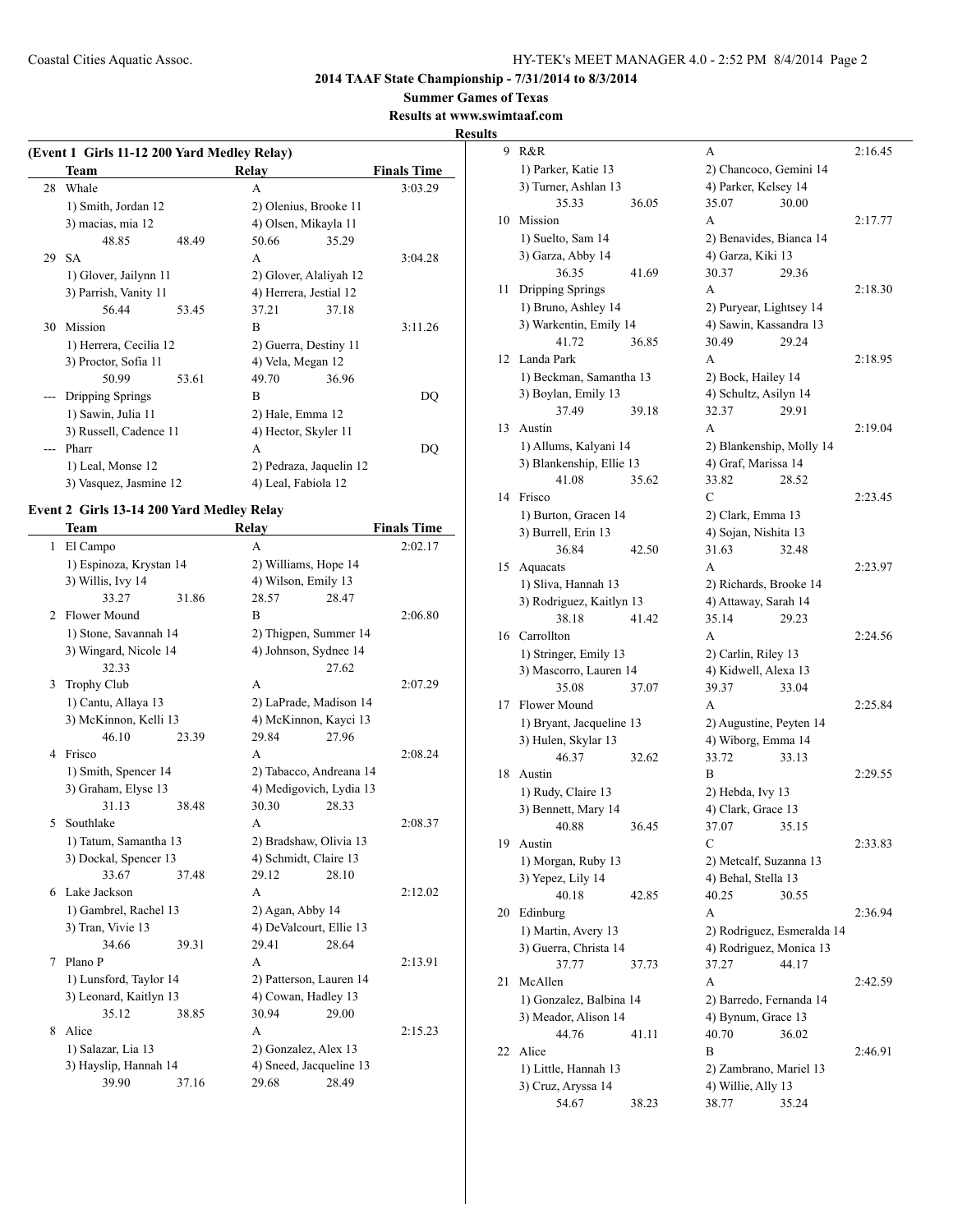## **Summer Games of Texas**

**Results at www.swimtaaf.com**

**Results**

 $\overline{\phantom{0}}$ 

| (Event 2 Girls 13-14 200 Yard Medley Relay) |                        |                    |  |  |  |  |  |
|---------------------------------------------|------------------------|--------------------|--|--|--|--|--|
| <b>Team</b>                                 | Relav                  | <b>Finals Time</b> |  |  |  |  |  |
| 23 Victoria                                 | А                      | 2:54.60            |  |  |  |  |  |
| 1) Cooper, Clara 13                         | 2) Flores, Lauren 14   |                    |  |  |  |  |  |
| 3) Clark, Monington 13                      | 4) Herman, Kaitlyn 13  |                    |  |  |  |  |  |
| 48.52                                       | 44.56<br>1:21.52       |                    |  |  |  |  |  |
| Athens Cain Cent                            | A                      | DO                 |  |  |  |  |  |
| 1) Clark, Caysea 14                         | 2) Pfiel, Cassandra 14 |                    |  |  |  |  |  |
| 3) Barnes, Sarah 14                         | 4) Mahmoud, Lily 13    |                    |  |  |  |  |  |
| WACO                                        | A                      | DO                 |  |  |  |  |  |
| 1) Price, Josie 14                          | 2) Weaver, Sarah 14    |                    |  |  |  |  |  |
| 3) Jimenez, Naishka 14                      | 4) Schagel, Chloe 14   |                    |  |  |  |  |  |

## **Event 3 Girls 11-12 100 Yard Freestyle**

|              | <b>Name</b>         | <b>Age Team</b> |    |                        | <b>Finals Time</b> |
|--------------|---------------------|-----------------|----|------------------------|--------------------|
| $\mathbf{1}$ | Garriga, Isabella   |                 |    | 12 R&R                 | 1:00.18            |
|              | 29.52               | 30.66           |    |                        |                    |
| 2            | Moralez, Sierra     |                 | 12 | Coastal Bend           | 1:00.82            |
|              | 29.18               | 31.64           |    |                        |                    |
| 3            | Lilley, Madison     |                 | 12 | Southlake              | 1:01.11            |
|              | 28.77               | 32.34           |    |                        |                    |
| 4            | Cervantes, Cristina |                 | 11 | Victoria               | 1:01.86            |
|              | 30.56               | 31.30           |    |                        |                    |
| 5            | McComb, Cailyn      |                 | 12 | El Campo               | 1:03.08            |
|              | 30.42               | 32.66           |    |                        |                    |
| 6            | Criddle, Chaeli     |                 | 11 | Landa Park             | 1:04.48            |
|              | 31.31               | 33.17           |    |                        |                    |
| 7            | Clark, Hailey       |                 | 12 | Port Aransas           | 1:05.56            |
|              | 30.63               | 34.93           |    |                        |                    |
| 8            | Cumpian, Melanie    |                 | 12 | Harlingen              | 1:06.15            |
|              | 31.59               | 34.56           |    |                        |                    |
| 9            | Rudd, K'Lee         |                 | 12 | Bryan                  | 1:06.34            |
|              | 31.28               | 35.06           |    |                        |                    |
| 10           | Farris, London      |                 | 12 | Dripping Springs       | 1:06.38            |
|              | 32.05               | 34.33           |    |                        |                    |
| 11           | Johnston, Hannah    |                 | 12 | Denison                | 1:06.82            |
|              | 31.02               | 35.80           |    |                        |                    |
| 12           | Nickler, Samantha   |                 | 12 | Trophy Club            | 1:07.09            |
|              | 31.70               | 35.39           |    |                        |                    |
| 13           | Monical, Hallie     |                 | 12 | Lake Jackson           | 1:07.51            |
|              | 31.71               | 35.80           |    |                        |                    |
| 14           | Miller, Jordan      |                 | 11 | The Colony             | 1:07.59            |
|              | 32.17               | 35.42           |    |                        |                    |
| 15           | Escudero, Daynise   |                 | 11 | <b>Dallas Dolphins</b> | 1:08.04            |
|              | 32.79               | 35.25           |    |                        |                    |
| 16           | Parsons, Anna       |                 | 12 | Athens Cain Cent       | 1:08.37            |
|              | 32.38               | 35.99           |    |                        |                    |
| 17           | Guajardo, Anna      |                 | 12 | Boerne                 | 1:08.47            |
|              | 32.12               | 36.35           |    |                        |                    |
| 18           | Cook, Hanna-Mary    |                 | 12 | Frisco                 | 1:09.10            |
|              | 34.29               | 34.81           |    |                        |                    |
| 19           | Showalter, Abby     |                 | 12 | Frisco                 | 1:09.55            |
|              | 34.72               | 34.83           |    |                        |                    |

|    | 20 Perry, Keely       |         |    | 12 Frisco          | 1:09.68 |
|----|-----------------------|---------|----|--------------------|---------|
|    | 33.65                 | 36.03   |    |                    |         |
|    | 21 Gutierrez, Maya    |         |    | 12 Bryan           | 1:10.15 |
|    | 33.47                 | 36.68   |    |                    |         |
|    | 22 Sanchez, Aryn      |         |    | 12 Mission         | 1:10.17 |
|    | 33.34                 | 36.83   |    |                    |         |
| 23 | Rocha, Veronica       |         |    | 12 Golden Triangle | 1:11.28 |
|    | 34.71                 | 36.57   |    |                    |         |
|    | 24 Cardozo, Xin Rae   |         |    | 12 Plano P         | 1:11.45 |
|    | 33.80                 | 37.65   |    |                    |         |
|    | 25 Hernandez, Rebecca |         |    | 12 Mission         | 1:11.81 |
|    | 34.43                 | 37.38   |    |                    |         |
|    | 26 Dillard, Rachel    |         | 11 | Carrollton         | 1:11.94 |
|    | 34.05                 | 37.89   |    |                    |         |
|    | 27 Coffin, Faith      |         | 11 | <b>WACO</b>        | 1:12.49 |
|    | 34.66                 | 37.83   |    |                    |         |
|    | 28 Resler, Cassie     |         |    | 12 SA              | 1:12.96 |
|    | 34.49                 | 38.47   |    |                    |         |
| 29 | King, Lauren          |         |    | 12 Austin          | 1:13.87 |
|    | 36.38                 | 37.49   |    |                    |         |
|    | 30 Orta, Marina       |         |    | 11 SA              | 1:15.24 |
|    | 35.02                 | 40.22   |    |                    |         |
| 31 | Engberson, Emily      |         | 11 | Flower Mound       | 1:15.28 |
|    | 32.91                 | 42.37   |    |                    |         |
|    | 32 Vires, Madison     |         | 11 | Austin             | 1:23.90 |
|    | 37.60                 | 46.30   |    |                    |         |
|    | 33 Hernandez, Maribel |         | 11 | Westbury           | 1:58.45 |
|    | 51.76                 | 1:06.69 |    |                    |         |

## **Event 4 Girls 13-14 100 Yard Freestyle**

|    | Name                |       |    | <b>Age Team</b>    | <b>Finals Time</b> |
|----|---------------------|-------|----|--------------------|--------------------|
| 1  | Tran, Vivie         |       |    | 13 Lake Jackson    | 57.91              |
|    | 27.69               | 30.22 |    |                    |                    |
| 2  | Johansen, Charlotte |       |    | 14 R&R             | 58.09              |
|    | 27.56               | 30.53 |    |                    |                    |
| 3  | Schwartz, Rani      |       |    | 13 Bryan           | 58.75              |
|    | 27.88               | 30.87 |    |                    |                    |
| 4  | Black, Alaura       |       |    | 14 Angleton        | 59.60              |
|    | 29.07               | 30.53 |    |                    |                    |
| 5  | Urbanosky, Cameryn  |       |    | 14 Keller          | 1:00.57            |
|    | 28.98               | 31.59 |    |                    |                    |
| 6  | Graham, Elyse       |       |    | 13 Frisco          | 1:00.61            |
|    | 29.27               | 31.34 |    |                    |                    |
| 7  | Schmidt, Claire     |       |    | 13 Southlake       | 1:00.93            |
|    | 29.15               | 31.78 |    |                    |                    |
| 8  | Cantu, Allaya       |       | 13 | <b>Trophy Club</b> | 1:02.34            |
|    | 30.00               | 32.34 |    |                    |                    |
| 9  | McLemore, Brianne   |       | 13 | Carrollton         | 1:02.42            |
|    | 29.59               | 32.83 |    |                    |                    |
| 10 | Woodall, Payton     |       |    | 13 WACO            | 1:03.05            |
|    | 30.59               | 32.46 |    |                    |                    |
| 11 | Stone, Reagan       |       |    | 14 Paris           | 1:03.34            |
|    | 30.30               | 33.04 |    |                    |                    |
|    | 12 Graf, Marissa    |       |    | 14 Austin          | 1:03.92            |
|    | 31.29               | 32.63 |    |                    |                    |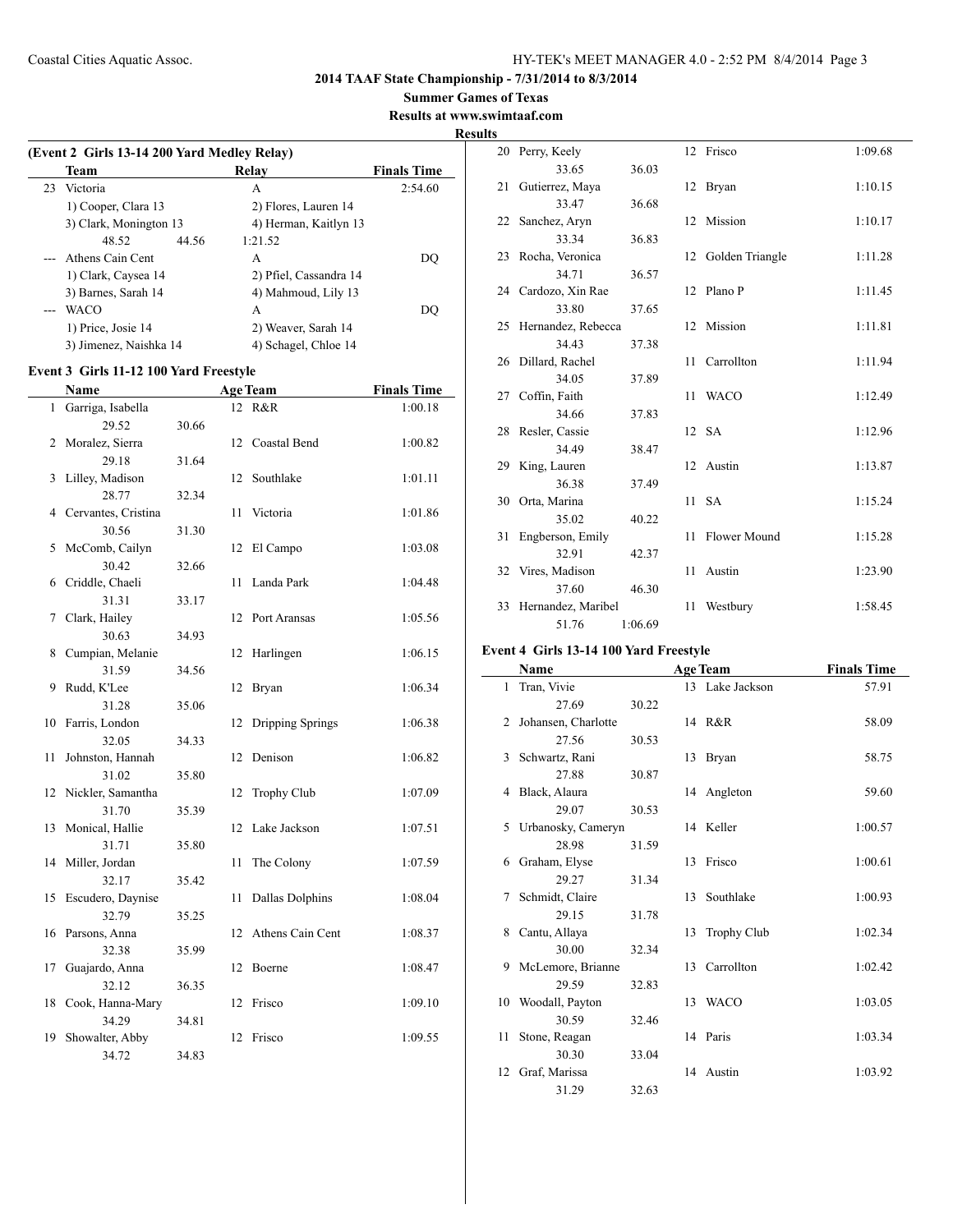**Summer Games of Texas Results at www.swimtaaf.com**

 $\overline{\phantom{a}}$ 

| (Event 4 Girls 13-14 100 Yard Freestyle)      |                                     |       |    |                  |                    |  |  |  |
|-----------------------------------------------|-------------------------------------|-------|----|------------------|--------------------|--|--|--|
| <b>Age Team</b><br><b>Finals Time</b><br>Name |                                     |       |    |                  |                    |  |  |  |
| 13                                            | Truesdell, Hannah                   |       | 14 | Stephenville     | 1:04.39            |  |  |  |
|                                               | 30.87                               | 33.52 |    |                  |                    |  |  |  |
|                                               | 14 Beckman, Samantha                |       | 13 | Landa Park       | 1:04.55            |  |  |  |
|                                               | 31.93                               | 32.62 |    |                  |                    |  |  |  |
| 15                                            | Daynos, Danielle                    |       | 14 | Frisco           | 1:04.64            |  |  |  |
|                                               | 31.01                               | 33.63 |    |                  |                    |  |  |  |
| 16                                            | Barnes, Sarah                       |       | 14 | Athens Cain Cent | 1:05.08            |  |  |  |
|                                               | 30.70                               | 34.38 |    |                  |                    |  |  |  |
| 17                                            | Klein, Kayanna                      |       | 13 | McKinney         | 1:05.11            |  |  |  |
|                                               | 30.89                               | 34.22 |    |                  |                    |  |  |  |
| 18                                            | Jones, Taylor                       |       | 14 | The Colony       | 1:05.15            |  |  |  |
|                                               | 31.15                               | 34.00 |    |                  |                    |  |  |  |
| 19                                            | Garza, Kiki                         |       | 13 | Mission          | 1:05.36            |  |  |  |
|                                               | 31.22                               | 34.14 |    |                  |                    |  |  |  |
| 20                                            | Pope, Emily                         |       | 13 | Deer Park        | 1:05.58            |  |  |  |
|                                               | 29.94                               | 35.64 |    |                  |                    |  |  |  |
| 21                                            | Palacios, Norma                     |       | 14 | College Station  | 1:06.37            |  |  |  |
|                                               | 31.23                               | 35.14 |    |                  |                    |  |  |  |
| 22                                            | Blankenship, Molly                  |       | 14 | Austin           | 1:08.30            |  |  |  |
|                                               | 33.18                               | 35.12 |    |                  |                    |  |  |  |
| 23                                            | Blankenship, Ellie                  |       | 13 | Austin           | 1:08.35            |  |  |  |
|                                               | 33.84                               | 34.51 |    |                  |                    |  |  |  |
| 24                                            | Hudson, Kacie                       |       | 14 | Westbury         | 1:09.72            |  |  |  |
|                                               | 32.95                               | 36.77 |    |                  |                    |  |  |  |
| 25                                            | Schultz, Asilyn                     |       | 14 | Landa Park       | 1:10.55            |  |  |  |
|                                               | 33.26                               | 37.29 |    |                  |                    |  |  |  |
| 26                                            | Medigovich, Lydia                   |       | 13 | Frisco           | 1:11.01            |  |  |  |
|                                               | 33.06                               | 37.95 |    |                  |                    |  |  |  |
| 27                                            | Herman, Kaitlyn                     |       | 13 | Victoria         | 1:12.43            |  |  |  |
|                                               | 33.78                               | 38.65 |    |                  |                    |  |  |  |
| 28                                            | Miller, Erika                       |       | 14 | Mission          | 1:13.49            |  |  |  |
|                                               | 36.17                               | 37.32 |    |                  |                    |  |  |  |
| 29                                            | Bruno, Ashley                       |       | 14 | Dripping Springs | 1:14.25            |  |  |  |
|                                               | 34.17                               | 40.08 |    |                  |                    |  |  |  |
| 30                                            | Martinez, Pau                       |       | 13 | Mission          | 1:16.42            |  |  |  |
|                                               | 35.80                               | 40.62 |    |                  |                    |  |  |  |
| 31                                            | Sanchez, Isabella                   |       | 13 | <b>SA</b>        | 1:25.07            |  |  |  |
|                                               | 39.13                               | 45.94 |    |                  |                    |  |  |  |
| 32                                            | Bailey, Lindsey<br>40.46            | 47.86 | 14 | Athens Cain Cent | 1:28.32            |  |  |  |
| 33                                            |                                     |       | 13 | <b>SA</b>        |                    |  |  |  |
| 34                                            | Dominguez, Isabella<br>White, Emery |       | 13 | Westbury         | 1:31.90<br>1:32.76 |  |  |  |
|                                               | 41.84                               | 50.92 |    |                  |                    |  |  |  |
|                                               |                                     |       |    |                  |                    |  |  |  |

## **Event 5 Girls 11-12 50 Yard Backstroke**

|   | <b>Name</b>         | <b>Age Team</b> |                         | <b>Finals Time</b> |
|---|---------------------|-----------------|-------------------------|--------------------|
| 1 | Jansky, Camryn      |                 | 12 El Campo             | 31.00              |
|   | 2 Lilley, Madison   |                 | 12 Southlake            | 33.39              |
|   | 3 McLean, Dakota    | 11              | Carrollton              | 34.26              |
|   | 4 Goudeau, Savannah | 12.             | Wharton                 | 34.33              |
|   | 5 Marquez, Rachel   | 12.             | <b>WOOD</b>             | 34.35              |
|   | 6 Desanno, Isabel   | 11              | Victoria                | 34.91              |
|   | Cov, Dallas         |                 | 12 Tuloso-Midway        | 35.22              |
|   | Atchley, Olivia     | 11              | <b>Dripping Springs</b> | 35.29              |

| <b>Results</b> |                    |    |                    |       |
|----------------|--------------------|----|--------------------|-------|
| 9              | Buchanan, Avery    | 12 | Granbury           | 35.55 |
| 10             | Rudd, K'Lee        | 12 | Bryan              | 35.57 |
| 11             | Dock, Elizabeth    | 11 | Frisco             | 35.64 |
| 12             | Garcia, Zoe        | 12 | Tuloso-Midway      | 36.29 |
| 13             | Cook, Hanna-Mary   | 12 | Frisco             | 36.42 |
| 14             | Johnston, Hannah   | 12 | Denison            | 36.71 |
| 15             | Guajardo, Anna     | 12 | <b>Boerne</b>      | 36.96 |
| 16             | Thiele, Samantha   | 11 | Keller             | 37.00 |
| 17             | Showalter, Abby    | 12 | Frisco             | 37.19 |
| 18             | Boudreaux, Jasmine | 12 | Aquacats           | 37.23 |
| 19             | Leclerc, Allison   | 11 | <b>BARR</b>        | 37.98 |
| 20             | Ward, Rebecca      | 12 | <b>WACO</b>        | 38.00 |
| 21             | Alberts, Payton    | 11 | Granbury           | 38.18 |
| 22             | Marusa, Elli       | 12 | <b>Trophy Club</b> | 38.97 |
| 23             | Bryant, Gillian    | 12 | Frisco             | 39.19 |
| 24             | McDonald, Maya     | 12 | Austin             | 39.45 |
| 25             | Hernandez, Rebecca | 12 | Mission            | 40.20 |
| 26             | Woolley, Annalise  | 11 | Austin             | 41.61 |
| 27             | Olenius, Brooke    | 11 | Whale              | 42.69 |
| 28             | McDonald, Georgia  | 12 | Austin             | 42.70 |
| 29             | Stephens, Kyna     | 11 | <b>SA</b>          | 45.06 |
| 30             | Uribe, Kaitlyn     | 11 | Harlingen          | 45.43 |
| 31             | Pointer, Hutton    | 11 | Paris              | 45.50 |
| 32             | Smith, Jordan      | 12 | Whale              | 45.89 |
| 33             | Ramsden, Maria     | 11 | McAllen            | 46.12 |
| 34             | Olsen, Mikayla     | 11 | Whale              | 48.77 |
| 35             | Caddell, Alyse     | 11 | <b>SA</b>          | 50.91 |

## **Event 6 Girls 13-14 50 Yard Backstroke**

|    | Name              |    | <b>Age Team</b> | <b>Finals Time</b> |
|----|-------------------|----|-----------------|--------------------|
| 1  | Soriano, Nicole   | 14 | Coastal Bend    | 29.41              |
| 2  | Willis, Ivy       | 14 | El Campo        | 30.08              |
| 3  | Black, Alaura     | 14 | Angleton        | 30.53              |
| 4  | Smith, Spencer    | 14 | Frisco          | 30.83              |
| 5  | Ashley, Jade      | 13 | Bryan           | 31.07              |
| 6  | Terpening, Korbin | 14 | UNAT1           | 32.00              |
| 7  | Schwartz, Rani    | 13 | Bryan           | 32.05              |
| 8  | Stone, Savannah   | 14 | Flower Mound    | 32.19              |
| 9  | Brawner, Kinsey   | 13 | Granbury        | 32.43              |
| 10 | Hagan, Summer     | 14 | Palestine       | 32.45              |
| 11 | Tatum, Samantha   | 13 | Southlake       | 32.65              |
| 12 | Knott, Tiana      | 13 | Frisco          | 32.99              |
| 13 | McKinnon, Kayci   | 13 | Trophy Club     | 33.68              |
| 14 | Stone, Reagan     | 14 | Paris           | 33.79              |
| 15 | DeValcourt, Ellie | 13 | Lake Jackson    | 34.04              |
| 16 | Rios, Daniella    | 13 | Whale           | 34.60              |
| 17 | Gambrel, Rachel   | 13 | Lake Jackson    | 34.63              |
| 18 | Hurst, Tessa      | 14 | Denton          | 34.64              |
| 19 | Lunsford, Taylor  | 14 | Plano P         | 34.78              |
| 20 | Suelto, Sam       | 14 | Mission         | 35.41              |
| 21 | Cagle, Hayley     | 13 | Midlothian      | 35.63              |
| 22 | King, Reilly      | 14 | Whale           | 35.67              |
| 23 | Palma, Sabrina    | 13 | Rowlett         | 35.73              |
| 24 | Stephens, Kalyn   | 14 | <b>SA</b>       | 35.83              |
| 25 | Palacios, Norma   | 14 | College Station | 36.03              |
| 26 | Lynch, Katie      | 14 | Victoria        | 36.04              |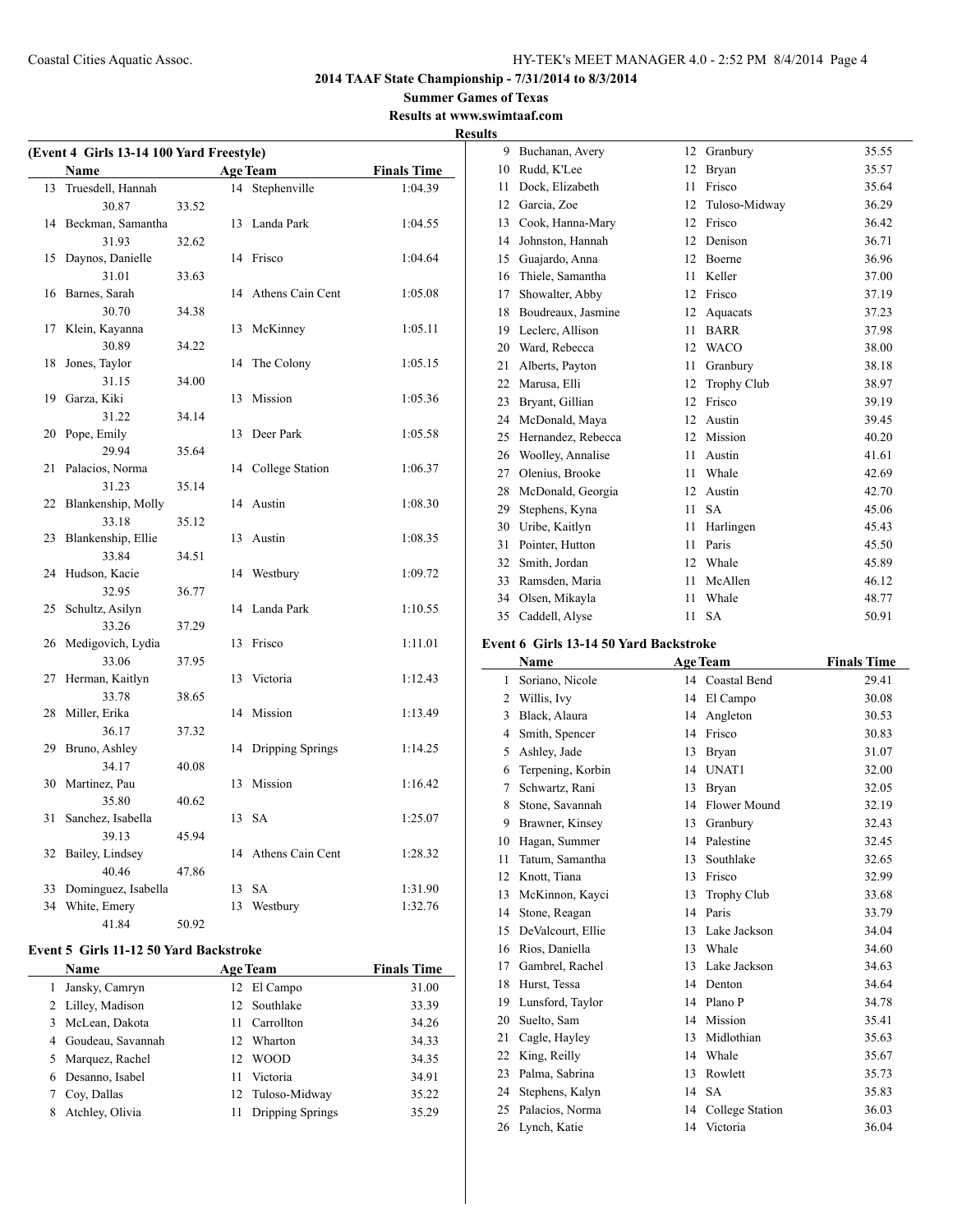**2014 TAAF State Championship - 7/31/2014 to 8/3/2014**

**Summer Games of Texas**

**Results at www.swimtaaf.com**

## **Results**

| (Event 6 Girls 13-14 50 Yard Backstroke) |                    |    |                     |                    |  |  |
|------------------------------------------|--------------------|----|---------------------|--------------------|--|--|
|                                          | Name               |    | <b>Age Team</b>     | <b>Finals Time</b> |  |  |
| 27                                       | Simpson, Clare     | 13 | Plano               | 36.52              |  |  |
| 28                                       | Blankenship, Molly |    | 14 Austin           | 37.19              |  |  |
| 29                                       | Williams, Sarah    | 13 | Marble Falls        | 37.47              |  |  |
| $*30$                                    | Rudy, Claire       | 13 | Austin              | 37.50              |  |  |
| $*30$                                    | Bock, Hailey       |    | 14 Landa Park       | 37.50              |  |  |
| 32                                       | Allums, Kalyani    |    | 14 Austin           | 37.63              |  |  |
| 33                                       | Farrow, Silver     |    | 14 Portland         | 37.87              |  |  |
| 34                                       | Clark, Caysea      |    | 14 Athens Cain Cent | 37.97              |  |  |
| 35                                       | Ramirez, Carolina  |    | 14 La Joya          | 38.95              |  |  |
| 36                                       | Gonzalez, Balbina  |    | 14 McAllen          | 39.96              |  |  |
| 37                                       | Monroy, Nelly      |    | 14 South Belt       | 40.27              |  |  |
| 38                                       | Flores, Jeanette   |    | 14 SA               | 46.02              |  |  |
| 39                                       | Rich, Bryanna      |    | 13 SA               | 46.73              |  |  |

#### **Event 7 Girls 11-12 50 Yard Breaststroke**

|                | Name               |                  | <b>Age Team</b>     | <b>Finals Time</b> |
|----------------|--------------------|------------------|---------------------|--------------------|
| 1              | McComb, Cailyn     | 12               | El Campo            | 34.69              |
| $\overline{c}$ | Crader, Madison    | 12 <sup>2</sup>  | Palestine           | 36.32              |
| 3              | Power, Mary        | 11               | Granbury            | 37.62              |
| 4              | Cartwright, Emma   | 11               | Austin              | 37.77              |
| 5              | Desanno, Isabel    | 11               | Victoria            | 37.96              |
| 6              | Nakata, Amelie     | 11               | <b>WOOD</b>         | 38.00              |
| 7              | Gonzales, Shea     | 11               | Frisco              | 38.07              |
| 8              | Anderson, Evi      | 12               | Southlake           | 38.30              |
| 9              | Thiele, Samantha   | 11               | Keller              | 39.06              |
| 10             | Sangalang, Gianna  | 12               | Frisco              | 39.76              |
| 11             | Kaster, Sophia     | 12 <sup>12</sup> | Frisco              | 40.01              |
| 12             | Sanchez, Aryn      | 12               | Mission             | 40.23              |
| 13             | Young, Jessica     | 12               | Plano               | 40.24              |
| 14             | Grossman, Emily    | 12 <sup>12</sup> | Tuloso-Midway       | 40.34              |
| 15             | Duong, Anh         | 11               | Carrollton          | 40.35              |
| $*16$          | Parsons, Wynne     | 12               | Port Aransas        | 40.42              |
| $*16$          | Gaas, Carmen       | 12               | R&R                 | 40.42              |
| 18             | Alberts, Payton    | 11               | Granbury            | 40.57              |
| 19             | Kubecka, Avery     | 12               | Palacios            | 40.63              |
| 20             | Edens, Sydney      | 11               | College Station     | 40.72              |
| 21             | Miller, Jordan     | 11               | The Colony          | 40.95              |
| 22             | Woolley, Annalise  | 11               | Austin              | 41.19              |
| 23             | Gonzalez, Victoria |                  | 12 Edinburg         | 41.33              |
| 24             | McClellan, Kaya    | 11               | Austin              | 41.54              |
| 25             | Escudero, Daynise  | 11               | Dallas Dolphins     | 42.11              |
| 26             | Hobbs, Jolene      | 11               | Landa Park          | 42.80              |
| 27             | Laseter, Emma      | 11               | <b>WACO</b>         | 43.11              |
| 28             | Gutierrez, Maya    |                  | 12 Bryan            | 43.35              |
| 29             | Kuntz, Stella      |                  | 12 Landa Park       | 43.54              |
| 30             | Akers, Molly       |                  | 12 Dripping Springs | 44.32              |
| 31             | Resler, Cassie     | 12               | <b>SA</b>           | 45.71              |
| 32             | Ramsden, Maria     | 11               | McAllen             | 46.87              |
| 33             | Olenius, Brooke    | 11               | Whale               | 48.63              |
| 34             | Stephens, Kyna     | 11               | <b>SA</b>           | 49.64              |
|                | --- Olsen, Mikayla | 11               | Whale               | <b>DQ</b>          |
|                | --- Golden, Bailey | 11               | Whale               | DQ                 |
| $\overline{a}$ | Caddell, Alyse     | 11               | <b>SA</b>           | DQ                 |

| Event 8 Girls 13-14 50 Yard Breaststroke |                      |    |                     |                    |  |  |
|------------------------------------------|----------------------|----|---------------------|--------------------|--|--|
|                                          | Name                 |    | <b>Age Team</b>     | <b>Finals Time</b> |  |  |
| 1                                        | Roessler, Jennifer   | 14 | Carrollton          | 31.75              |  |  |
| 2                                        | Williams, Hope       | 14 | El Campo            | 31.95              |  |  |
| 3                                        | Penny, Alexandria    | 13 | Deer Park           | 33.53              |  |  |
| 4                                        | Soriano, Nicole      | 14 | Coastal Bend        | 34.38              |  |  |
| 5                                        | McKinnon, Kelli      | 13 | Trophy Club         | 35.30              |  |  |
| 6                                        | Bennett, Mary        | 14 | Austin              | 36.08              |  |  |
| 7                                        | Chancoco, Gemini     | 14 | R&R                 | 36.09              |  |  |
| 8                                        | LaPrade, Madison     | 14 | Trophy Club         | 37.03              |  |  |
| 9                                        | Gonzalez, Alex       | 13 | Alice               | 37.43              |  |  |
| 10                                       | Hickman, Hannah      | 13 | Denton              | 37.45              |  |  |
| 11                                       | Agan, Abby           |    | 14 Lake Jackson     | 37.56              |  |  |
| $*12$                                    | Thigpen, Summer      |    | 14 Flower Mound     | 37.67              |  |  |
| $*12$                                    | Carlin, Riley        | 13 | Carrollton          | 37.67              |  |  |
| 14                                       | Rodriguez, Esmeralda | 14 | Edinburg            | 37.76              |  |  |
| $*15$                                    | Brooks, Summer       | 14 | Rowlett             | 37.86              |  |  |
| $*15$                                    | Black, Julia         |    | 14 Keller           | 37.86              |  |  |
| 17                                       | Simpson, Clare       | 13 | Plano               | 38.34              |  |  |
| 18                                       | Pfiel, Cassandra     |    | 14 Athens Cain Cent | 38.35              |  |  |
| 19                                       | Cowan, Hadley        |    | 13 Plano P          | 38.38              |  |  |
| 20                                       | Bearden, Katherine   |    | 13 Frisco           | 38.51              |  |  |
| 21                                       | Schultz, Asilyn      |    | 14 Landa Park       | 40.02              |  |  |
| 22                                       | Gonzalez, Balbina    |    | 14 McAllen          | 40.49              |  |  |
| 23                                       | Meitzen, Haeli       |    | 13 Portland         | 40.83              |  |  |
| 24                                       | Benavides, Bianca    |    | 14 Mission          | 41.73              |  |  |
| 25                                       | Williams, Sarah      |    | 13 Marble Falls     | 41.81              |  |  |
| 26                                       | Halloway, McKenna    |    | 13 NAVA             | 42.97              |  |  |
| 27                                       | Ashbaugh, Christine  |    | 14 Marble Falls     | 43.38              |  |  |
| 28                                       | Metcalf, Suzanna     | 13 | Austin              | 43.45              |  |  |
| 29                                       | Hickson, Leiah       |    | 14 Bryan            | 43.47              |  |  |
| 30                                       | Hasselbring, Sydney  | 13 | Whale               | 44.23              |  |  |
| 31                                       | Ortiz, Cinthia       | 14 | Whale               | 45.30              |  |  |
| 32                                       | Jackson, Alyssa      | 13 | Athens Cain Cent    | 47.13              |  |  |
| 33                                       | Russell, Elizabeth   | 14 | Austin              | 50.74              |  |  |
| $\overline{a}$                           | Monroy, Nelly        | 14 | South Belt          | <b>XDO</b>         |  |  |
| $---$                                    | Wilbanks, Kayleigh   | 13 | <b>SA</b>           | <b>DQ</b>          |  |  |

## **Event 9 Girls 11-12 50 Yard Butterfly**

|    | Name                |    | <b>Age Team</b>     | <b>Finals Time</b> |
|----|---------------------|----|---------------------|--------------------|
| 1  | Goudeau, Savannah   | 12 | Wharton             | 29.02              |
| 2  | Lilley, Madison     | 12 | Southlake           | 30.37              |
| 3  | Cervantes, Cristina | 11 | Victoria            | 31.05              |
| 4  | Sangalang, Nichola  | 12 | Frisco              | 31.30              |
| 5  | Moralez, Sierra     |    | 12 Coastal Bend     | 31.48              |
| 6  | Clark, Hailey       | 12 | Port Aransas        | 31.77              |
| 7  | Farris, London      |    | 12 Dripping Springs | 31.80              |
| 8  | Victoria, Karissa   | 12 | <b>TXCTY</b>        | 32.34              |
| 9  | Cumpian, Melanie    |    | 12 Harlingen        | 32.48              |
| 10 | Cartwright, Emma    | 11 | Austin              | 32.54              |
| 11 | Brown, Raegan       | 12 | Granbury            | 32.57              |
| 12 | Young, Jessica      | 12 | Plano               | 32.68              |
| 13 | Miller, Jordan      | 11 | The Colony          | 32.76              |
| 14 | Rudd, K'Lee         | 12 | <b>Bryan</b>        | 33.16              |
| 15 | Buchanan, Avery     | 12 | Granbury            | 33.28              |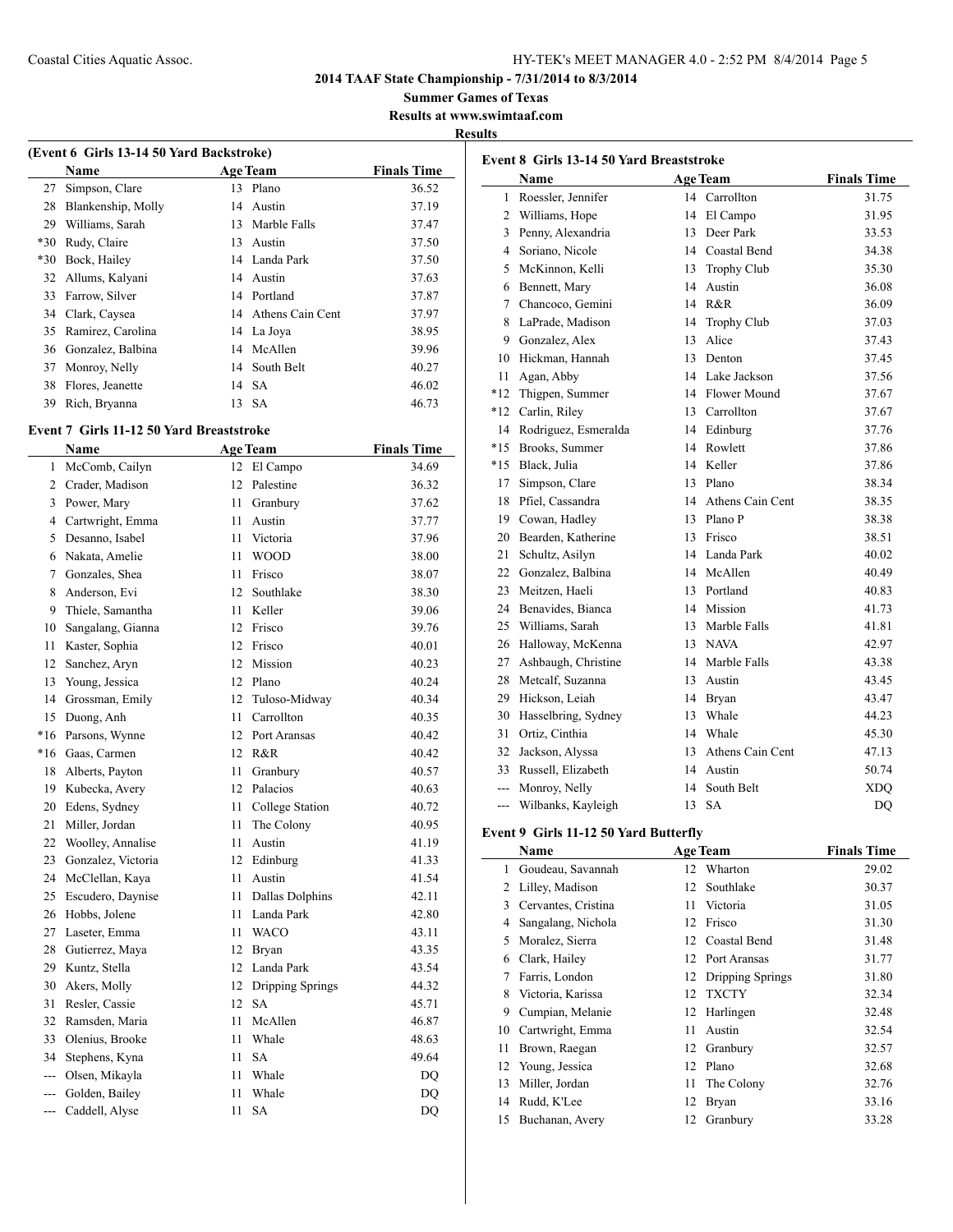**2014 TAAF State Championship - 7/31/2014 to 8/3/2014**

**Summer Games of Texas Results at www.swimtaaf.com**

**Results**

|                | (Event 9 Girls 11-12 50 Yard Butterfly) |    |                     |                    |  |  |  |  |
|----------------|-----------------------------------------|----|---------------------|--------------------|--|--|--|--|
|                | Name                                    |    | <b>Age Team</b>     | <b>Finals Time</b> |  |  |  |  |
|                | 16 Power, Mary                          | 11 | Granbury            | 33.75              |  |  |  |  |
| 17             | Mathews, Somila                         | 12 | Plano               | 34.12              |  |  |  |  |
| $*18$          | Parsons, Anna                           |    | 12 Athens Cain Cent | 34.43              |  |  |  |  |
| *18            | Carrera, Angela                         |    | 11 Mesquite         | 34.43              |  |  |  |  |
| 20             | Escudero, Daynise                       | 11 | Dallas Dolphins     | 34.54              |  |  |  |  |
| 21             | Konvicka, Kayla                         | 11 | Deer Park           | 34.55              |  |  |  |  |
| 22             | Davies, Dannie                          | 12 | <b>BARR</b>         | 34.57              |  |  |  |  |
| 23             | Guajardo, Anna                          | 12 | <b>Boerne</b>       | 35.43              |  |  |  |  |
| 24             | Rucker, Abigail                         |    | 12 Austin           | 35.52              |  |  |  |  |
| 25             | Edens, Sydney                           |    | 11 College Station  | 35.79              |  |  |  |  |
| 26             | Perez, Jessica                          |    | 12 Edinburg         | 37.15              |  |  |  |  |
| 27             | Trevino, Victoria                       |    | 12 Mission          | 37.28              |  |  |  |  |
| 28             | Dock, Elizabeth                         | 11 | Frisco              | 37.40              |  |  |  |  |
| 29             | Crader, Madison                         | 12 | Palestine           | 37.49              |  |  |  |  |
| 30             | Orta, Marina                            | 11 | <b>SA</b>           | 37.97              |  |  |  |  |
| 31             | Stanley, Katelynn                       | 11 | Boerne              | 39.89              |  |  |  |  |
| 32             | Smith, Jordan                           | 12 | Whale               | 42.61              |  |  |  |  |
| 33             | Pointer, Hutton                         | 11 | Paris               | 44.72              |  |  |  |  |
| 34             | macias, mia                             | 12 | Whale               | 47.35              |  |  |  |  |
| 35             | Golden, Bailey                          | 11 | Whale               | 1:02.61            |  |  |  |  |
| ---            | Jansky, Camryn                          | 12 | El Campo            | DQ                 |  |  |  |  |
| $\overline{a}$ | Peredo, Lila                            | 11 | Austin              | <b>DQ</b>          |  |  |  |  |
|                |                                         |    |                     |                    |  |  |  |  |
|                | Event 10 Girls 13-14 50 Yard Butterfly  |    |                     |                    |  |  |  |  |
|                | Name                                    |    | <b>Age Team</b>     | <b>Finals Time</b> |  |  |  |  |
| 1              | Roessler, Jennifer                      |    | 14 Carrollton       | 26.95              |  |  |  |  |
| $\overline{2}$ | Willis, Ivy                             |    | 14 El Campo         | 28.14              |  |  |  |  |
| 3              | Dockal, Spencer                         | 13 | Southlake           | 29.21              |  |  |  |  |
| 4              | Warkentin, Emily                        |    | 14 Dripping Springs | 29.28              |  |  |  |  |
| 5              | Hayslip, Hannah                         |    | 14 Alice            | 29.70              |  |  |  |  |
| 6              | Wingard, Nicole                         |    | 14 Flower Mound     | 29.71              |  |  |  |  |
| 7              | Soriano, Nicole                         |    | 14 Coastal Bend     | 29.99              |  |  |  |  |
| 8              | Smith, Spencer                          |    | 14 Frisco           | 30.02              |  |  |  |  |
| 9              | Garza, Abby                             |    | 14 Mission          | 30.22              |  |  |  |  |
| 10             | McKinnon, Kelli                         | 13 | Trophy Club         | 30.30              |  |  |  |  |
| 11             | Terpening, Korbin                       | 14 | UNAT1               | 30.35              |  |  |  |  |
| 12             | Stone, Reagan                           | 14 | Paris               | 30.69              |  |  |  |  |
| 13             | Cowan, Hadley                           |    | 13 Plano P          | 30.79              |  |  |  |  |
| 14             | Tatum, Samantha                         | 13 | Southlake           | 31.31              |  |  |  |  |
| 15             | Barnes, Sarah                           |    | 14 Athens Cain Cent | 31.36              |  |  |  |  |
| 16             | Leonard, Kaitlyn                        | 13 | Plano P             | 31.55              |  |  |  |  |
| 17             | McLemore, Brianne                       | 13 | Carrollton          | 31.64              |  |  |  |  |
| 18             | Black, Alaura                           | 14 | Angleton            | 31.81              |  |  |  |  |
| 19             | Stewart, Kylei                          | 14 | Weatherford         | 32.22              |  |  |  |  |
| 20             | Bennett, Mary                           |    | 14 Austin           | 32.65              |  |  |  |  |
| 21             | Klein, Kayanna                          | 13 | McKinney            | 32.70              |  |  |  |  |
| 22             | Graf, Marissa                           |    | 14 Austin           | 32.78              |  |  |  |  |
| 23             | Hagan, Summer                           |    | 14 Palestine        | 32.91              |  |  |  |  |
| 24             | Beckman, Samantha                       |    | 13 Landa Park       | 33.01              |  |  |  |  |
| 25             | Parker, Katie                           |    | 13 R&R              | 33.17              |  |  |  |  |
| 26             | Blankenship, Ellie                      |    | 13 Austin           | 33.23              |  |  |  |  |
| *27            | Sweeney, Hannah                         |    | 14 NAVA             | 33.71              |  |  |  |  |
| *27            | Agan, Abby                              |    | 14 Lake Jackson     | 33.71              |  |  |  |  |
| 29             | Garza, Kiki                             | 13 | Mission             | 33.79              |  |  |  |  |
|                |                                         |    |                     |                    |  |  |  |  |

|    | 30 Palacios, Norma                     |      | 14 College Station  | 34.50              |  |  |  |  |
|----|----------------------------------------|------|---------------------|--------------------|--|--|--|--|
| 31 | Hutchinson, Rebecca                    |      | 13 Bryan            | 34.69              |  |  |  |  |
|    | 32 King, Reilly                        |      | 14 Whale            | 35.57              |  |  |  |  |
|    | 33 Zambrano, Mariel                    |      | 13 Alice            | 36.19              |  |  |  |  |
|    | 34 Miles, Miriam                       |      | 14 Whale            | 37.03              |  |  |  |  |
|    | 35 Guerra, Christa                     |      | 14 Edinburg         | 37.61              |  |  |  |  |
|    | 36 Rios, Daniella                      | 13   | Whale               | 40.76              |  |  |  |  |
| 37 | Rich, Bryanna                          | 13   | <b>SA</b>           | 43.69              |  |  |  |  |
|    |                                        |      |                     |                    |  |  |  |  |
|    | Event 11 Girls 11-12 50 Yard Freestyle |      |                     |                    |  |  |  |  |
|    | Name                                   |      | <b>Age Team</b>     | <b>Finals Time</b> |  |  |  |  |
| 1  | Jansky, Camryn                         |      | 12 El Campo         | 26.63              |  |  |  |  |
|    | 2 Garriga, Isabella                    | 12   | R&R                 | 27.97              |  |  |  |  |
|    | 3 Criddle, Chaeli                      |      | 11 Landa Park       | 28.15              |  |  |  |  |
|    | 4 Cervantes, Cristina                  |      | 11 Victoria         | 28.20              |  |  |  |  |
|    | 5 Goudeau, Savannah                    |      | 12 Wharton          | 28.24              |  |  |  |  |
|    | 6 Moralez, Sierra                      |      | 12 Coastal Bend     | 28.31              |  |  |  |  |
| 7  | Victoria, Karissa                      |      | 12 TXCTY            | 28.59              |  |  |  |  |
| 8  | Wingard, Megan                         |      | 12 Lewisville       | 29.20              |  |  |  |  |
|    | 9 Clark, Hailey                        |      | 12 Port Aransas     | 29.90              |  |  |  |  |
|    | 10 Atchley, Olivia                     | 11 - | Dripping Springs    | 30.06              |  |  |  |  |
| 11 | Cumpian, Melanie                       |      | 12 Harlingen        | 30.28              |  |  |  |  |
| 12 | Sangalang, Gianna                      |      | 12 Frisco           | 30.36              |  |  |  |  |
|    | 13 Guajardo, Anna                      |      | 12 Boerne           | 30.49              |  |  |  |  |
|    | 14 Crader, Madison                     |      | 12 Palestine        | 30.58              |  |  |  |  |
|    | *15 Carrera, Angela                    |      | 11 Mesquite         | 30.90              |  |  |  |  |
|    | *15 Brown, Raegan                      |      | 12 Granbury         | 30.90              |  |  |  |  |
| 17 | Rucker, Abigail                        |      | 12 Austin           | 30.92              |  |  |  |  |
| 18 | Nguyen, Hannah                         |      | 11 Plano            | 31.10              |  |  |  |  |
|    | 19 Buhler, Jessica                     |      | 12 Plano            | 31.17              |  |  |  |  |
|    | 20 Hammons, Hannah                     | 11 - | Frisco              | 31.26              |  |  |  |  |
| 21 | Hamilton, Lauren                       | 11 - | Flower Mound        | 31.33              |  |  |  |  |
|    | 22 Conarty, Micah                      | 11   | Trophy Club         | 31.45              |  |  |  |  |
|    | 23 Kampe, Megan                        |      | 12 Frisco           | 31.63              |  |  |  |  |
|    | 24 Parsons, Anna                       |      | 12 Athens Cain Cent | 31.75              |  |  |  |  |
|    | 25 Perez, Jessica                      |      | 12 Edinburg         | 31.91              |  |  |  |  |
|    | 26 Glover, Alaliyah                    | 12   | <b>SA</b>           | 31.93              |  |  |  |  |
|    | 27 Mikell, Jessica                     |      | 12 Austin           | 32.12              |  |  |  |  |
|    | 28 Leclerc, Allison                    | 11   | <b>BARR</b>         | 32.17              |  |  |  |  |
|    | 29 Thiele, Samantha                    |      | 11 Keller           | 32.28              |  |  |  |  |
|    | 30 Coffin, Faith                       | 11   | <b>WACO</b>         | 32.30              |  |  |  |  |
| 31 | Edens, Sydney                          | 11   | College Station     | 32.54              |  |  |  |  |
| 32 | Trevino, Victoria                      | 12   | Mission             | 32.98              |  |  |  |  |
| 33 | Olenius, Brooke                        | 11   | Whale               | 33.37              |  |  |  |  |
| 34 | Stephens, Kyna                         | 11   | <b>SA</b>           | 36.83              |  |  |  |  |
| 35 | macias, mia                            | 12   | Whale               | 37.50              |  |  |  |  |
| 36 | Pointer, Hutton                        | 11   | Paris               | 37.68              |  |  |  |  |
| 37 |                                        | 11   | <b>SA</b>           |                    |  |  |  |  |
| 38 | Glover, Jailynn<br>Olsen, Mikayla      | 11   | Whale               | 39.73              |  |  |  |  |
|    |                                        |      |                     | 43.63              |  |  |  |  |
|    | Event 12 Girls 13-14 50 Yard Freestyle |      |                     |                    |  |  |  |  |
|    | Name                                   |      | <b>Age Team</b>     | <b>Finals Time</b> |  |  |  |  |
| 1  | Williams, Hope                         |      | 14 El Campo         | 25.15              |  |  |  |  |
|    | 2 Roessler, Jennifer                   |      | 14 Carrollton       | 25.40              |  |  |  |  |

| .                    | .               |       |
|----------------------|-----------------|-------|
| 1 Williams, Hope     | 14 El Campo     | 25.15 |
| 2 Roessler, Jennifer | 14 Carrollton   | 25.40 |
| 3 Tran, Vivie        | 13 Lake Jackson | 26.30 |
| 4 Ashley, Jade       | 13 Bryan        | 26.92 |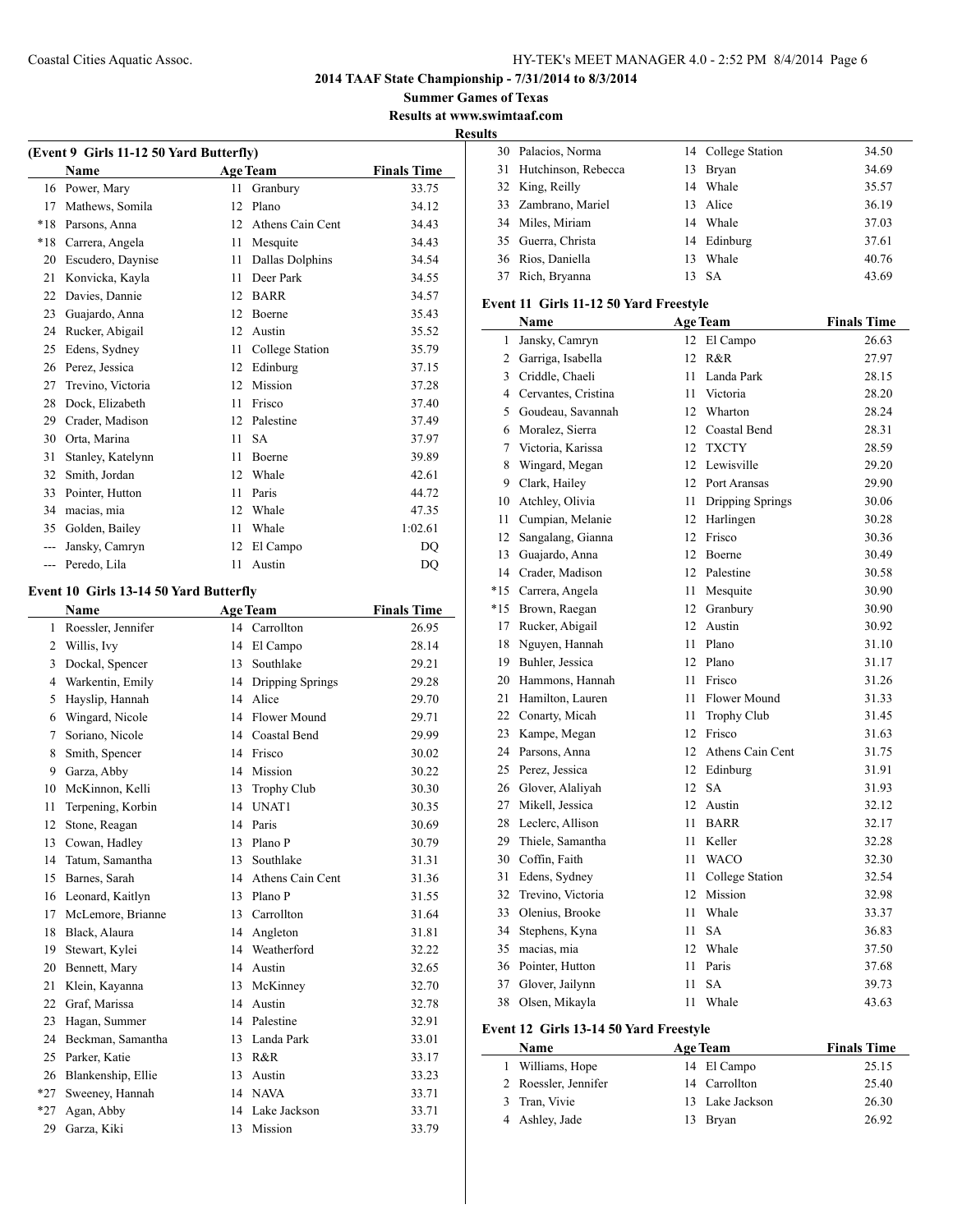**Summer Games of Texas Results at www.swimtaaf.com**

|                                          |                   |    |                     |                    | <b>Results</b> |  |  |
|------------------------------------------|-------------------|----|---------------------|--------------------|----------------|--|--|
| (Event 12 Girls 13-14 50 Yard Freestyle) |                   |    |                     |                    |                |  |  |
|                                          | <b>Name</b>       |    | <b>Age Team</b>     | <b>Finals Time</b> |                |  |  |
| 5.                                       | Terpening, Korbin |    | 14 UNAT1            | 27.01              |                |  |  |
|                                          | 6 Dockal, Spencer | 13 | Southlake           | 27.56              |                |  |  |
|                                          | Warkentin, Emily  |    | 14 Dripping Springs | 28.08              |                |  |  |

| 5  | Terpening, Korbin    | 14 | UNAT1              | 27.01 |
|----|----------------------|----|--------------------|-------|
| 6  | Dockal, Spencer      | 13 | Southlake          | 27.56 |
| 7  | Warkentin, Emily     | 14 | Dripping Springs   | 28.08 |
| 8  | Johnson, Sydnee      |    | 14 Flower Mound    | 28.09 |
| 9  | LaPrade, Madison     | 14 | <b>Trophy Club</b> | 28.14 |
| 10 | Sneed, Jacqueline    | 13 | Alice              | 28.16 |
| 11 | Hagan, Summer        | 14 | Palestine          | 28.17 |
| 12 | Pope, Emily          | 13 | Deer Park          | 28.28 |
| 13 | Woodall, Payton      | 13 | <b>WACO</b>        | 28.32 |
| 14 | Schmidt, Claire      | 13 | Southlake          | 28.42 |
| 15 | Wingard, Nicole      | 14 | Flower Mound       | 28.50 |
| 16 | Klein, Kayanna       | 13 | McKinney           | 28.51 |
| 17 | Wilson, Emily        | 13 | El Campo           | 28.56 |
| 18 | Medigovich, Lydia    | 13 | Frisco             | 28.65 |
| 19 | Lynd, Francisca      | 13 | Frisco             | 28.94 |
| 20 | McLemore, Brianne    | 13 | Carrollton         | 29.14 |
| 21 | Simpson, Clare       | 13 | Plano              | 29.41 |
| 22 | Hickson, Leiah       | 14 | <b>Bryan</b>       | 29.45 |
| 23 | Palacios, Norma      | 14 | College Station    | 29.62 |
| 24 | Suelto, Sam          | 14 | Mission            | 30.02 |
| 25 | Pfiel, Cassandra     | 14 | Athens Cain Cent   | 30.10 |
| 26 | Stephens, Kalyn      | 14 | <b>SA</b>          | 30.28 |
| 27 | Yepez, Lily          |    | 14 Austin          | 31.31 |
| 28 | Ramirez, Carolina    |    | 14 La Joya         | 31.37 |
| 29 | Rudy, Claire         | 13 | Austin             | 31.56 |
| 30 | Ashbaugh, Christine  | 14 | Marble Falls       | 31.68 |
| 31 | Herman, Kaitlyn      | 13 | Victoria           | 32.24 |
| 32 | Miles, Miriam        | 14 | Whale              | 33.00 |
| 33 | Rodriguez, Esmeralda | 14 | Edinburg           | 33.11 |
| 34 | Hasselbring, Sydney  | 13 | Whale              | 34.16 |
| 35 | Ortiz, Cinthia       | 14 | Whale              | 34.53 |
| 36 | Mahmoud, Lily        | 13 | Athens Cain Cent   | 35.24 |
| 37 | Flores, Jeanette     | 14 | <b>SA</b>          | 37.18 |
| 38 | Dominguez, Isabella  | 13 | <b>SA</b>          | 37.83 |

#### **Event 13 Girls 11-12 100 Yard IM**

|   | Name               |       |    | <b>Age Team</b>    | <b>Finals Time</b> |
|---|--------------------|-------|----|--------------------|--------------------|
| 1 | Jansky, Camryn     |       |    | 12 El Campo        | 1:08.02            |
|   | 30.58              | 37.44 |    |                    |                    |
|   | 2 Lilley, Madison  |       |    | 12 Southlake       | 1:11.11            |
|   | 32.92              | 38.19 |    |                    |                    |
| 3 | McComb, Cailyn     |       | 12 | El Campo           | 1:11.40            |
|   | 34.02              | 37.38 |    |                    |                    |
| 4 | Moralez, Sierra    |       |    | 12 Coastal Bend    | 1:12.17            |
|   | 33.72              | 38.45 |    |                    |                    |
| 5 | Sangalang, Nichola |       |    | 12 Frisco          | 1:13.54            |
|   | 33.71              | 39.83 |    |                    |                    |
| 6 | Desanno, Isabel    |       | 11 | Victoria           | 1:14.38            |
|   | 33.82              | 40.56 |    |                    |                    |
| 7 | Criddle, Chaeli    |       | 11 | Landa Park         | 1:14.77            |
|   | 35.78              | 38.99 |    |                    |                    |
| 8 | Nickler, Samantha  |       | 12 | <b>Trophy Club</b> | 1:15.30            |
|   | 34.77              | 40.53 |    |                    |                    |

|    | 9 Miller, Jordan          |         | 11 | The Colony       | 1:15.58 |
|----|---------------------------|---------|----|------------------|---------|
|    | 34.74                     | 40.84   |    |                  |         |
| 10 | Wilson, Rosalie-Ann       |         | 12 | Flour Bluff      | 1:16.84 |
|    | 35.20                     | 41.64   |    |                  |         |
| 11 | Wingard, Megan            |         | 12 | Lewisville       | 1:17.12 |
|    | 35.27                     | 41.85   |    |                  |         |
| 12 | Cartwright, Emma          |         | 11 | Austin           | 1:17.66 |
|    | 35.31                     | 42.35   |    |                  |         |
| 13 | Griffin, Emma             |         | 12 | Golden Triangle  | 1:17.84 |
|    | 34.44                     | 43.40   |    |                  |         |
| 14 | Young, Jessica            |         | 12 | Plano            | 1:18.16 |
|    | 36.61                     | 41.55   |    |                  |         |
| 15 | Konvicka, Kayla           |         | 11 | Deer Park        | 1:19.78 |
|    | 37.23                     | 42.55   |    |                  |         |
| 16 | Escudero, Daynise         |         | 11 | Dallas Dolphins  | 1:19.88 |
|    | 37.55                     | 42.33   |    |                  |         |
| 17 | Mathews, Somila           |         | 12 | Plano            | 1:20.32 |
|    | 36.90                     | 43.42   |    |                  |         |
| 18 | Rudd, K'Lee               |         | 12 | Bryan            | 1:20.35 |
|    | 35.72                     | 44.63   |    |                  |         |
| 19 | Parsons, Anna<br>37.44    |         | 12 | Athens Cain Cent | 1:20.36 |
|    |                           | 42.92   | 12 | Denison          |         |
| 20 | Johnston, Hannah<br>35.94 | 44.65   |    |                  | 1:20.59 |
| 21 |                           |         | 11 | <b>BARR</b>      | 1:20.75 |
|    | Leclerc, Allison<br>38.28 | 42.47   |    |                  |         |
| 22 | McLean, Dakota            |         | 11 | Carrollton       | 1:20.89 |
|    | 36.08                     | 44.81   |    |                  |         |
| 23 | Sanchez, Aryn             |         | 12 | Mission          | 1:21.16 |
|    | 38.54                     | 42.62   |    |                  |         |
| 24 | Thiele, Samantha          |         | 11 | Keller           | 1:21.70 |
|    | 37.52                     | 44.18   |    |                  |         |
| 25 | Akers, Molly              |         | 12 | Dripping Springs | 1:21.94 |
|    | 39.57                     | 42.37   |    |                  |         |
| 26 | Gutierrez, Maya           |         | 12 | Bryan            | 1:22.22 |
|    | 38.80                     | 43.42   |    |                  |         |
| 27 | Gonzalez, Victoria        |         | 12 | Edinburg         | 1:22.65 |
|    | 38.61                     | 44.04   |    |                  |         |
| 28 | Rucker, Abigail           |         | 12 | Austin           | 1:23.53 |
|    | 38.29                     | 45.24   |    |                  |         |
| 29 | Orta, Marina              |         | 11 | SА               | 1:24.82 |
|    | 38.54                     | 46.28   |    |                  |         |
| 30 | Resler, Cassie            |         | 12 | <b>SA</b>        | 1:25.00 |
|    | 39.24                     | 45.76   |    |                  |         |
| 31 | Stanley, Katelynn         |         | 11 | Boerne           | 1:28.84 |
|    | 41.14                     | 47.70   |    |                  |         |
| 32 | Glover, Alaliyah          |         | 12 | SA               | 1:29.24 |
| 33 | Woolley, Annalise         |         | 11 | Austin           | 1:32.19 |
|    | 46.66                     | 45.53   |    |                  |         |
| 34 | Ramsden, Maria            |         | 11 | McAllen          | 1:34.93 |
|    | 46.01                     | 48.92   |    |                  |         |
| 35 | Graham, Sydney            |         | 11 | South Belt       | 2:07.78 |
|    | 58.60                     | 1:09.18 |    |                  |         |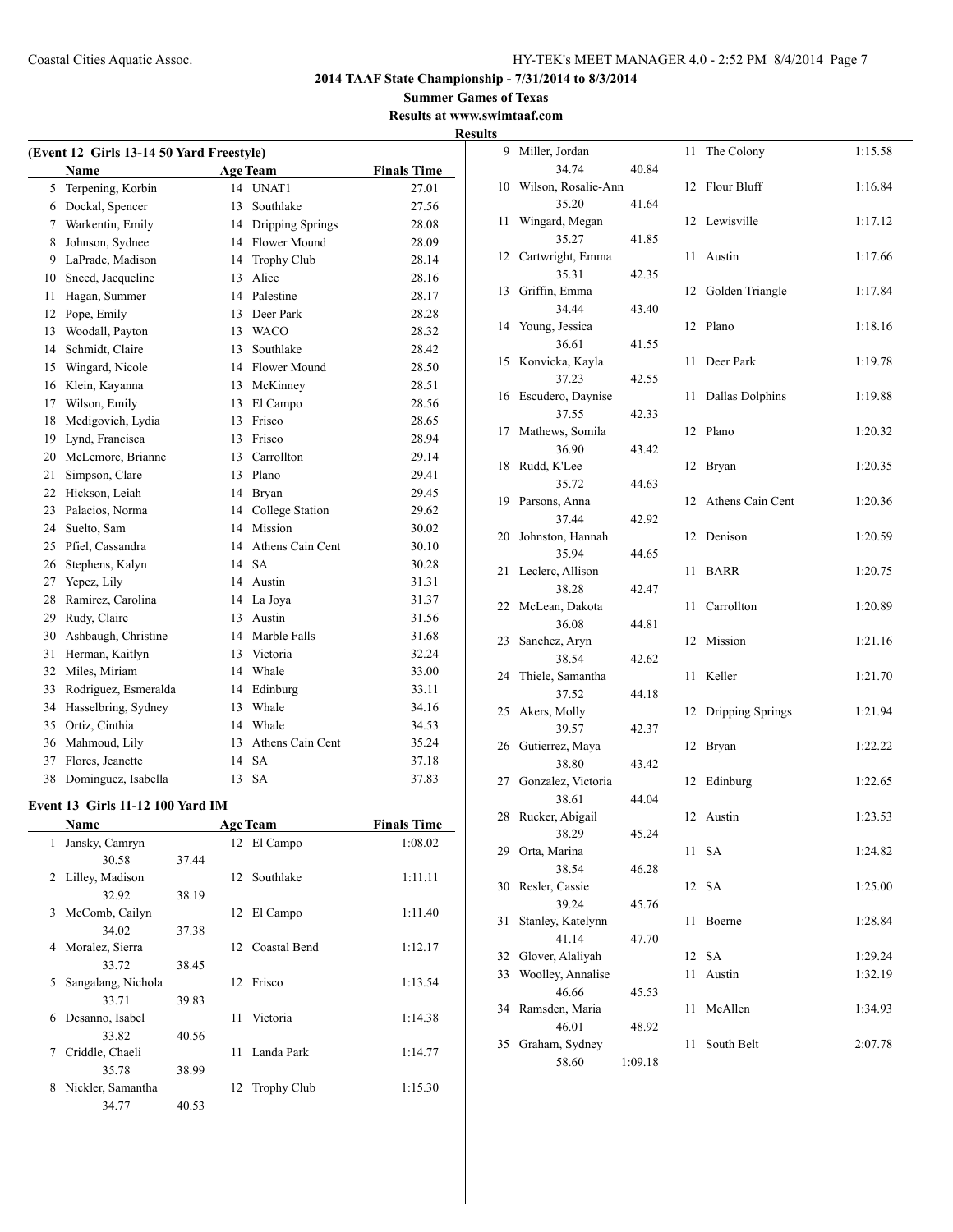**Summer Games of Texas Results at www.swimtaaf.com**

**Results**

 $\overline{\phantom{a}}$ 

|    | <b>Event 14 Girls 13-14 100 Yard IM</b><br>Name |       |    | <b>Age Team</b>     | <b>Finals Time</b> |
|----|-------------------------------------------------|-------|----|---------------------|--------------------|
| 1  | Williams, Hope                                  |       |    | 14 El Campo         | 1:03.74            |
|    | 29.49                                           | 34.25 |    |                     |                    |
| 2  | Soriano, Nicole                                 |       |    | 14 Coastal Bend     | 1:06.68            |
|    | 31.90                                           | 34.78 |    |                     |                    |
| 3  | Ashley, Jade                                    |       | 13 | Bryan               | 1:07.39            |
|    | 31.42                                           | 35.97 |    |                     |                    |
| 4  | Willis, Ivy                                     |       | 14 | El Campo            | 1:07.41            |
|    | 30.00                                           | 37.41 |    |                     |                    |
| 5  | Penny, Alexandria                               |       | 13 | Deer Park           | 1:11.97            |
|    | 33.24                                           | 38.73 |    |                     |                    |
| 6  | Pfiel, Cassandra                                |       |    | 14 Athens Cain Cent | 1:13.23            |
|    | 33.27                                           | 39.96 |    |                     |                    |
| 7  | Urbanosky, Cameryn                              |       |    | 14 Keller           | 1:13.68            |
|    | 33.31                                           | 40.37 |    |                     |                    |
| 8  | Klein, Kayanna                                  |       | 13 | McKinney            | 1:13.80            |
|    | 34.12                                           | 39.68 |    |                     |                    |
| 9  | Hagan, Summer                                   |       | 14 | Palestine           | 1:14.07            |
|    | 33.48                                           | 40.59 |    |                     |                    |
| 10 | Brawner, Kinsey                                 |       | 13 | Granbury            | 1:14.37            |
|    | 33.55                                           | 40.82 |    |                     |                    |
| 11 | Cowan, Hadley                                   |       | 13 | Plano P             | 1:14.54            |
|    | 34.16                                           | 40.38 |    |                     |                    |
| 12 | Graf, Marissa                                   |       |    | 14 Austin           | 1:14.86            |
|    | 34.88                                           | 39.98 |    |                     |                    |
| 13 | Tatum, Sierra                                   |       | 13 | <b>Trophy Club</b>  | 1:16.99            |
|    | 34.90                                           | 42.09 |    |                     |                    |
| 14 | Hickman, Hannah                                 |       | 13 | Denton              | 1:17.35            |
|    | 37.77                                           | 39.58 |    |                     |                    |
| 15 | Woodall, Payton                                 |       | 13 | <b>WACO</b>         | 1:17.47            |
|    | 37.05                                           | 40.42 |    |                     |                    |
| 16 | Bearden, Katherine                              |       | 13 | Frisco              | 1:17.59            |
| 17 | Gambrel, Rachel                                 |       | 13 | Lake Jackson        | 1:18.18            |
|    | 33.92                                           |       |    |                     |                    |
| 18 | Lafon, Elizabeth                                | 44.26 |    |                     | 1:18.52            |
|    |                                                 |       |    | 14 Bryan            |                    |
| 19 | 36.50                                           | 42.02 | 13 | Plano               | 1:19.12            |
|    | Mott, Olivia                                    |       |    |                     |                    |
|    | 36.07                                           | 43.05 |    |                     |                    |
| 20 | Black, Julia                                    |       |    | 14 Keller           | 1:19.78            |
|    | 36.52<br>King, Reilly                           | 43.26 |    |                     |                    |
| 21 |                                                 |       |    | 14 Whale            | 1:19.84            |
|    | 36.51                                           | 43.33 |    |                     |                    |
| 22 | Quach, Amy                                      |       |    | 14 Rowlett          | 1:20.71            |
|    | 37.87                                           | 42.84 |    |                     |                    |
| 23 | Brooks, Summer                                  |       |    | 14 Rowlett          | 1:21.21            |
|    | 38.14                                           | 43.07 |    |                     |                    |
| 24 | Ashbaugh, Christine                             |       | 14 | Marble Falls        | 1:21.71            |
|    | 37.80                                           | 43.91 |    |                     |                    |
| 25 | Ramirez, Carolina                               |       | 14 | La Joya             | 1:22.84            |
|    | 38.42                                           | 44.42 |    |                     |                    |
| 26 | Gonzalez, Balbina                               |       |    | 14 McAllen          | 1:23.37            |
|    | 41.60                                           | 41.77 |    |                     |                    |
| 27 | Miles, Miriam                                   |       | 14 | Whale               | 1:24.49            |
|    | 39.34                                           | 45.15 |    |                     |                    |

|    | 28 Behal, Stella  |       | 13 | Austin        | 1:24.65 |
|----|-------------------|-------|----|---------------|---------|
|    | 39.96             | 44.69 |    |               |         |
| 29 | Farrow, Silver    |       | 14 | Portland      | 1:24.79 |
|    | 38.39             | 46.40 |    |               |         |
|    | 30 Meador, Alison |       | 14 | McAllen       | 1:30.03 |
|    | 42.39             | 47.64 |    |               |         |
| 31 | Bock, Hailey      |       |    | 14 Landa Park | 1:30.05 |
|    | 41.01             | 49.04 |    |               |         |

## **Event 15 Girls 13-14 200 Yard Freestyle**

|                | Name               |       |    | <b>Age Team</b>    |       | <b>Finals Time</b> |
|----------------|--------------------|-------|----|--------------------|-------|--------------------|
| 1              | Roessler, Jennifer |       |    | 14 Carrollton      |       | 2:03.77            |
|                | 27.35              | 30.88 |    | 32.88              | 32.66 |                    |
| $\overline{c}$ | Schwartz, Rani     |       | 13 | Bryan              |       | 2:09.99            |
|                | 30.64              | 32.15 |    | 33.37              | 33.83 |                    |
| 3              | Garza, Abby        |       | 14 | Mission            |       | 2:11.08            |
|                | 30.49              | 32.84 |    | 33.74              | 34.01 |                    |
| $\overline{4}$ | Graham, Elyse      |       | 13 | Frisco             |       | 2:12.48            |
|                | 30.45              | 33.30 |    | 34.54              | 34.19 |                    |
| 5              | Cantu, Allaya      |       | 13 | <b>Trophy Club</b> |       | 2:14.93            |
|                | 31.56              | 34.15 |    | 34.89              | 34.33 |                    |
| 6              | Black, Alaura      |       |    | 14 Angleton        |       | 2:15.62            |
|                | 30.91              | 33.73 |    | 36.18              | 34.80 |                    |
| 7              | Bennett, Mary      |       |    | 14 Austin          |       | 2:17.84            |
|                | 32.27              | 35.44 |    | 36.17              | 33.96 |                    |
| 8              | Bradshaw, Olivia   |       | 13 | Southlake          |       | 2:18.82            |
|                | 31.63              | 35.65 |    | 36.14              | 35.40 |                    |
| 9              | McKinnon, Kayci    |       | 13 | Trophy Club        |       | 2:19.62            |
|                | 32.09              | 35.85 |    | 36.77              | 34.91 |                    |
| 10             | Vasquez, Elena     |       | 14 | Deer Park          |       | 2:19.64            |
|                | 31.86              | 35.45 |    | 36.72              | 35.61 |                    |
| 11             | Tatum, Samantha    |       | 13 | Southlake          |       | 2:19.90            |
|                | 31.64              | 34.49 |    | 36.71              | 37.06 |                    |
| 12             | Beckman, Samantha  |       | 13 | Landa Park         |       | 2:20.44            |
|                | 33.21              | 36.13 |    | 37.05              | 34.05 |                    |
| 13             | Lynd, Francisca    |       | 13 | Frisco             |       | 2:21.47            |
|                | 31.53              | 36.86 |    | 37.31              | 35.77 |                    |
| 14             | Daynos, Danielle   |       | 14 | Frisco             |       | 2:21.99            |
|                | 32.84              | 35.54 |    | 36.45              | 37.16 |                    |
| 15             | Barnes, Sarah      |       | 14 | Athens Cain Cent   |       | 2:22.64            |
|                | 32.02              | 36.33 |    | 37.16              | 37.13 |                    |
| 16             | Attaway, Sarah     |       |    | 14 Aquacats        |       | 2:24.89            |
|                | 32.02              | 36.17 |    | 38.14              | 38.56 |                    |
| 17             | Lafon, Elizabeth   |       | 14 | Bryan              |       | 2:28.27            |
|                | 33.74              | 38.20 |    | 38.78              | 37.55 |                    |
| 18             | Coffin, Shalley    |       |    | 14 WACO            |       | 2:30.76            |
|                | 33.56              | 38.83 |    | 40.41              | 37.96 |                    |
| 19             | Chancoco, Gemini   |       |    | 14 R&R             |       | 2:31.20            |
|                | 34.04              | 38.08 |    | 39.23              | 39.85 |                    |
| 20             | Benavides, Bianca  |       |    | 14 Mission         |       | 2:34.10            |
|                | 34.28              | 38.95 |    | 41.02              | 39.85 |                    |
| 21             | Schultz, Asilyn    |       |    | 14 Landa Park      |       | 2:34.99            |
|                | 34.58              | 39.00 |    | 42.57              | 38.84 |                    |
| 22             | Rudy, Claire       |       | 13 | Austin             |       | 2:36.86            |
|                | 35.57              | 39.48 |    | 41.68              | 40.13 |                    |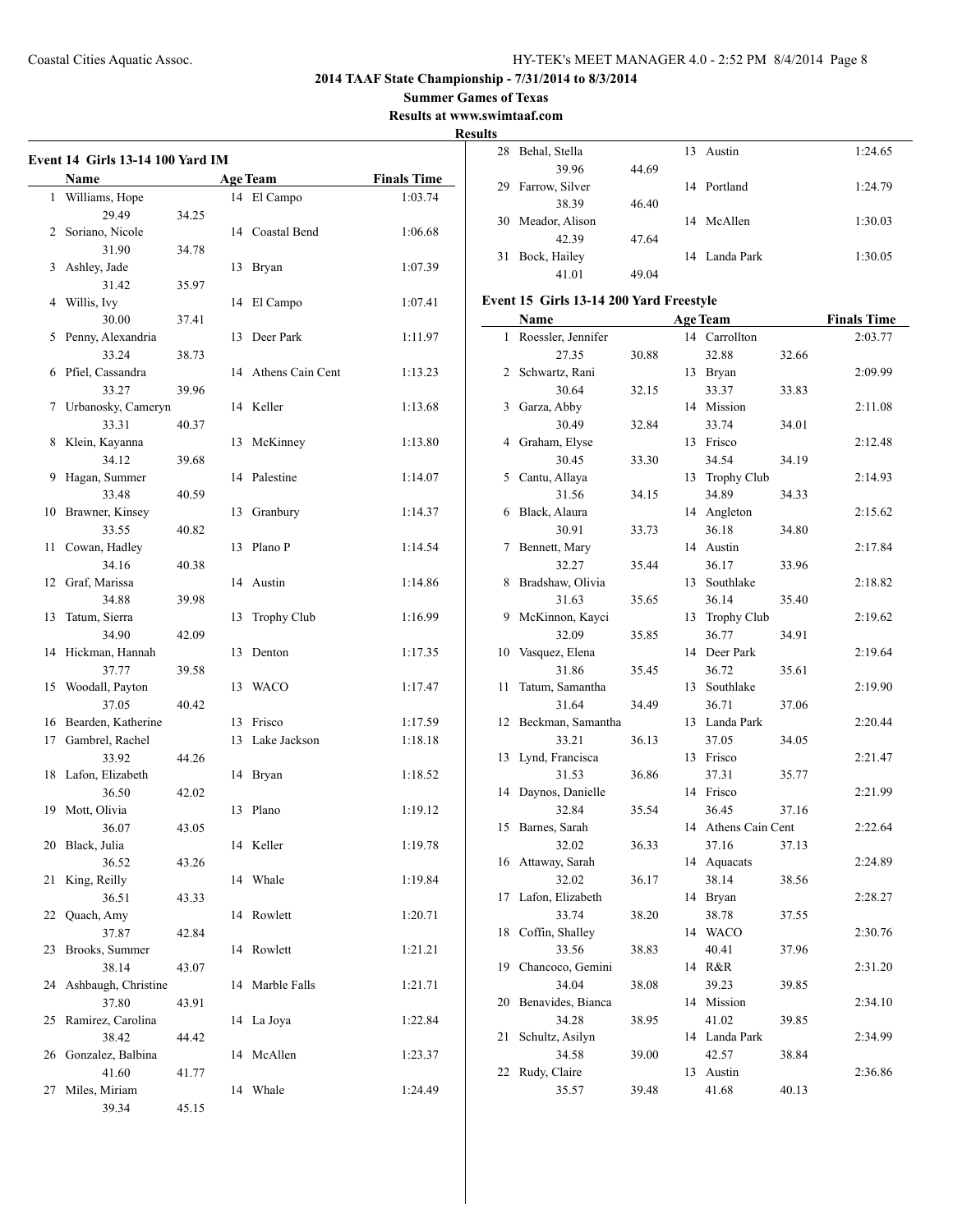**Summer Games of Texas Results at www.swimtaaf.com**

## **Results**

|    | (Event 15 Girls 13-14 200 Yard Freestyle) |         |    |                     |       |                    |
|----|-------------------------------------------|---------|----|---------------------|-------|--------------------|
|    | <b>Name</b>                               |         |    | <b>Age Team</b>     |       | <b>Finals Time</b> |
|    | 23 Blankenship, Molly                     |         |    | 14 Austin           |       | 2:36.94            |
|    | 34.62                                     | 38.57   |    | 42.50               | 41.25 |                    |
|    | 24 Lynch, Katie                           |         |    | 14 Victoria         |       | 2:38.03            |
|    | 34.68                                     | 40.06   |    | 42.43               | 40.86 |                    |
|    | 25 Clark, Caysea                          |         |    | 14 Athens Cain Cent |       | 2:40.92            |
|    | 34.43                                     | 40.51   |    | 43.54               | 42.44 |                    |
|    | 26 Cagle, Hayley                          |         |    | 13 Midlothian       |       | 2:42.04            |
|    | 37.42                                     | 42.70   |    | 43.98               | 37.94 |                    |
|    | 27 Leaskey, Megan                         |         |    | 13 Midlothian       |       | 2:44.89            |
|    | 38.13                                     | 43.41   |    | 41.87               | 41.48 |                    |
|    | 28 Bruno, Ashley                          |         |    | 14 Dripping Springs |       | 2:51.03            |
|    | 37.35                                     | 42.30   |    | 46.68               | 44.70 |                    |
|    | 29 Meador, Alison                         |         |    | 14 McAllen          |       | 2:52.87            |
|    | 38.77                                     | 45.08   |    | 46.26               | 42.76 |                    |
|    | 30 Hudson, Kacie                          |         |    | 14 Westbury         |       | 2:58.60            |
|    | 39.50                                     | 47.44   |    | 48.15               | 43.51 |                    |
| 31 | Monroy, Nelly                             |         |    | 14 South Belt       |       | 3:00.99            |
|    | 35.37                                     | 44.20   |    | 50.72               | 50.70 |                    |
| 32 | Jackson, Alyssa                           |         |    | 13 Athens Cain Cent |       | 3:05.66            |
|    | 40.26                                     | 46.34   |    | 50.42               | 48.64 |                    |
|    | 33 White, Emery                           |         | 13 | Westbury            |       | 3:31.07            |
|    | 42.55                                     | 2:48.52 |    |                     |       |                    |

## **Event 16 Girls 11-12 200 Yard Freestyle Relay**

|              | Team                    |       | Relay                     |       | <b>Finals Time</b> |
|--------------|-------------------------|-------|---------------------------|-------|--------------------|
| $\mathbf{1}$ | Frisco                  |       | A                         |       | 1:57.73            |
|              | 1) Hammons, Hannah 11   |       | 2) Cook, Hanna-Mary 12    |       |                    |
|              | 3) Sangalang, Gianna 12 |       | 4) Sangalang, Nichola 12  |       |                    |
|              | 30.57                   | 29.40 | 29.55                     | 28.21 |                    |
|              | 2 Dripping Springs      |       | A                         |       | 2:02.09            |
|              | 1) Atchley, Olivia 11   |       | 2) Warkentin, Alexi 11    |       |                    |
|              | 3) Akers, Molly 12      |       | 4) Farris, London 12      |       |                    |
|              | 30.42                   |       |                           | 28.77 |                    |
| 3            | R&R                     |       | A                         |       | 2:02.22            |
|              | 1) Gage, Sarita 12      |       | 2) Miller, Kate 12        |       |                    |
|              | 3) May, Kenedy 11       |       | 4) Garriga, Isabella 12   |       |                    |
|              | 35.31                   | 28.30 | 30.99                     | 27.62 |                    |
| 4            | Wharton                 |       | A                         |       | 2:04.32            |
|              | 1) Goudeau, Savannah 12 |       | 2) Evanicky, Madison 12   |       |                    |
|              | 3) Hamlin, Mia 11       |       | 4) Grigar, Valerie 11     |       |                    |
|              | 28.19                   | 31.88 | 32.25                     | 32.00 |                    |
|              | 5 Granbury              |       | A                         |       | 2:04.59            |
|              | 1) Brown, Raegan 12     |       | 2) Power, Mary 11         |       |                    |
|              | 3) Roach, Mikayla 12    |       | 4) Buchanan, Avery 12     |       |                    |
|              | 31.06                   | 31.73 | 32.30                     | 29.50 |                    |
| 6            | Flower Mound            |       | A                         |       | 2:04.82            |
|              | 1) Engberson, Emily 11  |       | 2) Arthurs, Emma 12       |       |                    |
|              | 3) Kaminski, Harper 11  |       | 4) Hamilton, Lauren 11    |       |                    |
|              | 32.30                   | 30.54 | 31.28                     | 30.70 |                    |
| 7            | <b>Trophy Club</b>      |       | A                         |       | 2:06.38            |
|              | 1) Nickler, Samantha 12 |       | 2) Espinosa, Isabel 11    |       |                    |
|              | 3) Conarty, Micah 11    |       | 4) Williamson, Madison 11 |       |                    |
|              | 29.58                   | 32.19 | 30.98                     | 33.63 |                    |
|              |                         |       |                           |       |                    |

| 8  | Frisco                                 | B                                        | 2:06.95 |
|----|----------------------------------------|------------------------------------------|---------|
|    | 1) Perry, Keely 12                     | 2) Kampe, Megan 12                       |         |
|    | 3) Showalter, Abby 12                  | 4) Wood, Sabrina 11                      |         |
|    | 31.33<br>31.16                         | 33.30<br>31.16                           |         |
| 9  | Tuloso-Midway                          | A                                        | 2:07.41 |
|    | 1) Garcia, Zoe 12                      | 2) Wilcox, Mallory 11                    |         |
|    | 3) Merkich, Kaitlyn 12                 | 4) Grossman, Emily 12                    |         |
|    | 29.71<br>32.79                         | 33.87<br>31.04                           |         |
| 10 | Odem                                   | A                                        | 2:08.51 |
|    | 1) Martinez, Mia 12                    | 2) Frerich, Megan 12                     |         |
|    | 3) Ruiz, Maya 12                       | 4) Tovar, Corina 11                      |         |
|    | 33.21<br>32.47                         | 32.27<br>30.56                           |         |
| 11 | Landa Park                             | A                                        | 2:11.59 |
|    | 1) Kuntz, Stella 12                    | 2) Wendel, Jami 11                       |         |
|    | 3) Garcia, Alana 11                    | 4) Criddle, Chaeli 11                    |         |
|    | 36.03<br>34.08                         | 32.82<br>28.66                           |         |
| 12 | Mineral Wells                          | A                                        | 2:11.62 |
|    | 1) Ashley, Samantha 12                 | 2) Gary, Taylor 11                       |         |
|    | 3) Riney, Paige 12                     | 4) Waldrum, Meagan 11                    |         |
|    | 33.04<br>33.47                         | 33.50<br>31.61                           |         |
| 13 | Aquacats                               | A                                        | 2:11.80 |
|    | 1) Blackmon, Chynelle 12               | 2) Miller, Aubry 12                      |         |
|    | 3) Williams, Alex 11                   | 4) Boudreaux, Jasmine 12                 |         |
| 14 | Frisco                                 | D                                        | 2:12.87 |
|    | 1) Varney, Madeline 11                 | 2) Colley, Nazareth 12                   |         |
|    | 3) Gonzales, Shea 11                   | 4) Debes, Mary 12                        |         |
|    | 31.20<br>33.26                         | 33.20<br>35.21<br>A                      |         |
| 15 | Coastal Bend                           |                                          | 2:13.14 |
|    | 1) Saenz, Kallyia 11                   | 2) Barraza, Amy 11                       |         |
|    | 3) Morgan, Brooke 11<br>33.21<br>32.89 | 4) Norwood, Kaitlyn 11<br>35.07<br>31.97 |         |
| 16 | Carrollton                             | A                                        | 2:13.18 |
|    | 1) Dillard, Rachel 11                  | 2) Braxton, Sydney 11                    |         |
|    | 3) Edwards, Lauren 12                  | 4) McLean, Dakota 11                     |         |
|    | 33.38<br>35.25                         | 33.37<br>31.18                           |         |
| 17 | Frisco                                 | C                                        | 2:15.06 |
|    | 1) Kaster, Sophia 12                   | 2) Bryant, Gillian 12                    |         |
|    | 3) Durbin, Simone 11                   | 4) Dock, Elizabeth 11                    |         |
|    | 33.61<br>32.99                         | 35.77<br>32.69                           |         |
| 18 | Granbury                               | B                                        | 2:15.55 |
|    | 1) Schmeets, Faith 11                  | 2) Johnson, Lilly 12                     |         |
|    | 3) Castle, Arianna 11                  | 4) Alberts, Payton 11                    |         |
|    | 33.97<br>36.89                         | 32.27<br>32.42                           |         |
| 19 | Lake Jackson                           | А                                        | 2:15.73 |
|    | 1) Owens, Kandice 11                   | 2) Thompson, Sloane 11                   |         |
|    | 3) Gambrel, Kathryn 11                 | 4) Monical, Hallie 12                    |         |
|    | 35.15<br>35.52                         | 1:05.06                                  |         |
| 20 | Mission                                | A                                        | 2:19.51 |
|    | 1) Garza, Kassy 11                     | 2) Proctor, Sofia 11                     |         |
|    | 3) Trevino, Victoria 12                | 4) Hernandez, Rebecca 12                 |         |
|    | 36.24<br>38.02                         | 32.18<br>33.07                           |         |
| 21 | Austin                                 | А                                        | 2:19.53 |
|    | 1) McClellan, Kaya 11                  | 2) Peredo, Lila 11                       |         |
|    | 3) Mikell, Jessica 12                  | 4) Sloat, Gwen 11                        |         |
|    | 35.00<br>38.30                         | 34.34<br>31.89                           |         |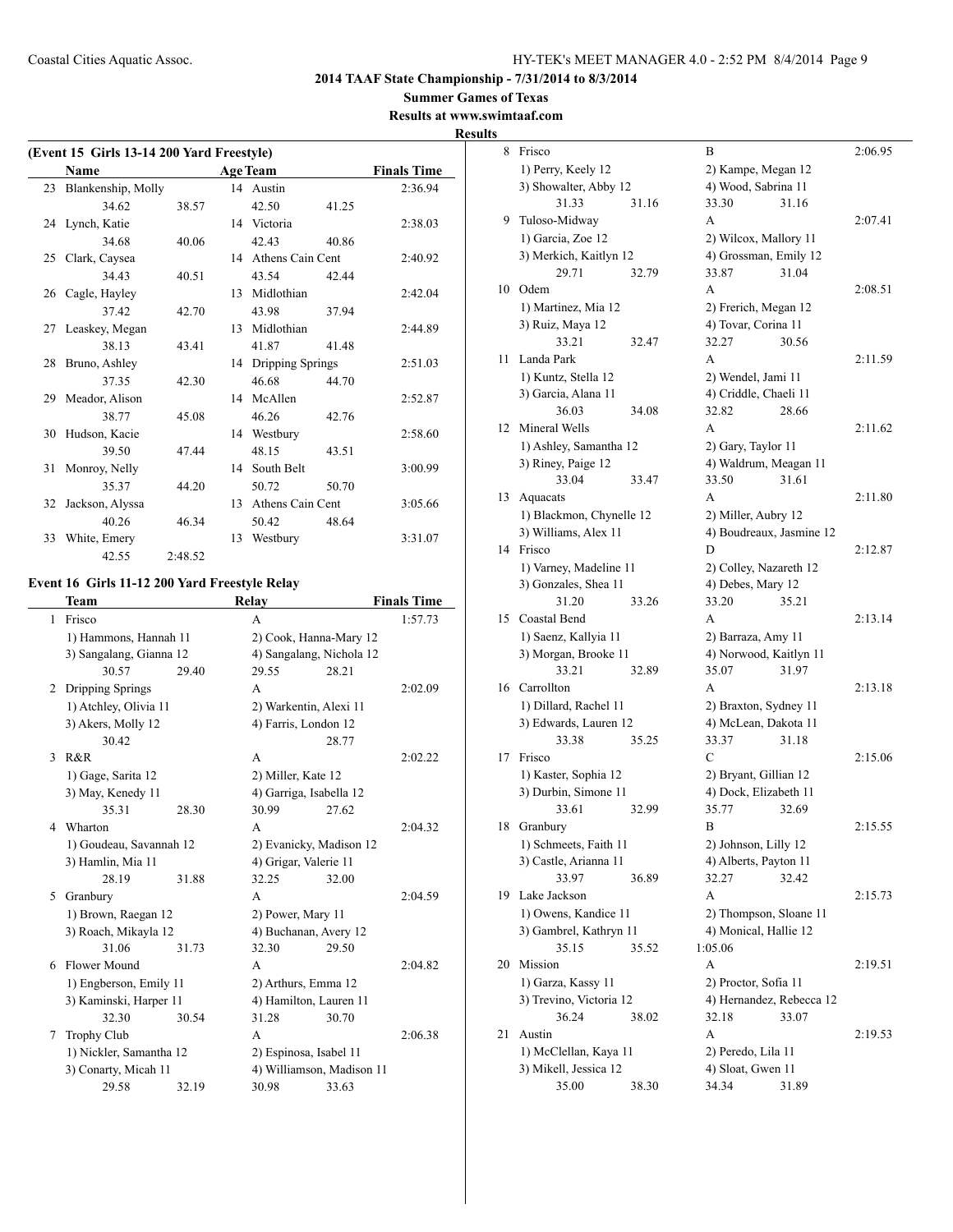**Summer Games of Texas Results at www.swimtaaf.com**

# **Results**

|       | Team                      |       |                      |                          | (Event 16 Girls 11-12 200 Yard Freestyle Relay) |  |  |  |  |  |  |
|-------|---------------------------|-------|----------------------|--------------------------|-------------------------------------------------|--|--|--|--|--|--|
|       |                           |       | Relay                |                          | <b>Finals Time</b>                              |  |  |  |  |  |  |
| 22    | Frisco                    |       | E                    |                          | 2:20.68                                         |  |  |  |  |  |  |
|       | 1) Griessmeyer, Daylen 12 |       | 2) Ehler, Alyssa 11  |                          |                                                 |  |  |  |  |  |  |
|       | 3) Varney, Madeline 11    |       | 4) Wu, Bonnie 11     |                          |                                                 |  |  |  |  |  |  |
|       | 34.76                     | 34.13 | 40.06                | 31.73                    |                                                 |  |  |  |  |  |  |
| 23    | Austin                    |       | B                    |                          | 2:25.78                                         |  |  |  |  |  |  |
|       | 1) Hospital, Sasha 11     |       |                      | 2) Graves, Natasha 12    |                                                 |  |  |  |  |  |  |
|       | 3) Butki, Natalia 12      |       | 4) Angelini, Ava 11  |                          |                                                 |  |  |  |  |  |  |
|       |                           |       | 37.48                | 34.18                    |                                                 |  |  |  |  |  |  |
| 24 SA |                           |       | A                    |                          | 2:31.28                                         |  |  |  |  |  |  |
|       | 1) Bendele, Adele 11      |       | 2) Ochas, Abigail 12 |                          |                                                 |  |  |  |  |  |  |
|       | 3) Campos, Delicia 12     |       | 4) Caddell, Alyse 11 |                          |                                                 |  |  |  |  |  |  |
|       | 41.88                     | 3545  | 45.43                | 28.52                    |                                                 |  |  |  |  |  |  |
| 25    | Pharr                     |       | A                    |                          | 2:35.76                                         |  |  |  |  |  |  |
|       | 1) Trevino, Carolina 11   |       | 2) Galvan, Aida 12   |                          |                                                 |  |  |  |  |  |  |
|       | 3) Pedraza, Jaquelin 12   |       |                      | 4) Vasquez, Jasmine 12   |                                                 |  |  |  |  |  |  |
|       | 37.22                     | 41.41 | 40.60                | 36.53                    |                                                 |  |  |  |  |  |  |
|       | 26 Landa Park             |       | B                    |                          | 2:37.22                                         |  |  |  |  |  |  |
|       | 1) Willett, Christine 11  |       | 2) Brown, Katy 11    |                          |                                                 |  |  |  |  |  |  |
|       | 3) Myers, Cortney 12      |       | 4) Buck, Jenna 11    |                          |                                                 |  |  |  |  |  |  |
|       | 37.87                     | 44.84 | 40.28                | 34.23                    |                                                 |  |  |  |  |  |  |
| 27    | <b>SA</b>                 |       | B                    |                          | 3:08.72                                         |  |  |  |  |  |  |
|       | 1) Chapman, Iyanah 11     |       |                      | 2) Hernandez, Liliana 12 |                                                 |  |  |  |  |  |  |
|       | 3) Orozco, Isabel 12      |       | 4) Jacque, Aileen 11 |                          |                                                 |  |  |  |  |  |  |
|       | 42.26                     | 56.41 | 47.46                | 42.59                    |                                                 |  |  |  |  |  |  |

## **Event 17 Girls 13-14 200 Yard Freestyle Relay**

|   | Team                    |       | Relay                     |       | <b>Finals Time</b> |
|---|-------------------------|-------|---------------------------|-------|--------------------|
| 1 | Trophy Club             |       | A                         |       | 1:51.88            |
|   | 1) McKinnon, Kelli 13   |       | 2) LaPrade, Madison 14    |       |                    |
|   | 3) Cantu, Allaya 13     |       | 4) McKinnon, Kayci 13     |       |                    |
|   | 27.70                   | 28.13 | 28.25                     | 27.80 |                    |
| 2 | Southlake               |       | A                         |       | 1:52.88            |
|   | 1) Schmidt, Claire 13   |       | 2) Bradshaw, Olivia 13    |       |                    |
|   | 3) McCloud, Madelyn 14  |       | 4) Breedlove, Delia 13    |       |                    |
|   | 27.93                   | 28.17 | 29.17                     | 27.61 |                    |
| 3 | <b>Bryan</b>            |       | A                         |       | 1:53.87            |
|   | 1) Ashley, Jade 13      |       | 2) Hickson, Leiah 14      |       |                    |
|   | 3) Schwartz, Rani 13    |       | 4) Hutchinson, Rebecca 13 |       |                    |
|   | 27.33                   | 29.04 | 31.37                     | 26.13 |                    |
| 4 | Frisco                  |       | A                         |       | 1:54.02            |
|   | 1) Tabacco, Andreana 14 |       | 2) Medigovich, Lydia 13   |       |                    |
|   | 3) Graham, Elyse 13     |       | 4) Smith, Spencer 14      |       |                    |
|   | 28.92                   | 28.97 | 29.00                     | 27.13 |                    |
| 5 | Lake Jackson            |       | A                         |       | 1:54.06            |
|   | 1) DeValcourt, Ellie 13 |       | 2) Rumsey, Kimberlyn 14   |       |                    |
|   | 3) Gambrel, Rachel 13   |       | 4) Tran, Vivie 13         |       |                    |
|   | 29.15                   | 29.39 | 30.08                     | 25.44 |                    |
| 6 | Alice                   |       | A                         |       | 1:56.51            |
|   | 1) Zambrano, Mariel 13  |       | 2) Sneed, Jacqueline 13   |       |                    |
|   | 3) Gonzalez, Alex 13    |       | 4) Hayslip, Hannah 14     |       |                    |
|   | 31.18                   | 28.70 | 29.58                     | 27.05 |                    |
| 7 | Flower Mound            |       | A                         |       | 1:57.66            |
|   | 1) Stone, Savannah 14   |       | 2) Wiborg, Emma 14        |       |                    |
|   | 3) Wingard, Nicole 14   |       | 4) Johnson, Sydnee 14     |       |                    |
|   | 29.45                   | 30.49 | 29.42                     | 28.30 |                    |

| 8  | Mission                          |         | A                                              |       | 1:59.15 |
|----|----------------------------------|---------|------------------------------------------------|-------|---------|
|    | 1) Suelto, Sam 14                |         | 2) Benavides, Bianca 14                        |       |         |
|    | 3) Garza, Kiki 13                |         | 4) Garza, Abby 14                              |       |         |
|    | 29.83                            | 30.91   | 30.03                                          | 28.38 |         |
| 9  | Frisco                           |         | B                                              |       | 1:59.23 |
|    | 1) Knott, Tiana 13               |         | 2) Daynos, Danielle 14                         |       |         |
|    | 3) Emmons, Kyndall 13            |         | 4) Lynd, Francisca 13                          |       |         |
|    | 28.95                            | 30.78   | 29.29                                          | 30.21 |         |
| 10 | R&R                              |         | A                                              |       | 2:00.16 |
|    | 1) Chancoco, Gemini 14           |         | 2) Parker, Katie 13                            |       |         |
|    | 3) Turner, Ashlan 13             |         | 4) Johansen, Charlotte 14                      |       |         |
|    | 29.87                            | 30.29   | 29.53                                          | 30.47 |         |
| 11 | El Campo                         |         | A                                              |       | 2:01.85 |
|    | 1) Slattery, Sydney 13           |         | 2) Lilie, Ashley 13<br>4) Wilson, Emily 13     |       |         |
|    | 3) Espinoza, Krystan 14<br>29.98 | 31.59   | 31.09                                          | 29.19 |         |
| 12 | Aquacats                         |         | A                                              |       | 2:04.03 |
|    | 1) Sliva, Hannah 13              |         | 2) Richards, Brooke 14                         |       |         |
|    | 3) Morales, Mallory 13           |         | 4) Attaway, Sarah 14                           |       |         |
|    | 31.35                            | 31.88   | 31.19                                          | 29.61 |         |
| 13 | Dripping Springs                 |         | A                                              |       | 2:04.35 |
|    | 1) Sawin, Kassandra 13           |         | 2) Bruno, Ashley 14                            |       |         |
|    | 3) Puryear, Lightsey 14          |         | 4) Warkentin, Emily 14                         |       |         |
|    | 29.98                            | 34.36   | 32.31                                          | 27.70 |         |
| 14 | Trophy Club                      |         | B                                              |       | 2:06.18 |
|    | 1) Simpson, Keara 13             |         | 2) Foy, Kaitlin 13                             |       |         |
|    | 3) Tatum, Sierra 13              |         | 4) McKowen, Brydon 13                          |       |         |
|    | 31.90                            | 31.63   | 1:02.65                                        |       |         |
| 15 | Carrollton                       |         | A                                              |       | 2:06.93 |
|    | 1) Stringer, Emily 13            |         | 2) Kidwell, Alexa 13                           |       |         |
|    | 3) Carlin, Riley 13              |         | 4) McLemore, Brianne 13                        |       |         |
|    | 31.47                            | 34.94   | 32.04                                          | 28.48 |         |
| 16 | Whale                            |         | A                                              |       | 2:07.93 |
|    | 1) King, Reilly 14               |         | 2) Rios, Daniella 13                           |       |         |
|    | 3) Miles, Miriam 14              |         | 4) Hasselbring, Sydney 13                      |       |         |
|    | 31.70                            | 1:36.23 |                                                |       |         |
| 17 | Frisco                           |         | C                                              |       | 2:08.05 |
|    | 1) Burrell, Erin 13              |         | 2) Clark, Emma 13                              |       |         |
|    | 3) Sojan, Nishita 13             |         | 4) Burton, Gracen 14                           |       |         |
|    | 33.29                            | 31.28   | 33.66                                          | 29.82 |         |
| 18 | Flower Mound                     |         | B                                              |       | 2:08.09 |
|    | 1) Hulen, Skylar 13              |         | 2) Johnson, Briann 13<br>4) Thigpen, Summer 14 |       |         |
|    | 3) Kissinger, Hanna 14           |         | 36.00                                          | 28.67 |         |
| 19 | Austin                           |         | А                                              |       | 2:13.58 |
|    | 1) Morgan, Ruby 13               |         | 2) Behal, Stella 13                            |       |         |
|    | 3) Yepez, Lily 14                |         | 4) Metcalf, Suzanna 13                         |       |         |
|    | 31.75                            | 33.83   | 36.90                                          | 31.10 |         |
| 20 | Edinburg                         |         | А                                              |       | 2:17.05 |
|    | 1) Rodriguez, Monica 13          |         | 2) Guerra, Christa 14                          |       |         |
|    | 3) Martin, Avery 13              |         | 4) Rodriguez, Esmeralda 14                     |       |         |
|    | 34.81                            | 35.65   | 34.54                                          | 32.05 |         |
| 21 | Victoria                         |         | А                                              |       | 2:18.79 |
|    | 1) Flores, Lauren 14             |         | 2) Herman, Kaitlyn 13                          |       |         |
|    | 3) Clark, Monington 13           |         | 4) Lynch, Katie 14                             |       |         |
|    | 33.06                            | 33.49   | 47.16                                          | 25.08 |         |
|    |                                  |         |                                                |       |         |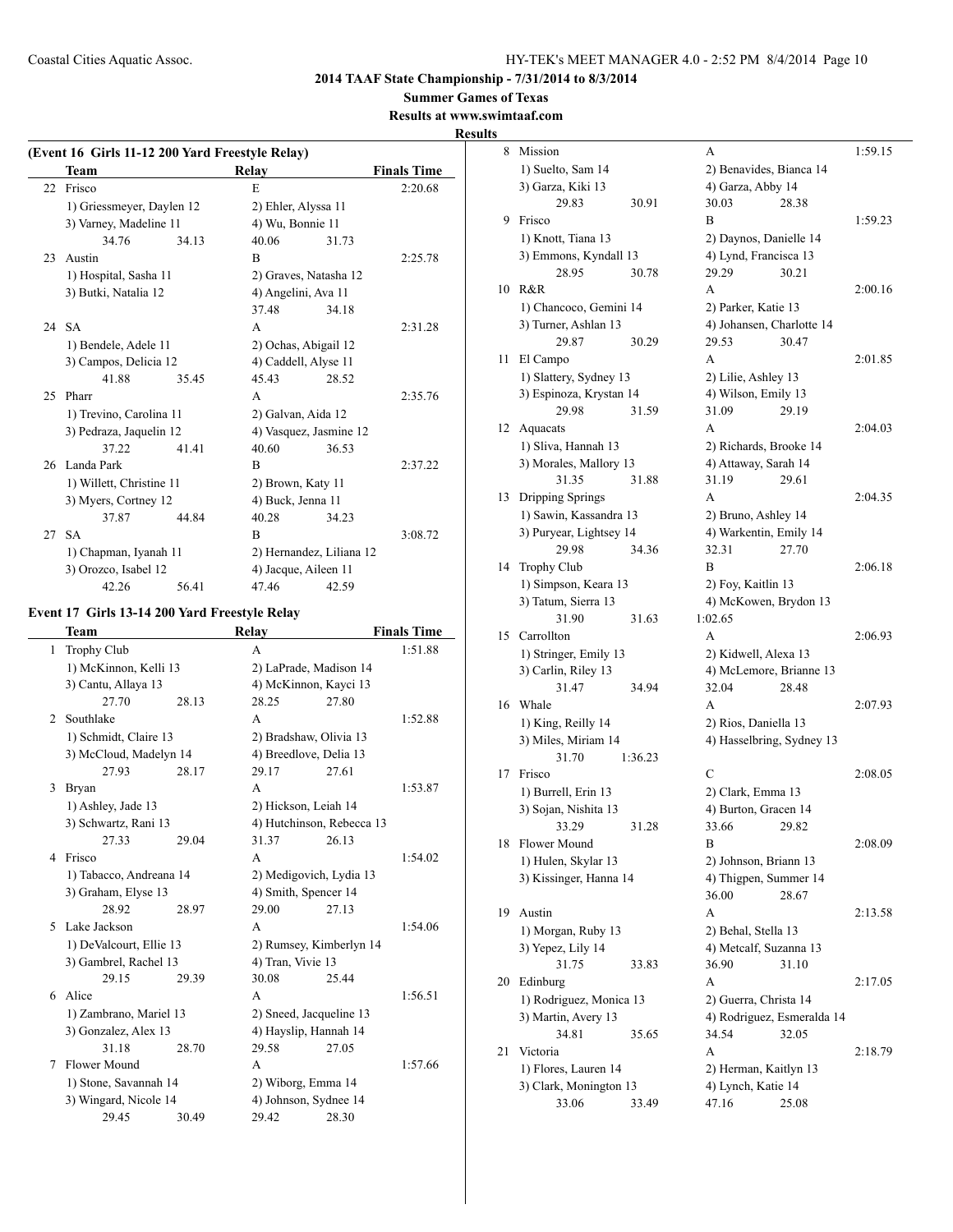**Summer Games of Texas**

**Results at www.swimtaaf.com**

## **Results**

| (Event 17 Girls 13-14 200 Yard Freestyle Relay) |       |                      |                         |                    |  |  |  |  |
|-------------------------------------------------|-------|----------------------|-------------------------|--------------------|--|--|--|--|
| <b>Team</b>                                     |       | Relav                |                         | <b>Finals Time</b> |  |  |  |  |
| 22 Mission                                      |       | B                    |                         | 2:20.69            |  |  |  |  |
| 1) Martinez, Pau 13                             |       |                      | 2) Hernandez, Lauren 14 |                    |  |  |  |  |
| 3) Miller, Erika 14                             |       | 4) Vasquez, Sofia 13 |                         |                    |  |  |  |  |
| 36.46                                           | 35.33 | 30.22                | 38.68                   |                    |  |  |  |  |
| 23 Alice                                        |       | R                    |                         | 2:21.67            |  |  |  |  |
| 1) Cruz, Aryssa 14                              |       | 2) Salazar, Lia 13   |                         |                    |  |  |  |  |
| 3) Little, Hannah 13                            |       | 4) Willie, Ally 13   |                         |                    |  |  |  |  |
| 38.78                                           | 35.15 | 14.10                | 53.64                   |                    |  |  |  |  |
| 24 Athens Cain Cent                             |       | A                    |                         | 2:25.29            |  |  |  |  |
| 1) Bailey, Lindsey 14                           |       | 2) Clark, Caysea 14  |                         |                    |  |  |  |  |
| 3) Jackson, Alyssa 13                           |       |                      | 4) Mahmoud, Lily 13     |                    |  |  |  |  |
| 33.04                                           | 38.20 | 1:14.05              |                         |                    |  |  |  |  |

## **Event 18 Boys 9-10 100 Yard Medley Relay**

|    | <b>Team</b>                  |       | Relay                                   | <b>Finals Time</b> |
|----|------------------------------|-------|-----------------------------------------|--------------------|
| 1  | Landa Park                   |       | A                                       | 1:10.25            |
|    | 1) Peter, Kyle 9             |       | 2) Beckman, Nathaniel 10                |                    |
|    | 3) Bowers, V, Harry 9        |       | 4) Brown, Elijah 9                      |                    |
|    | 36.19                        | 34.06 |                                         |                    |
| 2  | Lake Jackson                 |       | A                                       | 1:10.37            |
|    | 1) Kuhlman, Riley 10         |       | 2) Ortiz, Andrew 9                      |                    |
|    | 3) Trihus, Micah 10          |       | 4) Medina, Pablo 10                     |                    |
|    | 40.00                        | 30.37 |                                         |                    |
|    | 3 Flower Mound               |       | $\mathsf{A}$                            | 1:11.05            |
|    | 1) Brubaker, Ryan 10         |       | 2) Creason, Christian 9                 |                    |
|    | 3) Williams, Jackson 10      |       | 4) Wade, Aidan 10                       |                    |
|    | 39.62                        | 31.43 |                                         |                    |
| 4  | Frisco                       |       | A                                       | 1:11.88            |
|    | 1) McCurry, Brock 10         |       | 2) Carone, Cannon 10                    |                    |
|    | 3) Arcayna, Sam 9            |       | 4) Urbine, Preston 10                   |                    |
|    | 38.31                        | 33.57 |                                         |                    |
| 5  | Trophy Club                  |       | A                                       | 1:12.06            |
|    | 1) Carmody, Zephan 10        |       | 2) Zaharis, Andrew 10                   |                    |
|    | 3) Nash, Jack 9              |       | 4) Ortega, Gabriel 10                   |                    |
|    | 39.62<br>6 R&R               | 32.44 | A                                       | 1:12.40            |
|    | 1) Boettcher, Kase 10        |       |                                         |                    |
|    | 3) Dzierzanowski, Matthew 10 |       | 2) Tran, Ryan 10<br>4) Wheeless, Sam 10 |                    |
|    | 41.53                        | 30.87 |                                         |                    |
| 7  | El Campo                     |       | A                                       | 1:13.41            |
|    | 1) Jansky, Logan 9           |       | 2) Williams, Reid 10                    |                    |
|    | 3) Williams, Colby 9         |       | 4) Vallejo, David 10                    |                    |
|    | 39.70                        | 33.71 |                                         |                    |
| 8. | Alice                        |       | A                                       | 1:14.20            |
|    | 1) Elizondo, Jondaniel 10    |       | 2) Nisimblat, Luca 10                   |                    |
|    | 3) Revilla, Tres 10          |       | 4) Molina, Jaden 9                      |                    |
|    | 42.28                        | 31.92 |                                         |                    |
| 9  | Trophy Club                  |       | B                                       | 1:15.36            |
|    | 1) Reddell, Alex 10          |       | 2) Thiltgen, Marc 10                    |                    |
|    | 3) Cryer, Colten 9           |       | 4) Cargill, Will 9                      |                    |
|    | 39.97                        | 35.39 |                                         |                    |
| 10 | Carrollton                   |       | A                                       | 1:15.87            |
|    | 1) Procious, Ryan 9          |       | 2) Choe, Aiden 10                       |                    |
|    | 3) Lewis, Joshua 9           |       | 4) Choe, Ethan 9                        |                    |
|    | 40.99                        | 34.88 |                                         |                    |

| 11 | Aquacats                                   |       | А                                               | 1:15.97 |
|----|--------------------------------------------|-------|-------------------------------------------------|---------|
|    | 1) Allison, Clay 10                        |       | 2) Burris, Gavin 10                             |         |
|    | 3) Orsak, Nathan 10                        |       | 4) Crow, Logan 10                               |         |
|    | 43.69                                      | 32.28 |                                                 |         |
| 12 | Frisco                                     |       | B                                               | 1:16.09 |
|    | 1) Brown, Marshall 10                      |       | 2) Soo, Zachary 9                               |         |
|    | 3) Beard, Matthew 10                       |       | 4) Debes, Eric 10                               |         |
|    | 41.75                                      | 34.34 |                                                 |         |
| 13 | Dripping Springs                           |       | A                                               | 1:18.84 |
|    | 1) O'Connor, Colin 9                       |       | 2) Hembree, Gage 9                              |         |
|    | 3) Ortega, Javier 9                        |       | 4) Boyer, Cade 10                               |         |
|    | 43.77                                      | 35.07 |                                                 |         |
| 14 | Frisco                                     |       | C                                               | 1:19.72 |
|    | 1) Narayan, Ajay 9<br>3) Butler, Jayden 10 |       | 2) Bradley, Andrew 10<br>4) McEachern, Andrew 9 |         |
|    | 43.51                                      | 36.21 |                                                 |         |
| 15 | Mission                                    |       | A                                               | 1:23.70 |
|    | 1) Guajardo, Emilio 9                      |       | 2) Manzur, Joaquin 10                           |         |
|    | 3) Graybill, Joseph 9                      |       | 4) Candelas, Rafael 10                          |         |
|    | 43.39                                      | 40.31 |                                                 |         |
| 16 | Austin                                     |       | A                                               | 1:24.11 |
|    | 1) Rans, Griffin 10                        |       | 2) Montesinos, Santiago 9                       |         |
|    | 3) Kennedy, Noah 10                        |       | 4) Hebda, Peter 9                               |         |
|    | 46.81                                      | 37.30 |                                                 |         |
| 17 | <b>Trophy Club</b>                         |       | C                                               | 1:26.69 |
|    | 1) Peterson, Kayd 10                       |       | 2) Stenger, Hunter 9                            |         |
|    | 3) Qualls, Rystan 10                       |       | 4) Boulet, Michael 9                            |         |
|    | 47.58                                      | 39.11 |                                                 |         |
| 18 | Southlake                                  |       | A                                               | 1:27.60 |
|    | 1) Arnn, Ethan 9                           |       | 2) Masson, Devin 9                              |         |
|    | 3) Wang, Zander 10                         |       | 4) DeLugo, Dane 10                              |         |
| 19 | 52.03<br>Pharr                             | 35.57 | A                                               |         |
|    | 1) Rodriguez, Ethan 9                      |       | 2) Rodriguez, Dayan 9                           | 1:28.53 |
|    | 3) Lizotte, Ethan 10                       |       | 4) De la Rosa, Jesus 10                         |         |
|    | 45.71                                      | 42.82 |                                                 |         |
| 20 | Denison                                    |       | A                                               | 1:29.04 |
|    | 1) Sikes, Zade 9                           |       | 2) Gutierrez, Gabriel 10                        |         |
|    | 3) Gowans, Leo 9                           |       | 4) Barney, Benjamin 9                           |         |
|    | 44.37                                      | 44.67 |                                                 |         |
| 21 | Alice                                      |       | B                                               | 1:30.98 |
|    | 1) Perez, Emerico 9                        |       | 2) Sneed, Charles 10                            |         |
|    | 3) Gaza, Trez 9                            |       | 4) Vasquez, Alejandro 9                         |         |
|    | 51.15                                      | 39.83 |                                                 |         |
| 22 | Dripping Springs                           |       | B                                               | 1:32.81 |
|    | 1) Martinez, Joseph 10                     |       | 2) Russell, Mason 9                             |         |
|    | 3) Sheeler, Matthew 10                     |       | 4) Hale, Luke 9                                 |         |
|    | 43.26                                      | 49.55 |                                                 |         |
| 23 | Edinburg                                   |       | А                                               | 1:33.90 |
|    | 1) Rivera, Jesse 9                         |       | 2) Rubio, Andres 10                             |         |
|    | 3) Shell, Lucas 9<br>57.62                 | 36.28 | 4) Palacios, Alian 9                            |         |
| 24 | Westbury                                   |       | А                                               | 1:48.72 |
|    | 1) Burkart, Orion 10                       |       | 2) Hernandez, Jose 10                           |         |
|    | 3) Mims, Mason 9                           |       | 4) Molo, Gabriel 10                             |         |
|    | 1:04.78                                    | 43.94 |                                                 |         |
|    |                                            |       |                                                 |         |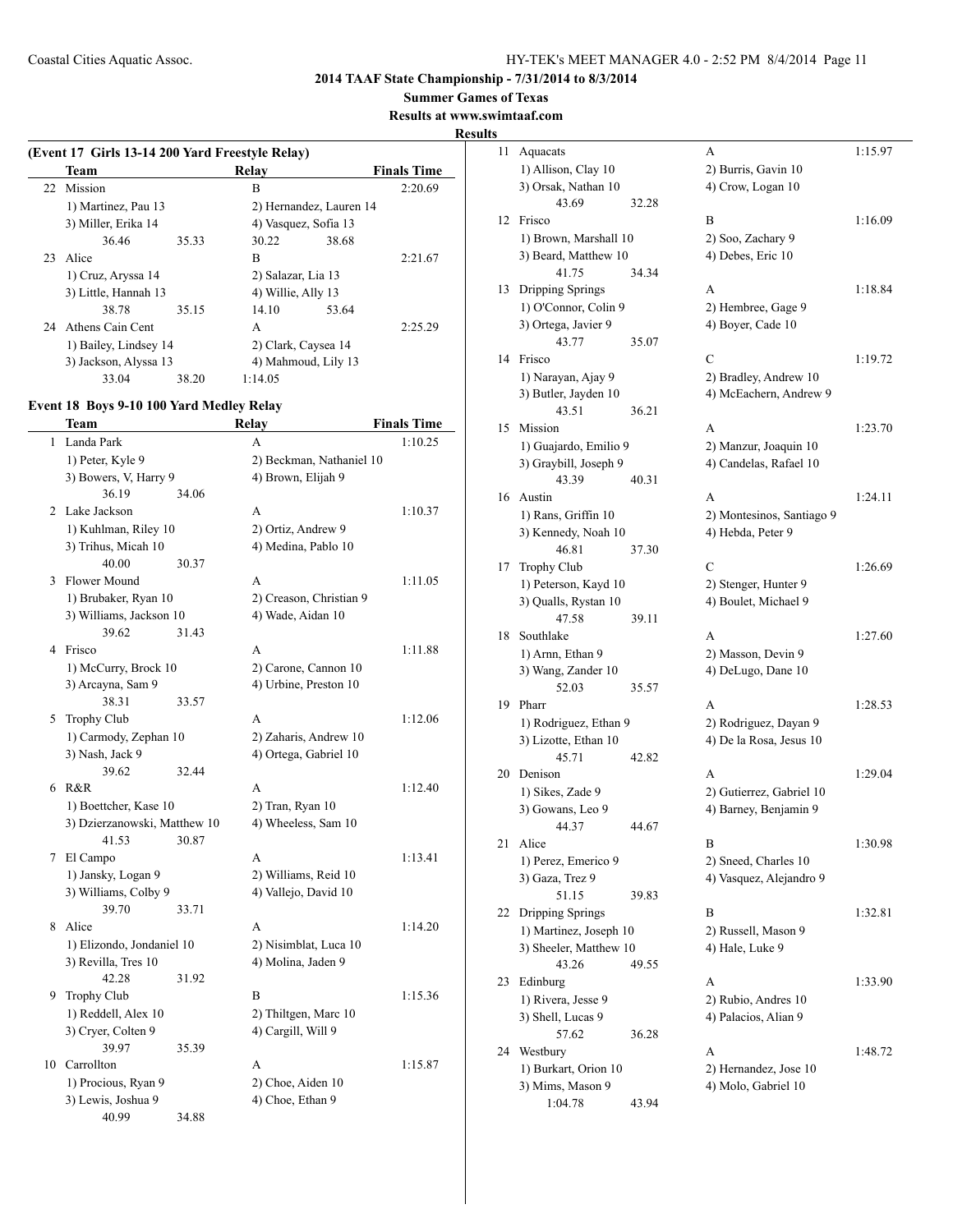**Summer Games of Texas**

**Results at www.swimtaaf.com**

**Results**

## **(Event 18 Boys 9-10 100 Yard Medley Relay) Team Relay Finals Time** --- Port Aransas A DQ 1) Spaeth, Kyler 10 2) Parsons, Miles 10 3) McClelland, Ian 10 4) Ford, Dominic 10 --- Austin B DQ 1) Gilbert-Cabaceira, Tiago 9 2) Gilbert-Cabaceira, Michael 10 3) Nuccitelli, Joseph 10 4) Nuccitelli, Alexander 10

#### **Event 19 Men 15-17 200 Yard Medley Relay**

 $\overline{a}$ 

|    | Team                       |       | Relay                     |       | <b>Finals Time</b> |
|----|----------------------------|-------|---------------------------|-------|--------------------|
| 1  | R&R                        |       | A                         |       | 1:45.65            |
|    | 1) Grote, Blake 16         |       | 2) Kellogg, Robbie 17     |       |                    |
|    | 3) Dzierzanowski, Davis 16 |       | 4) Kvinta, David 16       |       |                    |
|    | 26.47                      | 29.78 | 26.34                     | 23.06 |                    |
| 2  | El Campo                   |       | A                         |       | 1:47.43            |
|    | 1) Green, Casey 15         |       | 2) Kacko, Jordan 16       |       |                    |
|    | 3) McComb, Micah 15        |       | 4) Wilkins, Matthew 16    |       |                    |
|    | 28.80                      | 28.65 | 26.28                     | 23.70 |                    |
| 3  | Pearland                   |       | A                         |       | 1:50.27            |
|    | 1) Men, Devin 16           |       | 2) Redman, Dalton 16      |       |                    |
|    | 3) Zhao, Milton 16         |       | 4) Stewart, Conner 16     |       |                    |
|    | 28.35                      | 29.44 | 28.12                     | 24.36 |                    |
|    | 4 Tuloso-Midway            |       | A                         |       | 1:50.28            |
|    | 1) Crisp, James 17         |       | 2) Alaniz, Anthony 16     |       |                    |
|    | 3) Calk, Noah 16           |       | 4) Vargas, Caiman 16      |       |                    |
|    | 30.57                      | 31.49 | 24.52                     | 23.70 |                    |
|    | 5 Granbury                 |       | A                         |       | 1:51.75            |
|    | 1) Holderness, Triston 16  |       | 2) Castillo, Anthony 16   |       |                    |
|    | 3) Walters, Clay 16        |       | 4) Rezsofi, Cole 17       |       |                    |
|    | 29.61                      | 32.06 | 26.89                     | 23.19 |                    |
| 6  | <b>Bryan</b>               |       | A                         |       | 1:51.90            |
|    | 1) Ayers, Austin 16        |       | 2) Hutchinson, Matthew 16 |       |                    |
|    | 3) Gutierrez, Marco 15     |       | 4) Ayers, Addison 15      |       |                    |
|    | 29.05                      | 29.01 | 28.63                     | 25.21 |                    |
| 7  | <b>Trophy Club</b>         |       | A                         |       | 1:52.48            |
|    | 1) Williamson, Jake 17     |       | 2) Amaya, Andres 15       |       |                    |
|    | 3) Eichenseer, Evan 15     |       | 4) Sheehan, Connor 17     |       |                    |
|    | 29.86                      | 31.11 | 26.67                     | 24.84 |                    |
| 8  | Frisco                     |       | A                         |       | 1:55.61            |
|    | 1) Medigovich, Addisson 17 |       | 2) Bruni, Ryan 16         |       |                    |
|    | 3) Johnson, Clayton 15     |       | 4) DeLange, Jackson 16    |       |                    |
|    | 36.29                      | 24.22 | 30.17                     | 24.93 |                    |
|    | 9 Weatherford              |       | A                         |       | 1:55.69            |
|    | 1) Prince, Travis 15       |       | 2) McGrath, John 15       |       |                    |
|    | 3) Russum, John 15         |       | 4) Carlson, Jeremiah 15   |       |                    |
|    | 31.25                      | 30.63 | 29.97                     | 23.84 |                    |
| 10 | <b>WACO</b>                |       | A                         |       | 1:56.82            |
|    | 1) Nelson, Adam 17         |       | 2) Pham, Quan 17          |       |                    |
|    | 3) Bellert, Samuel 17      |       | 4) Gillham, Braydyn 16    |       |                    |
|    | 31.10                      | 32.75 | 27.80                     | 25.17 |                    |
| 11 | Flower Mound               |       | A                         |       | 1:58.03            |
|    | 1) McLeroy, Matthew 15     |       | 2) Russell, Rylan 15      |       |                    |
|    | 3) Hollcroft, Garrett 15   |       | 4) Skinner, Brett 15      |       |                    |
|    | 33.07                      | 32.27 | 26.51                     | 26.18 |                    |

| 12 | Farmers Branch           |       | A                      |                            | 2:00.73 |
|----|--------------------------|-------|------------------------|----------------------------|---------|
|    | 1) Hudson, Connor 15     |       | 2) McDaniel, Eric 15   |                            |         |
|    | 3) McDaniel, Donovan 17  |       | 4) Bogus, Brendan 15   |                            |         |
|    |                          |       | 27.17                  | 27.94                      |         |
| 13 | Edinburg                 |       | A                      |                            | 2:02.22 |
|    | 1) Garza, David 16       |       | 2) Garza, Eduardo 17   |                            |         |
|    | 3) Solis, Nicholas 17    |       | 4) Vazquez, Cesar 17   |                            |         |
|    | 30.19                    | 34.68 | 30.01                  | 27.34                      |         |
| 14 | <b>WACO</b>              |       | B                      |                            | 2:04.83 |
|    | 1) Schagel, Nicholas 16  |       | 2) Lopez, Gabriel 15   |                            |         |
|    | 3) Santa Cruz, Max 17    |       | 4) Gillham, Caydyn 15  |                            |         |
|    | 30.00                    | 34.85 | 31.07                  | 28.91                      |         |
| 15 | <b>Trophy Club</b>       |       | В                      |                            | 2:08.55 |
|    | 1) Sampognaro, Thomas 15 |       | 2) Mounce, Philip 15   |                            |         |
|    | 3) Dahan, Ryan 16        |       | 4) Damron, Gavin 16    |                            |         |
|    | 32.13                    | 34.99 | 34.21                  | 27.22                      |         |
| 16 | Mission                  |       | A                      |                            | 2:09.84 |
|    | 1) Lopez, Anthony 15     |       | 2) Casale, Fernando 16 |                            |         |
|    | 3) Solis, Mateo 16       |       | 4) Salinas, Israel 16  |                            |         |
|    | 34.85                    | 37.49 | 31.06                  | 26.44                      |         |
| 17 | Pharr                    |       | B                      |                            | 2:10.07 |
|    | 1) Gonzalez, Jeremy 17   |       | 2) Hinojoasa, Bets 15  |                            |         |
|    | 3) Rodriguez, Andre 15   |       | 4) Vasquez, Ivan 17    |                            |         |
|    | 33.87                    | 37.88 | 31.64                  | 26.68                      |         |
| 18 | Mission                  |       | В                      |                            | 2:11.80 |
|    | 1) Chavez, Emilio 16     |       |                        | 2) Barboza, Christopher 15 |         |
|    | 3) Vallejo, Tyler 15     |       | 4) Alanis, Jose 16     |                            |         |
|    | 35.07                    | 38.20 | 30.15                  | 28.38                      |         |
| 19 | Pharr                    |       | A                      |                            | 2:15.95 |
|    | 1) Garza, Julio 16       |       | 2) Lopez, Derek 16     |                            |         |
|    | 3) Villalobos, Ivan 17   |       | 4) Rodriguez, Isaac 16 |                            |         |
|    | 34.35                    | 42.70 | 31.32                  | 27.58                      |         |
| 20 | Ridglea                  |       | A                      |                            | 2:17.41 |
|    | 1) Honeycutt, Shelby 15  |       | 2) Buller, Garrett 15  |                            |         |
|    | 3) Guerrero, Jayden 15   |       | 4) Johnson, Cole 15    |                            |         |
|    | 36.34                    | 41.54 | 30.82                  | 28.71                      |         |
| 21 | <b>BARR</b>              |       | A                      |                            | 2:19.77 |
|    | 1) Balykov, Ruslan 15    |       | 2) Correa, Hector 16   |                            |         |
|    | 3) Cosper, Ty 15         |       | 4) Ramsey, Dillon 16   |                            |         |
|    | 37.52                    | 41.63 | 33.45                  | 27.17                      |         |

#### **Event 20 Boys 9-10 50 Yard Freestyle**

|       | Name                |    | <b>Age Team</b>  | <b>Finals Time</b> |
|-------|---------------------|----|------------------|--------------------|
| 1     | Terpening, Kolton   | 10 | UNAT1            | 29.99              |
| 2     | McClelland, Ian     | 10 | Port Aransas     | 30.28              |
| 3     | Driscoll, Cael      | 9  | Golden Triangle  | 31.28              |
| 4     | Black, Abel         | 10 | Angleton         | 31.34              |
| 5     | Black, Aaron        | 10 | Angleton         | 31.43              |
| 6     | Walters, Matthew    | 10 | Granbury         | 31.58              |
| 7     | Woodley, Thomas     | 10 | Austin           | 31.60              |
| 8     | Peter, Kyle         | 9  | Landa Park       | 31.63              |
| 9     | McCurry, Brock      | 10 | Frisco           | 31.77              |
| $*10$ | Bay, Justin         | 10 | Deer Park        | 32.53              |
| $*10$ | Boyer, Cade         | 10 | Dripping Springs | 32.53              |
| 12    | Wohlschlegel, James | 10 | Flour Bluff      | 32.84              |
| 13    | Bognar, Montgomery  | 9  | Whale            | 33.51              |
| 14    | Wille, Richard      | 10 | Plano            | 33.67              |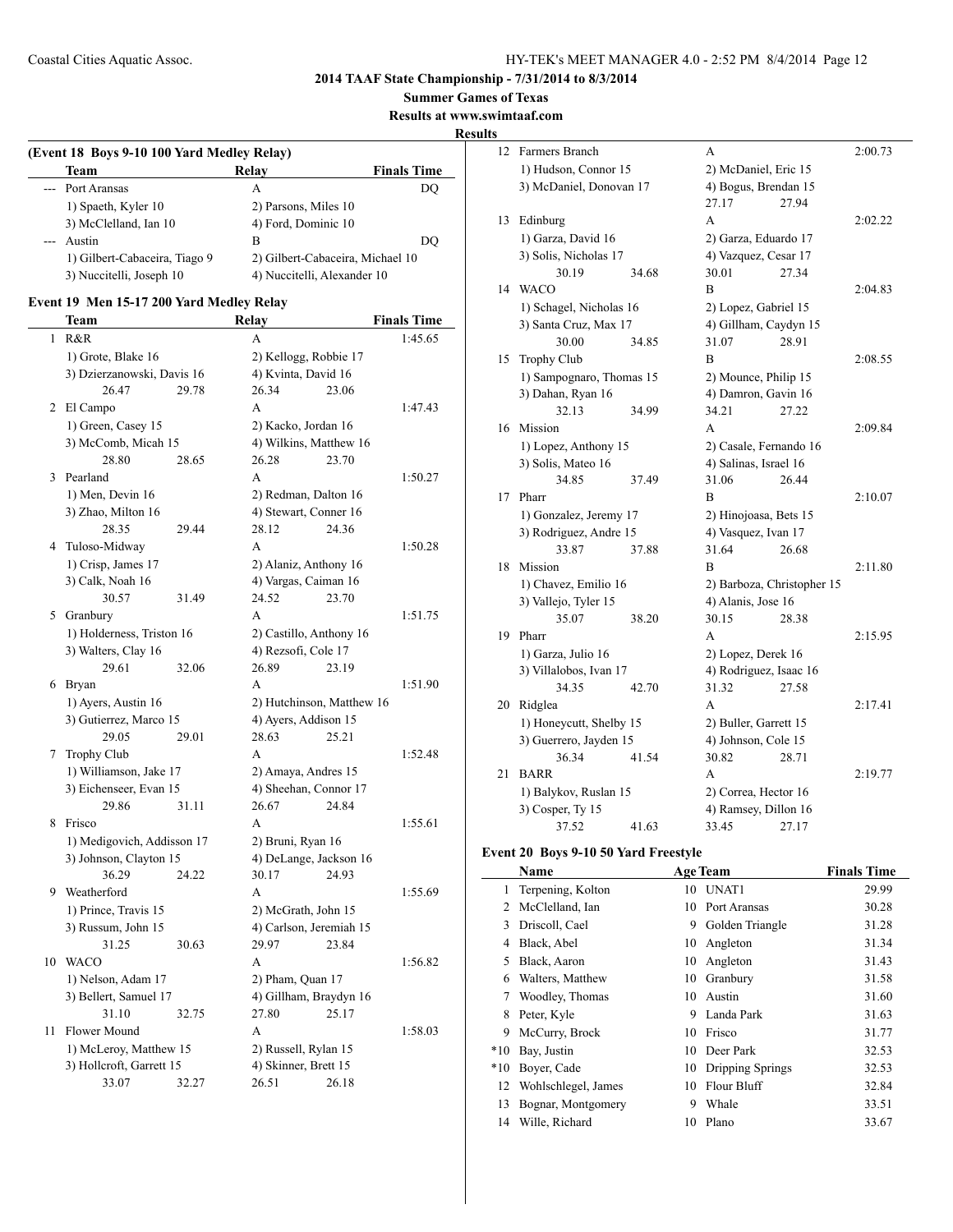**Summer Games of Texas Results at www.swimtaaf.com Results**

|       | (Event 20 Boys 9-10 50 Yard Freestyle) |    |                      |                    |
|-------|----------------------------------------|----|----------------------|--------------------|
|       | Name                                   |    | <b>Age Team</b>      | <b>Finals Time</b> |
| 15    | Landry, Zane                           | 10 | Southlake            | 33.78              |
| 16    | Feriend, Adison                        | 9  | Weatherford          | 33.90              |
| 17    | Lugo, Jonah                            | 10 | Tuloso-Midway        | 33.96              |
| 18    | Scrivner, Preston                      | 10 | Trophy Club          | 34.73              |
| 19    | Rill, Seth                             | 10 | Belterra             | 35.25              |
| 20    | Procious, Ryan                         | 9  | Carrollton           | 35.34              |
| 21    | Lai, Alex                              | 10 | <b>Grand Prairie</b> | 35.36              |
| 22    | Sanmiguel, Jesus                       | 10 | Dallas Dolphins      | 35.41              |
| $*23$ | Choe, Ethan                            | 9  | Carrollton           | 35.69              |
| $*23$ | Montesinos, Santiago                   | 9  | Austin               | 35.69              |
| 25    | Gonzalez, Hector                       | 9  | McAllen              | 35.85              |
| 26    | Moncrief, Noah                         | 10 | <b>SA</b>            | 35.94              |
| 27    | Taylor, Keith                          | 10 | Coast                | 36.24              |
| 28    | Galloway, Nicolas                      | 9  | Flower Mound         | 36.82              |
| 29    | Boulton, Santiago                      | 10 | Austin               | 39.24              |
| 30    | Klander, Brock                         | 9  | <b>WACO</b>          | 39.35              |
| 31    | Solorzano, Caleb                       | 10 | <b>SA</b>            | 39.65              |
| 32    | Ramos, Rolando                         | 10 | Harlingen            | 39.82              |
| 33    | Ramirez, Alexandro                     | 9  | La Joya              | 40.06              |
| 34    | Argueta, Alexis                        | 9  | Dallas Dolphins      | 44.25              |
| 35    | Molo, Gabriel                          | 10 | Westbury             | 45.04              |
| 36    | Hanover, Jay                           | 10 | <b>BARR</b>          | 45.65              |
| 37    | Rich, Richard                          | 10 | <b>SA</b>            | 48.03              |
| 38    | Mims, Mason                            | 9  | Westbury             | 49.08              |
| 39    | Mendoza, Matthew                       | 10 | <b>SA</b>            | 49.74              |
| 40    | Burkart, Orion                         | 10 | Westbury             | 50.94              |
| 41    | Osborne, Isaiah                        | 10 | <b>BARR</b>          | 57.94              |
|       |                                        |    |                      |                    |

## **Event 21 Men 15-17 100 Yard Freestyle**

 $\overline{a}$ 

|    | Name                | <b>Age Team</b> |    |                    | <b>Finals Time</b> |
|----|---------------------|-----------------|----|--------------------|--------------------|
|    | 1 Koster, Adam      |                 |    | 16 Trophy Club     | 47.28              |
|    | 22.72               | 24.56           |    |                    |                    |
| 2  | Chang, Ryan         |                 | 15 | Coastal Bend       | 50.10              |
|    | 24.29               | 25.81           |    |                    |                    |
|    | 3 Laughlin, Grant   |                 | 17 | Temple             | 50.15              |
|    | 23.93               | 26.22           |    |                    |                    |
| 4  | Stenger, Trey       |                 | 15 | <b>Trophy Club</b> | 51.13              |
|    | 24.54               | 26.59           |    |                    |                    |
| 5. | Perez, Aaren        |                 |    | 15 Alice           | 51.44              |
|    | 24.07               | 27.37           |    |                    |                    |
|    | 6 Kudlicki, Zachary |                 |    | 16 Coastal Bend    | 51.91              |
|    | 24.67               | 27.24           |    |                    |                    |
| 7  | Stanic, Spencer     |                 | 15 | <b>Trophy Club</b> | 51.98              |
|    | 24.96               | 27.02           |    |                    |                    |
| 8  | Quach, Austin       |                 | 17 | Rowlett            | 52.26              |
|    | 24.31               | 27.95           |    |                    |                    |
| 9  | McGrath, John       |                 |    | 15 Weatherford     | 52.30              |
|    | 25.40               | 26.90           |    |                    |                    |
|    | 10 Valdez, Robby    |                 | 17 | R&R                | 52.51              |
|    | 24.28               | 28.23           |    |                    |                    |
| 11 | Redman, Dalton      |                 |    | 16 Pearland        | 52.63              |
|    | 24.93               | 27.70           |    |                    |                    |
| 12 | Carlile, Stetson    |                 | 17 | Stephenville       | 52.78              |
|    | 25.19               | 27.59           |    |                    |                    |

| 13    | Bellert, Samuel<br>25.55 | 27.66 | 17 | <b>WACO</b>        | 53.21 |
|-------|--------------------------|-------|----|--------------------|-------|
| 14    | Gutierrez, Marco         |       | 15 |                    | 53.33 |
|       | 25.55                    | 27.78 |    | Bryan              |       |
| $*15$ | O'Reilly, Aaron          |       | 15 | R&R                | 53.54 |
|       | 25.47                    | 28.07 |    |                    |       |
| *15   | Blunt, Mitch             |       | 16 | Southlake          | 53.54 |
|       | 25.00                    | 28.54 |    |                    |       |
| 17    | Manuel, Arden            |       | 16 | Deer Park          | 53.59 |
|       | 25.31                    | 28.28 |    |                    |       |
| 18    | Hollcroft, Garrett       |       | 15 | Flower Mound       | 53.72 |
|       | 25.39                    | 28.33 |    |                    |       |
| 19    | Ayers, Austin            |       | 16 | Bryan              | 53.86 |
|       | 25.84                    | 28.02 |    |                    |       |
| 20    | Manuel, Riley            |       | 16 | Deer Park          | 54.05 |
|       | 25.62                    | 28.43 |    |                    |       |
| 21    | Vargas, Caiman           |       | 16 | Tuloso-Midway      | 54.06 |
|       | 25.53                    | 28.53 |    |                    |       |
| 22    | Garza, David             |       | 16 | Edinburg           | 54.78 |
|       | 25.87                    | 28.91 |    |                    |       |
| 23    | Dickson-Sullivan, Drew   |       | 15 | Temple             | 55.30 |
|       | 26.54                    | 28.76 |    |                    |       |
| 24    | Carpenter, Evan          |       | 16 | McKinney           | 55.31 |
|       | 25.51                    | 29.80 |    |                    |       |
| 25    | Amaya, Andres            |       | 15 | Trophy Club        | 55.63 |
|       | 26.07                    | 29.56 |    |                    |       |
| 26    | Buhler, Stephen          |       | 15 | Plano              | 55.72 |
|       | 26.15                    | 29.57 |    |                    |       |
| 27    | Burke, James             |       | 15 | Deer Park          | 55.76 |
|       | 26.97                    | 28.79 |    |                    |       |
| 28    | Eichenseer, Hayden       |       | 15 | <b>Trophy Club</b> | 55.84 |
|       | 27.02                    | 28.82 |    |                    |       |
| 29    | Russell, Rylan<br>26.31  | 29.61 | 15 | Flower Mound       | 55.92 |
| 30    | Carey, Nathan            |       | 16 | Lake Jackson       | 56.07 |
|       | 26.73                    | 29.34 |    |                    |       |
| 31    | Zapalac, Ryan            |       | 16 | Bryan              | 56.16 |
|       | 26.16                    | 30.00 |    |                    |       |
| 32    | Nelson, Adam             |       | 17 | <b>WACO</b>        | 56.20 |
|       | 26.95                    | 29.25 |    |                    |       |
| 33    | Sheehan, Connor          |       | 17 | Trophy Club        | 56.42 |
|       | 26.93                    | 29.49 |    |                    |       |
| 34    | Sands, Victor            |       | 16 | Carrollton         | 56.43 |
|       | 27.04                    | 29.39 |    |                    |       |
| 35    | DeLange, Jackson         |       | 16 | Frisco             | 56.45 |
|       | 26.55                    | 29.90 |    |                    |       |
| 36    | Hoelscher, Rush          |       | 15 | Tuloso-Midway      | 56.81 |
|       | 27.50                    | 29.31 |    |                    |       |
| 37    | Ulrey, Jacob             |       | 16 | Mesquite           | 56.91 |
|       | 27.75                    | 29.16 |    |                    |       |
| 38    | Garcia, Isaiah           |       | 16 | Landa Park         | 57.29 |
|       | 27.34                    | 29.95 |    |                    |       |
| 39    | Vasquez, Ivan            |       | 17 | Pharr              | 57.54 |
|       | 27.46                    | 30.08 |    |                    |       |
| 40    | Murphy, Brayden          |       | 17 | Victoria           | 57.79 |
|       | 27.80                    | 29.99 |    |                    |       |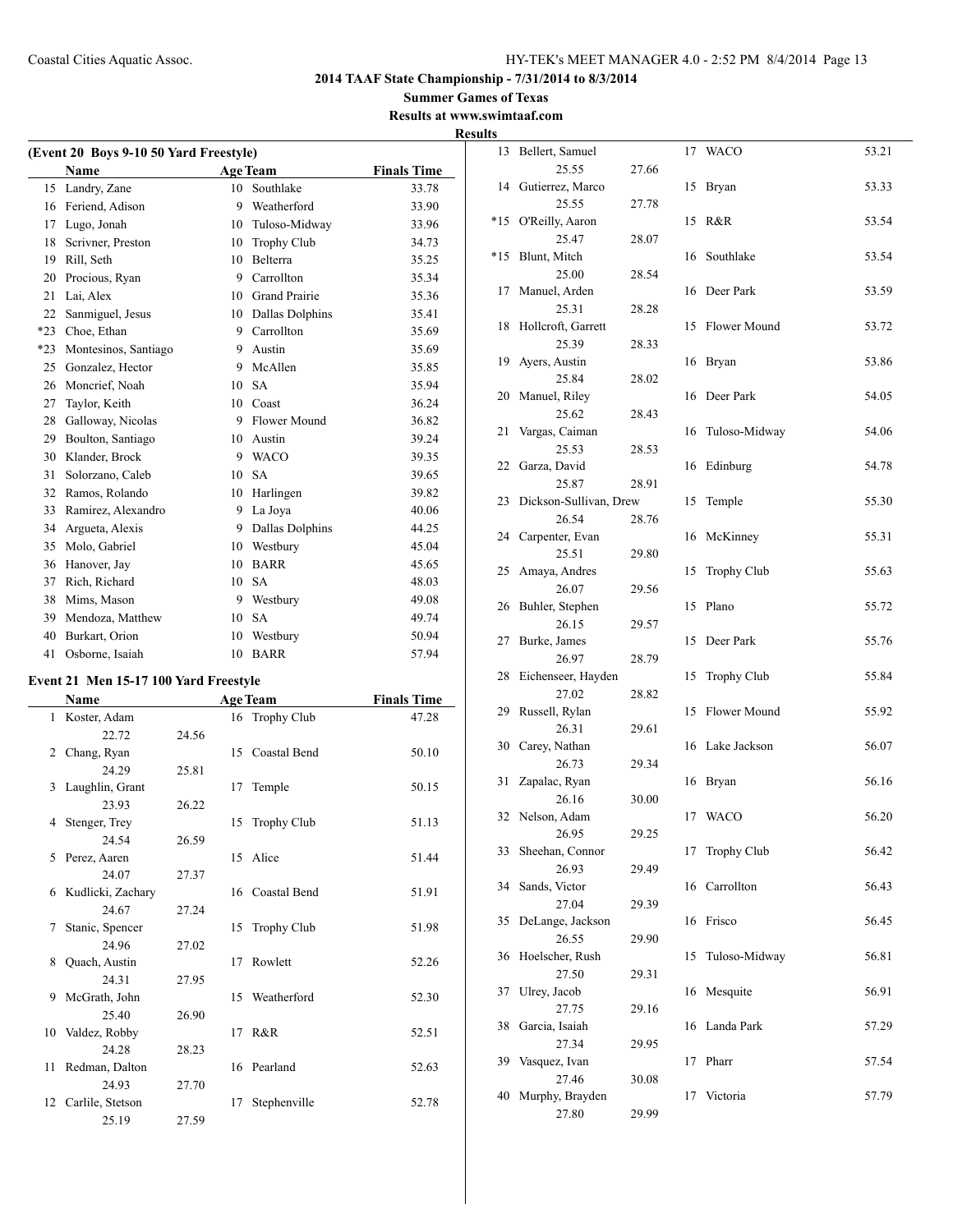#### **Summer Games of Texas Results at www.swimtaaf.com**

**Results**

 $\overline{a}$ 

| (Event 21 Men 15-17 100 Yard Freestyle) |                                 |       |    |                     |                    |
|-----------------------------------------|---------------------------------|-------|----|---------------------|--------------------|
|                                         | Name                            |       |    | <b>Age Team</b>     | <b>Finals Time</b> |
| 41                                      | McDaniel, Eric                  |       |    | 15 Farmers Branch   | 58.31              |
|                                         | 28.77                           | 29.54 |    |                     |                    |
| 42                                      | Berkobien, Christopher<br>27.57 | 30.77 |    | 15 Landa Park       | 58.34              |
| 43                                      | LeMaire, John Mills             |       |    | 16 R&R              | 58.85              |
|                                         | 28.03                           | 30.82 |    |                     |                    |
|                                         | *44 Parks, Glenn                |       |    | 16 Keller           | 59.12              |
|                                         | 28.40                           | 30.72 |    |                     |                    |
| $*44$                                   | Escudero, Elvyn                 |       | 15 | Dallas Dolphins     | 59.12              |
|                                         | 28.51                           | 30.61 |    |                     |                    |
| 46                                      | Mota, Guillermo                 |       | 16 | Mesquite            | 59.25              |
|                                         | 28.17                           | 31.08 |    |                     |                    |
| 47                                      | Skinner, Brett                  |       | 15 | <b>Flower Mound</b> | 59.54              |
|                                         | 28.40                           | 31.14 |    |                     |                    |
| 48                                      | Dick. Jordan                    |       | 16 | Denison             | 59.70              |
|                                         | 28.11                           | 31.59 |    |                     |                    |
| 49                                      | Salinas, Israel<br>29.10        |       |    | 16 Mission          | 1:00.04            |
| 50                                      | Hendricks, Colton               | 30.94 |    | 16 Austin           | 1:00.51            |
|                                         | 29.12                           | 31.39 |    |                     |                    |
| 51                                      | Villalobos, Ivan                |       | 17 | Pharr               | 1:00.66            |
|                                         | 29.29                           | 31.37 |    |                     |                    |
| 52                                      | Lopez, Anthony                  |       | 15 | Mission             | 1:01.26            |
|                                         | 29.47                           | 31.79 |    |                     |                    |
| 53                                      | Solis, Mateo                    |       | 16 | Mission             | 1:01.48            |
|                                         | 29.96                           | 31.52 |    |                     |                    |
| 54                                      | Biehle, Aaron                   |       |    | 16 Golden Triangle  | 1:01.64            |
|                                         | 30.09                           | 31.55 |    |                     |                    |
| 55                                      | Bogus, Brendan                  |       | 15 | Farmers Branch      | 1:01.70            |
|                                         | 29.57                           | 32.13 |    |                     |                    |
| 56                                      | Lopez, Derek                    |       |    | 16 Pharr            | 1:01.72            |
| 57                                      | 29.29<br>Webber, Ethan          | 32.43 |    | 16 Plano P          | 1:01.86            |
|                                         | 23.79                           | 38.07 |    |                     |                    |
| 58                                      | Nguyen, Tam                     |       |    | 16 Rowlett          | 1:01.96            |
|                                         | 29.05                           | 32.91 |    |                     |                    |
| 59                                      | Rodriguez, Andre                |       | 15 | Pharr               | 1:01.98            |
|                                         | 28.71                           | 33.27 |    |                     |                    |
|                                         | 60 Cerda, Dorian                |       | 17 | La Joya             | 1:02.11            |
|                                         | 29.23                           | 32.88 |    |                     |                    |
| 61                                      | Doyle, Andrew                   |       | 17 | Plano P             | 1:02.18            |
|                                         | 28.55                           | 33.63 |    |                     |                    |
| 62                                      | Montgomery, Colt                |       | 15 | Frisco              | 1:02.29            |
|                                         | 29.33                           | 32.96 |    |                     |                    |
| 63                                      | Potthast, Gabe                  |       | 16 | Lewisville          | 1:02.35            |
|                                         | 29.36                           | 32.99 |    |                     |                    |
| 64                                      | Garza, Julio<br>29.00           | 33.36 | 16 | Pharr               | 1:02.36            |
| 65                                      | Padron, David                   |       | 15 | Pharr               | 1:02.47            |
|                                         | 29.90                           | 32.57 |    |                     |                    |
| 66                                      | Rodriguez, Jose                 |       | 17 | Athens Cain Cent    | 1:02.70            |
|                                         | 30.12                           | 32.58 |    |                     |                    |
| 67                                      | Barboza, Christopher            |       | 15 | Mission             | 1:02.87            |
|                                         | 28.86                           | 34.01 |    |                     |                    |

|       | 68 Vallejo, Tyler |       |    | 15 Mission         | 1:03.01 |
|-------|-------------------|-------|----|--------------------|---------|
|       | 30.83             | 32.18 |    |                    |         |
| 69.   | Kocian, Jared     |       |    | 15 Victoria        | 1:03.22 |
|       | 30.50             | 32.72 |    |                    |         |
| 70    | Dahan, Ryan       |       | 16 | <b>Trophy Club</b> | 1:03.73 |
|       | 30.33             | 33.40 |    |                    |         |
| 71    | Guerrero, Jayden  |       | 15 | Ridglea            | 1:06.15 |
| 72    | LeBlanc, Robert   |       | 17 | The Colony         | 1:06.50 |
| $*73$ | Balykov, Ruslan   |       | 15 | <b>BARR</b>        | 1:07.51 |
|       | 33.47             | 34.04 |    |                    |         |
| $*73$ | Jakkani, Aman     |       |    | 16 Austin          | 1:07.51 |
| 75    | Williams, Samuel  |       | 15 | Frisco             | 1:08.65 |
|       | 32.50             | 36.15 |    |                    |         |
| 76    | Marlin, Noah      |       |    | 14 SA              | 1:10.97 |
|       | 32.64             | 38.33 |    |                    |         |
| 77    | Johnson, Cole     |       | 15 | Ridglea            | 1:11.32 |
|       | 32.49             | 38.83 |    |                    |         |
| 78    | Money, Dustin     |       |    | 16 Alice           | 1:11.64 |
|       | 31.97             | 39.67 |    |                    |         |
| 79    | Massey, Harley    |       |    | 16 Harlingen       | 1:12.12 |
|       | 32.66             | 39.46 |    |                    |         |
| 80    | Ruiz, Leo         |       | 15 | Pharr              | 1:15.14 |
|       | 35.28             | 39.86 |    |                    |         |
| 81    | Mejia, Mauricio   |       | 17 | Pharr              | 1:27.26 |
|       | 42.11             | 45.15 |    |                    |         |

## **Event 22 Boys 9-10 25 Yard Backstroke**

|       | Name                     | <b>Age Team</b> |                    | <b>Finals Time</b> |
|-------|--------------------------|-----------------|--------------------|--------------------|
| 1     | Terpening, Kolton        | 10              | UNAT1              | 16.71              |
| 2     | Kuhlman, Riley           | 10              | Lake Jackson       | 16.86              |
| 3     | Black, Abel              | 10              | Angleton           | 17.04              |
| 4     | Ikbal, Kaleb             | 10              | The Colony         | 17.57              |
| 5     | Spaeth, Kyler            | 10              | Port Aransas       | 17.92              |
| 6     | Sharer, Jason            | 10              | <b>WOOD</b>        | 18.05              |
| 7     | Williams, Jackson        | 10              | Flower Mound       | 18.10              |
| 8     | Wohlschlegel, James      | 10              | Flour Bluff        | 18.11              |
| 9     | Crocker, Jackson         | 10              | Victoria           | 18.63              |
| 10    | Taylor, Keith            | 10              | Coast              | 19.17              |
| 11    | Sanmiguel, Jesus         | 10              | Dallas Dolphins    | 19.20              |
| 12    | Meadows, Trace           | 9               | <b>NAVA</b>        | 19.31              |
| 13    | Carmody, Zephan          | 10              | <b>Trophy Club</b> | 19.57              |
| 14    | Wille, Richard           | 10              | Plano              | 19.58              |
| 15    | Jansky, Logan            | 9               | El Campo           | 19.60              |
| 16    | Reddell, Alex            | 10              | <b>Trophy Club</b> | 19.85              |
| 17    | Martinez, Joseph         | 10              | Dripping Springs   | 19.98              |
| 18    | Moore, Grant             | 10              | Keller             | 20.04              |
| 19    | Debes, Eric              | 10              | Frisco             | 20.13              |
| 20    | Gilbert-Cabaceira, Tiago | 9               | Austin             | 20.14              |
| 21    | Guajardo, Emilio         | 9               | Mission            | 20.23              |
| 22    | Brown, Marshall          | 10              | Frisco             | 20.27              |
| 23    | Bowers, V, Harry         | 9               | Landa Park         | 20.47              |
| 24    | Gonzalez, Hector         | 9               | McAllen            | 20.99              |
| 25    | Narayan, Ajay            | 9               | Frisco             | 21.23              |
| 26    | Kime, Matthew            | 10              | Whale              | 21.78              |
| $*27$ | Hinton, Tate             | 10              | Whale              | 21.86              |
| $*27$ | Moncrief, Noah           | 10              | <b>SA</b>          | 21.86              |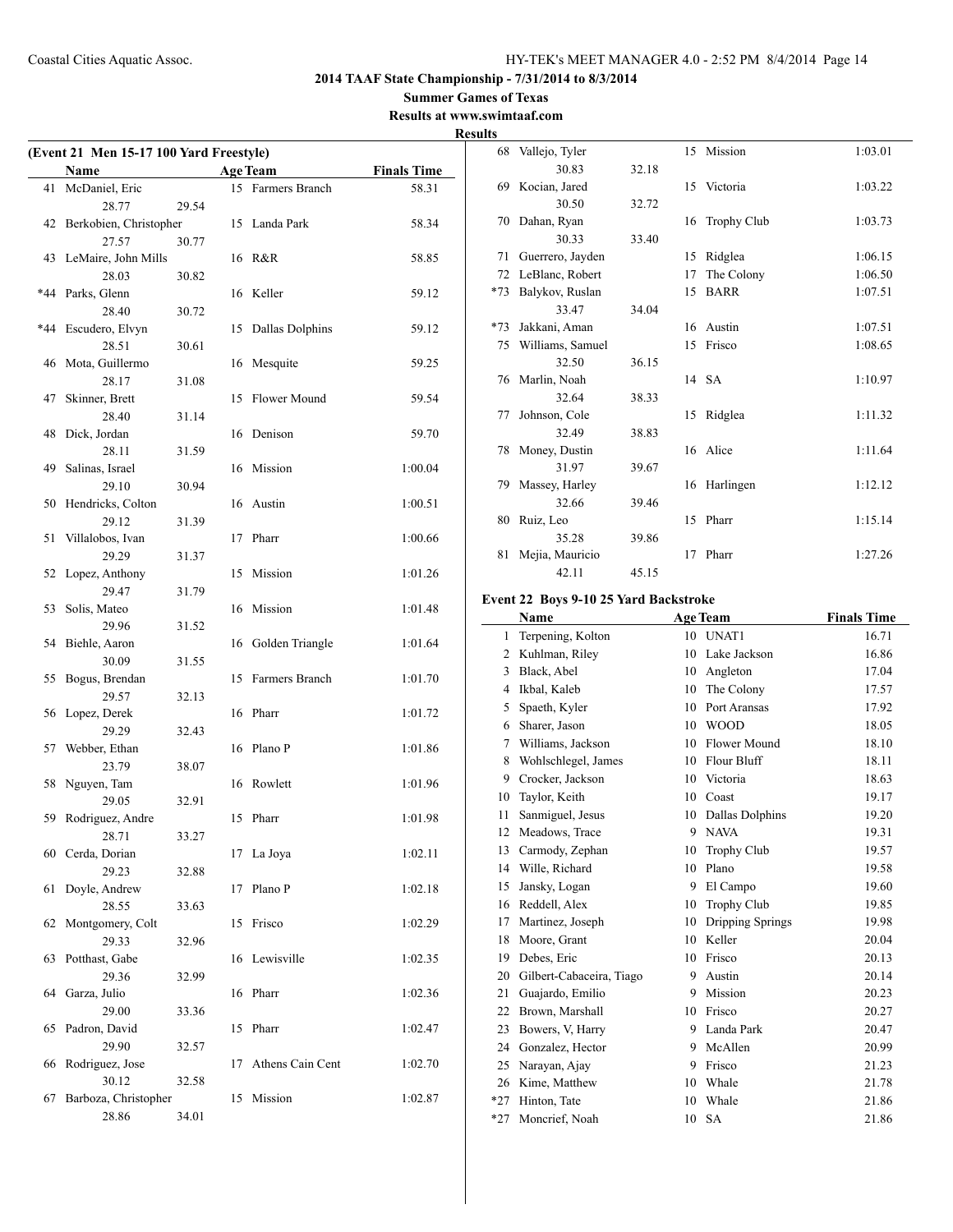**2014 TAAF State Championship - 7/31/2014 to 8/3/2014**

**Summer Games of Texas Results at www.swimtaaf.com**

**Results**

 $\overline{a}$ 

|                | (Event 22 Boys 9-10 25 Yard Backstroke) |    |                          |                    |
|----------------|-----------------------------------------|----|--------------------------|--------------------|
|                | Name                                    |    | <b>Age Team</b>          | <b>Finals Time</b> |
| 29             | Brown, Elijah                           | 9  | Landa Park               | 22.35              |
| 30             | Domsch, Zachary                         | 10 | Austin                   | 22.66              |
| 31             | Johnson, Joshua                         | 10 | Garland                  | 22.68              |
| 32             | Rich, Richard                           | 10 | <b>SA</b>                | 22.77              |
| 33             | Espinoza, Lucas                         | 9  | Pharr                    | 22.78              |
| 34             | Kime, Roberto                           | 9  | Whale                    | 22.90              |
| 35             | Argueta, Alexis                         | 9  | Dallas Dolphins          | 23.26              |
| 36             | Mendoza, Matthew                        | 10 | <b>SA</b>                | 29.00              |
| 37             | Marlin, Elijah                          | 9  | <b>SA</b>                | 36.80              |
|                | Event 23 Men 15-17 50 Yard Backstroke   |    |                          |                    |
|                | <b>Name</b>                             |    | <b>Age Team</b>          | <b>Finals Time</b> |
| 1              |                                         | 16 | R&R                      | 26.57              |
| $\overline{2}$ | Grote, Blake                            |    |                          |                    |
|                | Schmid, Mattew                          | 15 | College Station<br>Alice | 26.58              |
| 3              | Perez, Aaren                            | 15 |                          | 27.24              |
| 4              | Aguirre, Henry                          | 16 | Coastal Bend             | 27.26              |
| 5              | Medigovich, Addisson                    | 17 | Frisco                   | 27.38              |
| 6              | Manuel, Riley                           | 16 | Deer Park                | 27.68              |
| 7              | Herdejurgen, Jack                       | 15 | <b>WOOD</b>              | 27.79              |
| 8              | Green, Casey                            | 15 | El Campo                 | 27.90              |
| 9              | Laughlin, Grant                         | 17 | Temple                   | 28.14              |
| 10             | Suarez, Rafael                          | 16 | Denison                  | 28.36              |
| 11             | Ayers, Austin                           | 16 | Bryan                    | 28.60              |
|                | 289:43:20.00                            |    |                          |                    |
| 12             | Bruni, Ryan                             | 16 | Frisco                   | 28.67              |
| 13             | Walters, Clay                           | 16 | Granbury                 | 29.12              |
| 14             | Men, Devin                              | 16 | Pearland                 | 29.18              |
| 15             | Webber, Ethan                           | 16 | Plano P                  | 29.19              |
|                | 30.00.00                                |    |                          |                    |

| 12 | Bruni, Kyan            | 10 | <b>FISCO</b>        | 28.07 |
|----|------------------------|----|---------------------|-------|
| 13 | Walters, Clay          | 16 | Granbury            | 29.12 |
| 14 | Men, Devin             | 16 | Pearland            | 29.18 |
| 15 | Webber, Ethan          | 16 | Plano P             | 29.19 |
|    | 30:00.00               |    |                     |       |
| 16 | Youngblood, Mason      | 16 | Golden Triangle     | 29.22 |
| 17 | Williamson, Jake       | 17 | <b>Trophy Club</b>  | 29.25 |
| 18 | Svatek, Brandon        | 15 | Victoria            | 29.55 |
| 19 | Holderness, Triston    | 16 | Granbury            | 29.90 |
| 20 | Montgomery, Matthew    | 16 | Temple              | 30.09 |
| 21 | McDaniel, Joshua       | 17 | Whale               | 30.11 |
| 22 | Nelson, Adam           | 17 | <b>WACO</b>         | 30.17 |
| 23 | Zapalac, Ryan          | 16 | Bryan               | 30.19 |
| 24 | Guiterrez, Abel        | 17 | McAllen             | 30.92 |
| 25 | Castillo, Anthony      | 16 | Granbury            | 31.03 |
| 26 | Prince, Travis         | 15 | Weatherford         | 31.17 |
| 27 | Hutchinson, Matthew    | 16 | Bryan               | 31.28 |
| 28 | Sampognaro, Thomas     | 15 | <b>Trophy Club</b>  | 31.70 |
| 29 | Stripling, Van         | 16 | DeSoto              | 32.57 |
| 30 | Powell, Hunter         | 16 | Mesquite            | 32.77 |
| 31 | Simpson, Mark          | 16 | Plano               | 32.95 |
| 32 | Montgomery, Colt       | 15 | Frisco              | 33.21 |
| 33 | Hudson, Connor         | 15 | Farmers Branch      | 33.28 |
| 34 | Wang, Steven           | 16 | College Station     | 33.45 |
| 35 | Skinner, Brett         | 15 | Flower Mound        | 34.30 |
| 36 | McLeroy, Matthew       | 15 | <b>Flower Mound</b> | 34.36 |
| 37 | Berkobien, Christopher | 15 | Landa Park          | 34.37 |
| 38 | Dick, Jordan           | 16 | Denison             | 34.40 |
| 39 | Hendricks, Colton      | 16 | Austin              | 34.58 |
| 40 | Boyle, Aaron           | 15 | Temple              | 34.67 |
|    |                        |    |                     |       |

| ιэ |                         |    |               |       |
|----|-------------------------|----|---------------|-------|
| 41 | Garza, Julio            |    | 16 Pharr      | 34.74 |
|    | 42 Guerrero, Jayden     |    | 15 Ridglea    | 36.01 |
| 43 | Buller, Garrett         | 15 | Ridglea       | 36.14 |
|    | 44 Lopez, Anthony       |    | 15 Mission    | 36.39 |
|    | 45 Spencer, Richmond    |    | 15 DeSoto     | 36.53 |
|    | 46 Barboza, Christopher |    | 15 Mission    | 36.61 |
| 47 | Gonzalez, Jeremy        | 17 | Pharr         | 38.37 |
|    | 48 LeBlanc, Robert      | 17 | The Colony    | 39.82 |
| 49 | Marlin, Noah            |    | 14 SA         | 41.92 |
| 50 | Colon, Brandon          |    | 15 Landa Park | 43.12 |
| 51 | Ruiz, Leo               |    | 15 Pharr      | 44.99 |
| 52 | Bolton, Jimmy           |    | 15 SA         | 46.03 |

#### **Event 24 Boys 9-10 25 Yard Breaststroke**

|        | <b>Name</b>                             |    | <b>Age Team</b>    | <b>Finals Time</b> |  |  |
|--------|-----------------------------------------|----|--------------------|--------------------|--|--|
| 1      | Parsons, Miles                          |    | 10 Port Aransas    | 18.17              |  |  |
| 2      | Walters, Matthew                        | 10 | Granbury           | 18.61              |  |  |
| 3      | Beckman, Nathaniel                      |    | 10 Landa Park      | 18.92              |  |  |
| 4      | Tran, Ryan                              |    | 10 R&R             | 18.99              |  |  |
| 5      | Earnest, Zachary                        |    | 10 Pearland        | 19.55              |  |  |
| 6      | Driscoll, Cael                          |    | 9 Golden Triangle  | 19.62              |  |  |
| $\tau$ | Ward, Wilson                            |    | 10 UNAT4           | 19.89              |  |  |
| 8      | Fowers, Jackson                         |    | 10 Carrollton      | 19.97              |  |  |
| 9      | Thiltgen, Marc                          |    | 10 Trophy Club     | 20.11              |  |  |
| 10     | McDonald, Ezra                          |    | 10 CC Country Club | 20.15              |  |  |
| 11     | Hembree, Gage                           |    | 9 Dripping Springs | 20.33              |  |  |
| 12     | Creason, Corban                         |    | 10 Flower Mound    | 20.56              |  |  |
| 13     | Zaharis, Andrew                         |    | 10 Trophy Club     | 20.60              |  |  |
| 14     | Reyes, Sergio                           |    | 9 La Porte         | 20.74              |  |  |
| 15     | Choe, Aiden                             |    | 10 Carrollton      | 21.00              |  |  |
| 16     | Lewis, Joshua                           |    | 9 Carrollton       | 21.36              |  |  |
| 17     | Carone, Cannon                          |    | 10 Frisco          | 21.41              |  |  |
| 18     | Bognar, Montgomery                      |    | 9 Whale            | 21.74              |  |  |
| 19     | Wright, Walker                          |    | 9 Belterra         | 21.91              |  |  |
| 20     | Rodriguez, Dayan                        |    | 9 Pharr            | 21.94              |  |  |
| 21     | Soo, Zachary                            |    | 9 Frisco           | 22.09              |  |  |
| 22     | Nisimblat, Luca                         |    | 10 Alice           | 22.22              |  |  |
| 23     | Chuo, Henry                             | 9  | Austin             | 22.84              |  |  |
| 24     | McGoon, Conner                          |    | 10 SA              | 22.85              |  |  |
| 25     | Johnson, Daniel                         | 10 | Austin             | 23.04              |  |  |
| 26     | Hinton, Tate                            |    | 10 Whale           | 23.11              |  |  |
| 27     | Wang, Zachary                           |    | 10 College Station | 23.23              |  |  |
| 28     | Manzur, Joaquin                         |    | 10 Mission         | 23.35              |  |  |
| 29     | Rodriguez, Rey                          |    | 10 McAllen         | 23.79              |  |  |
| 30     | Nguyen, Henry                           |    | 9 Plano            | 23.82              |  |  |
| 31     | Perez, Nico                             |    | 10 MPCC            | 24.07              |  |  |
| 32     | Solorzano, Caleb                        | 10 | <b>SA</b>          | 24.67              |  |  |
| 33     | Billings, John Riley                    | 10 | <b>SA</b>          | 25.38              |  |  |
| 34     | Gilbert-Cabaceira, Michael              | 10 | Austin             | 25.68              |  |  |
| 35     | Golden, Coulson                         |    | 9 Whale            | 26.13              |  |  |
| 36     | Argueta, Alexis                         | 9. | Dallas Dolphins    | 29.60              |  |  |
| 37     | Duff, Hal                               |    | 9 College Station  | 30.18              |  |  |
|        | Event 25 Men 15-17 50 Yard Breaststroke |    |                    |                    |  |  |

#### **Name Age Team Finals Time** Stribling, Hudson 17 NAVA 28.94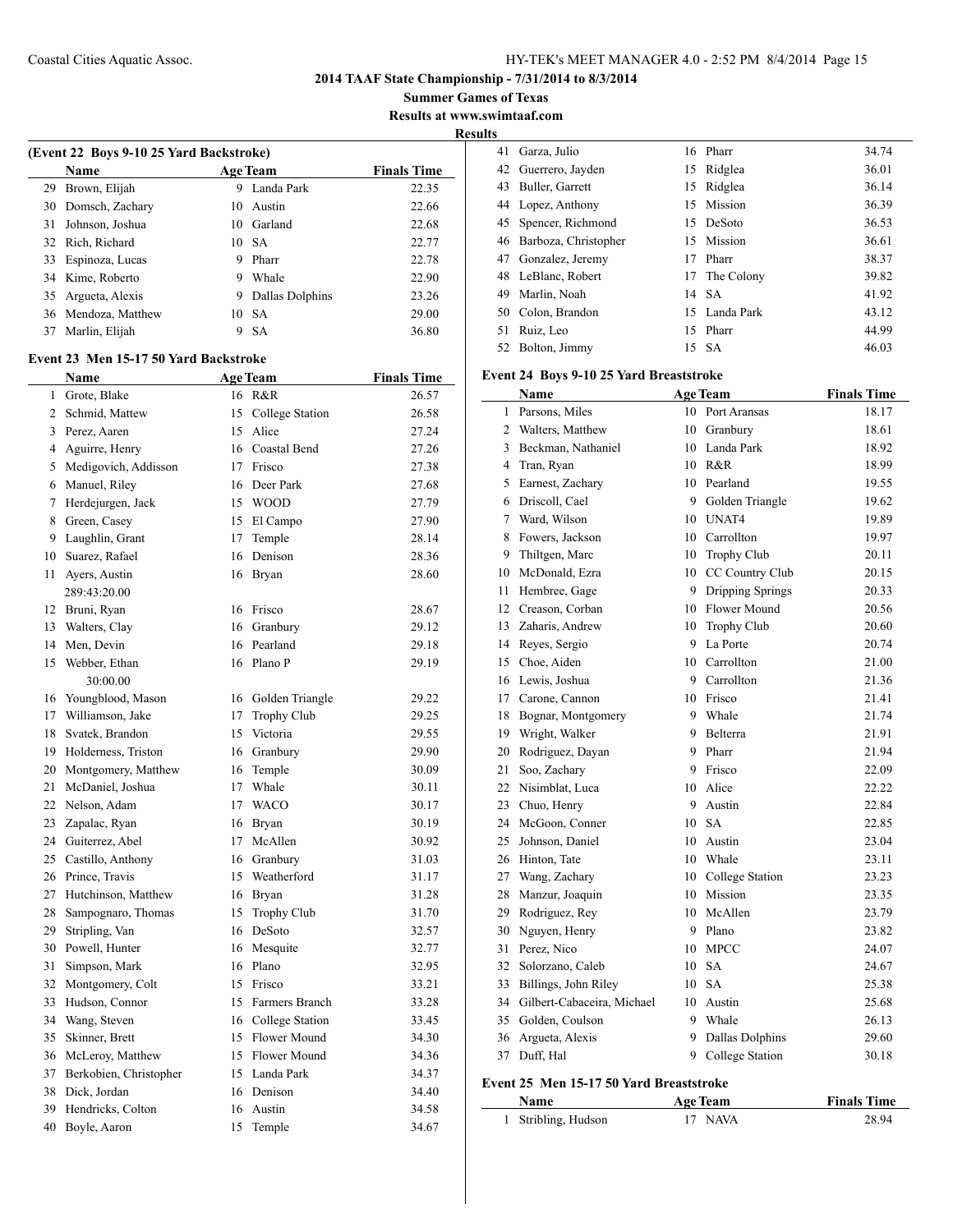**Summer Games of Texas Results at www.swimtaaf.com Results**

| (Event 25 Men 15-17 50 Yard Breaststroke) |                                     |    |                 |                    |  |  |  |
|-------------------------------------------|-------------------------------------|----|-----------------|--------------------|--|--|--|
|                                           | Name                                |    | <b>Age Team</b> | <b>Finals Time</b> |  |  |  |
| $\overline{2}$                            | Camacho, John                       |    | 16 Coastal Bend | 28.97              |  |  |  |
| 3                                         | Wilkins, Matthew                    | 16 | El Campo        | 29.23              |  |  |  |
| 4                                         | Schmid, Mattew                      | 15 | College Station | 29.83              |  |  |  |
| 5                                         | Carlile, Stetson                    | 17 | Stephenville    | 30.08              |  |  |  |
| 6                                         | Gutierrez, Marco                    | 15 | Bryan           | 30.10              |  |  |  |
| 7                                         | Manley, Shane                       | 17 | Freeport        | 30.25              |  |  |  |
| 8                                         | Gillham, Braydyn                    | 16 | <b>WACO</b>     | 30.54              |  |  |  |
| 9                                         | Kvinta, David                       | 16 | R&R             | 30.57              |  |  |  |
| 10                                        | Kellogg, Robbie                     | 17 | R&R             | 30.64              |  |  |  |
| 11                                        | Quach, Austin                       | 17 | Rowlett         | 30.90              |  |  |  |
| 12                                        | Rios, John Eric                     |    | 15 Grapevine    | 31.85              |  |  |  |
| 13                                        | Amaya, Andres                       |    | 15 Trophy Club  | 32.25              |  |  |  |
| 14                                        | Wallace, Josiah                     | 17 | Tuloso-Midway   | 32.38              |  |  |  |
| 15                                        | Eichenseer, Hayden                  | 15 | Trophy Club     | 32.40              |  |  |  |
| 16                                        | Alaniz, Anthony                     | 16 | Tuloso-Midway   | 32.62              |  |  |  |
| 17                                        | Zhao, Milton                        |    | 16 Pearland     | 32.70              |  |  |  |
| 18                                        | Montoya, Joshua                     |    | 16 Marble Falls | 32.94              |  |  |  |
| 19                                        | Pham, Ouan                          |    | 17 WACO         |                    |  |  |  |
|                                           |                                     |    | 15 Flower Mound | 32.96<br>33.12     |  |  |  |
| 20<br>21                                  | Russell, Rylan<br>Castillo, Anthony |    |                 | 33.13              |  |  |  |
|                                           | Hutchinson, Matthew                 |    | 16 Granbury     |                    |  |  |  |
| 22                                        |                                     |    | 16 Bryan        | 33.45              |  |  |  |
| 23                                        | Murphy, Brayden                     |    | 17 Victoria     | 33.49              |  |  |  |
| 24                                        | Guiterrez, Abel                     |    | 17 McAllen      | 33.57              |  |  |  |
| 25                                        | Hoelscher, Rush                     | 15 | Tuloso-Midway   | 33.79              |  |  |  |
| 26                                        | Morgan, Tristan                     | 16 | South Belt      | 33.99              |  |  |  |
| 27                                        | Webber, Ethan                       |    | 16 Plano P      | 34.00              |  |  |  |
| 28                                        | Montgomery, Matthew                 | 16 | Temple          | 34.28              |  |  |  |
| 29                                        | Cruse, Stone                        | 16 | Rowlett         | 34.36              |  |  |  |
| 30                                        | McDaniel, Eric                      | 15 | Farmers Branch  | 34.52              |  |  |  |
| 31                                        | Garza, Eduardo                      | 17 | Edinburg        | 34.63              |  |  |  |
| $*32$                                     | Ramirez, Alfonso                    | 17 | La Joya         | 34.66              |  |  |  |
| $*32$                                     | Bowen, Gage                         | 15 | Keller          | 34.66              |  |  |  |
| 34                                        | Garcia, Isaiah                      |    | 16 Landa Park   | 34.72              |  |  |  |
| 35                                        | Elrod, Andrew                       |    | 16 Seabrook     | 34.79              |  |  |  |
| 36                                        | Nguyen, Tam                         |    | 16 Rowlett      | 35.01              |  |  |  |
| 37                                        | Ulrey, Jacob                        |    | 16 Mesquite     | 35.07              |  |  |  |
| 38                                        | Simpson, Mark                       |    | 16 Plano        | 35.30              |  |  |  |
| 39                                        | Mounce, Philip                      | 15 | Trophy Club     | 35.32              |  |  |  |
| 40                                        | Burke, James                        | 15 | Deer Park       | 35.35              |  |  |  |
| 41                                        | Ayers, Addison                      | 15 | Bryan           | 35.39              |  |  |  |
| 42                                        | Gillham, Caydyn                     | 15 | <b>WACO</b>     | 35.43              |  |  |  |
| 43                                        | Bell, Goodwin                       | 15 | Austin          | 35.90              |  |  |  |
| 44                                        | Hudson, Connor                      | 15 | Farmers Branch  | 36.11              |  |  |  |
| 45                                        | Russum, John                        |    | 15 Weatherford  | 36.26              |  |  |  |
| 46                                        | Vallejo, Tyler                      | 15 | Mission         | 36.83              |  |  |  |
| 47                                        | Balykov, Ruslan                     | 15 | <b>BARR</b>     | 37.21              |  |  |  |
| 48                                        | Wilson, Andrew                      | 16 | Flower Mound    | 37.27              |  |  |  |
| 49                                        | Wang, Steven                        | 16 | College Station | 37.53              |  |  |  |
| 50                                        | Bowen, Cade                         | 15 | Keller          | 37.69              |  |  |  |
| 51                                        | Saucedo, Tristian                   | 16 | Tuloso-Midway   | 37.77              |  |  |  |
| 52                                        | Casale, Fernando                    | 16 | Mission         | 37.87              |  |  |  |
| 53                                        | Escudero, Elvyn                     | 15 | Dallas Dolphins | 37.97              |  |  |  |
| 54                                        | Hinojoasa, Bets                     | 15 | Pharr           | 38.15              |  |  |  |
| 55                                        | Money, Dustin                       | 16 | Alice           | 38.72              |  |  |  |

| LS |                    |    |              |       |
|----|--------------------|----|--------------|-------|
| 56 | Barron, David      | 17 | DeSoto       | 38.96 |
| 57 | Spencer, Richmond  | 15 | DeSoto       | 39.07 |
| 58 | Chavez, Emilio     | 16 | Mission      | 39.12 |
| 59 | Parks, Glenn       | 16 | Keller       | 39.49 |
| 60 | Kocian, Jared      | 15 | Victoria     | 39.56 |
| 61 | Duane, Caleb       | 16 | Bryan        | 39.74 |
| 62 | Williams, Samuel   | 15 | Frisco       | 40.30 |
| 63 | Pena, Gavin        | 15 | Lake Jackson | 40.38 |
| 64 | Buchfink, Chandler | 15 | Weatherford  | 40.39 |
| 65 | Cerda, Dorian      | 17 | La Joya      | 40.72 |
| 66 | Colon, Brandon     | 15 | Landa Park   | 41.49 |
| 67 | Reyes, Jonathan    | 16 | Marble Falls | 42.25 |
| 68 | Johnson, Cole      | 15 | Ridglea      | 42.62 |
| 69 | Marlin, Noah       | 14 | <b>SA</b>    | 42.90 |
| 70 | Honeycutt, Shelby  | 15 | Ridglea      | 43.31 |
| 71 | Nguyen, Keaton     | 15 | Austin       | 58.69 |
|    | Schagel, Nicholas  | 16 | WACO         | DQ    |
|    |                    |    |              |       |

## **Event 26 Boys 9-10 25 Yard Butterfly**

| <b>Finals Time</b>    |
|-----------------------|
| 15.14                 |
| 15.45                 |
| 15.47                 |
| 15.76                 |
| 15.83                 |
| Flower Mound<br>16.08 |
| 16.17                 |
| 16.43                 |
| 16.52                 |
| 17.64                 |
| 17.68                 |
| 17.68                 |
| 17.91                 |
| 17.92                 |
| 17.96                 |
| 17.99                 |
| 17.99                 |
| 18.05                 |
| 18.19                 |
| 18.46                 |
| 18.47                 |
| 18.87                 |
| 18.87                 |
| 19.36                 |
| 19.74                 |
| 19.87                 |
| 20.11                 |
| 20.12                 |
| 21.54                 |
| 21.83                 |
| 23.05                 |
| 23.93                 |
| 25.04                 |
| 31.12                 |
|                       |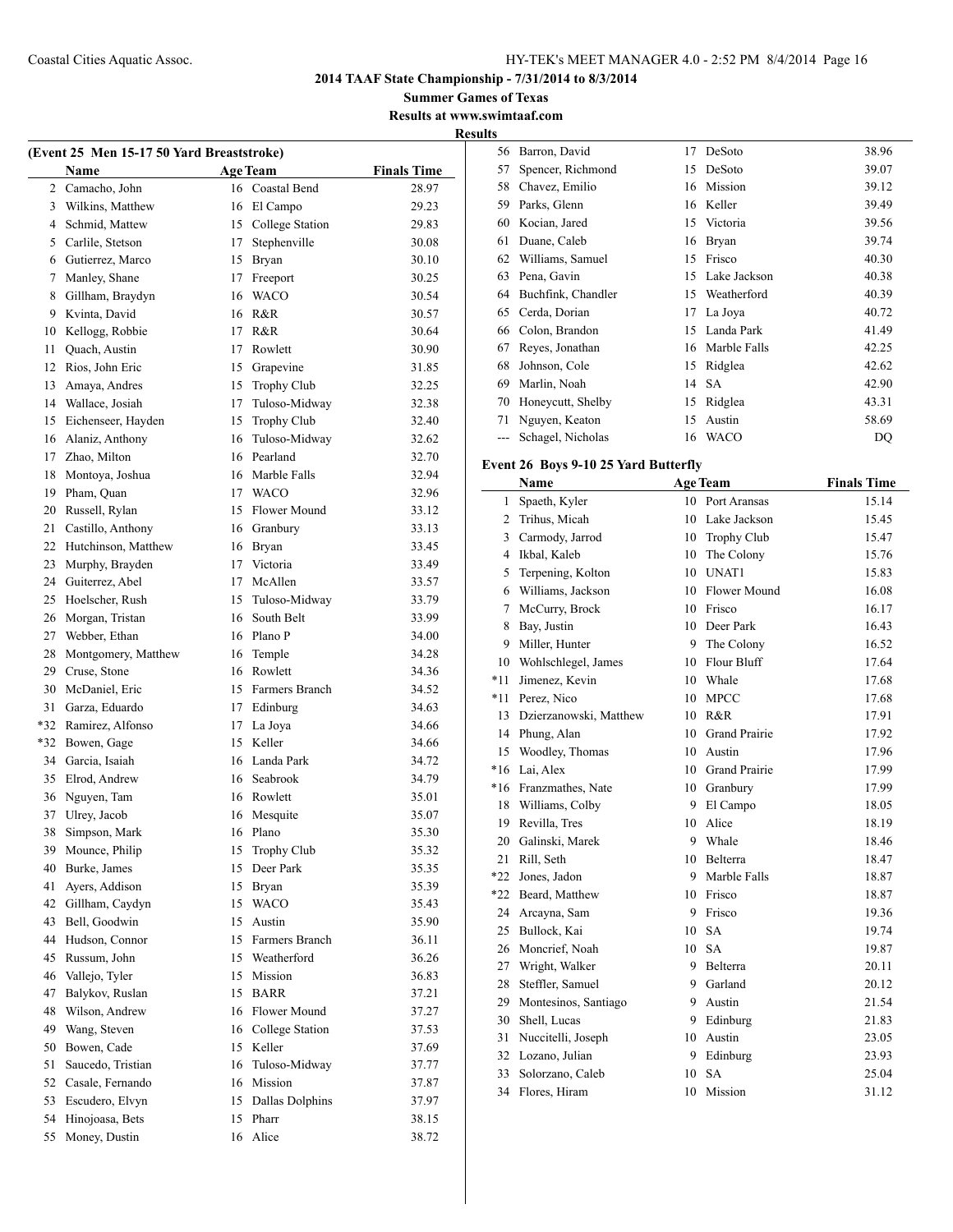**2014 TAAF State Championship - 7/31/2014 to 8/3/2014**

**Summer Games of Texas Results at www.swimtaaf.com**

**Results**

| Event 27 Men 15-17 50 Yard Butterfly |                      |    |                    |                    |  |  |
|--------------------------------------|----------------------|----|--------------------|--------------------|--|--|
|                                      | Name                 |    | <b>Age Team</b>    | <b>Finals Time</b> |  |  |
|                                      | 1 Koster, Adam       | 16 | <b>Trophy Club</b> | 23.50              |  |  |
|                                      | 2 Calk, Noah         | 16 | Tuloso-Midway      | 24.97              |  |  |
| 3                                    | Aguirre, Henry       |    | 16 Coastal Bend    | 25.29              |  |  |
| 4                                    | Stanic, Spencer      |    | 15 Trophy Club     | 25.57              |  |  |
| 5                                    | Grote, Blake         |    | 16 R&R             | 25.73              |  |  |
|                                      | 6 Perez, Aaren       |    | 15 Alice           | 26.10              |  |  |
|                                      | 7 Kacko, Jordan      |    | 16 El Campo        | 26.38              |  |  |
| 8                                    | Dzierzanowski, Davis |    | 16 R&R             | 26.54              |  |  |
| 9                                    | Manuel, Arden        |    | 16 Deer Park       | 26.71              |  |  |
| 10                                   | Eichenseer, Evan     |    | 15 Trophy Club     | 26.77              |  |  |
| 11                                   | O'Reilly, Aaron      | 15 | R&R                | 26.80              |  |  |
| 12                                   | Herdejurgen, Jack    |    | 15 WOOD            | 26.84              |  |  |
| 13                                   | McDaniel, Donovan    |    | 17 Farmers Branch  | 27.15              |  |  |
| 14                                   | Hollcroft, Garrett   |    | 15 Flower Mound    | 27.17              |  |  |
| 15                                   | Blunt. Mitch         |    | 16 Southlake       | 27.20              |  |  |
| 16                                   | Suarez, Rafael       |    | 16 Denison         | 27.22              |  |  |
| $*17$                                | McDaniel, Joshua     |    | 17 Whale           | 27.24              |  |  |
| $*17$                                | Sands, Victor        |    | 16 Carrollton      | 27.24              |  |  |
| 19                                   | Valdez, Robby        | 17 | R&R                | 27.33              |  |  |
| 20                                   | Walters, Clay        |    | 16 Granbury        | 27.38              |  |  |
| 21                                   | Kudlicki, Zachary    |    | 16 Coastal Bend    | 27.49              |  |  |
| 22                                   | Rezsofi, Cole        |    | 17 Granbury        | 27.62              |  |  |
| 23                                   | Youngblood, Mason    | 16 | Golden Triangle    | 28.04              |  |  |
| 24                                   | Salvador, Bryan      | 15 | <b>SA</b>          | 28.20              |  |  |
| 25                                   | LeMaire, John Mills  |    | 16 R&R             | 28.23              |  |  |
| 26                                   | Garcia, Isaiah       |    | 16 Landa Park      | 28.31              |  |  |
| 27                                   | Dick, Jordan         |    | 16 Denison         | 28.42              |  |  |
| 28                                   | Morgan, Tristan      |    | 16 South Belt      | 28.60              |  |  |
| 29                                   | Doyle, Andrew        |    | 17 Plano P         | 28.71              |  |  |
|                                      | 30 Carlson, Jeremiah |    | 15 Weatherford     | 28.80              |  |  |
| 31                                   | Alaniz, Anthony      |    | 16 Tuloso-Midway   | 28.96              |  |  |
| 32                                   | Bowen, Gage          | 15 | Keller             | 28.97              |  |  |
| 33                                   | Ayers, Addison       | 15 | <b>Bryan</b>       | 29.05              |  |  |
|                                      | 5:00.00              |    |                    |                    |  |  |
| 34                                   | Carey, Nathan        | 16 | Lake Jackson       | 29.32              |  |  |
| *35                                  | Zapalac, Ryan        | 16 | Bryan              | 29.72              |  |  |
| *35                                  | Ramirez, Alfonso     | 17 | La Joya            | 29.72              |  |  |
| 37                                   | Graham, Devin        | 16 | South Belt         | 29.90              |  |  |
| 38                                   | Solis, Nicholas      | 17 | Edinburg           | 30.05              |  |  |
| 39                                   | Escobar, Christopher | 15 | Austin             | 30.12              |  |  |
| 40                                   | Mota, Guillermo      | 16 | Mesquite           | 30.13              |  |  |
| 41                                   | Biehle, Aaron        |    | 16 Golden Triangle | 30.41              |  |  |
| *42                                  | Russum, John         | 15 | Weatherford        | 30.54              |  |  |
| $*42$                                | Johnson, Clayton     | 15 | Frisco             | 30.54              |  |  |
| 44                                   | Santa Cruz, Max      | 17 | <b>WACO</b>        | 30.71              |  |  |
| 45                                   | Alanis, Jose         | 16 | Mission            | 30.81              |  |  |
| 46                                   | Buller, Garrett      | 15 | Ridglea            | 30.82              |  |  |
| 47                                   | Casale, Fernando     | 16 | Mission            | 30.89              |  |  |
| 48                                   | Cosper, Ty           |    | 15 BARR            | 30.91              |  |  |
| 49                                   | Villalobos, Ivan     |    | 17 Pharr           | 31.10              |  |  |
| 50                                   | Escudero, Elvyn      | 15 | Dallas Dolphins    | 31.30              |  |  |
| 51                                   | Solis, Mateo         | 16 | Mission            | 31.37              |  |  |
| 52                                   | Hinojoasa, Bets      | 15 | Pharr              | 31.99              |  |  |
|                                      |                      |    |                    |                    |  |  |

| 53    | Wang, Steven                         | 16 | College Station    | 32.00 |  |  |  |
|-------|--------------------------------------|----|--------------------|-------|--|--|--|
| 54    | Damron, Gavin                        | 16 | <b>Trophy Club</b> | 32.03 |  |  |  |
| 55    | Gonzalez, Jeremy                     | 17 | Pharr              | 32.12 |  |  |  |
| 56    | Rodriguez, Isaac                     | 16 | Pharr              | 32.16 |  |  |  |
| 57    | Rodriguez, Andre                     | 15 | Pharr              | 32.21 |  |  |  |
| 58    | Guerrero, Jayden                     | 15 | Ridglea            | 33.38 |  |  |  |
| 59    | Reyes, Jonathan                      | 16 | Marble Falls       | 33.47 |  |  |  |
| 60    | Ramsey, Dillon                       | 16 | <b>BARR</b>        | 33.85 |  |  |  |
| 61    | Pena, Gavin                          | 15 | Lake Jackson       | 34.81 |  |  |  |
| 62    | Dahan, Ryan                          | 16 | <b>Trophy Club</b> | 34.89 |  |  |  |
| 63    | Potthast, Gabe                       | 16 | Lewisville         | 34.97 |  |  |  |
| 64    | Wilson, Andrew                       | 16 | Flower Mound       | 35.21 |  |  |  |
| 65    | Bell, Goodwin                        | 15 | Austin             | 36.06 |  |  |  |
| 66    | Buchfink, Chandler                   | 15 | Weatherford        | 36.57 |  |  |  |
| 67    | Honeycutt, Shelby                    | 15 | Ridglea            | 37.15 |  |  |  |
| 68    | Schagel, Nicholas                    | 16 | <b>WACO</b>        | 37.25 |  |  |  |
| 69    | Colon, Brandon                       | 15 | Landa Park         | 37.42 |  |  |  |
| 70    | Ruiz, Leo                            | 15 | Pharr              | 40.01 |  |  |  |
| $---$ | Duane, Caleb                         | 16 | Bryan              | DQ    |  |  |  |
| ---   | Nolin, Kevin                         | 16 | SA                 | DQ    |  |  |  |
| ---   | Mejia, Mauricio                      | 17 | Pharr              | DQ    |  |  |  |
|       | Event 28 Boys 9-10 25 Yard Freestyle |    |                    |       |  |  |  |

|                | Name              |    | <b>Age Team</b>      | <b>Finals Time</b> |
|----------------|-------------------|----|----------------------|--------------------|
| 1              | Orsak, Nathan     | 10 | Aquacats             | 14.00              |
| $\overline{c}$ | Urbine, Preston   | 10 | Frisco               | 14.34              |
| $*3$           | Walters, Matthew  | 10 | Granbury             | 14.36              |
| $*3$           | Driscoll, Cael    | 9  | Golden Triangle      | 14.36              |
| $*5$           | Peter, Kyle       | 9  | Landa Park           | 14.44              |
| $*5$           | Black, Abel       | 10 | Angleton             | 14.44              |
| 7              | Boyer, Cade       | 10 | Dripping Springs     | 14.57              |
| 8              | Ortega, Gabriel   | 10 | Trophy Club          | 14.75              |
| 9              | Wille, Richard    | 10 | Plano                | 14.82              |
| 10             | Black, Aaron      | 10 | Angleton             | 14.84              |
| 11             | Landry, Zane      | 10 | Southlake            | 14.98              |
| 12             | Parsons, Miles    | 10 | Port Aransas         | 15.20              |
| 13             | Scrivner, Preston | 10 | Trophy Club          | 15.50              |
| 14             | Molina, Jaden     | 9  | Alice                | 15.57              |
| 15             | Rill, Seth        | 10 | Belterra             | 15.70              |
| 16             | Meadows, Trace    | 9  | <b>NAVA</b>          | 15.71              |
| 17             | Galinski, Marek   | 9  | Whale                | 15.83              |
| 18             | Young, Garrett    | 10 | Victoria             | 16.13              |
| *19            | McEachern, Andrew | 9  | Frisco               | 16.33              |
| $*19$          | McGoon, Conner    | 10 | <b>SA</b>            | 16.33              |
| 21             | Galloway, Nicolas | 9  | Flower Mound         | 16.37              |
| 22             | Candelas, Rafael  | 10 | Mission              | 16.77              |
| 23             | Cardozo, George   | 10 | Plano P              | 16.86              |
| 24             | Kennedy, Noah     | 10 | Austin               | 16.98              |
| 25             | Perez, Nico       | 10 | <b>MPCC</b>          | 17.08              |
| 26             | Padilla, Jeshua   | 9  | <b>Grand Prairie</b> | 17.10              |
| 27             | Kime, Matthew     | 10 | Whale                | 17.15              |
| 28             | Graves, Alexander | 10 | Austin               | 17.17              |
| 29             | Phung, Alan       | 10 | <b>Grand Prairie</b> | 17.35              |
| 30             | Jimenez, Kevin    | 10 | Whale                | 17.41              |
| 31             | Chuo, Henry       | 9  | Austin               | 17.46              |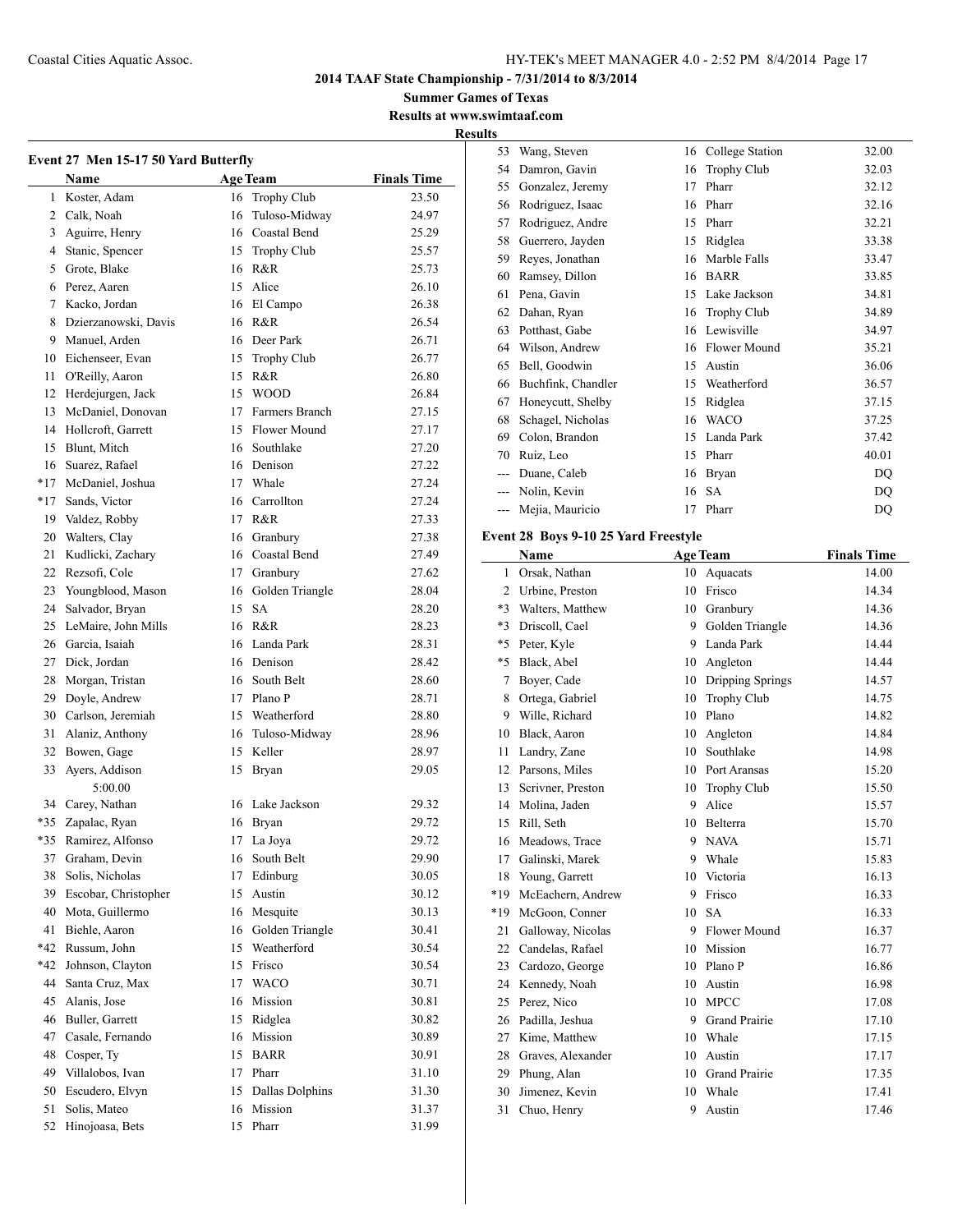**Summer Games of Texas Results at www.swimtaaf.com**

**Results**

|    | (Event 28 Boys 9-10 25 Yard Freestyle)<br>Name |    | <b>Age Team</b>     | <b>Finals Time</b> |  |  |
|----|------------------------------------------------|----|---------------------|--------------------|--|--|
| 32 | Palacios, Alian                                | 9  | Edinburg            | 17.90              |  |  |
| 33 | Bullock, Kai                                   | 10 | <b>SA</b>           | 18.49              |  |  |
| 34 | Billings, John Riley                           | 10 | <b>SA</b>           | 18.58              |  |  |
| 35 | Galvan, Michael                                | 10 | Pharr               | 18.72              |  |  |
|    | Event 29 Men 15-17 50 Yard Freestyle           |    |                     |                    |  |  |
|    | Name                                           |    | <b>Age Team</b>     | <b>Finals Time</b> |  |  |
| 1  | Koster, Adam                                   | 16 | Trophy Club         | 21.34              |  |  |
| 2  | Laughlin, Grant                                | 17 | Temple              | 22.87              |  |  |
| 3  | Valdez, Robby                                  | 17 | R&R                 | 22.89              |  |  |
| 4  | Chang, Ryan                                    | 15 | Coastal Bend        | 23.12              |  |  |
| *5 | Quach, Austin                                  | 17 | Rowlett             | 23.45              |  |  |
| *5 | Webber, Ethan                                  |    | 16 Plano P          | 23.45              |  |  |
| 7  | Carpenter, Evan                                |    | 16 McKinney         | 23.52              |  |  |
| 8  | Suarez, Rafael                                 |    | 16 Denison          | 23.55              |  |  |
| 9  | Redman, Dalton                                 |    | 16 Pearland         | 23.65              |  |  |
| 10 | Calk, Noah                                     |    | 16 Tuloso-Midway    | 23.71              |  |  |
| 11 | Stenger, Trey                                  |    | 15 Trophy Club      | 23.74              |  |  |
| 12 | Crisp, James                                   | 17 | Tuloso-Midway       | 23.77              |  |  |
| 13 | Herdejurgen, Jack                              | 15 | <b>WOOD</b>         | 23.81              |  |  |
| 14 | Medigovich, Addisson                           | 17 | Frisco              | 23.90              |  |  |
| 15 | Kudlicki, Zachary                              | 16 | Coastal Bend        | 23.91              |  |  |
| 16 | Stribling, Hudson                              |    | 17 NAVA             | 23.96              |  |  |
| 17 | McDaniel, Donovan                              | 17 | Farmers Branch      | 24.08              |  |  |
| 18 | Rezsofi, Cole                                  | 17 | Granbury            | 24.09              |  |  |
| 19 | Hollcroft, Garrett                             | 15 | <b>Flower Mound</b> | 24.10              |  |  |
| 20 | Manuel, Riley                                  |    | 16 Deer Park        | 24.42              |  |  |
| 21 | Carlson, Jeremiah                              |    | 15 Weatherford      | 24.46              |  |  |
| 22 | Vargas, Caiman                                 | 16 | Tuloso-Midway       | 24.57              |  |  |
| 23 | Manuel, Arden                                  | 16 | Deer Park           | 24.58              |  |  |
| 24 | Camacho, John                                  |    | 16 Coastal Bend     | 24.71              |  |  |
| 25 | Ayers, Austin                                  |    | 16 Bryan            | 24.72              |  |  |
| 26 | Garza, David                                   |    | 16 Edinburg         | 24.76              |  |  |
| 27 | Zhao, Milton                                   |    | 16 Pearland         | 24.81              |  |  |
| 28 | Kacko, Jordan                                  |    | 16 El Campo         | 24.82              |  |  |
| 29 | Dickson-Sullivan, Drew                         | 15 | Temple              | 24.89              |  |  |
| 30 | Eichenseer, Hayden                             | 15 | Trophy Club         | 24.98              |  |  |
| 31 | Walters, Clay                                  |    | 16 Granbury         | 25.00              |  |  |
| 32 | Gutierrez, Marco                               | 15 | Bryan               | 25.02              |  |  |
| 33 | Dick, Jordan                                   |    | 16 Denison          | 25.10              |  |  |
| 34 | DeLange, Jackson                               |    | 16 Frisco           | 25.39              |  |  |
| 35 | Zapalac, Ryan                                  |    | 16 Bryan            | 25.40              |  |  |
| 36 | Prince, Travis                                 |    | 15 Weatherford      | 25.47              |  |  |
| 37 | Svatek, Brandon                                |    | 15 Victoria         |                    |  |  |
|    |                                                |    | McAllen             | 25.48              |  |  |
| 38 | Guiterrez, Abel                                | 17 |                     | 25.49              |  |  |
| 39 | Carey, Nathan                                  |    | 16 Lake Jackson     | 25.58              |  |  |
| 40 | Youngblood, Mason                              |    | 16 Golden Triangle  | 25.71              |  |  |
| 41 | Rios, John Eric                                | 15 | Grapevine           | 25.72              |  |  |
| 42 | Men, Devin                                     | 16 | Pearland            | 25.76              |  |  |
| 43 | Sheehan, Connor                                | 17 | Trophy Club         | 25.85              |  |  |
| 44 | Manley, Shane                                  | 17 | Freeport            | 25.95              |  |  |
| 45 | Hutchinson, Matthew                            | 16 | Bryan               | 25.97              |  |  |
| 46 | Gillham, Caydyn                                | 15 | <b>WACO</b>         | 25.98              |  |  |
| 47 | Ramirez, Alfonso                               | 17 | La Joya             | 26.00              |  |  |
|    |                                                |    |                     |                    |  |  |

| 48    | McDaniel, Eric         | 15 | Farmers Branch   | 26.09          |
|-------|------------------------|----|------------------|----------------|
| 49    | Murphy, Brayden        | 17 | Victoria         | 26.25          |
| 50    | Montoya, Joshua        | 16 | Marble Falls     | 26.26          |
| 51    | Cosper, Ty             | 15 | <b>BARR</b>      | 26.28          |
| 52    | Berkobien, Christopher | 15 | Landa Park       | 26.33          |
| 53    | Stripling, Van         | 16 | DeSoto           | 26.43          |
| 54    | Parks, Glenn           | 16 | Keller           | 26.47          |
| 55    |                        | 15 |                  |                |
|       | Escobar, Christopher   |    | Austin           | 26.50          |
| 56    | Spencer, Richmond      | 15 | DeSoto           | 26.51          |
| 57    | Elrod, Andrew          | 16 | Seabrook         | 26.56          |
| 58    | Ulrey, Jacob           | 16 | Mesquite         | 26.71          |
| 59    | Salvador, Bryan        | 15 | <b>SA</b>        | 26.73          |
| 60    | Simpson, Mark          | 16 | Plano            | 26.78          |
| 61    | Powell, Hunter         | 16 | Mesquite         | 26.80          |
| 62    | Doyle, Andrew          | 17 | Plano P          | 26.84          |
| 63    | Santa Cruz, Max        | 17 | <b>WACO</b>      | 26.85          |
| 64    | Mota, Guillermo        | 16 | Mesquite         | 26.89          |
| 65    | Hendricks, Colton      | 16 | Austin           | 26.91          |
| 66    | Cerda, Dorian          | 17 | La Joya          | 26.93          |
| 67    | Rodriguez, Jose        | 17 | Athens Cain Cent | 27.00          |
| 68    | Garza, Julio           | 16 | Pharr            | 27.02          |
| 69    | Barron, David          | 17 | DeSoto           | 27.10          |
| 70    | Bowen, Gage            | 15 | Keller           | 27.23          |
| 71    | Perez, Aaren           | 15 | Alice            | 27.28          |
| 72    | Lugo, Leo              | 15 | Tuloso-Midway    | 27.42          |
| 73    | Alanis, Jose           | 16 | Mission          | 27.51          |
| $*74$ | Hinojoasa, Bets        | 15 | Pharr            | 27.57          |
| $*74$ | Nguyen, Tam            | 16 | Rowlett          | 27.57          |
| 76    | Sampognaro, Thomas     | 15 | Trophy Club      | 27.67          |
| 77    | Barboza, Christopher   | 15 | Mission          | 27.69          |
| 78    | Villalobos, Ivan       | 17 | Pharr            | 27.79          |
| 79    | Cruse, Stone           | 16 | Rowlett          | 28.17          |
| 80    | Bowen, Cade            | 15 | Keller           | 28.20          |
| 81    | Orozco, Xavier         | 15 | South Belt       | 28.24          |
| 82    | Jakkani, Aman          | 16 | Austin           | 28.28          |
| 83    | Padron, David          | 15 | Pharr            | 28.34          |
| 84    | Potthast, Gabe         | 16 | Lewisville       | 28.36          |
| 85    | Pena, Gavin            | 15 | Lake Jackson     | 28.37          |
| 86    | Saucedo, Tristian      | 16 | Tuloso-Midway    | 28.45          |
| 87    | Duane, Caleb           | 16 | Bryan            | 28.51          |
| 88    | McLeroy, Matthew       | 15 | Flower Mound     | 28.62          |
| 89    | Kocian, Jared          | 15 | Victoria         | 28.65          |
| 90    | Ramsey, Dillon         | 16 | <b>BARR</b>      | 28.83          |
| 91    | Chavez, Emilio         | 16 | Mission          | 29.00          |
| 92    | Gonzalez, Jeremy       | 17 | Pharr            | 29.78          |
| 93    | LeBlanc, Robert        | 17 | The Colony       | 30.55          |
| 94    | Johnson, Cole          | 15 | Ridglea          | 30.69          |
| *95   | Massey, Harley         | 16 | Harlingen        | 30.87          |
| *95   | Reyes, Jonathan        | 16 | Marble Falls     | 30.87          |
| 97    | Nguyen, Keaton         | 15 | Austin           | 31.23          |
| 98    | Bell, Goodwin          | 15 | Austin           | 31.63          |
| 99    | Balykov, Ruslan        | 15 | <b>BARR</b>      |                |
|       |                        | 15 | Weatherford      | 31.64<br>32.28 |
| 100   | Buchfink, Chandler     |    |                  |                |
| 101   | Bolton, Jimmy          | 15 | <b>SA</b>        | 32.44          |
| 102   | Ruiz, Leo              | 15 | Pharr            | 32.84          |
| 103   | Perez, Justice         | 17 | SA               | 32.89          |
|       |                        |    |                  |                |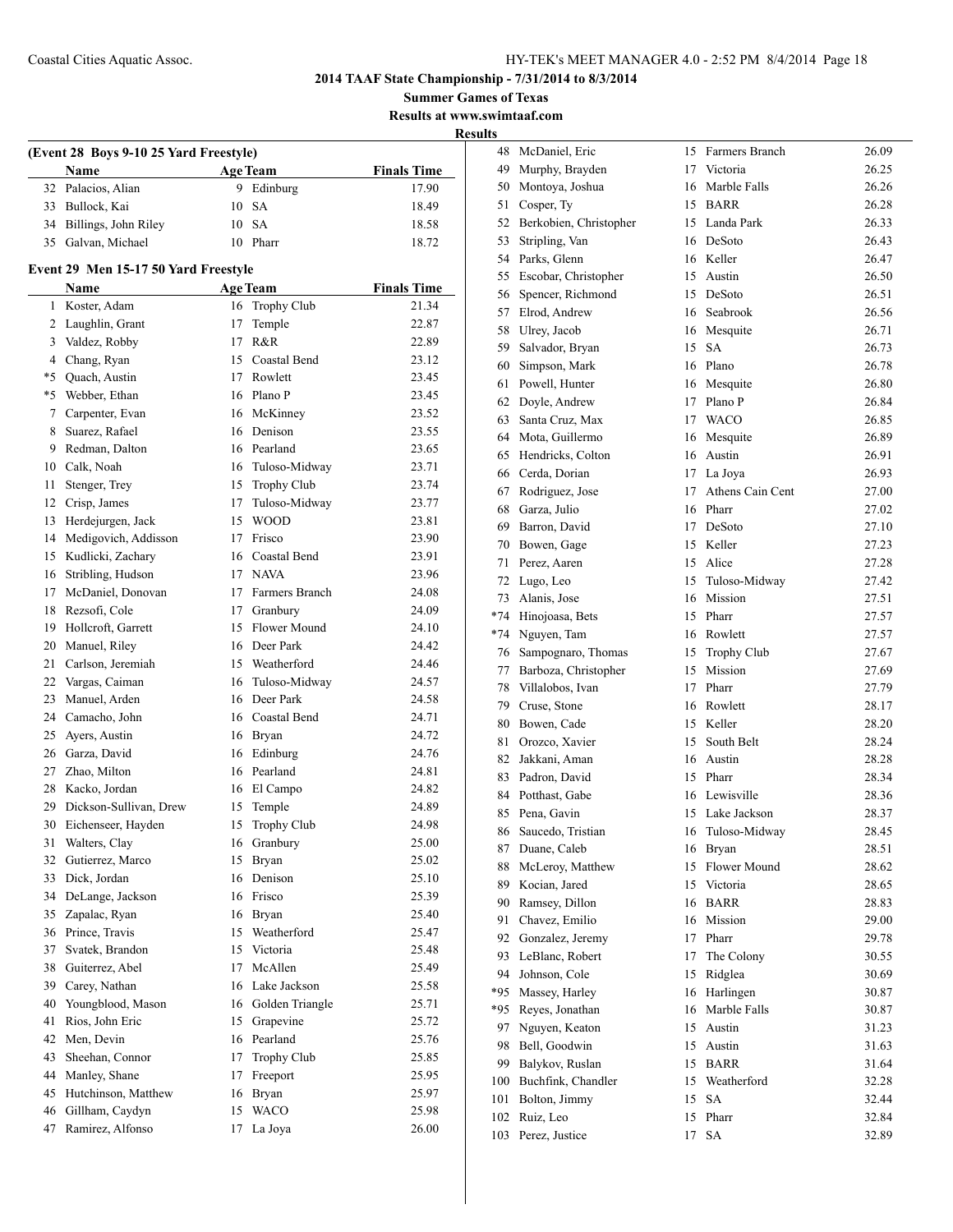$\overline{a}$ 

## **2014 TAAF State Championship - 7/31/2014 to 8/3/2014**

**Summer Games of Texas**

**Results at www.swimtaaf.com**

**Results**

|    | (Event 29 Men 15-17 50 Yard Freestyle) |       |    |                  |                    |
|----|----------------------------------------|-------|----|------------------|--------------------|
|    | Name                                   |       |    | <b>Age Team</b>  | <b>Finals Time</b> |
|    | 104 Colon, Brandon                     |       |    | 15 Landa Park    | 33.60              |
|    | 105 Edwards, Victor                    |       | 15 | <b>SA</b>        | 33.96              |
|    | 106 Mejia, Mauricio                    |       |    | 17 Pharr         | 38.92              |
|    | Event 30 Boys 9-10 100 Yard IM         |       |    |                  |                    |
|    | Name                                   |       |    | <b>Age Team</b>  | <b>Finals Time</b> |
| 1  | McClelland, Ian                        |       |    | 10 Port Aransas  | 1:17.84            |
|    | 36.28                                  | 41.56 |    |                  |                    |
|    | 2 Carmody, Jarrod                      |       | 10 | Trophy Club      | 1:20.60            |
|    | 35.53                                  | 45.07 |    |                  |                    |
| 3  | Beckman, Nathaniel                     |       | 10 | Landa Park       | 1:20.68            |
|    | 38.93                                  | 41.75 |    |                  |                    |
| 4  | Ikbal, Kaleb                           |       | 10 | The Colony       | 1:21.36            |
|    | 37.35                                  | 44.01 |    |                  |                    |
| 5  | Williams, Reid                         |       | 10 | El Campo         | 1:24.68            |
|    | 39.64                                  | 45.04 |    |                  |                    |
| 6  | Woodley, Thomas                        |       | 10 | Austin           | 1:27.61            |
|    | 43.05                                  | 44.56 |    |                  |                    |
| 7  | Sharer, Jason                          |       | 10 | <b>WOOD</b>      | 1:27.78            |
|    | 38.32                                  | 49.46 |    |                  |                    |
| 8  | Taylor, Keith                          |       | 10 | Coast            | 1:29.55            |
|    | 38.84                                  | 50.71 |    |                  |                    |
| 9  | Gonzalez, Hector                       |       | 9  | McAllen          | 1:31.74            |
|    | 41.69                                  | 50.05 |    |                  |                    |
| 10 | Miller, Hunter                         |       | 9  | The Colony       | 1:32.00            |
|    | 40.93                                  | 51.07 |    |                  |                    |
| 11 | Feriend, Adison                        |       | 9  | Weatherford      | 1:32.29            |
|    | 41.94                                  | 50.35 |    |                  |                    |
| 12 | Sanmiguel, Jesus                       |       | 10 | Dallas Dolphins  | 1:32.35            |
|    | 44.22                                  | 48.13 |    |                  |                    |
| 13 | Brown, Marshall                        |       | 10 | Frisco           | 1:32.86            |
|    | 41.02                                  | 51.84 |    |                  |                    |
|    | 14 Ortega, Javier                      |       | 9  | Dripping Springs | 1:33.30            |
|    | 45.04                                  | 48.26 |    |                  |                    |
| 15 | Deshmukh, Ansh                         |       | 10 | Coppell          | 1:34.68            |
|    | 43.37                                  | 51.31 |    |                  |                    |
|    | 16 Choe, Ethan                         |       | 9  |                  | 1:34.96            |
|    |                                        |       |    | Carrollton       |                    |
|    | 44.97                                  | 49.99 |    | 10 Pearland      |                    |
| 17 | Earnest, Zachary                       |       |    |                  | 1:35.41            |
|    | 44.44                                  | 50.97 |    |                  |                    |
| 18 | Procious, Ryan                         |       | 9  | Carrollton       | 1:36.29            |
|    | 43.75                                  | 52.54 |    |                  |                    |
| 19 | Brown, Sean                            |       | 9. | Lake Jackson     | 1:38.10            |
|    | 44.39                                  | 53.71 |    |                  |                    |
| 20 | Boulton, Santiago                      |       | 10 | Austin           | 1:38.80            |
|    | 46.75                                  | 52.05 |    |                  |                    |
| 21 | Meadows, Trace                         |       | 9  | <b>NAVA</b>      | 1:38.99            |
|    | 45.23                                  | 53.76 |    |                  |                    |
| 22 | Choe, Aiden                            |       |    | 10 Carrollton    | 1:40.56            |
|    | 49.59                                  | 50.97 |    |                  |                    |
| 23 | Phung, Alan                            |       | 10 | Grand Prairie    | 1:41.57            |
|    | 45.14                                  | 56.43 |    |                  |                    |
| 24 | Wang, Zachary                          |       | 10 | College Station  | 1:43.31            |
|    | 50.77                                  | 52.54 |    |                  |                    |

| دن |                      |       |    |                     |         |
|----|----------------------|-------|----|---------------------|---------|
|    | 25 Sheeler, Matthew  |       |    | 10 Dripping Springs | 1:47.23 |
|    | 53.10                | 54.13 |    |                     |         |
|    | 26 Kennedy, Noah     |       | 10 | Austin              | 1:47.76 |
|    | 49 84                | 57.92 |    |                     |         |
|    | 27 Maclachlan, David |       |    | Santa Fe            | 1:48.70 |
|    | 49.54                | 59.16 |    |                     |         |

## **Event 31 Men 15-17 100 Yard IM**

|    | Name                |       |    | <b>Age Team</b>    | <b>Finals Time</b> |
|----|---------------------|-------|----|--------------------|--------------------|
| 1  | Schmid, Mattew      |       |    | 15 College Station | 57.13              |
|    | 26.82               | 30.31 |    |                    |                    |
|    | 2 Aguirre, Henry    |       |    | 16 Coastal Bend    | 58.12              |
|    | 3 Wilkins, Matthew  |       |    | 16 El Campo        | 58.56              |
|    | 27.49               | 31.07 |    |                    |                    |
| 4  | Kvinta, David       |       |    | 16 R&R             | 58.71              |
|    | 27.09               | 31.62 |    |                    |                    |
| 5  | Gutierrez, Marco    |       | 15 | Bryan              | 59.16              |
|    | 27.45               | 31.71 |    |                    |                    |
| 6  | McGrath, John       |       |    | 15 Weatherford     | 59.70              |
| 7  | Carlile, Stetson    |       | 17 | Stephenville       | 59.99              |
|    | 27.99               | 32.00 |    |                    |                    |
| 8  | Herdejurgen, Jack   |       | 15 | <b>WOOD</b>        | 1:00.40            |
|    | 27.84               | 32.56 |    |                    |                    |
| 9  | Camacho, John       |       |    | 16 Coastal Bend    | 1:00.74            |
|    | 29.46               | 31.28 |    |                    |                    |
| 10 | Manuel, Arden       |       |    | 16 Deer Park       | 1:01.41            |
|    | 28.27               | 33.14 |    |                    |                    |
| 11 | Montgomery, Matthew |       |    | 16 Temple          | 1:02.58            |
|    | 28.55               | 34.03 |    |                    |                    |
| 12 | Kellogg, Robbie     |       | 17 | R&R                | 1:02.59            |
|    | 29.55               | 33.04 |    |                    |                    |
| 13 | Guiterrez, Abel     |       | 17 | McAllen            | 1:03.27            |
|    | 29.92               | 33.35 |    |                    |                    |
|    | 14 Svatek, Brandon  |       |    | 15 Victoria        | 1:03.44            |
|    | 29.09               | 34.35 |    |                    |                    |
| 15 | McDaniel, Donovan   |       | 17 | Farmers Branch     | 1:03.66            |
|    | 30.12               | 33.54 |    |                    |                    |
| 16 | Bruni, Ryan         |       |    | 16 Frisco          | 1:03.94            |
|    | 29.38               | 34.56 |    |                    |                    |
| 17 | Pham, Quan          |       | 17 | <b>WACO</b>        | 1:04.17            |
|    | 30.87               | 33.30 |    |                    |                    |
| 18 | Castillo, Anthony   |       | 16 | Granbury           | 1:04.26            |
|    | 30.22               | 34.04 |    |                    |                    |
| 19 | Buhler, Stephen     |       |    | 15 Plano           | 1:04.29            |
|    | 29.19               | 35.10 |    |                    |                    |
| 20 | Suarez, Rafael      |       |    | 16 Denison         | 1:04.70            |
|    | 28.01               | 36.69 |    |                    |                    |
|    | 21 Rios, John Eric  |       |    | 15 Grapevine       | 1:04.98            |
|    | 30.09               | 34.89 |    |                    |                    |
| 22 | Williamson, Jake    |       | 17 | Trophy Club        | 1:05.37            |
|    | 29.65               | 35.72 |    |                    |                    |
| 23 | Prince, Travis      |       | 15 | Weatherford        | 1:05.38            |
|    | 30.12               | 35.26 |    |                    |                    |
| 24 | Garcia, Isaiah      |       | 16 | Landa Park         | 1:05.77            |
|    | 30.22               | 35.55 |    |                    |                    |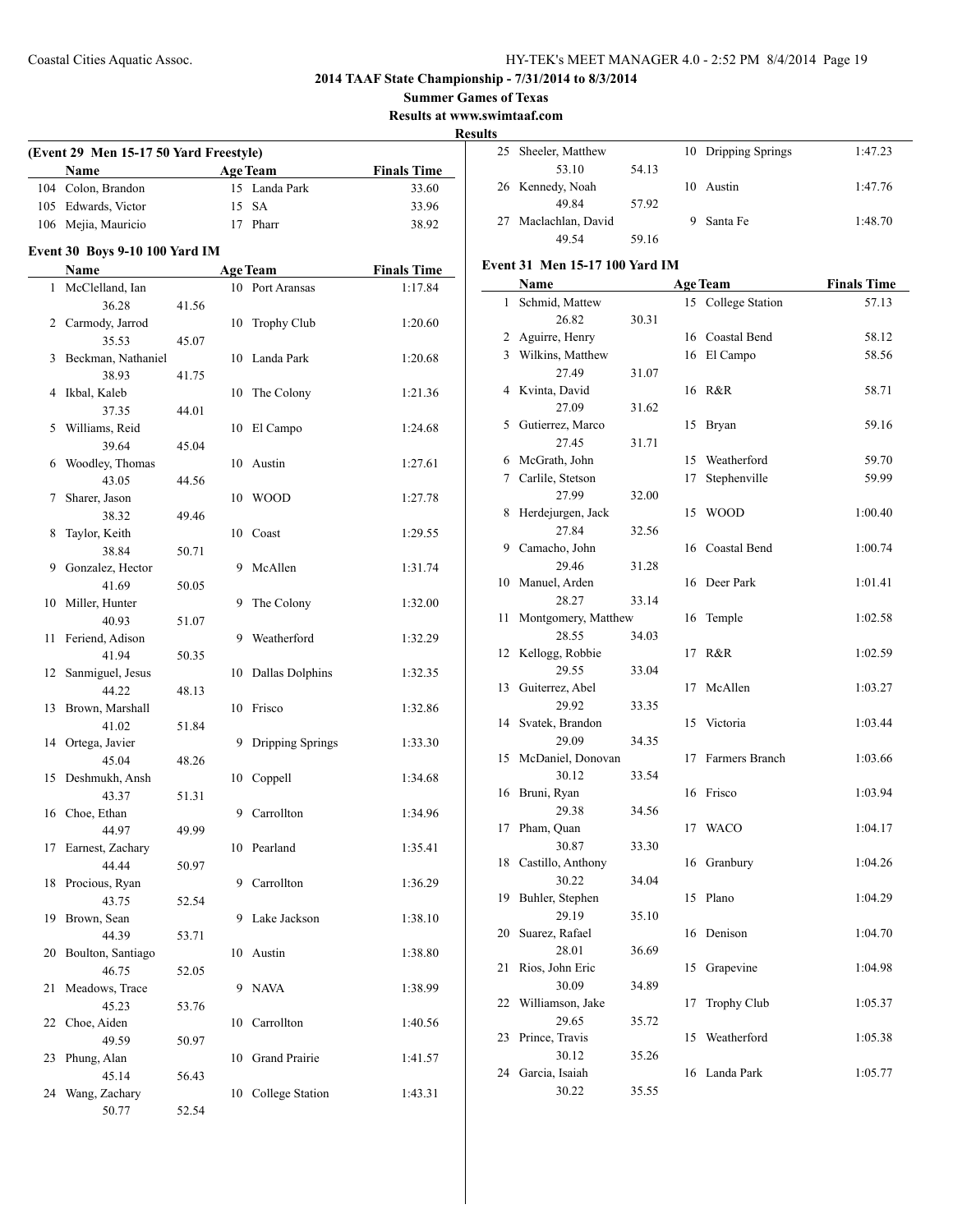52 Ramirez, Alfonso 17 La Joya 1:14.96

## **2014 TAAF State Championship - 7/31/2014 to 8/3/2014**

**Summer Games of Texas Results at www.swimtaaf.com**

# **Results**

 $\overline{\phantom{0}}$ 

| (Event 31 Men 15-17 100 Yard IM) |                              |       |    |                    |                    |
|----------------------------------|------------------------------|-------|----|--------------------|--------------------|
|                                  | Name                         |       |    | <b>Age Team</b>    | <b>Finals Time</b> |
| 25                               | LeMaire, John Mills          |       |    | 16 R&R             | 1:05.95            |
|                                  | 32.18                        | 33.77 |    |                    |                    |
| 26                               | Alaniz, Anthony              |       | 16 | Tuloso-Midway      | 1:06.10            |
|                                  | 30.24                        | 35.86 |    |                    |                    |
| 27                               | Vasquez, Ivan                |       | 17 | Pharr              | 1:06.25            |
|                                  | 31.42                        | 34.83 |    |                    |                    |
| 28                               | Youngblood, Mason            |       |    | 16 Golden Triangle | 1:06.29            |
|                                  | 29.50                        | 36.79 |    |                    |                    |
| 29                               | Salvador, Bryan              |       |    | 15 SA              | 1:06.73            |
|                                  | 30.20                        | 36.53 |    |                    |                    |
| 30                               | Burke, James                 |       | 15 | Deer Park          | 1:06.94            |
|                                  | 31.85                        | 35.09 |    |                    |                    |
| 31                               | McDaniel, Joshua             |       | 17 | Whale              | 1:07.04            |
|                                  | 30.64                        | 36.40 |    |                    |                    |
| 32                               | Mounce, Philip               |       | 15 | <b>Trophy Club</b> | 1:07.32            |
|                                  | 29.89                        | 37.43 |    |                    |                    |
| 33                               | Ayers, Addison               |       | 15 | Bryan              | 1:07.41            |
|                                  | 30.78                        | 36.63 |    |                    |                    |
| 34                               | Hoelscher, Rush              |       | 15 | Tuloso-Midway      | 1:07.56            |
|                                  | 32.13                        | 35.43 |    |                    |                    |
| 35                               | Holderness, Triston          |       | 16 | Granbury           | 1:07.84            |
|                                  | 31.51<br>Hutchinson, Matthew | 36.33 |    |                    |                    |
| 36                               | 32.46                        | 35.44 | 16 | Bryan              | 1:07.90            |
| 37                               | Morgan, Tristan              |       | 16 | South Belt         | 1:08.06            |
| 38                               | Bowen, Gage                  |       | 15 | Keller             | 1:08.53            |
|                                  | 32.23                        | 36.30 |    |                    |                    |
| 39                               | Doyle, Andrew                |       | 17 | Plano P            | 1:09.54            |
|                                  | 32.29                        | 37.25 |    |                    |                    |
| 40                               | Damron, Gavin                |       | 16 | <b>Trophy Club</b> | 1:10.02            |
|                                  | 32.41                        | 37.61 |    |                    |                    |
| 41                               | Solis, Nicholas              |       | 17 | Edinburg           | 1:10.45            |
|                                  | 32.01                        | 38.44 |    |                    |                    |
| 42                               | Powell, Hunter               |       | 16 | Mesquite           | 1:11.30            |
|                                  | 32.11                        | 39.19 |    |                    |                    |
| 43                               | Simpson, Mark                |       | 16 | Plano              | 1:11.35            |
|                                  | 33.26                        | 38.09 |    |                    |                    |
|                                  | 44 Bowen, Cade               |       |    | 15 Keller          | 1:11.45            |
|                                  | 33.38                        | 38.07 |    |                    |                    |
| 45                               | Berkobien, Christopher       |       | 15 | Landa Park         | 1:11.53            |
|                                  | 32.75                        | 38.78 |    |                    |                    |
| 46                               | Biehle, Aaron                |       | 16 | Golden Triangle    | 1:11.86            |
|                                  | 32.65                        | 39.21 |    |                    |                    |
| 47                               | Wang, Steven                 |       | 16 | College Station    | 1:12.49            |
| 48                               | 35.13<br>Cruse, Stone        | 37.36 | 16 | Rowlett            | 1:12.77            |
|                                  | 34.73                        | 38.04 |    |                    |                    |
| 49                               | Buller, Garrett              |       | 15 | Ridglea            | 1:13.00            |
|                                  | 33.00                        | 40.00 |    |                    |                    |
| 50                               | Cosper, Ty                   |       | 15 | <b>BARR</b>        | 1:13.35            |
|                                  | 35.71                        | 37.64 |    |                    |                    |
| 51                               | Barron, David                |       | 17 | DeSoto             | 1:14.66            |
|                                  | 34.70                        | 39.96 |    |                    |                    |
|                                  |                              |       |    |                    |                    |

|    | 35.54                                 | 39.42 |    |                  |       |                    |
|----|---------------------------------------|-------|----|------------------|-------|--------------------|
| 53 | McLeroy, Matthew                      |       |    | 15 Flower Mound  |       | 1:15.10            |
|    | 32.65                                 | 42.45 |    |                  |       |                    |
| 54 | Chavez, Emilio                        |       |    | 16 Mission       |       | 1:15.45            |
|    | 34.73                                 | 40.72 |    |                  |       |                    |
| 55 | Money, Dustin                         |       |    | 16 Alice         |       | 1:16.97            |
|    | 34.63                                 | 42.34 |    |                  |       |                    |
| 56 | Bell, Goodwin                         |       | 15 | Austin           |       | 1:18.36            |
|    | 37.02                                 | 41.34 |    |                  |       |                    |
| 57 | Pena, Gavin                           |       | 15 | Lake Jackson     |       | 1:20.04            |
|    | 36.20                                 | 43.84 |    |                  |       |                    |
| 58 | Buchfink, Chandler                    |       | 15 | Weatherford      |       | 1:26.28            |
|    | 42.00                                 | 44.28 |    |                  |       |                    |
|    | --- Manuel, Riley                     |       |    | 16 Deer Park     |       | DQ                 |
|    | --- Nguyen, Keaton                    |       | 15 | Austin           |       | DQ                 |
|    | --- Hudson, Connor                    |       | 15 | Farmers Branch   |       | DQ                 |
|    |                                       |       |    |                  |       |                    |
|    | Event 32 Men 15-17 200 Yard Freestyle |       |    |                  |       |                    |
|    | Name                                  |       |    | <b>Age Team</b>  |       | <b>Finals Time</b> |
| 1  | Stenger, Trey                         |       |    | 15 Trophy Club   |       | 1:52.63            |
|    | 27.02                                 | 29.33 |    | 28.88            | 27.40 |                    |
| 2  | Stanic, Spencer                       |       |    | 15 Trophy Club   |       | 1:52.95            |
|    | 27.43                                 | 29.05 |    | 28.96            | 27.51 |                    |
| 3  | Chang, Ryan                           |       |    | 15 Coastal Bend  |       | 1:53.17            |
|    | 27.08                                 | 29.02 |    | 29.33            | 27.74 |                    |
| 4  | Green, Casey                          |       |    | 15 El Campo      |       | 1:53.72            |
|    | 27.50                                 | 29.26 |    | 29.09            | 27.87 |                    |
| 5  | Bellert, Samuel                       |       |    | 17 WACO          |       | 1:54.20            |
|    | 27.24                                 | 29.14 |    | 29.60            | 28.22 |                    |
| 6  | Eichenseer, Evan                      |       |    | 15 Trophy Club   |       | 1:56.06            |
|    | 27.60                                 | 29.17 |    | 29.66            | 29.63 |                    |
| 7  | Crisp, James                          |       |    | 17 Tuloso-Midway |       | 1:57.24            |
|    | 27.60                                 | 29.71 |    | 29.17            | 30.76 |                    |
| 8  | Sands, Victor                         |       |    | 16 Carrollton    |       | 1:57.70            |
|    | 27.81                                 | 30.01 |    | 29.22            | 30.66 |                    |
| 9  | Ayers, Austin                         |       |    | 16 Bryan         |       | 1:58.85            |
|    | 26.29                                 | 29.88 |    | 31.37            | 31.31 |                    |
| 10 | Blunt, Mitch                          |       |    | 16 Southlake     |       | 1:59.38            |
|    | 27.58                                 | 30.34 |    | 31.01            | 30.45 |                    |
| 11 | Dickson-Sullivan, Drew                |       | 15 | Temple           |       | 1:59.47            |
|    | 26.75                                 | 30.50 |    | 31.02            | 31.20 |                    |
|    | 12 McDaniel, Joshua                   |       |    | 17 Whale         |       | 2:00.14            |
|    | 27.14                                 | 29.84 |    | 31.59            | 31.57 |                    |
| 13 | Burke, James                          |       |    | 15 Deer Park     |       | 2:00.26            |
|    | 27.86                                 | 30.29 |    | 31.52            | 30.59 |                    |
| 14 | O'Reilly, Aaron                       |       |    | 15 R&R           |       | 2:01.22            |
|    | 27.94                                 | 30.65 |    | 30.68            | 31.95 |                    |
| 15 | Russell, Rylan                        |       | 15 | Flower Mound     |       | 2:02.56            |
|    | 27.88                                 | 31.59 |    | 31.82            | 31.27 |                    |
| 16 | Carlson, Jeremiah                     |       |    | 15 Weatherford   |       | 2:03.56            |
|    | 27.90                                 | 31.92 |    | 32.77            | 30.97 |                    |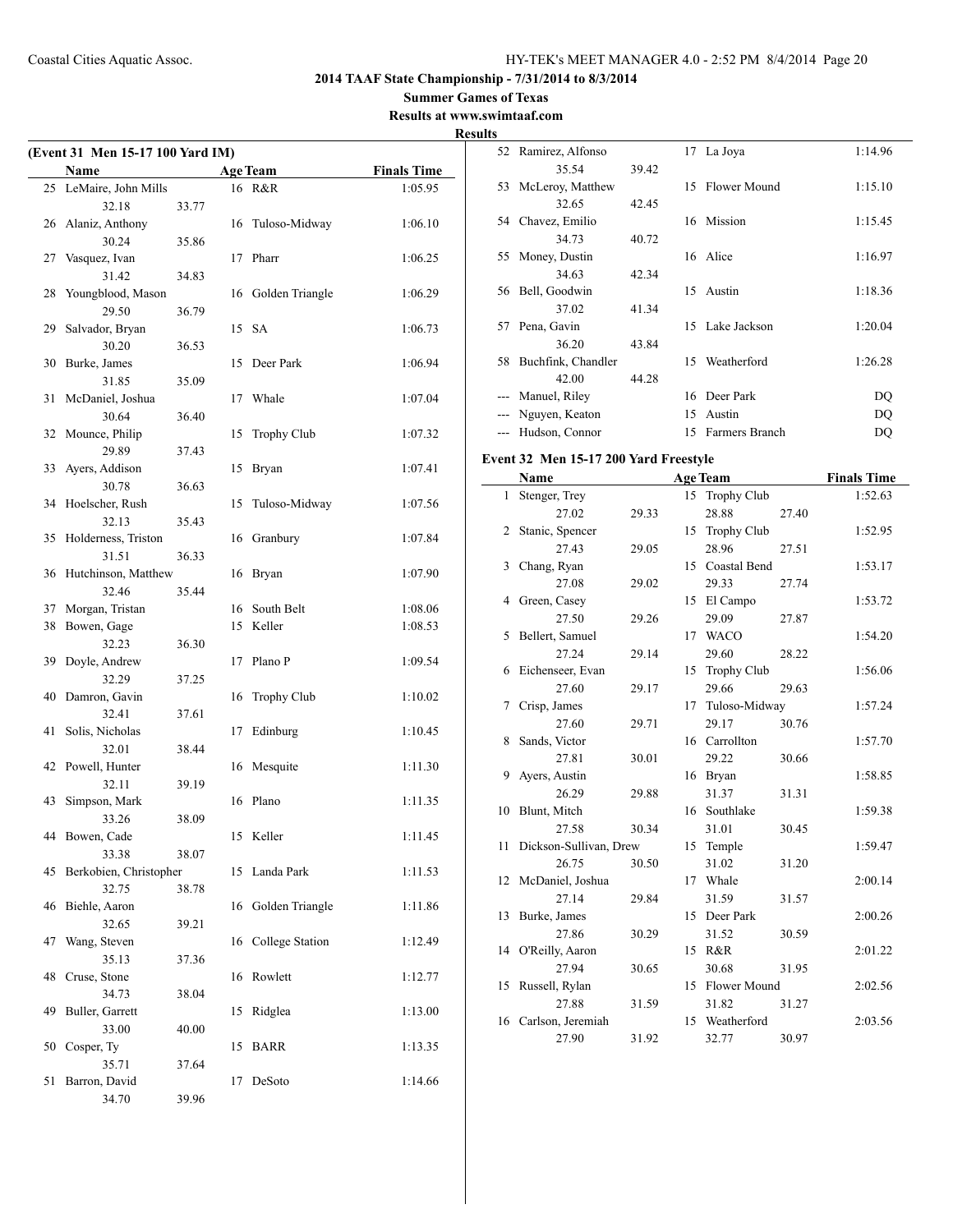**Summer Games of Texas**

## **Results at www.swimtaaf.com Results**

|    | (Event 32 Men 15-17 200 Yard Freestyle)     |       |    |                           |       |                    |  |
|----|---------------------------------------------|-------|----|---------------------------|-------|--------------------|--|
|    | Name                                        |       |    | <b>Age Team</b>           |       | <b>Finals Time</b> |  |
| 17 | Hinojosa, Aaron                             |       |    | 16 Alice                  |       | 2:03.77            |  |
|    | 27.94                                       | 31.49 |    | 32.62                     | 31.72 |                    |  |
| 18 | Rezsofi, Cole                               |       |    | 17 Granbury               |       | 2:05.34            |  |
|    | 27.52                                       | 31.44 |    | 33.15                     | 33.23 |                    |  |
| 19 | Mota, Guillermo                             |       |    | 16 Mesquite               |       | 2:06.79            |  |
|    | 28.33                                       | 31.77 |    | 33.31                     | 33.38 |                    |  |
| 20 | Bogus, Brendan                              |       |    | 15 Farmers Branch         |       | 2:13.39            |  |
|    | 30.18                                       | 33.88 |    | 35.55                     | 33.78 |                    |  |
| 21 | Escudero, Elvyn                             |       |    | 15 Dallas Dolphins        |       | 2:13.40            |  |
|    | 29.94                                       | 34.56 |    | 36.72                     | 32.18 |                    |  |
| 22 | Wallace, Josiah                             |       | 17 | Tuloso-Midway             |       | 2:13.43            |  |
|    | 28.29                                       | 33.45 |    | 35.50                     | 36.19 |                    |  |
| 23 | Skinner, Brett                              |       |    | 15 Flower Mound           |       | 2:14.19            |  |
|    | 29.78                                       | 33.85 |    | 35.84                     | 34.72 |                    |  |
| 24 | Boyle, Aaron                                |       |    | 15 Temple                 |       | 2:18.81            |  |
|    | 30.64                                       | 34.10 |    | 38.18                     | 35.89 |                    |  |
| 25 | Padron, David                               |       |    | 15 Pharr                  |       | 2:21.20            |  |
|    | 32.60                                       | 35.27 |    | 37.99                     | 35.34 |                    |  |
| 26 | LeBlanc, Robert                             |       |    | 17 The Colony             |       | 2:22.49            |  |
|    | 32.56                                       | 35.68 |    | 37.86                     | 36.39 |                    |  |
| 27 | Salinas, Israel                             |       |    | 16 Mission                |       | 2:22.79            |  |
|    | 30.31                                       | 33.65 |    | 36.87                     | 41.96 |                    |  |
| 28 | Hoppe, Nate                                 |       |    | 15 Keller                 |       | 2:26.38            |  |
|    | 30.30                                       | 35.43 |    | 39.96                     | 40.69 |                    |  |
| 29 | Rodriguez, Isaac                            |       |    | 16 Pharr                  |       | 2:27.16            |  |
|    | 30.62                                       | 37.38 |    | 39.97                     | 39.19 |                    |  |
| 30 | Rodriguez, Jose                             |       |    | 17 Athens Cain Cent       |       | 2:27.73            |  |
|    | 32.56                                       | 36.62 |    | 40.16                     | 38.39 |                    |  |
| 31 | Graham, Devin                               |       |    | 16 South Belt             |       | 2:36.28            |  |
|    | 31.57                                       | 39.74 |    | 42.74                     | 42.23 |                    |  |
| 32 | Orozco, Xavier                              |       |    | 15 South Belt             |       | 2:44.76            |  |
|    | 33.10                                       | 40.74 |    | 43.85                     | 47.07 |                    |  |
| 33 | Edwards, Victor                             |       | 15 | <b>SA</b>                 |       | 2:47.92            |  |
|    | 36.62                                       | 43.25 |    | 45.01                     | 43.04 |                    |  |
|    | Event 33 Boys 9-10 100 Yard Freestyle Relay |       |    |                           |       |                    |  |
|    | Team                                        |       |    | Relay                     |       | <b>Finals Time</b> |  |
| 1  | Aquacats                                    |       |    | А                         |       | 58.56              |  |
|    | 1) Crow, Logan 10                           |       |    | 2) Burris, Gavin 10       |       |                    |  |
|    | 3) Blackmon, Brysen 10                      |       |    | 4) Orsak, Nathan 10       |       |                    |  |
|    | 29.68                                       | 28.88 |    |                           |       |                    |  |
| 2  | Lake Jackson                                |       |    | А                         |       | 59.21              |  |
|    | 1) Kuhlman, Riley 10                        |       |    | 2) Ortiz, Andrew 9        |       |                    |  |
|    | 3) Medina, Pablo 10                         |       |    | 4) Trihus, Micah 10       |       |                    |  |
|    | 30.63                                       | 28.58 |    |                           |       |                    |  |
| 3  | Alice                                       |       |    | А                         |       | 1:00.42            |  |
|    | 1) Revilla, Tres 10                         |       |    | 2) Elizondo, Jondaniel 10 |       |                    |  |
|    | 3) Nisimblat, Luca 10                       |       |    | 4) Molina, Jaden 9        |       |                    |  |
|    | 30.18                                       | 30.24 |    |                           |       |                    |  |
| 4  | Trophy Club                                 |       |    | A                         |       | 1:00.93            |  |
|    | 1) Carmody, Jarrod 10                       |       |    | 2) Ortega, Gabriel 10     |       |                    |  |
|    | 3) Carmody, Zephan 10                       |       |    | 4) Scrivner, Preston 10   |       |                    |  |
|    | 30.37                                       | 30.56 |    |                           |       |                    |  |
|    |                                             |       |    |                           |       |                    |  |

|    | шкаан.сош                     |       |                         |         |
|----|-------------------------------|-------|-------------------------|---------|
| *5 | R&R                           |       | A                       | 1:01.20 |
|    | 1) Tran, Ryan 10              |       | 2) Boettcher, Kase 10   |         |
|    | 3) Dzierzanowski, Matthew 10  |       | 4) Wheeless, Sam 10     |         |
|    | 30.04                         | 31.16 |                         |         |
| *5 | Frisco                        |       | A                       | 1:01.20 |
|    | 1) Debes, Eric 10             |       | 2) McEachern, Andrew 9  |         |
|    | 3) Harper, Jayson 9           |       | 4) Urbine, Preston 10   |         |
|    | 31.56                         | 29.64 |                         |         |
| 7  | <b>Trophy Club</b>            |       | B                       | 1:01.64 |
|    | 1) Nash, Jack 9               |       | 2) Cryer, Colten 9      |         |
|    | 3) Zaharis, Andrew 10         |       | 4) Reddell, Alex 10     |         |
|    | 30.60                         | 31.04 |                         |         |
| 8  | El Campo                      |       | A                       | 1:02.53 |
|    | 1) Vallejo, David 10          |       | 2) Williams, Colby 9    |         |
|    | 3) Jansky, Logan 9            |       | 4) Williams, Reid 10    |         |
|    | 32.46                         | 30.07 |                         |         |
| 9. | Flower Mound                  |       | А                       | 1:04.57 |
|    | 1) Wade, Aidan 10             |       | 2) Creason, Corban 10   |         |
|    | 3) Brubaker, Ryan 10          |       | 4) Galloway, Nicolas 9  |         |
|    | 32.17                         | 32.40 |                         |         |
| 10 | Whale                         |       | A                       | 1:06.65 |
|    | 1) Galinski, Marek 9          |       | 2) Ong, Quentin 9       |         |
|    | 3) Bognar, Montgomery 9       |       | 4) Kime, Roberto 9      |         |
|    | 35.63                         | 31.02 |                         |         |
| 11 | CC Country Club               |       | A                       | 1:06.94 |
|    | 1) Ritch, Christian 9         |       | 2) Purnell, Kolbe 9     |         |
|    | 3) Ritch, Jullian 10          |       | 4) McDonald, Ezra 10    |         |
|    | 33.59                         | 33.35 |                         |         |
| 12 | Austin                        |       | B                       | 1:07.50 |
|    | 1) Cloyd, Riley 9             |       | 2) Hebda, Peter 9       |         |
|    | 3) Rans, Griffin 10           |       | 4) Kennedy, Noah 10     |         |
|    | 30.54                         | 36.96 |                         |         |
| 13 | <b>Trophy Club</b>            |       | C                       | 1:08.18 |
|    | 1) Cargill, Will 9            |       | 2) Stenger, Hunter 9    |         |
|    | 3) Thiltgen, Marc 10          |       | 4) Peterson, Kayd 10    |         |
|    | 34.09                         | 34.09 |                         |         |
| 14 | Mission                       |       | A                       | 1:08.45 |
|    | 1) Guajardo, Emilio 9         |       | 2) Manzur, Joaquin 10   |         |
|    | 3) Graybill, Joseph 9         |       | 4) Candelas, Rafael 10  |         |
|    | 35.48                         | 32.97 |                         |         |
| 15 | Dripping Springs              |       | A                       | 1:08.66 |
|    | 1) Hembree, Gage 9            |       | 2) Martinez, Joseph 10  |         |
|    | 3) O'Connor, Colin 9          |       | 4) Ortega, Javier 9     |         |
|    | 35.66                         | 33.00 |                         |         |
| 16 | Frisco                        |       | C                       | 1:09.60 |
|    | 1) Stear, Carson 10           |       | 2) Narayan, Ajay 9      |         |
|    | 3) Garcia, Luis 9             |       | 4) Arcayna, Sam 9       |         |
|    | 35.03                         | 34.57 |                         |         |
| 17 | Carrollton                    |       | A                       | 1:09.69 |
|    | 1) Lewis, Joshua 9            |       | 2) Geier, Dagen 9       |         |
|    | 3) Wicker, Martin 10          |       | 4) Fowers, Jackson 10   |         |
|    | 35.15                         | 34.54 |                         |         |
| 18 | Alice                         |       | B                       | 1:11.58 |
|    | 1) Ortiz, Matthew 9           |       | 2) Gaza, Trez 9         |         |
|    | 3) Sneed, Charles 10<br>34.93 |       | 4) Vasquez, Alejandro 9 |         |
|    |                               | 36.65 |                         |         |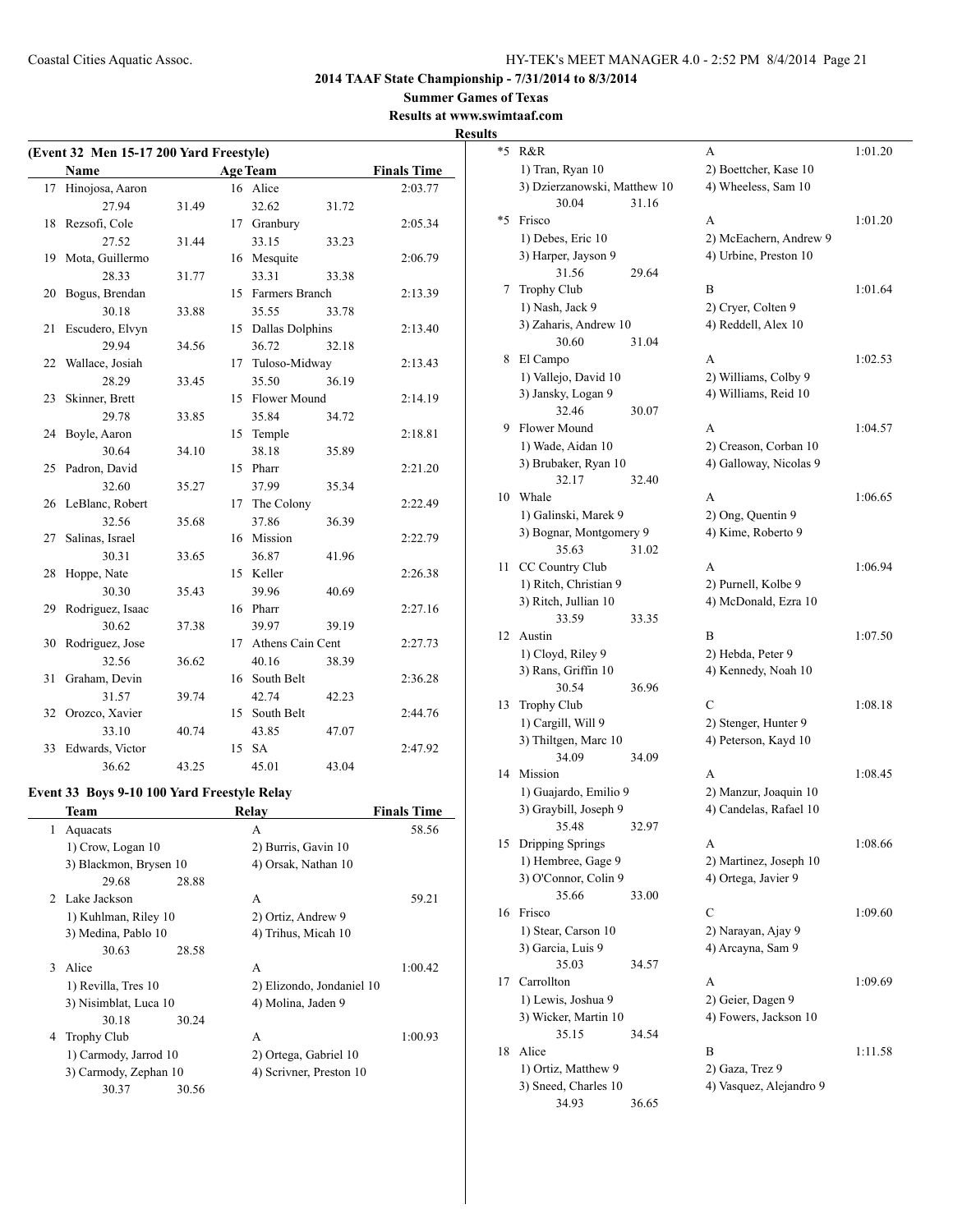**2014 TAAF State Championship - 7/31/2014 to 8/3/2014**

**Summer Games of Texas**

## **Results at www.swimtaaf.com**

**Results**

|    | (Event 33 Boys 9-10 100 Yard Freestyle Relay) |       |                            |                    |  |  |
|----|-----------------------------------------------|-------|----------------------------|--------------------|--|--|
|    | Team                                          |       | <b>Relay</b>               | <b>Finals Time</b> |  |  |
| 19 | <b>SA</b>                                     |       | A                          | 1:12.17            |  |  |
|    | 1) Bullock, Kai 10                            |       | 2) Billings, John Riley 10 |                    |  |  |
|    | 3) McGoon, Conner 10                          |       | 4) Reyna, Gavin 9          |                    |  |  |
|    | 37.63                                         | 34.54 |                            |                    |  |  |
| 20 | Mission                                       |       | B                          | 1:13.24            |  |  |
|    | 1) Benavides, Eric 10                         |       | 2) Guerra, Jared 10        |                    |  |  |
|    | 3) Guerra, Hilario 9                          |       | 4) Rodriguez, Gael 9       |                    |  |  |
|    | 42.96                                         | 30.28 |                            |                    |  |  |
| 21 | Garland                                       |       | A                          | 1:13.61            |  |  |
|    | 1) Johnson, Joshua 10                         |       | 2) Zuniga, Christopher 9   |                    |  |  |
|    | 3) Edmondson, Isaac 9                         |       | 4) Steffler, Samuel 9      |                    |  |  |
|    | 38.92                                         | 34.69 |                            |                    |  |  |
| 22 | Austin                                        |       | A                          | 1:14.47            |  |  |
|    | 1) Graves, Alexander 10                       |       | 2) Domsch, Zachary 10      |                    |  |  |
|    | 3) Wetherold, Ian 10                          |       |                            |                    |  |  |
|    | 36.11                                         | 38.36 |                            |                    |  |  |
| 23 | Landa Park                                    |       | A                          | 1:14.95            |  |  |
|    | 1) Schlageter, Wyatt 10                       |       | 2) Colon, Lance 9          |                    |  |  |
|    | 3) Byford, Saint 9                            |       | 4) Reed, Jackson 9         |                    |  |  |
|    | 37.94                                         | 37.01 |                            |                    |  |  |
|    | 24 Edinburg                                   |       | A                          | 1:16.73            |  |  |
|    | 1) Palacios, Alian 9                          |       | 2) Rubio, Andres 10        |                    |  |  |
|    | 3) Rivera, Jesse 9                            |       | 4) Shell, Lucas 9          |                    |  |  |
|    | 38.26                                         | 38.47 |                            |                    |  |  |
| 25 | Denison                                       |       | A                          | 1:17.43            |  |  |
|    | 1) Gowans, Leo 9                              |       | 2) Gutierrez, Gabriel 10   |                    |  |  |
|    | 3) Barney, Benjamin 9                         |       | 4) Sikes, Zade 9           |                    |  |  |
|    | 36.23                                         | 41.20 |                            |                    |  |  |
| 26 | Austin                                        |       | C                          | 1:17.62            |  |  |
|    | 1) Teal, Robby 10                             |       | 2) Tharp, Austin 10        |                    |  |  |
|    | 3) McKallip, Ben 10                           |       | 4) Johnson, Daniel 10      |                    |  |  |
|    | 38.85                                         | 38.77 |                            |                    |  |  |
| 27 | Granbury                                      |       | A                          | 1:18.38            |  |  |
|    | 1) Gordon, Brice 9                            |       | 2) Castle, Ashton 9        |                    |  |  |
|    | 3) Maples, Hayden 9                           |       | 4) Ragland, Triston 9      |                    |  |  |
|    | 38.09                                         | 40.29 |                            |                    |  |  |
| 28 | Westbury                                      |       | A                          | 1:23.61            |  |  |
|    | 1) Burkart, Orion 10                          |       | 2) Hernandez, Jose 10      |                    |  |  |
|    | 3) Mims, Mason 9                              |       | 4) Molo, Gabriel 10        |                    |  |  |
|    | 41.51                                         | 42.10 |                            |                    |  |  |
| 29 | <b>SA</b>                                     |       | B                          | 1:29.09            |  |  |
|    | 1) Mendoza, Matthew 10                        |       | 2) Ochoa, Steven 10        |                    |  |  |
|    | 3) Rich, Richard 10                           |       | 4) Marlin, Elijah 9        |                    |  |  |
|    | 45.13                                         | 43.96 |                            |                    |  |  |
| 30 | Dripping Springs                              |       | B                          | 1:30.82            |  |  |
|    | 1) Sheeler, Matthew 10                        |       | 2) Hale, Luke 9            |                    |  |  |
|    | 3) Russell, Mason 9                           |       | 4) Stinson, Alex 9         |                    |  |  |
|    | 47.07                                         | 43.75 |                            |                    |  |  |

## **Event 34 Men 15-17 200 Yard Freestyle Relay**

| Team                  |       | Relav                    |       | <b>Finals Time</b> |
|-----------------------|-------|--------------------------|-------|--------------------|
| 1 Trophy Club         |       | А                        |       | 1:32.52            |
| 1) Koster, Adam 16    |       | 2) Stenger, Trey 15      |       |                    |
| 3) Stanic, Spencer 15 |       | 4) Eichenseer, Hayden 15 |       |                    |
| 21.58                 | 23.60 | 23.64                    | 23.70 |                    |

| 2  | Coastal Bend              |       | А                          |                            | 1:32.67 |
|----|---------------------------|-------|----------------------------|----------------------------|---------|
|    | 1) Camacho, John 16       |       | 2) Kudlicki, Zachary 16    |                            |         |
|    | 3) Aguirre, Henry 16      |       | 4) Chang, Ryan 15          |                            |         |
|    | 23.42                     | 23.10 | 23.76                      | 22.39                      |         |
| 3  | R&R                       |       | A                          |                            | 1:32.97 |
|    | 1) Grote, Blake 16        |       | 2) Dzierzanowski, Davis 16 |                            |         |
|    | 3) Kvinta, David 16       |       | 4) Valdez, Robby 17        |                            |         |
|    | 23.64                     | 24.18 | 23.06                      | 22.09                      |         |
| 4  | El Campo                  |       | A                          |                            | 1:34.35 |
|    | 1) Kacko, Jordan 16       |       | 2) McComb, Micah 15        |                            |         |
|    | 3) Green, Casey 15        |       | 4) Wilkins, Matthew 16     |                            |         |
|    | 23.41                     | 23.67 | 24.60                      | 22.67                      |         |
| 5  | Tuloso-Midway             |       | A                          |                            | 1:37.76 |
|    | 1) Vargas, Caiman 16      |       | 2) Alaniz, Anthony 16      |                            |         |
|    | 3) Crisp, James 17        |       | 4) Calk, Noah 16           |                            |         |
|    | 24.90                     | 25.65 | 23.84                      | 23.37                      |         |
| 6  | Pearland                  |       | A                          |                            | 1:38.30 |
|    | 1) Zhao, Milton 16        |       | 2) Stewart, Conner 16      |                            |         |
|    | 3) Men, Devin 16          |       | 4) Redman, Dalton 16       |                            |         |
|    | 24.97                     | 25.35 | 25.30                      | 22.68                      |         |
| 7  | Weatherford               |       | A                          |                            | 1:40.03 |
|    | 1) Carlson, Jeremiah 15   |       | 2) McGrath, John 15        |                            |         |
|    | 3) Prince, Travis 15      |       | 4) Russum, John 15         |                            |         |
|    | 26.78                     | 24.00 | 25.27                      | 23.98                      |         |
| 8  | <b>WACO</b>               |       | A                          |                            | 1:40.04 |
|    | 1) Nelson, Adam 17        |       | 2) Gillham, Caydyn 15      |                            |         |
|    | 3) Bellert, Samuel 17     |       | 4) Gillham, Braydyn 16     |                            |         |
|    | 26.08                     | 25.50 | 24.42                      | 24.04                      |         |
| *9 | <b>Trophy Club</b>        |       | B                          |                            | 1:40.15 |
|    | 1) Amaya, Andres 15       |       | 2) Sheehan, Connor 17      |                            |         |
|    | 3) Eichenseer, Evan 15    |       | 4) Williamson, Jake 17     |                            |         |
|    | 25.18                     | 25.65 | 23.99                      | 25.33                      |         |
| *9 | Bryan                     |       | A                          |                            | 1:40.15 |
|    | 1) Ayers, Austin 16       |       | 2) Zapalac, Ryan 16        |                            |         |
|    | 3) Hutchinson, Matthew 16 |       | 4) Gutierrez, Marco 15     |                            |         |
|    | 24.96                     | 24.80 | 25.69                      | 24.70                      |         |
| 11 | Frisco                    |       | А                          |                            | 1:42.20 |
|    | 1) Bruni, Ryan 16         |       | 2) DeLange, Jackson 16     |                            |         |
|    | 3) Johnson, Clayton 15    |       |                            | 4) Medigovich, Addisson 17 |         |
|    | 25.38                     | 25.39 | 27.02 24.41                |                            |         |
| 12 | Flower Mound              |       | А                          |                            | 1:48.46 |
|    | 1) Russell, Rylan 15      |       | 2) McLeroy, Matthew 15     |                            |         |
|    | 3) Wilson, Andrew 16      |       | 4) Hollcroft, Garrett 15   |                            |         |
|    | 29.79                     | 29.75 | 24.61                      | 24.31                      |         |
| 13 | Mission                   |       | А                          |                            | 1:49.02 |
|    | 1) Lopez, Anthony 15      |       | 2) Casale, Fernando 16     |                            |         |
|    | 3) Alanis, Jose 16        |       | 4) Salinas, Israel 16      |                            |         |
|    | 26.98                     | 28.33 | 26.96                      | 26.75                      |         |
| 14 | Pharr                     |       | A                          |                            | 1:49.14 |
|    | 1) Villalobos, Ivan 17    |       | 2) Rodriguez, Isaac 16     |                            |         |
|    | 3) Rodriguez, Andre 15    |       | 4) Vasquez, Ivan 17        |                            |         |
|    | 28.37                     | 28.19 | 27.00                      | 25.58                      |         |
| 15 | Edinburg                  |       | А                          |                            | 1:49.23 |
|    | 1) Solis, Nicholas 17     |       | 2) Vazquez, Cesar 17       |                            |         |
|    | 3) Garza, David 16        |       | 4) Garza, Eduardo 17       |                            |         |
|    | 27.18                     | 30.06 | 27.95                      | 24.04                      |         |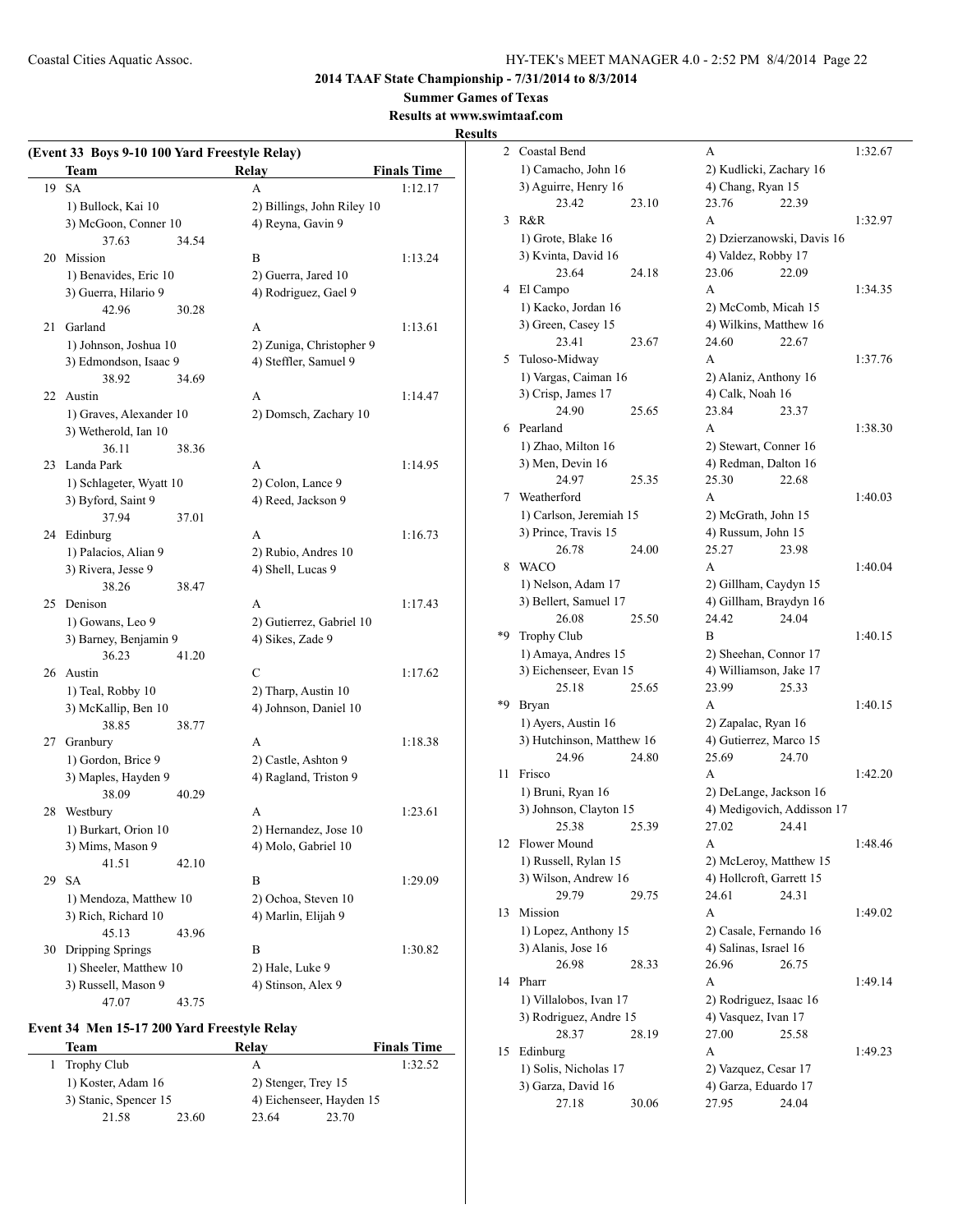**2014 TAAF State Championship - 7/31/2014 to 8/3/2014**

**Summer Games of Texas**

#### **Results at www.swimtaaf.com**

**Results**

#### **(Event 34 Men 15-17 200 Yard Freestyle Relay) Team Relay Finals Time** 16 Keller A 1:49.70 1) Bowen, Gage 15 2) Hoppe, Nate 15 3) Bowen, Cade 15 4) Parks, Glenn 16 27.29 28.46 27.71 26.24 17 Trophy Club C 1:49.83 1) Mounce, Philip 15 2) Sampognaro, Thomas 15 3) Damron, Gavin 16 4) Dahan, Ryan 16 26.45 27.48 27.75 28.15 18 Tuloso-Midway B 1:50.38 1) Hoelscher, Rush 15 2) Saucedo, Tristian 16 3) Lugo, Leo 15 4) Wallace, Josiah 17 27.16 29.42 27.75 26.05 19 Pharr B 1:51.08 1) Hinojoasa, Bets 15 2) Padron, David 15 3) Lopez, Derek 16 4) Garza, Julio 16 28.08 28.92 27.74 26.34 20 Mission **B** 1:52.13 1) Chavez, Emilio 16 2) Barboza, Christopher 15 3) Vallejo, Tyler 15 4) Solis, Mateo 16 29.02 26.76 28.87 27.48 --- SA A DQ 1) Marlin, Noah 14 2) Nolin, Kevin 16 3) Salvador, Bryan 15 4) Edwards, Victor 15

#### **Event 35 Mixed 15-17 200 Yard Medley Relay**

|                | Team                        |       | <b>Relay</b>             |       | <b>Finals Time</b> |
|----------------|-----------------------------|-------|--------------------------|-------|--------------------|
| 1              | Coastal Bend                |       | A                        |       | 1:46.05            |
|                | 1) Croman, Cecelia W17      |       | 2) Camacho, John M16     |       |                    |
|                | 3) Aguirre, Henry M16       |       | 4) Kudlicki, Sierra W17  |       |                    |
|                | 27.64                       | 28.44 | 24.75                    | 25.22 |                    |
| $\mathfrak{D}$ | Frisco                      |       | A                        |       | 1:54.09            |
|                | 1) Hailey, Melissa W15      |       | 2) Bruni, Ryan M16       |       |                    |
|                | 3) Medigovich, Addisson M17 |       | 4) Long, Jennifer W17    |       |                    |
|                | 28.88                       | 31.98 | 25.92                    | 27.31 |                    |
| 3              | Granbury                    |       | A                        |       | 1:55.66            |
|                | 1) Spradlin, Sarah W15      |       | 2) Castillo, Anthony M16 |       |                    |
|                | 3) Walters, Clay M16        |       | 4) Brawner, Kaylee W15   |       |                    |
|                | 31.99                       | 32.62 | 26.47                    | 24.58 |                    |
| 4              | Rowlett                     |       | A                        |       | 1:56.89            |
|                | 1) Palma, Raquel W17        |       | 2) Cruse, Stone M16      |       |                    |
|                | 3) Mejia, Cesar M15         |       | 4) Quach, Austin M17     |       |                    |
|                | 29.21                       | 33.85 | 31.65                    | 22.18 |                    |
| 5.             | Alice                       |       | A                        |       | 1:57.32            |
|                | 1) Perez, Aaren M15         |       | 2) Hinojosa, Aaron M16   |       |                    |
|                | 3) Martinez, Kayla W15      |       | 4) Hendricks, Karley W15 |       |                    |
|                | 39.90                       | 20.78 | 28.88                    | 27.76 |                    |
| 6              | <b>Trophy Club</b>          |       | A                        |       | 1:58.11            |
|                | 1) Williamson, Jake M17     |       | 2) Davis-Long, Bleu W15  |       |                    |
|                | 3) Stanic, Spencer M15      |       | 4) Unruh, Claire W15     |       |                    |
|                | 28.78                       | 35.48 | 26.02                    | 27.83 |                    |
| 7              | Farmers Branch              |       | A                        |       | 1:58.17            |
|                | 1) Newman, Courtney W17     |       | 2) McDaniel, Eric M15    |       |                    |
|                | 3) McDaniel, Donovan M17    |       | 4) Butler, Grace W17     |       |                    |
|                | 30.97                       | 35.03 | 24.71                    | 27.46 |                    |
|                |                             |       |                          |       |                    |

|    | 8 R&R                         | A                                 | 1:58.75 |
|----|-------------------------------|-----------------------------------|---------|
|    | 1) Kvinta, David M16          | 2) Dixon, Rachel W16              |         |
|    | 3) Dzierzanowski, Davis M16   | 4) Mangel, Shelbi W16             |         |
|    | 35.70<br>28.70                | 26.63<br>27.72                    |         |
| 9  | El Campo                      | A                                 | 1:59.52 |
|    | 1) Green, Casey M15           | 2) Kacko, Jordan M16              |         |
|    | 3) Kessler, Audry W15         | 4) Casey, Amanda W17              |         |
|    | 28.23<br>36.27                | 26.13<br>28.89                    |         |
| 10 | Trophy Club                   | B                                 | 2:02.61 |
|    | 1) Eichenseer, Evan M15       | 2) Amaya, Andres M15              |         |
|    | 3) Wilhelm, Paige W16         | 4) Henson, Emily W17              |         |
|    | 29.73<br>31.11                | 32.06<br>29.71                    |         |
| 11 | Temple                        | A                                 | 2:03.90 |
|    | 1) Arthur, Caroline W17       | 2) Dickson-Sullivan, Carleigh W15 |         |
|    | 3) Dickson-Sullivan, Drew M15 | 4) Laughlin, Grant M17            |         |
|    | 37.80<br>35.05                | 26.44<br>24.61                    |         |
| 12 | Victoria                      | A                                 | 2:05.21 |
|    | 1) Beck, Samantha W15         | 2) Murphy, Brayden M17            |         |
|    | 3) Svatek, Brandon M15        | 4) Martinez, Ximena W16           |         |
|    | 34.38<br>33.31                | 29.07<br>28.45                    |         |
| 13 | Edinburg                      | A                                 | 2:06.83 |
|    | 1) Salinas, Sophia W17        | 2) Garza, Eduardo M17             |         |
|    | 3) Arteaga, Cassandra W15     | 4) Garza, David M16               |         |
|    | 34.20<br>34.60                | 33.66<br>24.37                    |         |
| 14 | Marble Falls                  | A                                 | 2:08.27 |
|    | 1) Jones, Mariah W15          | 2) Montoya, Joshua M16            |         |
|    | 3) Parsons, Jessica W17       | 4) Reyes, Jonathan M16            |         |
|    | 37.88<br>30.72                | 30.35<br>29.32                    |         |
| 15 | Plano P                       | A                                 | 2:09.48 |
|    | 1) Doyle, Andrew M17          | 2) Harris, Ginger W15             |         |
|    | 3) Webber, Addyson W17        | 4) Webber, Ethan M16              |         |
|    | 38.61<br>39.56                | 28.40<br>22.91                    |         |
| 16 | Austin                        | B                                 | 2:12.48 |
|    | 33.81<br>41.13                | 29.29<br>28.25                    |         |
| 17 | Pharr                         | A                                 | 2:13.59 |
|    | 1) Ybarra, Natalie W16        | 2) Hinojoasa, Bets M15            |         |
|    | 3) Rodriguez, Yeyetzi W16     | 4) Vasquez, Ivan M17              |         |
|    | 38.02<br>34.15                | 30.28<br>31.14                    |         |
| 18 | <b>BARR</b>                   | A                                 | 2:13.69 |
|    | 1) Ramsey, Dillon M16         | 2) Cosper, Ty M15                 |         |
|    | 3) Davies, Alexandra W15      | 4) Randall, Bethany W16           |         |
|    | 33.69<br>39.38                | 1:00.62                           |         |
| 19 | Mission                       | А                                 | 2:14.46 |
|    | 1) Lopez, Anthony M15         | 2) Thomas, Sydney W15             |         |
|    | 3) Valdez, Andrea W16         | 4) Salinas, Israel M16            |         |
|    | 34.85<br>38.94                | 33.57<br>27.10                    |         |
| 20 | Weatherford                   | А                                 | 2:14.86 |
|    | 1) Cowan, Katelyn W15         | 2) Prince, Travis M15             |         |
|    | 3) Russum, John M15           | 4) Haddadi, Minna W16             |         |
|    | 31.69<br>39.56                | 32.43<br>31.18                    |         |
| 21 | Tuloso-Midway                 | A                                 | 2:15.49 |
|    | 1) Hoelscher, Rush M15        | 2) Chaloupka, Aynsley W15         |         |
|    | 3) Land, Abigail W15          | 4) Lugo, Leo M15                  |         |
|    | 35.50<br>37.47                | 30.61<br>31.91                    |         |
|    |                               |                                   |         |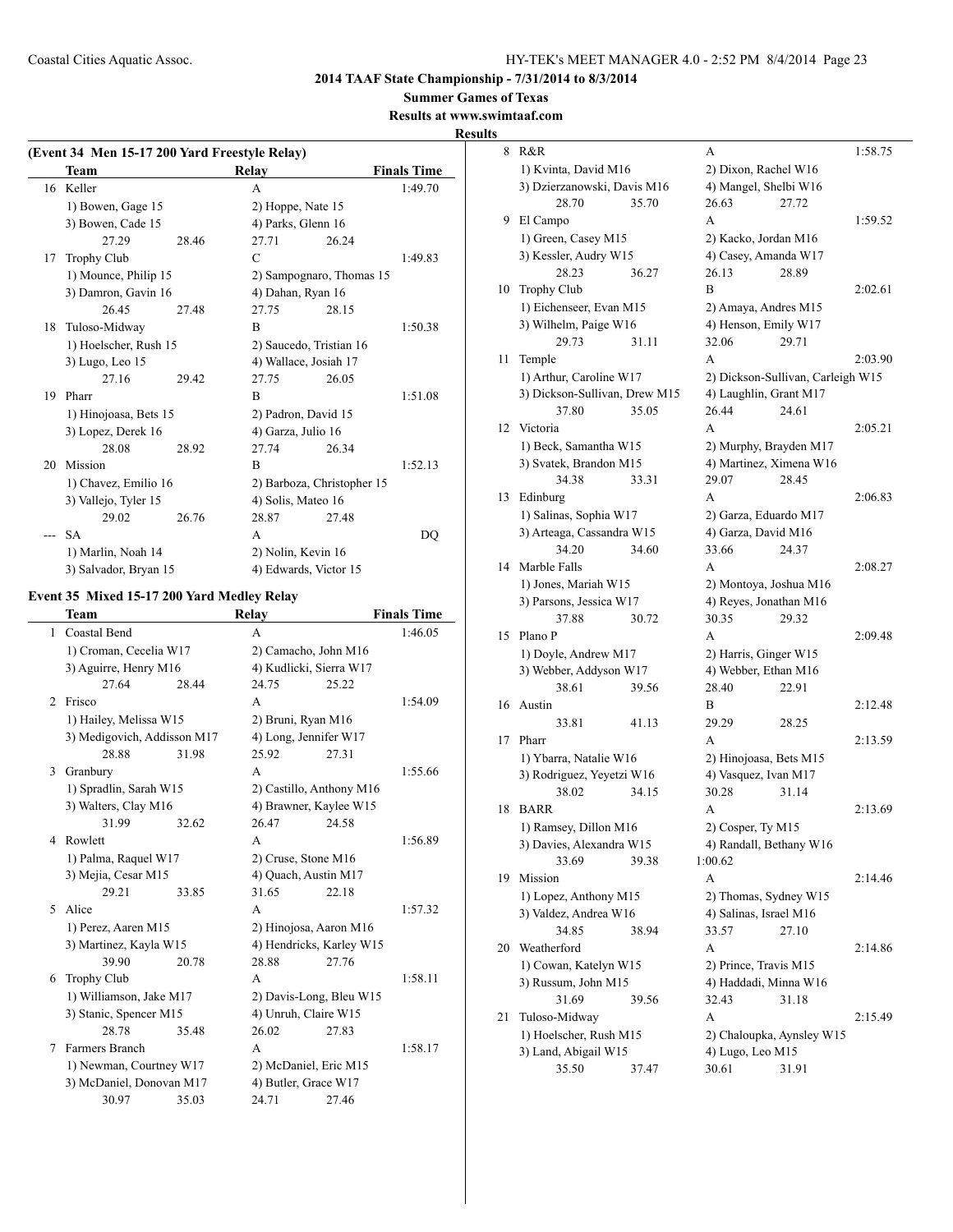## **Summer Games of Texas**

**Results at www.swimtaaf.com**

## **Results**

| (Event 35 Mixed 15-17 200 Yard Medley Relay) |                         |       |       |                             |                    |  |
|----------------------------------------------|-------------------------|-------|-------|-----------------------------|--------------------|--|
|                                              | Team                    |       | Relay |                             | <b>Finals Time</b> |  |
| 22                                           | Austin                  |       | A     |                             | 2:16.84            |  |
|                                              | 1) Jakkani, Aman M16    |       |       | 2) Bell, Goodwin M15        |                    |  |
|                                              | 3) Cole, Elena W17      |       |       | 4) Bradford, Hannah W15     |                    |  |
|                                              | 41.64                   | 33.77 | 32.82 | 28.61                       |                    |  |
| 23                                           | Frisco                  |       | B     |                             | 2:17.50            |  |
|                                              | 1) Marin, Calvin M15    |       |       | 2) May, Rachel W15          |                    |  |
|                                              | 3) Johnson, Clayton M15 |       |       | 4) Williams, Brooke W15     |                    |  |
|                                              | 35.31                   | 42.89 | 27.46 | 31.84                       |                    |  |
|                                              | 24 South Belt           |       | A     |                             | 2:24.47            |  |
|                                              | 1) Morgan, Tristan M16  |       |       | 2) Rosenbaum, Elizabeth W16 |                    |  |
|                                              | 3) Graham, Devin M16    |       |       | 4) Richards, Kelsey W15     |                    |  |
|                                              | 32.77                   | 46.11 | 30.89 | 34.70                       |                    |  |
| 25                                           | Ridglea                 |       | A     |                             | 2:27.49            |  |
|                                              | 1) Morris, Shannon W16  |       |       | 2) Dunn, Melanie W17        |                    |  |
|                                              | 3) Guerrero, Jayden M15 |       |       | 4) Buller, Garrett M15      |                    |  |
|                                              | 37.12                   | 45.10 | 30.51 | 34.76                       |                    |  |
|                                              | 26 Pharr                |       | B     |                             | 2:29.45            |  |
|                                              | 1) Gonzalez, Jeremy M17 |       |       | 2) Montemayor, Leslie W15   |                    |  |
|                                              | 3) Garza, Valerie W16   |       |       | 4) Rodriguez, Andre M15     |                    |  |
|                                              | 54.24                   | 29.53 | 32.73 | 32.95                       |                    |  |
|                                              | <b>WACO</b>             |       | A     |                             | DQ                 |  |
|                                              | 1) Havens, Bekah W16    |       |       | 2) Corbin, Josie W16        |                    |  |
|                                              | 3) Gillham, Braydyn M16 |       |       | 4) Gillham, Caydyn M15      |                    |  |

## **Event 36 Mixed 15-17 100 Yard Freestyle Relay**

|   | Team                     | <b>Relay</b>                | <b>Finals Time</b> |
|---|--------------------------|-----------------------------|--------------------|
| 1 | Coastal Bend             | A                           | 44.25              |
|   | 1) Croman, Cecelia W17   | 2) Kudlicki, Sierra W17     |                    |
|   | 3) Chang, Ryan M15       | 4) Aguirre, Henry M16       |                    |
|   | 22.70<br>21.55           |                             |                    |
| 2 | <b>Trophy Club</b>       | $\mathsf{A}$                | 44.95              |
|   | 1) Koster, Adam M16      | 2) Reckmeyer, Hannah W17    |                    |
|   | 3) Stenger, Trey M15     | 4) Stuebe, Catharen W16     |                    |
|   | 22.07<br>22.88           |                             |                    |
| 3 | Granbury                 | $\mathsf{A}$                | 45.60              |
|   | 1) Walters, Clay M16     | 2) Brawner, Kaylee W15      |                    |
|   | 3) Rezsofi, Cole M17     | 4) Spradlin, Sarah W15      |                    |
|   | 23.87<br>21.73           |                             |                    |
| 4 | Frisco                   | $\mathsf{A}$                | 46.53              |
|   | 1) Long, Jennifer W17    | 2) Hailey, Melissa W15      |                    |
|   | 3) DeLange, Jackson M16  | 4) Medigovich, Addisson M17 |                    |
|   | 5 R&R                    | $\mathsf{A}$                | 47.24              |
|   | 1) Dixon, Rachel W16     | 2) Mangel, Shelbi W16       |                    |
|   | 3) Kvinta, David M16     | 4) Dzierzanowski, Davis M16 |                    |
|   | 24.08<br>23.16           |                             |                    |
| 6 | Tuloso-Midway            | A                           | 47.42              |
|   | 1) Alaniz, Anthony M16   | 2) Barker, Lauren W16       |                    |
|   | 3) Wooten, Marissa W16   | 4) Calk, Noah M16           |                    |
|   | 24.33<br>23.09           |                             |                    |
| 7 | Weatherford              | A                           | 48.24              |
|   | 1) Carlson, Jeremiah M15 | 2) McGrath, John M15        |                    |
|   | 3) Haddadi, Minna W16    | 4) Wahlenmaier, Emily W16   |                    |
|   |                          |                             |                    |

| 8  | Trophy Club                | B                         | 48.34 |
|----|----------------------------|---------------------------|-------|
|    | 1) Sheehan, Connor M17     | 2) Unruh, Claire W15      |       |
|    | 3) Eichenseer, Hayden M15  | 4) Davis-Long, Bleu W15   |       |
|    | 24.54<br>23.80             |                           |       |
| 9  | R&R                        | В                         | 48.71 |
|    | 1) Loser, Morgan W16       | 2) Leach, Jonathan M16    |       |
|    | 3) Kellogg, Robbie M17     | 4) McGrath, Katy W17      |       |
|    | 25.23<br>23.48             |                           |       |
| 10 | Granbury                   | B                         | 49.04 |
|    | 1) Castillo, Anthony M16   | 2) Fauber, Ruth W16       |       |
|    | 3) Holderness, Triston M16 | 4) Gryder, Jessica W15    |       |
|    | 24.40<br>24.64             |                           |       |
| 11 | Tuloso-Midway              | B                         | 49.32 |
|    | 1) Lange, Kelsey W17       | 2) Saucedo, Tristian M16  |       |
|    | 3) Turner, Rianna W15      | 4) Vargas, Caiman M16     |       |
| 12 | <b>WACO</b>                | A                         | 50.25 |
|    | 1) Corbin, Josie W16       | 2) Havens, Bekah W16      |       |
|    | 3) Gillham, Caydyn M15     | 4) Santa Cruz, Max M17    |       |
| 13 | Plano P                    | A                         | 50.56 |
|    | 1) Doyle, Andrew M17       | 2) Webber, Ethan M16      |       |
|    | 3) Harris, Ginger W15      | 4) Spoonemore, Haley W15  |       |
| 14 | Austin                     | В                         | 50.87 |
|    | 25.01<br>25.86             |                           |       |
| 15 | Frisco                     | B                         | 51.91 |
|    | 1) May, Rachel W15         | 2) Williams, Brooke W15   |       |
|    | 3) Johnson, Clayton M15    | 4) Bruni, Ryan M16        |       |
| 16 | Tuloso-Midway              | C                         | 52.87 |
|    | 1) Lugo, Leo M15           | 2) Chaloupka, Aynsley W15 |       |
|    | 3) Alonzo, Nicole W15      | 4) Wallace, Josiah M17    |       |
| 17 | Austin                     | А                         | 53.20 |
|    | 1) Jakkani, Aman M16       | 2) Bell, Goodwin M15      |       |
|    | 3) Cole, Elena W17         | 4) Bradford, Hannah W15   |       |
|    | 26.90<br>26.30             |                           |       |
| 18 | <b>WACO</b>                | B                         | 56.98 |
|    | 1) Price, Cassie W17       | 2) Schwarz, Madeline W15  |       |
|    | 3) Schagel, Nicholas M16   | 4) Lopez, Gabriel M15     |       |
|    | 29.37<br>27.61             |                           |       |
| 19 | Ridglea                    | A                         | 58.11 |
|    | 1) Morris, Shannon W16     | 2) Buller, Garrett M15    |       |
|    | 3) Guerrero, Jayden M15    | 4) Dunn, Melanie W17      |       |
| 20 | South Belt                 | A                         | 58.57 |
|    | 1) DeOliveira, Natalia W16 | 2) Richards, Kelsey W15   |       |
|    | 3) Graham, Devin M16       | 4) Orozco, Xavier M15     |       |
|    | 29.13<br>29.44             |                           |       |
| 21 | Bryan                      | A                         | 59.96 |
|    | 1) Bender, Veronica W17    | 2) Duane, Caleb M16       |       |
|    | 3) Vilas, Bridget W15      | 4) Zapalac, Ryan M16      |       |

## **Event 37 Mixed 15-17 200 Yard Freestyle Relay**

 $\overline{\phantom{a}}$ 

| Team                   |       | Relav                   | <b>Finals Time</b> |
|------------------------|-------|-------------------------|--------------------|
| Coastal Bend           |       | А                       | 1:36.45            |
| 1) Aguirre, Henry M16  |       | 2) Chang, Ryan M15      |                    |
| 3) Croman, Cecelia W17 |       | 4) Kudlicki, Sierra W17 |                    |
| 25.76                  | 25.11 | 22. 72                  | 22.86              |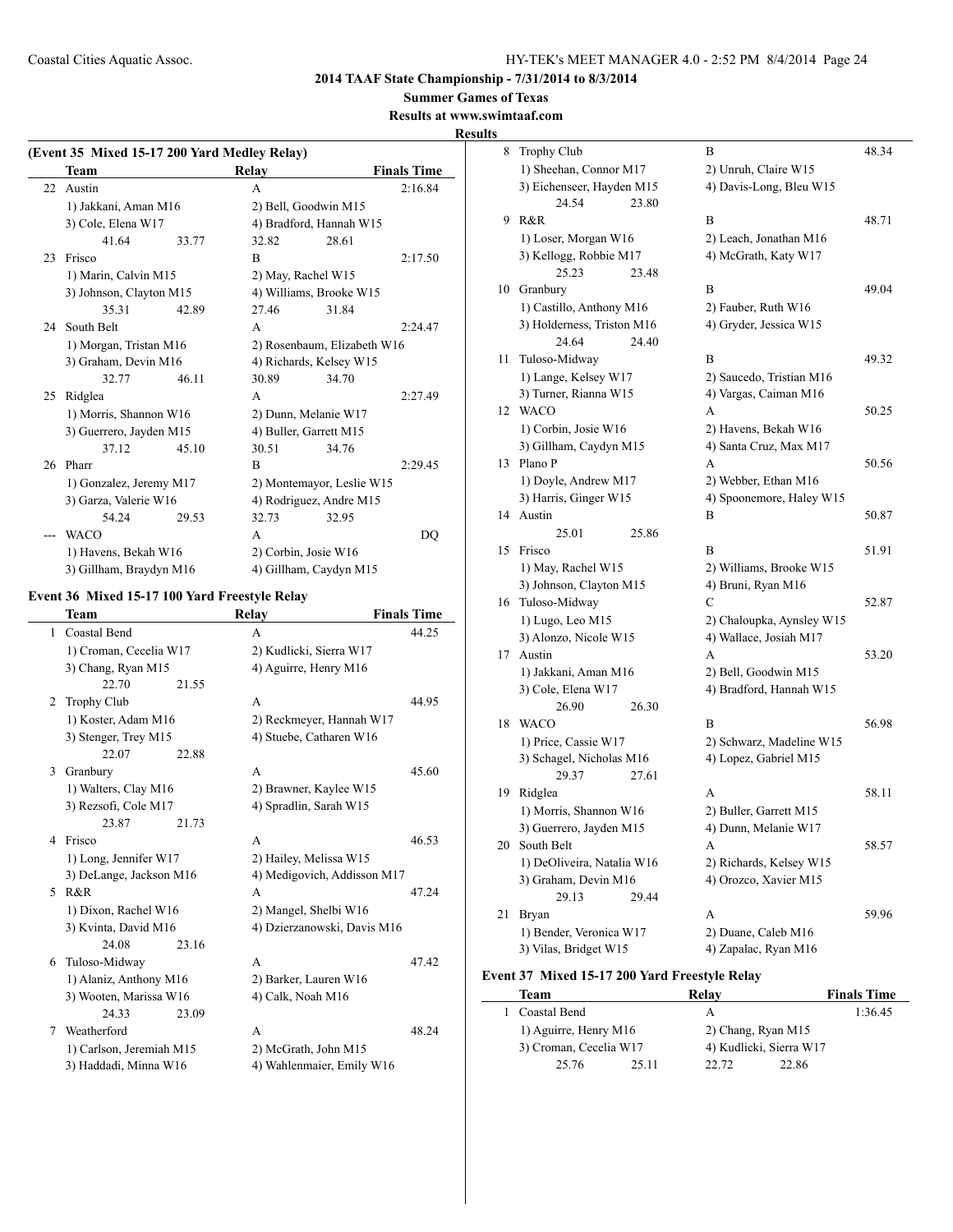**Summer Games of Texas**

## **Results at www.swimtaaf.com Results**

|                | (Event 37 Mixed 15-17 200 Yard Freestyle Relay)<br>Team |       | <b>Relay</b>             | <b>Finals Time</b>          |  |
|----------------|---------------------------------------------------------|-------|--------------------------|-----------------------------|--|
| $\overline{2}$ | Trophy Club                                             |       | A                        | 1:39.42                     |  |
|                | 1) Koster, Adam M16                                     |       |                          | 2) Reckmeyer, Hannah W17    |  |
|                | 3) Stenger, Trey M15                                    |       | 4) Stuebe, Catharen W16  |                             |  |
|                | 21.59                                                   | 26.66 | 23.71                    | 27.46                       |  |
| 3              | Alice                                                   |       | A                        | 1:43.48                     |  |
|                |                                                         |       |                          |                             |  |
|                | 1) Hendricks, Karley W15                                |       | 2) Martinez, Kayla W15   |                             |  |
|                | 3) Hinojosa, Aaron M16                                  |       | 4) Perez, Aaren M15      |                             |  |
|                | 28.73                                                   | 25.21 | 26.29                    | 23.25                       |  |
|                | 4 Frisco                                                |       | A                        | 1:44.92                     |  |
|                | 1) Long, Jennifer W17                                   |       | 2) Hailey, Melissa W15   |                             |  |
|                | 3) DeLange, Jackson M16                                 |       |                          | 4) Medigovich, Addisson M17 |  |
|                | 25.86                                                   | 28.20 | 26.30                    | 24.56                       |  |
| 5              | R&R                                                     |       | A                        | 1:45.68                     |  |
|                | 1) Mangel, Shelbi W16                                   |       | 2) Dixon, Rachel W16     |                             |  |
|                | 3) Kellogg, Robbie M17                                  |       | 4) Kvinta, David M16     |                             |  |
|                | 27.75                                                   | 28.16 | 24.85                    | 24.92                       |  |
|                | 6 Rowlett                                               |       | A                        | 1:46.21                     |  |
|                | 1) Palma, Raquel W17                                    |       | 2) Cruse, Stone M16      |                             |  |
|                | 3) Nguyen, Tam M16                                      |       | 4) Quach, Austin M17     |                             |  |
|                | 27.36                                                   | 28.13 | 27.88                    | 22.84                       |  |
|                | 7 Granbury                                              |       | A                        | 1:47.85                     |  |
|                | 1) Rezsofi, Cole M17                                    |       | 2) Gryder, Jessica W15   |                             |  |
|                | 3) Holderness, Triston M16                              |       | 4) Fauber, Ruth W16      |                             |  |
|                | 25.43                                                   | 28.21 | 26.77                    | 27.44                       |  |
| 8              | El Campo                                                |       | A                        | 1:48.27                     |  |
|                | 1) Kacko, Jordan M16                                    |       | 2) Green, Casey M15      |                             |  |
|                | 3) Kessler, Audry W15                                   |       | 4) Casey, Amanda W17     |                             |  |
|                | 24.42                                                   | 29.93 | 29.73                    | 24.19                       |  |
| 9              | Edinburg                                                |       | A                        | 1:49.01                     |  |
|                | 1) Salinas, Sophia W17                                  |       | 2) Solis, Nicholas M17   |                             |  |
|                | 3) Arteaga, Cassandra W15                               |       | 4) Garza, David M16      |                             |  |
|                | 29.52                                                   | 26.07 | 28.78                    | 24.64                       |  |
| 10             | Victoria                                                |       | A                        | 1:50.60                     |  |
|                | 1) Murphy, Brayden M17                                  |       | 2) Martinez, Ximena W16  |                             |  |
|                | 3) Beck, Samantha W15                                   |       | 4) Svatek, Brandon M15   |                             |  |
|                | 26.86                                                   | 29.31 | 28.81                    | 25.62                       |  |
| 11             | Trophy Club                                             |       | B                        | 1:51.73                     |  |
|                | 1) Sheehan, Connor M17                                  |       | 2) Irwin, Kendal W16     |                             |  |
|                | 3) Eichenseer, Hayden M15                               |       | 4) Thompson, Jessica W16 |                             |  |
|                | 26.29                                                   | 29.88 | 24.69                    | 30.87                       |  |
|                | 12 Plano P                                              |       | A                        | 1:52.96                     |  |
|                | 1) Doyle, Andrew M17                                    |       | 2) Webber, Ethan M16     |                             |  |
|                | 3) Harris, Ginger W15                                   |       | 4) Webber, Addyson W17   |                             |  |
|                | 27.28                                                   | 29.49 | 32.48                    | 23.71                       |  |
| 13             | Frisco                                                  |       | B                        | 1:53.89                     |  |
|                | 1) May, Rachel W15                                      |       | 2) Williams, Brooke W15  |                             |  |
|                | 3) Johnson, Clayton M15                                 |       | 4) Bruni, Ryan M16       |                             |  |
|                | 32.88                                                   | 29.34 | 27.25                    | 24.42                       |  |
| 14             | Mission                                                 |       | A                        | 1:54.51                     |  |
|                | 1) Lopez, Anthony M15                                   |       | 2) Valdez, Andrea W16    |                             |  |
|                | 3) Thomas, Sydney W15                                   |       | 4) Salinas, Israel M16   |                             |  |
|                | 27.72                                                   | 29.43 | 29.96                    | 27.40                       |  |
|                |                                                         |       |                          |                             |  |

| 15 | DeSoto                    |       | A                        |                     | 1:54.56 |
|----|---------------------------|-------|--------------------------|---------------------|---------|
|    | 1) Spencer, Richmond M15  |       | 2) Segura, Carolina W15  |                     |         |
|    | 3) Stripling, Van M16     |       | 4) Malone, Jordan W15    |                     |         |
|    | 27.39                     | 36.55 | 25.14                    | 25.48               |         |
| 16 | Marble Falls              |       | A                        |                     | 1:55.47 |
|    | 1) Parsons, Jessica W17   |       | 2) Reyes, Jonathan M16   |                     |         |
|    | 3) Jones, Mariah W15      |       | 4) Montoya, Joshua M16   |                     |         |
|    | 27.45                     | 30.50 | 32.14                    | 25.38               |         |
| 17 | Austin                    |       | B                        |                     | 1:56.66 |
|    | 27.49                     | 33.30 | 28.74                    | 27.13               |         |
| 18 | Weatherford               |       | A                        |                     | 1:56.78 |
|    | 1) Prince, Travis M15     |       |                          | 2) Russum, John M15 |         |
|    | 3) Wahlenmaier, Emily W16 |       | 4) Cowan, Katelyn W15    |                     |         |
|    | 27.77                     | 33.50 | 29.66                    | 25.85               |         |
| 19 | Austin                    |       | A                        |                     | 1:58.42 |
|    | 1) Jakkani, Aman M16      |       | 2) Bell, Goodwin M15     |                     |         |
|    | 3) Cole, Elena W17        |       | 4) Bradford, Hannah W15  |                     |         |
|    | 30.73                     | 31.14 | 28.10                    | 28.45               |         |
| 20 | <b>BARR</b>               |       | A                        |                     | 1:59.84 |
|    | 1) Ramsey, Dillon M16     |       | 2) Cosper, Ty M15        |                     |         |
|    | 3) Davies, Alexandra W15  |       | 4) Randall, Bethany W16  |                     |         |
|    | 29.19                     | 30.86 | 59.79                    |                     |         |
| 21 | Harlingen                 |       | A                        |                     | 2:02.08 |
|    | 1) Massey, Harley M16     |       | 2) Ruiz, Jeena W15       |                     |         |
|    | 3) Watson, Jessica W15    |       | 4) Haley, Aransas W15    |                     |         |
|    | 29.45                     | 32.59 | 29.58                    | 30.46               |         |
| 22 | Ridglea                   |       | A                        |                     | 2:06.39 |
|    | 1) Bell, Rebekah W17      |       | 2) Honeycutt, Shelby M15 |                     |         |
|    | 3) Johnson, Cole M15      |       | 4) Morris, Shannon W16   |                     |         |
|    | 30.73                     | 34.23 | 34.52                    | 26.91               |         |
| 23 | Mission                   |       | В                        |                     | 2:07.74 |
|    | 1) Alanis, Jose M16       |       | 2) Garcia, Brianna W15   |                     |         |
|    | 3) Garza, Iliana W15      |       |                          | 4) Solis, Mateo M16 |         |
|    | 28.18                     | 35.55 | 36.19                    | 27.82               |         |

## **Event 38 Girls 9-10 100 Yard Medley Relay**

|                | Team                     |       | Relay                   | <b>Finals Time</b> |
|----------------|--------------------------|-------|-------------------------|--------------------|
| 1              | Frisco                   |       | A                       | 1:07.06            |
|                | 1) Showalter, Mallory 10 |       | 2) Petruska, Victoria 9 |                    |
|                | 3) Glover, Sydney 10     |       | 4) Clark, Audrey 9      |                    |
|                | 35.28                    | 31.78 |                         |                    |
| $\mathfrak{D}$ | Victoria                 |       | A                       | 1:07.34            |
|                | 1) Mann, Shaylee 10      |       | 2) Edmonds, Callie 10   |                    |
|                | 3) Tovar, Angelyn 10     |       | 4) Elliott, Emily 10    |                    |
|                | 36.14                    | 31.20 |                         |                    |
| 3              | <b>Trophy Club</b>       |       | A                       | 1:08.12            |
|                | 1) Repsky, Sierra 9      |       | 2) Thomason, Whitney 10 |                    |
|                | 3) Miller, Makenna 10    |       | 4) Tatum, Cheyenne 10   |                    |
|                | 36.38                    | 31.74 |                         |                    |
| 4              | Granbury                 |       | A                       | 1:08.60            |
|                | 1) Lee, Adi Jo 10        |       | 2) Rezsofi, Caroline 10 |                    |
|                | 3) Brawner, Kori 10      |       | 4) Loveless, Ashley 10  |                    |
|                | 37.31                    | 31.29 |                         |                    |
| 5.             | Lake Jackson             |       | A                       | 1:08.71            |
|                | 1) Torres, Savannah 10   |       | 2) Whitehead, Loren 10  |                    |
|                | 3) Tran, Minnie 9        |       | 4) Sanders, Summer 10   |                    |
|                |                          |       |                         |                    |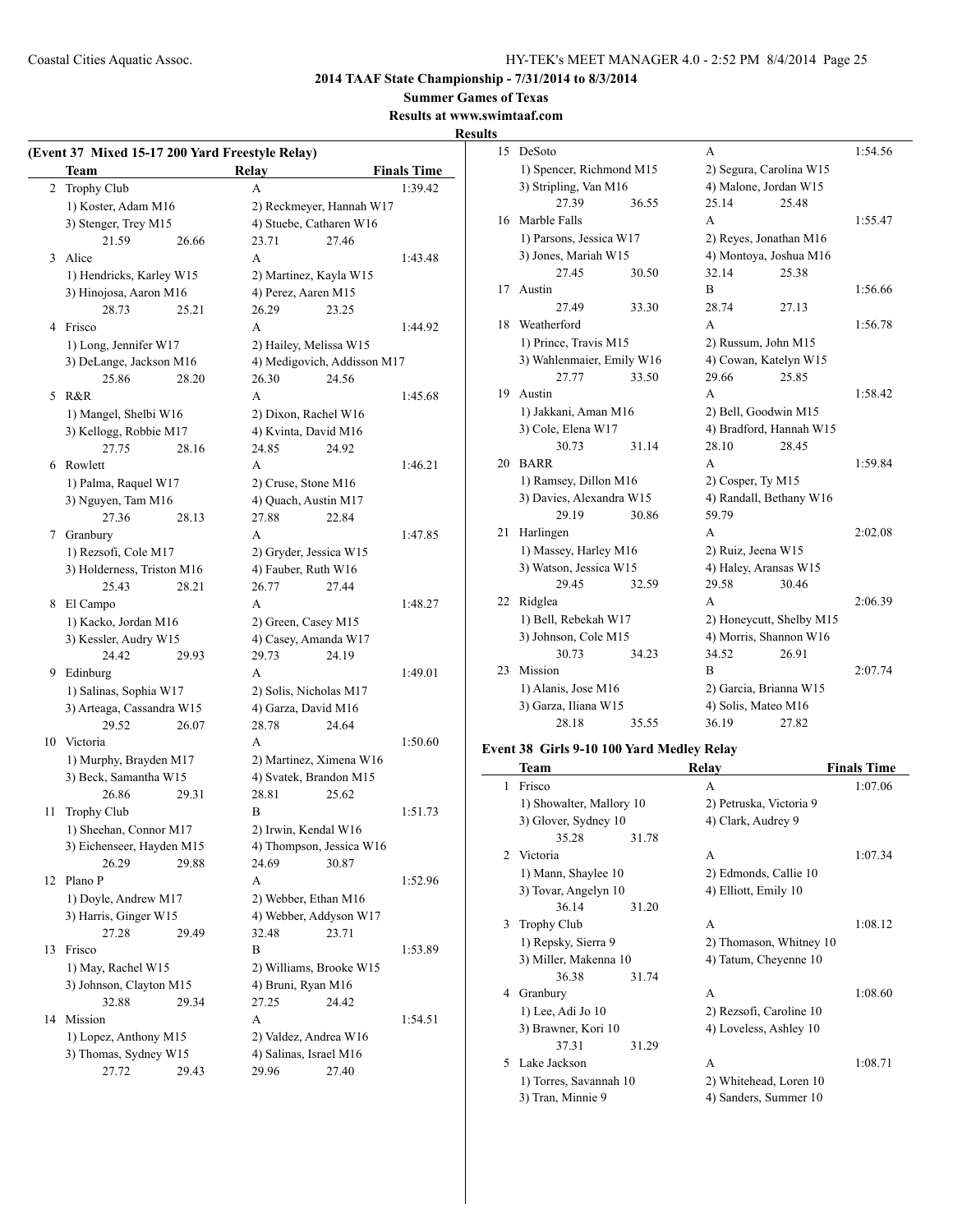## **2014 TAAF State Championship - 7/31/2014 to 8/3/2014**

**Summer Games of Texas**

## **Results at www.swimtaaf.com**

 $\overline{\phantom{0}}$ 

**Results**

|    | (Event 38 Girls 9-10 100 Yard Medley Relay)<br>Team | <b>Relay</b>              | <b>Finals Time</b> |
|----|-----------------------------------------------------|---------------------------|--------------------|
| 6  | Trophy Club                                         | B                         | 1:09.12            |
|    | 1) Gerard, Reagan 10                                | 2) Kisner, Aubri 9        |                    |
|    | 3) Burraston, Natalie 9                             | 4) Wilson, Tess 10        |                    |
|    | 36.04                                               | 33.08                     |                    |
| 7  | Dripping Springs                                    | A                         | 1:09.33            |
|    | 1) Frontera, Ryann 10                               | 2) Koch, Grace 10         |                    |
|    | 3) Nuccio, Sophia 9                                 | 4) McGilvray, Alexa 10    |                    |
|    | 38.18                                               | 31.15                     |                    |
| 8  | Boerne                                              | A                         | 1:14.14            |
|    | 1) Ayers, Ava 9                                     | 2) Menzies, Grace 9       |                    |
|    | 3) Roberts, Lauren 9                                | 4) Khemalaap, Devin 9     |                    |
|    | 42.21                                               | 31.93                     |                    |
| 9  | R&R                                                 | A                         | 1:15.52            |
|    | 1) Malone, Bailey 10                                | 2) Miller, Miranda 10     |                    |
|    | 3) Ahlberg, Anna 9                                  | 4) Roe, Clara 10          |                    |
|    | 47.17                                               | 28.35                     |                    |
|    | 10 Frisco                                           | B                         | 1:15.87            |
|    | 1) Perry, Laney 9                                   | 2) Gnidziejko, Emma 10    |                    |
|    | 3) Dronova, Sophia 10                               | 4) Apacible, Reiana 10    |                    |
|    | 42.06                                               | 33.81                     |                    |
| 11 | Southlake                                           | A                         | 1:16.43            |
|    | 1) Donlon, Lexie 9                                  | 2) Summitt, Halle 10      |                    |
|    | 3) Heldenbrand, Hailey 9                            | 4) Spraggins, Emily Ann 9 |                    |
|    | 43.12                                               | 33.31                     |                    |
|    | 12 Landa Park                                       | A                         | 1:18.43            |
|    | 1) Ewald, Caroline 9                                | 2) Towery, Devin 10       |                    |
|    | 3) Rios, Absedy 10                                  | 4) McGill, Addison 9      |                    |
|    | 43.05                                               | 35.38                     |                    |
| 13 | Flower Mound                                        | A                         | 1:18.49            |
|    |                                                     | 2) Ho, Rebecca 9          |                    |
|    | 1) Linebarger, Tessa 9                              |                           |                    |
|    | 3) Larson, Taylor 10                                | 4) Perrone, Elizabeth 10  |                    |
|    | 40.73                                               | 37.76<br>D                |                    |
|    | 14 Frisco                                           |                           | 1:20.03            |
|    | 1) Boswell, Ava 9                                   | 2) Varney, Maycee 9       |                    |
|    | 3) Smith, Riley 10                                  | 4) Richard, Sidney 10     |                    |
|    | 44.10                                               | 35.93                     |                    |
| 15 | Alice                                               | A                         | 1:20.53            |
|    | 1) Galvan, Saydee 9                                 | 2) Shults, Syddah 9       |                    |
|    | 3) Cardona, Mia 10                                  | 4) Escobar, Bria 9        |                    |
|    | 46.12                                               | 34.41                     |                    |
| 16 | El Campo                                            | A                         | 1:21.69            |
|    | 1) Croix, Marin 10                                  | 2) Evans, Allison 9       |                    |
|    | 3) Evans, Margaret 9                                | 4) Evans, Rachel 9        |                    |
|    | 49.45                                               | 32.24                     |                    |
| 17 | Pharr                                               | A                         | 1:21.77            |
|    | 1) Maldonado, Ella 10                               | 2) Vasquez, Amber 10      |                    |
|    | 3) Pedraza, Karla 10                                | 4) Rodriguez, Jessica 10  |                    |
|    | 44.85                                               | 36.92                     |                    |
| 18 | Austin                                              | A                         | 1:22.04            |
|    | 1) Swain, Caitlin 10                                | 2) Montesinos, Elena 9    |                    |
|    | 3) Coffee, Carly 10                                 | 4) Boothe, Sydney 10      |                    |
|    | 54.40                                               | 27.64                     |                    |

| š   |                           |                          |         |
|-----|---------------------------|--------------------------|---------|
| 19  | <b>WACO</b>               | A                        | 1:22.10 |
|     | 1) Laseter, Ellie 9       | 2) Wehmeyer, Kenzie 10   |         |
|     | 3) Cummings, Grace 9      | 4) Cummings, Georgia 9   |         |
|     | 42.76<br>39.34            |                          |         |
| 20  | <b>WOOD</b>               | A                        | 1:24.08 |
|     | 1) Habib, Ava 9           | 2) Hadrick, Shelby 9     |         |
|     | 3) Lane, Sarah 9          | 4) Wise, Lydia 9         |         |
| 21  | Austin                    | R                        | 1:25.76 |
|     | 1) Shepherd, Allie 9      | 2) Wang, Leah 9          |         |
|     | 3) Burgett, Abby 9        | 4) Smith, Cassie 9       |         |
|     | 43.17<br>42.59            |                          |         |
| 22. | Austin                    | C                        | 1:27.08 |
|     | 1) Norberg, Jaisita 9     | 2) Butki, Marina 9       |         |
|     | 3) Harshman, Rebecca 10   | 4) Baylor, Madison 9     |         |
|     | 54.67<br>32.41            |                          |         |
| 23  | Odem                      | A                        | 1:28.47 |
|     | 1) Perales, Hannah 9      | 2) Horine, Jadeyn 10     |         |
|     | 3) Rodriguez, Katherine 9 | 4) Edwards, Katryn 10    |         |
| 24  | Mission                   | A                        | 1:28.72 |
|     | 1) Graybill, Kayla 10     | 2) Gutierrez, Zenaida 9  |         |
|     | 3) Garza, Hayley 10       | 4) Maldonado, Victoria 9 |         |
|     | 46.42<br>42.30            |                          |         |

## **Event 39 Women 15-17 200 Yard Medley Relay**

|              | Team                     |       | Relay                   |       | <b>Finals Time</b> |
|--------------|--------------------------|-------|-------------------------|-------|--------------------|
| $\mathbf{1}$ | Granbury                 |       | A                       |       | 2:03.64            |
|              | 1) Spradlin, Sarah 15    |       | 2) Brawner, Kaylee 15   |       |                    |
|              | 3) Fauber, Ruth 16       |       | 4) Gryder, Jessica 15   |       |                    |
|              | 32.10                    | 34.41 | 29.90                   | 27.23 |                    |
| 2            | Tuloso-Midway            |       | А                       |       | 2:03.74            |
|              | 1) Wooten, Marissa 16    |       | 2) Turner, Rianna 15    |       |                    |
|              | 3) Lange, Kelsey 17      |       | 4) Barker, Lauren 16    |       |                    |
|              | 30.93                    | 35.76 | 29.89                   | 27.16 |                    |
| 3            | R&R                      |       | А                       |       | 2:03.78            |
|              | 1) Turner, Carlynne 15   |       | 2) Langdon, Shelby 16   |       |                    |
|              | 3) Dixon, Rachel 16      |       | 4) Mangel, Shelbi 16    |       |                    |
|              | 31.22                    | 35.07 | 30.06                   | 27.43 |                    |
| 4            | Landa Park               |       | A                       |       | 2:06.35            |
|              | 1) Gilcrease, Katelyn 15 |       | 2) Horn, Victoria 16    |       |                    |
|              | 3) Turner, Vanessa 16    |       | 4) Gilcrease, Kaycee 15 |       |                    |
|              | 31.73                    | 34.35 | 30.90                   | 29.37 |                    |
| 5            | R&R                      |       | B                       |       | 2:11.68            |
|              | 1) McGrath, Katy 17      |       | 2) Gorka, Katie 17      |       |                    |
|              | 3) Voelkel, Katie 15     |       | 4) Spence, Abby 16      |       |                    |
|              | 33.18                    | 41.50 | 29.06                   | 27.94 |                    |
| 6            | Mesquite                 |       | A                       |       | 2:12.08            |
|              | 1) Putnam, Brooke 16     |       | 2) Hernandez, Annika 15 |       |                    |
|              | 3) Arnold, Brooke 15     |       | 4) Nichols, Nicole 15   |       |                    |
|              | 37.82                    | 37.30 | 28.06                   | 28.90 |                    |
| 7            | Frisco                   |       | А                       |       | 2:13.45            |
|              | 1) Long, Jennifer 17     |       | 2) May, Rachel 15       |       |                    |
|              | 3) Hailey, Melissa 15    |       | 4) Williams, Brooke 15  |       |                    |
|              | 29.70                    | 38.57 | 33.34                   | 31.84 |                    |
| 8            | Bryan                    |       | A                       |       | 2:14.59            |
|              | 1) Ashley, Maiya 15      |       | 2) O'Brien, Regan 16    |       |                    |
|              | 3) Peterson, Bethany 15  |       | 4) O'Brien, Macey 16    |       |                    |
|              | 36.90                    | 35.67 | 33.56                   | 28.46 |                    |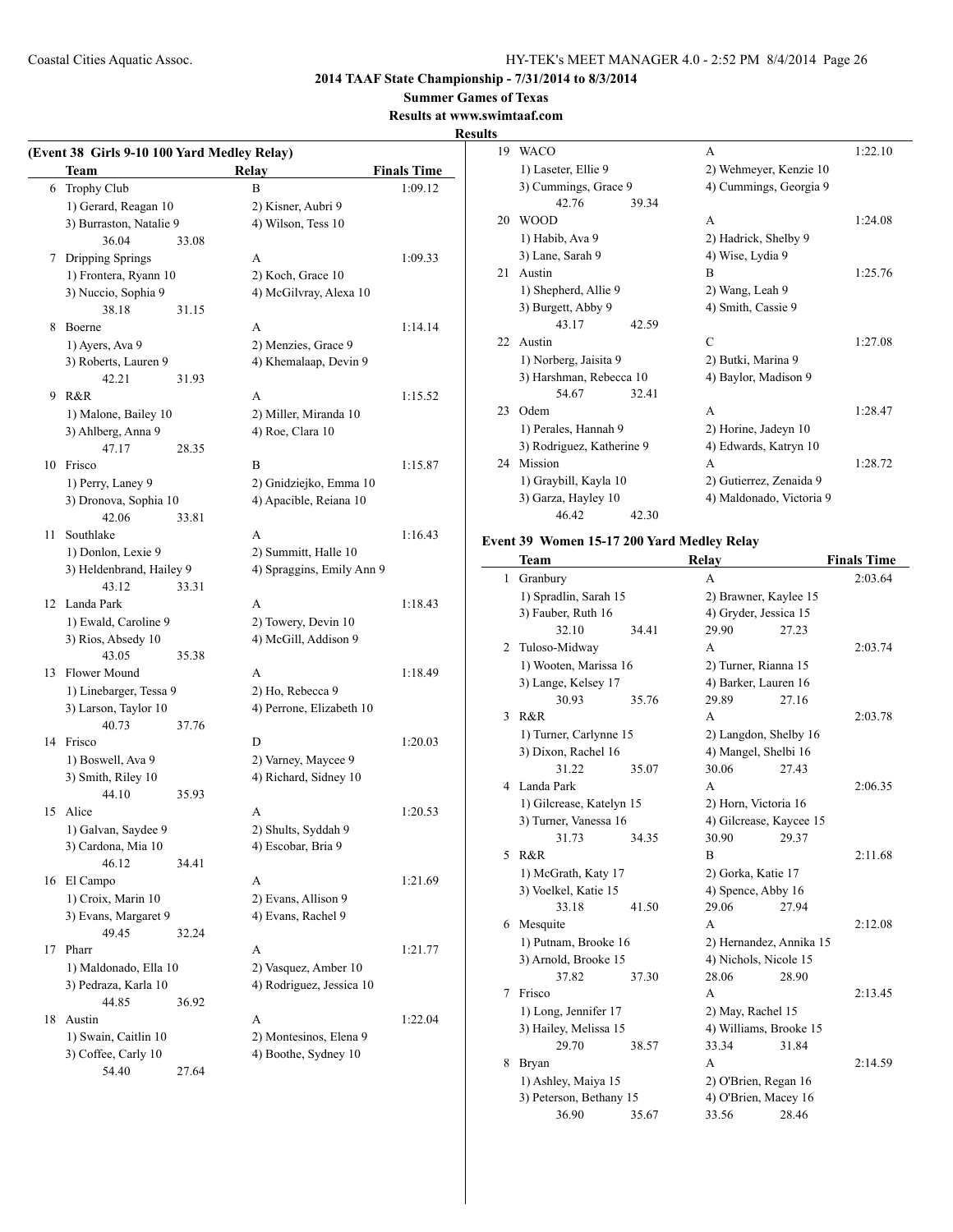**2014 TAAF State Championship - 7/31/2014 to 8/3/2014**

**Summer Games of Texas**

**Results at www.swimtaaf.com**

**Results**

| (Event 39 Women 15-17 200 Yard Medley Relay) |                          |       |                          |       |                    |
|----------------------------------------------|--------------------------|-------|--------------------------|-------|--------------------|
|                                              | Team                     |       | Relay                    |       | <b>Finals Time</b> |
| 9                                            | Athens Cain Cent         |       | A                        |       | 2:17.88            |
|                                              | 1) Takata, Lauren 15     |       | 2) Page, Charley 17      |       |                    |
|                                              | 3) Hardin, Katy 16       |       | 4) Granillo, Ruth 17     |       |                    |
|                                              | 34.45                    | 37.22 | 32.53                    | 33.68 |                    |
|                                              | 10 Victoria              |       | A                        |       | 2:19.78            |
|                                              | 1) Beck, Samantha 15     |       | 2) Rangnow, Alyvia 15    |       |                    |
|                                              | 3) Mays, Alexis 17       |       | 4) Martinez, Ximena 16   |       |                    |
|                                              | 35.41                    | 40.05 | 35.60                    | 28.72 |                    |
| 11                                           | <b>Trophy Club</b>       |       | A                        |       | 2:19.83            |
|                                              | 1) Thompson, Jessica 16  |       | 2) Irwin, Kendal 16      |       |                    |
|                                              | 3) Wilhelm, Paige 16     |       | 4) Davis-Long, Bleu 15   |       |                    |
|                                              | 38.72                    | 41.08 | 32.40                    | 27.63 |                    |
| 12                                           | Harlingen                |       | A                        |       | 2:20.31            |
|                                              | 1) Watson, Jessica 15    |       | 2) Haley, Aransas 15     |       |                    |
|                                              | 3) Ruiz, Jeena 15        |       | 4) Ayala, Alissandra 16  |       |                    |
|                                              | 37.40                    | 33.88 | 36.32                    | 32.71 |                    |
| 13                                           | <b>WACO</b>              |       | A                        |       | 2:30.23            |
|                                              | 1) Havens, Bekah 16      |       | 2) Price, Cassie 17      |       |                    |
|                                              | 3) Corbin, Josie 16      |       | 4) Schwarz, Madeline 15  |       |                    |
|                                              | 39.73                    | 41.99 | 34.13                    | 34.38 |                    |
| 14                                           | Pharr                    |       | A                        |       | 2:38.51            |
|                                              | 1) Ybarra, Natalie 16    |       | 2) Montemayor, Leslie 15 |       |                    |
|                                              | 3) Rodriguez, Yeyetzi 16 |       | 4) Vasquez, Victoria 15  |       |                    |
|                                              | 42.20                    | 46.60 | 42.02                    | 27.69 |                    |
|                                              | Wharton                  |       | A                        |       | DQ                 |
|                                              | 1) Rodriguez, Valeria 15 |       | 2) Casey, Britney 15     |       |                    |
|                                              | 3) Orsak, Lauren 15      |       | 4) Roddy, Montie 15      |       |                    |

#### **Event 40 Girls 9-10 50 Yard Freestyle**

|       | Name               |    | <b>Age Team</b>  | <b>Finals Time</b> |
|-------|--------------------|----|------------------|--------------------|
| 1     | Loewenstein, Leigh | 10 | The Colony       | 28.39              |
| 2     | Dykehouse, Eliana  | 10 | Portland         | 30.72              |
| 3     | Wilson, Bianca     | 10 | Flour Bluff      | 31.18              |
| 4     | Driscoll, Kennedy  | 10 | Golden Triangle  | 31.53              |
| 5     | Frontera, Ryann    | 10 | Dripping Springs | 32.19              |
| 6     | Calhoun, Kenadi    | 10 | El Campo         | 32.27              |
| 7     | Brawner, Kori      | 10 | Granbury         | 32.32              |
| 8     | Summitt, Halle     | 10 | Southlake        | 32.57              |
| 9     | Yoon, Seojin       | 10 | Farmers Branch   | 32.77              |
| 10    | Baylor, Madison    | 9  | Austin           | 32.94              |
| 11    | Degon, Jaedyn      | 10 | Natatorium       | 32.98              |
| 12    | Fowler, Emma       | 10 | Paris            | 33.17              |
| 13    | Simpson, Monica    | 10 | Plano            | 33.33              |
| 14    | Chancoco, Deanna   | 10 | R&R              | 33.40              |
| 15    | Stavinoha, Teagan  | 10 | Wharton          | 33.43              |
| 16    | Miller, Lacy       | 9  | Trophy Club      | 33.49              |
| 17    | Niego, Marla       | 10 | The Colony       | 33.55              |
| 18    | Perry, Laney       | 9  | Frisco           | 34.70              |
| 19    | Kleiboer, Reijena  | 10 | Commerce         | 35.21              |
| 20    | Smith, Emily       | 10 | Huntsville       | 35.29              |
| 21    | Dillard, Jordyn    | 10 | McKinney         | 35.35              |
| 22    | McGill, Addison    | 9  | Landa Park       | 36.21              |
| 23    | Halbrooks, Emily   | 10 | McKinney         | 36.43              |
| $*24$ | Montesinos, Elena  | 9  | Austin           | 36.83              |

| $*24$ | Taylor, Leah           |    | 10 Belterra   | 36.83 |
|-------|------------------------|----|---------------|-------|
|       | 26 Hutchinson, Rachel  | 9  | Bryan         | 38.13 |
|       | 27 Maldonado, Victoria | 9  | Mission       | 38.83 |
|       | 28 Davidson, Sara Beth |    | 10 Paris      | 39.64 |
| 29    | Burgett, Abby          | 9  | Austin        | 39.99 |
|       | 30 De La Cerda, Maria  | 9  | McAllen       | 40.06 |
|       | 31 Olivares, Mellanie  | 9. | La Joya       | 41.00 |
|       | 32 Resler, Chloe       |    | $10\quad S_A$ | 42.89 |
|       | 33 Villela, Leandra    |    | 10 SA         | 47.01 |
|       | 34 Huerta, Brianna     |    | 10 SA         | 56.68 |
|       |                        |    |               |       |

## **Event 41 Women 15-17 100 Yard Freestyle**

|              | Name                       |       |    | <b>Age Team</b>    | <b>Finals Time</b> |
|--------------|----------------------------|-------|----|--------------------|--------------------|
| $\mathbf{1}$ | Kuettel, Molly             |       | 16 | Lake Jackson       | 54.00              |
|              | 26.02                      | 27.98 |    |                    |                    |
| 2            | Dickson-Sullivan, Carleigh |       | 15 | Temple             | 55.16              |
|              | 26.73                      | 28.43 |    |                    |                    |
| 3            | Brawner, Kaylee            |       | 15 | Granbury           | 55.30              |
|              | 26.27                      | 29.03 |    |                    |                    |
| 4            | Kudlicki, Sierra           |       | 17 | Coastal Bend       | 56.25              |
|              | 26.91                      | 29.34 |    |                    |                    |
| 5            | Croman, Claire             |       | 15 | Coastal Bend       | 56.85              |
|              | 27.31                      | 29.54 |    |                    |                    |
| 6            | Arnold, Brooke             |       | 15 | Mesquite           | 57.58              |
|              | 27.50                      | 30.08 |    |                    |                    |
| 7            | Copenhaver, Jessica        |       | 15 | Freeport           | 58.14              |
|              | 27.82                      | 30.32 |    |                    |                    |
| 8            | Reckmeyer, Hannah          |       | 17 | <b>Trophy Club</b> | 59.24              |
|              | 28.58                      | 30.66 |    |                    |                    |
| 9            | Malone, Jordan             |       | 15 | DeSoto             | 59.45              |
|              | 28.49                      | 30.96 |    |                    |                    |
| 10           | Butler, Grace              |       | 17 | Farmers Branch     | 59.50              |
|              | 28.21                      | 31.29 |    |                    |                    |
| 11           | Derouen, Emily             |       | 15 | R&R                | 1:00.29            |
|              | 28.20                      | 32.09 |    |                    |                    |
| 12           | Hill, Kelsey               |       | 17 | Huntsville         | 1:00.39            |
|              | 28.96                      | 31.43 |    |                    |                    |
| 13           | Parsons, Jessica           |       | 17 | Marble Falls       | 1:00.74            |
|              | 28.27                      | 32.47 |    |                    |                    |
| 14           | Adauto, Samantha           |       | 15 | The Colony         | 1:01.92            |
|              | 29.32                      | 32.60 |    |                    |                    |
| 15           | Mangel, Shelbi             |       | 16 | R&R                | 1:01.98            |
|              | 29.33                      | 32.65 |    |                    |                    |
| 16           | Castro, Kelsey             |       | 16 | Unattached         | 1:02.34            |
|              | 30.51                      | 31.83 |    |                    |                    |
| 17           | Weber, Taylor              |       | 16 | Keller             | 1:02.44            |
|              | 29.50                      | 32.94 |    |                    |                    |
| 18           | Burke, Breanna             |       | 16 | McKinney           | 1:02.50            |
|              | 30.13                      | 32.37 |    |                    |                    |
| 19           | Alonzo, Nicole             |       | 15 | Tuloso-Midway      | 1:02.66            |
|              | 30.60                      | 32.06 |    |                    |                    |
| 20           | Gryder, Jessica            |       | 15 | Granbury           | 1:02.73            |
|              | 29.77                      | 32.96 |    |                    |                    |
| 21           | Vallejo, Kaly              |       | 16 | El Campo           | 1:03.01            |
| 22           | Unruh, Claire              |       | 15 | <b>Trophy Club</b> | 1:03.08            |
|              | 30.19                      | 32.89 |    |                    |                    |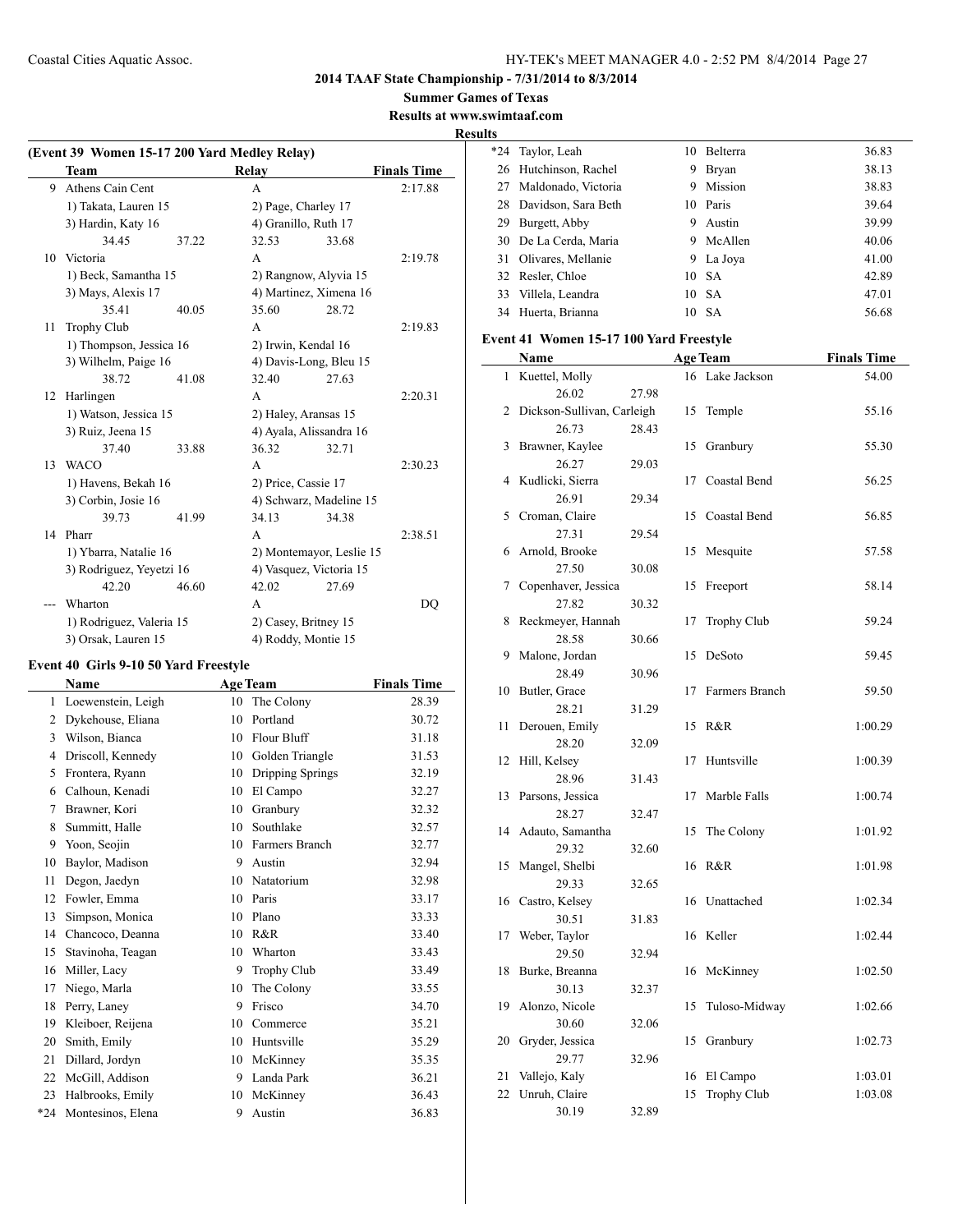**Summer Games of Texas Results at www.swimtaaf.com**

**Results**

|     | (Event 41 Women 15-17 100 Yard Freestyle)<br>Name |       |    | <b>Age Team</b>        | <b>Finals Time</b> |
|-----|---------------------------------------------------|-------|----|------------------------|--------------------|
| 23  | McDonald, Albany                                  |       |    | 15 CC Country Club     | 1:03.33            |
|     | 29.98                                             | 33.35 |    |                        |                    |
| 24  | Turner, Vanessa                                   |       | 16 | Landa Park             | 1:03.48            |
|     | 30.60                                             | 32.88 |    |                        |                    |
| 25  | Stuebe, Catharen                                  |       | 16 | Trophy Club            | 1:03.83            |
|     | 30.21                                             | 33.62 |    |                        |                    |
| 26  | Nichols, Nicole                                   |       | 15 | Mesquite               | 1:04.41            |
|     | 31.96                                             | 32.45 |    |                        |                    |
| 27  | Valdez, Andrea                                    |       | 16 | Mission                | 1:04.50            |
|     | 31.35                                             | 33.15 |    |                        |                    |
| 28  | Cole, Elena                                       |       | 17 | Austin                 | 1:04.66            |
|     | 31.01                                             | 33.65 |    |                        |                    |
| 29  | Arteaga, Cassandra                                |       | 15 | Edinburg               | 1:04.82            |
|     | 31.58                                             | 33.24 |    |                        |                    |
| 30  | Voelkel, Katie                                    |       | 15 | R&R                    | 1:04.98            |
|     | 31.38                                             | 33.60 |    |                        |                    |
| 31  | Martinez, Ximena                                  |       | 16 | Victoria               | 1:05.23            |
|     | 31.47                                             | 33.76 |    |                        |                    |
| 32  | Beck, Samantha                                    |       | 15 | Victoria               | 1:05.28            |
|     | 31.28                                             | 34.00 |    |                        |                    |
| *33 | Loser, Morgan                                     |       | 16 | R&R                    | 1:05.64            |
|     | 31.59                                             | 34.05 |    |                        |                    |
| *33 | Henson, Emily                                     |       | 17 | <b>Trophy Club</b>     | 1:05.64            |
|     | 31.31                                             | 34.33 |    |                        |                    |
| 35  | Wingard, Michelle                                 |       | 16 | Flower Mound           | 1:05.70            |
|     | 31.67                                             | 34.03 |    |                        |                    |
| 36  | Begala, Haley                                     |       | 16 | McKinney               | 1:05.80            |
|     | 31.28                                             | 34.52 |    |                        |                    |
| 37  | Harris, Ginger                                    |       | 15 | Plano P                | 1:05.82            |
| 38  | 31.13                                             | 34.69 | 17 | R&R                    |                    |
|     | McGrath, Katy<br>30.38                            | 35.57 |    |                        | 1:05.95            |
| 39  | Putnam, Brooke                                    |       | 16 | Mesquite               | 1:05.97            |
|     | 31.62                                             | 34.35 |    |                        |                    |
| *40 | Porfirio, Margherita                              |       | 15 | Bryan                  | 1:07.30            |
|     | 31.94                                             | 35.36 |    |                        |                    |
| *40 | Irwin, Kendal                                     |       | 16 | <b>Trophy Club</b>     | 1:07.30            |
|     | 32.44                                             | 34.86 |    |                        |                    |
| 42  | Maynard, Brittany                                 |       | 15 | Frisco                 | 1:07.59            |
|     | 32.52                                             | 35.07 |    |                        |                    |
| 43  | Mott, Caroline                                    |       | 15 | Plano                  | 1:07.95            |
|     | 32.93                                             | 35.02 |    |                        |                    |
| 44  | O'Brien, Macey                                    |       | 16 | Bryan                  | 1:07.99            |
|     | 32.49                                             | 35.50 |    |                        |                    |
| 45  | Stinchcomb, Alexandra                             |       | 15 | Midlothian             | 1:08.93            |
|     | 32.65                                             | 36.28 |    |                        |                    |
| 46  | Corona, Jordania                                  |       | 16 | Mesquite               | 1:09.76            |
|     | 32.40                                             | 37.36 |    |                        |                    |
| 47  | Cervantes, Alondra                                |       | 15 | <b>Dallas Dolphins</b> | 1:10.06            |
|     | 31.62                                             | 38.44 |    |                        |                    |
| 48  | Gonzalez, Victoria                                |       | 15 | Landa Park             | 1:10.65            |
|     | 33.02                                             | 37.63 |    |                        |                    |
| 49  | Williams, Brooke                                  |       | 15 | Frisco                 | 1:10.90            |
|     | 34.15                                             | 36.75 |    |                        |                    |

| 50 | Chaloupka, Aynsley |       | 15 | Tuloso-Midway    | 1:11.21 |
|----|--------------------|-------|----|------------------|---------|
|    | 33.48              | 37.73 |    |                  |         |
| 51 | Cass, Codi Rae     |       | 17 | Odem             | 1:11.33 |
|    | 33.97              | 37.36 |    |                  |         |
| 52 | Rodriguez, Yeyetzi |       | 16 | Pharr            | 1:12.30 |
|    | 34.18              | 38.12 |    |                  |         |
| 53 | Norman, Shelby     |       | 17 | Mesquite         | 1:12.65 |
|    | 34.06              | 38.59 |    |                  |         |
| 54 | Crews, Kenzie      |       | 15 | Beford           | 1:12.72 |
|    | 33.39              | 39.33 |    |                  |         |
| 55 | Bell, Hudson       |       | 17 | Austin           | 1:13.65 |
|    | 35.46              | 38.19 |    |                  |         |
| 56 | Ernat, Cailyn      |       | 16 | Frisco           | 1:13.88 |
| 57 | Munro, Emily       |       | 16 | Lewisville       | 1:14.09 |
|    | 34.44              | 39.65 |    |                  |         |
| 58 | Granillo, Ruth     |       | 17 | Athens Cain Cent | 1:14.24 |
|    | 36.53              | 37.71 |    |                  |         |
| 59 | Flanigan, Skyler   |       | 15 | Denton           | 1:15.10 |
|    | 34.76              | 40.34 |    |                  |         |
| 60 | Montemayor, Leslie |       | 15 | Pharr            | 1:15.17 |
|    | 37.56              | 37.61 |    |                  |         |
| 61 | Webber, Addyson    |       | 17 | Plano P          | 1:15.50 |
|    | 35.54              | 39.96 |    |                  |         |
| 62 | Rodriguez, Alicia  |       | 16 | Mesquite         | 1:15.54 |
|    | 34.91              | 40.63 |    |                  |         |
| 63 | Hospital, Hannah   |       | 16 | Austin           | 1:15.58 |
|    | 36.43              | 39.15 |    |                  |         |
| 64 | Garza, Reaghan     |       | 15 | Freer            | 1:16.02 |
|    | 36.22              | 39.80 |    |                  |         |
| 65 | Howie, Chloe       |       | 15 | Midlothian       | 1:16.45 |
|    | 35.30              | 41.15 |    |                  |         |
| 66 | Garcia, Brianna    |       | 15 | Mission          | 1:16.47 |
|    | 37.52              | 38.95 |    |                  |         |
| 67 | Smith, Emily       |       | 17 | <b>SA</b>        | 1:17.04 |
| 68 | Vilas, Bridget     |       | 15 | Bryan            | 1:17.18 |
|    | 36.70              | 40.48 |    |                  |         |
| 69 | Hernandez, Annika  |       | 15 | Mesquite         | 1:17.45 |
|    | 37.15              | 40.30 |    |                  |         |
| 70 | Cortez, Lourdes    |       | 15 | Northwest Region | 1:19.62 |
|    | 36.72              | 42.90 |    |                  |         |
| 71 | Valladares, Brenda |       | 15 | Dallas Dolphins  | 1:20.44 |
|    | 38.75              | 41.69 |    |                  |         |
| 72 | Schwarz, Madeline  |       | 15 | WACO             | 1:20.55 |
|    | 37.52              | 43.03 |    |                  |         |
| 73 | Garza, Iliana      |       | 15 | Mission          | 1:21.25 |
|    | 38.86              | 42.39 |    |                  |         |
| 74 | Segura, Carolina   |       | 15 | DeSoto           | 1:21.39 |
|    | 37.96              | 43.43 |    |                  |         |
| 75 | Cowan, Katelyn     |       | 15 | Weatherford      | 1:22.35 |
|    | 39.11              | 43.24 |    |                  |         |
| 76 | Lopez, Alyssa      |       | 15 | Aquacats         | 1:22.54 |
|    | 37.91              | 44.63 |    |                  |         |
| 77 | Robledo, Carolina  |       | 15 | SА               | 1:22.67 |
|    | 39.24              | 43.43 |    |                  |         |
| 78 | Garza, Valerie     |       | 16 | Pharr            | 1:23.19 |
|    | 38.89              |       |    |                  |         |
|    |                    | 44.30 |    |                  |         |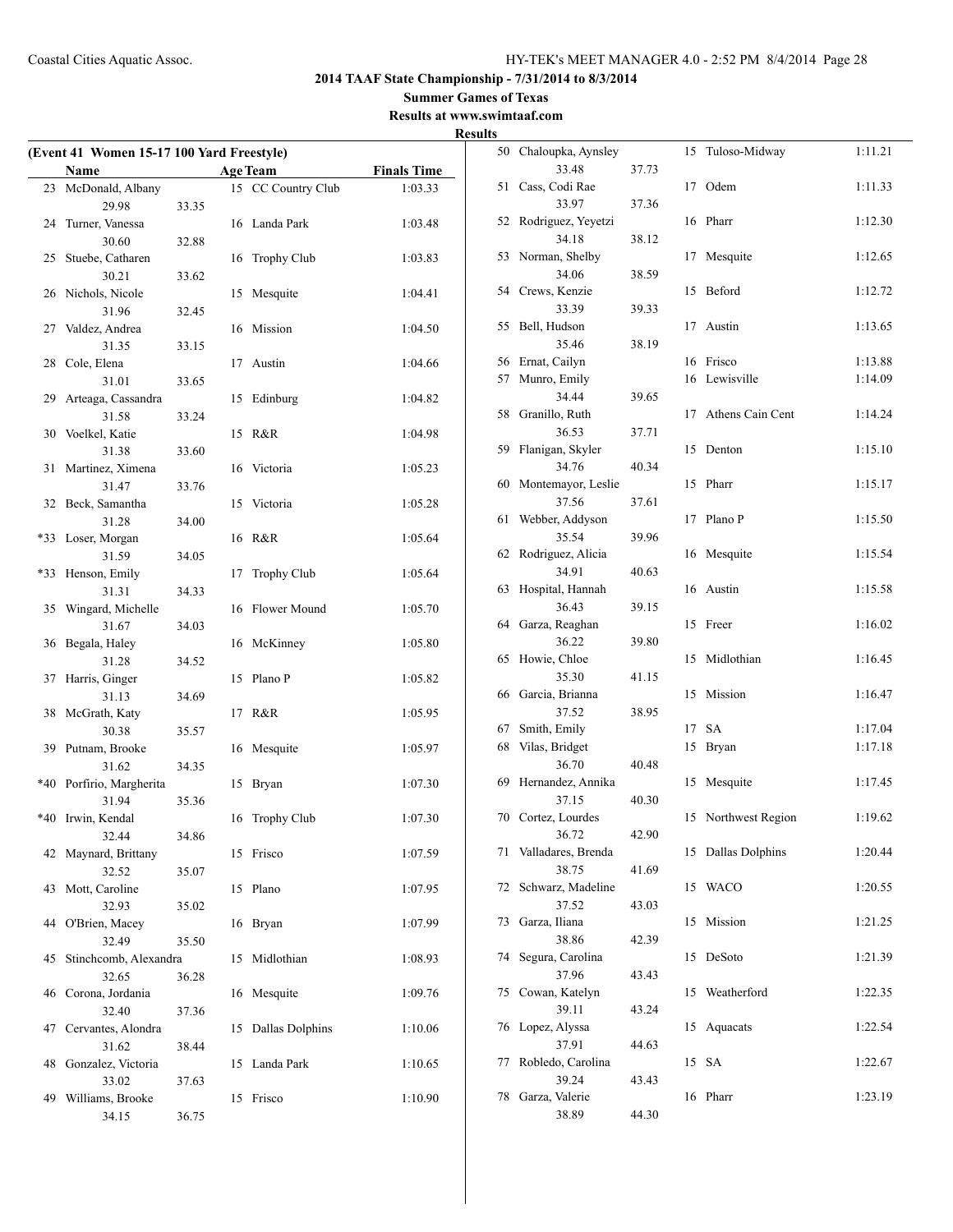**Summer Games of Texas Results at www.swimtaaf.com**

**Results**

|          | (Event 41 Women 15-17 100 Yard Freestyle) |       |          |                     |                    |  |
|----------|-------------------------------------------|-------|----------|---------------------|--------------------|--|
|          | Name                                      |       |          | <b>Age Team</b>     | <b>Finals Time</b> |  |
| 79       | Le, Christina                             |       |          | 17 Garland          | 1:23.90            |  |
|          | 39.30                                     | 44.60 |          |                     |                    |  |
| 80       | Richards, Kelsev                          |       | 15       | South Belt          | 1:27.37            |  |
|          | 39.27                                     | 48.10 |          |                     |                    |  |
|          | Event 42 Girls 9-10 25 Yard Backstroke    |       |          |                     |                    |  |
|          | Name                                      |       |          | <b>Age Team</b>     | <b>Finals Time</b> |  |
| 1        | Showalter, Mallory                        |       |          | 10 Frisco           | 16.60              |  |
|          | 2 Wilson, Bianca                          |       | 10       | Flour Bluff         | 17.27              |  |
| 3        | Herron, Keira                             |       |          | 10 College Station  | 17.39              |  |
|          | 4 Frontera, Ryann                         |       |          | 10 Dripping Springs | 17.81              |  |
| 5        | Morrison, Abby                            |       |          | 10 Weatherford      | 17.97              |  |
| 6        | Brawner, Kori                             |       |          | 10 Granbury         | 18.04              |  |
| 7        | McGilvray, Alexa                          |       |          | 10 Dripping Springs | 18.05              |  |
| 8        | Repsky, Sierra                            |       |          | 9 Trophy Club       | 18.06              |  |
|          | 9 Clark, Audrey                           |       |          | 9 Frisco            | 18.10              |  |
|          | 10 Mann, Shaylee                          |       |          | 10 Victoria         | 18.39              |  |
| 11       | Pedraza, Karla                            |       |          | 10 Pharr            | 18.46              |  |
| 12       | Winters, Katie                            |       |          | 10 Northwest Region | 18.55              |  |
| 13       | Wright, Aislyn                            |       |          | 10 Weatherford      | 18.66              |  |
| 14       | Niego, Marla                              |       |          | 10 The Colony       | 18.72              |  |
| 15       | Beal, Kendall                             |       |          | 10 El Campo         | 18.79              |  |
|          | 16 Copenhaver, Sarah                      |       |          | 10 Freeport         | 18.90              |  |
|          | 17 Fowler, Emma                           |       |          | 10 Paris            | 18.91              |  |
| 18       | Youn, Kathryn                             |       |          | 10 Farmers Branch   | 18.93              |  |
|          | 19 Victoriano, Amber                      |       |          | 10 McKinney         | 19.13              |  |
|          | 20 Vrazel, Elizabeth                      |       |          | 9 Angleton          | 19.47              |  |
| $*21$    | Roberts, Lauren                           |       |          | 9 Boerne            | 19.73              |  |
| $*21$    | Palacios, Adi                             |       |          | 10 College Station  | 19.73              |  |
| 23       | Urbach, Audrey                            |       |          | 10 Austin           | 19.97              |  |
| 24       | Hegar, Claire                             |       |          | 9 Whale             | 20.13              |  |
| 25       | Macatee, Jenna                            |       | 9.       | Rowlett             | 20.31              |  |
| 26       | Malone, Bailey                            |       |          | 10 R&R              | 20.38              |  |
| 27       | Mitchell, Allie                           |       | 10       | Plano P             | 20.40              |  |
| 28       | Sloat, Cate                               |       | 9        | Austin              | 20.49              |  |
| 29       | Mahmoud, Emily                            |       | 10       | Athens Cain Cent    | 21.05              |  |
| 30       | Davidson, Sara Beth                       |       |          | 10 Paris            | 21.46              |  |
| 31       |                                           |       | 9        |                     |                    |  |
| 32       | Hutchinson, Rachel<br>Jackson, Jocelyn    |       | 9        | Bryan<br>Whale      | 21.64<br>22.03     |  |
| 33       | Schneider, Allyson                        |       | 9        | Austin              | 22.14              |  |
| 34       | Mooney, Kynnedy                           |       |          | 10 Whale            | 22.20              |  |
|          | Jacob, Samantha                           |       |          | <b>SA</b>           |                    |  |
| 35<br>36 | De La Cerda, Maria                        |       | 10<br>9. | McAllen             | 23.32              |  |
| 37       | Resler, Chloe                             |       | 10       | SA                  | 23.41<br>23.47     |  |
| 38       |                                           |       | 9        | <b>SA</b>           |                    |  |
| 39       | Caddell, Ashlyn<br>Olivares, Mellanie     |       | 9        |                     | 24.56              |  |
|          |                                           |       |          | La Joya             | 26.67              |  |
|          | Event 43 Women 15-17 50 Yard Backstroke   |       |          |                     |                    |  |
|          | Name                                      |       |          | <b>Age Team</b>     | <b>Finals Time</b> |  |

| <b>Name</b>           | Age Team         | <b>Finals</b> Time |
|-----------------------|------------------|--------------------|
| 1 Croman, Cecelia     | 17 Coastal Bend  | 27.69              |
| 2 Palma, Raquel       | 17 Rowlett       | 29.30              |
| 3 Long, Jennifer      | 17 Frisco        | 29.34              |
| 4 Copenhaver, Jessica | 15 Freeport      | 30.54              |
| 5 Wooten, Marissa     | 16 Tuloso-Midway | 30.67              |
|                       |                  |                    |

| 6  | Hoots, Natalie     | 16 | La Porte         | 31.24 |
|----|--------------------|----|------------------|-------|
| 7  | Turner, Carlynne   | 15 | R&R              | 31.26 |
| 8  | Spradlin, Sarah    | 15 | Granbury         | 31.48 |
| 9  | Hill, Kelsey       | 17 | Huntsville       | 31.84 |
| 10 | Newman, Courtney   | 17 | Farmers Branch   | 32.16 |
| 11 | Orsak, Mehgan      | 15 | Aquacats         | 32.44 |
| 12 | Adauto, Samantha   | 15 | The Colony       | 32.48 |
| 13 | Martinez, Kayla    | 15 | Alice            | 32.56 |
| 14 | Russell, Samantha  | 15 | The Colony       | 33.33 |
| 15 | Parsons, Jessica   | 17 | Marble Falls     | 33.34 |
| 16 | Casey, Amanda      | 17 | El Campo         | 33.71 |
| 17 | Weddle, Adriana    | 16 | Club Estates     | 34.03 |
| 18 | Gilcrease, Kaycee  | 15 | Landa Park       | 34.83 |
| 19 | Salinas, Sophia    | 17 | Edinburg         | 34.91 |
| 20 | Watson, Jessica    | 15 | Harlingen        | 34.95 |
| 21 | Rudy, Hannah       | 17 | Austin           | 34.97 |
| 22 | Nichols, Nicole    | 15 | Mesquite         | 35.08 |
| 23 | Alonzo, Nicole     | 15 | Tuloso-Midway    | 35.25 |
| 24 | Begala, Haley      | 16 | McKinney         | 35.36 |
| 25 | Criddle, Cierra    | 15 | Landa Park       | 35.59 |
| 26 | Martinez, Ximena   | 16 | Victoria         | 35.81 |
| 27 | Land, Abigail      | 15 | Tuloso-Midway    | 35.87 |
| 28 | Beck, Samantha     | 15 | Victoria         | 35.89 |
| 29 | Wahlenmaier, Emily | 16 | Weatherford      | 36.03 |
| 30 | Jones, Mariah      | 15 | Marble Falls     | 36.41 |
| 31 | Peterson, Bethany  | 15 | Bryan            | 36.43 |
| 32 | Ashley, Maiya      | 15 | <b>Bryan</b>     | 36.65 |
| 33 | Wingard, Michelle  | 16 | Flower Mound     | 37.13 |
| 34 | Bellatin, Ariel    | 15 | Rowlett          | 37.59 |
| 35 | O'Brien, Macey     | 16 | Bryan            | 37.69 |
| 36 | Putnam, Brooke     | 16 | Mesquite         | 37.85 |
| 37 | O'Brien, Regan     | 16 | Bryan            | 37.98 |
| 38 | Newland, Abigail   | 15 | Landa Park       | 38.11 |
| 39 | Casey, Britney     | 15 | Wharton          | 38.36 |
| 40 | Hammond, Rachel    | 16 | Belterra         | 38.47 |
| 41 | Williams, Brooke   | 15 | Frisco           | 38.65 |
| 42 | Ybarra, Natalie    | 16 | Pharr            | 39.02 |
| 43 | Thompson, Jessica  | 16 | Trophy Club      | 39.05 |
| 44 | Haddadi, Minna     | 16 | Weatherford      | 39.07 |
| 45 | Cass, Codi Rae     | 17 | Odem             | 39.10 |
| 46 | Cooper, Kelcey     | 15 | Victoria         | 39.11 |
| 47 |                    | 17 | Plano P          |       |
|    | Webber, Addyson    |    |                  | 39.34 |
| 48 | Bolton, Sinead     | 17 | SA               | 39.53 |
| 49 | Crews, Kenzie      | 15 | Beford           | 40.50 |
| 50 | Le, Kimberly       | 15 | Garland          | 40.54 |
| 51 | Havens, Bekah      | 16 | <b>WACO</b>      | 40.81 |
| 52 | Granillo, Esther   | 16 | Athens Cain Cent | 41.03 |
| 53 | Corona, Jordania   | 16 | Mesquite         | 41.09 |
| 54 | Munro, Emily       | 16 | Lewisville       | 41.18 |
| 55 | Stephenson, Sarah  | 16 | Bryan            | 41.64 |
| 56 | Lopez, Alyssa      | 15 | Aquacats         | 42.08 |
| 57 | Valladares, Brenda | 15 | Dallas Dolphins  | 42.29 |
| 58 | Howie, Chloe       | 15 | Midlothian       | 43.05 |
| 59 | McCoy, Jacee       | 16 | Whale            | 44.18 |
| 60 | Little, Jayme      | 16 | <b>SA</b>        | 45.06 |
| 61 | Smith, Emily       | 17 | SA               | 45.29 |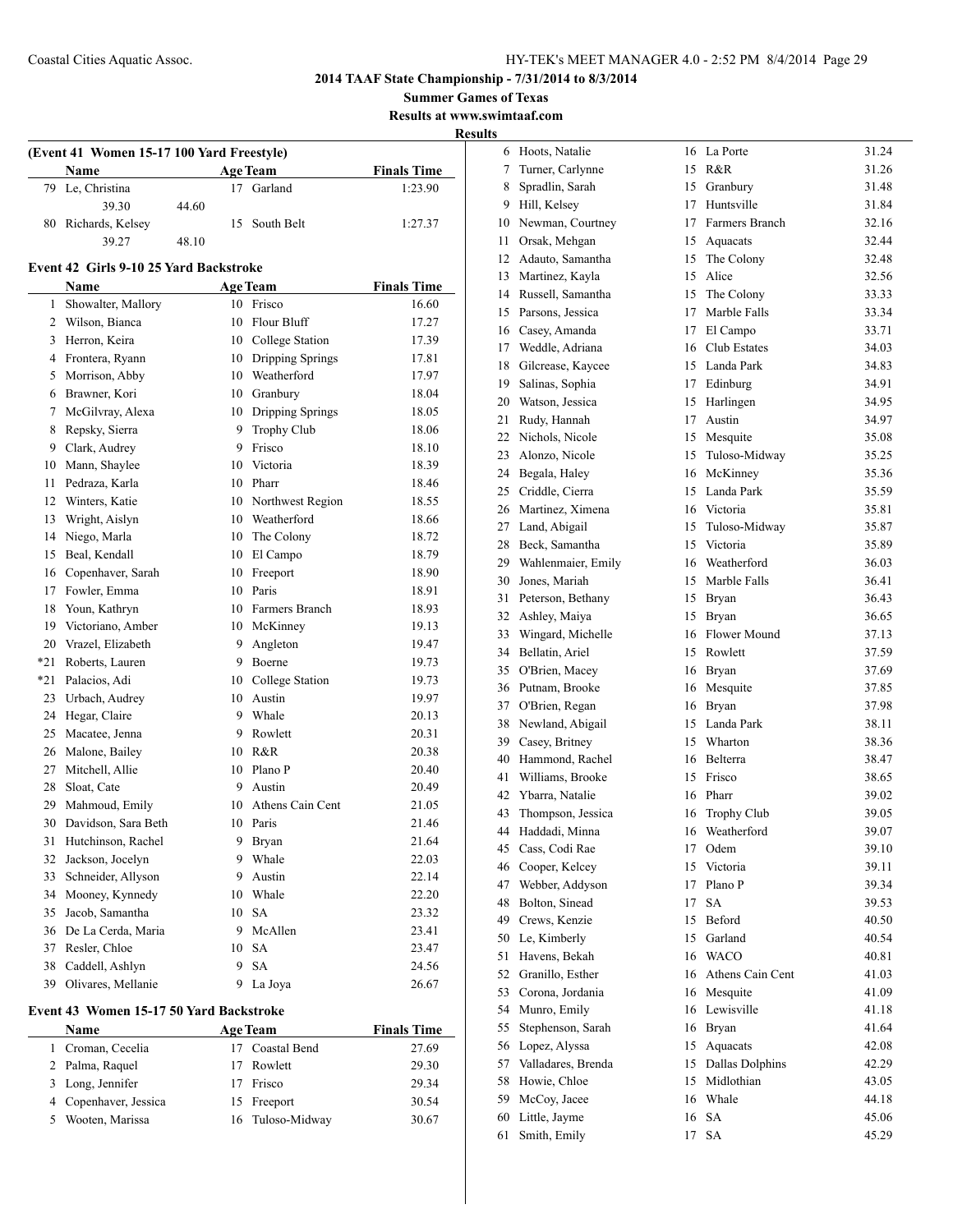**Summer Games of Texas Results at www.swimtaaf.com**

**Results**

|                | (Event 43 Women 15-17 50 Yard Backstroke)       |    |                     |                    |  |  |
|----------------|-------------------------------------------------|----|---------------------|--------------------|--|--|
|                | Name                                            |    | <b>Age Team</b>     | <b>Finals Time</b> |  |  |
| 62             | Garza, Iliana                                   | 15 | Mission             | 45.70              |  |  |
| 63             | Funk, Ashleah                                   | 15 | Commerce            | 46.06              |  |  |
| 64             | Davis, Suzi                                     |    | 16 Commerce         | 46.88              |  |  |
| 65             | Steinke, McKenzie                               |    | 15 WACO             | 48.24              |  |  |
| 66             | Bender, Veronica                                |    | 17 Bryan            | 50.01              |  |  |
| 67             | DeOliveira, Natalia                             | 16 | South Belt          | 51.32              |  |  |
| 68             | Le, Christina                                   |    | 17 Garland          | 51.38              |  |  |
|                | --- Cortez, Lourdes                             |    | 15 Northwest Region | DQ                 |  |  |
|                | --- Shield, Tiffany                             | 17 | Austin              | DQ                 |  |  |
|                |                                                 |    |                     |                    |  |  |
|                | <b>Event 44 Girls 9-10 25 Yard Breaststroke</b> |    |                     |                    |  |  |
|                | Name                                            |    | <b>Age Team</b>     | <b>Finals Time</b> |  |  |
| 1              | Powell, Amber                                   |    | 10 Mesquite         | 17.32              |  |  |
|                | 2 Kisner, Aubri                                 | 9  | <b>Trophy Club</b>  | 18.17              |  |  |
| 3              | Thomason, Whitney                               |    | 10 Trophy Club      | 18.54              |  |  |
|                | 4 Calhoun, Kenadi                               |    | 10 El Campo         | 18.66              |  |  |
| 5              | Ashbaugh, Taylor                                |    | 10 Marble Falls     | 18.88              |  |  |
| 6              | Edmonds, Callie                                 |    | 10 Victoria         | 18.95              |  |  |
| 7              | McKinney, Lindsay                               |    | 10 Rockport         | 19.01              |  |  |
| 8              | Rezsofi, Caroline                               |    | 10 Granbury         | 19.02              |  |  |
| 9              | Burgar, Chloe                                   |    | 9 Keller            | 19.73              |  |  |
| 10             | Whitehead, Loren                                |    | 10 Lake Jackson     | 19.81              |  |  |
| 11             | Elliott, Emily                                  |    | 10 Victoria         | 20.04              |  |  |
| 12             | Tran, Gia-Uyen                                  |    | 10 Garland          | 20.07              |  |  |
| 13             | Woolley, Samantha                               | 9  | Austin              | 20.10              |  |  |
| 14             | Koch, Grace                                     |    | 10 Dripping Springs | 20.18              |  |  |
| 15             | Guajardo, Kate                                  |    | 10 Boerne           | 20.62              |  |  |
| 16             | Boydstun, Clara                                 | 9  | Ridglea             | 20.94              |  |  |
| 17             | Bollich, Rebecca                                |    | 10 Bellaire         | 21.10              |  |  |
| 18             | Stephens, Tallulah                              |    | 10 Seabrook         | 21.28              |  |  |
| 19             | Hogan, Amanda                                   |    | 10 Frisco           | 21.38              |  |  |
| 20             | Dronova, Sophia                                 |    | 10 Frisco           | 21.42              |  |  |
| 21             | Wehmeyer, Kenzie                                |    | 10 WACO             | 21.50              |  |  |
| 22             | Nash, Rylie                                     |    | 9 Carrollton        | 21.73              |  |  |
| 23             | Lehman, Mary-Ilyse                              |    | 9 Whale             | 21.90              |  |  |
| 24             | Bodeux, Nicole                                  |    | 10 Whale            | 22.08              |  |  |
| 25             | Halbrooks, Emily                                | 10 | McKinney            | 22.63              |  |  |
| 26             | Medrano, Mya                                    | 10 | Austin              | 22.65              |  |  |
| 27             | Goerig, Emery                                   | 10 | College Station     | 22.94              |  |  |
| 28             | Wang, Leah                                      | 9  | Austin              | 23.24              |  |  |
| 29             | Garza, Kimberlee                                | 10 | Freer               | 23.38              |  |  |
| 30             | Smith, Emily                                    |    | 10 Huntsville       | 23.60              |  |  |
| 31             | Brown, Alana                                    | 9  | McAllen             | 24.14              |  |  |
| 32             | Kiske, Sofi                                     |    | 9 College Station   | 25.44              |  |  |
| 33             | Tuttlebee, Jaimee                               | 10 | SA                  | 28.09              |  |  |
| 34             | Resler, Chloe                                   | 10 | <b>SA</b>           | 29.92              |  |  |
| 35             | Caddell, Ashlyn                                 | 9. | SA                  | 30.09              |  |  |
| $\overline{a}$ | Vasquez, Amber                                  |    | 10 Pharr            | DQ                 |  |  |
| $--$           | Mahmoud, Emily                                  | 10 | Athens Cain Cent    | <b>DQ</b>          |  |  |
|                |                                                 |    |                     |                    |  |  |

#### **Event 45 Women 15-17 50 Yard Breaststroke**

| <b>Name</b>        | <b>Age Team</b>   | <b>Finals Time</b> |
|--------------------|-------------------|--------------------|
| 1 Newman, Courtney | 17 Farmers Branch | 34.04              |
| 2 Horn, Victoria   | 16 Landa Park     | 34.53              |

| 3   | Weber, Taylor           | 16 | Keller                 | 34.64 |
|-----|-------------------------|----|------------------------|-------|
| 4   | Langdon, Shelby         | 16 | R&R                    | 35.54 |
| 5   | Dixon, Rachel           | 16 | R&R                    | 35.65 |
| 6   | Turner, Rianna          | 15 | Tuloso-Midway          | 35.69 |
| 7   | Haley, Aransas          | 15 | Harlingen              | 35.76 |
| 8   | O'Brien, Regan          | 16 | Bryan                  | 35.98 |
|     | 2:03:50.00              |    |                        |       |
| 9   | Martinez, Kayla         | 15 | Alice                  | 36.08 |
| 10  | Brandon, Allie          | 15 | College Station        | 36.13 |
| 11  | Weddle, Adriana         | 16 | Club Estates           | 36.49 |
| 12  | Davis-Long, Bleu        | 15 | Trophy Club            | 36.64 |
| 13  | Malone, Jordan          | 15 | DeSoto                 | 36.80 |
| 14  | Yu, Megan               | 15 | Golden Triangle        | 36.96 |
| 15  | O'Brien, Macey          | 16 | Bryan                  | 37.54 |
|     | 5:00.00                 |    |                        |       |
| 16  | Antichevich, Rebecca    | 15 | Deer Park              | 37.84 |
| *17 | Pouiphanvongxay, Marisa |    | 16 Grapevine           | 38.17 |
| *17 | McDonald, Albany        | 15 | CC Country Club        | 38.17 |
| 19  | Kessler, Audry          | 15 | El Campo               | 38.20 |
| 20  | Stuebe, Catharen        | 16 | Trophy Club            | 38.73 |
| 21  | Putnam, Brooke          | 16 | Mesquite               | 38.90 |
| 22  | May, Rachel             | 15 | Frisco                 | 38.95 |
| 23  | Hernandez, Annika       | 15 | Mesquite               | 39.12 |
| 24  | Davies, Alexandra       | 15 | <b>BARR</b>            | 39.92 |
| 25  | D'Souza, Caitlin        | 15 | Granbury               | 40.51 |
| 26  | Le, Kimberly            | 15 | Garland                | 40.56 |
| 27  | Rangnow, Alyvia         | 15 | Victoria               | 40.63 |
| 28  | Haddadi, Minna          |    | 16 Weatherford         | 40.90 |
| 29  | Irwin, Kendal           | 16 | <b>Trophy Club</b>     | 40.95 |
| 30  | Criddle, Cierra         | 15 | Landa Park             | 41.50 |
| 31  | Gonzalez, Victoria      | 15 | Landa Park             | 42.31 |
| 32  | Davis, Suzi             | 16 | Commerce               | 42.60 |
| 33  | Ballou, Katelynn        | 15 | Rockport               | 42.64 |
| 34  | Newland, Abigail        | 15 | Landa Park             | 42.74 |
| 35  | Chaloupka, Aynsley      | 15 | Tuloso-Midway          | 42.83 |
| 36  | Bell, Hudson            | 17 | Austin                 | 42.95 |
| 37  | Contreras, Veronica     | 17 | Odem                   | 43.07 |
| 38  | Hoffman, Rebeccah       | 16 | Golden Triangle        | 43.23 |
| 39  | Price, Cassie           | 17 | <b>WACO</b>            | 43.26 |
| 40  | Cervantes, Alondra      | 15 | <b>Dallas Dolphins</b> | 43.29 |
| 41  | Frichette, Sarah        | 15 | Mesquite               | 43.37 |
| 42  | Ayala, Alissandra       | 16 | Harlingen              | 43.45 |
| 43  | Ballou, Allison         | 16 | Rockport               | 43.56 |
| 44  | Mays, Alexis            | 17 | Victoria               | 43.67 |
| 45  | Hammond, Rachel         | 16 | Belterra               | 44.07 |
| 46  | Mendosa, Fryda          | 15 | <b>SA</b>              | 44.73 |
| 47  | Smith, Emily            | 17 | SA                     | 44.94 |
| 48  | Hospital, Hannah        | 16 | Austin                 | 45.24 |
| 49  | Dunn, Melanie           | 17 | Ridglea                | 45.64 |
| 50  | Funk, Ashleah           | 15 | Commerce               | 45.92 |
| 51  | Bell, Rebekah           | 17 | Ridglea                | 46.27 |
| 52  | Rosenbaum, Elizabeth    | 16 | South Belt             | 46.45 |
| 53  | Howie, Chloe            | 15 | Midlothian             | 46.55 |
| 54  | Segura, Carolina        | 15 | DeSoto                 | 47.48 |
| 55  | Flanigan, Skyler        | 15 | Denton                 | 47.72 |
| 56  | Robledo, Victoria       |    | 16 SA                  | 49.01 |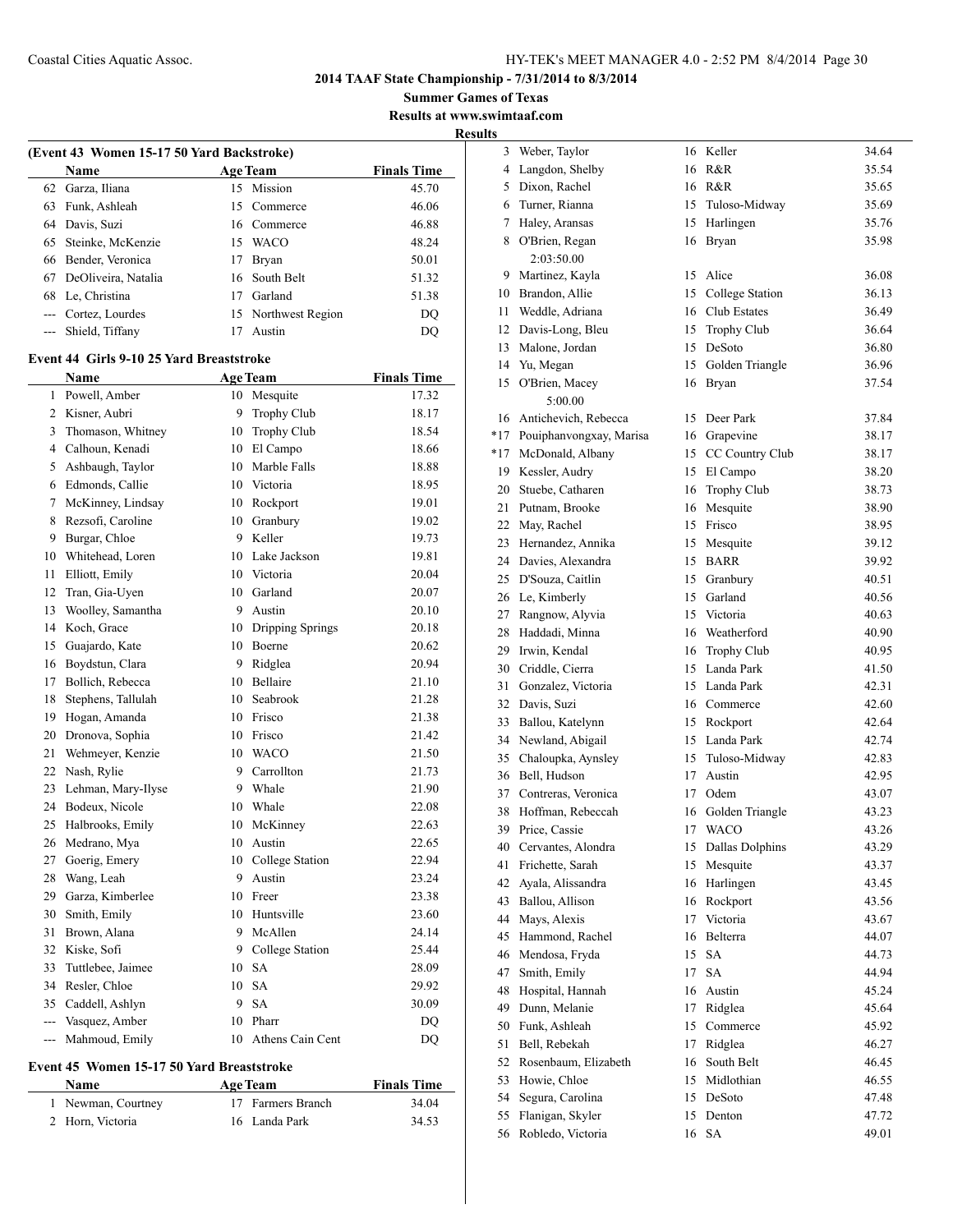**Summer Games of Texas Results at www.swimtaaf.com**

**Results**

|    | (Event 45 Women 15-17 50 Yard Breaststroke) |    |                    |                    |  |  |
|----|---------------------------------------------|----|--------------------|--------------------|--|--|
|    | Name                                        |    | <b>Age Team</b>    | <b>Finals Time</b> |  |  |
| 57 | Boose, Tristine                             | 17 | Rockport           | 49.66              |  |  |
|    | 58 Little, Jayme                            | 16 | <b>SA</b>          | 50.03              |  |  |
|    | 320:16:40.00<br>2:46:40.00                  |    |                    |                    |  |  |
|    | 59 Garza, Reaghan                           | 15 | Freer              | 50.98              |  |  |
| 60 | Bender, Veronica                            | 17 | Bryan              | 51.95              |  |  |
| 61 | Shield, Tiffany                             |    | 17 Austin          | 53.39              |  |  |
|    | 62 Richards, Kelsey                         |    | 15 South Belt      | 54.25              |  |  |
|    | --- Valladares, Brenda                      | 15 | Dallas Dolphins    | DQ                 |  |  |
|    | --- Voltin, Maria                           | 15 | Plano              | <b>DQ</b>          |  |  |
|    | Event 46 Girls 9-10 25 Yard Butterfly       |    |                    |                    |  |  |
|    | Name                                        |    | <b>Age Team</b>    | <b>Finals Time</b> |  |  |
| 1  | Loewenstein, Leigh                          | 10 | The Colony         | 14.47              |  |  |
| 2  | Degon, Jaedyn                               | 10 | Natatorium         | 15.27              |  |  |
| 3  | Dykehouse, Eliana                           |    | 10 Portland        | 15.40              |  |  |
|    | 4 Powell, Amber                             |    | 10 Mesquite        | 15.56              |  |  |
| 5  | Petruska, Victoria                          |    | 9 Frisco           | 15.91              |  |  |
|    | 6 Rezsofi, Caroline                         |    | 10 Granbury        | 15.99              |  |  |
| 7  | Burgar, Chloe                               |    | 9 Keller           | 16.12              |  |  |
| 8  | Wilson, Bianca                              |    | 10 Flour Bluff     | 16.29              |  |  |
| 9  | Stavinoha, Teagan                           |    | 10 Wharton         | 16.30              |  |  |
| 10 | Beal, Kendall                               |    | 10 El Campo        | 16.41              |  |  |
| 11 | Driscoll, Kennedy                           |    | 10 Golden Triangle | 16.44              |  |  |
| 12 | Morrison, Abby                              |    | 10 Weatherford     | 16.54              |  |  |
| 13 | Simpson, Monica                             |    | 10 Plano           | 16.60              |  |  |
| 14 | Nuccio, Sophia                              |    | 9 Dripping Springs | 16.70              |  |  |
| 15 | Herron, Keira                               |    | 10 College Station | 16.77              |  |  |
| 16 | Lang, Milena                                |    | 10 Flower Mound    | 17.06              |  |  |
| 17 | Roberts, Lauren                             | 9. | Boerne             | 17.15              |  |  |
| 18 | Glover, Sydney                              |    | 10 Frisco          | 17.17              |  |  |
| 19 | Mahr, Jaz                                   |    | 9 Austin           | 17.49              |  |  |
| 20 | Stephens, Tallulah                          |    | 10 Seabrook        | 17.71              |  |  |
| 21 | Dillard, Jordyn                             |    | 10 McKinney        | 17.77              |  |  |
| 22 | Lehman, Mary-Ilyse                          |    | 9 Whale            | 17.86              |  |  |
| 23 | Jimenez, Michelle                           |    | 10 Whale           | 18.18              |  |  |
| 24 | McAdams, Claire                             | 10 | College Station    | 18.51              |  |  |
| 25 | Palacios, Adi                               | 10 | College Station    | 18.53              |  |  |
| 26 | Dronova, Sophia                             | 10 | Frisco             | 18.69              |  |  |
| 27 | Graybill, Kayla                             | 10 | Mission            | 19.31              |  |  |
| 28 | Montesinos, Elena                           | 9  | Austin             | 19.84              |  |  |
| 29 | Stubbs, Emmalee                             | 10 | Whale              | 20.00              |  |  |
| 30 | Harshman, Rebecca                           | 10 | Austin             | 20.07              |  |  |
| 31 | Brown, Alana                                |    | 9 McAllen          | 21.28              |  |  |
| 32 | Gutierrez, Devyn                            |    | 10 McAllen         | 21.66              |  |  |
| 33 | Juergens, Kaylie                            | 9  | Landa Park         | 24.25              |  |  |
| 34 | Villela, Leandra                            | 10 | SA                 | 27.62              |  |  |
|    |                                             |    |                    |                    |  |  |

## **Event 47 Women 15-17 50 Yard Butterfly**

| <b>Name</b>       | <b>Age Team</b> | <b>Finals Time</b> |
|-------------------|-----------------|--------------------|
| 1 Kuettel, Molly  | 16 Lake Jackson | 26.66              |
| 2 Croman, Cecelia | 17 Coastal Bend | 26.91              |
| 3 Arnold, Brooke  | 15 Mesquite     | 27.55              |
| 4 Martinez, Kayla | 15 Alice        | 28.68              |
| 5 Palma, Raquel   | 17 Rowlett      | 28.80              |

| 6        | Derouen, Emily                | 15 | R&R                | 29.25 |
|----------|-------------------------------|----|--------------------|-------|
| 7        | Reckmeyer, Hannah             | 17 | <b>Trophy Club</b> | 29.30 |
| 8        | Brandon, Allie                | 15 | College Station    | 29.68 |
| 9        | Gilcrease, Katelyn            | 15 | Landa Park         | 29.92 |
| 10       | Orsak, Mehgan                 | 15 | Aquacats           | 30.01 |
| 11       | Spradlin, Sarah               | 15 | Granbury           | 30.18 |
| 12       | Fauber, Ruth                  | 16 | Granbury           | 30.33 |
| 13       | Castro, Kelsey                | 16 | Unattached         | 30.55 |
| 14       | Turner, Rianna                | 15 | Tuloso-Midway      | 30.58 |
| 15       | Harris, Ginger                | 15 | Plano P            | 30.62 |
| 16       | Lange, Kelsey                 | 17 | Tuloso-Midway      | 30.64 |
| 17       | Russell, Samantha             | 15 | The Colony         | 31.03 |
|          |                               | 17 | Austin             | 31.51 |
| 18<br>19 | Cole, Elena<br>Barker, Lauren | 16 |                    | 31.52 |
|          |                               |    | Tuloso-Midway      |       |
| 20       | Turner, Vanessa               | 16 | Landa Park         | 31.60 |
| 21       | Parsons, Jessica              | 17 | Marble Falls       | 31.67 |
| 22       | Hendricks, Karley             | 15 | Alice              | 31.81 |
| 23       | Antichevich, Rebecca          | 15 | Deer Park          | 31.90 |
| 24       | Casey, Amanda                 | 17 | El Campo           | 31.99 |
| 25       | Weddle, Adriana               | 16 | Club Estates       | 32.02 |
| 26       | Bradford, Hannah              | 15 | Austin             | 32.08 |
| 27       | Pouiphanvongxay, Marisa       | 16 | Grapevine          | 32.48 |
| 28       | Rudy, Hannah                  | 17 | Austin             | 32.51 |
| 29       | Hardin, Katy                  | 16 | Athens Cain Cent   | 32.56 |
| 30       | Burke, Breanna                | 16 | McKinney           | 32.57 |
| 31       | Meador, Keily                 | 16 | McAllen            | 32.93 |
| 32       | Begala, Haley                 | 16 | McKinney           | 33.03 |
| 33       | Wilhelm, Paige                | 16 | Trophy Club        | 33.14 |
| 34       | Porfirio, Margherita          | 15 | Bryan              | 33.15 |
| 35       | Nichols, Nicole               | 15 | Mesquite           | 33.19 |
| 36       | Corbin, Josie                 | 16 | <b>WACO</b>        | 33.29 |
| 37       | Lerma, Tatiana                | 16 | McAllen            | 33.46 |
| 38       | Stinchcomb, Alexandra         | 15 | Midlothian         | 33.54 |
| 39       | Peterson, Bethany             | 15 | Bryan              | 33.63 |
| 40       | Land, Abigail                 | 15 | Tuloso-Midway      | 33.74 |
| 41       | Bellatin, Ariel               | 15 | Rowlett            | 33.77 |
| 42       | Valdez, Andrea                | 16 | Mission            | 34.16 |
| 43       | Miller, Briana                | 17 | Edinburg           | 34.73 |
| 44       | Orsak, Lauren                 | 15 | Wharton            | 36.02 |
| 45       | Ashley, Maiya                 | 15 | Bryan              | 36.26 |
| 46       | Contreras, Veronica           | 17 | Odem               | 36.62 |
| 47       | Cooper, Kelcey                | 15 | Victoria           | 36.74 |
| 48       | Mays, Alexis                  | 17 | Victoria           | 36.99 |
| 49       | Cervantes, Alondra            | 15 | Dallas Dolphins    | 37.17 |
| 50       | Newland, Abigail              | 15 | Landa Park         | 37.26 |
| 51       | Rodriguez, Yeyetzi            | 16 | Pharr              | 37.62 |
| 52       | Norman, Shelby                | 17 | Mesquite           | 38.14 |
| 53       | Andrews, Hannah               | 15 | Granbury           | 38.60 |
| 54       | Rodriguez, Alicia             | 16 | Mesquite           | 40.50 |
| 55       | Bolton, Sinead                | 17 | <b>SA</b>          | 40.52 |
| 56       | Ybarra, Natalie               | 16 | Pharr              | 40.62 |
| 57       | Broughton, Sabrina            | 17 | Victoria           | 40.85 |
| 58       | Corona, Jordania              | 16 | Mesquite           | 41.27 |
| 59       | Stephenson, Sarah             | 16 | Bryan              | 42.03 |
| 60       | Rosenbaum, Elizabeth          | 16 | South Belt         | 42.61 |
| 61       | Mendosa, Fryda                | 15 | SА                 | 42.83 |
|          |                               |    |                    |       |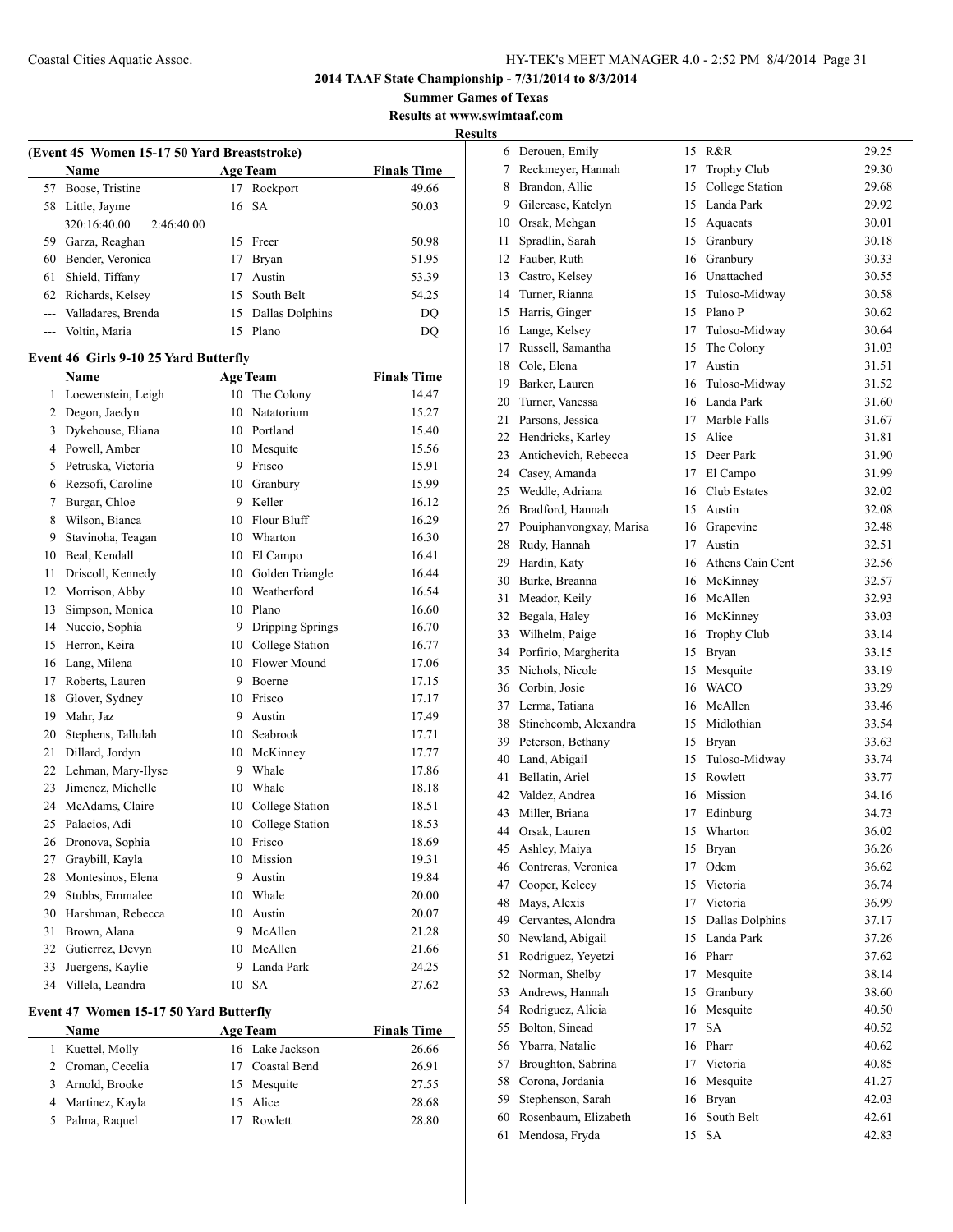**Summer Games of Texas Results at www.swimtaaf.com**

**Results**

|                | (Event 47 Women 15-17 50 Yard Butterfly)     |    |                     |                    |  |  |  |
|----------------|----------------------------------------------|----|---------------------|--------------------|--|--|--|
|                | Name                                         |    | <b>Age Team</b>     | <b>Finals Time</b> |  |  |  |
| 62             | Robledo, Carolina                            | 15 | <b>SA</b>           | 44.04              |  |  |  |
| 63             | Garza, Valerie                               | 16 | Pharr               | 44.62              |  |  |  |
|                | 64 Cowan, Katelyn                            | 15 | Weatherford         | 44.82              |  |  |  |
| 65             | Boose, Tristine                              |    | 17 Rockport         | 57.87              |  |  |  |
|                | <b>Event 48 Girls 9-10 25 Yard Freestyle</b> |    |                     |                    |  |  |  |
|                | Name                                         |    | <b>Age Team</b>     | <b>Finals Time</b> |  |  |  |
| 1              | Loewenstein, Leigh                           |    | 10 The Colony       | 13.61              |  |  |  |
| $\overline{2}$ | Edmonds, Callie                              | 10 | Victoria            | 14.27              |  |  |  |
| 3              | Lang, Milena                                 | 10 | <b>Flower Mound</b> | 14.28              |  |  |  |
| $\overline{4}$ | Showalter, Mallory                           |    | 10 Frisco           | 14.39              |  |  |  |
| 5              | Dykehouse, Eliana                            |    | 10 Portland         | 14.53              |  |  |  |
| 6              | McGilvray, Alexa                             |    | 10 Dripping Springs | 14.78              |  |  |  |
| 7              | Khemalaap, Devin                             |    | 9 Boerne            | 14.86              |  |  |  |
| 8              | Fowler, Emma                                 |    | 10 Paris            | 14.89              |  |  |  |
| 9              | Yoon, Seojin                                 |    | 10 Farmers Branch   | 14.95              |  |  |  |
| 10             | Stanbury, Courtney                           |    | 10 Keller           | 15.04              |  |  |  |
| 11             | Torres, Savannah                             | 10 | Lake Jackson        | 15.05              |  |  |  |
| 12             | McCurry, Emily                               | 9  | Frisco              | 15.11              |  |  |  |
| 13             | Gnidziejko, Emma                             | 10 | Frisco              | 15.18              |  |  |  |
| 14             | Stavinoha, Teagan                            |    | 10 Wharton          | 15.22              |  |  |  |
| 15             | Lee, Adi Jo                                  |    | 10 Granbury         | 15.27              |  |  |  |
| 16             | Niego, Marla                                 | 10 | The Colony          | 15.39              |  |  |  |
| 17             | Mahr, Jaz                                    |    | 9 Austin            | 15.41              |  |  |  |
| 18             | Sanders, Summer                              |    | 10 Lake Jackson     | 15.44              |  |  |  |
| 19             | Dillard, Jordyn                              |    | 10 McKinney         | 15.47              |  |  |  |
| 20             | Parker, Paige                                |    | 10 Angleton         | 15.48              |  |  |  |
| 21             | McAdams, Claire                              |    | 10 College Station  | 15.68              |  |  |  |
| 22             | Baylor, Madison                              | 9  | Austin              | 15.71              |  |  |  |
| 23             | Abell, Lauren                                | 10 | Boerne              | 16.04              |  |  |  |
| 24             | McCoy, Kaycee                                | 10 | Whale               | 16.12              |  |  |  |
| 25             | Smith, Emily                                 | 10 | Huntsville          | 16.13              |  |  |  |
| 26             | Elliott, Emily                               |    | 10 Victoria         | 16.15              |  |  |  |
| 27             | Apacible, Reiana                             |    | 10 Frisco           | 16.24              |  |  |  |
| 28             | Pedraza, Karla                               |    | 10 Pharr            | 16.38              |  |  |  |
| 29             | Jimenez, Michelle                            | 10 | Whale               | 16.40              |  |  |  |
| 30             | Kiske, Sofi                                  | 9  | College Station     | 16.42              |  |  |  |
| 31             | Gutierrez, Davina                            | 9  | Harlingen           | 16.77              |  |  |  |
| 32             | Garza, Kimberlee                             | 10 | Freer               | 17.93              |  |  |  |
| 33             | Schneider, Allyson                           | 9  | Austin              | 18.15              |  |  |  |
| 34             | Davidson, Sara Beth                          | 10 | Paris               | 18.40              |  |  |  |
| 35             | Mooney, Kynnedy                              | 10 | Whale               | 18.63              |  |  |  |
| 36             | Tuttlebee, Jaimee                            | 10 | <b>SA</b>           | 19.81              |  |  |  |
| 37             | Reyna, Delayna                               | 9  | <b>SA</b>           | 20.65              |  |  |  |
|                | Event 49 Women 15-17 50 Yard Freestyle       |    |                     |                    |  |  |  |
|                | <b>Name</b>                                  |    | <b>Age Team</b>     | <b>Finals Time</b> |  |  |  |
| $\mathbf{1}$   | Kuettel, Molly                               |    | 16 Lake Jackson     | 24.83              |  |  |  |
| 2              | Brawner, Kaylee                              | 15 | Granbury            | 24.87              |  |  |  |
| 3              | Kudlicki, Sierra                             | 17 | Coastal Bend        | 25.76              |  |  |  |
| 4              | Martinez, Kayla                              | 15 | Alice               | 26.12              |  |  |  |
| 5              | Copenhaver, Jessica                          | 15 | Freeport            | 26.26              |  |  |  |
| 6              | Arnold, Brooke                               | 15 | Mesquite            | 26.33              |  |  |  |
| 7              | Reckmeyer, Hannah                            | 17 | Trophy Club         | 26.73              |  |  |  |
|                |                                              |    |                     |                    |  |  |  |

| <u>ب</u> |                      |    |                    |       |
|----------|----------------------|----|--------------------|-------|
| 8        | Malone, Jordan       | 15 | DeSoto             | 26.75 |
| 9        | Parsons, Jessica     | 17 | Marble Falls       | 26.84 |
| 10       | Croman, Claire       | 15 | Coastal Bend       | 27.12 |
| 11       | Long, Jennifer       | 17 | Frisco             | 27.13 |
| 12       | Brandon, Allie       | 15 | College Station    | 27.28 |
| 13       | Butler, Grace        | 17 | Farmers Branch     | 27.39 |
| 14       | Gilcrease, Katelyn   | 15 | Landa Park         | 27.43 |
| *15      | Langdon, Shelby      | 16 | R&R                | 27.55 |
| *15      | Hill, Kelsey         | 17 | Huntsville         | 27.55 |
| 17       | Hailey, Melissa      | 15 | Frisco             | 27.60 |
| 18       | Takata, Lauren       | 15 | Athens Cain Cent   | 27.78 |
| 19       | Mangel, Shelbi       | 16 | R&R                | 27.86 |
| 20       | Orsak, Mehgan        | 15 | Aquacats           | 27.98 |
| 21       | Adauto, Samantha     | 15 | The Colony         | 28.21 |
| 22       | Gryder, Jessica      | 15 | Granbury           | 28.26 |
| 23       | Hendricks, Karley    | 15 | Alice              | 28.30 |
| 24       | McGrath, Katy        | 17 | R&R                | 28.36 |
| *25      | Unruh, Claire        | 15 |                    | 28.54 |
|          |                      |    | <b>Trophy Club</b> |       |
| *25      | Turner, Vanessa      |    | 16 Landa Park      | 28.54 |
| 27       | Stuebe, Catharen     |    | 16 Trophy Club     | 28.60 |
| 28       | Alonzo, Nicole       | 15 | Tuloso-Midway      | 28.68 |
| 29       | Cole, Elena          | 17 | Austin             | 28.77 |
| 30       | Davis-Long, Bleu     | 15 | Trophy Club        | 28.85 |
| 31       | Meador, Keily        | 16 | McAllen            | 28.95 |
| 32       | Rudy, Hannah         | 17 | Austin             | 29.03 |
| 33       | Martinez, Ximena     |    | 16 Victoria        | 29.05 |
| *34      | Burke, Breanna       | 16 | McKinney           | 29.09 |
| *34      | Harris, Ginger       | 15 | Plano P            | 29.09 |
| 36       | Nichols, Nicole      | 15 | Mesquite           | 29.10 |
| 37       | Arteaga, Cassandra   | 15 | Edinburg           | 29.12 |
| 38       | Maynard, Brittany    | 15 | Frisco             | 29.19 |
| 39       | Corbin, Josie        |    | 16 WACO            | 29.27 |
| 40       | Wahlenmaier, Emily   |    | 16 Weatherford     | 29.45 |
| 41       | Porfirio, Margherita | 15 | Bryan              | 29.64 |
| 42       | Begala, Haley        |    | 16 McKinney        | 29.69 |
| 43       | Valdez, Andrea       |    | 16 Mission         | 29.81 |
| 44       | Thomas, Sydney       | 15 | Mission            | 29.85 |
| 45       | Wingard, Michelle    |    | 16 Flower Mound    | 29.86 |
| 46       | Gilcrease, Kaycee    |    | 15 Landa Park      | 30.09 |
| 47       | Loser, Morgan        | 16 | R&R                | 30.14 |
| 48       | Henson, Emily        | 17 | Trophy Club        | 30.15 |
| 49       | Beck, Samantha       | 15 | Victoria           | 30.16 |
| 50       | Ballou, Katelynn     | 15 | Rockport           | 30.20 |
| 51       | Putnam, Brooke       | 16 | Mesquite           | 30.26 |
| 52       | Haley, Aransas       | 15 | Harlingen          | 30.47 |
| *53      | Bradford, Hannah     | 15 | Austin             | 30.50 |
| *53      | Roddy, Montie        | 15 | Wharton            | 30.50 |
| 55       | Cass, Codi Rae       | 17 | Odem               | 30.55 |
| 56       | Cervantes, Alondra   | 15 | Dallas Dolphins    | 30.71 |
| 57       | Davies, Alexandra    | 15 | <b>BARR</b>        | 30.95 |
| 58       | Peterson, Bethany    | 15 | Bryan              | 31.02 |
| 59       | Watson, Jessica      | 15 | Harlingen          | 31.05 |
| 60       | Gonzalez, Victoria   | 15 | Landa Park         | 31.16 |
| 61       | Corona, Jordania     | 16 | Mesquite           | 31.23 |
| 62       | Crews, Kenzie        | 15 | Beford             | 31.31 |
| 63       | Lerma, Tatiana       | 16 | McAllen            | 31.36 |
|          |                      |    |                    |       |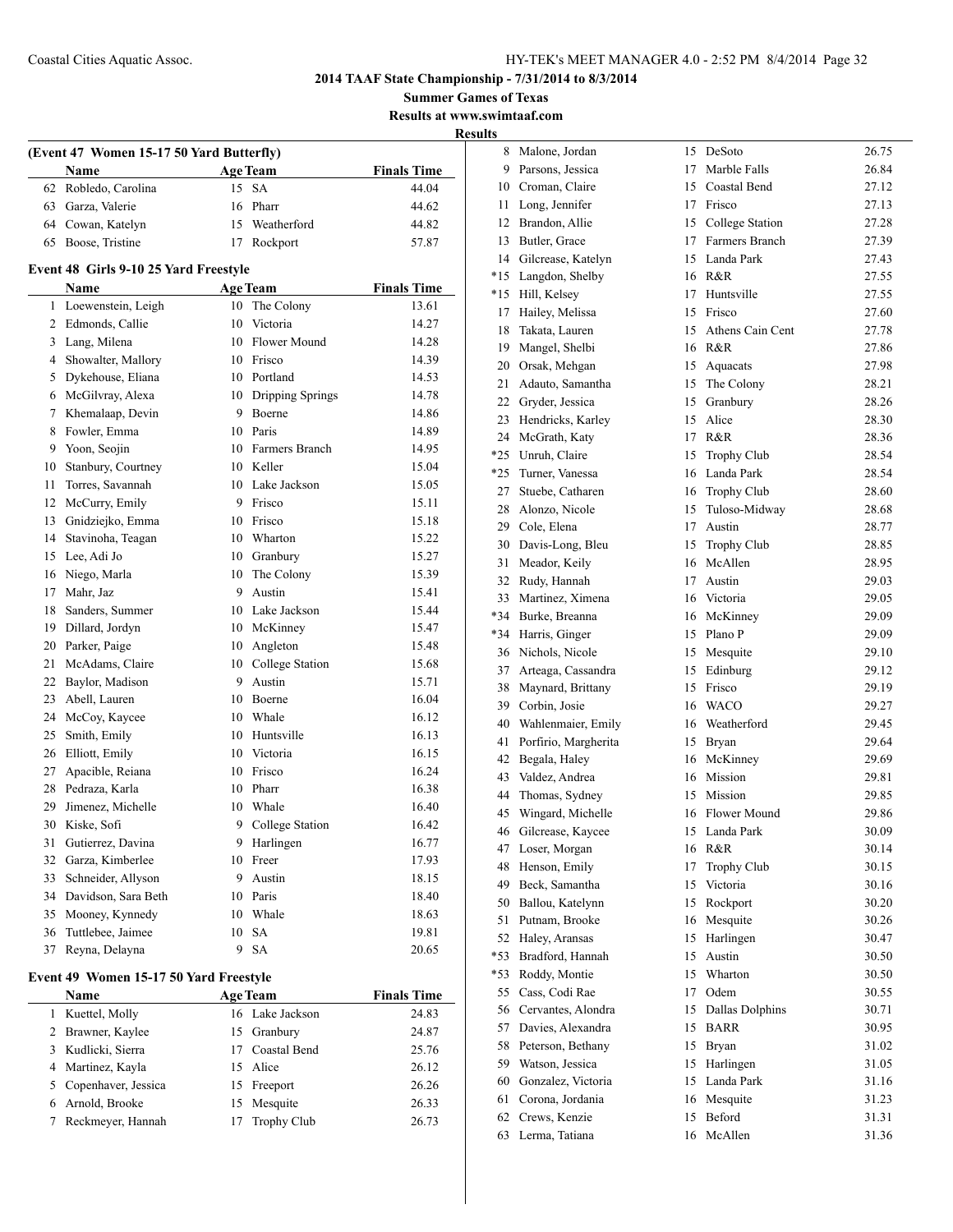**Summer Games of Texas Results at www.swimtaaf.com**

## **Results**

**Event 50 Girls 9-10 100 Yard IM**

| (Event 49 Women 15-17 50 Yard Freestyle) |                    |    |                      |                    |  |  |
|------------------------------------------|--------------------|----|----------------------|--------------------|--|--|
|                                          | Name               |    | <b>Age Team</b>      | <b>Finals Time</b> |  |  |
| 64                                       | O'Brien, Regan     | 16 | Bryan                | 31.42              |  |  |
| 65                                       | Chaloupka, Aynsley | 15 | Tuloso-Midway        | 31.43              |  |  |
| 66                                       | Frichette, Sarah   | 15 | Mesquite             | 31.57              |  |  |
| 67                                       | Orsak, Lauren      | 15 | Wharton              | 31.66              |  |  |
| 68                                       | Ernat, Cailyn      | 16 | Frisco               | 31.71              |  |  |
| 69                                       | Mott, Caroline     | 15 | Plano                | 31.97              |  |  |
| 70                                       | D'Souza, Caitlin   |    | 15 Granbury          | 32.53              |  |  |
| 71                                       | Norman, Shelby     | 17 | Mesquite             | 32.58              |  |  |
| 72                                       | Rodriguez, Yeyetzi | 16 | Pharr                | 32.59              |  |  |
| 73                                       | Ballou, Allison    |    | 16 Rockport          | 32.73              |  |  |
| 74                                       | Howie, Chloe       |    | 15 Midlothian        | 33.02              |  |  |
| 75                                       | Ayala, Alissandra  |    | 16 Harlingen         | 33.03              |  |  |
| 76                                       | McCoy, Jacee       | 16 | Whale                | 33.04              |  |  |
| 77                                       | Bolton, Sinead     | 17 | <b>SA</b>            | 33.13              |  |  |
| 78                                       | Webber, Addyson    | 17 | Plano P              | 33.15              |  |  |
| 79                                       | Havens, Bekah      | 16 | <b>WACO</b>          | 33.22              |  |  |
| 80                                       | Thompson, Jessica  | 16 | Trophy Club          | 33.26              |  |  |
| 81                                       | Schwarz, Madeline  | 15 | <b>WACO</b>          | 33.29              |  |  |
| 82                                       | Bell, Hudson       | 17 | Austin               | 33.33              |  |  |
| 83                                       | Ashley, Maiya      | 15 | Bryan                | 33.47              |  |  |
| 84                                       | Rodriguez, Alicia  |    | 16 Mesquite          | 33.58              |  |  |
| 85                                       | Munro, Emily       |    | 16 Lewisville        | 33.61              |  |  |
| 86                                       | Hammond, Rachel    |    | 16 Belterra          | 33.76              |  |  |
| 87                                       | Garcia, Brianna    | 15 | Mission              | 33.77              |  |  |
| 88                                       | Davis, Suzi        | 16 | Commerce             | 33.79              |  |  |
| 89                                       | Cooper, Kelcey     | 15 | Victoria             | 33.92              |  |  |
| 90                                       | Flanigan, Skyler   | 15 | Denton               | 34.34              |  |  |
| 91                                       | Rangnow, Alyvia    | 15 | Victoria             | 34.35              |  |  |
| 92                                       | Garza, Reaghan     | 15 | Freer                | 34.46              |  |  |
| *93                                      | Dunn, Melanie      | 17 | Ridglea              | 34.48              |  |  |
| *93                                      | Broughton, Sabrina | 17 | Victoria             | 34.48              |  |  |
| 95                                       | Stephenson, Sarah  | 16 | Bryan                | 34.53              |  |  |
| 96                                       | Vilas, Bridget     | 15 | Bryan                | 34.59              |  |  |
| 97                                       | Hernandez, Annika  | 15 | Mesquite             |                    |  |  |
| 98                                       | Bell, Rebekah      | 17 | Ridglea              | 35.14<br>35.37     |  |  |
| 99                                       | Granillo, Ruth     | 17 | Athens Cain Cent     |                    |  |  |
|                                          | Robledo, Victoria  |    |                      | 35.57              |  |  |
| 100                                      |                    | 16 | <b>SA</b><br>Garland | 35.60              |  |  |
| 101                                      | Le, Christina      | 17 |                      | 35.79              |  |  |
| 102                                      | Smith, Emily       | 17 | <b>SA</b>            | 35.80              |  |  |
| 103                                      | Cortez, Lourdes    | 15 | Northwest Region     | 35.86              |  |  |
| 104                                      | Funk, Ashleah      | 15 | Commerce             | 36.44              |  |  |
| 105                                      | Garza, Iliana      | 15 | Mission              | 36.50              |  |  |
| 106                                      | Price, Cassie      | 17 | <b>WACO</b>          | 36.83              |  |  |
| 107                                      | Lopez, Alyssa      | 15 | Aquacats             | 36.89              |  |  |
| 108                                      | Cowan, Katelyn     | 15 | Weatherford          | 37.14              |  |  |
| 109                                      | Segura, Carolina   | 15 | DeSoto               | 37.32              |  |  |
| 110                                      | Little, Jayme      | 16 | <b>SA</b>            | 37.74              |  |  |
| 111                                      | Richards, Kelsey   | 15 | South Belt           | 37.81              |  |  |
| 112                                      | Steinke, McKenzie  | 15 | <b>WACO</b>          | 38.09              |  |  |
| 113                                      | Shield, Tiffany    | 17 | Austin               | 38.40              |  |  |
| 114                                      | Boose, Tristine    | 17 | Rockport             | 38.41              |  |  |
| 115                                      | Mendosa, Fryda     | 15 | <b>SA</b>            | 39.10              |  |  |
| 116                                      | Bender, Veronica   | 17 | Bryan                | 51.10              |  |  |
|                                          |                    |    |                      |                    |  |  |

|    | <b>Name</b>        |       |    | <b>Age Team</b>    | <b>Finals Time</b> |
|----|--------------------|-------|----|--------------------|--------------------|
| 1  | Tran, Minnie       |       | 9  | Lake Jackson       | 1:20.27            |
|    | 35.89              | 44.38 |    |                    |                    |
| 2  | Summitt, Halle     |       | 10 | Southlake          | 1:20.63            |
|    | 36.37              | 44.26 |    |                    |                    |
| 3  | Driscoll, Kennedy  |       | 10 | Golden Triangle    | 1:23.06            |
|    | 37.59              | 45.47 |    |                    |                    |
| 4  | Powell, Amber      |       | 10 | Mesquite           | 1:23.17            |
|    | 38.08              | 45.09 |    |                    |                    |
| 5  | Herron, Keira      |       | 10 | College Station    | 1:24.27            |
|    | 37.43              | 46.84 |    |                    |                    |
| 6  | Degon, Jaedyn      |       | 10 | Natatorium         | 1:27.34            |
|    | 38.19              | 49.15 |    |                    |                    |
| 7  | McKinney, Lindsay  |       | 10 | Rockport           | 1:27.39            |
|    | 42.53              | 44.86 |    |                    |                    |
| 8  | Yoon, Seojin       |       | 10 | Farmers Branch     | 1:27.59            |
|    | 40.27              | 47.32 |    |                    |                    |
| 9  | Weber, Lauren      |       | 10 | Keller             | 1:27.86            |
|    | 39.41              | 48.45 |    |                    |                    |
| 10 | Dollins, Whitney   |       | 10 | The Colony         | 1:28.67            |
|    | 39.28              | 49.39 |    |                    |                    |
| 11 | Mahr, Jaz          |       | 9  | Austin             | 1:28.72            |
|    | 44.02              | 44.70 |    |                    |                    |
| 12 | Chancoco, Deanna   |       | 10 | R&R                | 1:28.75            |
|    | 40.20              | 48.55 |    |                    |                    |
| 13 | Simpson, Monica    |       | 10 | Plano              | 1:29.04            |
|    | 40.34              | 48.70 |    |                    |                    |
| 14 | Winters, Katie     |       | 10 | Northwest Region   | 1:29.19            |
|    | 40.18              | 49.01 |    |                    |                    |
| 15 | Ashbaugh, Taylor   |       | 10 | Marble Falls       | 1:29.25            |
|    | 45.17              | 44.08 |    |                    |                    |
| 16 | McAdams, Claire    |       | 10 | College Station    | 1:32.54            |
|    | 43.53              | 49.01 |    |                    |                    |
| 17 | Waldrop, Brooke    |       | 10 | <b>Trophy Club</b> | 1:32.92            |
|    | 41.43              | 51.49 |    |                    |                    |
| 18 | Macatee, Jenna     |       | 9  | Rowlett            | 1:32.94            |
|    | 42.02              | 50.92 |    |                    |                    |
| 19 | Stephens, Tallulah |       | 10 | Seabrook           | 1:34.47            |
|    | 43.39              | 51.08 |    |                    |                    |
| 20 | Taylor, Leah       |       | 10 | Belterra           | 1:36.39            |
|    | 44.17              | 52.22 |    |                    |                    |
| 21 | Gutierrez, Devyn   |       | 10 | McAllen            | 1:38.62            |
|    | 46.75              | 51.87 |    |                    |                    |
| 22 | Lehman, Mary-Ilyse |       | 9  | Whale              | 1:38.67            |
|    | 44.88              | 53.79 |    |                    |                    |
| 23 | Halbrooks, Emily   |       | 10 | McKinney           | 1:40.22            |
|    | 47.34              | 52.88 |    |                    |                    |
| 24 | Whitworth, Avery   |       | 9  | Rowlett            | 1:40.71            |
|    | 48.67              | 52.04 |    |                    |                    |
| 25 | Kelly, Alexandra   |       | 9  | Austin             | 1:42.62            |
|    | 47.28              | 55.34 |    |                    |                    |
| 26 | McCallum, Anya     |       | 9  | Belterra           | 1:45.00            |
|    | 49.09              | 55.91 |    |                    |                    |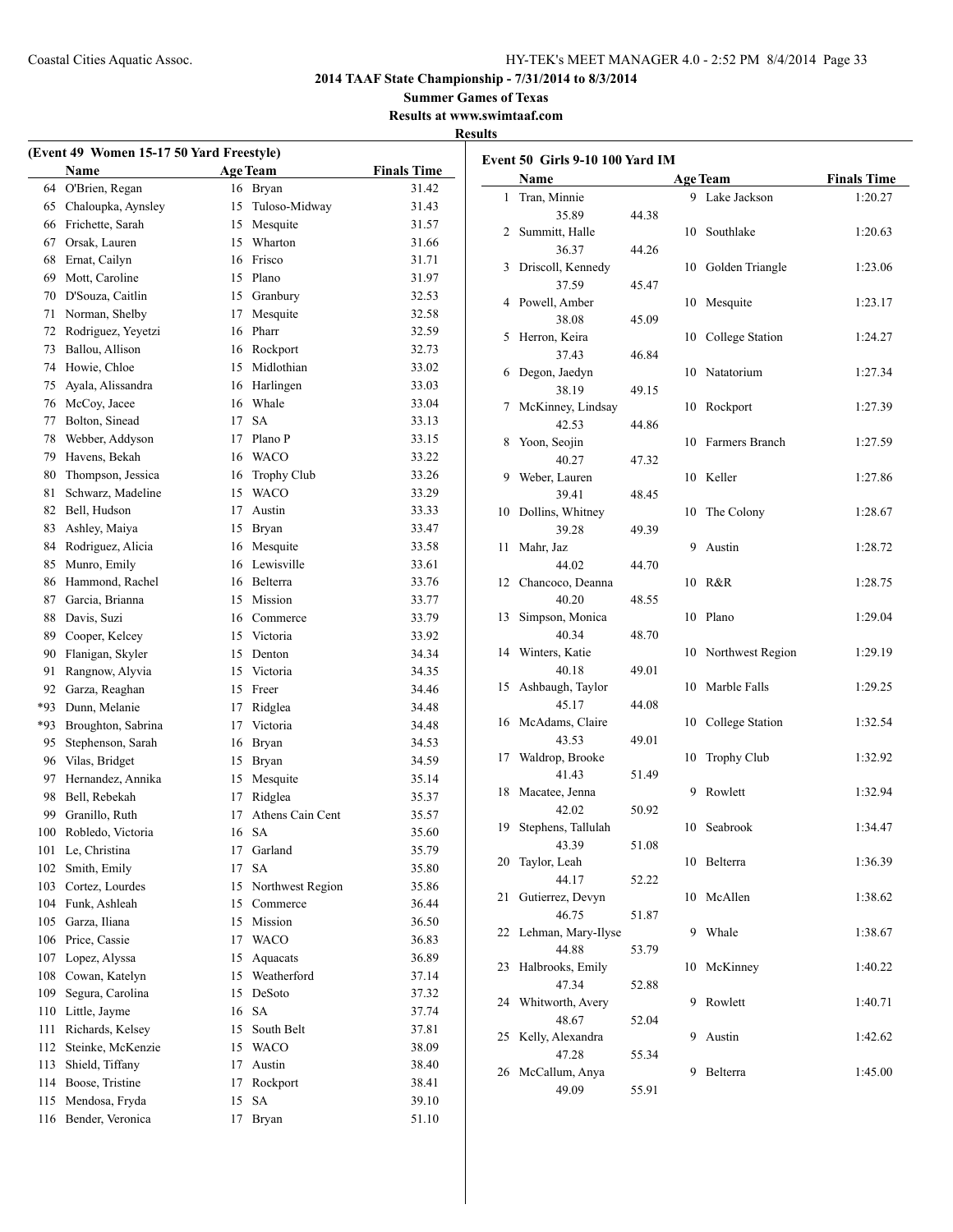**2014 TAAF State Championship - 7/31/2014 to 8/3/2014**

**Summer Games of Texas**

**Results at www.swimtaaf.com**

## **Results**

|    | (Event 50 Girls 9-10 100 Yard IM)<br>Name |         |    | <b>Age Team</b>  | <b>Finals Time</b> |
|----|-------------------------------------------|---------|----|------------------|--------------------|
| 27 | Brown, Alana                              |         |    | 9 McAllen        | 1:45.39            |
|    | 48.37                                     | 57.02   |    |                  |                    |
| 28 | Burgett, Abby                             |         | 9  | Austin           | 1:46.49            |
|    | 52.14                                     | 54.35   |    |                  |                    |
| 29 | Mahmoud, Emily                            |         | 10 | Athens Cain Cent | 1:47.40            |
|    | 46.40                                     | 1:01.00 |    |                  |                    |
| 30 | Bodeux, Nicole                            |         | 10 | Whale            | 1:49.18            |
|    | 52.64                                     | 56.54   |    |                  |                    |
|    | Burgar, Chloe                             |         | 9  | Keller           | DQ                 |
|    | Event 51 Women 15-17 100 Yard IM          |         |    |                  |                    |
|    | Name                                      |         |    | Age Team         | <b>Finals Time</b> |
|    | 1 Dickson-Sullivan, Carleigh              |         |    | 15 Temple        | 1:03.19            |
|    | 29.53                                     | 33.66   |    |                  |                    |
|    | 2 Arnold, Brooke                          |         | 15 | Mesquite         | 1:04.29            |
|    | 29.80                                     | 34.49   |    |                  |                    |
| 3  | Brawner, Kaylee                           |         | 15 | Granbury         | 1:04.72            |
|    | 30.51                                     | 34.21   |    |                  |                    |
| 4  | Horn, Victoria                            |         | 16 | Landa Park       | 1:05.87            |
|    | 31.67                                     | 34.20   |    |                  |                    |
| 5  | Palma, Raquel                             |         | 17 | Rowlett          | 1:06.03            |
|    | 29.20                                     | 36.83   |    |                  |                    |
|    | 6 Newman, Courtney                        |         | 17 | Farmers Branch   | 1:07.54            |
|    | 31.47                                     | 36.07   |    |                  |                    |
| 7  | Dixon, Rachel                             |         | 16 | R&R              | 1:08.38            |
|    | 31.31                                     | 37.07   |    |                  |                    |
| 8  | Copenhaver, Jessica                       |         | 15 | Freeport         | 1:08.41            |
|    | 30.53                                     | 37.88   |    |                  |                    |
| 9  | Gilcrease, Katelyn                        |         | 15 | Landa Park       | 1:08.70            |
|    | 31.74                                     | 36.96   |    |                  |                    |
| 10 | Malone, Jordan                            |         | 15 | DeSoto           | 1:09.40            |
|    | 32.84                                     | 36.56   |    |                  |                    |
| 11 | Lange, Kelsey                             |         | 17 | Tuloso-Midway    | 1:09.83            |
|    | 32.94                                     | 36.89   |    |                  |                    |
| 12 | Derouen, Emily                            |         | 15 | R&R              | 1:10.01            |
|    | 31.25                                     | 38.76   |    |                  |                    |
| 13 | Hoots, Natalie                            |         |    | 16 La Porte      | 1:10.55            |
|    | 31.40                                     | 39.15   |    |                  |                    |
| 14 | Brandon, Allie                            |         | 15 | College Station  | 1:10.71            |
|    | 33.06                                     | 37.65   |    |                  |                    |
| 15 | Wooten, Marissa                           |         | 16 | Tuloso-Midway    | 1:10.98            |
|    | 31.95                                     | 39.03   |    |                  |                    |
| 16 | Orsak, Mehgan                             |         | 15 | Aquacats         | 1:10.99            |
|    | 32.02                                     | 38.97   |    |                  |                    |
| 17 | Castro, Kelsey                            |         | 16 | Unattached       | 1:11.00            |
|    | 33.08                                     | 37.92   |    |                  |                    |
| 18 | Hill, Kelsey                              |         | 17 | Huntsville       | 1:11.71            |
|    | 32.13                                     | 39.58   |    |                  |                    |
| 19 | Takata, Lauren                            |         | 15 | Athens Cain Cent | 1:12.60            |
|    | 32.99                                     | 39.61   |    |                  |                    |
| 20 | McDonald, Albany                          |         | 15 | CC Country Club  | 1:12.66            |
|    | 34.25                                     | 38.41   |    |                  |                    |
|    |                                           |         |    |                  |                    |

| 21 | Turner, Carlynne           |       | 15 | R&R                | 1:12.76 |
|----|----------------------------|-------|----|--------------------|---------|
| 22 | 31.95<br>Russell, Samantha | 40.81 | 15 | The Colony         | 1:13.17 |
|    | 32.76                      | 40.41 |    |                    |         |
| 23 | Fauber, Ruth               |       | 16 | Granbury           | 1:13.19 |
|    | 33.72                      | 39.47 |    |                    |         |
| 24 | Weddle, Adriana<br>35.08   | 38.42 | 16 | Club Estates       | 1:13.50 |
| 25 | Pouiphanvongxay, Marisa    |       |    | 16 Grapevine       | 1:14.04 |
|    | 34.03                      | 40.01 |    |                    |         |
| 26 | Burke, Breanna             |       | 16 | McKinney           | 1:16.14 |
|    | 35.11                      | 41.03 |    |                    |         |
| 27 | Harris, Ginger             |       | 15 | Plano P            | 1:16.15 |
| 28 | 33.65<br>Cole, Elena       | 42.50 | 17 | Austin             | 1:16.25 |
|    | 35.45                      | 40.80 |    |                    |         |
| 29 | Unruh, Claire              |       | 15 | <b>Trophy Club</b> | 1:16.33 |
|    | 36.27                      | 40.06 |    |                    |         |
| 30 | Corbin, Josie              |       | 16 | WACO               | 1:16.76 |
|    | 35.35                      | 41.41 |    |                    |         |
| 31 | Meador, Keily              |       | 16 | McAllen            | 1:16.95 |
| 32 | 36.57<br>Land, Abigail     | 40.38 | 15 | Tuloso-Midway      | 1:17.39 |
|    | 35.57                      | 41.82 |    |                    |         |
| 33 | Haley, Aransas             |       | 15 | Harlingen          | 1:17.79 |
|    | 37.03                      | 40.76 |    |                    |         |
| 34 | Davies, Alexandra          |       | 15 | <b>BARR</b>        | 1:17.92 |
|    | 36.26                      | 41.66 |    |                    |         |
| 35 | Peterson, Bethany          |       | 15 | Bryan              | 1:17.96 |
| 36 | 34.85<br>Casey, Amanda     | 43.11 | 17 | El Campo           | 1:18.01 |
|    | 37.51                      | 40.50 |    |                    |         |
| 37 | Stinchcomb, Alexandra      |       | 15 | Midlothian         | 1:18.05 |
|    | 35.29                      | 42.76 |    |                    |         |
| 38 | Watson, Jessica            |       | 15 | Harlingen          | 1:18.74 |
|    | 35.70                      | 43.04 |    |                    |         |
| 39 | Jones, Mariah<br>36.45     |       | 15 | Marble Falls       | 1:19.97 |
|    | 40 Newland, Abigail        | 43.52 | 15 | Landa Park         | 1:20.00 |
|    | 36.80                      | 43.20 |    |                    |         |
| 41 | Gilcrease, Kaycee          |       | 15 | Landa Park         | 1:20.45 |
|    | 35.02                      | 45.43 |    |                    |         |
| 42 | Lerma, Tatiana             |       | 16 | McAllen            | 1:20.72 |
|    | 35.33                      | 45.39 |    |                    |         |
| 43 | Casey, Britney<br>37.60    | 43.47 | 15 | Wharton            | 1:21.07 |
| 44 | Porfirio, Margherita       |       | 15 | Bryan              | 1:21.43 |
|    | 37.55                      | 43.88 |    |                    |         |
| 45 | Miller, Briana             |       | 17 | Edinburg           | 1:21.53 |
|    | 37.28                      | 44.25 |    |                    |         |
| 46 | Ballou, Katelynn           |       | 15 | Rockport           | 1:21.81 |
|    | 38.50                      | 43.31 |    |                    |         |
| 47 | Frichette, Sarah<br>37.54  | 45.42 | 15 | Mesquite           | 1:22.96 |
| 48 | Hoffman, Rebeccah          |       | 16 | Golden Triangle    | 1:23.02 |
|    | 38.71                      | 44.31 |    |                    |         |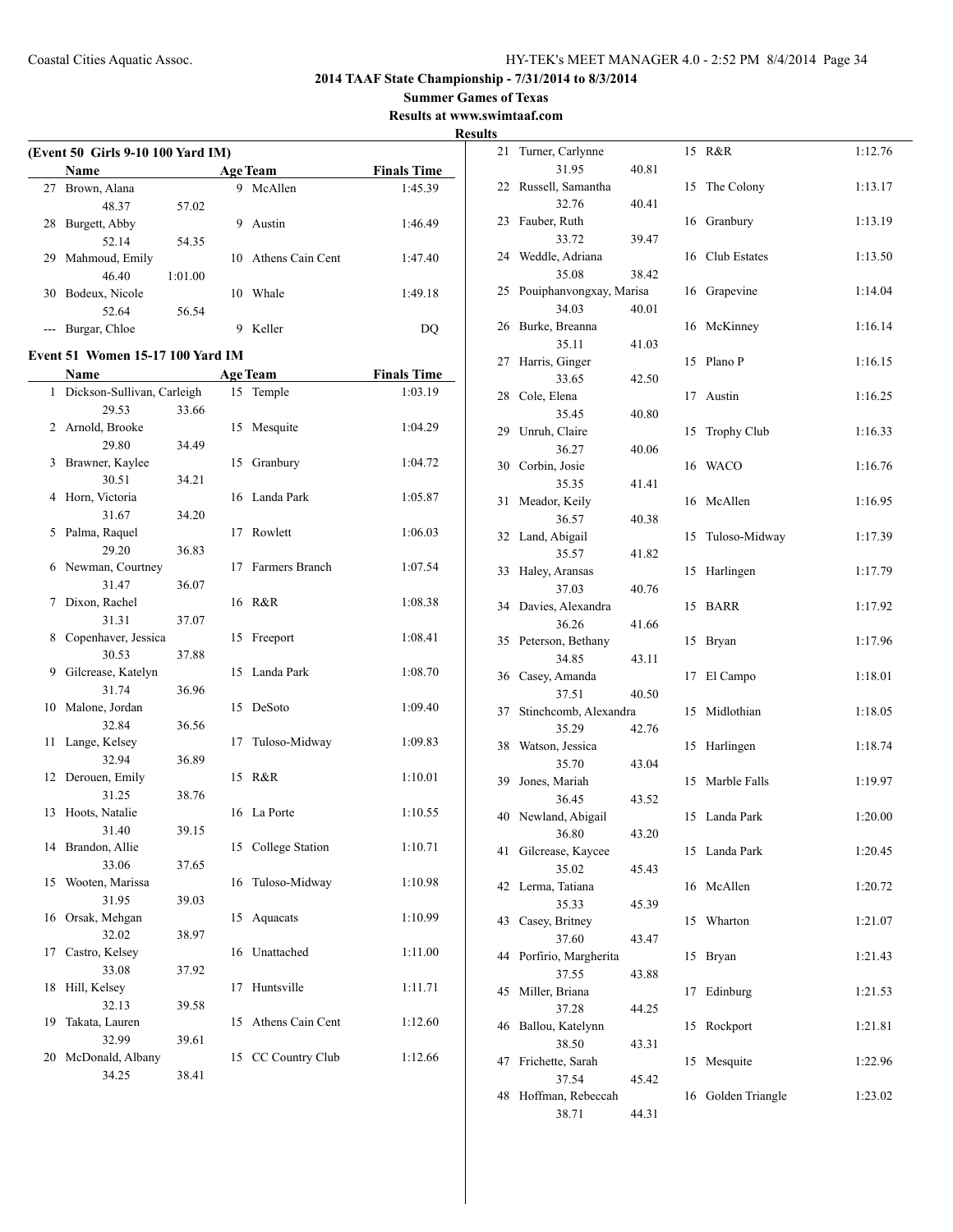#### **Summer Games of Texas Results at www.swimtaaf.com**

| (Event 51 Women 15-17 100 Yard IM) |                         |       |    |                     |                    |  |
|------------------------------------|-------------------------|-------|----|---------------------|--------------------|--|
|                                    | Name                    |       |    | <b>Age Team</b>     | <b>Finals Time</b> |  |
|                                    | 49 Hernandez, Annika    |       |    | 15 Mesquite         | 1:24.40            |  |
|                                    | 40.93                   | 43.47 |    |                     |                    |  |
|                                    | 50 Contreras, Veronica  |       |    | 17 Odem             | 1:24.97            |  |
|                                    | 38.59                   | 46.38 |    |                     |                    |  |
|                                    | 51 Le, Kimberly         |       | 15 | Garland             | 1:27.89            |  |
|                                    | 40.88                   | 47.01 |    |                     |                    |  |
|                                    | 52 Mendosa, Fryda       |       |    | 15 SA               | 1:29.85            |  |
|                                    | 41.51                   | 48.34 |    |                     |                    |  |
|                                    | 53 Hammond, Rachel      |       |    | 16 Belterra         | 1:29.93            |  |
|                                    | 42.25                   | 47.68 |    |                     |                    |  |
|                                    | 54 Munro, Emily         |       |    | 16 Lewisville       | 1:30.39            |  |
|                                    | 41.26                   | 49.13 |    |                     |                    |  |
| 55                                 | Broughton, Sabrina      |       |    | 17 Victoria         | 1:30.87            |  |
|                                    | 42.17                   | 48.70 |    |                     |                    |  |
|                                    | 56 Vilas, Bridget       |       |    | 15 Bryan            | 1:32.20            |  |
|                                    | 42.94                   | 49.26 |    |                     |                    |  |
|                                    | 57 Cortez, Lourdes      |       |    | 15 Northwest Region | 1:36.96            |  |
|                                    | 47.18                   | 49.78 |    |                     |                    |  |
|                                    | 58 Rosenbaum, Elizabeth |       |    | 16 South Belt       | 1:37.12            |  |
|                                    | 44.84                   | 52.28 |    |                     |                    |  |
|                                    | 59 Robledo, Carolina    |       |    | 15 SA               | 1:37.86            |  |
|                                    | 46.78                   | 51.08 |    |                     |                    |  |
| 60                                 | Steinke, McKenzie       |       |    | 15 WACO             | 1:43.53            |  |
|                                    | 49.33                   | 54.20 |    |                     |                    |  |
| 61                                 | Boose, Tristine         |       | 17 | Rockport            | 1:49.35            |  |
|                                    | 53.95                   | 55.40 |    |                     |                    |  |

## **Event 52 Women 15-17 200 Yard Freestyle**

|              | Name                       |       |    | <b>Age Team</b>    |       | <b>Finals Time</b> |
|--------------|----------------------------|-------|----|--------------------|-------|--------------------|
| $\mathbf{1}$ | Kuettel, Molly             |       |    | 16 Lake Jackson    |       | 1:55.65            |
|              | 27.25                      | 29.55 |    | 30.13              | 28.72 |                    |
| 2            | Croman, Cecelia            |       |    | 17 Coastal Bend    |       | 1:55.93            |
|              | 26.90                      | 29.31 |    | 29.98              | 29.74 |                    |
| 3            | Dickson-Sullivan, Carleigh |       |    | 15 Temple          |       | 2:01.45            |
|              | 28.39                      | 30.37 |    | 31.28              | 31.41 |                    |
| 4            | Croman, Claire             |       |    | 15 Coastal Bend    |       | 2:04.33            |
|              | 28.25                      | 31.15 |    | 32.59              | 32.34 |                    |
| 5            | Barker, Lauren             |       |    | 16 Tuloso-Midway   |       | 2:09.17            |
|              | 30.22                      | 32.98 |    | 34.06              | 31.91 |                    |
| 6            | McDonald, Albany           |       |    | 15 CC Country Club |       | 2:09.40            |
|              | 29.96                      | 32.95 |    | 33.99              | 32.50 |                    |
| 7            | Spradlin, Sarah            |       |    | 15 Granbury        |       | 2:10.66            |
|              | 29.95                      | 32.80 |    | 34.63              | 33.28 |                    |
| 8            | Butler, Grace              |       |    | 17 Farmers Branch  |       | 2:12.50            |
|              | 30.03                      | 33.38 |    | 34.43              | 34.66 |                    |
| 9            | Gorka, Katie               |       |    | 17 R&R             |       | 2:13.41            |
|              | 29.97                      | 34.02 |    | 34.97              | 34.45 |                    |
| 10           | Gryder, Jessica            |       | 15 | Granbury           |       | 2:14.51            |
|              | 30.64                      | 34.39 |    | 35.54              | 33.94 |                    |
| 11           | Castro, Kelsey             |       |    | 16 Unattached      |       | 2:17.91            |
|              | 31.26                      | 35.04 |    | 36.86              | 34.75 |                    |
| 12           | Alonzo, Nicole             |       |    | 15 Tuloso-Midway   |       | 2:17.95            |
|              | 31.84                      | 35.57 |    | 37.09              | 33.45 |                    |

| <b>Results</b> |                          |       |    |                      |       |         |
|----------------|--------------------------|-------|----|----------------------|-------|---------|
|                | 13 Voelkel, Katie        |       |    | 15 R&R               |       | 2:20.36 |
|                | 31.50                    | 35.47 |    | 37.18                | 36.21 |         |
|                | 14 Wilhelm, Paige        |       |    | 16 Trophy Club       |       | 2:20.82 |
|                | 32.07                    | 35.58 |    | 36.49                | 36.68 |         |
|                | 15 Vallejo, Kaly         |       |    | 16 El Campo          |       | 2:21.21 |
|                | 31.35                    | 34.92 |    | 37.37                | 37.57 |         |
|                | 16 Hailey, Melissa       |       |    | 15 Frisco            |       | 2:22.30 |
|                | 31.15                    | 35.47 |    | 38.20                | 37.48 |         |
| 17             | Thomas, Sydney           |       |    | 15 Mission           |       | 2:23.90 |
|                | 32.55                    | 37.07 |    | 37.87                | 36.41 |         |
| 18             | Rudy, Hannah             |       |    | 17 Austin            |       | 2:24.42 |
|                | 32.91                    | 37.32 |    | 37.80                | 36.39 |         |
|                | 19 Loser, Morgan         |       |    | 16 R&R               |       | 2:25.40 |
|                | 32.67                    | 36.28 |    | 38.57                | 37.88 |         |
|                | 20 Criddle, Cierra       |       |    | 15 Landa Park        |       | 2:27.21 |
|                | 33.67                    | 38.43 |    | 40.06                | 35.05 |         |
| 21             | Mott, Caroline           |       |    | 15 Plano             |       | 2:27.89 |
|                | 35.35                    | 38.06 |    | 38.83                | 35.65 |         |
|                | 22 O'Brien, Macey        |       |    | 16 Bryan             |       | 2:28.98 |
|                | 34.01                    | 37.34 |    | 39.62                | 38.01 |         |
|                | 23 O'Brien, Regan        |       |    | 16 Bryan             |       | 2:29.65 |
|                | 35.70                    | 38.67 |    | 39.06                | 36.22 |         |
|                | 24 Hardin, Katy          |       |    | 16 Athens Cain Cent  |       | 2:29.70 |
|                | 31.61                    | 36.72 |    | 40.08                | 41.29 |         |
| 25             | May, Rachel              |       |    | 15 Frisco            |       | 2:30.62 |
|                | 34.60                    | 38.56 |    | 39.42                | 38.04 |         |
|                | 26 Casey, Amanda         |       |    | 17 El Campo          |       | 2:31.35 |
|                | 34.38                    | 38.52 |    | 39.65                | 38.80 |         |
| 27             |                          |       |    |                      |       |         |
|                | Salinas, Sophia<br>34.32 |       |    | 17 Edinburg<br>41.07 |       | 2:33.47 |
| 28             |                          | 38.57 |    | 15 Midlothian        | 39.51 |         |
|                | Stinchcomb, Alexandra    |       |    |                      |       | 2:36.88 |
|                | 34.60                    | 39.70 |    | 41.35                | 41.23 |         |
|                | 29 Deshmukh, Ruhi        |       |    | 15 Coppell           |       | 2:36.96 |
|                | 33.60                    | 39.96 |    | 42.16                | 41.24 |         |
|                | 30 Ybarra, Natalie       |       |    | 16 Pharr             |       | 2:40.16 |
|                | 35.06                    | 40.19 |    | 42.69                | 42.22 |         |
| 31             | Montemayor, Leslie       |       |    | 15 Pharr             |       | 2:40.22 |
|                | 37.30                    | 40.45 |    | 42.03                | 40.44 |         |
|                | 32 Kessler, Audry        |       |    | 15 El Campo          |       | 2:42.04 |
|                | 35.59                    | 40.13 |    | 43.58                | 42.74 |         |
| 33             | Norman, Shelby           |       |    | 17 Mesquite          |       | 2:42.73 |
|                | 36.94                    | 42.12 |    | 43.27                | 40.40 |         |
| 34             | Hospital, Hannah         |       |    | 16 Austin            |       | 2:48.78 |
|                | 37.95                    | 41.96 |    | 44.22                | 44.65 |         |
| 35             | Garcia, Brianna          |       |    | 15 Mission           |       | 2:51.34 |
|                | 37.56                    | 43.34 |    | 46.05                | 44.39 |         |
|                | 36 Rodriguez, Alicia     |       | 16 | Mesquite             |       | 2:57.26 |
| 37             | Valladares, Brenda       |       | 15 | Dallas Dolphins      |       | 3:02.88 |
|                | 40.55                    | 46.38 |    | 49.58                | 46.37 |         |
| 38             | Cowan, Katelyn           |       |    | 15 Weatherford       |       | 3:03.88 |
|                | 41.10                    | 47.68 |    | 48.68                | 46.42 |         |
| 39             | DeOliveira, Natalia      |       |    | 16 South Belt        |       | 3:24.10 |
|                | 45.72                    | 50.86 |    | 55.30                | 52.22 |         |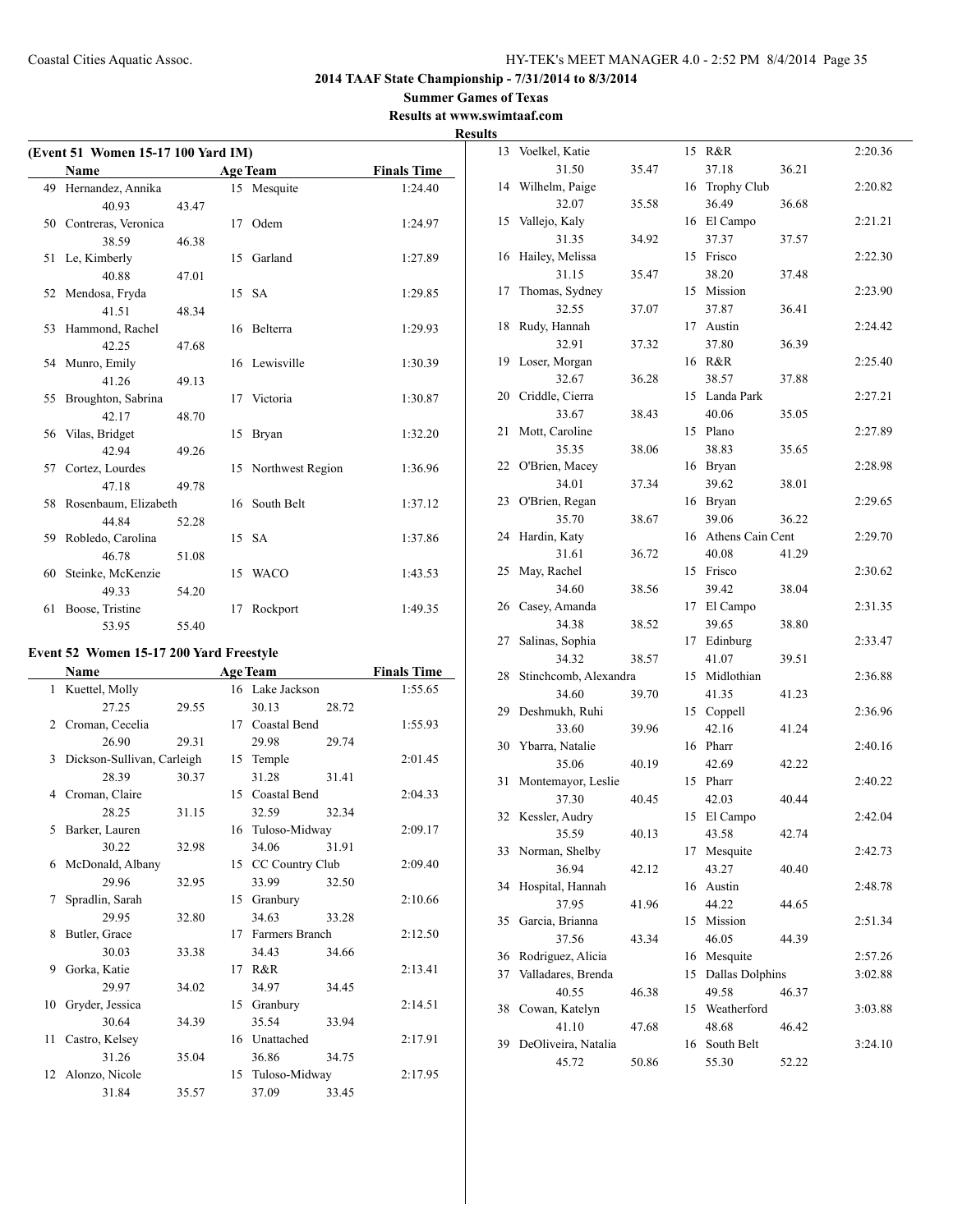**Summer Games of Texas**

**Results at www.swimtaaf.com**

## **Results**

|    | Team                      |       | <b>Relay</b>                      | <b>Finals Time</b> |
|----|---------------------------|-------|-----------------------------------|--------------------|
| 1  | Trophy Club               |       | A                                 | 1:00.44            |
|    | 1) Miller, Lacy 9         |       | 2) Tatum, Cheyenne 10             |                    |
|    | 3) Miller, Makenna 10     |       | 4) Repsky, Sierra 9               |                    |
|    | 30.82                     | 29.62 |                                   |                    |
| 2  | Lake Jackson              |       | A                                 | 1:00.69            |
|    | 1) Sanders, Summer 10     |       | 2) Whitehead, Loren 10            |                    |
|    | 3) Tran, Minnie 9         |       | 4) Torres, Savannah 10            |                    |
|    | 32.39                     | 28.30 |                                   |                    |
| 3  | Frisco                    |       | A                                 | 1:01.76            |
|    | 1) Petruska, Victoria 9   |       | 2) Glover, Sydney 10              |                    |
|    | 3) Apacible, Reiana 10    |       | 4) Clark, Audrey 9                |                    |
|    | 31.24                     | 30.52 |                                   |                    |
| 4  | Frisco                    |       | B                                 | 1:01.87            |
|    | 1) Gnidziejko, Emma 10    |       | 2) Perry, Laney 9                 |                    |
|    | 3) Hogan, Amanda 10       |       | 4) McCurry, Emily 9               |                    |
|    | 32.06                     | 29.81 |                                   |                    |
| 5. | Flower Mound              |       | A                                 | 1:03.04            |
|    | 1) Hayes, Evelyn 10       |       | 2) Perrone, Elizabeth 10          |                    |
|    | 3) Larson, Taylor 10      |       | 4) Lang, Milena 10                |                    |
|    | 33.61                     | 29.43 |                                   |                    |
| 6  | Trophy Club               |       | B                                 | 1:03.83            |
|    | 1) Thomason, Whitney 10   |       | 2) Kisner, Aubri 9                |                    |
|    | 3) Gerard, Reagan 10      |       | 4) Wilson, Tess 10                |                    |
|    | 31.32                     | 32.51 |                                   |                    |
| 7  | Trophy Club               |       | C                                 | 1:04.42            |
|    | 1) Burraston, Natalie 9   |       | 2) Roskop, Kailey 10              |                    |
|    | 3) Simpson, Kylie 10      |       | 4) Love, Campbell 9               |                    |
|    | 30.86                     | 33.56 |                                   |                    |
| 8  | El Campo                  |       | A                                 | 1:05.00            |
|    | 1) Calhoun, Kenadi 10     |       | 2) Evans, Margaret 9              |                    |
|    | 3) Evans, Rachel 9        |       | 4) Beal, Kendall 10               |                    |
|    | 32.68                     | 32.32 |                                   |                    |
| 9. | R&R                       |       | A                                 | 1:05.74            |
|    | 1) Malone, Bailey 10      |       | 2) Ahlberg, Anna 9                |                    |
|    | 3) Miller, Miranda 10     |       | 4) Chancoco, Deanna 10            |                    |
|    | 33.52                     | 32.22 |                                   |                    |
| 10 | Dripping Springs          |       | А                                 | 1:06.08            |
|    | 1) Cook, Kingsley 9       |       | 2) Koch, Grace 10                 |                    |
|    | 3) Nuccio, Sophia 9       |       | 4) Marko, Ellie 10                |                    |
|    | 33.71                     | 32.37 |                                   |                    |
| 11 | Southlake                 |       | A                                 | 1:06.15            |
|    | 1) Spraggins, Emily Ann 9 |       | 2) Donlon, Lexie 9                |                    |
|    | 3) Tade, Camryn 9         |       | 4) Heldenbrand, Hailey 9          |                    |
|    | 34.52                     | 31.63 |                                   |                    |
| 12 | Victoria                  |       | A                                 | 1:07.67            |
|    | 1) Lynch, Alexandria 10   |       | 2) Sevier, Abigail 9              |                    |
|    | 3) Pratka, Kate Lynn 9    |       | 4) Mejia, Alyson 10               |                    |
|    | 34.20                     |       |                                   |                    |
|    |                           | 33.47 | A                                 |                    |
| 13 | Angleton                  |       |                                   | 1:08.68            |
|    | 1) Green, Emily 9         |       | 2) Bourgeois-Solomon, Sovereign 9 |                    |
|    | 3) Vrazel, Elizabeth 9    |       | 4) Parker, Paige 10               |                    |
|    | 36.87                     | 31.81 |                                   |                    |

| 14  | Midlothian                     | А                              | 1:09.81 |
|-----|--------------------------------|--------------------------------|---------|
|     | 1) Coleman, Haley 9            | 2) Glanton, Madelyn 10         |         |
|     | 3) Garling, Grace 10           | 4) Glanton, Kailyn 10          |         |
|     | 37.49                          | 32.32                          |         |
| 15  | Frisco                         | C                              | 1:10.43 |
|     | 1) Clark, Katie 9              | 2) Frazier, Morgan 9           |         |
|     | 3) Arevalo, Tatiana 10         | 4) Richard, Sidney 10          |         |
|     | 36.86                          | 33.57                          |         |
| 16  | Alice                          | A                              | 1:10.72 |
|     | 1) Escobar, Bria 9             | 2) Shults, Syddah 9            |         |
|     | 3) Galvan, Saydee 9            | 4) Cardona, Mia 10             |         |
|     | 36.44                          | 34.28                          |         |
| 17  | Frisco                         | D                              | 1:11.51 |
|     | 1) Smith, Riley 10             | 2) Mather, Hannah 9            |         |
|     | 3) Boswell, Ava 9              | 4) Buchanan, Kendyl 10         |         |
|     | 37.37                          | 34.14                          |         |
| 18  | Odem                           | A                              | 1:13.08 |
|     | 1) Kay, Annie 10               | 2) Horine, Jadeyn 10           |         |
|     | 3) Rodriguez, Katherine 9      | 4) Edwards, Katryn 10          |         |
|     | 40.36                          | 32.72                          |         |
| 19  | Whale                          | A                              | 1:13.87 |
|     | 1) McCoy, Kaycee 10            | 2) Foit, Bridgette 10          |         |
|     | 3) Jimenez, Michelle 10        | 4) Jackson, Jocelyn 9          |         |
|     | 39.41                          | 34.46                          |         |
| 20  | Landa Park                     | A                              | 1:14.41 |
|     | 1) Redland, Kathryn 10         | 2) Tate, Kyndal 10             |         |
|     | 3) Juergens, Kaylie 9<br>38.39 | 4) Metzger, Nicole 10<br>36.02 |         |
| 21  | Austin                         | C                              | 1:14.45 |
|     | 1) Adams Clement, Francesca 9  | 2) Schneider, Allyson 9        |         |
|     | 3) Sloat, Cate 9               | 4) Long, Lillian 10            |         |
|     | 39.03                          | 35.42                          |         |
| 22  | La Joya                        | А                              | 1:14.46 |
|     | 1) Pruitt, Brooke 9            | 2) Olivares, Mellanie 9        |         |
|     | 3) Cerda, Harley 10            | 4) Longoria, Xamara 9          |         |
|     | 38.62                          | 35.84                          |         |
| 23. | Mission                        | A                              | 1:14.88 |
|     | 1) Maldonado, Victoria 9       | 2) Garcia, Hailey 9            |         |
|     | 3) Gutierrez, Zenaida 9        | 4) Graybill, Kayla 10          |         |
|     | 37.44                          | 37.44                          |         |
| 24  | Dripping Springs               | B                              | 1:15.27 |
|     | 1) Akers, Maggie 9             | 2) Newton, Tessa 10            |         |
|     | 3) O'Connor, Kiera 9           | 4) Bailey, Gwendolyn 10        |         |
|     | 38.98                          | 36.29                          |         |
| 25  | Austin                         | B                              | 1:15.51 |
|     | 1) Boothe, Sydney 10           | 2) Coffee, Carly 10            |         |
|     | 3) Swain, Caitlin 10           | 4) McPike, Mia 9               |         |
|     | 35.63                          | 39.88                          |         |
| 26  | Austin                         | А                              | 1:16.53 |
|     | 1) Bausman, Anna 9             | 2) Medrano, Mya 10             |         |
|     | 3) Urbach, Audrey 10           | 4) Alvarez, Sofia 9            |         |
|     | 39.91                          | 36.62                          |         |
| 27  | Denison                        | А                              | 1:18.21 |
|     | 1) Jones, Avigail 9            | 2) Gibson, Ava 10              |         |
|     | 3) Gowans, Lauren 9            | 4) Houk, Katie 10              |         |
|     | 40.04                          | 38.17                          |         |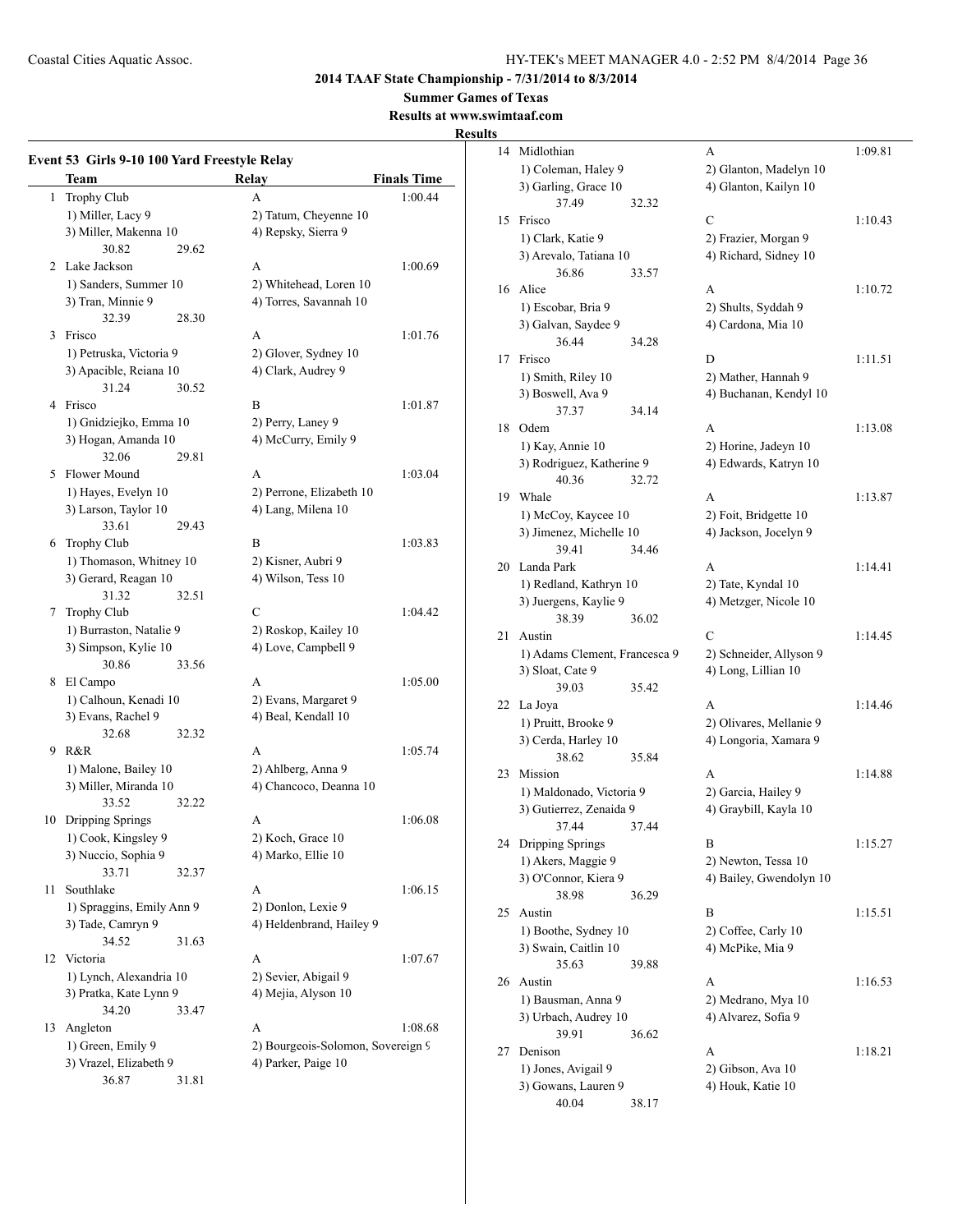**Summer Games of Texas**

#### **Results at www.swimtaaf.com**

**Results**

## **(Event 53 Girls 9-10 100 Yard Freestyle Relay) Team Relay Finals Time** 28 McAllen A 1:18.52 1) De La Cerda, Maria 9 2) Barajas, Ariana 9 3) Serda, Cienna 10 4) Gutierrez, Devyn 10 44.94 33.58 29 SA B 1:21.41 1) Villela, Leandra 10 2) Alderson, Serina 10 3) Cruz, Amber 10 4) Altamirano, Xcared 10 41.08 40.33 30 SA A 1:26.19 1) Tuttlebee, Jaimee 10 2) Caddell, Ashlyn 9 3) Jacob, Samantha 10 4) Palumbo, Sophia 9

#### **Event 54 Women 15-17 200 Yard Freestyle Relay**

L.

|    | Team                         |       | Relay                                           |       | <b>Finals Time</b> |
|----|------------------------------|-------|-------------------------------------------------|-------|--------------------|
| 1  | Tuloso-Midway                |       | A                                               |       | 1:48.77            |
|    | 1) Wooten, Marissa 16        |       | 2) Barker, Lauren 16                            |       |                    |
|    | 3) Turner, Rianna 15         |       | 4) Lange, Kelsey 17                             |       |                    |
|    | 27.93                        | 27.25 | 27.00                                           | 26.59 |                    |
| 2  | Trophy Club                  |       | A                                               |       | 1:51.02            |
|    | 1) Reckmeyer, Hannah 17      |       | 2) Unruh, Claire 15                             |       |                    |
|    | 3) Davis-Long, Bleu 15       |       | 4) Stuebe, Catharen 16                          |       |                    |
|    | 26.72                        | 29.03 | 27.80                                           | 27.47 |                    |
| 3  | R&R                          |       | A                                               |       | 1:52.58            |
|    | 1) McGrath, Katy 17          |       | 2) Dixon, Rachel 16                             |       |                    |
|    | 3) Langdon, Shelby 16        |       | 4) Turner, Carlynne 15                          |       |                    |
|    | 28.01                        | 28.35 | 28.57                                           | 27.65 |                    |
| 4  | Frisco                       |       | A                                               |       | 1:52.76            |
|    | 1) Hailey, Melissa 15        |       | 2) May, Rachel 15                               |       |                    |
|    | 3) Williams, Brooke 15       |       | 4) Long, Jennifer 17                            |       |                    |
|    | 33.65                        | 23.91 | 29.17                                           | 26.03 |                    |
| 5  | R&R                          |       | B                                               |       | 1:58.65            |
|    | 1) Mangel, Shelbi 16         |       | 2) Voelkel, Katie 15                            |       |                    |
|    | 3) Gorka, Katie 17           |       | 4) Spence, Abby 16                              |       |                    |
|    | 30.25                        | 28.77 | 39.17                                           | 20.46 |                    |
| 6  | Bryan                        |       | A                                               |       | 2:02.13            |
|    | 1) Porfirio, Margherita 15   |       | 2) O'Brien, Regan 16                            |       |                    |
|    | 3) Peterson, Bethany 15      |       | 4) O'Brien, Macey 16                            |       |                    |
|    | 30.55                        | 31.61 | 30.51                                           | 29.46 |                    |
| 7  | Granbury                     |       | A                                               |       | 2:02.24            |
|    | 1) Fauber, Ruth 16           |       | 2) Andrews, Hannah 15                           |       |                    |
|    | 3) D'Souza, Caitlin 15       |       | 4) Younkin, Kimbria 15                          |       |                    |
|    | 28.65                        | 33.11 | 31.82                                           | 28.66 |                    |
| 8  | Athens Cain Cent             |       | A                                               |       | 2:02.60            |
|    | 1) Takata, Lauren 15         |       | 2) Hardin, Katy 16                              |       |                    |
|    | 3) Granillo, Esther 16       |       | 4) Page, Charley 17                             |       |                    |
|    | 28.70                        | 35.55 | 29.67<br>$\overline{B}$                         | 28.68 |                    |
| 9  | <b>Trophy Club</b>           |       |                                                 |       | 2:03.94            |
|    | 1) Irwin, Kendal 16          |       | 2) Henson, Emily 17                             |       |                    |
|    | 3) Wilhelm, Paige 16         |       | 4) Thompson, Jessica 16                         |       |                    |
| 10 | 30.82<br>Wharton             | 29.89 | 30.25<br>A                                      | 32.98 |                    |
|    |                              |       |                                                 |       | 2:05.53            |
|    | 1) Casey, Britney 15         |       | 2) Roddy, Montie 15<br>4) Rodriguez, Valeria 15 |       |                    |
|    | 3) Orsak, Lauren 15<br>31.19 | 32.07 | 30.07                                           | 32.20 |                    |
|    |                              |       |                                                 |       |                    |

| 11 | Mission                  |       | A                       |       | 2:08.74 |
|----|--------------------------|-------|-------------------------|-------|---------|
|    | 1) Thomas, Sydney 15     |       | 2) Garza, Iliana 15     |       |         |
|    | 3) Garcia, Brianna 15    |       | 4) Valdez, Andrea 16    |       |         |
|    | 30.42                    | 37.02 | 33.05                   | 28.25 |         |
| 12 | Mesquite                 |       | A                       |       | 2:10.60 |
|    | 1) Frichette, Sarah 15   |       | 2) Rodriguez, Alicia 16 |       |         |
|    | 3) Norman, Shelby 17     |       | 4) Corona, Jordania 16  |       |         |
|    | 31.99                    | 32.81 | 34.40                   | 31.40 |         |
| 13 | Pharr                    |       | A                       |       | 2:14.36 |
|    | 1) Rodriguez, Yeyetzi 16 |       | 2) Vasquez, Victoria 15 |       |         |
|    | 3) Montemayor, Leslie 15 |       | 4) Ybarra, Natalie 16   |       |         |
|    | 32.72                    | 35.49 | 32.93                   | 33.22 |         |
| 14 | Victoria                 |       | A                       |       | 2:15.90 |
|    | 1) Broughton, Sabrina 17 |       | 2) Rangnow, Alyvia 15   |       |         |
|    | 3) Pohl, Kara 16         |       | 4) Mays, Alexis 17      |       |         |
|    | 35.17                    | 34.62 | 34.57                   | 31.54 |         |
| 15 | <b>WACO</b>              |       | A                       |       | 2:17.34 |
|    | 1) Havens, Bekah 16      |       | 2) Price, Cassie 17     |       |         |
|    | 3) Schwarz, Madeline 15  |       | 4) Steinke, McKenzie 15 |       |         |
|    | 33.97                    | 36.25 | 37.72                   | 29.40 |         |
| 16 | Bryan                    |       | R                       |       | 2:25.84 |
|    | 1) Stephenson, Sarah 16  |       | 2) Ashley, Maiya 15     |       |         |
|    | 3) Vilas, Bridget 15     |       | 4) Bender, Veronica 17  |       |         |
|    | 37.58                    | 31.72 | 35.50                   | 41.04 |         |

#### **Event 55 Boys 8 & Under 100 Yard Medley Relay**

|    | Team                   |       | Relay                  | <b>Finals Time</b> |
|----|------------------------|-------|------------------------|--------------------|
| 1  | Frisco                 |       | A                      | 1:15.01            |
|    | 1) Gulledge, Travis 8  |       | 2) Gonzales, Jay 8     |                    |
|    | 3) Hammons, Zachary 8  |       | 4) Gierkey, Jake 7     |                    |
|    | 42.40                  | 32.61 |                        |                    |
| 2  | <b>Trophy Club</b>     |       | A                      | 1:20.37            |
|    | 1) Kumar, Alex 8       |       | 2) Nickler, Nate 8     |                    |
|    | 3) Nickler, Matt 8     |       | 4) McDonald, Jack 8    |                    |
|    | 43.46                  | 36.91 |                        |                    |
| 3  | Frisco                 |       | B                      | 1:20.98            |
|    | 1) Bradley, Ryan 8     |       | 2) Sharma, Sanyam 8    |                    |
|    | 3) Gully, Ian 8        |       | 4) Knippenberg, Kade 8 |                    |
|    | 45.85                  | 35.13 |                        |                    |
| 4  | El Campo               |       | A                      | 1:25.77            |
|    | 1) Beal, Kaden 7       |       | 2) Bures, Luke 8       |                    |
|    | 3) Garner, Zane 8      |       | 4) Calhoun, Kole 6     |                    |
|    | 45.66                  | 40.11 |                        |                    |
| 5. | R&R                    |       | A                      | 1:29.05            |
|    | 1) Sugawara, Connor 8  |       | 2) Sugawara, Ian 8     |                    |
|    | 3) Gage, Spencer 7     |       | 4) Griffith, Zachary 8 |                    |
|    | 51.11                  | 37.94 |                        |                    |
| 6  | Victoria               |       | A                      | 1:30.35            |
|    | 1) VanGundy, Townes 8  |       | 2) Young, Grant 8      |                    |
|    | 3) Mann, Dylan 8       |       | 4) Kurtz, Sammy 7      |                    |
|    | 48.64                  | 41.71 |                        |                    |
| 7  | Alice                  |       | A                      | 1:30.71            |
|    | 1) Nisimblat, Matteo 8 |       | 2) Molina, Joaquin 8   |                    |
|    | 3) Munoz, Marco 7      |       | 4) Perez, Marcus 8     |                    |
|    | 46.39                  | 44.32 |                        |                    |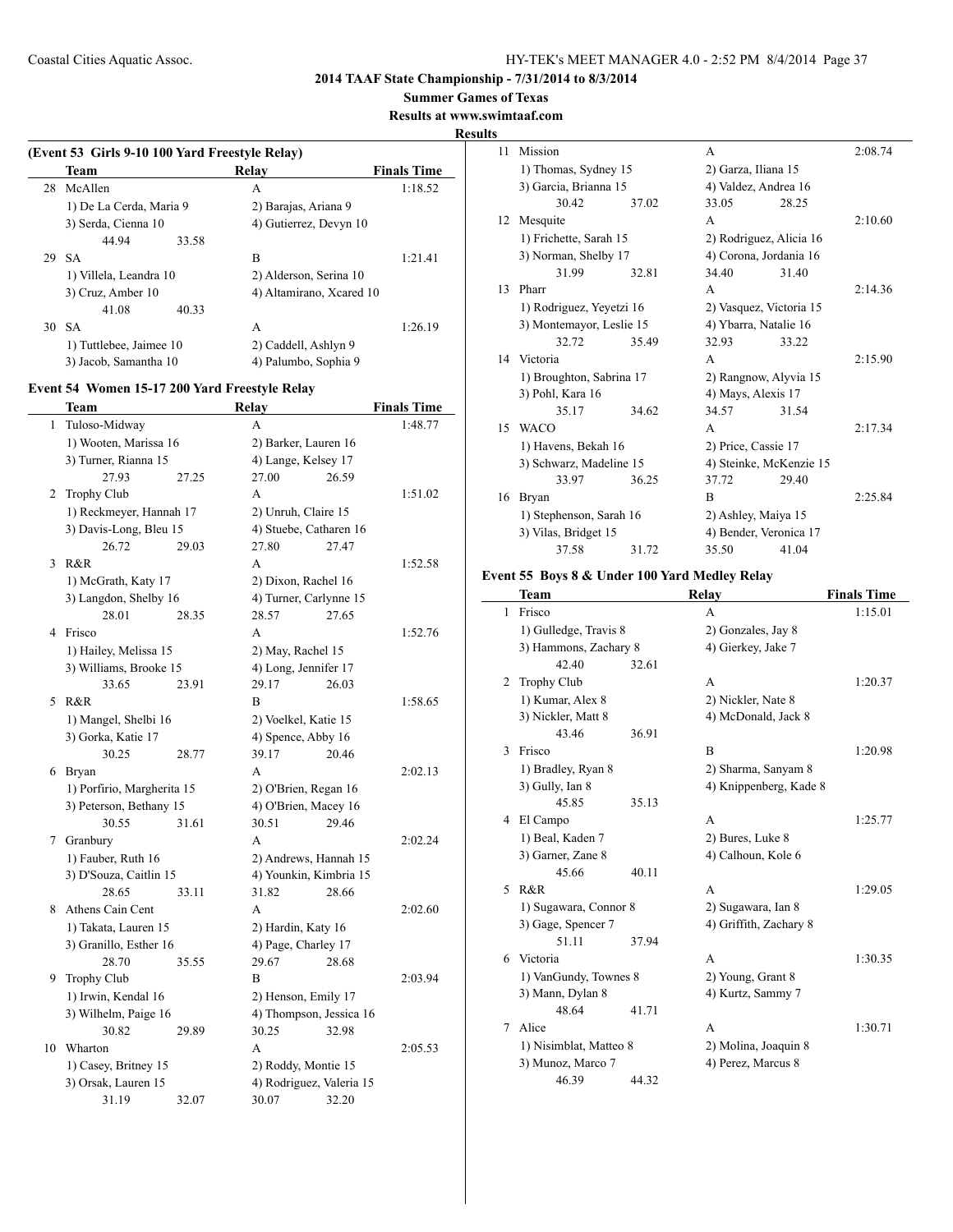**2014 TAAF State Championship - 7/31/2014 to 8/3/2014**

**Summer Games of Texas**

#### **Results at www.swimtaaf.com Results**

|     | (Event 55 Boys 8 & Under 100 Yard Medley Relay) |       |                         |                    |
|-----|-------------------------------------------------|-------|-------------------------|--------------------|
|     | Team                                            |       | <b>Relay</b>            | <b>Finals Time</b> |
| 8   | Angleton                                        |       | A                       | 1:31.80            |
|     | 1) Cook, Luke 7                                 |       | 2) Fricker, Noah 8      |                    |
|     | 3) Roberts, Rayden 8                            |       | 4) Taylor, Dax 7        |                    |
|     | 50.84                                           | 40.96 |                         |                    |
|     | 9 Granbury                                      |       | A                       | 1:31.93            |
|     | 1) Chastain, Bodie 7                            |       | 2) Ragland, Aiden 8     |                    |
|     | 3) Dennis, Blake 8                              |       | 4) Rodgers, Tyler 8     |                    |
|     | 56.06                                           | 35.87 |                         |                    |
| 10  | Dripping Springs                                |       | A                       | 1:32.11            |
|     | 1) Hovatter, Charlie 7                          |       | 2) Russell, Reid 7      |                    |
|     | 3) Marko, Ty 8                                  |       | 4) Holcomb, Case 8      |                    |
|     | 50.51                                           | 41.60 |                         |                    |
| 11  | Flower Mound                                    |       | A                       | 1:33.95            |
|     | 1) Vu, Tristan 8                                |       | 2) Harrington, Parker 8 |                    |
|     | 3) Kumar, Arpan 8                               |       | 4) Williams, Carter 7   |                    |
|     | 56.41                                           | 37.54 |                         |                    |
| 12  | Southlake                                       |       | A                       | 1:34.65            |
|     | 1) Tade, Trevor 7                               |       | 2) Chan, Tommy 8        |                    |
|     | 3) Yu, Ian 8                                    |       | 4) Tatum, Peyton 8      |                    |
|     | 55.31                                           | 39.34 |                         |                    |
| 13  | Carrollton                                      |       | A                       | 1:36.08            |
|     | 1) Sullivan, Lucas 7                            |       | 2) Disney, Chance 8     |                    |
|     | 3) Bird, Owen 8                                 |       | 4) Sharp, Luke 7        |                    |
|     | 54.89                                           | 41.19 |                         |                    |
| 14  | Whale                                           |       | A                       | 1:36.90            |
|     | 1) Chase, Samuel 8                              |       | 2) Gwin, Hunter 8       |                    |
|     | 3) Hinton, Trace 8                              |       | 4) Truong, Minh 8       |                    |
|     | 47.89                                           | 49.01 |                         |                    |
| 15  | Plano P                                         |       | A                       | 1:37.09            |
|     | 1) Hunsucker, Heath 7                           |       | 2) Griffin, Alec 8      |                    |
|     | 3) Coleman, Isaac 7                             |       | 4) Hinson, Bruce 8      |                    |
|     | 51.80                                           | 45.29 |                         |                    |
| 16  | Frisco                                          |       | D                       | 1:49.17            |
|     | 1) Montgomery, Lawson 7                         |       | 2) Perkins, Nicholas 7  |                    |
|     | 3) Frazier, Grant 7                             |       | 4) Boyle, Michael 7     |                    |
|     | 1:00.02                                         | 49.15 |                         |                    |
| 17  | Austin                                          |       | B                       | 2:11.68            |
|     | 1) Nuccitelli, Benjamin 7                       |       | 2) Burgett, Andrew 7    |                    |
|     | 3) McBrearty, Indy 7                            |       | 4) Dubrow, Jacob 7      |                    |
|     | 1:17.67                                         | 54.01 |                         |                    |
| --- | Ridglea                                         |       | А                       | DQ                 |
|     | 1) Rodgers, Zachary 8                           |       | 2) Estes, William 8     |                    |
|     | 3) Scheffler, Hudson 8                          |       | 4) Haas, Nicholas 8     |                    |
| --- | R&R                                             |       | В                       | DQ                 |
|     | 1) Ayala, Miguel 7                              |       | 2) Spurlock, Britt 7    |                    |
|     | 3) Esparza, Ethan 7                             |       | 4) Egwu, John 7         |                    |

## **Event 56 Men 18 & Over 200 Yard Medley Relay**

|       | Relav                                              |       | <b>Finals Time</b>                         |
|-------|----------------------------------------------------|-------|--------------------------------------------|
|       | А                                                  |       | 1:45.90                                    |
|       |                                                    |       |                                            |
|       |                                                    |       |                                            |
| 31 11 | 24.23                                              | 23.16 |                                            |
|       | 1) Sampognaro, Daniel 18<br>3) Eichenseer, Brad 23 |       | 2) Guthrie, Ryan 20<br>4) Moore, Andrew 24 |

| 2  | R&R                      |       | B                      |                          | 1:46.20 |
|----|--------------------------|-------|------------------------|--------------------------|---------|
|    | 1) Holden, Bobby 23      |       | 2) Mangel, Sean 18     |                          |         |
|    | 3) LeMaire, Chandler 18  |       | 4) Miller, Gabe 18     |                          |         |
|    | 28.30                    | 28.48 | 25.64                  | 23.78                    |         |
| 3  | Golden Triangle          |       | A                      |                          | 1:46.93 |
|    | 1) Mouton, Justin 21     |       |                        | 2) Stockmann, Matthew 19 |         |
|    | 3) Stockmann, Michael 22 |       | 4) Stockmann, Chris 20 |                          |         |
|    | 28.41                    | 30.07 | 24.64                  | 23.81                    |         |
| 4  | R&R                      |       | A                      |                          | 1:47.82 |
|    | 1) Zerber, Derek 32      |       | 2) Garcia, Patrick 19  |                          |         |
|    | 3) Kempisty, Justin 24   |       | 4) Cox, Charlie 23     |                          |         |
|    | 32.93                    | 25.30 | 25.28                  | 24.31                    |         |
| 5  | Lake Jackson             |       | A                      |                          | 1:50.04 |
|    | 1) Armstrong, Cody 18    |       | 2) Yates, Tyler 18     |                          |         |
|    | 3) Brown, Ryan 18        |       | 4) Fattig, Shawn 18    |                          |         |
|    | 26.18                    | 30.52 | 26.42                  | 26.92                    |         |
| 6  | Frisco                   |       | А                      |                          | 1:51.83 |
|    | 1) Johnson, Mike 55      |       | 2) Brandon, Chad 18    |                          |         |
|    | 3) Emmons, Miller 18     |       | 4) McElheney, Ryan 21  |                          |         |
|    | 32.16                    | 29.81 | 25.74                  | 24.12                    |         |
| 7  | Whale                    |       | A                      |                          | 1:52.24 |
|    | 1) Campion, James 42     |       | 2) Romero, Andre 20    |                          |         |
|    | 3) Rourke, William 20    |       | 4) Rodriguez, James 24 |                          |         |
|    | 29.49                    | 28.41 | 26.96                  | 27.38                    |         |
| 8  | R&R                      |       | С                      |                          | 1:52.87 |
|    | 1) Regetz, Kenny 26      |       | 2) Jacks, Jeremy 21    |                          |         |
|    | 3) Moreno, Ricky 24      |       | 4) Tomas, Matt 23      |                          |         |
|    | 28.95                    | 33.78 | 26.73                  | 23.41                    |         |
| 9  | South Belt               |       | A                      |                          | 1:52.91 |
|    | 1) Howard, Landon 26     |       | 2) Howard, Carson 23   |                          |         |
|    | 3) Frey, Jameson 25      |       | 4) Jackson, Richard 23 |                          |         |
|    | 29.05                    | 29.16 | 28.68                  | 26.02                    |         |
| 10 | <b>Trophy Club</b>       |       | B                      |                          | 2:03.16 |
|    | 1) Portnoy, Jonathan 31  |       | 2) Hutson, Trevor 19   |                          |         |
|    | 3) Buie, Zach 24         |       | 4) Marshall, Neil 20   |                          |         |
|    | 33.56                    | 33.60 | 30.11                  | 25.89                    |         |
| 11 | Westbury                 |       | A                      |                          | 2:13.81 |
|    | 1) Jones, VanArthur 19   |       | 2) Smith, Rushed 23    |                          |         |
|    | 3) Blanco, Francisco 19  |       | 4) Adams, Juan 22      |                          |         |
|    | 36.63                    | 36.18 | 33.29 27.71            |                          |         |
|    | 12 Dripping Springs      |       | A                      |                          | 2:20.73 |
|    | 1) Hale, Paul 47         |       | 2) Akers, James 51     |                          |         |
|    | 3) Hovatter, Justin 40   |       | 4) Hembree, Scott 41   |                          |         |
|    | 42.53                    | 36.23 | 32.57                  | 29.40                    |         |
| 13 | Granbury                 |       | А                      |                          | 2:21.54 |
|    | 1) Campbell, Greg 44     |       | 2) Garner, Todd 44     |                          |         |
|    | 3) Leslie, Kevin 49      |       | 4) Chastain, Jason 37  |                          |         |
|    | 42.55                    | 39.63 | 32.21                  | 27.15                    |         |
|    | Beford                   |       | B                      |                          | DQ      |
|    | 1) Powell, Jake 18       |       | 2) Tony, Chris 18      |                          |         |
|    | 3) Yerigan, Reid 19      |       | 4) Overath, John 18    |                          |         |

## **Event 57 Boys 8 & Under 50 Yard Freestyle**

 $\frac{1}{2}$ 

| <b>Name</b>        | <b>Age Team</b> | <b>Finals Time</b> |
|--------------------|-----------------|--------------------|
| 1 Gulledge, Travis | 8 Frisco        | 34.59              |
| 2 Dollins, Eli     | 8 The Colony    | 35.06              |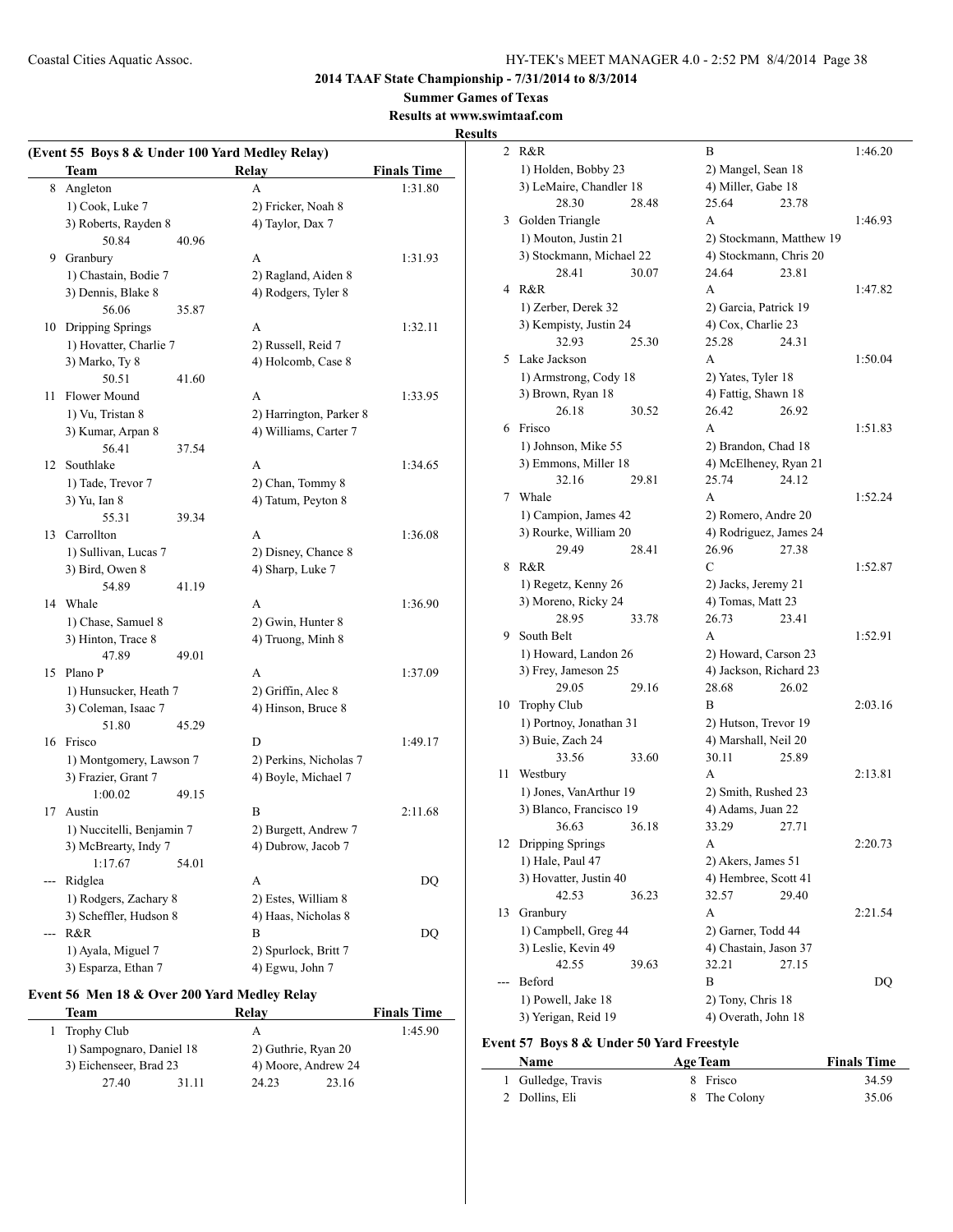**Summer Games of Texas Results at www.swimtaaf.com**

|    | (Event 57 Boys 8 & Under 50 Yard Freestyle) |                |                    |                    |
|----|---------------------------------------------|----------------|--------------------|--------------------|
|    | <b>Name</b>                                 |                | <b>Age Team</b>    | <b>Finals Time</b> |
| 3  | Morales, Joseph                             | 8              | Denton             | 35.40              |
| 4  | Nickler, Nate                               | 8              | <b>Trophy Club</b> | 36.03              |
| 5  | Rodgers, Tyler                              | 8              | Granbury           | 36.47              |
| 6  | Spencer, Oliver                             | 7              | Aquacats           | 36.70              |
| 7  | Knippenberg, Kade                           | 8              | Frisco             | 37.04              |
| 8  | Devillier, Andrew                           | 8              | Plano              | 37.20              |
| 9  | Boulton, Ulysses                            | 8              | Austin             | 37.45              |
| 10 | Goudeau, Cannon                             | 8              | Wharton            | 37.72              |
| 11 | Chaney, Donovan                             | 8              | Golden Triangle    | 38.32              |
| 12 | Stunz, Hunter                               | 8              | Port Aransas       | 38.79              |
| 13 | Fox, Luke                                   | 8              | Boerne             | 39.42              |
| 14 | Meaux, Brandt                               | 8              | Golden Triangle    | 39.58              |
| 15 | Brister, Creece                             | 8              | Stephenville       | 39.82              |
| 16 | DeLabra, Angel                              | 8              | Dallas Dolphins    | 39.86              |
| 17 | Riojas, Caleb                               | 8              | Club Estates       | 39.96              |
| 18 | Nguyen, Vinhy                               | 8              | Austin             | 40.71              |
| 19 | Wixon, Cooper                               | 8              | Plano              | 40.77              |
| 20 | Holcomb, Case                               | 8              | Dripping Springs   | 40.89              |
| 21 | Wolf, Lance                                 | 8              | Boerne             | 41.17              |
| 22 | Rodriguez, Rayhan                           | 8              | McAllen            | 42.13              |
| 23 | Gonzalez, Pablo                             | 7              | McAllen            | 42.72              |
| 24 | Horine, William                             | 7              | Odem               | 43.35              |
| 25 | Liu, Aaron                                  | 8              | Plano              | 43.50              |
| 26 | Klander, David                              | $\overline{7}$ | <b>WACO</b>        | 43.51              |
| 27 | Stucky, Noah                                | 8              | Mesquite           | 43.66              |
| 28 | Krajca, Micah                               | 8              | Bryan              | 44.09              |
| 29 | Salvador, Diego                             | 8              | <b>SA</b>          | 46.05              |
| 30 | Cruz, Matias                                | 8              | McAllen            | 48.72              |
| 31 | Wilbanks, Nathanie                          | 8              | <b>SA</b>          | 49.41              |
| 32 | Truong, Minh                                | 8              | Whale              | 49.59              |
| 33 | Mims, Brandon                               | 8              | Westbury           | 50.14              |

## **Event 58 Men 18-24 100 Yard Freestyle**

|    | Name             |       |    | <b>Age Team</b>    | <b>Finals Time</b> |
|----|------------------|-------|----|--------------------|--------------------|
| 1  | Armstrong, Cody  |       |    | 18 Lake Jackson    | 49.80              |
|    | 24.38            | 25.42 |    |                    |                    |
| 2  | Brandon, Chad    |       | 18 | Frisco             | 50.05              |
|    | 23.31            | 26.74 |    |                    |                    |
| 3  | Eichenseer, Brad |       | 23 | <b>Trophy Club</b> | 50.22              |
|    | 24.83            | 25.39 |    |                    |                    |
| 4  | Stockmann, Chris |       | 20 | Golden Triangle    | 51.01              |
|    | 24.49            | 26.52 |    |                    |                    |
| 5  | Tomas, Matt      |       | 23 | R&R                | 51.90              |
|    | 25.24            | 26.66 |    |                    |                    |
| 6  | Gilbert, Bentley |       |    | 18 Paris           | 52.08              |
|    | 24.60            | 27.48 |    |                    |                    |
| 7  | Rourke, William  |       | 20 | Whale              | 52.80              |
|    | 25.29            | 27.51 |    |                    |                    |
| 8  | Mangel, Sean     |       | 18 | R&R                | 53.49              |
|    | 25.36            | 28.13 |    |                    |                    |
| 9  | Rodriguez, James |       | 24 | Whale              | 54.28              |
| 10 | Lerma, Alex      |       | 21 | McAllen            | 54.34              |
| 11 | Brown, Ryan      |       | 18 | Lake Jackson       | 54.37              |
|    | 26.38            | 27.99 |    |                    |                    |

| <b>Results</b> |                     |       |    |                    |         |
|----------------|---------------------|-------|----|--------------------|---------|
|                | 12 Ilika, Joe       |       |    | 20 College Station | 55.02   |
|                | 25.69               | 29.33 |    |                    |         |
| 13             | Mayes, Ryan         |       |    | 19 Victoria        | 55.84   |
|                | 26.79               | 29.05 |    |                    |         |
|                | 14 Marshall, Neil   |       | 20 | Trophy Club        | 56.08   |
|                | 26.75               | 29.33 |    |                    |         |
|                | 15 Hughes, Kyle     |       |    | 18 Bryan           | 56.09   |
|                | 26.52               | 29.57 |    |                    |         |
|                | 16 Yates, Tyler     |       |    | 18 Lake Jackson    | 58.08   |
|                | 27.97               | 30.11 |    |                    |         |
| 17             | Buie, Clay          |       |    | 21 Trophy Club     | 59.44   |
|                | 27.86               | 31.58 |    |                    |         |
|                | 18 Durham, Devin    |       |    | 18 SA              | 1:00.85 |
|                | 28.94               | 31.91 |    |                    |         |
|                | 19 Barredo, Marcelo |       |    | 18 McAllen         | 1:01.64 |
|                | 28.79               | 32.85 |    |                    |         |
| 20             | Buie, Zach          |       |    | 24 Trophy Club     | 1:03.58 |
|                | 30.87               | 32.71 |    |                    |         |
| 21             | Munro, Zachary      |       |    | 19 Lewisville      | 1:04.58 |
| 22             | Ruiz, Danny         |       |    | 19 Pharr           | 1:05.52 |

## **Event 59 Men 25-29 100 Yard Freestyle**

| Name                |       | <b>Age Team</b>  | <b>Finals Time</b> |
|---------------------|-------|------------------|--------------------|
| 1 Howard, Landon    |       | 26 South Belt    | 57.33              |
| 2737                | 29.96 |                  |                    |
| 2 Williams, Matthew |       | 26 Mineral Wells | 59.31              |
| 27.97               | 31 34 |                  |                    |

## **Event 59 Men 30-34 100 Yard Freestyle**

| Name                |       | <b>Age Team</b> | <b>Finals Time</b> |
|---------------------|-------|-----------------|--------------------|
| 1 Portnoy, Jonathan |       | 31 Trophy Club  | 59.69              |
| 29.39               | 30.30 |                 |                    |

## **Event 59 Men 35-39 100 Yard Freestyle**

 $\overline{\phantom{a}}$ 

|   | Name               |       |    | <b>Age Team</b> | <b>Finals Time</b> |
|---|--------------------|-------|----|-----------------|--------------------|
| 1 | Bassett, Jason     |       |    | 35 Flower Mound | 57.78              |
|   | 27.60              | 30.18 |    |                 |                    |
| 2 | Lunt, David        |       |    | 36 UNAT4        | 1:00.57            |
|   | 28.57              | 32.00 |    |                 |                    |
| 3 | Sephton, James     |       | 39 | UNAT1           | 1:02.86            |
|   | 27.75              | 35.11 |    |                 |                    |
| 4 | Suarez, Rafael     |       | 37 | Denison         | 1:12.97            |
|   | 30.99              | 41.98 |    |                 |                    |
| 5 | Benavidez, Michael |       | 37 | - SA            | 1:52.31            |
|   | 52.38              | 59.93 |    |                 |                    |

## **Event 60 Men 40-44 100 Yard Freestyle**

| Name                  |       | <b>Age Team</b>     | <b>Finals Time</b> |
|-----------------------|-------|---------------------|--------------------|
| McClelland, Jim<br>1. |       | 44 Port Aransas     | 53.99              |
| 25.62                 | 28.37 |                     |                    |
| 2 Bannerot, Alex      |       | Ridglea<br>41       | 57.40              |
| 27.98                 | 29.42 |                     |                    |
| 3 Hovatter, Justin    |       | 40 Dripping Springs | 1:02.59            |
| 29.09                 | 33.50 |                     |                    |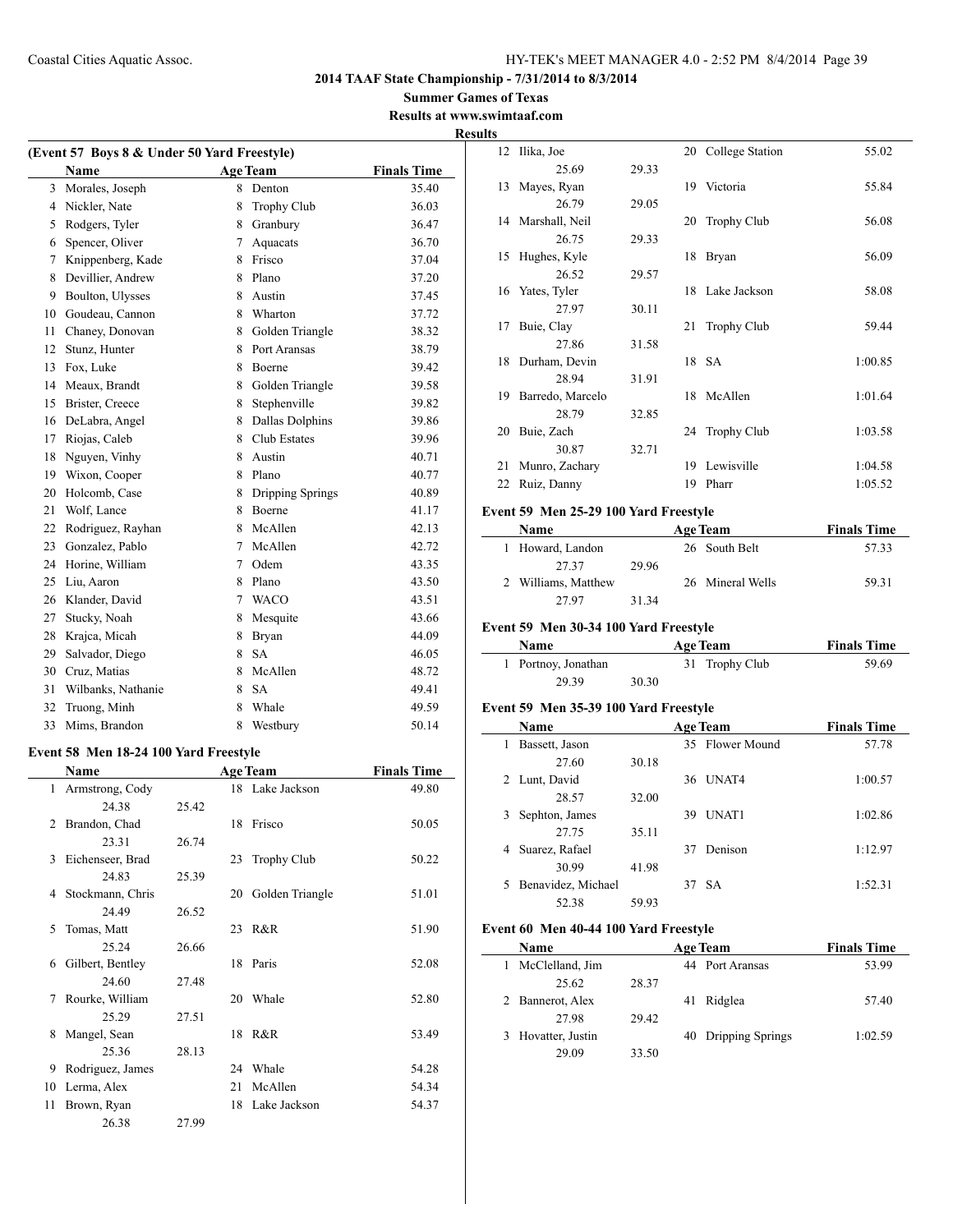## **2014 TAAF State Championship - 7/31/2014 to 8/3/2014**

**Summer Games of Texas**

**Results at www.swimtaaf.com**

#### **Results**

| Name          |       | <b>Age Team</b>     | <b>Finals Time</b> |
|---------------|-------|---------------------|--------------------|
| Leslie, Kevin |       | Granbury<br>49.     | 1:03.13            |
| 29.30         | 33.83 |                     |                    |
| 2 Hale, Paul  |       | 47 Dripping Springs | 1:17.90            |
| 35.70         | 42.20 |                     |                    |

| <b>Name</b>    |       | <b>Age Team</b>     | <b>Finals Time</b> |
|----------------|-------|---------------------|--------------------|
| 1 Akers, James |       | 51 Dripping Springs | 1:04.42            |
| 30.70          | 33.72 |                     |                    |
| 2 Ashley, Clay |       | 50 Bryan            | 1:24.42            |
| 40.33          | 44.09 |                     |                    |

## **Event 60 Men 60-64 100 Yard Freestyle**

| <b>Name</b>     | <b>Age Team</b> | <b>Finals Time</b> |
|-----------------|-----------------|--------------------|
| 1 Kelly, Robert | 60 South Belt   | 2:03.26            |
| 54.54           | 1:08.72         |                    |

## **Event 60 Men 70-74 100 Yard Freestyle**

| Name                | <b>Age Team</b> | <b>Finals Time</b> |
|---------------------|-----------------|--------------------|
| 1 Thatcher, Sanford | 70 Frisco       | 1:28.64            |
| 42.06               | 46.58           |                    |

#### **Event 61 Boys 6 & Under 25 Yard Backstroke**

|                | <b>Name</b>            |   | <b>Age Team</b>    | <b>Finals Time</b> |
|----------------|------------------------|---|--------------------|--------------------|
| $\mathbf{1}$   | Townsend, Jathen       | 6 | Golden Triangle    | 21.55              |
| $\overline{c}$ | Suarez, David          | 6 | Denison            | 22.32              |
| 3              | Todd, Reid             | 6 | Golden Triangle    | 24.13              |
| 4              | Kiske, Nico            | 6 | College Station    | 24.73              |
| 5              | Elgin, Jaden           | 6 | Plano              | 25.77              |
| 6              | Corn, Kasen            | 6 | Lake Jackson       | 26.09              |
| 7              | Nickler, Jack          | 6 | <b>Trophy Club</b> | 26.15              |
| 8              | Walter, Colin          | 6 | Keller             | 26.31              |
| 9              | Lockhart, Ayden        | 6 | Natatorium         | 26.63              |
| 10             | Tabakov, Daniel        | 6 | R&R                | 26.78              |
| 11             | Hogan, Sean            | 6 | Whale              | 27.51              |
| 12             | Fernandez, Giovanni    | 6 | Landa Park         | 28.19              |
| 13             | Mojdeh, Keegan         | 6 | Farmers Branch     | 28.78              |
| 14             | Buchanan, Brock        | 6 | Frisco             | 28.84              |
| 15             | Oprea, Matei           | 6 | Southlake          | 28.88              |
| 16             | Burke, Wyatt           | 6 | <b>Burleson</b>    | 29.56              |
| 17             | Calk, Morgan           | 6 | Northwest Region   | 30.91              |
| 18             | Apacible, Jonas        | 6 | Frisco             | 31.35              |
| 19             | Kreuz, Kyle            | 6 | Dripping Springs   | 33.17              |
| 20             | LaBrose, Luke          | 6 | Whale              | 34.74              |
| 21             | Carr, Wyatt            | 5 | Austin             | 35.04              |
| 22             | Galvan, Ayden          | 6 | Alice              | 35.18              |
| 23             | West, Hugo             | 6 | College Station    | 36.10              |
| 24             | Stewart, David         | 6 | Temple             | 37.02              |
| 25             | Guest, Jason           | 5 | <b>SA</b>          | 43.74              |
| $\overline{a}$ | Atchley, Trey          | 6 | Dripping Springs   | D <sub>O</sub>     |
| ---            | Wulfmeyer, Maximillion | 6 | Austin             | <b>DQ</b>          |
| ---            | Franklin, Nathan       | 6 | Frisco             | DO                 |
| $---$          | Campion, Edison        | 6 | Whale              | DQ                 |
|                |                        |   |                    |                    |

| Event 62 Boys 8 & Under 25 Yard Backstroke |                     |             |                  |                    |  |
|--------------------------------------------|---------------------|-------------|------------------|--------------------|--|
|                                            | Name                |             | <b>Age Team</b>  | <b>Finals Time</b> |  |
| $\mathbf{1}$                               | Devillier, Andrew   | 8           | Plano            | 18.48              |  |
|                                            | 2 Morales, Joseph   | 8.          | Denton           | 18.98              |  |
|                                            | 3 Dollins, Eli      |             | 8 The Colony     | 19.05              |  |
|                                            | 4 Dennis, Blake     |             | 8 Granbury       | 19.24              |  |
| 5                                          | Smith, Carson       |             | 8 Whale          | 19.43              |  |
|                                            | 6 Kumar, Alex       | 8           | Trophy Club      | 20.59              |  |
|                                            | 7 Goudeau, Cannon   | 8           | Wharton          | 20.60              |  |
|                                            | 8 Nisimblat, Matteo | 8           | Alice            | 20.79              |  |
| 9                                          | Garner, Zane        | 8           | El Campo         | 21.26              |  |
| 10                                         | Bognar, Sullivan    |             | 8 Whale          | 21.29              |  |
| 11                                         | Tatum, Peyton       | 8           | Southlake        | 21.58              |  |
| 12                                         | Boulton, Ulysses    | 8           | Austin           | 21.82              |  |
| 13                                         | Unberhagen, Jack    |             | 8 Austin         | 21.83              |  |
| 14                                         | Mann, Dylan         |             | 8 Victoria       | 21.86              |  |
| 15                                         | Peterson, Joshua    | 8           | <b>Bryan</b>     | 22.16              |  |
|                                            | 16 DeLabra, Angel   | 8           | Dallas Dolphins  | 22.44              |  |
| 17                                         | Aycock, Anderson    | 8.          | Sienna           | 22.46              |  |
| 18                                         | Chaney, Donovan     | 8           | Golden Triangle  | 22.75              |  |
|                                            | 19 Wolf, Lance      | 8           | Boerne           | 22.96              |  |
| 20                                         | Rios, Martin        | 8           | Whale            | 23.07              |  |
| 21                                         | Taghizadeh, Ormaan  |             | 7 Plano P        | 23.42              |  |
| 22                                         | Jones, Ian          | 8           | <b>Belterra</b>  | 23.72              |  |
| 23                                         | Fox, Luke           | 8           | <b>Boerne</b>    | 23.88              |  |
| 24                                         | Liu, Aaron          | 8.          | Plano            | 24.25              |  |
| 25                                         | Ip, Jaden           | $\tau$      | Plano            | 24.26              |  |
| 26                                         | VanGundy, Townes    | 8.          | Victoria         | 24.65              |  |
| 27                                         | Nguyen, Vinhy       | 8.          | Austin           | 25.07              |  |
|                                            | 28 Hunsucker, Heath | $7^{\circ}$ | Plano P          | 25.65              |  |
| 29                                         | Krajca, Benjamin    | $\tau$      | Bryan            | 25.69              |  |
|                                            | 30 Hebert, Scott    | 8           | <b>SA</b>        | 25.71              |  |
| 31                                         | Wixon, Cooper       |             | 8 Plano          | 25.99              |  |
| 32                                         | Padron, Cesar       | $7^{\circ}$ | Pharr            | 26.11              |  |
| 33                                         | Thompson, Beau      | $7^{\circ}$ | Athens Cain Cent | 26.44              |  |
| 34                                         | Gonzalez, Pablo     | $7^{\circ}$ | McAllen          | 29.88              |  |
| 35                                         | Wilbanks, Nathanie  | 8           | <b>SA</b>        | 30.60              |  |
| 36                                         | Morgan, Raymond     | 8           | <b>SA</b>        | 34.60              |  |
| $\overline{a}$                             | Vela, Rene          | 8           | Mission          | DQ                 |  |

## **Event 63 Men 18-24 50 Yard Backstroke**

|    | Name                       | <b>Age Team</b>          | <b>Finals Time</b> |
|----|----------------------------|--------------------------|--------------------|
| L  | Powell, Jake               | <b>Beford</b><br>18      | 25.37              |
| 2  | Guthrie, Ryan              | 20 Trophy Club           | 25.82              |
| 3  | Sampognaro, Daniel         | <b>Trophy Club</b><br>18 | 26.90              |
| 4  | Miller, Gabe               | R&R<br>18                | 27.87              |
| 5. | Mouton, Justin             | Golden Triangle<br>21    | 28.25              |
| 6  | York, Billy                | 18<br>Victoria           | 30.03              |
|    | Baker, Jared               | Golden Triangle<br>23    | 30.81              |
| 8  | Hutson, Trevor             | <b>Trophy Club</b><br>19 | 30.90              |
| 9  | Killebrew, Taylor          | 22 College Station       | 32.28              |
| 10 | Hughes, Kyle               | 18<br><b>Bryan</b>       | 33.73              |
|    | 25:00.00                   |                          |                    |
| 11 | Durham, Devin              | -SA<br>18                | 34.25              |
|    | 318:36:40.00<br>2:46:40.00 |                          |                    |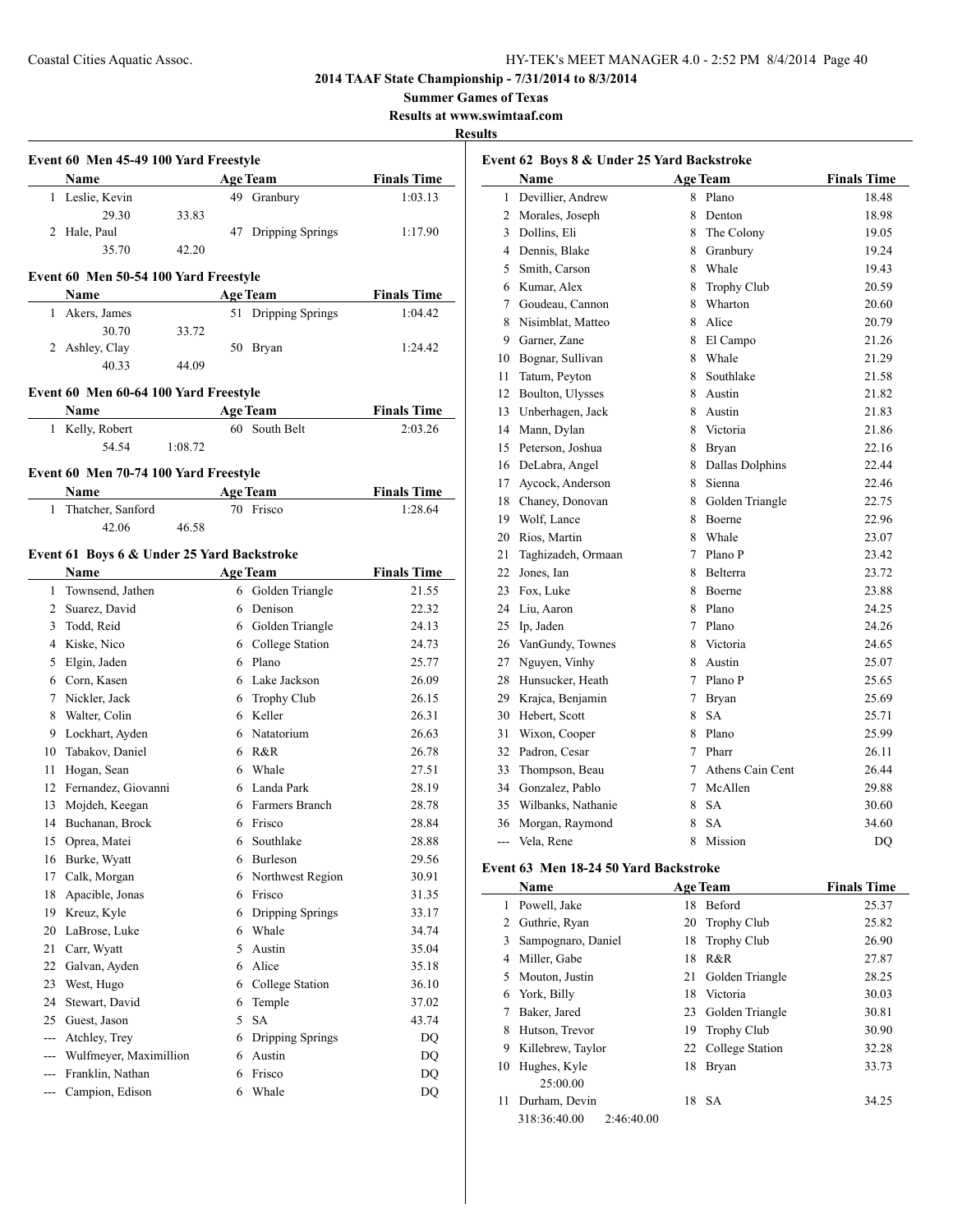**Summer Games of Texas Results at www.swimtaaf.com**

**Results**

|                | (Event 63 Men 18-24 50 Yard Backstroke)<br>Name      |   | <b>Age Team</b>     | <b>Finals Time</b> |
|----------------|------------------------------------------------------|---|---------------------|--------------------|
|                | 12 Ruiz, Danny                                       |   | 19 Pharr            | 34.45              |
|                | 13 Olsen, Cameron                                    |   | 18 Whale            | 36.73              |
|                | 14 Blanco, Francisco                                 |   | 19 Westbury         | 37.18              |
|                | 15 Zapalac, Jacob                                    |   | 18 Bryan            | 52.09              |
|                | Event 64 Men 25-29 50 Yard Backstroke                |   |                     |                    |
|                | Name                                                 |   | <b>Age Team</b>     | <b>Finals Time</b> |
|                | 1 Nguyen, Vi                                         |   | 26 Coppell          | 27.78              |
|                | 2 Regetz, Kenny                                      |   | 26 R&R              | 28.57              |
|                | 3 Howard, Landon                                     |   | 26 South Belt       | 28.68              |
|                | Event 64 Men 30-34 50 Yard Backstroke                |   |                     |                    |
|                | Name                                                 |   | Age Team            | <b>Finals Time</b> |
|                | 1 Zerber, Derek                                      |   | 32 R&R              | 27.43              |
|                | 2 Portnoy, Jonathan                                  |   | 31 Trophy Club      | 34.08              |
|                |                                                      |   |                     |                    |
|                | Event 65 Men 40-44 50 Yard Backstroke<br><b>Name</b> |   | <b>Age Team</b>     | <b>Finals Time</b> |
|                | 1 Bannerot, Alex                                     |   | 41 Ridglea          | 33.61              |
|                | 2 Campion, James                                     |   | 42 Whale            | 36.58              |
|                | 3 Brubaker, Sean                                     |   | 41 Flower Mound     | 37.14              |
|                | 4 Thompson, Rick                                     |   | 44 Athens Cain Cent | 38.05              |
|                | 5 Campbell, Greg                                     |   | 44 Granbury         | 42.69              |
|                | Event 65 Men 45-49 50 Yard Backstroke                |   |                     |                    |
|                | <b>Name</b>                                          |   | <b>Age Team</b>     | <b>Finals Time</b> |
|                | 1 Hutchinson, Richard                                |   | 47 Bryan            | 32.02              |
|                | 2 Leslie, Kevin                                      |   | 49 Granbury         | 33.14              |
|                | 3 Peter, Eric                                        |   | 45 Landa Park       | 36.96              |
|                | 4 Bergquist, Eric                                    |   | 45 Landa Park       | 38.69              |
|                | Event 65 Men 50-54 50 Yard Backstroke                |   |                     |                    |
|                | Name                                                 |   | <b>Age Team</b>     | <b>Finals Time</b> |
|                | 1 Medigovich, Robert                                 |   | 51 Frisco           | 37.41              |
|                | Event 65 Men 55-59 50 Yard Backstroke                |   |                     |                    |
|                | <b>Name</b>                                          |   | <b>Age Team</b>     | <b>Finals Time</b> |
|                | 1 Johnson, Mike                                      |   | 55 Frisco           | 31.94              |
|                |                                                      |   |                     |                    |
|                | Event 65 Men 70-74 50 Yard Backstroke<br>Name        |   | <b>Age Team</b>     | <b>Finals Time</b> |
| 1              | Thatcher, Sanford                                    |   | 70 Frisco           | 46.80              |
|                |                                                      |   |                     |                    |
|                | Event 66 Boys 8 & Under 25 Yard Breaststroke<br>Name |   | <b>Age Team</b>     | <b>Finals Time</b> |
| 1              | Bures, Luke                                          |   | 8 El Campo          | 21.36              |
| $\overline{2}$ | Hadrick, Mike                                        | 8 | <b>WOOD</b>         | 22.06              |
| 3              | Gwin, Hunter                                         |   | 8 Whale             | 22.17              |
|                | 4 Sharma, Sanyam                                     |   | 8 Frisco            | 22.58              |
| 5              | Richard, Walter                                      |   | 8 Austin            | 22.80              |
|                | 6 Gonzales, Jay                                      |   | 8 Frisco            | 23.06              |
| 7              | Hulet, Mark                                          |   | 8 WOOD              | 23.21              |
| 8              | Griffin, Alec                                        |   | 8 Plano P           | 24.09              |
| 9              | Brister, Creece                                      | 8 | Stephenville        | 24.12              |
| 10             | Burt, Aidan                                          |   | 8 Belterra          | 24.17              |
| 11             | Nguyen, Vinhy                                        | 8 | Austin              | 24.20              |
| 12             | Tercero, Benjamin                                    |   | 8 La Porte          | 24.47              |
|                |                                                      |   |                     |                    |

| S     |                    |   |                  |       |
|-------|--------------------|---|------------------|-------|
| 13    | Kasper, Sean       | 8 | Austin           | 24.53 |
| 14    | Kumar, Arpan       | 8 | Flower Mound     | 24.99 |
| 15    | Coleman, Isaac     | 7 | Plano P          | 25.00 |
| 16    | Lemmer, Tate       | 8 | Belterra         | 25.20 |
| 17    | Young, Grant       | 8 | Victoria         | 25.27 |
| 18    | Krajca, Micah      | 8 | Bryan            | 25.35 |
| 19    | Calderon, Armand   | 7 | Plano            | 25.95 |
| 20    | Rill, Alec         | 8 | Belterra         | 26.83 |
| 21    | Gonzalez, Pablo    | 7 | McAllen          | 27.20 |
| 22    | Thompson, Beau     | 7 | Athens Cain Cent | 28.84 |
| 23    | Harrington, Parker | 8 | Flower Mound     | 30.10 |
| 24    | Truong, Minh       | 8 | Whale            | 30.28 |
| 25    | Brown, Ty          | 7 | McAllen          | 34.19 |
| 26    | Guest, Jason       | 5 | <b>SA</b>        | 42.99 |
| $---$ | Bradley, Ryan      | 8 | Frisco           | DQ    |
|       | Vasquez, Marco     | 8 | Alice            | DO    |
|       | Townsend, Luke     | 7 | McAllen          | DQ    |
|       |                    |   |                  |       |

## **Event 67 Men 18-24 50 Yard Breaststroke**

|                | Name               |    | <b>Age Team</b>    | <b>Finals Time</b> |
|----------------|--------------------|----|--------------------|--------------------|
| $\mathbf{1}$   | Mangel, Sean       | 18 | R&R                | 28.80              |
| $\overline{2}$ | Romero, Andre      | 20 | Whale              | 29.09              |
| 3              | Howard, Carson     | 23 | South Belt         | 29.18              |
| $\overline{4}$ | Brandon, Chad      | 18 | Frisco             | 29.68              |
| 5              | Anderson, Thomas   | 19 | Landa Park         | 30.06              |
| 6              | LeMaire, Chandler  | 18 | R&R                | 30.09              |
| 7              | Stockmann, Matthew | 19 | Golden Triangle    | 30.88              |
| 8              | Moore, Andrew      | 24 | <b>Trophy Club</b> | 31.06              |
| 9              | Yates, Tyler       | 18 | Lake Jackson       | 31.35              |
| 10             | Stockmann, Michael | 22 | Golden Triangle    | 31.94              |
| 11             | Overath, John      | 18 | Beford             | 32.03              |
| 12             | Criddle, Courage   | 18 | Landa Park         | 32.34              |
| 13             | Tony, Chris        | 18 | Beford             | 32.42              |
| 14             | Garcia, Patrick    | 19 | R&R                | 32.55              |
| 15             | Lara, Jared        | 21 | La Porte           | 32.87              |
| 16             | Barredo, Marcelo   | 18 | McAllen            | 32.99              |
| 17             | Escobendo, Xavier  | 18 | Pharr              | 33.00              |
| 18             | Sampognaro, Daniel | 18 | <b>Trophy Club</b> | 34.03              |
| 19             | Buie, Clay         | 21 | <b>Trophy Club</b> | 34.19              |
| 20             | Hutson, Trevor     | 19 | <b>Trophy Club</b> | 35.48              |
| 21             | Fetzzeck, Richard  | 18 | Ridglea            | 36.16              |
| 22             | Tony, Bryan        | 20 | Beford             | 36.36              |
| 23             | Blanco, Francisco  | 19 | Westbury           | 36.69              |
| 24             | Smith, Rushed      | 23 | Westbury           | 37.03              |
| 25             | Killebrew, Taylor  | 22 | College Station    | 37.66              |
| 26             | Olsen, Cameron     | 18 | Whale              | 40.52              |
| 27             | Flores, Roberto    | 18 | South Belt         | 45.88              |
| 28             | Zapalac, Jacob     | 18 | Bryan              | 53.50              |

## **Event 68 Men 25-29 50 Yard Breaststroke**

| <b>Name</b>         | <b>Age Team</b>  | <b>Finals Time</b> |  |
|---------------------|------------------|--------------------|--|
| 1 Williams, Matthew | 26 Mineral Wells | 34.64              |  |
| 2 Sievert, Tyler    | 28 Weatherford   | 36.81              |  |
| 3 Cunningham, Josh  | 29 Landa Park    | 3744               |  |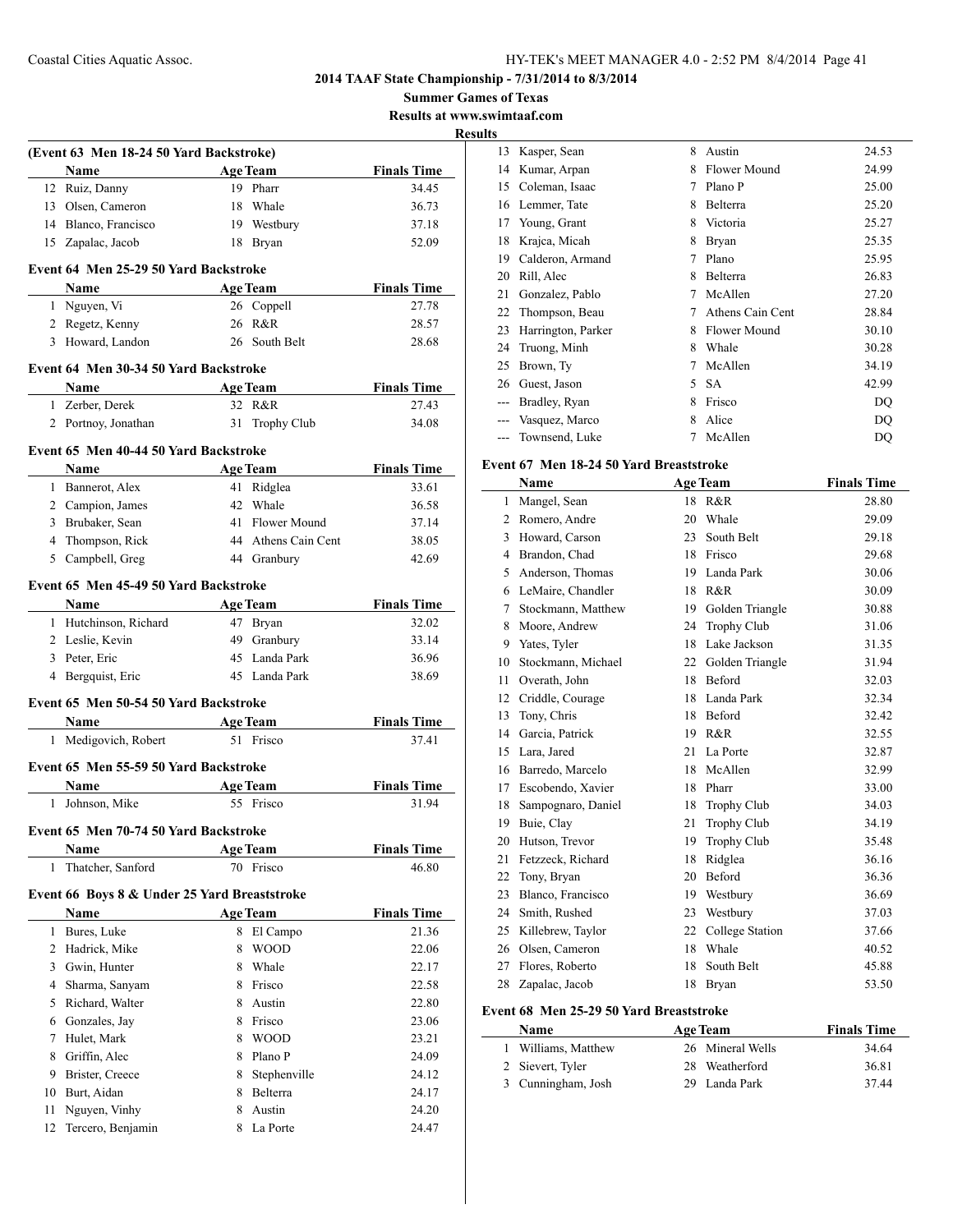**Summer Games of Texas**

**Results at www.swimtaaf.com**

**Results**

|                |                                                                    |   |                     |                    | <b>Resul</b> |
|----------------|--------------------------------------------------------------------|---|---------------------|--------------------|--------------|
|                | Event 68 Men 30-34 50 Yard Breaststroke                            |   |                     |                    |              |
|                | Name<br>Age Team                                                   |   |                     | <b>Finals Time</b> |              |
|                | 1 Braden, Jordan                                                   |   | 31 Victoria         | 31.86              |              |
|                | Event 68 Men 35-39 50 Yard Breaststroke                            |   |                     |                    |              |
|                | <b>Example 3</b> Age Team<br>Name                                  |   |                     | <b>Finals Time</b> |              |
|                | 1 Sephton, James                                                   |   | 39 UNAT1            | 32.59              |              |
|                | 2 Chastain, Jason                                                  |   | 37 Granbury         | 39.71              |              |
|                | 3 Harthcock, Matt                                                  |   | 36 Frisco           | 41.03              |              |
|                | Event 69 Men 40-44 50 Yard Breaststroke                            |   |                     |                    |              |
|                | Name                                                               |   | <b>Age Team</b>     | <b>Finals Time</b> |              |
|                | 1 Nuccitelli, Saul                                                 |   | 43 Austin           | 34.26              |              |
|                | 2 Thompson, Drake                                                  |   | 40 Landa Park       | 35.68              |              |
|                | 3 Thompson, Rick                                                   |   | 44 Athens Cain Cent | 37.10              |              |
|                | 4 Garner, Todd                                                     |   | 44 Granbury         | 38.12              |              |
|                | 5 Campbell, Greg                                                   |   | 44 Granbury         | 46.99              |              |
|                | Event 69 Men 45-49 50 Yard Breaststroke                            |   |                     |                    |              |
|                | <b>Name</b>                                                        |   | <b>Age Team</b>     | <b>Finals Time</b> |              |
|                | 1 Hutchinson, Richard                                              |   | 47 Bryan            | 33.98              |              |
|                | 2 Leslie, Kevin                                                    |   | 49 Granbury         | 37.96              |              |
|                | 3 Dyer, Scott                                                      |   | 48 Carrollton       | 42.75              |              |
|                |                                                                    |   |                     |                    |              |
|                | Event 69 Men 50-54 50 Yard Breaststroke                            |   |                     |                    |              |
|                | <b>Example 2 Age Team</b><br>Name                                  |   |                     | <b>Finals Time</b> |              |
|                | 1 Hayes, Paul                                                      |   | 50 Flower Mound     | 34.84              |              |
|                | 2 Akers, James                                                     |   | 51 Dripping Springs | 36.26              |              |
|                | 3 Medigovich, Robert                                               |   | 51 Frisco           | 40.38              |              |
|                | 4 Ashley, Clay                                                     |   | 50 Bryan            | 45.34              |              |
|                | Event 69 Men 60-64 50 Yard Breaststroke                            |   |                     |                    |              |
|                | <b>Name</b><br><u> 1980 - John Barn Barn, amerikansk politiker</u> |   | <b>Age Team</b>     | <b>Finals Time</b> |              |
|                | 1 Kelly, Robert                                                    |   | 60 South Belt       | 48.59              |              |
|                | Event 69 Men 70-74 50 Yard Breaststroke                            |   |                     |                    |              |
|                | <b>Age Team</b><br>Name                                            |   |                     | <b>Finals Time</b> |              |
|                | 1 Thatcher, Sanford                                                |   | 70 Frisco           | 51.58              |              |
|                | Event 70 Boys 8 & Under 25 Yard Butterfly                          |   |                     |                    |              |
|                | Name Age Team                                                      |   |                     | <b>Finals Time</b> |              |
| 1              | Dollins, Eli                                                       | 8 | The Colony          | 17.32              |              |
| $\overline{c}$ | Smith, Carson                                                      | 8 | Whale               | 17.35              |              |
| 3              | Hammons, Zachary                                                   | 8 | Frisco              | 17.54              |              |
|                | 4 Hulet, Mark                                                      | 8 | <b>WOOD</b>         | 18.36              |              |
| 5              | Meaux, Brandt                                                      | 8 | Golden Triangle     | 18.61              |              |
| 6              | Roberts, Rayden                                                    | 8 | Angleton            | 18.99              |              |
| 7              | Bolanos, Dante                                                     | 8 | Garland             | $20.08\,$          |              |
| 8              | Yu, Ian                                                            | 8 | Southlake           | 20.32              |              |
| 9              | Garner, Zane                                                       |   | 8 El Campo          | 20.74              |              |
| 10             | Graterol, Edgard                                                   | 8 | Flower Mound        | 20.83              |              |
| 11             | Peterson, Joshua                                                   | 8 | Bryan               | 21.58              |              |
| 12             | Rill, Alec                                                         | 8 | Belterra            | 21.83              |              |
| 13             | Stanley, Ethan                                                     | 8 | Boerne              | 22.23              |              |
| 14             | Sharp, Luke                                                        | 7 | Carrollton          | 22.74              |              |
| 15             | Bognar, Sullivan                                                   | 8 | Whale               | 22.86              |              |
| 16             | Munoz, Marco                                                       | 7 | Alice               | 23.04              |              |
| 17             | Perry, Jacob                                                       | 8 | Rowlett             | 23.07              |              |
|                |                                                                    |   |                     |                    |              |

| 18 | Bird, Owen              | 8  | Carrollton      | 23.20 |
|----|-------------------------|----|-----------------|-------|
| 19 | J. Soirez IV, Lovelace  |    | Austin          | 23.66 |
| 20 | Hebert, Scott           |    | 8 SA            | 23.98 |
| 21 | Burt, Aidan             | 8  | Belterra        | 24.63 |
|    | 22 Chan, Tommy          | 8. | Southlake       | 25.05 |
|    | 23 Cordero, Nicolas     | 7  | Mesquite        | 25.78 |
|    | 24 Goodman, Christopher |    | Alice           | 30.43 |
|    | 25 Lee, Aaron           |    | Austin          | 31.67 |
|    | 26 Kiske, Nico          | 6  | College Station | 35.55 |
|    | --- Swain, Dillon       | 8  | Austin          | DO    |

## **Event 71 Men 18-24 50 Yard Butterfly**

|                | <b>Name</b>        |    | <b>Age Team</b>    | <b>Finals Time</b> |
|----------------|--------------------|----|--------------------|--------------------|
| $\mathbf{1}$   | Dena, Caleb        | 19 | Ridglea            | 24.14              |
| $\overline{c}$ | Armstrong, Cody    | 18 | Lake Jackson       | 24.80              |
| 3              | Eichenseer, Brad   | 23 | <b>Trophy Club</b> | 24.86              |
| 4              | Guthrie, Ryan      | 20 | Trophy Club        | 25.22              |
| 5              | Brandon, Chad      | 18 | Frisco             | 25.34              |
| 6              | Kempisty, Justin   | 24 | R&R                | 25.51              |
| $\overline{7}$ | Romero, Andre      | 20 | Whale              | 25.62              |
| $*8$           | McElheney, Ryan    | 21 | Frisco             | 26.06              |
| *8             | LeMaire, Chandler  | 18 | R&R                | 26.06              |
| 10             | Ilika, Joe         |    | 20 College Station | 26.13              |
| 11             | Emmons, Miller     | 18 | Frisco             | 26.16              |
| 12             | Mangel, Sean       | 18 | R&R                | 26.21              |
| 13             | Stockmann, Matthew |    | 19 Golden Triangle | 26.24              |
| 14             | Turner, Trent      | 18 | Pharr              | 26.36              |
| 15             | Mouton, Justin     | 21 | Golden Triangle    | 26.41              |
| 16             | Howard, Carson     | 23 | South Belt         | 26.64              |
| 17             | Yerigan, Reid      | 19 | Beford             | 26.83              |
| 18             | Jones, Aaron       | 18 | Marble Falls       | 26.95              |
| 19             | Brown, Ryan        | 18 | Lake Jackson       | 27.00              |
| 20             | Moreno, Ricky      | 24 | R&R                | 27.25              |
| 21             | Tony, Chris        | 18 | Beford             | 28.15              |
| 22             | Hutson, Trevor     | 19 | Trophy Club        | 28.26              |
| 23             | Jacks, Jeremy      | 21 | R&R                | 28.35              |
| 24             | Buie, Zach         | 24 | <b>Trophy Club</b> | 29.49              |
| 25             | Lara, Jared        | 21 | La Porte           | 29.99              |
| 26             | Escobendo, Xavier  | 18 | Pharr              | 30.19              |
| 27             | Ruiz, Danny        | 19 | Pharr              | 30.79              |
| 28             | Cox, Charlie       | 23 | R&R                | 31.13              |
| 29             | Barredo, Marcelo   | 18 | McAllen            | 31.22              |
| 30             | Cruz, Lewis        | 20 | South Belt         | 31.55              |
| 31             | Munro, Zachary     | 19 | Lewisville         | 31.77              |
| 32             | Tony, Bryan        | 20 | Beford             | 32.76              |
| 33             | Jones, VanArthur   |    | 19 Westbury        | 33.11              |
| 34             | Smith, Rushed      | 23 | Westbury           | 33.17              |
| 35             | Zapalac, Jacob     | 18 | Bryan              | 44.98              |

## **Event 72 Men 25-29 50 Yard Butterfly**

| <b>Name</b>        | <b>Age Team</b> | <b>Finals Time</b> |
|--------------------|-----------------|--------------------|
| 1 Howard, Landon   | 26 South Belt   | 26.76              |
| 2 Frey, Jameson    | 25 South Belt   | 28.90              |
| 3 Cunningham, Josh | 29 Landa Park   | 32.93              |
| 4 Sievert, Tyler   | Weatherford     | 34 24              |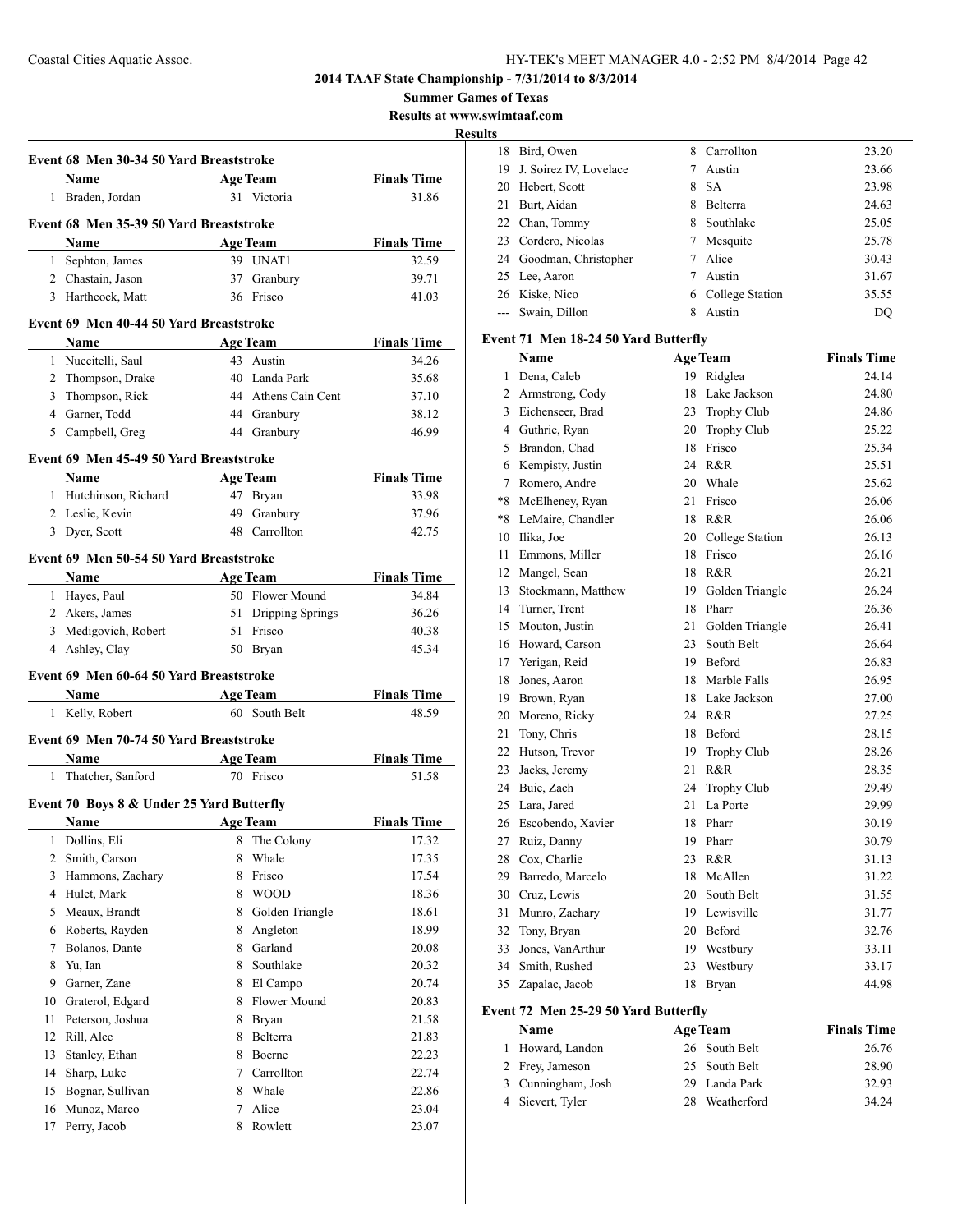27 West, Hugo 6 College Station 32.41 28 Kreuz, Kyle 6 Dripping Springs 33.92

**2014 TAAF State Championship - 7/31/2014 to 8/3/2014**

**Summer Games of Texas**

**Results at www.swimtaaf.com**

## **Results**

 $\overline{a}$ 

|    | Event 72 Men 30-34 50 Yard Butterfly         |    |                                  | <b>Finals Time</b>          |
|----|----------------------------------------------|----|----------------------------------|-----------------------------|
|    | Name                                         |    | <b>Age Team</b>                  |                             |
|    | 1 Zerber, Derek                              |    | 32 R&R                           | 26.33                       |
|    | 2 Braden, Jordan                             |    | 31 Victoria                      | 26.83                       |
|    | Event 72 Men 35-39 50 Yard Butterfly         |    |                                  |                             |
|    | Name                                         |    | <b>Age Team</b>                  | <b>Finals Time</b>          |
|    | 1 Benavidez, Michael                         |    | 37 SA                            | 54.43                       |
|    | Event 73 Men 40-44 50 Yard Butterfly         |    |                                  |                             |
|    | <b>Name</b>                                  |    | <b>Age Team</b>                  | <b>Finals Time</b>          |
|    | 1 Bannerot, Alex                             | 41 | Ridglea                          | 29.05                       |
|    | 2 Thompson, Drake                            |    | 40 Landa Park                    | 30.60                       |
|    | 3 Hovatter, Justin                           |    | 40 Dripping Springs              | 32.08                       |
|    | 4 Thompson, Rick                             |    | 44 Athens Cain Cent              | 33.84                       |
| 5  | Campbell, Greg                               |    | 44 Granbury                      | 39.25                       |
|    |                                              |    |                                  |                             |
|    | Event 73 Men 45-49 50 Yard Butterfly         |    |                                  |                             |
|    | Name                                         |    | <b>Age Team</b><br>45 Landa Park | <b>Finals Time</b>          |
|    | 1 Peter, Eric                                |    |                                  | 32.43                       |
|    | Event 73 Men 50-54 50 Yard Butterfly<br>Name |    | <b>Age Team</b>                  |                             |
|    |                                              |    | 50 La Porte                      | <b>Finals Time</b>          |
|    | --- Dunnigan, Shawn                          |    |                                  | DQ                          |
|    | Event 73 Men 70-74 50 Yard Butterfly         |    |                                  |                             |
| 1  | Name<br>Thatcher, Sanford                    |    | <b>Age Team</b><br>70 Frisco     | <b>Finals Time</b><br>47.90 |
|    | Event 74 Boys 6 & Under 25 Yard Freestyle    |    |                                  |                             |
|    | Name                                         |    | <b>Age Team</b>                  | <b>Finals Time</b>          |
| 1  |                                              |    |                                  | 17.93                       |
| 2  | Nickler, Jack<br>Townsend, Jathen            |    | 6 Trophy Club                    | 18.27                       |
|    |                                              |    | 6 Golden Triangle<br>6 Denison   |                             |
| 3  | Suarez, David                                |    |                                  | 18.74                       |
|    | 4 Walter, Colin                              |    | 6 Keller                         | 19.12                       |
|    | 5 Campion, Edison                            |    | 6 Whale                          | 19.22                       |
|    | 6 Elgin, Jaden                               |    | 6 Plano                          | 20.56                       |
|    | 7 Duderstadt, Nicholas                       |    | 5 Beford                         | 20.92                       |
| 8  | White-Farrell, Gage                          |    | 6 Alice                          | 21.49                       |
| 9. | Molina, Jason                                |    | 6 Alice                          | 21.52                       |
|    | 10 Kiske, Nico                               |    | 6 College Station                | 21.74                       |
| 11 | Calhoun, Kole                                | 6  | El Campo                         | 21.77                       |
| 12 | Burke, Wyatt                                 | 6  | Burleson                         | 21.98                       |
| 13 | Buchanan, Brock                              | 6  | Frisco                           | 22.13                       |
| 14 | Lockhart, Ayden                              |    | 6 Natatorium                     | 22.46                       |
|    | 15 Hembree, Beck                             | 6  | Dripping Springs                 | 23.05                       |
| 16 | Krenek, Bryce                                | 6  | El Campo                         | 23.53                       |
| 17 | Tabakov, Daniel                              | 6  | R&R                              | 23.96                       |
| 18 | Apacible, Jonas                              | 6  | Frisco                           | 24.15                       |
| 19 | Wixon, Nathan                                | 6  | Plano                            | 24.27                       |
| 20 | Nguyen, Austin                               | 6  | Grand Prairie                    | 24.33                       |
| 21 | Hogan, Sean                                  | 6  | Whale                            | 24.75                       |
| 22 | Cecil, Jack                                  | 6  | Austin                           | 26.12                       |
| 23 | Slyker, William                              | 5  | Marble Falls                     | 28.28                       |
| 24 |                                              | 6  | Austin                           | 29.74                       |
| 25 | Wulfmeyer, Maximillion<br>LaBrose, Luke      | 6  | Whale                            | 29.84                       |

| Event 75 Boys 8 & Under 25 Yard Freestyle |                    |        |                    |                    |  |  |
|-------------------------------------------|--------------------|--------|--------------------|--------------------|--|--|
|                                           | Name               |        | <b>Age Team</b>    | <b>Finals Time</b> |  |  |
| 1                                         | Gierkey, Jake      | $\tau$ | Frisco             | 15.20              |  |  |
| 2                                         | Smith, Carson      | 8      | Whale              | 15.73              |  |  |
| 3                                         | Goudeau, Cannon    | 8.     | Wharton            | 16.10              |  |  |
| 4                                         | Morales, Joseph    |        | 8 Denton           | 16.15              |  |  |
| 5                                         | Spencer, Oliver    | $\tau$ | Aquacats           | 16.18              |  |  |
| 6                                         | Devillier, Andrew  |        | 8 Plano            | 16.20              |  |  |
| 7                                         | Nickler, Matt      | 8      | <b>Trophy Club</b> | 16.32              |  |  |
| 8                                         | Bognar, Sullivan   | 8      | Whale              | 16.47              |  |  |
| 9                                         | Rodgers, Tyler     |        | 8 Granbury         | 16.74              |  |  |
| 10                                        | Stanley, Ethan     |        | 8 Boerne           | 16.96              |  |  |
| 11                                        | Williams, Carter   | $\tau$ | Flower Mound       | 17.18              |  |  |
| 12                                        | Rill, Alec         | 8      | Belterra           | 17.30              |  |  |
| 13                                        | Kurtz, Sammy       |        | 7 Victoria         | 17.41              |  |  |
| 14                                        | Tercero, Benjamin  |        | 8 La Porte         | 17.63              |  |  |
| 15                                        | Torres, William    |        | 8 NAVA             | 17.66              |  |  |
| $*16$                                     | Tatum, Peyton      | 8      | Southlake          | 17.67              |  |  |
| $*16$                                     | Mann, Dylan        |        | 8 Victoria         | 17.67              |  |  |
| 18                                        | Sharp, Luke        |        | 7 Carrollton       | 17.92              |  |  |
| 19                                        | Boulton, Ulysses   | 8      | Austin             | 17.93              |  |  |
| 20                                        | Burt, Aidan        | 8      | Belterra           | 17.97              |  |  |
| 21                                        | Hadrick, Mike      | 8      | <b>WOOD</b>        | 18.01              |  |  |
| 22                                        | Miller, Jaxon      | 8      | Frisco             | 18.04              |  |  |
| 23                                        | Swain, Dillon      | 8      | Austin             | 18.11              |  |  |
| 24                                        | Vela, Rene         | 8      | Mission            | 18.35              |  |  |
| 25                                        | Rios, Martin       | 8.     | Whale              | 18.55              |  |  |
| 26                                        | Boyle, Michael     | 7      | Frisco             | 18.80              |  |  |
| 27                                        | Serda, Noah        | 8      | McAllen            | 19.00              |  |  |
| 28                                        | Wixon, Cooper      | 8      | Plano              | 19.01              |  |  |
| 29                                        | Horine, William    | $\tau$ | Odem               | 19.40              |  |  |
| 30                                        | Wyrtzen, Noah      | 8      | Austin             | 19.48              |  |  |
| 31                                        | Klander, David     | 7      | <b>WACO</b>        | 19.64              |  |  |
| 32                                        | Hebert, Scott      | 8      | SA                 | 20.09              |  |  |
| 33                                        | Krajca, Benjamin   | 7      | <b>Bryan</b>       | 20.58              |  |  |
| 34                                        | Thompson, Beau     | 7      | Athens Cain Cent   | 20.74              |  |  |
| 35                                        | Salvador, Diego    | 8      | <b>SA</b>          | 22.65              |  |  |
| 36                                        | Hohnadel, Ethan    | 8      | <b>STARS</b>       | 23.12              |  |  |
| 37                                        | Wilbanks, Nathanie | 8      | <b>SA</b>          | 23.35              |  |  |

## **Event 76 Men 18-24 50 Yard Freestyle**

|      | <b>Age Team</b><br>Name |    |                    | <b>Finals Time</b> |
|------|-------------------------|----|--------------------|--------------------|
| 1    | Brandon, Chad           | 18 | Frisco             | 22.72              |
| 2    | Armstrong, Cody         | 18 | Lake Jackson       | 22.75              |
| $*3$ | Dena, Caleb             | 19 | Ridglea            | 22.92              |
| $*3$ | Eichenseer, Brad        | 23 | <b>Trophy Club</b> | 22.92              |
|      | Powell, Jake            | 18 | Beford             | 23.25              |
| 6    | Gilbert, Bentley        | 18 | Paris              | 23.45              |
|      | Sampognaro, Daniel      | 18 | Trophy Club        | 23.48              |
| 8    | Garcia, Patrick         | 19 | R&R                | 23.74              |
| 9    | Mangel, Sean            | 18 | R&R                | 23.82              |
| 10   | McElheney, Ryan         | 21 | Frisco             | 24.01              |
| 11   | Rodriguez, James        | 24 | Whale              | 24.10              |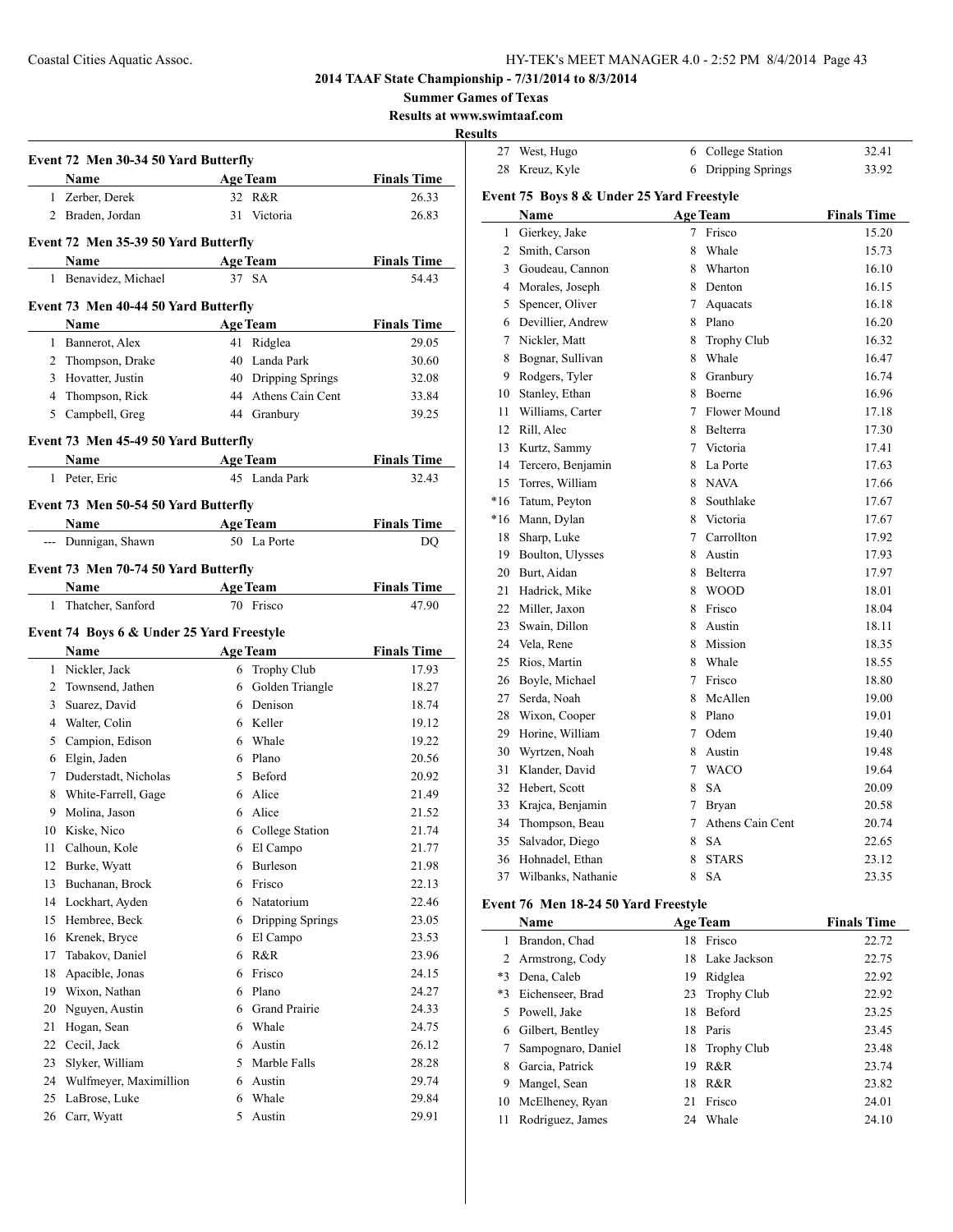**2014 TAAF State Championship - 7/31/2014 to 8/3/2014**

**Summer Games of Texas**

**Results at www.swimtaaf.com Results**

| (Event 76 Men 18-24 50 Yard Freestyle) |                   |                 |                    |                    |  |  |
|----------------------------------------|-------------------|-----------------|--------------------|--------------------|--|--|
|                                        | <b>Name</b>       | <b>Age Team</b> |                    | <b>Finals Time</b> |  |  |
| 12                                     | Romero, Andre     | 20              | Whale              | 24.20              |  |  |
| 13                                     | Moore, Andrew     | 24              | <b>Trophy Club</b> | 24.29              |  |  |
| 14                                     | Turner, Trent     | 18              | Pharr              | 24.66              |  |  |
| 15                                     | Jones, Aaron      | 18              | Marble Falls       | 24.70              |  |  |
| $*16$                                  | Yerigan, Reid     | 19              | Beford             | 24.87              |  |  |
| $*16$                                  | Ilika, Joe        | 20              | College Station    | 24.87              |  |  |
| 18                                     | Hughes, Kyle      | 18              | Bryan              | 24.95              |  |  |
| 19                                     | Lara, Jared       | 21              | La Porte           | 25.08              |  |  |
| 20                                     | Escobendo, Xavier | 18              | Pharr              | 25.30              |  |  |
| 21                                     | Marshall, Neil    | 20              | <b>Trophy Club</b> | 25.48              |  |  |
| 22                                     | Moreno, Ricky     | 24              | R&R                | 25.59              |  |  |
| 23                                     | Mayes, Ryan       | 19              | Victoria           | 25.62              |  |  |
| 24                                     | Jackson, Richard  | 23              | South Belt         | 26.19              |  |  |
| 25                                     | Killebrew, Taylor | 22              | College Station    | 26.79              |  |  |
| 26                                     | Durham, Devin     | 18              | <b>SA</b>          | 26.83              |  |  |
| 27                                     | Blanco, Francisco | 19              | Westbury           | 27.05              |  |  |
| 28                                     | Adams, Nathan     | 19              | Westbury           | 28.19              |  |  |
| 29                                     | Ruiz, Danny       | 19              | Pharr              | 28.40              |  |  |
| 30                                     | Adams, Juan       | 22              | Westbury           | 28.77              |  |  |
| 31                                     | Munro, Zachary    | 19              | Lewisville         | 28.86              |  |  |
| 32                                     | Smith, Rushed     | 23              | Westbury           | 29.24              |  |  |
| 33                                     | Fetzzeck, Richard | 18              | Ridglea            | 29.88              |  |  |
| 34                                     | Jones, VanArthur  | 19              | Westbury           | 29.96              |  |  |
| 35                                     | Olsen, Cameron    | 18              | Whale              | 30.77              |  |  |
| 36                                     | Zapalac, Jacob    | 18              | <b>Bryan</b>       | 44.81              |  |  |
| 37                                     | Guerra, Nick      | 19              | <b>SA</b>          | 57.71              |  |  |

## **Event 77 Men 25-29 50 Yard Freestyle**

|   | <b>Name</b>         |     | <b>Age Team</b> | <b>Finals Time</b> |
|---|---------------------|-----|-----------------|--------------------|
| 1 | Nguyen, Vi          |     | 26 Coppell      | 23.75              |
|   | 2 Regetz, Kenny     |     | 26 R&R          | 24.12              |
|   | 3 Landero, Jonathan | 29. | Pharr           | 25.55              |
|   | 4 Frey, Jameson     |     | 25 South Belt   | 27.95              |
|   | 5 Boggan, Sean      | 29. | Huntsville      | 28.66              |
|   | 6 Sievert, Tyler    | 28  | Weatherford     | 29.24              |

#### **Event 77 Men 30-34 50 Yard Freestyle**

| <b>Name</b>      | <b>Age Team</b> | <b>Finals Time</b> |
|------------------|-----------------|--------------------|
| 1 Braden, Jordan | 31 Victoria     | 24.51              |

#### **Event 77 Men 35-39 50 Yard Freestyle**

| <b>Name</b>        |                                                                           |     | <b>Finals Time</b>                                                                                             |
|--------------------|---------------------------------------------------------------------------|-----|----------------------------------------------------------------------------------------------------------------|
| Bassett, Jason     |                                                                           |     | 24.28                                                                                                          |
|                    |                                                                           |     | 26.85                                                                                                          |
| Sephton, James     | 39.                                                                       |     | 26.86                                                                                                          |
|                    |                                                                           |     | 29.05                                                                                                          |
|                    |                                                                           |     | 32.19                                                                                                          |
|                    |                                                                           |     | 32.34                                                                                                          |
| Chastain, Jason    |                                                                           |     | 37.56                                                                                                          |
| Benavidez, Michael | 37                                                                        | -SA | 48.52                                                                                                          |
|                    | 2 Lunt, David<br>4 Suarez, Rafael<br>5 Levine, Aaron<br>6 Harthcock, Matt |     | <b>Age Team</b><br>35 Flower Mound<br>36 UNAT4<br>UNAT1<br>37 Denison<br>35 Austin<br>36 Frisco<br>37 Granbury |

## **Event 78 Men 40-44 50 Yard Freestyle**

| Name              | <b>Age Team</b> | <b>Finals Time</b> |
|-------------------|-----------------|--------------------|
| 1 McClelland, Jim | 44 Port Aransas | 24.46              |
| 2 Towery, Parker  | 42 Landa Park   | 24.89              |

| uus |                                      |       |   |                     |                    |
|-----|--------------------------------------|-------|---|---------------------|--------------------|
|     | 3 Nuccitelli, Saul                   |       |   | 43 Austin           | 26.76              |
|     | 4 Garner, Todd                       |       |   | 44 Granbury         | 27.66              |
|     | 5 Campion, James                     |       |   | 42 Whale            | 27.91              |
|     | 6 Hovatter, Justin                   |       |   | 40 Dripping Springs | 27.99              |
|     | 7 Thompson, Drake                    |       |   | 40 Landa Park       | 29.27              |
|     | 8 Brubaker, Sean                     |       |   | 41 Flower Mound     | 30.57              |
|     | Event 78 Men 45-49 50 Yard Freestyle |       |   |                     |                    |
|     | Name                                 |       |   | <b>Age Team</b>     | <b>Finals Time</b> |
|     | 1 Hutchinson, Richard                |       |   | 47 Bryan            | 27.62              |
|     | 2 Peter, Eric                        |       |   | 45 Landa Park       | 27.85              |
|     | 3 Leslie, Kevin                      |       |   | 49 Granbury         | 28.43              |
|     | 4 Frontera, Roberto                  |       |   | 49 Dripping Springs | 29.16              |
|     | Event 78 Men 50-54 50 Yard Freestyle |       |   |                     |                    |
|     | Name                                 |       |   | <b>Age Team</b>     | <b>Finals Time</b> |
|     | 1 Dunnigan, Shawn                    |       |   | 50 La Porte         | 26.75              |
|     | 2 Hayes, Paul                        |       |   | 50 Flower Mound     | 27.67              |
|     | 3 Parsons, David                     |       |   | 50 Port Aransas     | 30.03              |
|     | 4 Ashley, Clay                       |       |   | 50 Bryan            | 36.67              |
|     | Event 78 Men 55-59 50 Yard Freestyle |       |   |                     |                    |
|     | Name                                 |       |   | <b>Age Team</b>     | <b>Finals Time</b> |
|     | 1 Johnson, Mike                      |       |   | 55 Frisco           | 26.10              |
|     |                                      |       |   |                     |                    |
|     | Event 78 Men 60-64 50 Yard Freestyle |       |   |                     |                    |
|     | Name                                 |       |   | <b>Age Team</b>     | <b>Finals Time</b> |
|     | 1 Kelly, Robert                      |       |   | 60 South Belt       | 43.13              |
|     | Event 78 Men 70-74 50 Yard Freestyle |       |   |                     |                    |
|     | Name                                 |       |   | <b>Age Team</b>     | <b>Finals Time</b> |
|     | 1 Thatcher, Sanford                  |       |   | 70 Frisco           | 40.10              |
|     | Event 79 Boys 8 & Under 100 Yard IM  |       |   |                     |                    |
|     | Name                                 |       |   | <b>Age Team</b>     | <b>Finals Time</b> |
| 1   | Nickler, Nate                        |       |   | 8 Trophy Club       | 1:30.77            |
|     | 43.12                                | 47.65 |   |                     |                    |
|     | 2 Gulledge, Travis                   |       |   | 8 Frisco            | 1:31.01            |
|     | 43.56                                | 47.45 |   |                     |                    |
| 3   | Bures, Luke                          |       |   | 8 El Campo          | 1:32.22            |
|     | 41.46                                | 50.76 |   |                     |                    |
| 4   | Dennis, Blake                        |       |   | Granbury            | 1:40.34            |
|     | 44.24                                | 56.10 |   |                     |                    |
| 5   | Gonzales, Jay                        |       | 8 | Frisco              | 1:42.15            |
|     | 48.81                                | 53.34 |   |                     |                    |
| 6   | Brister, Creece                      |       | 8 | Stephenville        | 1:44.65            |
|     | 45.78                                | 58.87 |   |                     |                    |
| 7   | DeLabra, Angel                       |       | 8 | Dallas Dolphins     | 1:46.75            |
|     | 49.66                                | 57.09 |   |                     |                    |
| 8   | Fox, Luke                            |       | 8 | Boerne              | 1:46.97            |
|     | 49.18                                | 57.79 |   |                     |                    |
| 9   | Kurtz, Sammy                         |       | 7 | Victoria            | 1:47.56            |
|     | 51.37                                | 56.19 |   |                     |                    |
| 10  | Tatum, Peyton                        |       | 8 | Southlake           | 1:47.73            |
|     | 48.95                                | 58.78 |   |                     |                    |
| 11  | Powell, Cooper                       |       | 8 | Grapevine           | 1:48.16            |
|     | 50.80                                | 57.36 |   |                     |                    |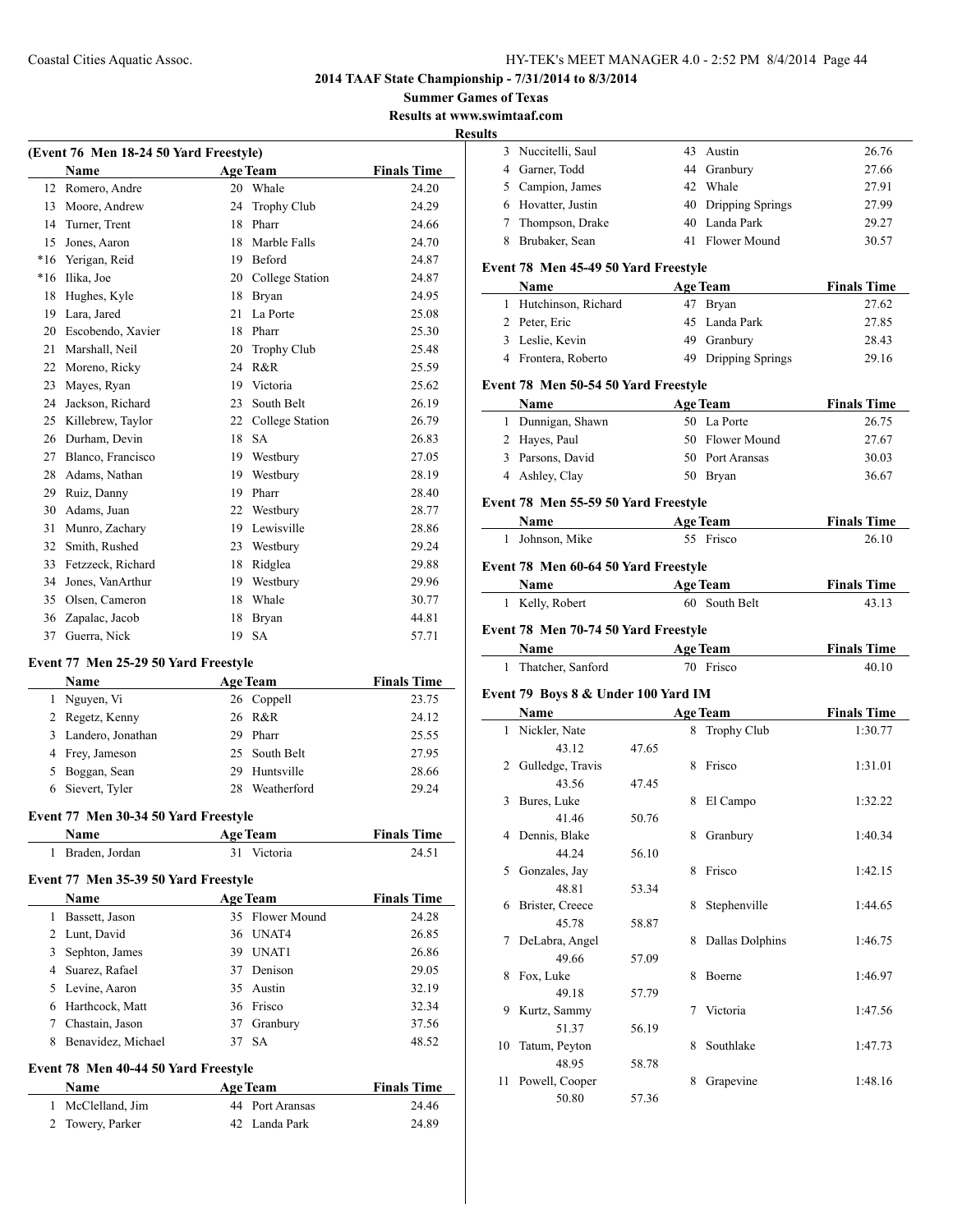**Summer Games of Texas**

**Results at www.swimtaaf.com**

## **Results**

| (Event 79 Boys 8 & Under 100 Yard IM) |                  |         |   |                  |                    |
|---------------------------------------|------------------|---------|---|------------------|--------------------|
|                                       | <b>Name</b>      |         |   | <b>Age Team</b>  | <b>Finals Time</b> |
|                                       | 12 Marko, Ty     |         | 8 | Dripping Springs | 1:53.98            |
|                                       | 53.21            | 1:00.77 |   |                  |                    |
| 13                                    | Spurlock, Britt  |         |   | R&R              | 1:56.01            |
|                                       | 53.71            | 1:02.30 |   |                  |                    |
| 14                                    | Sugawara, Ian    |         | 8 | R&R              | 2:01.31            |
|                                       | 55.82            | 1:05.49 |   |                  |                    |
| 15                                    | Griffin, Alec    |         | 8 | Plano P          | 2:02.27            |
|                                       | 1:00.04          | 1:02.23 |   |                  |                    |
|                                       | Molina, Joaquin  |         | 8 | Alice            | DO                 |
|                                       | Bird, Owen       |         | 8 | Carrollton       | DO                 |
|                                       | Unberhagen, Jack |         |   | Austin           | DO                 |
|                                       |                  |         |   |                  |                    |

#### **Event 80 Men 18-24 100 Yard IM**

 $\overline{a}$ 

|              | Name              |       |    | <b>Age Team</b>    | <b>Finals Time</b> |
|--------------|-------------------|-------|----|--------------------|--------------------|
| $\mathbf{1}$ | Guthrie, Ryan     |       |    | 20 Trophy Club     | 58.64              |
|              | 27.06             | 31.58 |    |                    |                    |
| 2            | LeMaire, Chandler |       | 18 | R&R                | 58.73              |
|              | 28.05             | 30.68 |    |                    |                    |
| 3            | Stockmann, Chris  |       | 20 | Golden Triangle    | 58.89              |
|              | 27.44             | 31.45 |    |                    |                    |
| 4            | Mangel, Sean      |       | 18 | R&R                | 1:00.52            |
|              | 28.87             | 31.65 |    |                    |                    |
| 5            | Rourke, William   |       | 20 | Whale              | 1:01.35            |
|              | 27.20             | 34.15 |    |                    |                    |
| 6            | Howard, Carson    |       | 23 | South Belt         | 1:01.89            |
|              | 29.27             | 32.62 |    |                    |                    |
| *7           | Escobendo, Xavier |       | 18 | Pharr              | 1:05.27            |
|              | 32.36             | 32.91 |    |                    |                    |
| $*7$         | Hutson, Trevor    |       | 19 | <b>Trophy Club</b> | 1:05.27            |
|              | 30.18             | 35.09 |    |                    |                    |
| 9            | Jacks, Jeremy     |       | 21 | R&R                | 1:05.66            |
|              | 30.56             | 35.10 |    |                    |                    |
| 10           | Gilbert, Bentley  |       | 18 | Paris              | 1:05.68            |
|              | 29.72             | 35.96 |    |                    |                    |
| 11           | York, Billy       |       | 18 | Victoria           | 1:07.65            |
|              | 30.75             | 36.90 |    |                    |                    |
| 12           | Barredo, Marcelo  |       | 18 | McAllen            | 1:11.10            |
|              | 33.97             | 37.13 |    |                    |                    |
| 13           | Buie, Zach        |       | 24 | Trophy Club        | 1:12.98            |
|              | 34.00             | 38.98 |    |                    |                    |
| 14           | Munro, Zachary    |       | 19 | Lewisville         | 1:16.35            |
|              | 36.15             | 40.20 |    |                    |                    |
| 15           | Fetzzeck, Richard |       | 18 | Ridglea            | 1:22.18            |
|              | 37.94             | 44.24 |    |                    |                    |
| 16           | Flores, Roberto   |       | 18 | South Belt         | 1:30.83            |
|              | 43.64             | 47.19 |    |                    |                    |
|              | Brandon, Chad     |       | 18 | Frisco             | DQ                 |
| ---          | Buie, Clay        |       | 21 | Trophy Club        | DQ                 |

| <b>Event 81 Men 25-29 100 Yard IM</b> |                                       |       |    |                     |       |                    |
|---------------------------------------|---------------------------------------|-------|----|---------------------|-------|--------------------|
|                                       | Name                                  |       |    | <b>Age Team</b>     |       | <b>Finals Time</b> |
|                                       | 1 Howard, Landon                      |       |    | 26 South Belt       |       | 1:01.97            |
|                                       | 28.51                                 | 33.46 |    |                     |       |                    |
|                                       | 2 Williams, Matthew                   |       |    | 26 Mineral Wells    |       | 1:07.79            |
|                                       | 31.18                                 | 36.61 |    |                     |       |                    |
|                                       | 3 Boggan, Sean                        |       |    | 29 Huntsville       |       | 1:16.69            |
|                                       | 33.74                                 | 42.95 |    |                     |       |                    |
|                                       |                                       |       |    |                     |       |                    |
|                                       | Event 81 Men 30-34 100 Yard IM        |       |    |                     |       |                    |
|                                       | <b>Name</b>                           |       |    | <b>Age Team</b>     |       | <b>Finals Time</b> |
|                                       | 1 Zerber, Derek                       |       |    | 32 R&R              |       | 1:01.76            |
|                                       | 28.05                                 | 33.71 |    |                     |       |                    |
|                                       | Event 81 Men 35-39 100 Yard IM        |       |    |                     |       |                    |
|                                       | Name                                  |       |    | Age Team            |       | <b>Finals Time</b> |
|                                       | 1 Bassett, Jason                      |       |    | 35 Flower Mound     |       | 1:13.11            |
|                                       | 32.60                                 | 40.51 |    |                     |       |                    |
|                                       | 2 Lunt, David                         |       |    | 36 UNAT4            |       | 1:16.55            |
|                                       | 36.22                                 | 40.33 |    |                     |       |                    |
|                                       | <b>Event 82 Men 40-44 100 Yard IM</b> |       |    |                     |       |                    |
|                                       | Name                                  |       |    | <b>Age Team</b>     |       | <b>Finals Time</b> |
|                                       | 1 McClelland, Jim                     |       |    | 44 Port Aransas     |       | 1:04.07            |
|                                       | 30.22                                 | 33.85 |    |                     |       |                    |
| 2                                     | Thompson, Rick                        |       |    | 44 Athens Cain Cent |       | 1:16.63            |
|                                       | 36.15                                 | 40.48 |    |                     |       |                    |
|                                       | 3 Nuccitelli, Saul                    |       |    | 43 Austin           |       | 1:18.51            |
|                                       | 35.26                                 | 43.25 |    |                     |       |                    |
|                                       |                                       |       |    |                     |       |                    |
|                                       | Event 82 Men 45-49 100 Yard IM        |       |    |                     |       |                    |
|                                       | <b>Name</b>                           |       |    | <b>Age Team</b>     |       | <b>Finals Time</b> |
|                                       | 1 Hutchinson, Richard                 |       |    | 47 Bryan            |       | 1:13.07            |
|                                       | 33.93                                 | 39.14 |    |                     |       |                    |
|                                       | 2 Hale, Paul                          |       |    | 47 Dripping Springs |       | 1:34.01            |
|                                       | 42.02                                 | 51.99 |    |                     |       |                    |
|                                       | <b>Event 82 Men 50-54 100 Yard IM</b> |       |    |                     |       |                    |
|                                       | Name                                  |       |    | <b>Age Team</b>     |       | <b>Finals Time</b> |
| 1                                     | Dunnigan, Shawn                       |       |    | 50 La Porte         |       | 1:09.79            |
|                                       | 32.18                                 | 37.61 |    |                     |       |                    |
| 2                                     | Hayes, Paul                           |       |    | 50 Flower Mound     |       | 1:10.37            |
|                                       | 33.01                                 | 37.36 |    |                     |       |                    |
| 3                                     | Akers, James                          |       | 51 | Dripping Springs    |       | 1:15.28            |
|                                       | Event 82 Men 70-74 100 Yard IM        |       |    |                     |       |                    |
|                                       | Name                                  |       |    | <b>Age Team</b>     |       | <b>Finals Time</b> |
| $\mathbf{1}$                          | Thatcher, Sanford                     |       |    | 70 Frisco           |       | 1:40.02            |
|                                       | 45.91                                 | 54.11 |    |                     |       |                    |
|                                       |                                       |       |    |                     |       |                    |
|                                       | Event 83 Men 18-24 200 Yard Freestyle |       |    |                     |       |                    |
|                                       | Name                                  |       |    | <b>Age Team</b>     |       | <b>Finals Time</b> |
| 1                                     | Tomas, Matt                           |       |    | 23 R&R              |       | 1:57.28            |
|                                       | 27.69                                 | 29.41 |    | 29.71               | 30.47 |                    |
|                                       | 2 Miller, Gabe                        |       |    | 18 R&R              |       | 1:58.05            |
|                                       | 27.50                                 | 30.25 |    | 30.72               | 29.58 |                    |

3 Burditt, Clay 19 R&R 1:58.75 27.49 29.83 30.89 30.54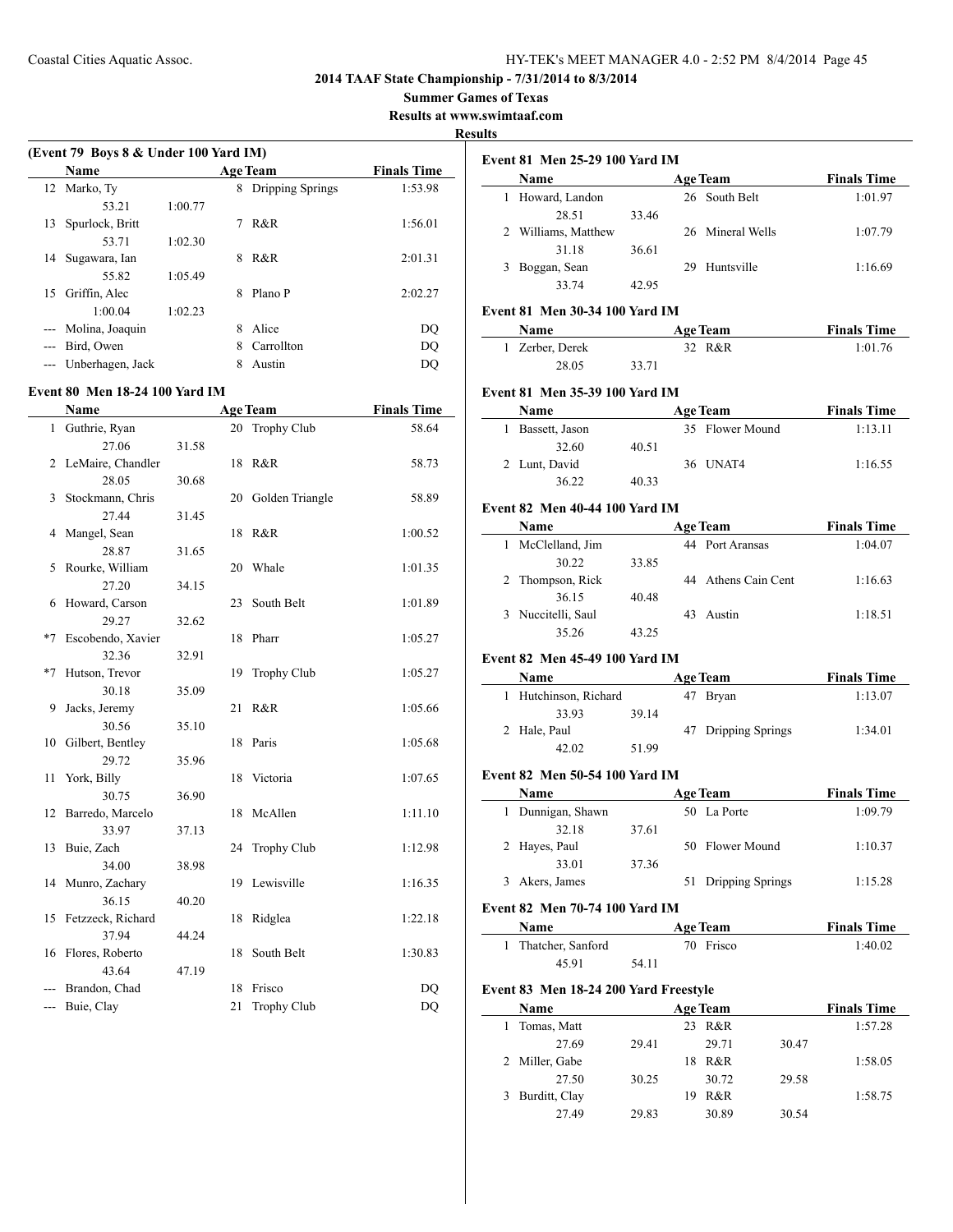**Summer Games of Texas**

**Results at www.swimtaaf.com**

#### **<u>esults</u>**

| Name                                             |                 | <b>Age Team</b>                         |       | <b>Finals Time</b> |
|--------------------------------------------------|-----------------|-----------------------------------------|-------|--------------------|
| 4 Mayes, Ryan                                    |                 | 19 Victoria                             |       | 2:00.36            |
| 27.52                                            | 30.04           | 31.16                                   | 31.64 |                    |
| 5 Lerma, Alex                                    |                 | 21 McAllen                              |       | 2:02.45            |
| 27.42                                            | 29.72           | 31.68                                   | 33.63 |                    |
| 6 Rourke, William                                |                 | 20 Whale                                |       | 2:05.12            |
| 27.45                                            | 31.39           | 33.36                                   | 32.92 |                    |
|                                                  |                 |                                         |       |                    |
| Event 83 Men 25-29 200 Yard Freestyle            |                 |                                         |       |                    |
| Name Age Team                                    |                 |                                         |       | <b>Finals Time</b> |
| 1 Landero, Jonathan                              |                 | 29 Pharr                                |       | 2:10.65            |
| 30.38                                            | 33.01           | 34.49                                   | 32.77 |                    |
| 2 Frey, Jameson                                  |                 | 25 South Belt                           |       | 2:23.03            |
| 31.31                                            | 35.53           | 38.06                                   | 38.13 |                    |
| Event 83 Men 30-34 200 Yard Freestyle            |                 |                                         |       |                    |
| Name                                             |                 | <b>Age Team</b>                         |       | <b>Finals Time</b> |
| 1 Zerber, Derek                                  |                 | 32 R&R                                  |       | 2:09.80            |
| 29.46                                            | 31.73           | 34.67                                   | 33.94 |                    |
| 2 Portnoy, Jonathan                              |                 | 31 Trophy Club                          |       | 2:14.04            |
| 32.16                                            | 34.16           | 34.25                                   | 33.47 |                    |
|                                                  |                 |                                         |       |                    |
| Event 83 Men 40-44 200 Yard Freestyle            |                 | <b>Age Team</b>                         |       | <b>Finals Time</b> |
| 1 Bannerot, Alex                                 |                 | 41 Ridglea                              |       | 2:11.84            |
| 30.41                                            | 33.46           | 33.88                                   | 34.09 |                    |
|                                                  |                 |                                         |       |                    |
| Event 83 Men 45-49 200 Yard Freestyle            |                 |                                         |       |                    |
| <b>Name</b>                                      |                 | <b>Age Team</b>                         |       | <b>Finals Time</b> |
| 1 Bergquist, Eric                                |                 | 45 Landa Park                           |       | 2:41.00            |
| 36.78                                            | 41.36           | 43.21                                   | 39.65 |                    |
|                                                  |                 |                                         |       |                    |
|                                                  |                 |                                         |       |                    |
| Event 83 Men 50-54 200 Yard Freestyle            |                 |                                         |       |                    |
| Name                                             | <b>Age Team</b> |                                         |       | <b>Finals Time</b> |
| 1 Medigovich, Robert                             |                 | 51 Frisco                               |       | 2:50.80            |
| 37.12                                            | 2:13.68         |                                         |       |                    |
| Event 84 Boys 6 & Under 100 Yard Freestyle Relay |                 |                                         |       |                    |
| Team                                             |                 | Relay                                   |       | <b>Finals Time</b> |
| 1 Frisco                                         |                 | A                                       |       | 1:40.89            |
| 1) Hammons, Joshua 5                             |                 | 2) Franklin, Nathan 6                   |       |                    |
| 3) Apacible, Jonas 6                             |                 | 4) Buchanan, Brock 6                    |       |                    |
| 53.48                                            | 47.41           |                                         |       |                    |
| 2 Trophy Club                                    |                 | A                                       |       | 1:43.35            |
| 1) Nickler, Jack 6                               |                 | 2) Joski, Nate 5                        |       |                    |
| 3) Bellm, Jackson 6                              |                 | 4) Burraston, Stephen 6                 |       |                    |
| 48.84                                            | 54.51           |                                         |       |                    |
| 3 Southlake                                      |                 | A                                       |       | 1:43.85            |
| 1) Tade, Dalton 6                                |                 | 2) Oprea, Matei 6                       |       |                    |
| 3) Cerami, Bryce 6                               |                 | 4) Heldenbrand, Dylan 5                 |       |                    |
| 4 Whale                                          |                 | A                                       |       | 1:44.13            |
|                                                  |                 |                                         |       |                    |
| 1) Gwin, Caden 6                                 |                 | 2) LaBrose, Luke 6                      |       |                    |
| 3) Hogan, Sean 6                                 |                 | 4) Campion, Edison 6                    |       |                    |
| 5 Alice                                          |                 | A                                       |       | 1:56.65            |
| 1) Galvan, Ayden 6<br>3) White-Farrell, Gage 6   |                 | 2) Molina, Jake 5<br>4) Molina, Jason 6 |       |                    |

| 6   | R&R                      | A                          | 1:58.01 |
|-----|--------------------------|----------------------------|---------|
|     | 1) Leach, Jojo 6         | 2) Koelzer, Drew 5         |         |
|     | 3) Emler, Brady 6        | 4) Tabakov, Daniel 6       |         |
|     | 1:00.49<br>57.52         |                            |         |
| 7   | Frisco                   | B                          | 2:03.02 |
|     | 1) Ehler, Alec 6         | 2) Clark, Gabriel 6        |         |
|     | 3) Poddar, Darsh 6       | 4) Sennett, Hayden 6       |         |
|     | 56.67<br>1:06.35         |                            |         |
| 8   | Dripping Springs         | A                          | 2:03.89 |
|     | 1) Hembree, Beck 6       | 2) Pacelli, Luke 6         |         |
|     | 3) Atchley, Trey 6       | 4) Kreuz, Kyle 6           |         |
|     | 1:12.98<br>50.91         |                            |         |
| 9   | Alice                    | B                          | 2:18.71 |
|     | 1) Lara, Christian 5     | 2) Tunchez, Alvaro 5       |         |
|     | 3) Hernandez, Oscar 6    | 4) Shults, Shooter 6       |         |
|     | 1:18.53<br>1:00.18       |                            |         |
| 10  | Flower Mound             | A                          | 2:20.80 |
|     | 1) Ho, Nathan 6          | 2) Pecoraro, Henry 6       |         |
|     | 3) DeGraff, Dalton 6     | 4) Ross, Declan 4          |         |
|     | 1:32.60<br>48.20         |                            |         |
| 11  | Granbury                 | A                          | 2:31.94 |
|     | 1) Gregory, Boston 5     | 2) Malcolm, Grant 6        |         |
|     | 3) Walters, Nathan 6     | 4) Rodgers, Hunter 5       |         |
|     | 56.61<br>1:35.33         |                            |         |
| 12  | Aquacats                 | A                          | 2:46.12 |
|     | 1) Montague, Jaden 6     | 2) Castillo, Christopher 6 |         |
|     | 3) Spencer, Keegan 5     | 4) Sones, Paul Ryan 6      |         |
| 13  | Sienna                   | A                          | 3:38.89 |
|     | 1) Cranston, Ian 6       | 2) Riffel, Gavin 4         |         |
|     | 3) Fisher, Luke 3        | 4) Fisher, Jack 5          |         |
|     | 1:53.60<br>1:45.29       |                            |         |
| --- | Landa Park               | А                          | DO      |
|     | 1) Fernandez, Giovanni 6 | 2) Hargrove, Hudson 5      |         |
|     | 3) Stolinski, Owen 6     | 4) Skrobarcek, Zachry 6    |         |
| --- | Frisco                   | C                          | DQ      |
|     | 1) McCary, Jett 6        | 2) Perry, Rex 5            |         |
|     | 3) Price, Austin 6       | 4) Wise, Jaxon 6           |         |

## **Event 85 Boys 8 & Under 100 Yard Freestyle Relay**

|   | <b>Team</b>            |       | Relay                 | <b>Finals Time</b> |
|---|------------------------|-------|-----------------------|--------------------|
| 1 | Frisco                 |       | А                     | 1:08.51            |
|   | 1) Sharma, Sanyam 8    |       | 2) Hammons, Zachary 8 |                    |
|   | 3) Knippenberg, Kade 8 |       | 4) Gierkey, Jake 7    |                    |
|   | 36.64                  | 31.87 |                       |                    |
|   | 2 Trophy Club          |       | A                     | 1:12.87            |
|   | 1) Kumar, Alex 8       |       | 2) McDonald, Jack 8   |                    |
|   | 3) Peterson, Blake 8   |       | 4) Martin, Slater 8   |                    |
|   | 37.66                  | 35.21 |                       |                    |
| 3 | Frisco                 |       | B                     | 1:14.36            |
|   | 1) Bradley, Ryan 8     |       | 2) Gully, Ian 8       |                    |
|   | 3) Boyle, Michael 7    |       | 4) Miller, Jaxon 8    |                    |
|   | 37.26                  | 37.10 |                       |                    |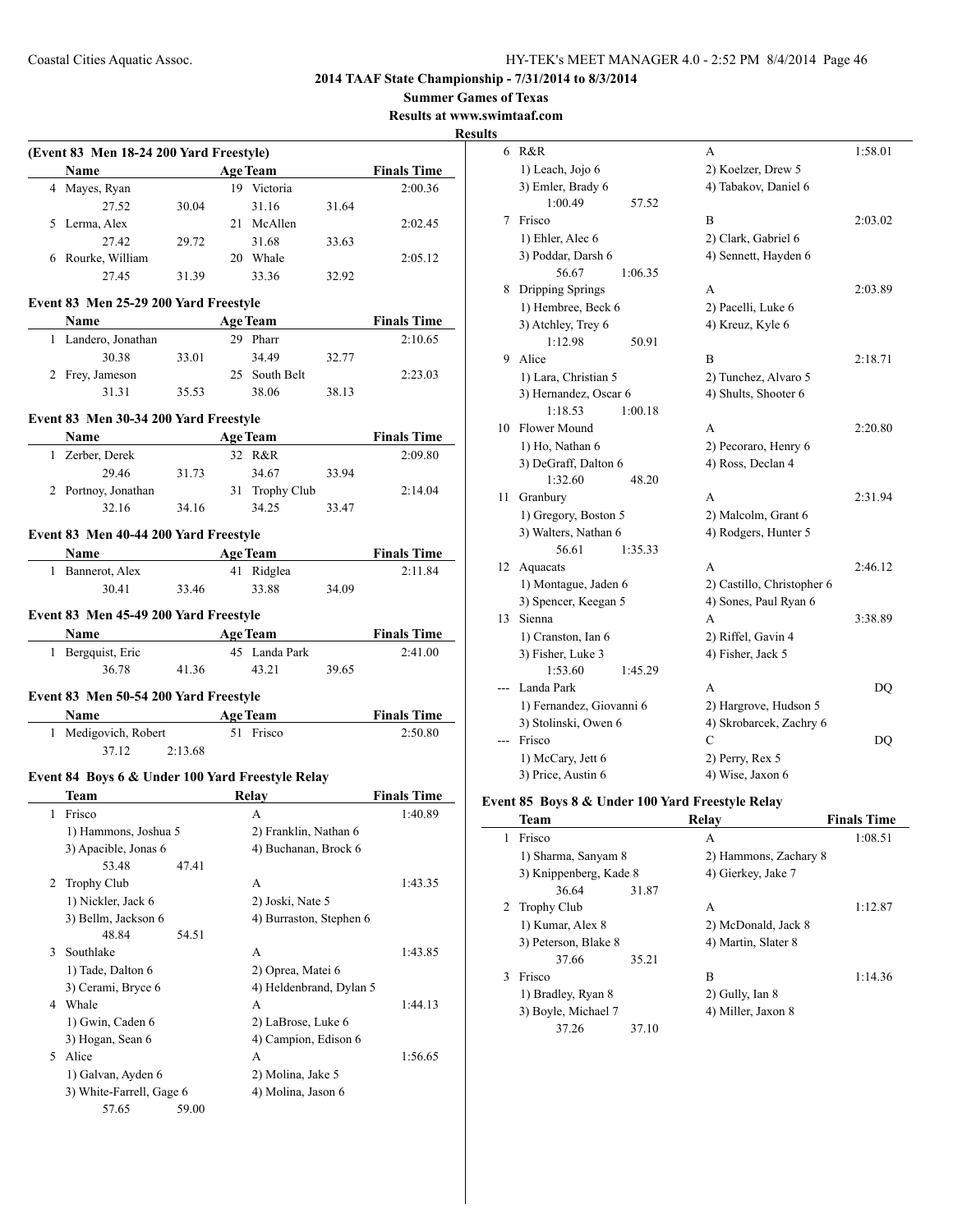## **2014 TAAF State Championship - 7/31/2014 to 8/3/2014**

**Summer Games of Texas**

## **Results at www.swimtaaf.com**

## **Results**

|    | (Event 85 Boys 8 & Under 100 Yard Freestyle Relay)<br>Team |       | <b>Relay</b>            | <b>Finals Time</b> |
|----|------------------------------------------------------------|-------|-------------------------|--------------------|
|    |                                                            |       |                         |                    |
|    | 4 Alice                                                    |       | A                       | 1:14.67            |
|    | 1) Perez, Marcus 8                                         |       | 2) Nisimblat, Matteo 8  |                    |
|    | 3) Munoz, Marco 7                                          |       | 4) Molina, Joaquin 8    |                    |
|    | 37.17                                                      | 37.50 |                         |                    |
| 5. | Landa Park                                                 |       | A                       | 1:16.66            |
|    | 1) Oliver, Nathan 7                                        |       | 2) Hemann, Layton 7     |                    |
|    | 3) Bryan, Caden 7                                          |       | 4) Beeghley, Lance 8    |                    |
|    | 38.93                                                      | 37.73 |                         |                    |
| 6  | Frisco                                                     |       | C                       | 1:19.16            |
|    | 1) Ronderos, Adam 8                                        |       | 2) Frazier, Grant 7     |                    |
|    | 3) Hailey, Austin 8                                        |       | 4) May, Kole 8          |                    |
|    | 41.22                                                      | 37.94 |                         |                    |
|    | 7 R&R                                                      |       | A                       | 1:19.69            |
|    | 1) Spurlock, Britt 7                                       |       | 2) Gage, Spencer 7      |                    |
|    | 3) Sugawara, Ian 8                                         |       | 4) Griffith, Zachary 8  |                    |
|    | 45.42                                                      | 34.27 |                         |                    |
| 8  | Odem                                                       |       | A                       | 1:21.83            |
|    | 1) Pruiett, Jordan 7                                       |       | 2) Medina, Luke 8       |                    |
|    | 3) Hesseltine, Huston 7                                    |       | 4) Horine, William 7    |                    |
|    | 9 McAllen                                                  |       | A                       | 1:23.32            |
|    |                                                            |       |                         |                    |
|    | 1) Cruz, Matias 8                                          |       | 2) DeLeon, Mario 7      |                    |
|    | 3) Valdez, Joaquin 7                                       |       | 4) Rodriguez, Rayhan 8  |                    |
|    | 45.15                                                      | 38.17 |                         |                    |
| 10 | Flower Mound                                               |       | A                       | 1:23.69            |
|    | 1) Graterol, Edgard 8                                      |       | 2) Kumar, Arpan 8       |                    |
|    | 3) Cao, Richard 8                                          |       | 4) Williams, Carter 7   |                    |
|    | 43.81                                                      | 39.88 |                         |                    |
| 11 | Weatherford                                                |       | A                       | 1:24.38            |
|    | 1) Oestreich, Kaleb 8                                      |       | 2) Crickman, Landry 8   |                    |
|    | 3) McGlasson, Jackson 7                                    |       | 4) Feriend, Asher 7     |                    |
|    | 43.78                                                      | 40.60 |                         |                    |
|    | 12 Lake Jackson                                            |       | A                       | 1:25.23            |
|    | 1) Kuhlman, Trevor 8                                       |       | 2) Mixon, Luke 6        |                    |
|    | 3) Corn, Kasen 6                                           |       | 4) Albers, Noah 8       |                    |
|    | 47.32                                                      | 37.91 |                         |                    |
| 13 | Dripping Springs                                           |       | A                       | 1:27.31            |
|    | 1) Russell, Reid 7                                         |       | 2) Hovatter, Charlie 7  |                    |
|    | 3) Marko, Ty 8                                             |       | 4) Holcomb, Case 8      |                    |
|    | 49.91                                                      | 37.40 |                         |                    |
|    | 14 Keller                                                  |       | A                       | 1:29.23            |
|    | 1) Walter, Colin 6                                         |       | 2) Worden, Garrett 8    |                    |
|    | 3) Venables, Jake 7                                        |       | 4) Strzinek, Tate 7     |                    |
|    | 39.06                                                      | 50.17 |                         |                    |
| 15 | Austin                                                     |       | A                       | 1:29.50            |
|    | 1) Rans, Nolan 7                                           |       | 2) Rans, Beckett 7      |                    |
|    | 3) J. Soirez IV, Lovelace 7                                |       | 4) Swain, Dillon 8      |                    |
|    | 48.38                                                      | 41.12 |                         |                    |
| 16 | Granbury                                                   |       | A                       |                    |
|    |                                                            |       |                         | 1:30.29            |
|    | 1) Sampler, Spencer 8                                      |       | 2) Christian, Gabriel 8 |                    |
|    | 3) Ragland, Aiden 8                                        |       | 4) Crowe, Heath 8       |                    |
|    | 45.94                                                      | 44.35 |                         |                    |
| 17 | Bryan                                                      |       | A                       | 1:34.25            |
|    | 1) Krajca, Benjamin 7                                      |       | 2) Rudd, Logan 7        |                    |
|    | 3) Peterson, Joshua 8                                      |       | 4) Krajca, Micah 8      |                    |
|    | 54.59                                                      | 39.66 |                         |                    |

| э  |                          |                           |         |
|----|--------------------------|---------------------------|---------|
| 18 | Austin                   | B                         | 1:39.63 |
|    | 1) Lee, Aaron 7          | 2) Domsch, Minte 7        |         |
|    | 3) Humphrey, Smith 7     | 4) Wetherold, Eric 7      |         |
|    | 44.49<br>55.14           |                           |         |
| 19 | <b>SA</b>                | A                         | 1:43.44 |
|    | 1) Hebert, Scott 8       | 2) Wilbanks, Nathanie 8   |         |
|    | 3) Palumbo, Roman 8      | 4) Jacque, Raymond 8      |         |
|    | 56.26<br>47.18           |                           |         |
| 20 | McAllen                  | B                         | 1:52.26 |
|    | 1) Joule, Daniel 7       | 2) Brown, Ty 7            |         |
|    | 3) Townsend, Luke 7      | 4) Arguelles, Adalberto 8 |         |
|    | 1:01.90<br>50.36         |                           |         |
| 21 | Westbury                 | A                         | 2:22.14 |
|    | 1) Mims, Brandon 8       | 2) Gonzales, Noah 8       |         |
|    | 3) Gonzales, Christian 6 | 4) LeBeau, Jackson 5      |         |

## **Event 86 Men 18 & Over 200 Yard Freestyle Relay**

|   | <b>Team</b>              |       | Relay                    |                     | <b>Finals Time</b> |
|---|--------------------------|-------|--------------------------|---------------------|--------------------|
| 1 | <b>Trophy Club</b>       |       | A                        |                     | 1:31.85            |
|   | 1) Sampognaro, Daniel 18 |       | 2) Guthrie, Ryan 20      |                     |                    |
|   | 3) Eichenseer, Brad 23   |       |                          | 4) Moore, Andrew 24 |                    |
|   | 23.67                    | 22.22 | 22.22                    | 23.74               |                    |
| 2 | R&R                      |       | B                        |                     | 1:35.13            |
|   | 1) Holden, Bobby 23      |       | 2) Burditt, Clay 19      |                     |                    |
|   | 3) Miller, Gabe 18       |       | 4) LeMaire, Chandler 18  |                     |                    |
|   | 23.99                    | 24.51 | 23.35                    | 23.28               |                    |
| 3 | Golden Triangle          |       | A                        |                     | 1:35.49            |
|   | 1) Mouton, Justin 21     |       | 2) Stockmann, Matthew 19 |                     |                    |
|   | 3) Stockmann, Chris 20   |       | 4) Stockmann, Michael 22 |                     |                    |
|   | 24.83                    | 23.52 | 24.40                    | 22.74               |                    |
| 4 | R&R                      |       | A                        |                     | 1:36.18            |
|   | 1) Garcia, Patrick 19    |       | 2) Cox, Charlie 23       |                     |                    |
|   | 3) Zerber, Derek 32      |       | 4) Kempisty, Justin 24   |                     |                    |
|   | 25.52                    | 23.30 | 24.28                    | 23.08               |                    |
| 5 | R&R                      |       | C                        |                     | 1:37.26            |
|   | 1) Regetz, Kenny 26      |       | 2) Jacks, Jeremy 21      |                     |                    |
|   | 3) Moreno, Ricky 24      |       | 4) Tomas, Matt 23        |                     |                    |
|   | 23.89                    | 23.41 | 24.92                    | 25.04               |                    |
| 6 | Frisco                   |       | A                        |                     | 1:37.53            |
|   | 1) Johnson, Mike 55      |       | 2) Brandon, Chad 18      |                     |                    |
|   | 3) Emmons, Miller 18     |       | 4) McElheney, Ryan 21    |                     |                    |
|   | 24.15                    | 25.74 | 24.96                    | 22.68               |                    |
| 7 | Whale                    |       | A                        |                     | 1:40.90            |
|   | 1) Campion, James 42     |       | 2) Rodriguez, James 24   |                     |                    |
|   | 3) Romero, Andre 20      |       | 4) Rourke, William 20    |                     |                    |
|   | 28.67                    | 24.79 | 23.69                    | 23.75               |                    |
| 8 | Pharr                    |       | A                        |                     | 1:42.44            |
|   | 1) Landero, Jonathan 29  |       | 2) Ruiz, Danny 19        |                     |                    |
|   | 3) Turner, Trent 18      |       | 4) Escobendo, Xavier 18  |                     |                    |
|   | 25.64                    | 28.08 | 24.33                    | 24.39               |                    |
| 9 | <b>Beford</b>            |       | A                        |                     | 1:43.12            |
|   | 1) Overath, John 18      |       | 2) Tony, Bryan 20        |                     |                    |
|   | 3) Tony, Chris 18        |       | 4) Powell, Jake 18       |                     |                    |
|   | 25.71                    | 28.98 | 25.51                    | 22.92               |                    |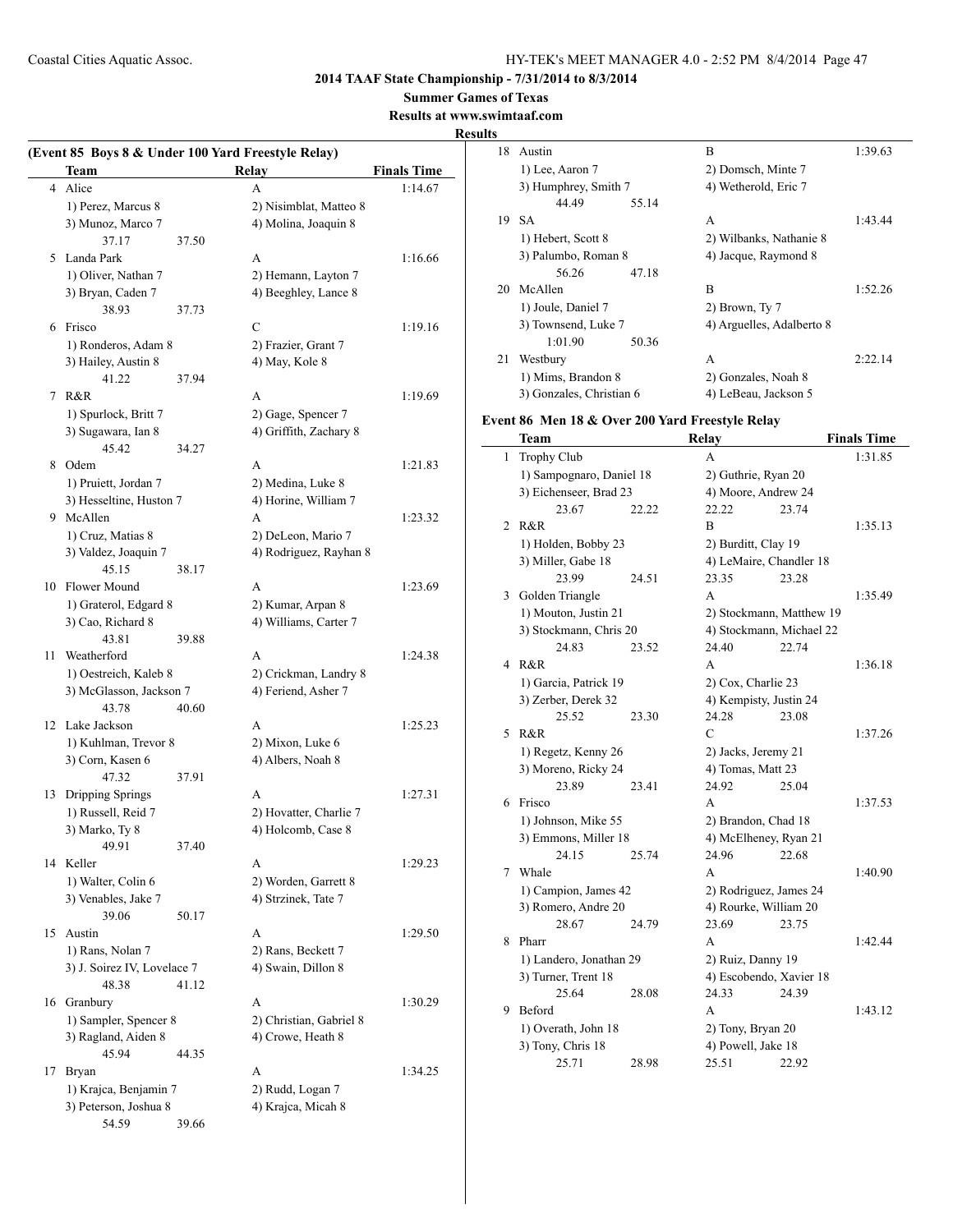**Summer Games of Texas**

## **Results at www.swimtaaf.com Results**

| (Event 86 Men 18 & Over 200 Yard Freestyle Relay) |                           |       |                         |       |                    |  |
|---------------------------------------------------|---------------------------|-------|-------------------------|-------|--------------------|--|
|                                                   | Team                      |       | Relay                   |       | <b>Finals Time</b> |  |
| 10                                                | Landa Park                |       | A                       |       | 1:43.31            |  |
|                                                   | 1) Criddle, Courage 18    |       | 2) Cunningham, Josh 29  |       |                    |  |
|                                                   | 3) Anderson, Thomas 19    |       | 4) Duckworth, Sean 26   |       |                    |  |
|                                                   | 28.05                     | 29.23 | 24.34                   | 21.69 |                    |  |
| 11                                                | <b>Trophy Club</b>        |       | B                       |       | 1:44.96            |  |
|                                                   | 1) Hutson, Trevor 19      |       | 2) Marshall, Neil 20    |       |                    |  |
|                                                   | 3) Buie, Zach 24          |       | 4) Buie, Clay 21        |       |                    |  |
|                                                   | 25.55                     | 25.30 | 27.34                   | 26.77 |                    |  |
| 12                                                | South Belt                |       | A                       |       | 1:50.22            |  |
|                                                   | 1) Flores, Roberto 18     |       | 2) Jackson, Richard 23  |       |                    |  |
|                                                   | 3) Cruz, Lewis 20         |       | 4) Howard, Landon 26    |       |                    |  |
|                                                   | 25.66                     | 33.45 | 26.38                   | 24.73 |                    |  |
| 13                                                | Westbury                  |       | A                       |       | 1:52.27            |  |
|                                                   | 1) Jones, VanArthur 19    |       | 2) Blanco, Francisco 19 |       |                    |  |
|                                                   | 3) Smith, Rushed 23       |       | 4) Adams, Nathan 19     |       |                    |  |
|                                                   | 27.97                     | 28.65 | 28.63                   | 27.02 |                    |  |
| 14                                                | Dripping Springs          |       | A                       |       | 1:55.04            |  |
|                                                   | 1) Akers, James 51        |       | 2) Frontera, Roberto 49 |       |                    |  |
|                                                   | 3) Hembree, Scott 41      |       | 4) Hovatter, Justin 40  |       |                    |  |
|                                                   | 29.98                     | 15.38 | 15.80                   | 53.88 |                    |  |
| 15                                                | Bryan                     |       | A                       |       | 2:04.45            |  |
|                                                   | 1) Zapalac, Jacob 18      |       | 2) Ashley, Clay 50      |       |                    |  |
|                                                   | 3) Hutchinson, Richard 47 |       | 4) Hughes, Kyle 18      |       |                    |  |
|                                                   | 36.26                     | 36.40 | 27.30                   | 24.49 |                    |  |

## **Event 87 Mixed 18 & Over 100 Yard Freestyle Relay**

 $\overline{\phantom{0}}$ 

|                          | Team                     | <b>Relay</b>              | <b>Finals Time</b> |
|--------------------------|--------------------------|---------------------------|--------------------|
| 1                        | Golden Triangle          | A                         | 43.63              |
|                          | 1) Morrell, Krystan W23  | 2) Stockmann, Matthew M19 |                    |
|                          | 3) Walker, Shanna W18    | 4) Stockmann, Chris M20   |                    |
|                          | 21.87<br>21.76           |                           |                    |
| 2                        | <b>Trophy Club</b>       | A                         | 44.75              |
|                          | 1) Guthrie, Ryan M20     | 2) Greener, Casey W21     |                    |
|                          | 3) Eichenseer, Brad M23  | 4) Moore, Kelly W23       |                    |
|                          | 22.25<br>22.50           |                           |                    |
| 3                        | Whale                    | A                         | 45.58              |
|                          | 1) Rodriguez, James M24  | 2) McDaniel, Kayla W18    |                    |
|                          | 3) Rodriguez, Jordan W18 | 4) Nemeth, Andrew M18     |                    |
|                          | 23.18<br>22.40           |                           |                    |
| $\overline{4}$           | Frisco                   | $\mathsf{A}$              | 45.67              |
|                          | 1) Ramirez, Alexis W22   | 2) Long, April W21        |                    |
|                          | 3) Emmons, Miller M18    | 4) Brandon, Chad M18      |                    |
|                          | 24.55<br>21.12           |                           |                    |
| $\overline{\mathcal{L}}$ | R&R                      | $\mathsf{A}$              | 48.20              |
|                          | 1) Holden, Bobby M23     | 2) Stavinoha, Darci W20   |                    |
|                          | 3) Littleton, Laura W25  | 4) Burditt, Clay M19      |                    |
|                          | 24.39<br>23.81           |                           |                    |
| 6                        | Port Aransas             | A                         | 49.73              |
|                          | 1) Ward, Jenna W18       | 2) Parsons, David M50     |                    |
|                          | 3) Ward, Julianna W49    | 4) McClelland, Jim M44    |                    |
|                          | 25.62<br>24.11           |                           |                    |
| 7                        | Frisco                   | B                         | 50.44              |
|                          | 1) Johnson, Dolores W23  | 2) McElheney, Ryan M21    |                    |
|                          | 3) Ehler, Shelly W42     | 4) Johnson, Mike M55      |                    |
|                          | 50.56                    |                           |                    |

| 8  | Granbury                 | 51.46<br>А                    |
|----|--------------------------|-------------------------------|
|    | 1) Leslie, Kevin M49     | 2) Castle, Jackie W33         |
|    | 3) Garner, Todd M44      | 4) Steele, Rebecca W22        |
|    | 51.51                    |                               |
| 9  | Athens Cain Cent         | 51.74<br>A                    |
|    | 1) Thompson, Rick M44    | 2) Lawrence, Summer W37       |
|    | 3) Contois, Paula W18    | 4) Barnes, Matthew M20        |
|    | 28.00<br>23.74           |                               |
| 10 | Westbury                 | 52.53<br>A                    |
|    | 1) Ramirez, Mikaela W20  | 2) Ji, Chelsea W18            |
|    | 3) Smith, Rushed M23     | 4) Adams, Nathan M19          |
|    | 52.80                    |                               |
| 11 | Trophy Club              | B<br>57.48                    |
|    | 1) Moore, Andrew M24     | 2) Cooper, Hannah W18         |
|    | 3) Marshall, Neil M20    | 4) Tobosa, Kirsten W23        |
|    | 24.39<br>33.09           |                               |
| 12 | Austin                   | A<br>58.39                    |
|    | 1) Levine, Aaron M35     | 2) Grinde-Houtman, Donita W42 |
|    | 3) Colpitts, Melissa W28 | 4) Fontana, Blaine M19        |
|    | 32.10<br>26.29           |                               |
| 13 | Granbury                 | B<br>1:09.14                  |
|    | 1) Chastain, Jason M37   | 2) Chastain, Sonja W47        |
|    | 3) Campbell, Greg M44    | 4) Reilly, Melissa W40        |
|    | 36.61<br>32.53           |                               |
| 14 | Whale                    | $\overline{B}$<br>1:09.33     |
|    | 1) Ng, April W30         | 2) King, Angela W38           |
|    | 3) Campion, James M42    | 4) McDaniel, Carrie W43       |
|    | 39.92<br>29.41           |                               |
| 15 | <b>Beford</b>            | B<br>1:12.98                  |
|    | 1) Tony, Bryan M20       | 2) Tony, Kathy W61            |
|    | 3) Nelson, Elizabeth W49 | 4) Tony, Chris M18            |
|    | 57.00<br>15.98           |                               |
| 16 | South Belt               | A<br>1:21.99                  |
|    | 1) Kelly, Darla W57      | 2) Jones, Helga W48           |
|    | 3) Flores, Roberto M18   | 4) Rossett, Lauren W22        |
|    | 42.78<br>39.21           |                               |

## **Event 88 Mixed 18 & Over 200 Yard Freestyle Relay**

|   | <b>Team</b>               |       | Relav                   |       | <b>Finals Time</b> |
|---|---------------------------|-------|-------------------------|-------|--------------------|
| 1 | Frisco                    |       | A                       |       | 1:40.19            |
|   | 1) Ramirez, Alexis W22    |       | 2) Long, April W21      |       |                    |
|   | 3) Emmons, Miller M18     |       | 4) Brandon, Chad M18    |       |                    |
|   | 27.61                     | 22.41 | 25.59                   | 24.58 |                    |
|   | 2 Trophy Club             |       | A                       |       | 1:40.73            |
|   | 1) Guthrie, Ryan M20      |       | 2) Greener, Casey W21   |       |                    |
|   | 3) Eichenseer, Brad M23   |       | 4) Moore, Kelly W23     |       |                    |
|   | 23.14                     | 27.90 | 27.02                   | 22.67 |                    |
|   | 3 R&R                     |       | A                       |       | 1:44.82            |
|   | 1) Holden, Bobby M23      |       | 2) Stavinoha, Darci W20 |       |                    |
|   | 3) Littleton, Laura W25   |       | 4) Burditt, Clay M19    |       |                    |
|   | 24.87                     | 28.48 | 27.94                   | 23.53 |                    |
| 4 | Trophy Club               |       | B                       |       | 1:48.97            |
|   | 1) Sampognaro, Daniel M18 |       | 2) Cooper, Hannah W18   |       |                    |
|   | 3) Buie, Clay M21         |       | 4) Tobosa, Kirsten W23  |       |                    |
|   | 25.07                     | 29.21 | 26.81                   | 27.88 |                    |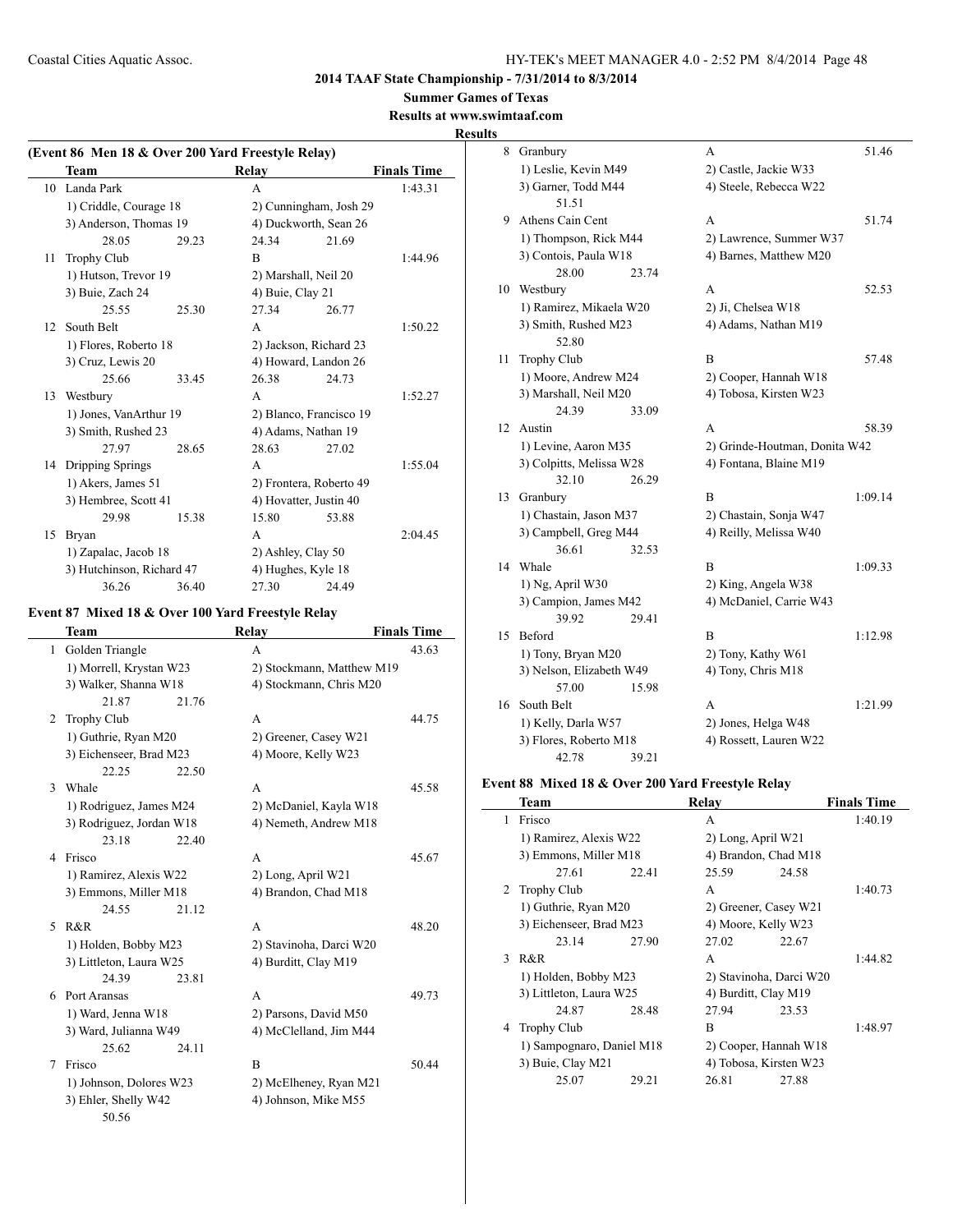#### **Summer Games of Texas**

**Results at www.swimtaaf.com**

## **Results**

| (Event 88 Mixed 18 & Over 200 Yard Freestyle Relay) |                            |       |                    |                          |                    |  |
|-----------------------------------------------------|----------------------------|-------|--------------------|--------------------------|--------------------|--|
|                                                     | Team                       |       | Relay              |                          | <b>Finals Time</b> |  |
|                                                     | 5 Frisco                   |       | B                  |                          | 1:55.49            |  |
|                                                     | 1) Johnson, Dolores W23    |       |                    | 2) McElheney, Ryan M21   |                    |  |
|                                                     | 3) Ehler, Shelly W42       |       |                    | 4) Johnson, Mike M55     |                    |  |
|                                                     | 30.29                      | 31.79 | 27.00              | 26.41                    |                    |  |
| 6                                                   | Athens Cain Cent           |       | A                  |                          | 1:56.13            |  |
|                                                     | 1) Thompson, Rick M44      |       |                    | 2) Lawrence, Summer W37  |                    |  |
|                                                     | 3) Contois, Paula W18      |       |                    | 4) Barnes, Matthew M20   |                    |  |
|                                                     | 30.21                      | 32.52 | 28.12              | 25.28                    |                    |  |
| 7                                                   | Westbury                   |       | A                  |                          | 2:03.31            |  |
|                                                     | 1) Ramirez, Mikaela W20    |       | 2) Ji, Chelsea W18 |                          |                    |  |
|                                                     | 3) Adams, Juan M22         |       |                    | 4) Blanco, Francisco M19 |                    |  |
|                                                     |                            |       | 28.96              | 29.79                    |                    |  |
| 8                                                   | Denison                    |       | A                  |                          | 2:23.59            |  |
|                                                     | 1) Crawford, Elizabeth W19 |       |                    | 2) Riedl, Barbara W68    |                    |  |
|                                                     | 3) Gowans, Andrea W42      |       |                    | 4) Suarez, Rafael M37    |                    |  |
|                                                     | 31.04                      | 37.92 | 47.02              | 27.61                    |                    |  |
| 9                                                   | Granbury                   |       | A                  |                          | 2:45.95            |  |
|                                                     | 1) Chastain, Jason M37     |       |                    | 2) Campbell, Greg M44    |                    |  |
|                                                     | 3) Chastain, Sonja W47     |       |                    | 4) Reilly, Melissa W40   |                    |  |
|                                                     | 38.43                      | 52.40 | 40.87              | 34.25                    |                    |  |

# **Event 89 Mixed 18 & Over 200 Yard Medley Relay**

 $\overline{\phantom{0}}$ 

|              | Team                        |       | Relay                   |                             | <b>Finals Time</b> |
|--------------|-----------------------------|-------|-------------------------|-----------------------------|--------------------|
| $\mathbf{1}$ | Frisco                      |       | A                       |                             | 1:53.27            |
|              | 1) Ramirez, Alexis W22      |       | 2) Long, April W21      |                             |                    |
|              | 3) Emmons, Miller M18       |       | 4) Brandon, Chad M18    |                             |                    |
|              | 30.44                       | 32.15 | 27.10                   | 23.58                       |                    |
| 2            | R&R                         |       | A                       |                             | 1:59.42            |
|              | 1) Burditt, Clay M19        |       | 2) Littleton, Laura W25 |                             |                    |
|              | 3) Holden, Bobby M23        |       | 4) Stavinoha, Darci W20 |                             |                    |
|              | 31.44                       | 28.18 | 31.28                   | 28.52                       |                    |
| 3            | <b>Trophy Club</b>          |       | A                       |                             | 1:59.65            |
|              | 1) Sampognaro, Daniel M18   |       | 2) Scrivner, Marika W34 |                             |                    |
|              | 3) Hutson, Trevor M19       |       | 4) Miller, Anneke W40   |                             |                    |
|              | 28.73                       | 36.04 | 27.85                   | 27.03                       |                    |
| 4            | <b>Bryan</b>                |       | A                       |                             | 2:09.92            |
|              | 1) Hutchinson, Jennifer W41 |       |                         | 2) Hutchinson, Richard M47  |                    |
|              | 3) Bender, Ashley W20       |       | 4) Hughes, Kyle M18     |                             |                    |
|              |                             |       | 30.81                   | 24.84                       |                    |
| 5            | <b>Trophy Club</b>          |       | B                       |                             | 2:12.98            |
|              | 1) Portnoy, Jonathan M31    |       | 2) Portnoy, Colleen W28 |                             |                    |
|              | 3) Buie, Zach M24           |       | 4) Damron, Marissa W18  |                             |                    |
|              |                             |       | 30.64                   | 32.04                       |                    |
| 6            | <b>Beford</b>               |       | B                       |                             | 2:14.08            |
|              | 1) McCarthy, Kelly W24      |       |                         | 2) Younghusband, Ashley W20 |                    |
|              | 3) Yerigan, Reid M19        |       | 4) Overath, John M18    |                             |                    |
|              | 37.00                       | 32.05 | 40.36                   | 24.67                       |                    |
| 7            | Frisco                      |       | B                       |                             | 2:14.11            |
|              | 1) Johnson, Dolores W23     |       | 2) McElheney, Ryan M21  |                             |                    |
|              | 3) Ehler, Shelly W42        |       | 4) Johnson, Mike M55    |                             |                    |
|              | 33.98                       | 43.04 | 27.69                   | 29.40                       |                    |
| 8            | Athens Cain Cent            |       | A                       |                             | 2:22.90            |
|              | 1) Lawrence, Summer W37     |       | 2) Barnes, Matthew M20  |                             |                    |
|              | 3) Contois, Paula W18       |       | 4) Thompson, Rick M44   |                             |                    |
|              | 50.65                       | 23.96 | 41.92                   | 26.37                       |                    |

| 9   | Granbury                 |       | A                        |                               | 2:23.39 |
|-----|--------------------------|-------|--------------------------|-------------------------------|---------|
|     | 1) Castle, Jackie W33    |       | 2) Leslie, Kevin M49     |                               |         |
|     | 3) Garner, Todd M44      |       |                          | 4) Thompson, Jessica W32      |         |
|     | 35.43                    | 47.80 | 32.31                    | 27.85                         |         |
| 10  | Granbury                 |       | R                        |                               | 2:26.23 |
|     | 1) Decker, Corissa W19   |       | 2) Chastain, Jason M37   |                               |         |
|     | 3) Campbell, Greg M44    |       | 4) Decker, Elise W21     |                               |         |
|     | 35.22                    | 40.62 | 39.48                    | 30.91                         |         |
| 11  | Westbury                 |       | A                        |                               | 2:34.69 |
|     | 1) Ramirez, Mikaela W20  |       | 2) Ji, Chelsea W18       |                               |         |
|     | 3) Jones, VanArthur M19  |       | 4) Smith, Rushed M23     |                               |         |
|     | 37.83                    | 47 71 | 33.95                    | 35.20                         |         |
| 12. | Austin                   |       | A                        |                               | 2.42.21 |
|     | 1) Levine, Aaron M35     |       |                          | 2) Grinde-Houtman, Donita W42 |         |
|     | 3) Colpitts, Melissa W28 |       | 4) Fontana, Blaine M19   |                               |         |
|     | 44 72                    | 44.49 | 1:13.00                  |                               |         |
| 13  | Denison                  |       | A                        |                               | 2:46.85 |
|     | 1) Gibson, Deanna W40    |       | 2) Johnston, Debbie W52  |                               |         |
|     | 3) Gowans, Andrea W42    |       | 4) Rodriguez, Yencys W40 |                               |         |
|     | 45.95                    | 53.22 | 35.50                    | 32.18                         |         |
|     |                          |       |                          |                               |         |

## **Event 90 Girls 8 & Under 100 Yard Medley Relay**

|   | <b>Team</b>             |       | Relay                  | <b>Finals Time</b> |
|---|-------------------------|-------|------------------------|--------------------|
| 1 | Southlake               |       | A                      | 1:21.35            |
|   | 1) Anderson, Vivian 7   |       | 2) DeLugo, Dillan 8    |                    |
|   | 3) Ciesiolka, Maeve 8   |       | 4) Sweet, Anjali 7     |                    |
|   | 44.63                   | 36.72 |                        |                    |
| 2 | <b>Trophy Club</b>      |       | A                      | 1:22.74            |
|   | 1) Brooks, Jordan 8     |       | 2) Scrivner, Madison 8 |                    |
|   | 3) Vieceli, Kathryn 8   |       | 4) Vaughan, Olivia 8   |                    |
|   | 44.53                   | 38.21 |                        |                    |
| 3 | Carrollton              |       | A                      | 1:25.52            |
|   | 1) Stermer, Teagan 7    |       | 2) Dillard, Kristen 8  |                    |
|   | 3) Edwards, Sophia 8    |       | 4) Dyer, Avery 8       |                    |
|   | 45.82                   | 39.70 |                        |                    |
| 4 | Frisco                  |       | B                      | 1:25.78            |
|   | 1) Jones, Emma 8        |       | 2) Bastable, Tara 8    |                    |
|   | 3) Harthcock, Emily 8   |       | 4) Feeney, Holland 8   |                    |
|   | 45.88                   | 39.90 |                        |                    |
| 5 | Flower Mound            |       | А                      | 1:27.68            |
|   | 1) Lang, Bailey 8       |       | 2) Kochenower, Kylee 8 |                    |
|   | 3) Kochenower, Mattie 8 |       | 4) Ross, Lana 8        |                    |
|   | 49.93                   | 37.75 |                        |                    |
| 6 | Victoria                |       | A                      | 1:27.95            |
|   | 1) Lundy, Lauren 8      |       | 2) Mitchon, Aimee 7    |                    |
|   | 3) Desanno, Sonja 7     |       | 4) Jendrzey, Aubrie 8  |                    |
|   | 49.67                   | 38.28 |                        |                    |
| 7 | Boerne                  |       | A                      | 1:29.94            |
|   | 1) Maszak, Isabella 8   |       | 2) Brehmer, Abigail 7  |                    |
|   | 3) Guajardo, Sarah 8    |       | 4) Menz, Aubrey 7      |                    |
|   | 52.09                   | 37.85 |                        |                    |
| 8 | Lake Jackson            |       | A                      | 1:30.53            |
|   | 1) Steelman, Meghan 8   |       | 2) Gambrel, Sarah 8    |                    |
|   | 3) Mixon, Emily 7       |       | 4) Mbaraka, Marya 8    |                    |
|   | 45.30                   | 45.23 |                        |                    |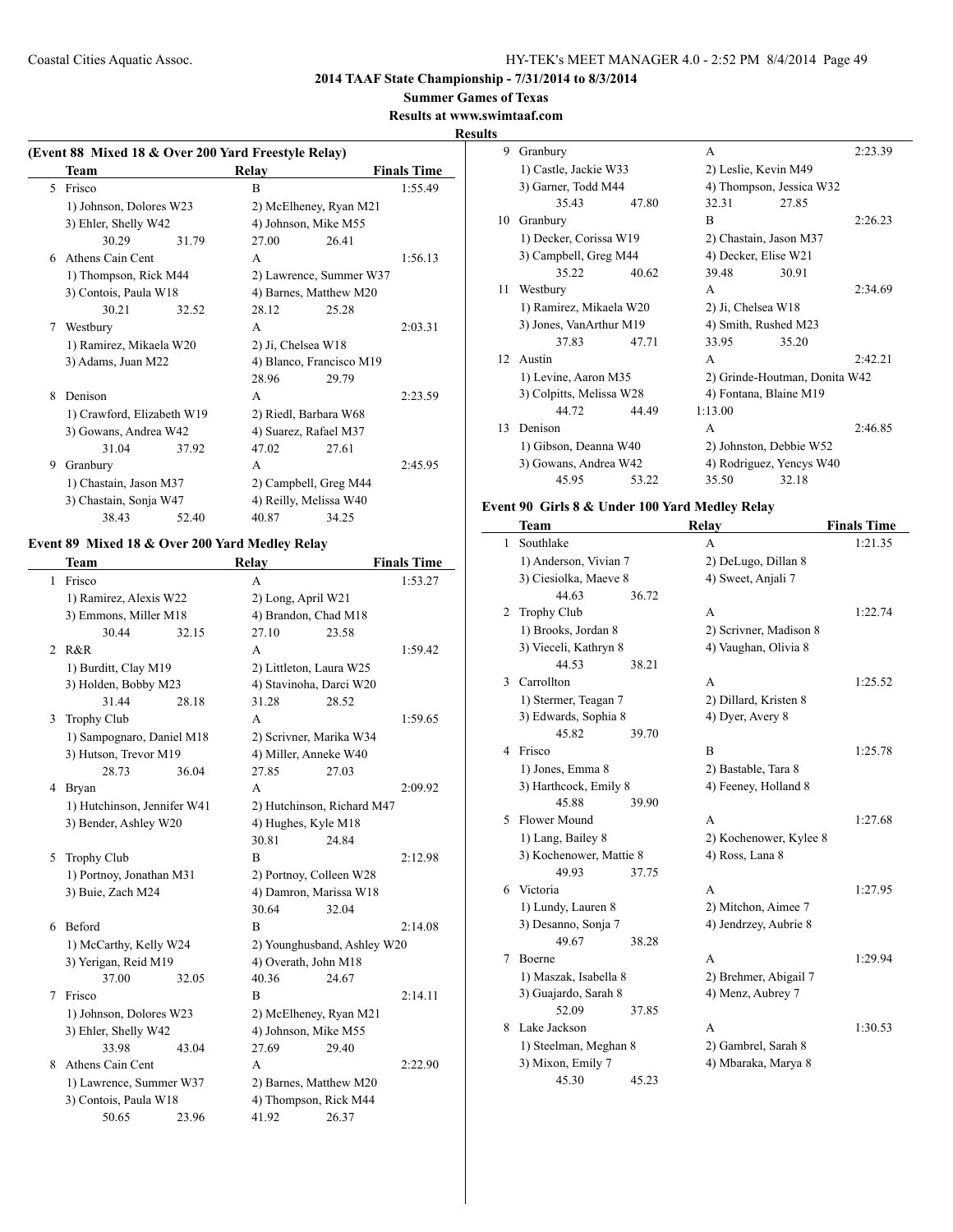## **Summer Games of Texas**

#### **Results at www.swimtaaf.com Results**

|                | (Event 90 Girls 8 & Under 100 Yard Medley Relay)<br>Team |       | <b>Relay</b>            | <b>Finals Time</b> |
|----------------|----------------------------------------------------------|-------|-------------------------|--------------------|
|                | 9 Dripping Springs                                       |       | A                       | 1:31.87            |
|                | 1) Parnell, Perri 8                                      |       | 2) Newton, Natasha 8    |                    |
|                | 3) Sullivan, Claire 8                                    |       | 4) Hall, Cameron 8      |                    |
|                | 53.16                                                    | 38.71 |                         |                    |
| 10             | Frisco                                                   |       | $\mathcal{C}$           | 1:36.15            |
|                | 1) Burton, Olivia 8                                      |       | 2) Karapurkar, Mauli 8  |                    |
|                | 3) Hendrickson, Maissa 8                                 |       | 4) Cook, Lucy 8         |                    |
|                | 48.56                                                    | 47.59 |                         |                    |
| 11             | El Campo                                                 |       | A                       | 1:36.76            |
|                | 1) Croix, Jillian 7                                      |       | 2) Wallis, Riley 7      |                    |
|                | 3) Vallejo, Allison 7                                    |       | 4) Little, Juliann 8    |                    |
|                | 50.77                                                    | 45.99 |                         |                    |
| 12             | <b>WOOD</b>                                              |       | A                       | 1:37.12            |
|                | 1) Corbin, Chloe 6                                       |       | 2) Cox, Maeve 7         |                    |
|                | 3) Hernandez, Aurora 8                                   |       | 4) Hudgens, Claire 7    |                    |
|                | 54.79                                                    | 42.33 |                         |                    |
| 13             | Dripping Springs                                         |       | B                       | 1:38.47            |
|                | 1) Silcox, Kinsey 8                                      |       | 2) Atchley, Jennah 7    |                    |
|                | 3) Sullivan, Madison 8                                   |       | 4) Boyer, Mya 8         |                    |
|                | 54.51                                                    | 43.96 |                         |                    |
| 14             | Granbury                                                 |       | A                       | 1:39.75            |
|                | 1) Heiner, Lila 6                                        |       | 2) Van Buren, Jessica 7 |                    |
|                | 3) Garner, Ella 8                                        |       | 4) Haynes, Brenna 8     |                    |
|                | 1:00.45                                                  | 39.30 |                         |                    |
| 15             | Trophy Club                                              |       | B                       | 1:39.96            |
|                | 1) Hutson, Lucy 8                                        |       | 2) Reddell, Bella 8     |                    |
|                | 3) Joski, Scarlett 7                                     |       | 4) Qualls, Raeden 8     |                    |
|                | 55.70                                                    | 44.26 |                         |                    |
| 16             | Austin                                                   |       | A                       | 1:50.20            |
|                | 1) Geiger, Liesl 8                                       |       | 2) Haikola, Brigid 8    |                    |
|                | 3) Domsch, Piper 8                                       |       | 4) Miculek, Iris 8      |                    |
|                | 1:02.90                                                  | 47.30 |                         |                    |
| $\overline{a}$ | Frisco                                                   |       | A                       | DQ                 |
|                | 1) Wang, Elise 8                                         |       | 2) Hardin, Madison 8    |                    |
|                | 3) Oushalkas, Maria Jhoanne 8                            |       | 4) Sennett, Jasmine 8   |                    |
| $-$ --         | Denison                                                  |       | A                       | <b>DQ</b>          |
|                | 1) Card, Mia 8                                           |       | 2) Suarez, Camila 7     |                    |
|                | 3) Thomas, Baylee 8                                      |       | 4) Egger, Presley 8     |                    |

# **Event 91 Women 18 & Over 200 Yard Medley Relay**

|   | Team                                            |       | Relav                  |       | <b>Finals Time</b> |
|---|-------------------------------------------------|-------|------------------------|-------|--------------------|
| 1 | <b>Trophy Club</b>                              |       | А                      |       | 2:00.69            |
|   | 1) Cooper, Hannah 18                            |       | 2) Greener, Casey 21   |       |                    |
|   | 3) Tobosa, Kirsten 23                           |       | 4) Moore, Kelly 23     |       |                    |
|   | 31.06                                           | 32.24 | 30.09                  | 27.30 |                    |
|   | 2 R&R                                           |       | A                      |       | 2:06.03            |
|   | 1) Littleton, Laura 25                          |       | 2) Gaas, Julia 20      |       |                    |
|   | 3) Fedderke, Aubrey 20                          |       | 4) Stavinoha, Darci 20 |       |                    |
|   | 31.95                                           | 35.74 | 30.86                  | 27.48 |                    |
| 3 | Frisco                                          |       | A                      |       | 2:06.94            |
|   | 1) Johnson, Dolores 23<br>3) Ramirez, Alexis 22 |       | 2) Long, April 21      |       |                    |
|   |                                                 |       | 4) Ehler, Shelly 42    |       |                    |
|   | 34.96                                           | 31.68 | 28.63                  | 31.67 |                    |
|   |                                                 |       |                        |       |                    |

| S  |                            |       |                       |                        |                |
|----|----------------------------|-------|-----------------------|------------------------|----------------|
| 4  | El Campo                   |       | A                     |                        | 2:09.37        |
|    | 32.55                      | 33.15 | 33.55                 | 30.12                  |                |
| 5  | Golden Triangle            |       | A                     |                        | 2:11.66        |
|    | 1) Walker, Shawna 23       |       | 2) Tuhn, Danae 26     |                        |                |
|    | 3) Walker, Shanna 18       |       |                       | 4) Morrell, Krystan 23 |                |
|    | 37.37                      | 42.19 | 31.98                 | 20.12                  |                |
| 6  | Trophy Club                |       | B                     |                        | 2:13.12        |
|    | 1) Miller, Anneke 40       |       |                       | 2) Portnoy, Colleen 28 |                |
|    | 3) Scrivner, Marika 34     |       |                       | 4) Damron, Marissa 18  |                |
|    | 34.35                      | 35.52 | 31.49                 | 31.76                  |                |
| 7  | Granbury                   |       | A                     |                        | 2:19.33        |
|    | 1) Castle, Jackie 33       |       |                       | 2) Steele, Rebecca 22  |                |
|    | 3) Decker, Corissa 19      |       | 4) Decker, Elise 21   |                        |                |
|    | 36.26                      | 38.84 | 33.59                 | 30.64                  |                |
| 8  | Tuloso-Midway              |       | A                     |                        | 2:21.76        |
|    | 1) Wilson, Jenni 26        |       | 2) Alaniz, Markie 21  |                        |                |
|    | 3) Alaniz, Anna 47         |       |                       | 4) Alonzo, Tiffany 26  |                |
|    | 38.28                      | 38.35 | 33.94                 | 31.19                  |                |
| 9  | <b>Beford</b>              |       | A                     |                        | 2:36.27        |
|    | 1) Nelson, Elizabeth 49    |       | 2) Tony, Kathy 61     |                        |                |
|    | 3) Younghusband, Ashley 20 |       |                       | 4) McCarthy, Kelly 24  |                |
|    | 39.71                      | 46.07 | 39.29                 | 31.20                  |                |
| 10 | Trophy Club                |       | C                     |                        | 2:58.47        |
|    | 1) Bishop, Tracie 44       |       | 2) Carlson, Lynn 50   |                        |                |
|    | 3) Damron, Susette 44      |       | 4) Carr, Francesca 64 |                        |                |
|    | 36.83                      | 45.18 | 37.70                 | 58.76                  |                |
| 11 | Denison                    |       | A                     |                        | 3:00.43        |
|    | 1) Gowans, Andrea 42       |       | 2) Smith, Dorothy 39  |                        |                |
|    | 3) Crawford, Elizabeth 19  |       | 4) Riedl, Barbara 68  |                        |                |
|    | 47.15                      | 47.63 | 47.84                 | 37.81                  |                |
| 12 | Whale                      |       | A                     |                        | 3:27.81        |
|    | 1) Alvarez, Regina 31      |       | 2) Ng, April 30       |                        |                |
|    | 3) McDaniel, Carrie 43     |       | 4) King, Angela 38    |                        |                |
|    | 51.14                      | 46.69 | 1:08.86               | 41.12                  |                |
|    | Athens Cain Cent           |       | A                     |                        | D <sub>O</sub> |
|    | 1) Forester, Kelly 44      |       |                       | 2) Lawrence, Summer 37 |                |
|    | 3) Contois, Paula 18       |       | 4) Carney, Angela 18  |                        |                |

#### **Event 92 Girls 8 & Under 50 Yard Freestyle**

 $\frac{1}{2}$ 

|    | Name              |   | <b>Age Team</b>         | <b>Finals Time</b> |
|----|-------------------|---|-------------------------|--------------------|
| 1  | Leach, Julianna   | 8 | R&R                     | 35.14              |
| 2  | Winters, Karlie   | 7 | Northwest Region        | 36.62              |
| 3  | Gibbens, Alexis   | 8 | Aquacats                | 37.39              |
| 4  | Kochenower, Kylee | 8 | Flower Mound            | 37.75              |
| 5  | DeLugo, Dillan    | 8 | Southlake               | 38.33              |
| 6  | Dunn, Keara       | 8 | Ridglea                 | 38.95              |
| 7  | Lyons, Ashtyn     | 8 | WACO                    | 39.06              |
| 8  | Lang, Bailey      | 8 | Flower Mound            | 39.58              |
| 9  | Troung, Alena     | 8 | Coppell                 | 39.69              |
| 10 | Peter, Caroline   | 7 | Landa Park              | 39.85              |
| 11 | Sullivan, Claire  | 8 | Dripping Springs        | 40.31              |
| 12 | Garza, Alyssa     | 8 | La Joya                 | 40.56              |
| 13 | Hanson, Cayley    | 8 | Deer Park               | 41.21              |
| 14 | Suarez, Camila    | 7 | Denison                 | 41.44              |
| 15 | Edwards, Sophia   | 8 | Carrollton              | 41.66              |
| 16 | Parnell, Perri    | 8 | <b>Dripping Springs</b> | 42.21              |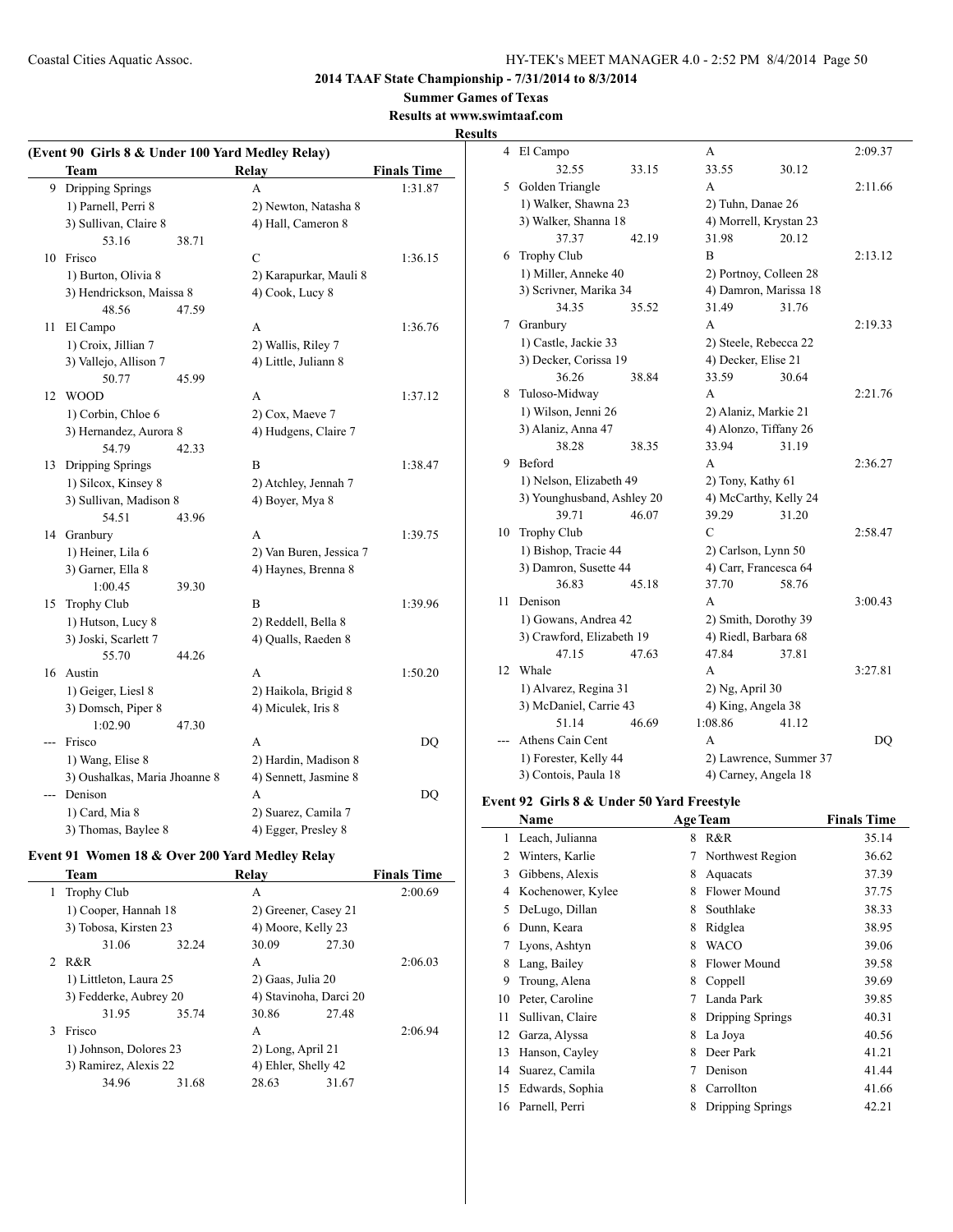## **Summer Games of Texas**

**Results at www.swimtaaf.com**

**Results**

 $\overline{\phantom{a}}$ 

 $\frac{1}{2}$ 

|     | (Event 92 Girls 8 & Under 50 Yard Freestyle) |   |                  |                    |  |  |  |
|-----|----------------------------------------------|---|------------------|--------------------|--|--|--|
|     | <b>Name</b>                                  |   | <b>Age Team</b>  | <b>Finals Time</b> |  |  |  |
| 17  | Pugh, Bell                                   | 8 | Coast            | 42.85              |  |  |  |
| 18  | Capili, Paula                                | 8 | <b>SA</b>        | 42.87              |  |  |  |
| 19  | Feeney, Holland                              | 8 | Frisco           | 43.30              |  |  |  |
| 20  | Hamisch, Catherine                           | 8 | Club Estates     | 44.33              |  |  |  |
| 21  | Kirchmann, Aubree                            | 7 | Grand Prairie    | 44.42              |  |  |  |
| 22  | Rodriguez, Chloe                             | 8 | Aquacats         | 44.46              |  |  |  |
| 23  | Wickham, Anna Grace                          | 8 | Victoria         | 44.91              |  |  |  |
| 24  | Nugent, Amelia                               | 8 | Plano P          | 45.13              |  |  |  |
| 25  | Montes, Fatima                               | 7 | La Joya          | 47.48              |  |  |  |
| 26  | Beggs, Kaydence                              | 8 | Athens Cain Cent | 47.58              |  |  |  |
| 27  | Murphy, Breanna                              | 7 | Whale            | 49.50              |  |  |  |
| 28  | Jeon, Ha-yeon                                | 7 | Austin           | 51.23              |  |  |  |
| 29  | Mercer, Caroline                             | 8 | Austin           | 55.03              |  |  |  |
| 30  | Murray, Grace                                | 7 | McAllen          | 55.39              |  |  |  |
| 31  | Limon, Ariana                                | 7 | <b>SA</b>        | 59.18              |  |  |  |
| 32  | Guest, Abigail                               | 6 | <b>SA</b>        | 1:09.89            |  |  |  |
| 33  | Rosenbaum, Grace                             | 7 | South Belt       | 1:10.91            |  |  |  |
| --- | Johnson, Meredith                            | 7 | WACO             | DQ                 |  |  |  |
|     |                                              |   |                  |                    |  |  |  |

## **Event 93 Women 18-24 100 Yard Freestyle**

|    | <b>Name</b>         |       |    | <b>Age Team</b>    | <b>Finals Time</b> |
|----|---------------------|-------|----|--------------------|--------------------|
| 1  | Rodriguez, Jordan   |       |    | 18 Whale           | 56.30              |
|    | 26.40               | 29.90 |    |                    |                    |
| 2  | McDaniel, Kayla     |       |    | 18 Whale           | 57.68              |
|    | 27.57               | 30.11 |    |                    |                    |
| 3  | Sands, Alyssa       |       |    | 18 Carrollton      | 57.98              |
|    | 27.52               | 30.46 |    |                    |                    |
| 4  | Hooper, Amy         |       | 21 | Golden Triangle    | 1:01.45            |
|    | 29.21               | 32.24 |    |                    |                    |
| 5  | Stavinoha, Darci    |       |    | 20 R&R             | 1:02.64            |
|    | 30.75               | 31.89 |    |                    |                    |
| 6  | Moore, Kelly        |       | 23 | <b>Trophy Club</b> | 1:03.55            |
|    | 29.10               | 34.45 |    |                    |                    |
| 7  | Baldwin, Alexandria |       |    | 18 Tuloso-Midway   | 1:03.56            |
|    | 28.53               | 35.03 |    |                    |                    |
| 8  | Manley, Brittany    |       |    | 18 Freeport        | 1:03.63            |
|    | 30.11               | 33.52 |    |                    |                    |
| 9  | Johnson, Dolores    |       |    | 23 Frisco          | 1:03.64            |
|    | 30.62               | 33.02 |    |                    |                    |
|    | 10 Schaefer, Cierra |       |    | 18 Freeport        | 1:04.17            |
|    | 29.94               | 34.23 |    |                    |                    |
| 11 | Bender, Ashley      |       |    | 20 Bryan           | 1:04.66            |
|    | 30.24               | 34.42 |    |                    |                    |
| 12 | Damron, Marissa     |       | 18 | <b>Trophy Club</b> | 1:13.08            |
|    | 34.41               | 38.67 |    |                    |                    |
| 13 | Bittick, Becca      |       |    | 18 Victoria        | 1:44.40            |
|    | 51.18               | 53.22 |    |                    |                    |
|    | 14 Brown, Christine |       | 20 | Victoria           | 1:44.69            |
|    | 47.65               | 57.04 |    |                    |                    |

## **Event 94 Women 25-29 100 Yard Freestyle**

 $\overline{a}$ 

| <b>Name</b>        | <b>Age Team</b> | <b>Finals Time</b> |
|--------------------|-----------------|--------------------|
| 1 Portnoy, Colleen | 28 Trophy Club  | 59.95              |
| 29.11              | 30.84           |                    |

| 2  | Kelly, Kristine                         |       |    | 26 South Belt   | 1:11.87            |
|----|-----------------------------------------|-------|----|-----------------|--------------------|
|    | 33.49                                   | 38.38 |    |                 |                    |
|    | 3 Colpitts, Melissa                     |       |    | 28 Austin       | 1:16.46            |
|    | 35.46                                   | 41.00 |    |                 |                    |
|    | Event 94 Women 30-34 100 Yard Freestyle |       |    |                 |                    |
|    | Name                                    |       |    | <b>Age Team</b> | <b>Finals Time</b> |
|    | 1 Scrivner, Marika                      |       |    | 34 Trophy Club  | 1:01.79            |
|    | 29.70                                   | 32.09 |    |                 |                    |
|    | Event 94 Women 35-39 100 Yard Freestyle |       |    |                 |                    |
|    | Name                                    |       |    | <b>Age Team</b> | <b>Finals Time</b> |
|    | 1 Powell, Cameron                       |       |    | 38 Grapevine    | 1:14.50            |
|    | 34.74                                   | 39.76 |    |                 |                    |
|    | Event 95 Women 40-44 100 Yard Freestyle |       |    |                 |                    |
|    | Name                                    |       |    | <b>Age Team</b> | <b>Finals Time</b> |
|    | 1 Beeny, Cassie                         |       |    | 41 Southlake    | 1:09.71            |
|    | 32.71                                   | 37.00 |    |                 |                    |
|    | 2 Ehler, Shelly                         |       |    | 42 Frisco       | 1:12.88            |
|    | 35.32                                   | 37.56 |    |                 |                    |
|    | 3 Hutchinson, Jennifer                  |       | 41 | <b>Bryan</b>    | 1:16.53            |
|    | 36.24                                   | 40.29 |    |                 |                    |
|    | 4 Nuccitelli, Suzanne                   |       |    | 44 Austin       | 1:18.96            |
|    | 38.88                                   | 40.08 |    |                 |                    |
| 5. | Gowans, Andrea                          |       |    | 42 Denison      | 1:22.56            |
|    | 39.86                                   | 42.70 |    |                 |                    |
| 6  |                                         |       |    |                 |                    |
|    | Rodriguez, Yencys                       |       | 40 | Denison         | 1:45.58            |

#### **Event 95 Women 45-49 100 Yard Freestyle**

| <b>Name</b>     |         | <b>Age Team</b> | <b>Finals Time</b> |         |
|-----------------|---------|-----------------|--------------------|---------|
| Ward, Julianna  |         |                 | 49 Port Aransas    | 1:04.59 |
| 30.61           | 33.98   |                 |                    |         |
| Busby, Kelli    |         |                 | 49 Lewisville      | 1:12.71 |
| 35.06           | 37.65   |                 |                    |         |
| Chastain, Sonja |         | 47              | Granbury           | 2:03.60 |
| 58.45           | 1:05.15 |                 |                    |         |

#### **Event 95 Women 50-54 100 Yard Freestyle**

| Name                 | <b>Age Team</b> | <b>Finals Time</b> |         |
|----------------------|-----------------|--------------------|---------|
| Zapalac, Peggy       | 50              | Bryan              | 1:15.06 |
| 35.79                | 39.27           |                    |         |
| 2 Carlson, Lynn      |                 | 50 Trophy Club     | 1:19.05 |
| 37.34                | 41.71           |                    |         |
| Tatum, Bettina<br>3. |                 | 53 Southlake       | 1:19.12 |
| 37.71                | 41.41           |                    |         |
| Disney, Elaine<br>4  | 50              | Carrollton         | 1:19.57 |
| 37.60                | 41.97           |                    |         |

#### **Event 95 Women 60-64 100 Yard Freestyle**

| <b>Name</b>       |         | <b>Age Team</b> | <b>Finals Time</b> |
|-------------------|---------|-----------------|--------------------|
| 1 Carr, Francesca |         | 64 Trophy Club  | 2:07.66            |
| 1:00.51           | 1:07.15 |                 |                    |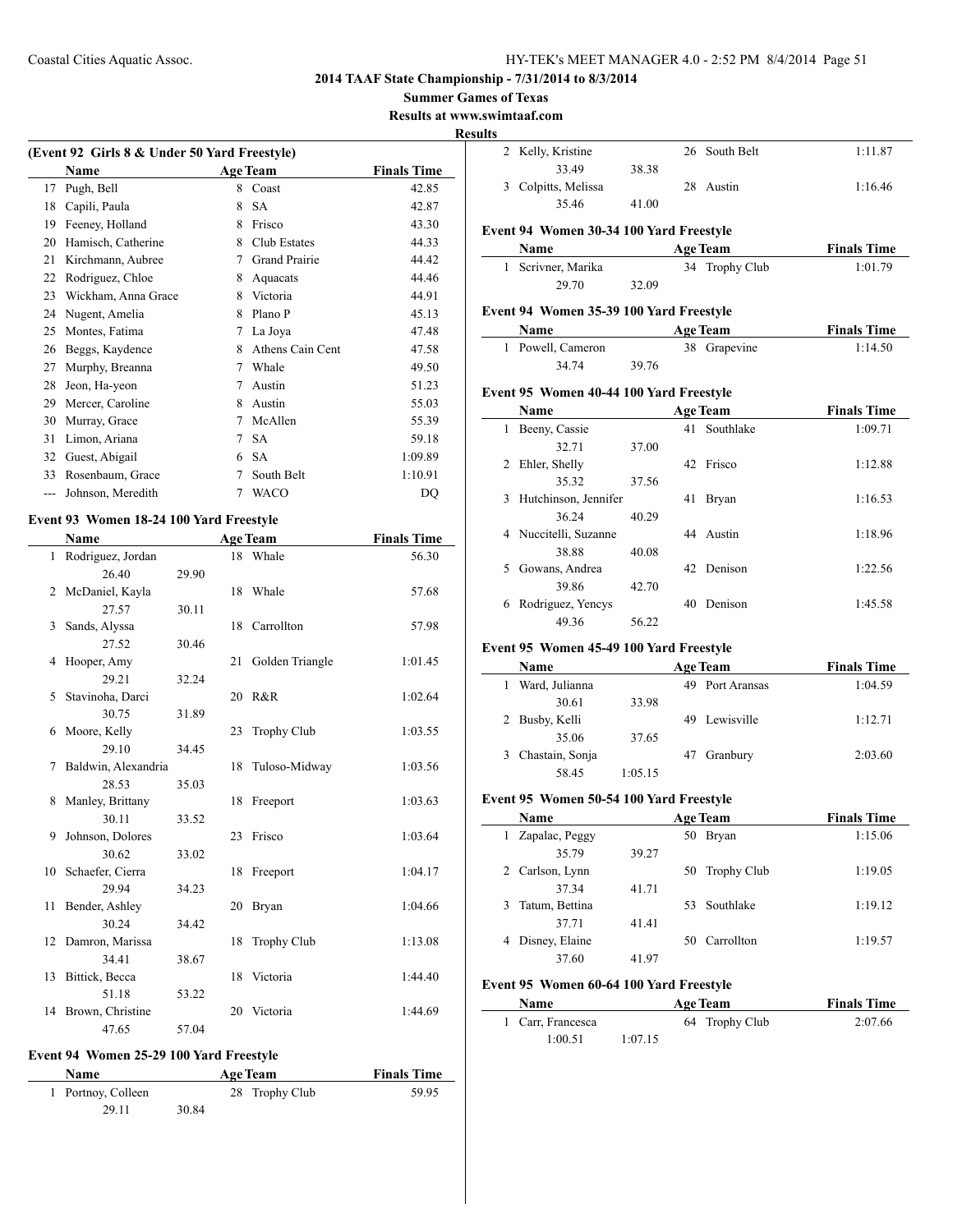**Summer Games of Texas Results at www.swimtaaf.com**

**Results**

|                | <b>Name</b>                                 | Event 95 Women 65-69 100 Yard Freestyle<br><b>Age Team</b> |             |                    | <b>Finals Time</b> |
|----------------|---------------------------------------------|------------------------------------------------------------|-------------|--------------------|--------------------|
| 1              | Riedl, Barbara                              |                                                            | 68          | Denison            | 1:23.30            |
|                | 41.08                                       | 42.22                                                      |             |                    |                    |
|                |                                             |                                                            |             |                    |                    |
|                | Event 96 Girls 6 & Under 25 Yard Backstroke |                                                            |             |                    |                    |
|                | <b>Name</b>                                 |                                                            |             | <b>Age Team</b>    | <b>Finals Time</b> |
|                | 1 Oushalkas, Izabella                       |                                                            |             | 6 Frisco           | 21.73              |
| $\overline{c}$ | Wood, Madison                               |                                                            |             | 6 Whale            | 22.85              |
| 3              | Gibbens, Iralynn                            |                                                            |             | 6 Aquacats         | 23.49              |
| 4              | Heiner, Lila                                |                                                            |             | 6 Granbury         | 23.76              |
| 5.             | Alade, Naomi                                |                                                            |             | 6 Bellaire         | 23.98              |
| 6              | Lesczynski, Kaelyn                          |                                                            |             | 6 Southlake        | 24.00              |
| 7              | Hall, Jenna Kate                            |                                                            |             | 6 Belterra         | 24.28              |
| 8              | Gardner, Morgan                             |                                                            |             | 6 Trophy Club      | 24.43              |
| 9              | Cardenas, Isabella                          |                                                            |             | 6 Golden Triangle  | 24.74              |
| 10             | Wells, Emily                                |                                                            | 6           | Rockport           | 24.87              |
| 11             | Roskop, Miranda                             |                                                            | 6           | Trophy Club        | 25.38              |
| 12             | Corbin, Chloe                               |                                                            |             | 6 WOOD             | 25.76              |
| 13             | Masri, Violet                               |                                                            |             | 6 College Station  | 26.06              |
| $*14$          | Fralic, Eden                                |                                                            | 5           | Keller             | 26.12              |
| $*14$          | Berger, Allison                             |                                                            |             | 6 Victoria         | 26.12              |
| 16             | Schneider, Zoe                              |                                                            |             | 6 Frisco           | 26.43              |
| 17             | Burau, Alli                                 |                                                            |             | 5 Liberty Rec Cent | 27.09              |
| 18             | Elizondo, Ema                               |                                                            |             | 6 Alice            | 27.12              |
| 19             | Shofran, Veronica                           |                                                            |             | 6 Plano P          | 27.31              |
| 20             | Mitchell, Paige                             |                                                            |             | 6 Austin           | 27.36              |
| 21             | Nuccio, Sarah                               |                                                            |             | 6 Dripping Springs | 27.66              |
| 22             | Hall, Aubrey                                |                                                            |             | 6 Belterra         | 28.05              |
| 23             | Murphy, Savannah                            |                                                            |             | 6 Whale            | 29.01              |
| 24             | Maestas, Jaycee                             |                                                            |             | 6 Mesquite         | 29.31              |
| 25             | Boswell, Sloane                             |                                                            |             | 6 Frisco           | 29.56              |
| 26             | Robertson, Grace                            |                                                            |             | 6 Whale            | 30.91              |
| 27             | Laseter, Eden                               |                                                            |             | 6 WACO             | 32.39              |
| 28             | Legere, Genny                               |                                                            |             | 5 Austin           | 40.31              |
| 29             | Pullen-Heuman, Ivy                          |                                                            |             | 6 College Station  | 44.23              |
| 30             | Unberhagen, Mary                            |                                                            | $\varsigma$ | Austin             | 49.13              |

## **Event 97 Girls 8 & Under 25 Yard Backstroke**

| <b>Name</b> |                     |   | <b>Age Team</b>  | <b>Finals Time</b> |  |
|-------------|---------------------|---|------------------|--------------------|--|
| $*1$        | Gambrel, Sarah      | 8 | Lake Jackson     | 20.08              |  |
| *1          | Winters, Karlie     | 7 | Northwest Region | 20.08              |  |
| 3           | Cross, Ella         | 8 | <b>MPCC</b>      | 20.49              |  |
| 4           | Gibbens, Alexis     | 8 | Aquacats         | 20.53              |  |
| 5           | Cutbirth, Trinity   | 8 | <b>BARR</b>      | 20.67              |  |
| 6           | Koenst, Katelyn     | 8 | <b>TXCTY</b>     | 20.84              |  |
| 7           | True, Lauren        | 8 | Denton           | 20.89              |  |
| 8           | Jones, Emma         | 8 | Frisco           | 21.66              |  |
| *9          | Hargrove, Alyssa    | 8 | Landa Park       | 21.72              |  |
| *9          | Gallucci, Avery     | 7 | The Colony       | 21.72              |  |
| 11          | Bradford, Heather   | 8 | Austin           | 21.82              |  |
| 12          | Paynter, Clara      | 7 | Plano P          | 21.87              |  |
| 13          | Guajardo, Sarah     | 8 | Boerne           | 22.17              |  |
| 14          | Greenfield, Addison | 8 | Weatherford      | 22.51              |  |
| 15          | Abrego, Mia         | 8 | Beford           | 22.78              |  |
| 16          | McClellan, Emily    | 8 | Austin           | 22.83              |  |
|             |                     |   |                  |                    |  |

| 17 | Hernandez, Ileana   | 8 | <b>SA</b>          | 22.89 |
|----|---------------------|---|--------------------|-------|
| 18 | Beggs, Kaydence     | 8 | Athens Cain Cent   | 23.00 |
| 19 | Hernandez, Aurora   | 8 | <b>WOOD</b>        | 23.04 |
| 20 | Barrett, Katelyn    | 8 | Whale              | 23.10 |
| 21 | Lundy, Lauren       | 8 | Victoria           | 23.11 |
| 22 | Joski, Scarlett     | 7 | <b>Trophy Club</b> | 23.28 |
| 23 | Shofran, Dorothy    | 8 | Plano P            | 23.41 |
| 24 | Edler, Ayden        | 8 | Landa Park         | 24.15 |
| 25 | Gonzalez, Mia       | 8 | <b>SA</b>          | 24.18 |
| 26 | Domsch, Piper       | 8 | Austin             | 24.36 |
| 27 | Kime, Grace         | 7 | Whale              | 24.55 |
| 28 | Uribe, Lauren       | 7 | Harlingen          | 24.76 |
| 29 | Stermer, Teagan     | 7 | Carrollton         | 25.13 |
| 30 | Kemmett, Greer      | 7 | <b>SA</b>          | 25.22 |
| 31 | Wagner, Karli       | 8 | Whale              | 25.27 |
| 32 | Wickham, Anna Grace | 8 | Victoria           | 25.32 |
| 33 | Nugent, Amelia      | 8 | Plano P            | 25.46 |
| 34 | Garza, Alyssa       | 8 | La Joya            | 25.68 |
| 35 | Garza, Madelynn     | 8 | Pharr              | 26.38 |
| 36 | Johnson, Meredith   | 7 | <b>WACO</b>        | 26.46 |
| 37 | Burton, Olivia      | 8 | Frisco             | 26.77 |
| 38 | Katkoski, Callen    | 7 | <b>NAVA</b>        | 27.79 |
| 39 | Limon, Ariana       | 7 | <b>SA</b>          | 29.54 |

## **Event 98 Women 18-24 50 Yard Backstroke**

|                                           | Name                 |    | <b>Age Team</b>    | <b>Finals Time</b> |  |
|-------------------------------------------|----------------------|----|--------------------|--------------------|--|
| 1                                         | Ramirez, Alexis      | 22 | Frisco             | 29.63              |  |
| 2                                         | Wilkins, Kari        | 18 | El Campo           | 30.54              |  |
| 3                                         | Cooper, Hannah       | 18 | <b>Trophy Club</b> | 31.75              |  |
| 4                                         | Ward, Jenna          | 18 | Port Aransas       | 32.49              |  |
| 5                                         | Bender, Ashley       | 20 | Bryan              | 33.01              |  |
| 6                                         | Fedderke, Aubrey     | 20 | R&R                | 33.07              |  |
| 7                                         | Moore, Kelly         | 23 | <b>Trophy Club</b> | 33.23              |  |
| 8                                         | O'Brien, Molly       | 18 | Plano              | 33.30              |  |
| 9                                         | Schaefer, Cierra     | 18 | Freeport           | 34.20              |  |
| 10                                        | Baldwin, Alexandria  | 18 | Tuloso-Midway      | 34.82              |  |
| 11                                        | Decker, Corissa      | 19 | Granbury           | 35.52              |  |
| 12                                        | Decker, Elise        | 21 | Granbury           | 36.05              |  |
| 13                                        | Minter, Morgan       | 18 | <b>Bryan</b>       | 37.64              |  |
| 14                                        | Younghusband, Ashley | 20 | Beford             | 41.52              |  |
| 15                                        | Soto, Stephanie      | 23 | <b>SA</b>          | 44.45              |  |
| 16                                        | Brown, Christine     | 20 | Victoria           | 52.51              |  |
| 17                                        | Vance, Sarah         | 18 | Club Estates       | 53.86              |  |
| Exant 00 Waman 25.20 50 Vand Baalzstualza |                      |    |                    |                    |  |

## **Event 99 Women 25-29 50 Yard Backstroke**

|                                         | Name              | <b>Age Team</b>  | <b>Finals Time</b> |  |  |  |  |
|-----------------------------------------|-------------------|------------------|--------------------|--|--|--|--|
| L                                       | Littleton, Laura  | 25 R&R           | 31.80              |  |  |  |  |
|                                         | 2 Kelly, Kristine | 26 South Belt    | 36.46              |  |  |  |  |
| 3                                       | Wilson, Jenni     | 26 Tuloso-Midway | 39.14              |  |  |  |  |
| 4                                       | Escobedo, Celina  | 26 Pharr         | 1:06.52            |  |  |  |  |
| Event 99 Women 30-34 50 Yard Backstroke |                   |                  |                    |  |  |  |  |
|                                         | Name              | <b>Age Team</b>  | <b>Finals Time</b> |  |  |  |  |
|                                         | Castle, Jackie    | Granbury<br>33   | 35.21              |  |  |  |  |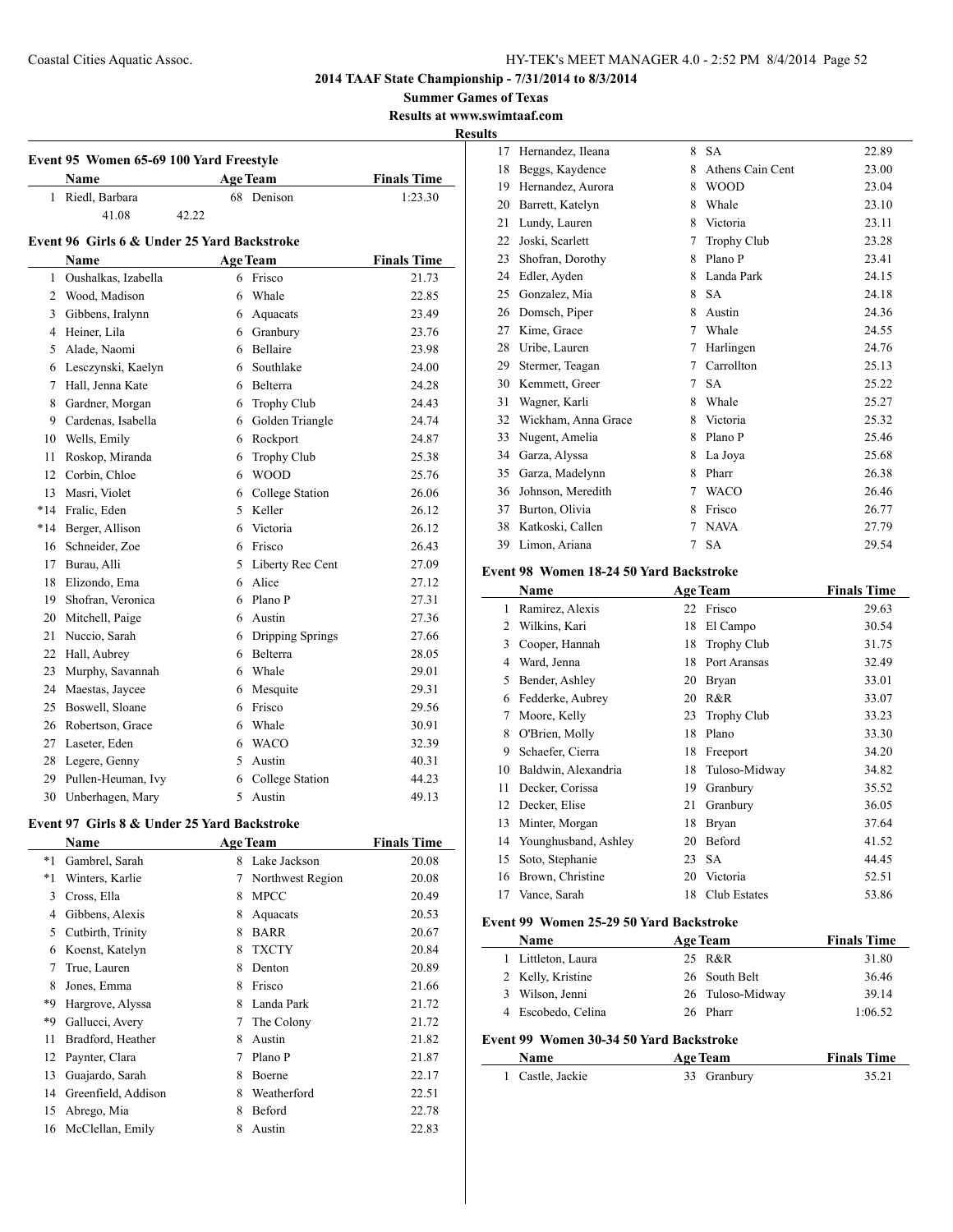**Summer Games of Texas Results at www.swimtaaf.com**

**Results**

 $\overline{a}$ 

|       |                                                | Event 99 Women 35-39 50 Yard Backstroke |                           |                                                                                                     |
|-------|------------------------------------------------|-----------------------------------------|---------------------------|-----------------------------------------------------------------------------------------------------|
|       | Name                                           |                                         | Age Team                  | <b>Finals Time</b>                                                                                  |
|       | 1 Crawford, Jackie                             |                                         | 36 South Belt             | 36.96                                                                                               |
|       | 2 Powell, Cameron                              |                                         | 38 Grapevine              | 39.02                                                                                               |
|       | 3 Smith, Dorothy                               |                                         | 39 Denison                | 46.27                                                                                               |
|       | 4 Spaeth, Kristen                              |                                         | 38 Port Aransas           | 50.62                                                                                               |
|       | 5 Fabian, Donna                                |                                         | 39 Huntsville             | 54.44                                                                                               |
|       | Event 100 Women 40-44 50 Yard Backstroke       |                                         |                           |                                                                                                     |
|       | Name                                           |                                         | <b>Age Team</b>           | <b>Finals Time</b>                                                                                  |
|       | 1 Bishop, Tracie                               |                                         | 44 Trophy Club            | 35.56                                                                                               |
|       | 2 Kiske, Sofia                                 |                                         | 43 College Station        | 37.23                                                                                               |
|       | 3 Hutchinson, Jennifer                         |                                         | 41 Bryan                  | 40.90                                                                                               |
|       | 4 Forester, Kelly                              |                                         | 44 Athens Cain Cent       | 46.40                                                                                               |
|       | 5 Gibson, Deanna                               |                                         | 40 Denison                | 46.56                                                                                               |
|       | 6 McDaniel, Carrie                             |                                         | 43 Whale                  | 52.80                                                                                               |
|       | 7 Durda, Rebecca                               |                                         | 41 Bryan                  | 1:02.22                                                                                             |
|       | Event 100 Women 45-49 50 Yard Backstroke       |                                         |                           |                                                                                                     |
|       | Name                                           |                                         | <b>Example 2 Age Team</b> | <b>Finals Time</b>                                                                                  |
|       | 1 Ward, Julianna                               |                                         | 49 Port Aransas           | 34.00                                                                                               |
|       | 2 Nelson, Elizabeth                            |                                         | 49 Beford                 | 39.49                                                                                               |
|       | 3 Chastain, Sonja                              |                                         | 47 Granbury               | 1:00.02                                                                                             |
|       | Event 100 Women 50-54 50 Yard Backstroke       |                                         |                           |                                                                                                     |
|       | Name<br><b>Age Team</b>                        |                                         |                           | <b>Finals Time</b>                                                                                  |
|       | 1 Disney, Elaine                               |                                         | 50 Carrollton             | 41.71                                                                                               |
|       | Event 100 Women 55-59 50 Yard Backstroke       |                                         |                           |                                                                                                     |
|       | <b>Age Team</b><br>Name                        |                                         |                           | <b>Finals Time</b>                                                                                  |
|       | 1 Coulehan, Kathy                              |                                         | 56 Landa Park             | 48.12                                                                                               |
|       |                                                |                                         | 59 Flower Mound           | 54.79                                                                                               |
|       | 2 Merrill, Teresa                              |                                         |                           |                                                                                                     |
|       | 3 Kelly, Darla                                 |                                         | 57 South Belt             |                                                                                                     |
|       |                                                |                                         |                           | 1:49.12                                                                                             |
|       | Event 100 Women 60-64 50 Yard Backstroke       |                                         |                           |                                                                                                     |
|       | <b>Example 2018 Age Team</b><br>Name           |                                         |                           |                                                                                                     |
|       | 1 Engler, Debra                                |                                         | 61 Landa Park             | <b>Finals Time</b><br>54.14                                                                         |
|       | Event 101 Girls 8 & Under 25 Yard Breaststroke |                                         |                           |                                                                                                     |
|       | <b>Example 3</b> Age Team<br>Name              |                                         |                           |                                                                                                     |
|       | 1 Gambrel, Sarah                               |                                         | 8 Lake Jackson            |                                                                                                     |
| 2     | Wise, Katie                                    | 8                                       | <b>WOOD</b>               |                                                                                                     |
| 3     | McClellan, Emily                               | 8                                       | Austin                    |                                                                                                     |
| 4     | Dillard, Kristen                               | 8                                       | Carrollton                |                                                                                                     |
| 5     | Koenst, Katelyn                                | 8                                       | <b>TXCTY</b>              |                                                                                                     |
| 6     | Hardin, Madison                                | 8                                       | Frisco                    |                                                                                                     |
| 7     | Shofran, Dorothy                               | 8                                       | Plano P                   |                                                                                                     |
| 8     | True, Lauren                                   | 8                                       | Denton                    |                                                                                                     |
| 9     | Wang, Elise                                    | 8                                       | Frisco                    | <b>Finals Time</b><br>21.63<br>22.27<br>22.56<br>22.69<br>22.87<br>23.36<br>23.45<br>23.74<br>23.83 |
| 10    | Menz, Aubrey                                   | 7                                       | Boerne                    | 24.04                                                                                               |
| $*11$ | Nugent, Amelia                                 | 8                                       | Plano P                   | 24.12                                                                                               |
| $*11$ | Wallis, Riley                                  | 7                                       | El Campo                  |                                                                                                     |
| 13    | Lyons, Ashtyn                                  | 8                                       | <b>WACO</b>               | 24.12<br>25.02                                                                                      |
| 14    | Bastable, Tara                                 | 8                                       | Frisco                    | 25.06                                                                                               |
| 15    | Troung, Alena                                  | 8                                       | Coppell                   | 25.18                                                                                               |
| 16    | McAlister, Madison                             | 8                                       | Denton                    |                                                                                                     |
| 17    | Cho, Sua                                       | 8                                       | Coppell                   | 25.38<br>25.99                                                                                      |

| гs    |                     |   |                 |       |
|-------|---------------------|---|-----------------|-------|
| 18    | Edler, Ayden        | 8 | Landa Park      | 26.12 |
| 19    | Brehmer, Abigail    | 7 | Boerne          | 26.24 |
| 20    | Yochum, Frankie     | 7 | Southlake       | 26.31 |
| 21    | Stuesser, Madeline  | 8 | Austin          | 26.55 |
| 22    | Miculek, Iris       | 8 | Austin          | 28.11 |
| 23    | Navarro, Lauren     | 8 | McAllen         | 28.26 |
| 24    | Townsend, Carolyn   | 7 | McAllen         | 28.93 |
| 25    | Bloomquist, Lindsey | 8 | Natatorium      | 30.20 |
| 26    | Kemmett, Greer      | 7 | SА              | 30.66 |
| $*27$ | Solorzano, Alaina   | 6 | <b>SA</b>       | 31.27 |
| $*27$ | Martinez, Julia     | 7 | McAllen         | 31.27 |
| 29    | Bullock, Krystin    | 8 | <b>SA</b>       | 32.72 |
| 30    | Rutten, Gianna      | 8 | <b>SA</b>       | 33.26 |
| 31    | Cluff, Addison      | 7 | Portland        | 33.72 |
| 32    | Stuart, Molly       | 8 | College Station | 35.51 |
|       | Marin-Russi, Ana    | 8 | Whale           | DQ    |
|       | Wagner, Karli       | 8 | Whale           | DQ    |
|       | Biehle, Lauren      | 7 | Whale           | DQ    |
|       |                     |   |                 |       |

#### **Event 102 Women 18-24 50 Yard Breaststroke**

|    | Name                 |    | <b>Age Team</b>    | <b>Finals Time</b> |
|----|----------------------|----|--------------------|--------------------|
| 1  | Long, April          | 21 | Frisco             | 32.12              |
| 2  | Greener, Casey       | 21 | <b>Trophy Club</b> | 32.70              |
| 3  | Rodriguez, Jordan    | 18 | Whale              | 33.31              |
| 4  | Wilkins, Kari        | 18 | El Campo           | 33.86              |
| 5  | Ward, Jenna          | 18 | Port Aransas       | 36.63              |
| 6  | Gaas, Julia          | 20 | R&R                | 36.86              |
| 7  | Martin, Morgan       | 21 | <b>WOOD</b>        | 37.07              |
| 8  | Steele, Rebecca      | 22 | Granbury           | 39.53              |
| 9  | Hulce, Nina          | 19 | Ridglea            | 43.10              |
| 10 | Damron, Marissa      | 18 | <b>Trophy Club</b> | 43.38              |
| 11 | Minter, Morgan       | 18 | Bryan              | 43.57              |
| 12 | Tyrrell, Lindsay     | 20 | <b>WOOD</b>        | 43.88              |
| 13 | Younghusband, Ashley | 20 | Beford             | 47.00              |
| 14 | Bittick, Becca       | 18 | Victoria           | 54.80              |
|    | Vance, Sarah         | 18 | Club Estates       | DQ                 |

#### **Event 103 Women 25-29 50 Yard Breaststroke**

| Name                 |    | <b>Age Team</b>    | <b>Finals Time</b> |
|----------------------|----|--------------------|--------------------|
| Portnoy, Colleen     |    | 28 Trophy Club     | 36.23              |
| 2 Gemmell, Colbi     |    | 29 Port Aransas    | 37.66              |
| 3 Taylor, Jenna      |    | 26 South Belt      | 39.91              |
| 4 Howard, Kelsey     |    | 28 South Belt      | 40.68              |
| 5 Tuhn, Danae        |    | 26 Golden Triangle | 42.49              |
| 6 Kelly, Kristine    |    | 26 South Belt      | 44.56              |
| Merrill, Nicole      |    | 27 Flower Mound    | 48.57              |
| --- Escobedo, Celina | 26 | Pharr              | DO                 |

#### **Event 103 Women 30-34 50 Yard Breaststroke**

| Name                | <b>Age Team</b> | <b>Finals Time</b> |
|---------------------|-----------------|--------------------|
| 1 Payne, Kristin    | 33 Flower Mound | 36.91              |
| 2 Scrivner, Marika  | 34 Trophy Club  | 37.24              |
| 3 Ng, April         | 30 Whale        | 46.79              |
| 4 Thompson, Jessica | 32 Granbury     | 47.80              |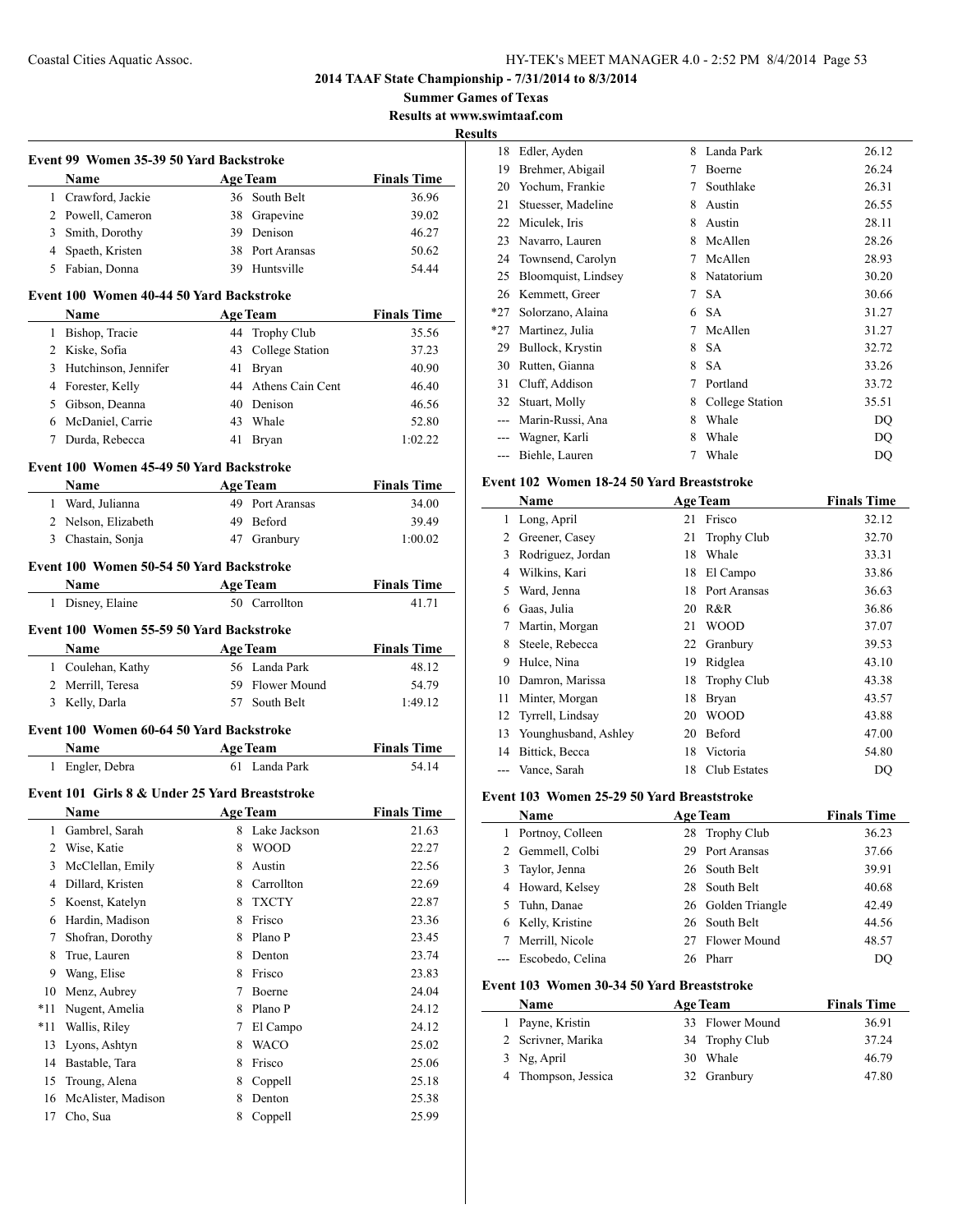**Summer Games of Texas Results at www.swimtaaf.com**

**<u>esult</u>** 

 $\frac{1}{2}$ 

 $\overline{\phantom{a}}$ 

|                | Event 103 Women 35-39 50 Yard Breaststroke          |        |                           |                             |
|----------------|-----------------------------------------------------|--------|---------------------------|-----------------------------|
|                | Name                                                |        | <b>Age Team</b>           | <b>Finals Time</b>          |
|                | 1 Lawrence, Summer                                  |        | 37 Athens Cain Cent       | 42.88                       |
|                | 2 Smith, Dorothy                                    |        | 39 Denison                | 48.69                       |
|                | 3 Spaeth, Kristen                                   |        | 38 Port Aransas           | 49.93                       |
|                | 4 Fabian, Donna                                     |        | 39 Huntsville             | 1:12.10                     |
|                | Event 104 Women 40-44 50 Yard Breaststroke          |        |                           |                             |
|                | Name                                                |        | <b>Age Team</b>           | <b>Finals Time</b>          |
|                | 1 Beeny, Cassie                                     |        | 41 Southlake              | 39.71                       |
|                | 2 Herron, Stacy                                     |        | 42 College Station        | 40.73                       |
|                | 3 Ehler, Shelly                                     |        | 42 Frisco                 | 41.76                       |
|                | 4 Grinde-Houtman, Donita                            |        | 42 Austin                 | 44.65                       |
|                | 5 Damron, Susette                                   |        | 44 Trophy Club            | 45.17                       |
|                | 6 Hutchinson, Jennifer                              | 41     | Bryan                     | 45.61                       |
|                | 7 Gibson, Deanna                                    |        | 40 Denison                | 50.92                       |
|                | 8 Reilly, Melissa                                   |        | 40 Granbury               | 51.23                       |
|                | 9 Robledo, Loudes                                   |        | 40 SA                     | 55.17                       |
|                | 10 Durda, Rebecca                                   |        | 41 Bryan                  | 56.82                       |
|                | Event 104 Women 45-49 50 Yard Breaststroke          |        |                           |                             |
|                | Name                                                |        | <b>Age Team</b>           | <b>Finals Time</b>          |
|                | 1 Wier, Janice                                      |        | 45 Lewisville             | 39.06                       |
|                | 2 Baughman, Gretchen                                |        | 49 Port Aransas           | 40.43                       |
|                | 3 Busby, Kelli                                      |        | 49 Lewisville             | 42.99                       |
|                | 4 Edler, Marla                                      |        | 45 Landa Park             | 47.42                       |
| 5              | Jones, Helga                                        |        | 48 South Belt             | 1:05.41                     |
|                | Event 104 Women 50-54 50 Yard Breaststroke          |        |                           |                             |
|                | Name                                                |        | <b>Age Team</b>           | <b>Finals Time</b>          |
|                | 1 Zapalac, Peggy                                    |        | 50 Bryan                  | 44.06                       |
|                | 2 McQuaid, Cynthia                                  |        | 52 Boerne                 | 44.97                       |
|                | 3 Carlson, Lynn                                     |        | 50 Trophy Club            | 45.81                       |
|                | 4 Johnston, Debbie                                  |        | 52 Denison                | 53.13                       |
|                | Event 104 Women 55-59 50 Yard Breaststroke          |        |                           |                             |
|                | Name                                                |        | <b>Age Team</b>           | <b>Finals Time</b>          |
|                | 1 Kelly, Darla                                      |        | 57 South Belt             | 1:42.02                     |
|                |                                                     |        |                           |                             |
|                | Event 104 Women 60-64 50 Yard Breaststroke          |        |                           |                             |
| 1              | Name<br>Tony, Kathy                                 | 61     | <b>Age Team</b><br>Beford | <b>Finals Time</b><br>47.08 |
| 2              | Carr, Francesca                                     | 64     | Trophy Club               | 1:04.32                     |
|                |                                                     |        |                           |                             |
|                | Event 105 Girls 8 & Under 25 Yard Butterfly<br>Name |        | <b>Age Team</b>           | <b>Finals Time</b>          |
| 1              | Oushalkas, Maria Jhoanne                            | 8      | Frisco                    | 17.08                       |
| $\overline{2}$ | Wise, Katie                                         | 8      | WOOD                      | 17.40                       |
| 3              | McAlister, Madison                                  | 8      | Denton                    | 17.78                       |
|                | Cross, Ella                                         | 8      | <b>MPCC</b>               |                             |
| 4              |                                                     |        |                           | 17.80                       |
|                | Dean, Kendall                                       | 8      | Angleton                  | 17.92                       |
| 5              | Scrivner, Madison                                   | 8      | Trophy Club               | 18.63                       |
| 6              |                                                     |        | Angleton                  | 18.78                       |
| 7              | Dean, Mylee                                         | 8      |                           |                             |
| 8              | Ciesiolka, Maeve                                    | 8      | Southlake                 | 19.53                       |
| 9              | Kochenower, Mattie                                  | 8      | Flower Mound              | 19.73                       |
| 10<br>11       | LeGere, Jocelyn<br>Paynter, Clara                   | 8<br>7 | Austin<br>Plano P         | 20.02<br>20.31              |

| .<br>S |                   |   |                  |                |
|--------|-------------------|---|------------------|----------------|
| 12     | Harthcock, Emily  | 8 | Frisco           | 20.34          |
| 13     | Koenst, Katelyn   | 8 | <b>TXCTY</b>     | 20.71          |
| 14     | Garner, Ella      | 8 | Granbury         | 20.73          |
| 15     | Capili, Paula     | 8 | <b>SA</b>        | 20.75          |
| 16     | Desanno, Sonja    | 7 | Victoria         | 20.82          |
| 17     | Bradford, Heather | 8 | Austin           | 20.87          |
| 18     | Dyer, Avery       | 8 | Carrollton       | 21.25          |
| 19     | Domsch, Piper     | 8 | Austin           | 22.26          |
| 20     | Rogers, Ann       | 8 | Odem             | 24.01          |
| 21     | Pugh, Bell        | 8 | Coast            | 24.34          |
| 22     | Edwards, Sophia   | 8 | Carrollton       | 25.10          |
| 23     | Sullivan, Madison | 8 | Dripping Springs | 25.29          |
| 24     | Barrett, Katelyn  | 8 | Whale            | 25.74          |
| 25     | Katkoski, Callen  | 7 | <b>NAVA</b>      | 26.05          |
| 26     | Marin-Russi, Ana  | 8 | Whale            | 26.78          |
| 27     | Foit, Rachael     | 7 | Whale            | 27.24          |
| 28     | Frontera, Lourdes | 7 | Dripping Springs | 27.62          |
| 29     | Robledo, Perla    | 8 | <b>SA</b>        | 28.14          |
| 30     | Leclerc, Lily     | 7 | <b>BARR</b>      | 28.92          |
| 31     | Bullock, Krystin  | 8 | <b>SA</b>        | 31.24          |
| 32     | Uribe, Lauren     | 7 | Harlingen        | 32.11          |
| 33     | Rutten, Gianna    | 8 | <b>SA</b>        | 37.51          |
| 34     | Pence, Annabelle  | 8 | Landa Park       | 39.09          |
| ---    | Vera, Kailey      | 8 | Pharr            | D <sub>O</sub> |
|        | Stuart, Molly     | 8 | College Station  | D <sub>O</sub> |
|        |                   |   |                  |                |

## **Event 106 Women 18-24 50 Yard Butterfly**

|    | Name             |    | <b>Age Team</b>    | <b>Finals Time</b> |
|----|------------------|----|--------------------|--------------------|
| 1  | McDaniel, Kayla  | 18 | Whale              | 27.46              |
| 2  | Long, April      | 21 | Frisco             | 27.48              |
| 3  | Ramirez, Alexis  | 22 | Frisco             | 28.11              |
| 4  | Walker, Shanna   | 18 | Golden Triangle    | 28.54              |
| 5  | Hooper, Amy      | 21 | Golden Triangle    | 29.57              |
| 6  | Manley, Brittany | 18 | Freeport           | 29.65              |
| 7  | O'Brien, Molly   | 18 | Plano              | 29.87              |
| 8  | Ward, Jenna      | 18 | Port Aransas       | 30.40              |
| 9  | Tobosa, Kirsten  | 23 | <b>Trophy Club</b> | 30.90              |
| 10 | Fedderke, Aubrey | 20 | R&R                | 30.99              |
| 11 | Alaniz, Markie   | 21 | Tuloso-Midway      | 31.41              |
| 12 | Cooper, Hannah   | 18 | <b>Trophy Club</b> | 31.74              |
| 13 | Steele, Rebecca  | 22 | Granbury           | 32.91              |
| 14 | Decker, Corissa  | 19 | Granbury           | 33.79              |
| 15 | Walker, Shawna   | 23 | Golden Triangle    | 35.00              |
| 16 | Decker, Elise    | 21 | Granbury           | 36.19              |
| 17 | McCarthy, Kelly  | 24 | Beford             | 36.33              |
| 18 | Martin, Morgan   | 21 | WOOD               | 36.58              |
| 19 | Damron, Marissa  | 18 | <b>Trophy Club</b> | 36.84              |

## **Event 107 Women 25-29 50 Yard Butterfly**

|                                         | <b>Name</b>        | <b>Age Team</b>  | <b>Finals Time</b> |  |  |
|-----------------------------------------|--------------------|------------------|--------------------|--|--|
|                                         | 1 Alonzo, Tiffany  | 26 Tuloso-Midway | 36.59              |  |  |
|                                         | 2 Escobedo, Celina | 26 Pharr         | 1:09.29            |  |  |
| Event 107 Women 30-34 50 Yard Butterfly |                    |                  |                    |  |  |
|                                         | Name               | <b>Age Team</b>  | <b>Finals Time</b> |  |  |

| глание             | лес ісаш |  | т шав типе      |       |
|--------------------|----------|--|-----------------|-------|
| 1 Payne, Kristin   |          |  | 33 Flower Mound | 30.54 |
| 2 Scrivner, Marika |          |  | 34 Trophy Club  | 32.39 |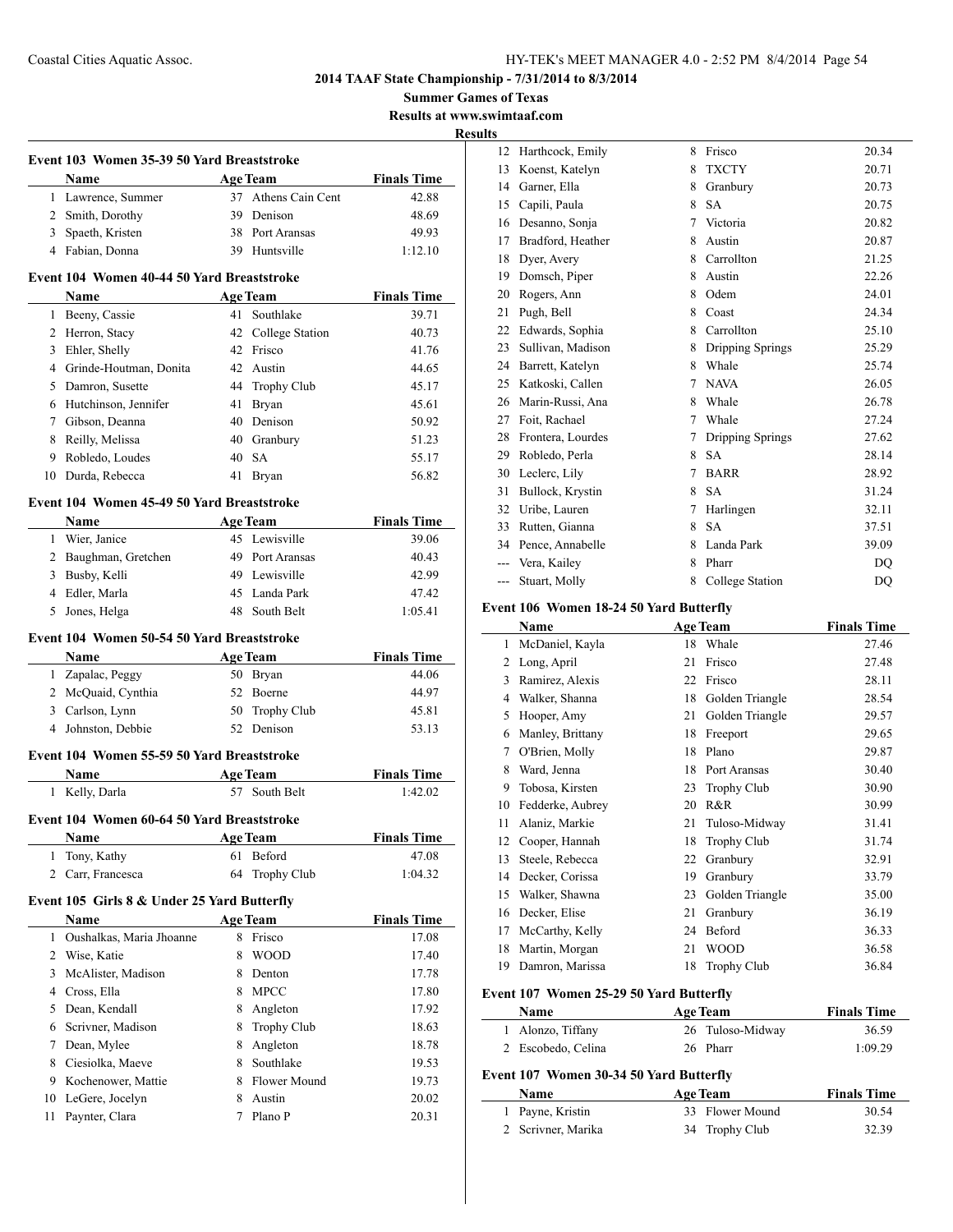**2014 TAAF State Championship - 7/31/2014 to 8/3/2014**

**Summer Games of Texas**

**Results at www.swimtaaf.com**

|    |                                             |    |                     |                    | <b>Results</b> |                    |
|----|---------------------------------------------|----|---------------------|--------------------|----------------|--------------------|
|    | (Event 107 Women 30-34 50 Yard Butterfly)   |    |                     |                    |                | 23 Boswell, Sloar  |
|    | Name                                        |    | <b>Age Team</b>     | <b>Finals Time</b> |                | 24 Ewald, Mary 0   |
|    | 3 Castle, Jackie                            |    | 33 Granbury         | 34.68              |                | 25 Legere, Genny   |
|    | Event 107 Women 35-39 50 Yard Butterfly     |    |                     |                    |                | 26 Meadows, Mo     |
|    | Name                                        |    | <b>Age Team</b>     | <b>Finals Time</b> |                | 27 Laseter, Eden   |
|    | 1 Lawrence, Summer                          |    | 37 Athens Cain Cent | 39.36              | 28             | Robertson, Gra     |
|    | 2 Ford, Paola                               |    | 35 Port Aransas     | 53.32              | 29             | Murphy, Savai      |
|    |                                             |    |                     |                    | 30             | Unberhagen, N      |
|    | Event 108 Women 40-44 50 Yard Butterfly     |    |                     |                    |                | Event 110 Girls 8  |
|    | Name                                        |    | <b>Age Team</b>     | <b>Finals Time</b> |                | Name               |
|    | 1 Miller, Anneke                            |    | 40 Trophy Club      | 31.21              |                | 1 Dean, Kendall    |
|    | 2 Bishop, Tracie                            | 44 | Trophy Club         | 39.25              |                | 2 Nethery, Kassi   |
|    | 3 Damron, Susette                           |    | 44 Trophy Club      | 39.93              |                | 3 Lang, Bailey     |
|    | 4 Miller, Michelle                          |    | 40 Portland         | 42.97              |                | 4 DeLugo, Dilla    |
|    | 5 Nuccitelli, Suzanne                       |    | 44 Austin           | 45.76              |                | 5 Winters, Karli   |
|    | 6 Gowans, Andrea                            |    | 42 Denison          | 46.93              | 6              | Sennett, Jasmi     |
| 7  | McDaniel, Carrie                            |    | 43 Whale            | 59.43              |                | 7 McAlister, Ma    |
|    | Event 108 Women 45-49 50 Yard Butterfly     |    |                     |                    | 8              | Vieceli, Kathry    |
|    | Name                                        |    | <b>Age Team</b>     | <b>Finals Time</b> |                | 9 Lyons, Ashtyn    |
|    | 1 Busby, Kelli                              |    | 49 Lewisville       | 39.22              |                | 10 Hall, Cameron   |
|    | 2 Nelson, Elizabeth                         |    | 49 Beford           | 42.94              |                | 11 Dyer, Avery     |
|    |                                             |    |                     |                    |                | 12 Dean, Mylee     |
|    | Event 108 Women 50-54 50 Yard Butterfly     |    |                     |                    |                | 13 Hargrove, Alys  |
|    | Name                                        |    | <b>Age Team</b>     | <b>Finals Time</b> |                | 14 Capili, Paula   |
|    | 1 McQuaid, Cynthia                          |    | 52 Boerne           | 40.45              |                | 15 Garner, Ella    |
|    | 2 Hasselbring, Stephanie                    |    | 52 Whale            | 41.42              |                | 16 Hernandez, Ile  |
|    | 3 Disney, Elaine                            |    | 50 Carrollton       | 41.89              |                | 17 Harp, Piper     |
|    | Event 108 Women 55-59 50 Yard Butterfly     |    |                     |                    | 18             | Steinmann, Ma      |
|    | Name                                        |    | <b>Age Team</b>     | <b>Finals Time</b> |                | 19 Hanson, Cayle   |
|    | 1 Coulehan, Kathy                           |    | 56 Landa Park       | 45.76              |                | 20 Garza, Alyssa   |
|    |                                             |    |                     |                    |                | 21 Edler, Ayden    |
|    | Event 109 Girls 6 & Under 25 Yard Freestyle |    |                     |                    |                | 22 Barrett, Kately |
|    | Name                                        |    | <b>Age Team</b>     | <b>Finals Time</b> | 23             | Stuesser, Made     |
|    | 1 Gardner, Morgan                           |    | 6 Trophy Club       | 19.10              | 24             | McClellan, En      |
|    | 2 Oushalkas, Izabella                       |    | 6 Frisco            | 19.68              | 25             | Hardin, Madis      |
|    | 3 Cardenas, Isabella                        |    | 6 Golden Triangle   | 19.89              | 26             | Youn, Rachel       |
|    | 4 Corbin, Chloe                             |    | 6 WOOD              | 20.49              |                | 27 Cutbirth, Trini |
| 5  | Roskop, Miranda                             |    | 6 Trophy Club       | 20.61              | 28             | Bradford, Hea      |
| 6  | Elizondo, Ema                               | 6  | Alice               | 20.75              | 29             | Vallejo, Alliso    |
| 7  | Shofran, Veronica                           | 6  | Plano P             | 20.94              | 30             | Beggs, Kayder      |
| 8  | Gibbens, Iralynn                            | 6  | Aquacats            | 21.21              | 31             | Kemmett, Gre       |
| 9  | Alade, Naomi                                | 6  | Bellaire            | 21.38              | 32             | Montes, Fatim      |
| 10 | Lesczynski, Kaelyn                          | 6  | Southlake           | 21.52              | 33             | Geier, Jesi        |
| 11 | Wood, Madison                               | 6  | Whale               | 22.16              | 34             | Uribe, Lauren      |
| 12 | Maestas, Jaycee                             | 6  | Mesquite            | 22.24              | 35             | Marin-Russi, A     |
| 13 | Heiner, Lila                                | 6  | Granbury            | 22.64              | 36             | Kime, Grace        |
| 14 | Boyle, Elizabeth                            | 5  | Frisco              | 22.68              | 37             | Katkoski, Call     |
| 15 | McCoy, Brynlee                              | 6  | Victoria            | 23.03              | 38             | Robledo, Perla     |
| 16 | Nuccio, Sarah                               | 6  | Dripping Springs    | 23.21              | 39             | Dickeson, Dak      |
| 17 | Masri, Violet                               | 6  | College Station     | 23.34              |                |                    |
| 18 | Nash, Evelyn                                | 6  | Trophy Club         | 23.68              |                | Event 111 Women    |
| 19 | Scheibelhut, Emma                           | 6  | Victoria            | 23.87              |                | Name               |
| 20 | Hall, Jenna Kate                            | 6  | Belterra            | 24.16              |                | 1 Morrell, Kryst   |
| 21 | Mitchell, Paige                             | 6  | Austin              | 24.22              | 2              | Rodriguez, Jor     |
| 22 | Schneider, Zoe                              |    | 6 Frisco            | 24.31              | 3              | Ramirez, Alex      |

| 23 Boswell, Sloane    |   | 6 Frisco     | 25.04 |
|-----------------------|---|--------------|-------|
| 24 Ewald, Mary Claire |   | 5 Landa Park | 26.31 |
| 25 Legere, Genny      |   | 5 Austin     | 26.92 |
| 26 Meadows, Molly     |   | 6 NAVA       | 27.32 |
| 27 Laseter, Eden      | 6 | WACO         | 28.99 |
| 28 Robertson, Grace   |   | 6 Whale      | 29.90 |
| 29 Murphy, Savannah   | 6 | Whale        | 31.16 |
| 30 Unberhagen, Mary   |   | Austin       | 36.91 |

#### $&$  Under 25 Yard Freestyle

|                | Name                |                | <b>Age Team</b>  | <b>Finals Time</b> |
|----------------|---------------------|----------------|------------------|--------------------|
| 1              | Dean, Kendall       | 8              | Angleton         | 15.80              |
| $\overline{2}$ | Nethery, Kassidy    | 8              | Victoria         | 16.90              |
| 3              | Lang, Bailey        | 8              | Flower Mound     | 17.02              |
| 4              | DeLugo, Dillan      | 8              | Southlake        | 17.09              |
| 5              | Winters, Karlie     | 7              | Northwest Region | 17.17              |
| 6              | Sennett, Jasmine    | 8              | Frisco           | 17.25              |
| 7              | McAlister, Madison  | 8              | Denton           | 17.42              |
| 8              | Vieceli, Kathryn    | 8              | Trophy Club      | 17.44              |
| 9              | Lyons, Ashtyn       | 8              | <b>WACO</b>      | 17.47              |
| 10             | Hall, Cameron       | 8              | Dripping Springs | 17.76              |
| 11             | Dyer, Avery         | 8              | Carrollton       | 17.81              |
| 12             | Dean, Mylee         | 8              | Angleton         | 17.83              |
| 13             | Hargrove, Alyssa    | 8              | Landa Park       | 17.88              |
| 14             | Capili, Paula       | 8              | <b>SA</b>        | 17.97              |
| 15             | Garner, Ella        | 8              | Granbury         | 18.20              |
| 16             | Hernandez, Ileana   | 8              | <b>SA</b>        | 18.35              |
| 17             | Harp, Piper         | 8              | McKinney         | 18.50              |
| 18             | Steinmann, Madilynn | 8              | Victoria         | 18.52              |
| 19             | Hanson, Cayley      | 8              | Deer Park        | 18.54              |
| 20             | Garza, Alyssa       | 8              | La Joya          | 18.71              |
| 21             | Edler, Ayden        | 8              | Landa Park       | 18.86              |
| 22             | Barrett, Katelyn    | 8              | Whale            | 19.09              |
| 23             | Stuesser, Madeline  | 8              | Austin           | 19.11              |
| 24             | McClellan, Emily    | 8              | Austin           | 19.13              |
| 25             | Hardin, Madison     | 8              | Frisco           | 19.43              |
| 26             | Youn, Rachel        | 7              | Farmers Branch   | 19.52              |
| 27             | Cutbirth, Trinity   | 8              | <b>BARR</b>      | 19.67              |
| 28             | Bradford, Heather   | 8              | Austin           | 20.02              |
| 29             | Vallejo, Allison    | $\overline{7}$ | El Campo         | 20.17              |
| 30             | Beggs, Kaydence     | 8              | Athens Cain Cent | 20.44              |
| 31             | Kemmett, Greer      | $\overline{7}$ | <b>SA</b>        | 20.54              |
| 32             | Montes, Fatima      | $\overline{7}$ | La Joya          | 21.02              |
| 33             | Geier, Jesi         | $\overline{7}$ | Carrollton       | 21.31              |
| 34             | Uribe, Lauren       | 7              | Harlingen        | 21.95              |
| 35             | Marin-Russi, Ana    | 8              | Whale            | 22.01              |
| 36             | Kime, Grace         | $\tau$         | Whale            | 23.22              |
| 37             | Katkoski, Callen    | $\tau$         | <b>NAVA</b>      | 23.59              |
| 38             | Robledo, Perla      | 8              | <b>SA</b>        | 24.72              |
| 39             | Dickeson, Dakota    | 8              | <b>SA</b>        | 26.14              |
|                |                     |                |                  |                    |

## **18-24 50 Yard Freestyle**

| <b>Name</b>         | <b>Age Team</b>    | <b>Finals Time</b> |
|---------------------|--------------------|--------------------|
| Morrell, Krystan    | 23 Golden Triangle | 24.50              |
| 2 Rodriguez, Jordan | 18 Whale           | 25.36              |
| 3 Ramirez, Alexis   | 22 Frisco          | 26.29              |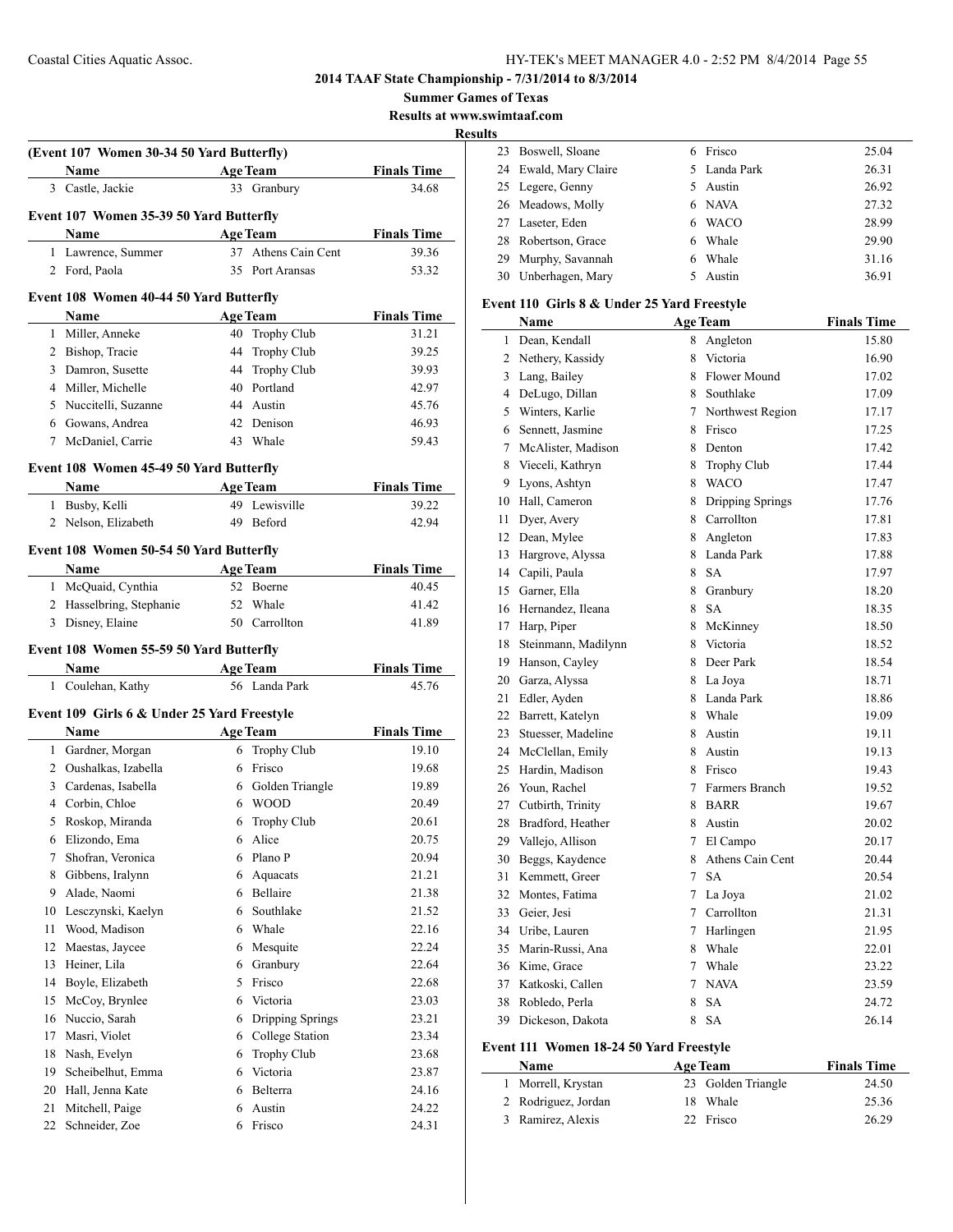**Summer Games of Texas Results at www.swimtaaf.com**

#### **Results**

| (Event 111 Women 18-24 50 Yard Freestyle) |                      |    |                    |                    |  |
|-------------------------------------------|----------------------|----|--------------------|--------------------|--|
|                                           | <b>Name</b>          |    | <b>Age Team</b>    | <b>Finals Time</b> |  |
| 4                                         | McDaniel, Kayla      | 18 | Whale              | 26.32              |  |
| 5                                         | Sands, Alyssa        | 18 | Carrollton         | 27.15              |  |
| 6                                         | Ward, Jenna          | 18 | Port Aransas       | 27.59              |  |
| 7                                         | Baldwin, Alexandria  | 18 | Tuloso-Midway      | 27.78              |  |
| 8                                         | Stavinoha, Darci     | 20 | R&R                | 27.88              |  |
| 9                                         | Gaas, Julia          | 20 | R&R                | 27.93              |  |
| 10                                        | Tobosa, Kirsten      | 23 | <b>Trophy Club</b> | 28.24              |  |
| 11                                        | Moore, Kelly         | 23 | <b>Trophy Club</b> | 28.30              |  |
| 12                                        | Martin, Morgan       | 21 | <b>WOOD</b>        | 28.35              |  |
| 13                                        | Manley, Brittany     | 18 | Freeport           | 29.09              |  |
| 14                                        | Schaefer, Cierra     | 18 | Freeport           | 29.12              |  |
| 15                                        | Johnson, Dolores     | 23 | Frisco             | 29.54              |  |
| 16                                        | Decker, Corissa      | 19 | Granbury           | 30.14              |  |
| 17                                        | Bender, Ashley       | 20 | Bryan              | 30.80              |  |
| 18                                        | Steele, Rebecca      | 22 | Granbury           | 30.85              |  |
| 19                                        | Tyrrell, Lindsay     | 20 | <b>WOOD</b>        | 30.98              |  |
| 20                                        | Rivera, Alexa        | 18 | South Belt         | 31.19              |  |
| 21                                        | McCarthy, Kelly      | 24 | Beford             | 31.30              |  |
| 22                                        | Younghusband, Ashley | 20 | Beford             | 32.80              |  |
| 23                                        | Hulce, Nina          | 19 | Ridglea            | 32.82              |  |
| 24                                        | Carney, Angela       | 18 | Athens Cain Cent   | 33.11              |  |
| 25                                        | Soto, Stephanie      | 23 | <b>SA</b>          | 38.55              |  |
| 26                                        | Vance, Sarah         | 18 | Club Estates       | 40.12              |  |
| 27                                        | Brown, Christine     | 20 | Victoria           | 45.24              |  |
| 28                                        | Bittick, Becca       | 18 | Victoria           | 49.76              |  |

#### **Event 112 Women 25-29 50 Yard Freestyle**

| <b>Name</b>        | <b>Age Team</b> | <b>Finals Time</b> |       |
|--------------------|-----------------|--------------------|-------|
| 1 Portnoy, Colleen |                 | 28 Trophy Club     | 27.59 |
| 2 Taylor, Jenna    |                 | 26 South Belt      | 31.05 |
| 3 Alonzo, Tiffany  |                 | 26 Tuloso-Midway   | 31.44 |
| 4 Kelly, Kristine  |                 | 26 South Belt      | 32.51 |
| 5 Wilson, Jenni    |                 | 26 Tuloso-Midway   | 34.77 |
| 6 Merrill, Nicole  |                 | 27 Flower Mound    | 35.97 |
| Escobedo, Celina   |                 | 26 Pharr           | 58.16 |

#### **Event 112 Women 30-34 50 Yard Freestyle**

| Name        |                     | <b>Age Team</b> | <b>Finals Time</b> |
|-------------|---------------------|-----------------|--------------------|
|             | 1 Payne, Kristin    | 33 Flower Mound | 28.67              |
|             | 2 Castle, Jackie    | 33 Granbury     | 29.30              |
|             | 3 Thompson, Jessica | 32 Granbury     | 35.66              |
| 4 Ng, April |                     | 30 Whale        | 36.11              |

#### **Event 112 Women 35-39 50 Yard Freestyle**

 $\overline{a}$ 

|   | <b>Name</b>        | <b>Age Team</b>     | <b>Finals Time</b> |
|---|--------------------|---------------------|--------------------|
|   | 1 Lawrence, Summer | 37 Athens Cain Cent | 33.11              |
|   | 2 Crawford, Jackie | 36 South Belt       | 33.15              |
|   | 3 Sepulveda, Tracy | 35 SA               | 39.52              |
|   | 4 Smith, Dorothy   | 39 Denison          | 41.08              |
|   | 5 Ford, Paola      | 35 Port Aransas     | 43.58              |
| 6 | Fabian, Donna      | 39 Huntsville       | 45.62              |

## **Event 113 Women 40-44 50 Yard Freestyle**

| <b>Name</b>      | <b>Age Team</b> | <b>Finals Time</b> |
|------------------|-----------------|--------------------|
| 1 Miller, Anneke | 40 Trophy Club  | 27.60              |

| $\overline{2}$ | Beeny, Cassie        | 41 | Southlake           | 31.48 |
|----------------|----------------------|----|---------------------|-------|
| 3              | Ehler, Shelly        |    | 42 Frisco           | 32.58 |
| 4              | Bishop, Tracie       |    | 44 Trophy Club      | 33.63 |
| 5              | Hutchinson, Jennifer | 41 | <b>Bryan</b>        | 34.28 |
| 6              | Miller, Michelle     | 40 | Portland            | 34.46 |
| 7              | Gowans, Andrea       |    | 42 Denison          | 35.20 |
| 8              | Forester, Kelly      |    | 44 Athens Cain Cent | 35.93 |
| 9              | Damron, Susette      |    | 44 Trophy Club      | 37.23 |
| 10             | Gibson, Deanna       | 40 | Denison             | 40.66 |
| 11             | Reilly, Melissa      | 40 | Granbury            | 41.14 |
|                | 12 McDaniel, Carrie  | 43 | Whale               | 44.06 |
| 13             | Rodriguez, Yencys    | 40 | Denison             | 45.67 |
|                | 14 Durda, Rebecca    | 41 | Brvan               | 47.24 |

#### **Event 113 Women 45-49 50 Yard Freestyle**

|   | Name                |     | <b>Age Team</b>  | <b>Finals Time</b> |
|---|---------------------|-----|------------------|--------------------|
| L | Ward, Julianna      |     | 49 Port Aransas  | 29.14              |
|   | 2 Alaniz, Anna      |     | 47 Tuloso-Midway | 30.36              |
|   | 3 Wier, Janice      |     | 45 Lewisville    | 32.41              |
|   | 4 Edler, Marla      |     | 45 Landa Park    | 32.83              |
|   | 5 Nelson, Elizabeth | 49. | Beford           | 33.00              |
|   | 6 Jones, Helga      |     | 48 South Belt    | 50.51              |

#### **Event 113 Women 50-54 50 Yard Freestyle**

| Name                     | <b>Age Team</b> | <b>Finals Time</b> |
|--------------------------|-----------------|--------------------|
| 1 Zapalac, Peggy         | 50 Bryan        | 33.12              |
| 2 Hasselbring, Stephanie | 52 Whale        | 35.37              |
| 3 Disney, Elaine         | 50 Carrollton   | 35.71              |
| 4 Carlson, Lynn          | 50 Trophy Club  | 35.76              |
| 5 Johnston, Debbie       | 52 Denison      | 40.50              |

#### **Event 113 Women 55-59 50 Yard Freestyle**

| Name                                    | <b>Age Team</b> | <b>Finals Time</b> |
|-----------------------------------------|-----------------|--------------------|
| 1 Kelly, Darla                          | 57 South Belt   | 1:17.96            |
| Event 113 Women 60-64 50 Yard Freestyle |                 |                    |

#### **Name Age Team Finals Time** Engler, Debra 61 Landa Park 46.88

#### **Event 113 Women 65-69 50 Yard Freestyle**

| <b>Name</b>      | <b>Age Team</b> | <b>Finals Time</b> |
|------------------|-----------------|--------------------|
| 1 Riedl, Barbara | 68 Denison      | 36.86              |

## **Event 114 Girls 8 & Under 100 Yard IM**

|   | Name                     |       |   | <b>Age Team</b> | <b>Finals Time</b> |
|---|--------------------------|-------|---|-----------------|--------------------|
| 1 | Oushalkas, Maria Jhoanne |       | 8 | Frisco          | 1:32.56            |
|   | 39.93                    | 52.63 |   |                 |                    |
| 2 | Leach, Julianna          |       | 8 | R&R             | 1:33.21            |
|   | 43.52                    | 49.69 |   |                 |                    |
| 3 | Wise, Katie              |       | 8 | <b>WOOD</b>     | 1:37.22            |
|   | 42.54                    | 54.68 |   |                 |                    |
| 4 | Cross, Ella              |       | 8 | <b>MPCC</b>     | 1:37.66            |
|   | 43.31                    | 54.35 |   |                 |                    |
| 5 | Ciesiolka, Maeve         |       | 8 | Southlake       | 1:38.97            |
|   | 42.32                    | 56.65 |   |                 |                    |
| 6 | Dillard, Kristen         |       | 8 | Carrollton      | 1:42.27            |
|   | 50.26                    | 52.01 |   |                 |                    |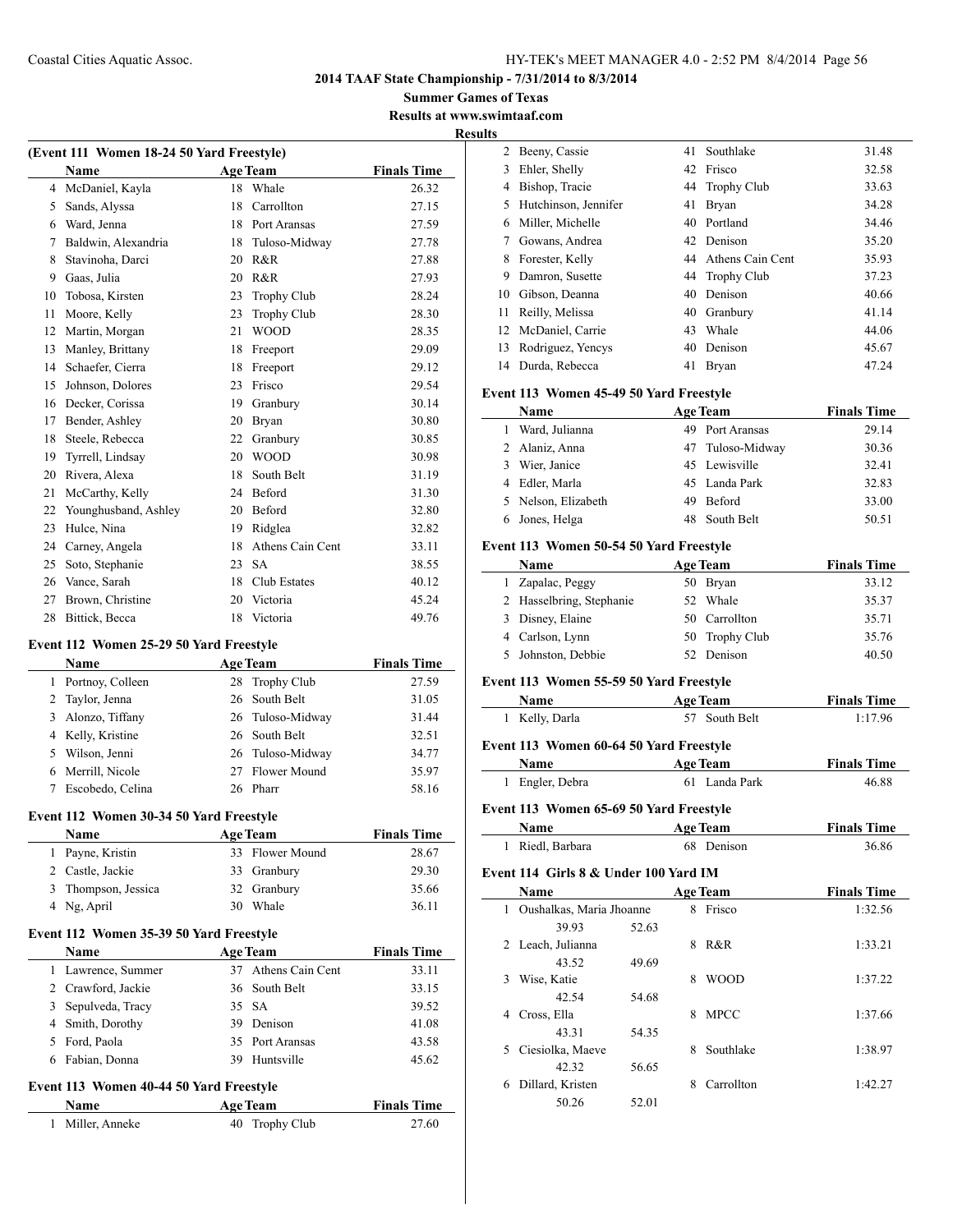#### **Summer Games of Texas Results at www.swimtaaf.com**

|     | (Event 114 Girls 8 & Under 100 Yard IM)<br>Name |         |   | <b>Age Team</b>    | <b>Finals Time</b> |
|-----|-------------------------------------------------|---------|---|--------------------|--------------------|
|     |                                                 |         |   |                    |                    |
| 7   | Cho, Sua                                        |         |   | 8 Coppell          | 1:44.07            |
|     | 49.33                                           | 54.74   |   |                    |                    |
| 8   | Peele, Lainey                                   |         | 8 | The Colony         | 1:46.41            |
| 9   | 47.16                                           | 59.25   |   |                    |                    |
|     | Dunn, Keara<br>52.25                            |         | 8 | Ridglea            | 1:47.15            |
|     |                                                 | 54.90   |   |                    |                    |
| 10  | LeGere, Jocelyn<br>51.59                        |         | 8 | Austin             | 1:47.43            |
|     |                                                 | 55.84   |   |                    |                    |
| 11  | Peter, Caroline                                 |         | 7 | Landa Park         | 1:48.09            |
|     | 46.56                                           | 1:01.53 | 8 | Plano <sub>P</sub> |                    |
| 12  | Shofran, Dorothy                                |         |   |                    | 1:48.84            |
|     | 52.42                                           | 56.42   |   |                    |                    |
| 13  | Sullivan, Claire                                |         | 8 | Dripping Springs   | 1:52.95            |
|     | 52.85                                           | 1:00.10 |   |                    |                    |
| 14  | Cutbirth, Trinity<br>48.45                      | 1:05.32 | 8 | <b>BARR</b>        | 1:53.77            |
| 15  |                                                 |         |   |                    |                    |
|     | Cardenas, Isabella                              |         | 6 | Golden Triangle    | 1:55.47            |
|     | 57.19                                           | 58.28   | 8 | Flower Mound       |                    |
| 16  | Ross, Lana<br>51.85                             |         |   |                    | 1:56.70            |
|     |                                                 | 1:04.85 |   | Carrollton         |                    |
| 17  | Stermer, Teagan<br>56.60                        |         | 7 |                    | 1:58.51            |
|     |                                                 | 1:01.91 |   |                    |                    |
| 18  | Juarez, Abigail                                 |         | 7 | R&R                | 1:59.13            |
|     | 56.20                                           | 1:02.93 |   |                    |                    |
| 19  | Maszak, Isabella                                |         | 8 | Boerne             | 1:59.45            |
|     | 57.05                                           | 1:02.40 |   |                    |                    |
| 20  | Bloomquist, Lindsey<br>53.50                    |         | 8 | Natatorium         | 2:00.17            |
|     |                                                 | 1:06.67 |   |                    |                    |
| 21  | Russell, Charlotte                              |         | 7 | Austin<br>Odem     | 2:04.16            |
| 22  | Rogers, Ann                                     |         | 8 |                    | 2:06.78            |
|     | 57.88                                           | 1:08.90 |   |                    |                    |
| 23  | Mercer, Caroline                                |         | 8 | Austin             | 2:06.82            |
|     | 1:00.57                                         | 1:06.25 |   |                    |                    |
| --- | Murphy, Breanna                                 |         | 7 | Whale              | DQ                 |
| --- | Powell, Hannah                                  |         | 8 | Mesquite           | DQ                 |
|     | Fowers, Madeline                                |         | 7 | Carrollton         | <b>DQ</b>          |
| --- | Vera, Kailey                                    |         | 8 | Pharr              | DQ                 |

## **Event 115 Women 18-24 100 Yard IM**

|   | Name            |       |    | <b>Age Team</b>    | <b>Finals Time</b> |
|---|-----------------|-------|----|--------------------|--------------------|
| 1 | Long, April     |       | 21 | Frisco             | 1:02.39            |
|   | 29.30           | 33.09 |    |                    |                    |
|   | 2 Wilkins, Kari |       | 18 | El Campo           | 1:05.95            |
|   | 30.86           | 35.09 |    |                    |                    |
| 3 | Walker, Shanna  |       | 18 | Golden Triangle    | 1:06.20            |
|   | 29.64           | 36.56 |    |                    |                    |
| 4 | Greener, Casey  |       | 21 | <b>Trophy Club</b> | 1:06.48            |
|   | 31.70           | 34.78 |    |                    |                    |
| 5 | Ramirez, Alexis |       |    | 22 Frisco          | 1:07.50            |
|   | 30.88           | 36.62 |    |                    |                    |

| 6 Ward, Jenna                     |       |    | 18 Port Aransas     | 1:09.69                                                                   |
|-----------------------------------|-------|----|---------------------|---------------------------------------------------------------------------|
| 32.03                             | 37.66 |    |                     |                                                                           |
| 7 Cooper, Hannah                  |       |    | 18 Trophy Club      | 1:13.55                                                                   |
| 33.01                             | 40.54 |    |                     |                                                                           |
| 8 Alaniz, Markie                  |       | 21 | Tuloso-Midway       | 1:14.29                                                                   |
| 33.79                             | 40.50 |    |                     |                                                                           |
| 9 Hooper, Amy                     |       | 21 | Golden Triangle     | 1:14.94                                                                   |
| 33.64                             | 41.30 |    |                     |                                                                           |
| 10 Contois, Paula                 |       |    | 18 Athens Cain Cent | 1:15.24                                                                   |
| 34.09                             | 41.15 |    |                     |                                                                           |
| 11 Steele, Rebecca                |       |    | 22 Granbury         | 1:17.88                                                                   |
| 35.20                             | 42.68 |    |                     |                                                                           |
| 12 Decker, Elise                  |       |    | 21 Granbury         | 1:18.95                                                                   |
| 36.27                             | 42.68 |    |                     |                                                                           |
| 13 Schaefer, Cierra               |       |    | 18 Freeport         | 1:19.37                                                                   |
| 36.47                             | 42.90 |    |                     |                                                                           |
|                                   |       |    |                     | 1:23.37                                                                   |
| 14 Minter, Morgan                 |       |    | 18 Bryan            |                                                                           |
| Event 116 Women 25-29 100 Yard IM |       |    |                     |                                                                           |
| Name                              |       |    | <b>Age Team</b>     | <b>Finals Time</b>                                                        |
| 1 Littleton, Laura                |       |    | 25 R&R              | 1:11.87                                                                   |
| 31.81                             | 40.06 |    |                     |                                                                           |
| 2 Taylor, Jenna                   |       |    | 26 South Belt       | 1:20.68                                                                   |
| 37.73                             | 42.95 |    |                     |                                                                           |
|                                   |       |    | 26 South Belt       | 1:25.35                                                                   |
|                                   |       |    |                     |                                                                           |
| 3 Kelly, Kristine                 |       |    |                     |                                                                           |
| 39.10                             | 46.25 |    |                     |                                                                           |
| 4 Colpitts, Melissa<br>39.73      |       |    | 28 Austin           | 1:31.85                                                                   |
|                                   | 52.12 |    |                     |                                                                           |
| Event 116 Women 30-34 100 Yard IM |       |    |                     |                                                                           |
| Name                              |       |    | <b>Age Team</b>     |                                                                           |
| 1 Castle, Jackie                  |       |    | 33 Granbury         | 1:18.60                                                                   |
| 36.82                             | 41.78 |    |                     |                                                                           |
| 2 Ng, April                       |       |    | 30 Whale            | 1:35.55                                                                   |
| 45.72                             | 49.83 |    |                     |                                                                           |
|                                   |       |    |                     |                                                                           |
| Event 117 Women 40-44 100 Yard IM |       |    |                     |                                                                           |
| Name                              |       |    | <b>Age Team</b>     |                                                                           |
| 1 Miller, Anneke                  |       | 40 | Trophy Club         | 1:11.03                                                                   |
| 33.24                             | 37.79 |    |                     |                                                                           |
| 2 Kiske, Sofia                    |       |    | 43 College Station  | 1:19.19                                                                   |
| 36.83                             | 42.36 |    |                     |                                                                           |
| Event 117 Women 45-49 100 Yard IM |       |    |                     |                                                                           |
| Name                              |       |    |                     |                                                                           |
|                                   |       |    | <b>Age Team</b>     |                                                                           |
| 1 Alaniz, Anna<br>38.68           | 45.31 |    | 47 Tuloso-Midway    | <b>Finals Time</b><br><b>Finals Time</b><br><b>Finals Time</b><br>1:23.99 |

#### **Name Age Team Finals Time** 1 McQuaid, Cynthia 52 Boerne 1:31.52 41.47 50.05

| $+1. + 7$                | JU.UJ |          |         |
|--------------------------|-------|----------|---------|
| 2 Hasselbring, Stephanie |       | 52 Whale | 1:35.57 |
| 46.56                    | 49.01 |          |         |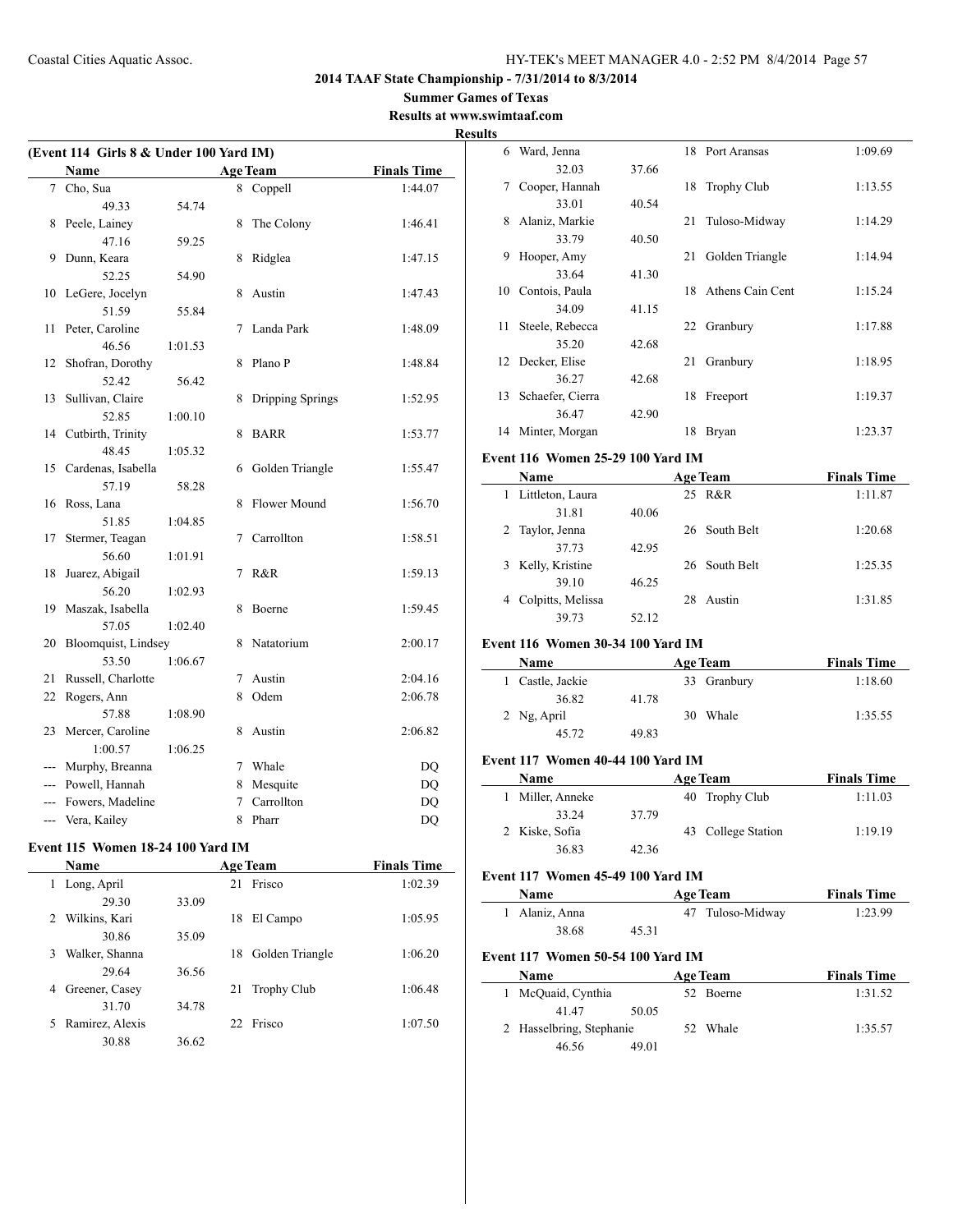**Summer Games of Texas**

**Results at www.swimtaaf.com**

## **Results**

|   | Name                                     |         |    | <b>Age Team</b>               |       | <b>Finals Time</b>                                                                                                               |
|---|------------------------------------------|---------|----|-------------------------------|-------|----------------------------------------------------------------------------------------------------------------------------------|
|   | 1 Coulehan, Kathy                        |         |    | 56 Landa Park                 |       | 1:39.26                                                                                                                          |
|   | 45.73                                    | 53.53   |    |                               |       |                                                                                                                                  |
|   | Event 117 Women 60-64 100 Yard IM        |         |    |                               |       |                                                                                                                                  |
|   | Name                                     |         |    | <b>Age Team</b>               |       | <b>Finals Time</b>                                                                                                               |
|   | 1 Tony, Kathy                            |         |    | 61 Beford                     |       | 1:38.08                                                                                                                          |
|   | 46.24                                    | 51.84   |    |                               |       |                                                                                                                                  |
|   | 2 Engler, Debra                          |         |    | 61 Landa Park                 |       | 2:04.33                                                                                                                          |
|   | 56.51                                    | 1:07.82 |    |                               |       |                                                                                                                                  |
|   | 3 Carr, Francesca                        |         | 64 | <b>Trophy Club</b>            |       | 2:19.77                                                                                                                          |
|   | 1:11.38                                  | 1:08.39 |    |                               |       |                                                                                                                                  |
|   | Event 118 Women 18-24 200 Yard Freestyle |         |    |                               |       |                                                                                                                                  |
|   | <b>Name</b>                              |         |    | <b>Age Team</b>               |       | <b>Finals Time</b>                                                                                                               |
|   | 1 McDaniel, Kayla                        |         |    | 18 Whale                      |       | 2:06.65                                                                                                                          |
|   | 28.19                                    | 31.76   |    | 33.24                         | 33.46 |                                                                                                                                  |
|   | 2 Sands, Alyssa                          |         |    | 18 Carrollton                 |       | 2:08.47                                                                                                                          |
|   | 30.67                                    | 33.09   |    | 32.55                         | 32.16 |                                                                                                                                  |
|   | 3 Greener, Casey                         |         |    | 21 Trophy Club                |       | 2:10.44                                                                                                                          |
|   | 29.91                                    | 32.57   |    | 33.89                         | 34.07 |                                                                                                                                  |
|   | 4 O'Brien, Molly                         |         |    | 18 Plano                      |       | 2:11.96                                                                                                                          |
|   | 30.65                                    | 33.95   |    | 34.48                         | 32.88 |                                                                                                                                  |
|   | 5 Attaway, Meagan                        |         |    | 19 Aquacats                   |       | 2:32.47                                                                                                                          |
|   | 33.91                                    | 38.10   |    | 39.98                         | 40.48 |                                                                                                                                  |
|   |                                          |         |    |                               |       |                                                                                                                                  |
|   | Event 118 Women 25-29 200 Yard Freestyle |         |    |                               |       |                                                                                                                                  |
|   |                                          |         |    |                               |       |                                                                                                                                  |
|   | <b>Name</b>                              |         |    | <b>Age Team</b>               |       |                                                                                                                                  |
|   | 1 Gemmell, Colbi                         |         |    | 29 Port Aransas               |       | 2:25.40                                                                                                                          |
|   | 32.08                                    | 35.63   |    | 38.15                         | 39.54 |                                                                                                                                  |
|   | Event 118 Women 40-44 200 Yard Freestyle |         |    |                               |       |                                                                                                                                  |
|   | Name                                     |         |    | <b>Age Team</b>               |       |                                                                                                                                  |
|   | 1 Nuccitelli, Suzanne                    |         |    | 44 Austin                     |       |                                                                                                                                  |
|   | 40.67                                    | 43.83   |    | 46.00                         | 47.80 |                                                                                                                                  |
|   |                                          |         |    |                               |       |                                                                                                                                  |
|   | Event 118 Women 45-49 200 Yard Freestyle |         |    |                               |       |                                                                                                                                  |
|   | Name                                     |         |    | <b>Age Team</b>               |       |                                                                                                                                  |
|   | 1 Busby, Kelli                           |         |    | 49 Lewisville                 |       | 2:41.79                                                                                                                          |
|   | 37.36                                    | 40.58   |    | 42.19                         | 41.66 | 2:58.30                                                                                                                          |
|   | Event 118 Women 50-54 200 Yard Freestyle |         |    |                               |       |                                                                                                                                  |
|   | Name                                     |         |    | <b>Age Team</b>               |       |                                                                                                                                  |
|   | 1 Disney, Elaine                         |         |    | 50 Carrollton                 |       |                                                                                                                                  |
|   | 39.05                                    | 45.33   |    | 48.84                         | 47.34 |                                                                                                                                  |
| 2 | Tatum, Bettina                           |         |    | 53 Southlake                  |       | 3:02.11                                                                                                                          |
|   | 39.34                                    | 45.08   |    | 48.89                         | 48.80 |                                                                                                                                  |
|   | Event 118 Women 65-69 200 Yard Freestyle |         |    |                               |       |                                                                                                                                  |
|   | Name                                     |         |    |                               |       |                                                                                                                                  |
|   | 1 Riedl, Barbara                         |         |    | <b>Age Team</b><br>68 Denison |       | <b>Finals Time</b><br><b>Finals Time</b><br><b>Finals Time</b><br><b>Finals Time</b><br>3:00.56<br><b>Finals Time</b><br>3:13.21 |

|    | Event 119 Girls 6 & Under 100 Yard Freestyle Relay<br>Team | Relay                                             | <b>Finals Time</b> |
|----|------------------------------------------------------------|---------------------------------------------------|--------------------|
| 1  | Trophy Club                                                | A                                                 | 1:29.05            |
|    | 1) Gardner, Morgan 6                                       |                                                   |                    |
|    | 3) Miller, Tyler 6                                         | 2) Nash, Evelyn 6<br>4) Roskop, Miranda 6         |                    |
|    | 42.44<br>46.61                                             |                                                   |                    |
| 2  | Frisco                                                     | А                                                 | 1:32.98            |
|    |                                                            |                                                   |                    |
|    | 1) Means, Jocelyn 6<br>3) Boswell, Sloane 6                | 2) Boyle, Elizabeth 5<br>4) Oushalkas, Izabella 6 |                    |
|    | 47.65<br>45.33                                             |                                                   |                    |
| 3  | Aquacats                                                   | A                                                 | 1:41.33            |
|    | 1) Staszesky, Lillian 6                                    | 2) Robles, Aubrey 5                               |                    |
|    | 3) Ashworth, Madilyn 6                                     | 4) Gibbens, Iralynn 6                             |                    |
|    | 56.44<br>44.89                                             |                                                   |                    |
|    | 4 Flower Mound                                             | A                                                 | 1:43.56            |
|    |                                                            |                                                   |                    |
|    | 1) Ross, Calli 6                                           | 2) Keith, Kaitlyn 6                               |                    |
|    | 3) McMahan, Kathryn 6<br>53.71                             | 4) Bassett, Jaycee 6                              |                    |
|    | 49.85                                                      |                                                   |                    |
|    | 5 Granbury                                                 | A                                                 | 1:46.64            |
|    | 1) Young, Avery 6                                          | 2) Oliver, Baylor 6                               |                    |
|    | 3) Crowe, Bethany 6                                        | 4) Chastain, Remi 6                               |                    |
|    | 55.99<br>50.65                                             |                                                   |                    |
|    | 6 Victoria                                                 | A                                                 | 1:50.92            |
|    | 1) Scheibelhut, Emma 6                                     | 2) Rojas, Zoe 6                                   |                    |
|    | 3) Berger, Allison 6                                       | 4) McCoy, Brynlee 6                               |                    |
|    | 57.53<br>53.39                                             |                                                   |                    |
| 7  | Sienna                                                     | A                                                 | 1:55.28            |
|    | 1) Cranston, Jillian 6                                     | 2) Aycock, ReeseKathryn 6                         |                    |
|    | 3) Ly, Danica 6                                            | 4) Brandt, Mallory 6                              |                    |
|    | 59.40<br>55.88                                             |                                                   |                    |
| 8  | Frisco                                                     | B                                                 | 2:00.12            |
|    | 1) Schneider, Zoe 6                                        | 2) Bunner, Avery 6                                |                    |
|    | 3) Backus, Kendall 5                                       | 4) Markwell, Elena 6                              |                    |
|    | 59.24<br>1:00.88                                           |                                                   |                    |
| 9  | Whale                                                      | A                                                 | 2:03.42            |
|    | 1) Robertson, Grace 6                                      | 2) Jackson, Katherine 6                           |                    |
|    | 3) Murphy, Savannah 6                                      | 4) Wood, Madison 6                                |                    |
|    | 55.94<br>1:07.48                                           | A                                                 | 2:06.33            |
|    | 10 CC Country Club                                         |                                                   |                    |
|    | 1) Vela, Grace 6<br>3) Dickson, Jillian 6                  | 2) Gossett, Darcy 6                               |                    |
|    | 49.19                                                      | 4) Ritch, Adrianna 6                              |                    |
| 11 | 1:17.14<br>Landa Park                                      | A                                                 | 2:08.04            |
|    |                                                            |                                                   |                    |
|    | 1) Abell, Annalisa 6                                       | 2) Beeghley, Paige 6<br>4) Metzger, Nicolette 6   |                    |
| 12 | 3) Ewald, Mary Claire 5<br>Alice                           | А                                                 | 2:09.45            |
|    | 1) Perez, Mariella 6                                       | 2) Bazan, K'Lee 5                                 |                    |
|    |                                                            | 4) Saenz, Iliana 6                                |                    |
|    | 3) Castillo, Elizabeth 6                                   |                                                   |                    |
|    | 1:12.48<br>56.97<br>R&R                                    |                                                   |                    |
| 13 |                                                            | А                                                 | 2:34.12            |
|    | 1) Egwu, Laurel 6<br>3) Boettcher, Kyleigh 5               | 2) Wheeless, Ella 5<br>4) Knipling, Reagan 6      |                    |
|    | 1:11.33<br>1:22.79                                         |                                                   |                    |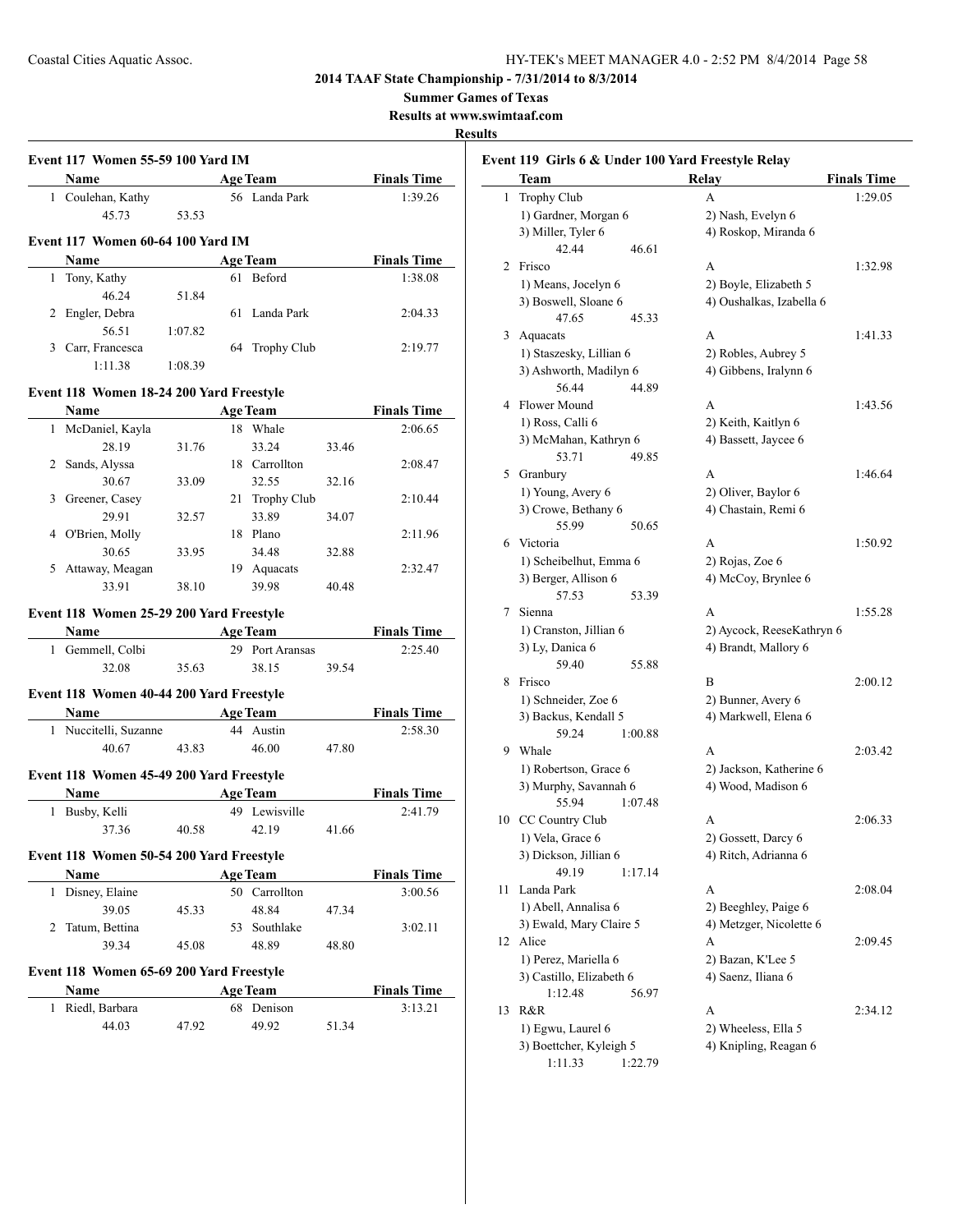**Summer Games of Texas**

**Results at www.swimtaaf.com**

## **Results**

|    |                                                            |         | (Event 119 Girls 6 & Under 100 Yard Freestyle Relay) |                    |
|----|------------------------------------------------------------|---------|------------------------------------------------------|--------------------|
|    | Team                                                       |         | <b>Relay</b>                                         | <b>Finals Time</b> |
| 14 | Flower Mound                                               |         | B                                                    | 3:00.19            |
|    | 1) Thorpe, Jane 6                                          |         | 2) Shimabuku, Ainslee 5                              |                    |
|    | 3) Miller, Elena 6                                         |         | 4) Nguyen, Sophia 6                                  |                    |
|    | 1:43.20                                                    | 1:16.99 |                                                      |                    |
|    | Event 120 Girls 8 & Under 100 Yard Freestyle Relay<br>Team |         | Relay                                                | <b>Finals Time</b> |
| 1  | Trophy Club                                                |         | A                                                    | 1:11.20            |
|    | 1) Scrivner, Madison 8                                     |         | 2) Joski, Scarlett 7                                 |                    |
|    | 3) Vaughan, Olivia 8                                       |         | 4) Vieceli, Kathryn 8                                |                    |
|    | 35.64                                                      | 35.56   |                                                      |                    |
| 2  | R&R                                                        |         | A                                                    | 1:11.74            |
|    | 1) Gage, Tess 8                                            |         | 2) Wheeless, Kate 8                                  |                    |
|    | 3) Light, Ava 7                                            |         | 4) Leach, Julianna 8                                 |                    |
|    | 38.77                                                      | 32.97   |                                                      |                    |
| 3  | Frisco                                                     |         | A                                                    | 1:13.96            |
|    | 1) Feeney, Holland 8                                       |         | 2) Wang, Elise 8                                     |                    |
|    | 3) Jones, Emma 8                                           |         | 4) Sennett, Jasmine 8                                |                    |
|    | 37.76                                                      | 36.20   |                                                      |                    |
|    | 4 Aquacats                                                 |         | A                                                    | 1:15.11            |
|    | 1) Ryman, Nicole 7                                         |         | 2) Breazeale, Judah 8                                |                    |
|    | 3) Rodriguez, Chloe 8                                      |         | 4) Gibbens, Alexis 8                                 |                    |
|    | 38.42                                                      | 36.69   |                                                      |                    |
|    | 5 Angleton                                                 |         | A                                                    | 1:15.52            |
|    | 1) Dean, Mylee 8                                           |         | 2) Hill, Addison 8                                   |                    |
|    | 3) Andrews, Kaia 8                                         |         | 4) Dean, Kendall 8                                   |                    |
|    | 40.24                                                      | 35.28   |                                                      |                    |
|    | 6 Victoria                                                 |         | A                                                    | 1:17.35            |
|    | 1) Jendrzey, Aubrie 8                                      |         | 2) Wickham, Anna Grace 8                             |                    |
|    | 3) Mitchon, Aimee 7                                        |         | 4) Nethery, Kassidy 8                                |                    |
|    | 43.22                                                      | 34.13   |                                                      |                    |
| 7  | Landa Park                                                 |         | A                                                    | 1:18.59            |
|    | 1) Newman, Nadia 8                                         |         | 2) Reed, Julia 7                                     |                    |
|    | 3) Peter, Caroline 7                                       |         | 4) Hargrove, Alyssa 8                                |                    |
|    | 41.23                                                      | 37.36   |                                                      |                    |
| 8  | Carrollton                                                 |         | А                                                    | 1:18.64            |
|    | 1) Geier, Jesi 7                                           |         | 2) Wright, Angelica 8                                |                    |
|    | 3) Fowers, Madeline 7                                      |         | 4) Winkler, Whitney 8                                |                    |
|    | 41.29                                                      | 37.35   |                                                      |                    |
| 9  | Dripping Springs                                           |         | А                                                    | 1:20.27            |
|    | 1) Hall, Cameron 8                                         |         | 2) Frontera, Lourdes 7                               |                    |
|    | 3) Newton, Natasha 8                                       |         | 4) Boyer, Mya 8                                      |                    |
|    | 42.30                                                      | 37.97   |                                                      |                    |
| 10 | Flower Mound                                               |         | A                                                    | 1:21.53            |
|    | 1) Kochenower, Mattie 8                                    |         | 2) Ross, Lana 8                                      |                    |
|    | 3) Vaught, Sydney 7                                        |         | 4) Kochenower, Kylee 8                               |                    |
|    | 42.14                                                      | 39.39   |                                                      |                    |
| 11 | Frisco                                                     |         | B                                                    | 1:23.34            |
|    | 1) Cook, Lucy 8                                            |         | 2) Burton, Olivia 8                                  |                    |
|    | 3) Alexander, Taylor 8                                     |         | 4) Bastable, Tara 8                                  |                    |
|    | 42.96                                                      | 40.38   |                                                      |                    |
| 12 | Lake Jackson                                               |         | A                                                    | 1:23.75            |
|    | 1) Mixon, Emily 7                                          |         | 2) Kesler, Mallory 7                                 |                    |
|    | 3) Steelman, Meghan 8                                      |         | 4) Mbaraka, Marya 8                                  |                    |
|    | 43.86                                                      | 39.89   |                                                      |                    |

| 13 | Alice                         |         | А                        | 1:25.09 |
|----|-------------------------------|---------|--------------------------|---------|
|    | 1) Munoz, Aaliyah 8           |         | 2) Rubio, Caitlynn 8     |         |
|    | 3) Porter, Maya 7             |         | 4) Gomez, Abigail 8      |         |
|    | 46.17                         | 38.92   |                          |         |
| 14 | Denison                       |         | A                        | 1:25.34 |
|    | 1) Egger, Presley 8           |         | 2) Thomas, Baylee 8      |         |
|    | 3) Card, Mia 8                |         | 4) Suarez, Camila 7      |         |
|    | 48.05                         | 37.29   |                          |         |
| 15 | Southlake                     |         | A                        | 1:25.73 |
|    | 1) Sweet, Anjali 7            |         | 2) Yochum, Frankie 7     |         |
|    | 3) Tearman, Maddie 7          |         | 4) Anderson, Vivian 7    |         |
|    | 46.23                         | 39.50   |                          |         |
| 16 | Alice                         |         | B                        | 1:29.26 |
|    | 1) Benavides, Daneilla 8      |         | 2) Rios, Leah 8          |         |
|    | 3) Garcia, Natalie 7          |         | 4) Rodriguez, Ysella 7   |         |
|    | 45.15                         | 44.11   |                          |         |
| 17 | Frisco                        |         | $\overline{C}$           | 1:29.31 |
|    | 1) McCary, Georgia 8          |         | 2) Knight, Makenzie 7    |         |
|    | 3) Harthcock, Emily 8         |         | 4) Hendrickson, Maissa 8 |         |
|    | 47.03                         | 42.28   |                          |         |
| 18 | SА                            |         | B                        | 1:30.71 |
|    | 1) Bullock, Krystin 8         |         | 2) Solorzano, Alaina 6   |         |
|    | 3) Bendele, Terra 8           |         | 4) Capili, Paula 8       |         |
|    | 41.56                         | 49.15   |                          |         |
|    |                               |         | A                        | 1:31.19 |
| 19 | Granbury                      |         |                          |         |
|    | 1) Gregory, Quinn 7           |         | 2) Garner, Ava 8         |         |
|    | 3) Malcolm, Andrea 8<br>48.80 |         | 4) Petschel, Nicole 7    |         |
| 20 | Midlothian                    | 42.39   | A                        | 1:31.37 |
|    |                               |         |                          |         |
|    | 1) Cox, Allie 8               |         | 2) Brown, Kaitlyn 7      |         |
|    | 3) Alcala, Isabella 8         |         | 4) Sambell, Sidney 8     |         |
|    | 49.05                         | 42.32   |                          |         |
| 21 | SА                            |         | A                        | 1:36.12 |
|    | 1) Gonzalez, Mia 8            |         | 2) Robledo, Perla 8      |         |
|    | 3) Rubio, Tonina 6            |         | 4) Guest, Abigail 6      |         |
|    | 50.40                         | 45.72   |                          |         |
| 22 | Austin                        |         | А                        | 1:38.92 |
|    | 1) Miculek, Iris 8            |         | 2) Haikola, Brigid 8     |         |
|    | 3) Haikola, Catherine 7       |         | 4) Domsch, Piper 8       |         |
|    | 52.87                         | 46.05   |                          |         |
| 23 | Whale                         |         | A                        | 1:39.49 |
|    | 1) Kime, Grace 7              |         | 2) Wagner, Karli 8       |         |
|    | 3) Foit, Rachael 7            |         | 4) Biehle, Lauren 7      |         |
|    | 53.53                         | 45.96   |                          |         |
| 24 | CC Country Club               |         | А                        | 1:40.69 |
|    | 1) Morford, Kylie 8           |         | 2) Reyes, Alexa 8        |         |
|    | 3) Perez, Julianna 7          |         | 4) Gonzales, Serenity 8  |         |
|    | 51.76                         | 48.93   |                          |         |
| 25 | McAllen                       |         | А                        | 1:42.05 |
|    | 1) Townsend, Carolyn 7        |         | 2) Guerra, Isabelle 7    |         |
|    | 3) Martinez, Julia 7          |         | 4) Murray, Grace 7       |         |
|    | 53.39                         | 48.66   |                          |         |
| 26 | Freer                         |         | А                        | 2:03.99 |
|    | 1) Adami, Lilyan 7            |         | 2) Brandt, Kambree 7     |         |
|    | 3) Correra, Allison 7         |         | 4) Flores, Stephanie 8   |         |
|    | 59.59                         | 1:04.40 |                          |         |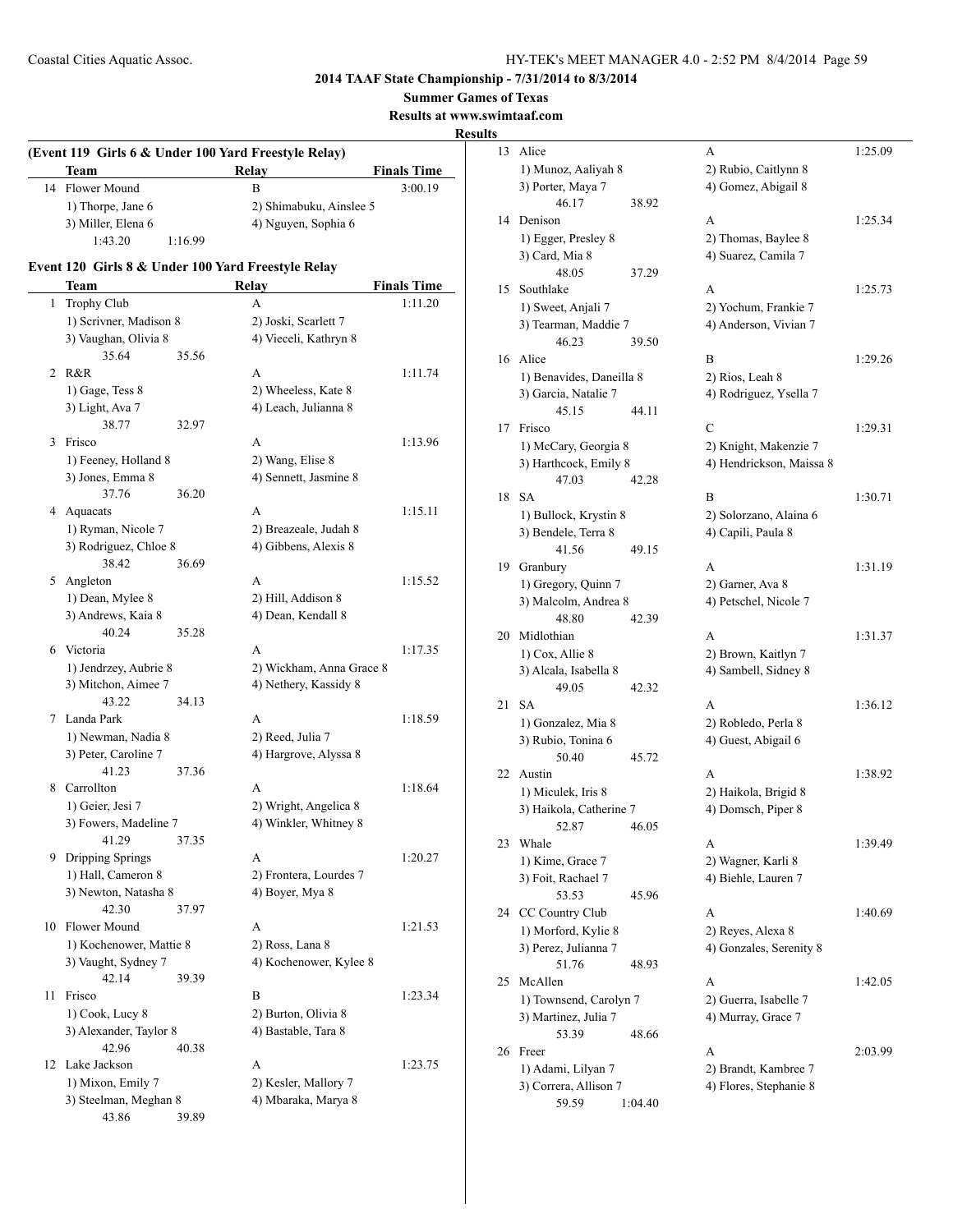**Summer Games of Texas**

**Results at www.swimtaaf.com**

## **Results**

|         | (Event 120 Girls 8 & Under 100 Yard Freestyle Relay) |                        |                    |  |  |  |
|---------|------------------------------------------------------|------------------------|--------------------|--|--|--|
|         | <b>Team</b>                                          | Relay                  | <b>Finals Time</b> |  |  |  |
| $- - -$ | Boerne                                               | А                      | DO                 |  |  |  |
|         | 1) Menz, Aubrey 7                                    | 2) Stanley, Savannah 7 |                    |  |  |  |
|         | 3) Brehmer, Abigail 7                                | 4) Guajardo, Sarah 8   |                    |  |  |  |
|         | --- Trophy Club                                      | в                      | DO                 |  |  |  |
|         | 1) Brooks, Jordan 8                                  | 2) Qualls, Raeden 8    |                    |  |  |  |
|         | 3) Reddell, Bella 8                                  | 4) Hutson, Lucy 8      |                    |  |  |  |

## **Event 121 Women 18 & Over 200 Yard Freestyle Relay**

|    | Team                       |       | Relay                     |       | <b>Finals Time</b> |
|----|----------------------------|-------|---------------------------|-------|--------------------|
| 1  | <b>Trophy Club</b>         |       | A                         |       | 1:49.60            |
|    | 1) Greener, Casey 21       |       | 2) Portnoy, Colleen 28    |       |                    |
|    | 3) Miller, Anneke 40       |       | 4) Scrivner, Marika 34    |       |                    |
|    | 27.71                      | 28.00 | 27.33                     | 26.56 |                    |
| 2  | R&R                        |       | A                         |       | 1:52.21            |
|    | 1) Fedderke, Aubrey 20     |       | 2) Stavinoha, Darci 20    |       |                    |
|    | 3) Littleton, Laura 25     |       | 4) Gaas, Julia 20         |       |                    |
|    | 28.29                      | 28.03 | 28.46                     | 27.43 |                    |
| 3  | Frisco                     |       | A                         |       | 1:52.78            |
|    | 1) Johnson, Dolores 23     |       | 2) Long, April 21         |       |                    |
|    | 3) Ramirez, Alexis 22      |       | 4) Ehler, Shelly 42       |       |                    |
|    | 26.04                      | 29.07 | 31.52                     | 26.15 |                    |
| 4  | El Campo                   |       | A                         |       | 1:54.53            |
|    | 27.76                      | 29.82 | 30.15                     | 26.80 |                    |
| 5  | <b>Trophy Club</b>         |       | B                         |       | 1:57.44            |
|    | 1) Moore, Kelly 23         |       | 2) Cooper, Hannah 18      |       |                    |
|    | 3) Tobosa, Kirsten 23      |       | 4) Damron, Marissa 18     |       |                    |
|    | 28.31                      | 29.12 | 27.83                     | 32.18 |                    |
| 6  | Tuloso-Midway              |       | A                         |       | 2:02.59            |
|    | 1) Alonzo, Tiffany 26      |       | 2) Alaniz, Markie 21      |       |                    |
|    | 3) Wilson, Jenni 26        |       | 4) Baldwin, Alexandria 18 |       |                    |
|    | 29.97                      | 31.29 | 33.85                     | 27.48 |                    |
| 7  | South Belt                 |       | A                         |       | 2:09.63            |
|    | 1) Kelly, Kristine 26      |       | 2) Crawford, Jackie 36    |       |                    |
|    | 3) Howard, Kelsey 28       |       | 4) Rivera, Alexa 18       |       |                    |
|    | 34.40                      | 31.00 | 32.12                     | 32.11 |                    |
| 8  | Athens Cain Cent           |       | A                         |       | 2:13.57            |
|    | 1) Forester, Kelly 44      |       | 2) Carney, Angela 18      |       |                    |
|    | 3) Contois, Paula 18       |       | 4) Lawrence, Summer 37    |       |                    |
|    | 37.93                      | 34.04 | 1:01.60                   |       |                    |
| 9  | Granbury                   |       | A                         |       | 2:16.03            |
|    | 1) Thompson, Jessica 32    |       | 2) Reilly, Melissa 40     |       |                    |
|    | 3) Decker, Corissa 19      |       | 4) Decker, Elise 21       |       |                    |
|    | 30.30                      | 35.93 | 39.68                     | 30.12 |                    |
| 10 | Bryan                      |       | A                         |       | 2:23.44            |
|    | 1) Hutchinson, Jennifer 41 |       | 2) Durda, Rebecca 41      |       |                    |
|    | 3) Minter, Morgan 18       |       | 4) Bender, Ashley 20      |       |                    |
|    | 34.12                      | 47.01 | 17.75                     | 44.56 |                    |
| 11 | Port Aransas               |       | A                         |       | 2:34.32            |
|    | 1) Gemmell, Colbi 29       |       | 2) Spaeth, Kristen 38     |       |                    |
|    | 3) Ford, Paola 35          |       | 4) Baughman, Gretchen 49  |       |                    |
|    | 36.13                      | 43.97 | 44.21                     | 30.01 |                    |

| 12 | Denison<br>1) Crawford, Elizabeth 19 |       | A                     |                        |         |  |
|----|--------------------------------------|-------|-----------------------|------------------------|---------|--|
|    |                                      |       | 2) Smith, Dorothy 39  |                        |         |  |
|    | 3) Riedl, Barbara 68                 |       |                       | 4) Johnston, Debbie 52 |         |  |
|    | 40.76                                | 47.01 | 36.86                 | 39.62                  |         |  |
| 13 | Trophy Club                          |       | C                     |                        | 2:46.26 |  |
|    | 1) Carlson, Lynn 50                  |       | 2) Bishop, Tracie 44  |                        |         |  |
|    | 3) Damron, Susette 44                |       | 4) Carr, Francesca 64 |                        |         |  |
|    | 33.86                                | 35.96 | 36.73                 | 59.71                  |         |  |
| 14 | Whale                                |       | A                     |                        | 2:54.20 |  |
|    | 1) King, Angela 38                   |       |                       | 2) McDaniel, Carrie 43 |         |  |
|    | 3) Ng, April 30                      |       |                       | 4) Alvarez, Regina 31  |         |  |
|    | 43.42                                | 52.41 | 1:18.37               |                        |         |  |

## **Event 122 Boys 11-12 200 Yard Medley Relay**

|    | Team                       | Relay                     | <b>Finals Time</b> |
|----|----------------------------|---------------------------|--------------------|
| 1  | R&R                        | A                         | 2:14.98            |
|    | 1) Colmenares, Michael 12  | 2) Alaniz, Brandon 12     |                    |
|    | 3) Koelzer, Nikolas 12     | 4) McGrath, Connor 12     |                    |
|    | 34.08<br>39.40             | 33.19<br>28.31            |                    |
| 2  | Tuloso-Midway              | А                         | 2:20.89            |
|    | 1) Vargas, Aidan 11        | 2) Brown, Kenneth 12      |                    |
|    | 3) Potter, Eric 12         | 4) Bills, Michael 12      |                    |
|    | 38.27<br>40.41             | 31.28<br>30.93            |                    |
| 3  | Frisco                     | A                         | 2:25.37            |
|    | 1) McEachern, Alex 12      | 2) Yu, Ethan 11           |                    |
|    | 3) Santos, Xander 11       | 4) Johnson, Carter 11     |                    |
|    | 39.94<br>40.43             | 32.25<br>32.75            |                    |
| 4  | Trophy Club                | A                         | 2:26.80            |
|    | 1) Hutson, Jackson 12      | 2) Stotts, Jaron 12       |                    |
|    | 3) Hackler, Christopher 12 | 4) Anderson, Ethan 12     |                    |
|    | 41.35<br>39.47             | 36.47<br>29.51            |                    |
| 5  | The Colony                 | A                         | 2:27.09            |
|    | 1) Barney, Jacob 11        | 2) Barcellano, Miguel 11  |                    |
|    | 3) Adauto, Alex 12         | 4) Leondike, John 12      |                    |
|    | 41.21<br>40.20             | 32.97<br>32.71            |                    |
|    | $6$ SA                     | A                         | 2:27.69            |
|    | 1) Rosenthal, Jeremiah 12  | 2) Reeves, Jake 12        |                    |
|    | 3) Rogers, Caleb 12        | 4) Mendiola, Michael 12   |                    |
|    | 37.68<br>36.14             | 33.94<br>39.93            |                    |
| 7  | Granbury                   | A                         | 2:28.84            |
|    | 1) Berry, Lawson 12        | 2) Lillagore, Benjamin 12 |                    |
|    | 3) Rupp, Gabe 12           | 4) Holmgreen, Brock 12    |                    |
|    | 37.32<br>42.60             | 37.00<br>31.92            |                    |
| 8  | Alice                      | A                         | 2:30.07            |
|    | 1) Charles, Juan 11        | 2) Hinojosa, Alex 12      |                    |
|    | 3) Arizpe, Nathan 12       | 4) Rubio, Trae 12         |                    |
|    | 42.15<br>34.34             | 42.29<br>31.29            |                    |
| 9  | R&R                        | B                         | 2:31.29            |
|    | 1) Miller, Drew 12         | 2) Ahlberg, John 12       |                    |
|    | 3) Litchfield, Jake 11     | 4) Voelkel, Reese 11      |                    |
|    | 37.83<br>42.33             | 40.32<br>30.81            |                    |
| 10 | Keller                     | A                         | 2:33.82            |
|    | 1) Urbanosky, Case 12      | 2) Grounds, Zane 12       |                    |
|    | 3) Worden, Samuel 11       | 4) Stanbury, Spencer 12   |                    |
|    | 41.01                      | 32.51                     |                    |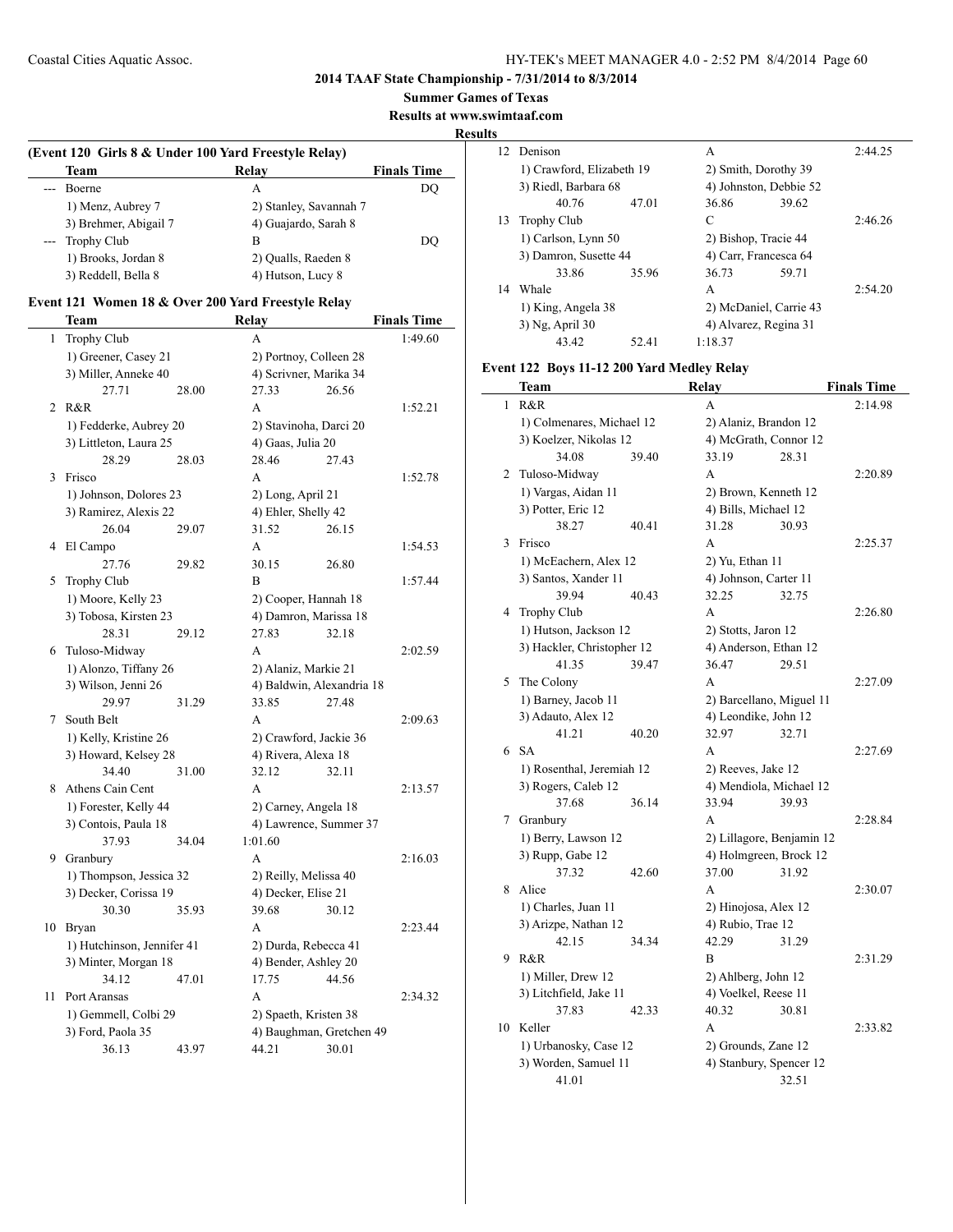**2014 TAAF State Championship - 7/31/2014 to 8/3/2014**

**Summer Games of Texas**

**Results at www.swimtaaf.com**

## **Results**

|    | (Event 122 Boys 11-12 200 Yard Medley Relay) |       |                               |                    |  |  |
|----|----------------------------------------------|-------|-------------------------------|--------------------|--|--|
|    | Team                                         |       | Relay                         | <b>Finals Time</b> |  |  |
| 11 | Edinburg                                     |       | A                             | 2:35.57            |  |  |
|    | 1) Rubio, Sergio 11                          |       | 2) Saenz, Ethan 12            |                    |  |  |
|    | 3) Arteaga, Leonel 12                        |       | 4) Garza, Bryan 11            |                    |  |  |
|    | 42.46                                        | 39.78 | 41.78                         | 31.55              |  |  |
| 12 | Mission                                      |       | A                             | 2:35.64            |  |  |
|    | 1) Garza, Daniel 11                          |       | 2) Garza, Diego 11            |                    |  |  |
|    | 3) Garza, Alvaro 12                          |       | 4) Garza, Emanuel 11          |                    |  |  |
|    | 46.21                                        | 41.39 | 33.74                         | 34.30              |  |  |
| 13 | Frisco                                       |       | B                             | 2:36.86            |  |  |
|    | 1) Nagles, Daniel 12                         |       | 2) Petruska, Nicholas 12      |                    |  |  |
|    | 3) Archer, Owen 11                           |       | 4) Backus, Carson 12          |                    |  |  |
|    | 39.71                                        | 44.82 | 39.70                         | 32.63              |  |  |
|    | 14 McAllen                                   |       | A                             | 2:37.95            |  |  |
|    | 1) Lozano, Pete 12                           |       | 2) Sauceda, Joseph 11         |                    |  |  |
|    | 3) Ramirez, Sammuel 11                       |       | 4) Bazan, Aidan 11            |                    |  |  |
|    | 39.07                                        | 43.95 | 41.35                         | 33.58              |  |  |
|    | 15 Athens Cain Cent                          |       | A                             | 2:41.57            |  |  |
|    | 1) Anderson, Gage 11                         |       | 2) Burnett, Daniel 12         |                    |  |  |
|    | 3) Maronde, Kagan 12                         |       | 4) Bowland, Ethan 12          |                    |  |  |
|    | 1:25.90                                      |       |                               | 26.35              |  |  |
|    | 16 Austin                                    |       | A                             | 2:43.18            |  |  |
|    | 1) Coffee, Calvin 12                         |       | 2) Hebda, Doug 12             |                    |  |  |
|    | 3) Aardema, Gabe 12                          |       | 4) McPike, Jed 11             |                    |  |  |
|    | 40.47                                        | 47.67 | 41.91                         | 33.13              |  |  |
| 17 | Whale                                        |       | A                             | 2:44.30            |  |  |
|    | 1) Mooney, Kristopher 12                     |       | 2) Sealy, Tristan 11          |                    |  |  |
|    | 3) Stover, Jacob 12                          |       | 4) Nichols, Kason 11          |                    |  |  |
|    | 39.97                                        | 51.14 | 31.57                         | 41.62              |  |  |
| 18 | Dripping Springs                             |       | A                             | 2:50.13            |  |  |
|    | 1) Holcomb, Krieg 11                         |       | 2) Guerrero, Jefferson 11     |                    |  |  |
|    | 3) Ortega, Jair 11                           |       | 4) Stinson, Ian 11            |                    |  |  |
|    | 41.41                                        | 47.47 | 41.24                         | 40.01              |  |  |
|    | 19 Midlothian                                |       | A                             | 2:50.28            |  |  |
|    | 1) Hedgecoke, Kai 12                         |       | 2) Medeiros, Michael 11       |                    |  |  |
|    | 3) Howie, Isaac 11<br>46.83                  | 43.86 | 4) Coleman, Brady 12<br>49.99 | 29.60              |  |  |
| 20 | Austin                                       |       | В                             | 2:52.22            |  |  |
|    | 1) Simon, Till 12                            |       | 2) Urbach, Garrett 11         |                    |  |  |
|    | 3) Simon, Tristan 11                         |       | 4) Metcalf, Philip 11         |                    |  |  |
|    | 49.08                                        | 49.70 | 42.87                         | 30.57              |  |  |
| 21 | Angleton                                     |       | A                             | 2:58.85            |  |  |
|    | 1) Andrews, Fynn 11                          |       | 2) Braun, Luke 11             |                    |  |  |
|    | 3) Logan, Landon 12                          |       | 4) Derleth, Cameron 11        |                    |  |  |
|    | 54.07                                        | 45.80 | 42.94                         | 36.04              |  |  |
|    | Westbury                                     |       | A                             | DQ                 |  |  |
|    | 1) Gonzales, Jordan 12                       |       | 2) Zhou, Anjie 11             |                    |  |  |
|    | 3) Anzueto, Joshua 11                        |       | 4) Zhang, Shuboa 11           |                    |  |  |
|    | Flower Mound                                 |       | A                             | DQ                 |  |  |
|    | 1) Galloway, Jacob 12                        |       | 2) Russell, Reid 12           |                    |  |  |
|    | 3) Skinner, Kyle 12                          |       | 4) Hough, Zach 12             |                    |  |  |
|    |                                              |       |                               |                    |  |  |

| lts            |                                                |       |                                                |       |                    |
|----------------|------------------------------------------------|-------|------------------------------------------------|-------|--------------------|
| $\overline{a}$ | El Campo                                       |       | А                                              |       | DQ                 |
|                | 1) Garner, Gage 11                             |       | 2) Calhoun, Braydon 12                         |       |                    |
|                | 3) Willis, Nathan 11                           |       | 4) Croix, Griffen 12                           |       |                    |
|                | Event 123 Boys 13-14 200 Yard Medley Relay     |       |                                                |       |                    |
|                | Team                                           |       | <b>Relay</b>                                   |       | <b>Finals Time</b> |
| 1              | Lake Jackson                                   |       | A                                              |       | 1:51.74            |
|                |                                                |       |                                                |       |                    |
|                | 1) Harpham, Nicholas 14<br>3) Johnson, Kane 14 |       | 2) Yates, Cameron 14<br>4) Kuettel, Jack 14    |       |                    |
|                | 28.13                                          |       | 28.23                                          | 24.65 |                    |
| 2              | Deer Park                                      | 30.73 | A                                              |       | 1:56.90            |
|                | 1) Konvicka, Matthew 14                        |       | 2) Titus, Wilder 14                            |       |                    |
|                | 3) Lyons, Drew 14                              |       | 4) Lewis, Jared 14                             |       |                    |
|                | 32.09                                          | 31.39 | 28.39                                          | 25.03 |                    |
| 3              | R&R                                            |       | A                                              |       | 1:58.08            |
|                | 1) Koelzer, William 14                         |       |                                                |       |                    |
|                | 3) Perez, William 14                           |       | 2) Ahlberg, Steven 14<br>4) Miller, Brayden 14 |       |                    |
|                | 31.16                                          | 34.17 | 28.75                                          | 24.00 |                    |
| 4              | Frisco                                         |       | A                                              |       | 2:00.07            |
|                | 1) Ehler, Andrew 14                            |       | 2) Haggard, Weston 13                          |       |                    |
|                | 3) Phillip, Ryan 14                            |       | 4) Urbine, Austin 13                           |       |                    |
|                | 29.20                                          | 35.47 | 28.67                                          | 26.73 |                    |
| 5              | Landa Park                                     |       | A                                              |       | 2:00.73            |
|                | 1) Isley, Taylor 13                            |       | 2) Criddle, Alan 13                            |       |                    |
|                | 3) Kuntz, Conrad 14                            |       | 4) Davis, Luke 13                              |       |                    |
|                | 33.82                                          | 32.92 | 28.61                                          | 25.38 |                    |
|                | 6 Lewisville                                   |       | A                                              |       | 2:10.85            |
|                | 1) Busby, Collin 14                            |       | 2) Lujan, Branden 13                           |       |                    |
|                | 3) Moore, John 14                              |       | 4) Wier, Trevor 13                             |       |                    |
|                | 31.09                                          | 39.31 | 29.84                                          | 30.61 |                    |
| 7              | Flower Mound                                   |       | A                                              |       | 2:10.92            |
|                | 1) Gordon, Jonah 14                            |       | 2) VandenHoek, Cole 14                         |       |                    |
|                | 3) Larson, Ty 14                               |       | 4) Wade, Max 13                                |       |                    |
|                | 37.17                                          | 31.89 | 31.72                                          | 30.14 |                    |
| 8              | Edinburg                                       |       | A                                              |       | 2:11.29            |
|                | 1) Arteaga, Joseph 13                          |       | 2) Martinez, Fidel 13                          |       |                    |
|                | 3) Rivera, Justice 13                          |       | 4) Salinas, Benito 13                          |       |                    |
|                | 38.33                                          | 34.41 | 28.06                                          | 30.49 |                    |
| 9              | Granbury                                       |       | A                                              |       | 2:11.99            |
|                | 1) Berry, Seaton 14                            |       | 2) Walters, Andrew 13                          |       |                    |
|                | 3) McCoy, Drake 14                             |       | 4) Stufflebean, Aaron 14                       |       |                    |
|                | 34.28                                          | 40.37 | 30.72                                          | 26.62 |                    |
| 10             | The Colony                                     |       | А                                              |       | 2:13.33            |
|                | 1) Barney, Andy 13                             |       | 2) Makarenko, Nicholas 13                      |       |                    |
|                | 3) Serpa, Blake 14                             |       | 4) Becerra, Ethan 14                           |       |                    |
|                | 35.98                                          | 41.37 | 29.51                                          | 26.47 |                    |
| 11             | Frisco                                         |       | B                                              |       | 2:15.24            |
|                | 1) Smith, Jack 13                              |       | 2) Trask, Blake 13                             |       |                    |
|                | 3) Archer, Hayden 13                           |       | 4) Ubl, Ryan 14                                |       |                    |
|                | 37.68                                          | 32.49 | 35.53                                          | 29.54 |                    |
| 12             | Marble Falls                                   |       | A                                              |       | 2:15.29            |
|                | 1) Montoya, Jonathon 13                        |       | 2) Gary, Jake 14                               |       |                    |
|                | 3) Johnson, Tristan 13                         |       | 4) Bryer, Joshua 14                            |       |                    |
|                | 36.81                                          | 35.60 | 34.34                                          | 28.54 |                    |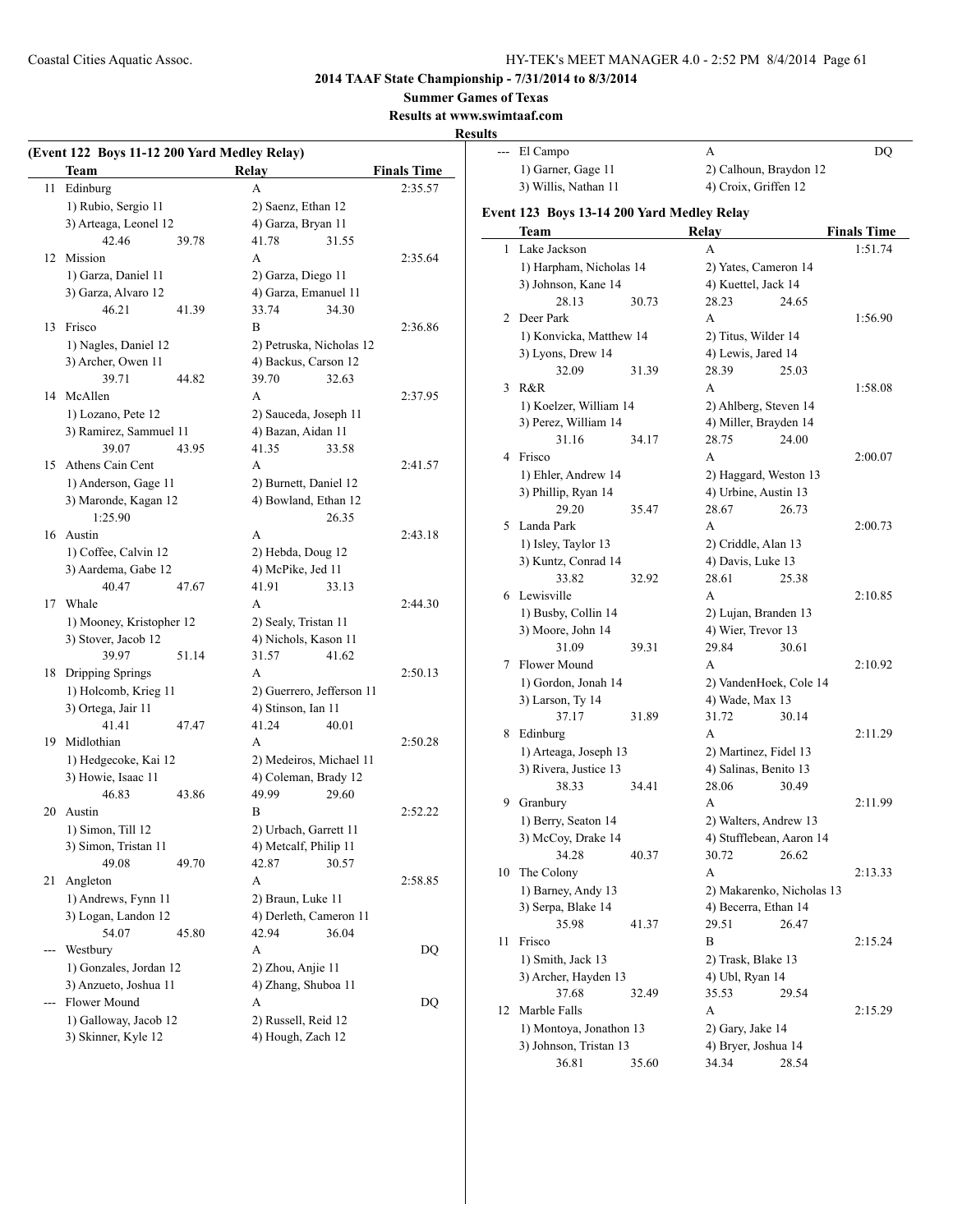#### **Summer Games of Texas**

**Results at www.swimtaaf.com**

**Results**

|     | (Event 123 Boys 13-14 200 Yard Medley Relay) |       |                       |                          |                    |  |  |
|-----|----------------------------------------------|-------|-----------------------|--------------------------|--------------------|--|--|
|     | <b>Team</b>                                  |       | <b>Relay</b>          |                          | <b>Finals Time</b> |  |  |
| 13  | Tuloso-Midway                                |       | A                     |                          | 2:16.28            |  |  |
|     | 1) Garza, Tyler 14                           |       | 2) Garcia, Dominic 14 |                          |                    |  |  |
|     | 3) Cortez, Alfredo 14                        |       | 4) Mirabel, Rodger 13 |                          |                    |  |  |
|     | 31.79                                        | 38.19 | 31.87                 | 34.43                    |                    |  |  |
| 14  | Mission                                      |       | A                     |                          | 2:16.59            |  |  |
|     | 1) Pena, Ivan 14                             |       |                       | 2) McCormick, Brandon 14 |                    |  |  |
|     | 3) Pena, Gabriel 14                          |       | 4) Flores, Eric 14    |                          |                    |  |  |
|     | 36.40                                        | 39.51 | 31.05                 | 29.63                    |                    |  |  |
| 15  | Alice                                        |       | A                     |                          | 2:17.75            |  |  |
|     | 1) Money, Chance 14                          |       | 2) Lara, Matthew 14   |                          |                    |  |  |
|     | 3) Perez, Angel 13                           |       |                       | 4) Rodriguez, Justin 14  |                    |  |  |
|     | 38.70                                        | 35.23 | 39.27                 | 24.55                    |                    |  |  |
| 16  | Westbury                                     |       | A                     |                          | 2:19.65            |  |  |
|     | 1) Wen, Gary 13                              |       | 2) Ji, Jesse 13       |                          |                    |  |  |
|     | 3) Peak, Xzavious 13                         |       |                       | 4) Newhouse, Kevin 13    |                    |  |  |
|     | 48.11                                        | 33.37 | 28.95                 | 29.22                    |                    |  |  |
| 17  | WACO                                         |       | A                     |                          | 2:20.41            |  |  |
|     | 1) Ward, Jackson 14                          |       | 2) Nelson, Ben 14     |                          |                    |  |  |
|     | 3) Langdale, Brady 14                        |       |                       | 4) Wehmeyer, Logan 13    |                    |  |  |
|     | 34.28                                        | 42.49 | 33.59                 | 30.05                    |                    |  |  |
| 18  | Austin                                       |       | B                     |                          | 2:22.16            |  |  |
|     | 1) Mays, Joel 14                             |       | 2) Kasper, Ryan 13    |                          |                    |  |  |
|     | 3) Mikell, Justin 14                         |       | 4) Weston, Tate 13    |                          |                    |  |  |
|     | 46.18                                        | 14.81 | 50.84                 | 30.33                    |                    |  |  |
|     | 19 Odem                                      |       | A                     |                          | 2:24.57            |  |  |
|     | 1) Serrano, Andres 13                        |       |                       | 2) Chapa, James 14       |                    |  |  |
|     | 3) Serrano, Armando 14                       |       | 4) Pizana, John 14    |                          |                    |  |  |
|     | 48.47                                        | 33.21 | 32.74                 | 30.15                    |                    |  |  |
| --- | <b>Trophy Club</b>                           |       | A                     |                          | DQ                 |  |  |
|     | 1) Fazakerley, Drew 14                       |       | 2) Stotts, Case 13    |                          |                    |  |  |
|     | 3) Caebert, Ryan 14                          |       | 4) Mounce, Nick 14    |                          |                    |  |  |
|     | Wharton                                      |       | A                     |                          | DO                 |  |  |
|     | 1) Goudeau, Hunter 13                        |       | 2) Harbaugh, Joel 14  |                          |                    |  |  |
|     | 3) Alcalar, Christian 13                     |       | 4) Howell, Zackary 13 |                          |                    |  |  |
| --- | McAllen                                      |       | A                     |                          | DQ                 |  |  |
|     | 1) Escobedeo, Alejandro 13                   |       | 2) Sauceda, Joshua 13 |                          |                    |  |  |
|     | 3) Gonzalez, Fernando 14                     |       | 4) Bazan, Nicholas 14 |                          |                    |  |  |
| --- | Austin                                       |       | A                     |                          | DQ                 |  |  |
|     | 1) Michalke, Spencer 13                      |       |                       | 2) Stallworth, Samuel 13 |                    |  |  |
|     | 3) Michalke, Garrett 13                      |       | 4) Thomas, Drew 14    |                          |                    |  |  |

## **Event 124 Boys 11-12 100 Yard Freestyle**

| <b>Name</b>        |                     | <b>Age Team</b> |                 |                    | <b>Finals Time</b> |  |
|--------------------|---------------------|-----------------|-----------------|--------------------|--------------------|--|
|                    | Wilkey, Preston     |                 | 12 <sub>1</sub> | Natatorium         | 1:00.16            |  |
|                    | 28.51               | 31.65           |                 |                    |                    |  |
|                    | 2 Gasiorowski, Ryan |                 |                 | 11 Lake Jackson    | 1:03.02            |  |
|                    | 30.08               | 32.94           |                 |                    |                    |  |
| Garza, Alvaro<br>3 |                     |                 | 12 <sub>1</sub> | Mission            | 1:03.94            |  |
|                    | 30.54               | 33.40           |                 |                    |                    |  |
| Tullos, Paul<br>4  |                     |                 |                 | 12 Golden Triangle | 1:05.09            |  |
|                    | 30.78               | 34.31           |                 |                    |                    |  |

| 5  | Connally, Ty              |       | 12 | Commerce           | 1:05.20 |
|----|---------------------------|-------|----|--------------------|---------|
| 6  | McGrath, Connor           |       | 12 | R&R                | 1:05.38 |
|    | 31.07                     | 34.31 |    |                    |         |
| 7  | Gopffarth, Karson         |       |    | 12 Keller          | 1:06.29 |
|    | 31.41                     | 34.88 |    |                    |         |
| 8  | Adami, Mark               |       | 12 | Freer              | 1:06.62 |
|    | 31.37                     | 35.25 |    |                    |         |
| 9  | Connally, Trenton         |       | 12 | Commerce           | 1:07.17 |
|    | 31.44                     | 35.73 |    |                    |         |
| 10 | Deluna III, Abelardo      |       | 12 | Odem               | 1:07.59 |
|    | 31.47                     | 36.12 |    |                    |         |
| 11 | Barrera, Noah             |       | 11 | Landa Park         | 1:07.90 |
|    | 32.44                     | 35.46 |    |                    |         |
| 12 | Alvarez, Matthew          |       | 12 | Carrollton         | 1:08.01 |
|    | 32.28                     | 35.73 |    |                    |         |
| 13 | Vargas, Aidan             |       | 11 | Tuloso-Midway      | 1:08.05 |
|    | 32.77                     | 35.28 |    |                    |         |
| 14 | Sharp, Ryan               |       | 12 | MPCC               | 1:08.40 |
|    | 32.10                     | 36.30 |    |                    |         |
| 15 | Reeves, Jake              |       | 12 | SA                 | 1:09.82 |
|    | 32.70                     | 37.12 |    |                    |         |
| 16 | Busby, Elliott            |       | 12 | Lewisville         | 1:10.18 |
|    | 32.50                     | 37.68 |    |                    |         |
| 17 | Hohnadel, Mason           |       | 12 | <b>STARS</b>       | 1:10.64 |
|    | 34.73                     | 35.91 |    |                    |         |
| 18 | Anderson, Ethan           |       | 12 | <b>Trophy Club</b> | 1:10.83 |
|    | 33.37                     | 37.46 |    |                    |         |
| 19 | Voelkel, Reese            |       | 11 | R&R                | 1:11.79 |
|    | 35.10                     | 36.69 |    |                    |         |
| 20 | Maxwell, Jonathan         |       | 12 | Beford             | 1:11.83 |
|    | 34.67                     | 37.16 |    |                    |         |
| 21 | Maszak, Hunter            |       | 12 | Boerne             | 1:11.85 |
|    | 35.64                     | 36.21 |    |                    |         |
| 22 | Hubbard, Seth             |       | 12 | Coast              | 1:12.83 |
| 23 | Wilson, Daniel            |       | 11 | Trophy Club        | 1:12.86 |
|    | 34.38                     | 38.48 |    |                    |         |
| 24 | Lindsay, Seth             |       | 12 | Rowlett            | 1:13.26 |
|    | 35.45                     | 37.81 |    |                    |         |
| 25 | Roberts, Tyler            |       | 12 | Boerne             | 1:13.98 |
|    | 35.40                     | 38.58 |    |                    |         |
|    | 26 You, James             |       | 11 | Plano              | 1:14.08 |
|    | 35.17                     | 38.91 |    |                    |         |
| 27 | Aardema, Gabe             |       | 12 | Austin             | 1:15.97 |
|    | 36.41                     | 39.56 |    |                    |         |
| 28 | Maronde, Kagan            |       | 12 | Athens Cain Cent   | 1:19.63 |
|    | 37.98                     | 41.65 |    |                    |         |
| 29 | Bradford, Jack            |       | 11 | Austin             | 1:20.22 |
|    | 36.67                     | 43.55 |    |                    |         |
| 30 | Rosenthal, Jeremiah       |       |    | 12 SA              | 1:21.14 |
|    | 37.11                     | 44.03 |    |                    |         |
| 31 | Bowland, Ethan            |       | 12 | Athens Cain Cent   | 1:21.34 |
|    | 38.02                     | 43.32 |    |                    |         |
| 32 | Rogers, Caleb             |       |    | 12 SA              | 1:21.45 |
| 33 | 38.11<br>Lopez, Alejandro | 43.34 | 12 | <b>BARR</b>        | 1:21.53 |
|    | 37.75                     | 43.78 |    |                    |         |
|    |                           |       |    |                    |         |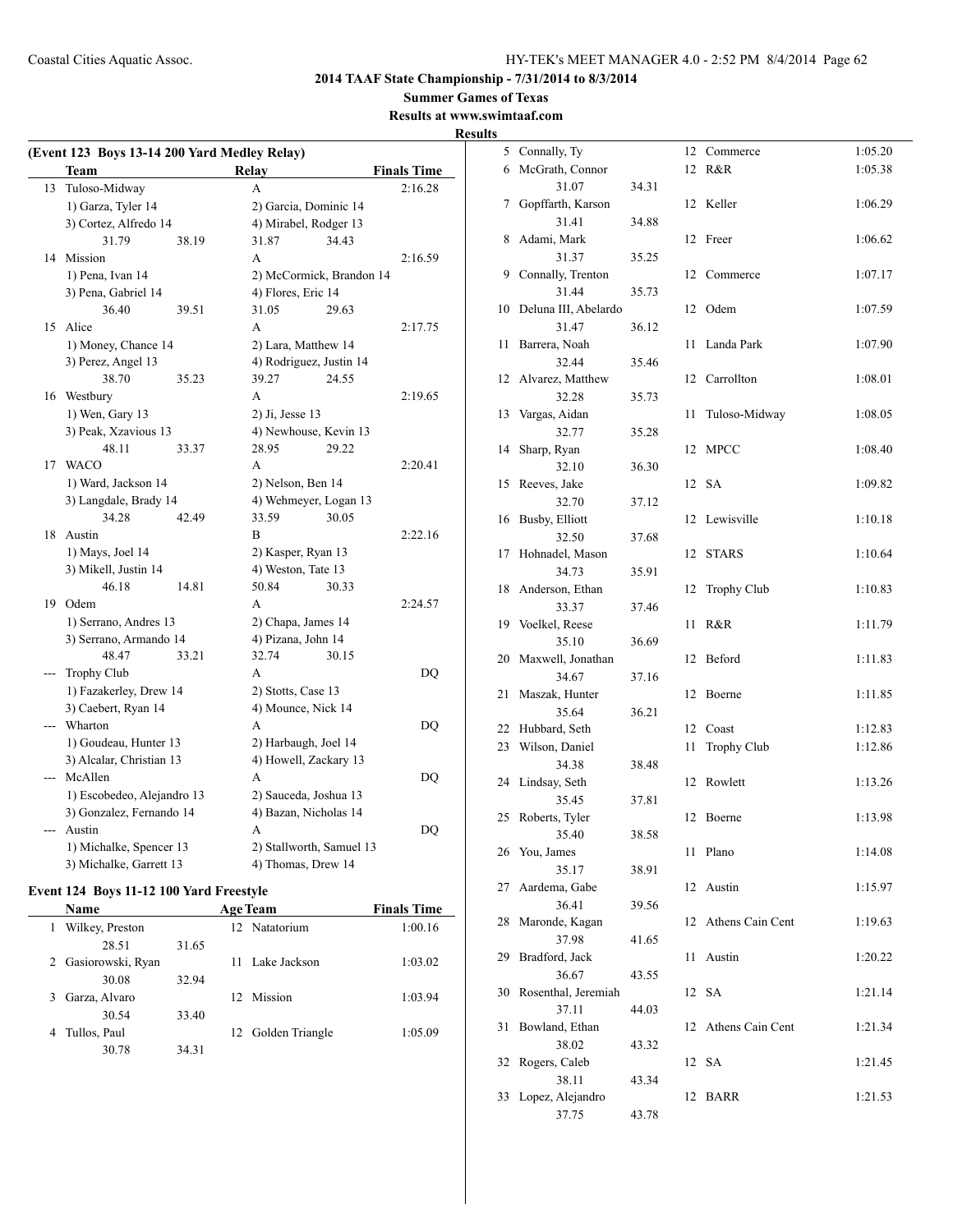**Summer Games of Texas**

**Results at www.swimtaaf.com Results**

|    | (Event 124 Boys 11-12 100 Yard Freestyle) |       |    |                 |                    |  |
|----|-------------------------------------------|-------|----|-----------------|--------------------|--|
|    | <b>Name</b>                               |       |    | <b>Age Team</b> | <b>Finals Time</b> |  |
|    | 34 Lewis, Joshua                          |       | 11 | Austin          | 1:21.95            |  |
|    | 38.92                                     | 43.03 |    |                 |                    |  |
| 35 | Gonzales, Jordan                          |       | 12 | Westbury        | 1:23.63            |  |
| 36 | Steinke, Landon                           |       | 12 | <b>WACO</b>     | 1:31.43            |  |
|    | 42.43                                     | 49.00 |    |                 |                    |  |
| 37 | Zhang, Shuboa                             |       | 11 | Westbury        | 1:35.05            |  |
|    | 43.96                                     | 51.09 |    |                 |                    |  |
| 38 | Langford, Jaxson                          |       | 11 | <b>BARR</b>     | 1:37.56            |  |
|    | 45 10                                     | 52.46 |    |                 |                    |  |
| 39 | Anzueto, Joshua                           |       | 11 | Westbury        | 1:43.60            |  |
|    | 47.72                                     | 55.88 |    |                 |                    |  |
|    | Arias, Luis                               |       | 12 | Dallas Dolphins | DO.                |  |

## **Event 125 Boys 13-14 100 Yard Freestyle**

|    | Name                 |       |    | <b>Age Team</b> | <b>Finals Time</b> |
|----|----------------------|-------|----|-----------------|--------------------|
| 1  | Harpham, Nicholas    |       |    | 14 Lake Jackson | 52.33              |
|    | 25.56                | 26.77 |    |                 |                    |
| 2  | Parra, Kevin         |       |    | 14 Coastal Bend | 53.04              |
|    | 25.65                | 27.39 |    |                 |                    |
| 3  | Dykehouse, Caleb     |       | 13 | Portland        | 53.95              |
|    | 25.59                | 28.36 |    |                 |                    |
| 4  | Barrera, Isaac       |       | 13 | Landa Park      | 54.09              |
|    | 25.87                | 28.22 |    |                 |                    |
| 5  | Machicek, Mason      |       | 13 | Wharton         | 55.09              |
|    | 26.62                | 28.47 |    |                 |                    |
| 6  | Fazakerley, Drew     |       | 14 | Trophy Club     | 55.11              |
|    | 26.92                | 28.19 |    |                 |                    |
| 7  | Miller, Brayden      |       | 14 | R&R             | 55.16              |
| 8  | Goins, Daniel        |       | 14 | Rowlett         | 55.40              |
|    | 26.40                | 29.00 |    |                 |                    |
| 9  | Durio, Trey          |       | 14 | Palacios        | 55.43              |
|    | 26.82                | 28.61 |    |                 |                    |
| 10 | Busby, Collin        |       | 14 | Lewisville      | 57.69              |
|    | 27.17                | 30.52 |    |                 |                    |
| 11 | Serpa, Blake         |       | 14 | The Colony      | 58.62              |
|    | 28.05                | 30.57 |    |                 |                    |
| 12 | Pena, Gabriel        |       | 14 | Mission         | 58.67              |
|    | 28.67                | 30.00 |    |                 |                    |
| 13 | Urias, Eddie         |       | 14 | Beford          | 58.79              |
|    | 28.13                | 30.66 |    |                 |                    |
| 14 | Cardenas, Oscar      |       | 14 | Farmers Branch  | 58.83              |
| 15 | Isley, Taylor        |       | 13 | Landa Park      | 59.18              |
|    | 28.22                | 30.96 |    |                 |                    |
| 16 | Wells, Daryl         |       | 13 | <b>STARS</b>    | 59.32              |
|    | 27.83                | 31.49 |    |                 |                    |
| 17 | Ramirez, Emilio      |       | 14 | Grand Prairie   | 59.60              |
|    | 26.86                | 32.74 |    |                 |                    |
| 18 | Williams, Tanner     |       |    | 14 Victoria     | 59.75              |
|    | 28.43                | 31.32 |    |                 |                    |
| 19 | Hoisington, Noah     |       | 14 | McKinney        | 1:00.02            |
|    | 28.70                | 31.32 |    |                 |                    |
| 20 | Mills, Roger-Phillip |       | 14 | Whale           | 1:00.64            |
|    | 28.53                | 32.11 |    |                 |                    |

| 21 | Hamilton, Luke      |       | 13 | Weatherford     | 1:01.22 |
|----|---------------------|-------|----|-----------------|---------|
|    | 28.96               | 32.26 |    |                 |         |
| 22 | Pena, Ivan          |       | 14 | Mission         | 1:02.85 |
|    | 29.70               | 33.15 |    |                 |         |
| 23 | Samuelson, Jared    |       | 14 | Carrollton      | 1:03.06 |
| 24 | Spillman, Alexander |       | 13 | Plano P         | 1:03.19 |
|    | 29.52               | 33.67 |    |                 |         |
| 25 | Nelson, Ben         |       |    | 14 WACO         | 1:03.22 |
|    | 29.31               | 33.91 |    |                 |         |
| 26 | Bayer, Paul         |       | 14 | Paris           | 1:04.25 |
|    | 31.59               | 32.66 |    |                 |         |
| 27 | Flukinger, Jack     |       | 14 | Austin          | 1:06.17 |
|    | 30.97               | 35.20 |    |                 |         |
| 28 | Ward, Jackson       |       | 14 | <b>WACO</b>     | 1:07.03 |
|    | 32.51               | 34.52 |    |                 |         |
| 29 | Garza, Stefan       |       | 14 | Boerne          | 1:07.45 |
|    | 31.84               | 35.61 |    |                 |         |
| 30 | Wen, Gary           |       | 13 | Westbury        | 1:08.79 |
|    | 32.57               | 36.22 |    |                 |         |
| 31 | Rabroker, Clayton   |       | 14 | <b>BARR</b>     | 1:08.98 |
|    | 32.66               | 36.32 |    |                 |         |
| 32 | Lewis, Andrew       |       | 14 | Austin          | 1:09.50 |
|    | 33.08               | 36.42 |    |                 |         |
| 33 | Barajas, Manuel     |       | 14 | Dallas Dolphins | 1:10.93 |
|    | 33.06               | 37.87 |    |                 |         |
| 34 | Sanchez, Sebastian  |       | 13 | <b>SA</b>       | 1:12.46 |
|    | 33.28               | 39.18 |    |                 |         |
| 35 | Mikell, Justin      |       | 14 | Austin          | 1:14.97 |
|    | 35.80               | 39.17 |    |                 |         |
| 36 | Robledo, Abraham    |       |    | 14 SA           | 1:15.09 |
|    | 34.24               | 40.85 |    |                 |         |
| 37 | Molo, Cameron       |       | 13 | Westbury        | 1:19.88 |
|    | 37.06               | 42.82 |    |                 |         |
| 38 | Rivera, Christian   |       | 13 | Dallas Dolphins | 1:22.24 |
|    | 39.66               | 42.58 |    |                 |         |
| 39 | Marlin, Noah        |       | 14 | <b>SA</b>       | 1:28.84 |
|    | 39.11               | 49.73 |    |                 |         |

## **Event 126 Boys 11-12 50 Yard Backstroke**

 $\frac{1}{2}$ 

|    | Name                 |     | <b>Age Team</b>    | <b>Finals Time</b> |
|----|----------------------|-----|--------------------|--------------------|
| 1  | Williams, Conner     |     | 12 El Campo        | 30.64              |
| 2  | Rusk, Peyton         |     | 12 College Station | 32.67              |
| 3  | Brandon, Ben         | 12  | College Station    | 33.07              |
| 4  | Wilkey, Preston      |     | 12 Natatorium      | 33.31              |
| 5  | Colmenares, Michael  | 12  | R&R                | 33.94              |
| 6  | Gasiorowski, Ryan    | 11  | Lake Jackson       | 35.27              |
| 7  | Hackler, Christopher |     | 12 Trophy Club     | 35.35              |
| 8  | Sharp, Ryan          | 12  | <b>MPCC</b>        | 35.83              |
| 9  | Adauto, Alex         | 12  | The Colony         | 36.31              |
| 10 | Carmody, Barrett     |     | 12 College Station | 36.61              |
| 11 | Fabian, Matthew      | 12  | Huntsville         | 36.83              |
| 12 | Moncrief, Isaac      |     | 12 SA              | 36.85              |
| 13 | deValcourt, Myles    | 11. | Lake Jackson       | 37.00              |
| 14 | Hurst, Colby         | 12  | Denton             | 37.15              |
| 15 | Reeves, Jake         |     | 12 SA              | 38.37              |
| 16 | Garza, Alvaro        | 12  | Mission            | 38.55              |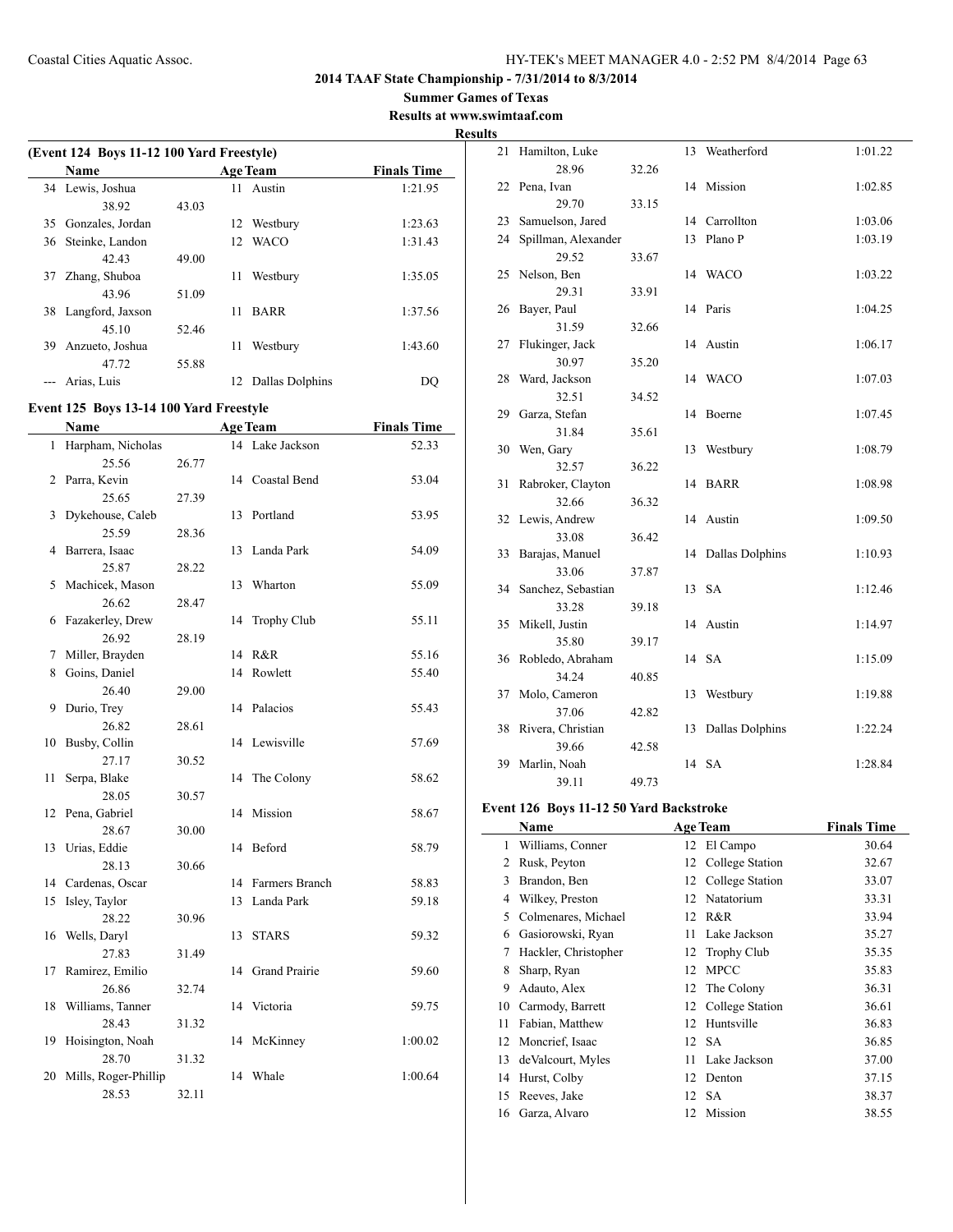**2014 TAAF State Championship - 7/31/2014 to 8/3/2014**

**Summer Games of Texas Results at www.swimtaaf.com**

**Results**

| (Event 126 Boys 11-12 50 Yard Backstroke) |                    |    |                         |                    |  |
|-------------------------------------------|--------------------|----|-------------------------|--------------------|--|
|                                           | Name               |    | <b>Age Team</b>         | <b>Finals Time</b> |  |
| 17                                        | Ortega, Jair       | 11 | <b>Dripping Springs</b> | 38.66              |  |
| 18                                        | Berry, Lawson      | 12 | Granbury                | 38.79              |  |
| 19                                        | Vargas, Aidan      | 11 | Tuloso-Midway           | 39.23              |  |
| 20                                        | Lozano, Pete       | 12 | McAllen                 | 39.31              |  |
| 21                                        | Hiner, Kemper      | 12 | McKinney                | 39.45              |  |
| 22                                        | Russell, Reid      | 12 | Flower Mound            | 39.57              |  |
| 23                                        | Roberts, Tyler     | 12 | <b>Boerne</b>           | 39.77              |  |
| 24                                        | Immenhauser, Alec  | 11 | Victoria                | 39.81              |  |
| 25                                        | Allums, Sachin     | 11 | Austin                  | 40.09              |  |
| 26                                        | Backus, Carson     | 12 | Frisco                  | 40.43              |  |
| 27                                        | Mooney, Kristopher | 12 | Whale                   | 40.63              |  |
| 28                                        | Coffee, Calvin     | 12 | Austin                  | 40.77              |  |
| 29                                        | McEachern, Alex    | 12 | Frisco                  | 41.22              |  |
| 30                                        | Manley, Rory       | 12 | Carrollton              | 41.67              |  |
| 31                                        | Montgomery, Hayden | 11 | Frisco                  | 41.92              |  |
| 32                                        | Rubio, Sergio      | 11 | Edinburg                | 42.16              |  |
| 33                                        | Monroe, Hunter     | 11 | Landa Park              | 42.43              |  |
| 34                                        | Ford, Nicolas      | 11 | Austin                  | 42.54              |  |
| 35                                        | Burnett, Daniel    | 12 | Athens Cain Cent        | 43.24              |  |
| 36                                        | Calderon, Joshua   | 12 | <b>SA</b>               | 43.35              |  |
| 37                                        | Lopez, Alan        | 11 | Dallas Dolphins         | 43.57              |  |
| 38                                        | Anderson, Gage     | 11 | Athens Cain Cent        | 45.30              |  |
| 39                                        | Zhou, Anjie        | 11 | Westbury                | 53.41              |  |
| 40                                        | Nichols, Kason     | 11 | Whale                   | 54.87              |  |
| ---                                       | Nagles, Daniel     | 12 | Frisco                  | DO                 |  |

## **Event 127 Boys 13-14 50 Yard Backstroke**

 $\overline{a}$ 

|    | Name                |    | <b>Age Team</b> | <b>Finals Time</b> |  |
|----|---------------------|----|-----------------|--------------------|--|
| 1  | McDonald, Nicholas  | 13 | CC Country Club | 28.21              |  |
| 2  | Ehler, Andrew       | 14 | Frisco          | 28.79              |  |
| 3  | Coppernoll, Joel    | 14 | <b>Bryan</b>    | 29.54              |  |
| 4  | Barrera, Isaac      | 13 | Landa Park      | 29.79              |  |
| 5  | Kvinta, Mark        | 14 | R&R             | 30.03              |  |
| 6  | Peterson, Kyle      | 13 | El Campo        | 30.15              |  |
| 7  | Phillip, Ryan       | 14 | Frisco          | 30.30              |  |
| 8  | Gamble, Jake        | 14 | R&R             | 30.41              |  |
| 9  | Garza, Tyler        | 14 | Tuloso-Midway   | 30.44              |  |
| 10 | Fletcher, Vincent   | 13 | Golden Triangle | 30.65              |  |
| 11 | Moore, John         | 14 | Lewisville      | 31.25              |  |
| 12 | Murdock, Nathaniel  | 14 | Flour Bluff     | 33.14              |  |
| 13 | Castillo, Jaxon     | 13 | Granbury        | 33.27              |  |
| 14 | Doughtie, Thomas    | 14 | Keller          | 33.38              |  |
| 15 | Becerra, Ethan      | 14 | The Colony      | 33.52              |  |
| 16 | Young, Michael      | 14 | Plano           | 34.20              |  |
| 17 | Spillman, Alexander | 13 | Plano P         | 34.21              |  |
| 18 | Berry, Seaton       | 14 | Granbury        | 34.26              |  |
| 19 | Langdale, Brady     | 14 | <b>WACO</b>     | 34.51              |  |
| 20 | Michalke, Spencer   | 13 | Austin          | 35.21              |  |
| 21 | Barth, Jacob        | 13 | Garland         | 35.27              |  |
| 22 | Hall, Chandler      | 13 | <b>MPCC</b>     | 35.48              |  |
| 23 | McCormick, Brandon  | 14 | Mission         | 36.45              |  |
| 24 | Mata, Mark          | 13 | <b>SA</b>       | 36.77              |  |
| 25 | Gonzalez, Fernando  | 14 | McAllen         | 36.98              |  |
| 26 | Vickery, Rylan      | 14 | Belterra        | 37.56              |  |

|    | 27 Schlageter, Jameson |    | 13 Landa Park      | 38.10 |
|----|------------------------|----|--------------------|-------|
| 28 | Wehmeyer, Logan        | 13 | WACO               | 38.20 |
| 29 | Pena, Ivan             |    | 14 Mission         | 38.44 |
|    | 30 Daugherty, DJ       |    | 14 College Station | 39.08 |
|    | 31 Jacob, Stephan      |    | 13 SA              | 40.71 |
|    | 32 Robledo, Abraham    |    | 14 SA              | 42.85 |
|    | 33 Molo, Cameron       | 13 | Westbury           | 47.94 |
|    | --- Barajas, Manuel    |    | 14 Dallas Dolphins | DO    |
|    | --- Rivera, Christian  | 13 | Dallas Dolphins    | DO    |

## **Event 128 Boys 11-12 50 Yard Breaststroke**

|                | Name                  |                 | <b>Age Team</b>    | <b>Finals Time</b> |
|----------------|-----------------------|-----------------|--------------------|--------------------|
| $\mathbf{1}$   | Tullos, Paul          | 12              | Golden Triangle    | 34.93              |
| $\overline{2}$ | Avila, Gerardo        | 11              | La Porte           | 36.44              |
|                | 3 Carmody, Barrett    |                 | 12 College Station | 37.27              |
|                | 4 Mach, Phillip       | 12              | Austin             | 38.20              |
| 5              | Skinner, Kyle         |                 | 12 Flower Mound    | 38.30              |
|                | 6 Liu, Yuzhou         |                 | 12 Beford          | 38.39              |
| $\tau$         | Brandon, Ben          |                 | 12 College Station | 38.65              |
| 8              | Spoonemore, A J       | 11              | Plano P            | 39.28              |
|                | 9 Calhoun, Braydon    |                 | 12 El Campo        | 39.32              |
| 10             | Szipocs, Steven       | 11              | Austin             | 39.78              |
| 11             | Alaniz, Brandon       |                 | 12 R&R             | 40.26              |
| 12             | Nguyen, Dylan         | 12              | Austin             | 40.28              |
| 13             | Immenhauser, Alec     | 11              | Victoria           | 40.78              |
|                | 14 Russell, Reid      |                 | 12 Flower Mound    | 40.99              |
|                | 15 Brown, Kenneth     | 12 <sup>2</sup> | Tuloso-Midway      | 41.02              |
| 16             | Darlington, Preston   |                 | 12 Landa Park      | 41.33              |
| 17             | Yochum, Anthony       | 11              | Southlake          | 41.40              |
| 18             | Yu, Ethan             | 11              | Frisco             | 41.55              |
|                | 19 Garza, Diego       | 11              | Mission            | 42.19              |
|                | 20 Fabian, Matthew    |                 | 12 Huntsville      | 42.44              |
|                | 21 Burnett, Daniel    | 12 <sup>2</sup> | Athens Cain Cent   | 43.00              |
|                | 22 James, John David  |                 | 12 Commerce        | 43.17              |
| 23             | Alvarez, Matthew      |                 | 12 Carrollton      | 43.31              |
|                | 24 Hiner, Kemper      |                 | 12 McKinney        | 43.62              |
| 25             | Pope, Peyton          | 12              | Whale              | 44.00              |
|                | 26 Fields, Chase      | 11              | Athens Cain Cent   | 44.06              |
|                | 27 Froetschel, Willis |                 | 12 Boerne          | 44.25              |
| 28             | Lillagore, Benjamin   |                 | 12 Granbury        | 44.65              |
| 29             | Fowler, Payton        | 11              | Paris              | 44.72              |
| 30             | Hinojosa, Melvin      | 12              | Pharr              | 45.06              |
| 31             | Sealy, Tristan        | 11              | Whale              | 45.10              |
| 32             | Petruska, Nicholas    |                 | 12 Frisco          | 45.14              |
| 33             | Mendiola, Michael     | 12 <sup>2</sup> | <b>SA</b>          | 45.90              |
|                | 34 Kreutziger, Conner | 11              | Port Aransas       | 46.08              |
| 35             | Bock, Braden          | 11              | Landa Park         | 48.36              |
| 36             | Lopez, Alan           | 11              | Dallas Dolphins    | 50.71              |
| 37             | Zhou, Anjie           | 11              | Westbury           | 52.49              |
|                | 38 Penneton, Octavian | 12              | <b>SA</b>          | 55.80              |
|                | --- Arias, Luis       | 12              | Dallas Dolphins    | DQ                 |

## **Event 129 Boys 13-14 50 Yard Breaststroke**

| <b>Name</b>          | <b>Age Team</b>    | <b>Finals Time</b> |
|----------------------|--------------------|--------------------|
| 1 McDonald, Nicholas | 13 CC Country Club | 29.40              |
| 2 Yates, Cameron     | 14 Lake Jackson    | 31.29              |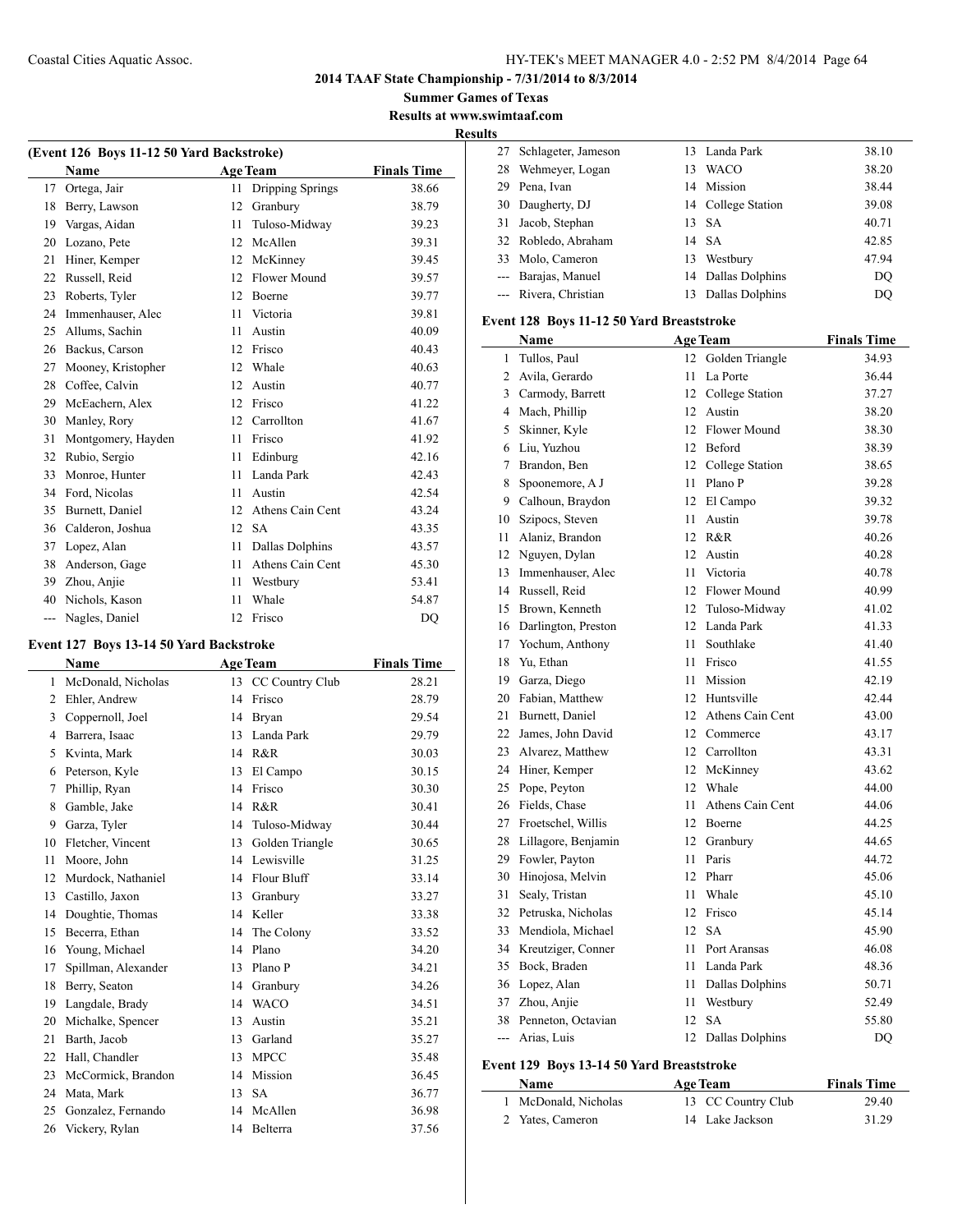**2014 TAAF State Championship - 7/31/2014 to 8/3/2014**

**Summer Games of Texas Results at www.swimtaaf.com**

**Results**

 $\frac{1}{2}$ 

| (Event 129 Boys 13-14 50 Yard Breaststroke) |                    |    |                 |                    |  |
|---------------------------------------------|--------------------|----|-----------------|--------------------|--|
|                                             | <b>Name</b>        |    | <b>Age Team</b> | <b>Finals Time</b> |  |
| 3                                           | Williams, Tanner   | 14 | Victoria        | 31.43              |  |
| 4                                           | Lewis, Jared       | 14 | Deer Park       | 31.50              |  |
| 5                                           | Lyons, Drew        |    | 14 Deer Park    | 31.51              |  |
| 6                                           | Fattig, Brendan    |    | 14 Lake Jackson | 31.74              |  |
| 7                                           | Green, Nick        |    | 14 McKinney     | 31.93              |  |
| 8                                           | VandenHoek, Cole   |    | 14 Flower Mound | 32.36              |  |
| 9                                           | Criddle, Alan      |    | 13 Landa Park   | 33.44              |  |
| 10                                          | Hoisington, Noah   |    | 14 McKinney     | 33.67              |  |
| 11                                          | Smith, Brendan     |    | 13 Burleson     | 33.90              |  |
| 12                                          | Davis, Luke        | 13 | Landa Park      | 34.15              |  |
| 13                                          | Britton, Grady     |    | 14 Carrollton   | 34.75              |  |
| 14                                          | Martinez, Fidel    |    | 13 Edinburg     | 34.77              |  |
| $*15$                                       | Perez, Diego       |    | 14 Whale        | 34.83              |  |
| $*15$                                       | Haggard, Weston    | 13 | Frisco          | 34.83              |  |
| 17                                          | Ji, Jesse          |    | 13 Westbury     | 35.20              |  |
| 18                                          | Glick, Cameron     |    | 14 Garland      | 35.24              |  |
| 19                                          | Chapa, James       |    | 14 Odem         | 35.30              |  |
| 20                                          | Salazar, Joshua    | 14 | <b>SA</b>       | 35.44              |  |
| 21                                          | Walters, Andrew    | 13 | Granbury        | 35.45              |  |
| 22                                          | Johnson, Robert    |    | 14 Austin       | 35.59              |  |
| 23                                          | Gary, Jake         |    | 14 Marble Falls | 36.63              |  |
| 24                                          | Bayer, Paul        | 14 | Paris           | 36.73              |  |
| 25                                          | Hall, Chandler     | 13 | <b>MPCC</b>     | 37.58              |  |
| 26                                          | Hamilton, Luke     | 13 | Weatherford     | 38.14              |  |
| 27                                          | Sauceda, Joshua    | 13 | McAllen         | 38.16              |  |
| 28                                          | Garza, Christian   | 13 | Edinburg        | 38.54              |  |
| 29                                          | Stotts, Case       | 13 | Trophy Club     | 38.57              |  |
| 30                                          | Cardenas, Oscar    | 14 | Farmers Branch  | 38.68              |  |
| 31                                          | Stallworth, Samuel | 13 | Austin          | 38.79              |  |
| 32                                          | Barajas, Manuel    | 14 | Dallas Dolphins | 39.12              |  |
| 33                                          | Rabroker, Clayton  | 14 | <b>BARR</b>     | 39.22              |  |
| 34                                          | Flukinger, Jack    |    | 14 Austin       | 40.06              |  |
| 35                                          | Sealy, Shaye       | 13 | Whale           | 40.69              |  |
| 36                                          | Owens, Alexander   | 14 | <b>BARR</b>     | 44.24              |  |
| 37                                          | Sandoval, Emiliano | 14 | <b>SA</b>       | 45.65              |  |
| 38                                          | Jacob, Stephan     | 13 | <b>SA</b>       | 52.86              |  |

## **Event 130 Boys 11-12 50 Yard Butterfly**

 $\overline{a}$ 

|    | Name              |    | <b>Age Team</b>    | <b>Finals Time</b> |
|----|-------------------|----|--------------------|--------------------|
| 1  | Williams, Conner  | 12 | El Campo           | 29.75              |
| 2  | Santos, Xander    | 11 | Frisco             | 30.83              |
| 3  | Liu, Yuzhou       | 12 | Beford             | 31.66              |
| 4  | Rusk, Peyton      | 12 | College Station    | 31.71              |
| 5  | Saenz, Ethan      | 12 | Edinburg           | 32.00              |
| 6  | Potter, Eric      | 12 | Tuloso-Midway      | 32.37              |
| 7  | Sharp, Ryan       | 12 | <b>MPCC</b>        | 32.57              |
| 8  | Mach, Phillip     | 12 | Austin             | 32.93              |
| 9  | Koelzer, Nikolas  |    | 12 R&R             | 33.75              |
| 10 | Gasiorowski, Ryan | 11 | Lake Jackson       | 33.92              |
| 11 | Garza, Alvaro     | 12 | Mission            | 33.99              |
| 12 | Brandon, Ben      |    | 12 College Station | 34.07              |
| 13 | Lozano, Pete      | 12 | McAllen            | 34.33              |
| 14 | Adauto, Alex      | 12 | The Colony         | 34.37              |
| 15 | Yu, Ethan         | 11 | Frisco             | 34.39              |
|    |                   |    |                    |                    |

| 16  | Moncrief, Isaac      |    | 12 SA              | 34.48 |
|-----|----------------------|----|--------------------|-------|
| 17  | Kohl, Michael        | 12 | Sienna             | 34.49 |
| 18  | Arizpe, Nathan       | 12 | Alice              | 35.50 |
| 19  | Johnson, Bradley     | 11 | Plano              | 35.53 |
| 20  | Szipocs, Steven      | 11 | Austin             | 35.54 |
| 21  | Kwon, Jun            | 12 | Coppell            | 35.68 |
| 22  | Thompson, Garrett    | 12 | Landa Park         | 35.88 |
| 23  | Fields, Chase        | 11 | Athens Cain Cent   | 36.50 |
| 24  | Hackler, Christopher | 12 | <b>Trophy Club</b> | 37.43 |
| 25  | Margo, Kai           | 12 | Natatorium         | 37.66 |
| 26  | Maszak, Hunter       | 12 | Boerne             | 38.03 |
| 27  | Brown, Phillip       | 12 | Landa Park         | 39.08 |
| 28  | Maxwell, Jonathan    | 12 | Beford             | 39.34 |
| 29  | Pope, Peyton         | 12 | Whale              | 39.57 |
| 30  | Carr, Miles          | 11 | Austin             | 40.84 |
| 31  | Fowler, Payton       | 11 | Paris              | 41.11 |
| 32  | Arias, Luis          | 12 | Dallas Dolphins    | 41.14 |
| 33  | Johnson, Carter      | 11 | Frisco             | 41.80 |
| 34  | Sealy, Tristan       | 11 | Whale              | 44.17 |
| --- | Zhang, Shuboa        | 11 | Westbury           | DQ    |

## **Event 131 Boys 13-14 50 Yard Butterfly**

|       | Name                 | <b>Age Team</b> |                        | <b>Finals Time</b> |
|-------|----------------------|-----------------|------------------------|--------------------|
| 1     | Durio, Trey          | 14              | Palacios               | 26.07              |
| 2     | Dykehouse, Caleb     | 13              | Portland               | 26.25              |
| 3     | Goins, Daniel        | 14              | Rowlett                | 26.98              |
| 4     | Green, Nick          | 14              | McKinney               | 27.33              |
| 5     | Parra, Kevin         | 14              | Coastal Bend           | 27.45              |
| 6     | Caebert, Ryan        | 14              | <b>Trophy Club</b>     | 27.73              |
| 7     | Contreras, Salvador  | 14              | Golden Triangle        | 27.83              |
| 8     | Kvinta, Mark         | 14              | R&R                    | 27.93              |
| 9     | Rivera, Justice      | 13              | Edinburg               | 28.30              |
| 10    | Alcalar, Christian   | 13              | Wharton                | 28.38              |
| 11    | Phillip, Ryan        | 14              | Frisco                 | 28.41              |
| 12    | Wells, Daryl         | 13              | <b>STARS</b>           | 28.65              |
| 13    | Kuntz, Conrad        | 14              | Landa Park             | 28.89              |
| 14    | Ramirez, Joel        | 13              | Westbury               | 29.31              |
| 15    | Urbine, Austin       | 13              | Frisco                 | 29.53              |
| 16    | Serpa, Blake         | 14              | The Colony             | 29.78              |
| 17    | Mills, Roger-Phillip | 14              | Whale                  | 29.79              |
| 18    | Isley, Taylor        | 13              | Landa Park             | 29.93              |
| 19    | Hoisington, Noah     | 14              | McKinney               | 30.46              |
| 20    | Urias, Eddie         | 14              | Beford                 | 30.68              |
| 21    | Larson, Ty           | 14              | Flower Mound           | 31.12              |
| 22    | Sievers, Dillan      | 13              | Victoria               | 31.72              |
| 23    | Vickery, Rylan       | 14              | Belterra               | 32.13              |
| 24    | Dena, Matthew        | 13              | Ridglea                | 32.68              |
| 25    | Sealy, Shave         | 13              | Whale                  | 32.93              |
| 26    | Michalke, Garrett    | 13              | Austin                 | 34.77              |
| 27    | Hood, Isaiah         | 13              | Pharr                  | 37.19              |
| 28    | Barajas, Manuel      | 14              | Dallas Dolphins        | 40.31              |
| 29    | Barnes, Zion         | 13              | <b>WACO</b>            | 42.46              |
| 30    | Marlin, Noah         | 14              | <b>SA</b>              | 46.48              |
| $---$ | Daugherty, DJ        | 14              | <b>College Station</b> | DO                 |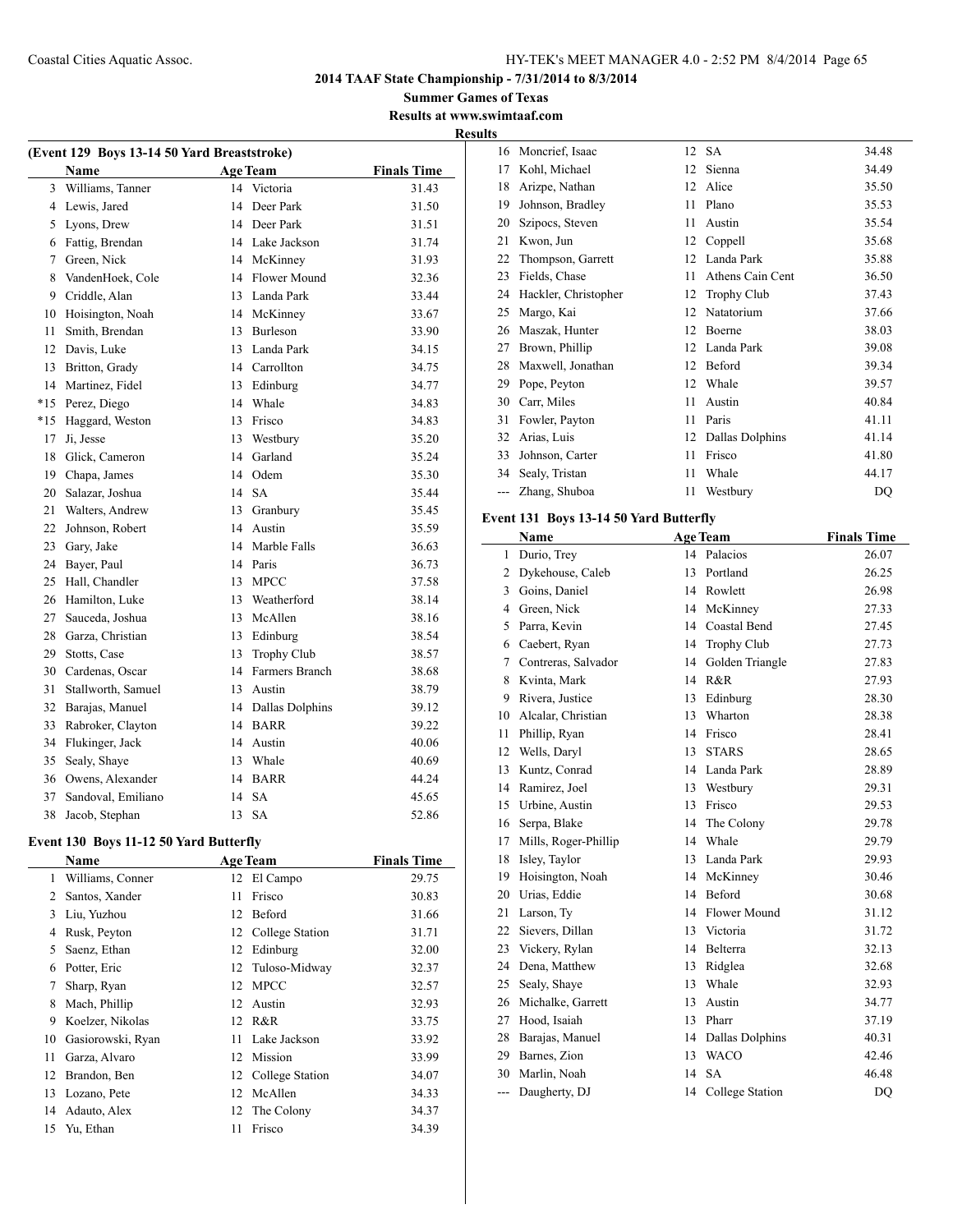**Summer Games of Texas Results at www.swimtaaf.com Results**

|        | Event 132 Boys 11-12 50 Yard Freestyle |      |                     |                    |
|--------|----------------------------------------|------|---------------------|--------------------|
|        | <b>Name</b>                            |      | <b>Age Team</b>     | <b>Finals Time</b> |
| 1      | Wilkey, Preston                        |      | 12 Natatorium       | 27.02              |
| 2      | Santos, Xander                         | 11   | Frisco              | 27.42              |
| 3      | Colmenares, Michael                    |      | 12 R&R              | 27.54              |
|        | 4 Mach, Phillip                        |      | 12 Austin           | 28.40              |
| 5      | Brandon, Ben                           |      | 12 College Station  | 28.58              |
| 6      | Skinner, Kyle                          |      | 12 Flower Mound     | 28.67              |
| $\tau$ | Saenz, Ethan                           |      | 12 Edinburg         | 28.78              |
| 8      | Gasiorowski, Ryan                      |      | 11 Lake Jackson     | 28.82              |
| 9      | Rusk, Peyton                           |      | 12 College Station  | 28.94              |
| 10     | Carmody, Barrett                       |      | 12 College Station  | 29.33              |
| 11     | Ahlberg, John                          |      | 12 R&R              | 29.38              |
| 12.    | Connally, Ty                           |      | 12 Commerce         | 29.45              |
| 13     | Gopffarth, Karson                      |      | 12 Keller           | 29.50              |
| 14     | Connally, Trenton                      |      | 12 Commerce         | 29.85              |
| 15     | Kwon. Jun                              |      | 12 Coppell          | 29.87              |
| 16     | Hohnadel, Mason                        |      | 12 STARS            | 30.06              |
| 17     | Griffith, Dustin                       |      | 12 R&R              | 30.19              |
| 18     | Potter, Eric                           |      | 12 Tuloso-Midway    | 30.30              |
| 19     | Thompson, Garrett                      |      | 12 Landa Park       | 30.56              |
| 20     | Szipocs, Steven                        |      | 11 Austin           | 30.60              |
| 21     | Anderson, Ethan                        |      | 12 Trophy Club      | 30.84              |
| 22     | Singh, Luke                            |      | 12 Pharr            | 30.92              |
| 23     | Alvarez, Matthew                       |      | 12 Carrollton       | 31.13              |
| 24     | Vargas, Aidan                          | 11 - | Tuloso-Midway       | 31.15              |
| 25     | Barrera, Noah                          | 11   | Landa Park          | 31.69              |
| 26     | Manley, Rory                           |      | 12 Carrollton       | 31.86              |
| 27     | Maxwell, Jonathan                      |      | 12 Beford           | 32.00              |
| 28     | Nguyen, Dylan                          |      | 12 Austin           | 32.13              |
| 29     | Lindsay, Seth                          |      | 12 Rowlett          | 32.46              |
| 30     | Pope, Peyton                           |      | 12 Whale            | 32.65              |
| 31     | Fields, Chase                          | 11   | Athens Cain Cent    | 32.79              |
| 32     | Brown, Phillip                         |      | 12 Landa Park       | 32.92              |
| 33     | Fowler, Payton                         | 11   | Paris               | 34.08              |
| 34     | Calderon, Joshua                       |      | 12 SA               | 34.70              |
| 35     | Gonzales, Jordan                       |      | 12 Westbury         | 34.85              |
| 36     | Maronde, Kagan                         |      | 12 Athens Cain Cent | 35.27              |
| 37     | Mooney, Kristopher                     |      | 12 Whale            | 35.52              |
| 38     | Lopez, Alan                            | 11   | Dallas Dolphins     | 38.70              |
| 39     | Penneton, Octavian                     | 12   | <b>SA</b>           | 38.81              |
| 40     | Mendiola, Michael                      | 12   | <b>SA</b>           | 39.80              |

## **Event 133 Boys 13-14 50 Yard Freestyle**

| <b>Name</b> |                       |     | <b>Age Team</b>    | <b>Finals Time</b> |
|-------------|-----------------------|-----|--------------------|--------------------|
|             | 1 Contreras, Salvador |     | 14 Golden Triangle | 24.43              |
|             | 2 Parra, Kevin        |     | 14 Coastal Bend    | 24.45              |
|             | 3 Dykehouse, Caleb    | 13. | Portland           | 24.53              |
|             | *4 Durio, Trey        |     | 14 Palacios        | 24.59              |
|             | *4 Miller, Brayden    |     | 14 R&R             | 24.59              |
| 6           | Gamble, Jake          |     | 14 R&R             | 24.72              |
|             | Goins, Daniel         |     | 14 Rowlett         | 25.11              |
| 8           | Mejia, Juan           |     | 14 Pharr           | 25.26              |
| 9           | Coppernoll, Joel      | 14  | Bryan              | 25.34              |
| 10          | Davis, Luke           | 13  | Landa Park         | 25.52              |

| 11    | Caebert, Ryan      | 14 | <b>Trophy Club</b> | 25.71 |
|-------|--------------------|----|--------------------|-------|
| 12    | Cardenas, Oscar    | 14 | Farmers Branch     | 26.34 |
| 13    | Kuntz, Conrad      | 14 | Landa Park         | 26.59 |
| 14    | Ramirez, Joel      | 13 | Westbury           | 26.76 |
| 15    | Busby, Collin      | 14 | Lewisville         | 26.79 |
| 16    | Brown, Trey        | 14 | Mesquite           | 26.89 |
| $*17$ | Stufflebean, Aaron | 14 | Granbury           | 27.10 |
| $*17$ | Smith, Brendan     | 13 | <b>Burleson</b>    | 27.10 |
| 19    | Egger, Markus      | 13 | Dripping Springs   | 27.17 |
| 20    | Urbine, Austin     | 13 | Frisco             | 27.33 |
| 21    | Wells, Daryl       | 13 | <b>STARS</b>       | 27.36 |
| 22    | Murdock, Nathaniel | 14 | Flour Bluff        | 27.41 |
| 23    | Castillo, Jaxon    | 13 | Granbury           | 27.62 |
| 24    | Haggard, Weston    | 13 | Frisco             | 27.79 |
| 25    | Martinez, Fidel    | 13 | Edinburg           | 28.10 |
| 26    | Johnson, Robert    | 14 | Austin             | 28.30 |
| 27    | Mays, Joel         | 14 | Austin             | 28.41 |
| 28    | Salazar, Joshua    | 14 | <b>SA</b>          | 28.82 |
| 29    | Bayer, Paul        | 14 | Paris              | 28.90 |
| 30    | Hall, Chandler     | 13 | <b>MPCC</b>        | 29.40 |
| 31    | Perez, Diego       | 14 | Whale              | 29.45 |
| 32    | Sealy, Shaye       | 13 | Whale              | 29.79 |
| 33    | Flukinger, Jack    | 14 | Austin             | 29.82 |
| 34    | Wehmeyer, Logan    | 13 | <b>WACO</b>        | 29.84 |
| 35    | Ward, Jackson      | 14 | <b>WACO</b>        | 30.31 |
| 36    | Sanchez, Sebastian | 13 | SA                 | 31.43 |
| 37    | Daugherty, DJ      | 14 | College Station    | 32.31 |
| 38    | Jacob, Stephan     | 13 | <b>SA</b>          | 33.42 |
| 39    | Rivera, Christian  | 13 | Dallas Dolphins    | 37.75 |

## **Event 134 Boys 11-12 100 Yard IM**

 $\overline{\phantom{a}}$ 

|              | Name                |       |    | <b>Age Team</b>    | <b>Finals Time</b> |
|--------------|---------------------|-------|----|--------------------|--------------------|
| $\mathbf{1}$ | Williams, Conner    |       |    | 12 El Campo        | 1:09.25            |
|              | 32.11               | 37.14 |    |                    |                    |
| 2            | Wilkey, Preston     |       |    | 12 Natatorium      | 1:13.06            |
|              | 34.34               | 38.72 |    |                    |                    |
| 3            | Tullos, Paul        |       |    | 12 Golden Triangle | 1:13.75            |
|              | 35.66               | 38.09 |    |                    |                    |
|              | 4 Mach, Phillip     |       |    | 12 Austin          | 1:14.72            |
|              | 35.89               | 38.83 |    |                    |                    |
| 5            | Rusk, Peyton        |       |    | 12 College Station | 1:14.96            |
|              | 33.48               | 41.48 |    |                    |                    |
| 6            | Gopffarth, Karson   |       |    | 12 Keller          | 1:17.05            |
|              | 35.68               | 41.37 |    |                    |                    |
| 7            | Carmody, Barrett    |       |    | 12 College Station | 1:17.42            |
|              | 36.03               | 41.39 |    |                    |                    |
| 8            | Potter, Eric        |       |    | 12 Tuloso-Midway   | 1:17.58            |
|              | 34.35               | 43.23 |    |                    |                    |
| 9            | Szipocs, Steven     |       | 11 | Austin             | 1:18.41            |
|              | 37.71               | 40.70 |    |                    |                    |
| 10           | Moncrief, Isaac     |       |    | 12 SA              | 1:18.96            |
|              | 37.33               | 41.63 |    |                    |                    |
| 11           | Barrera, Noah       |       | 11 | Landa Park         | 1:22.19            |
|              | 39.62               | 42.57 |    |                    |                    |
|              | 12 Koelzer, Nikolas |       |    | 12 R&R             | 1:22.54            |
|              | 39.34               | 43.20 |    |                    |                    |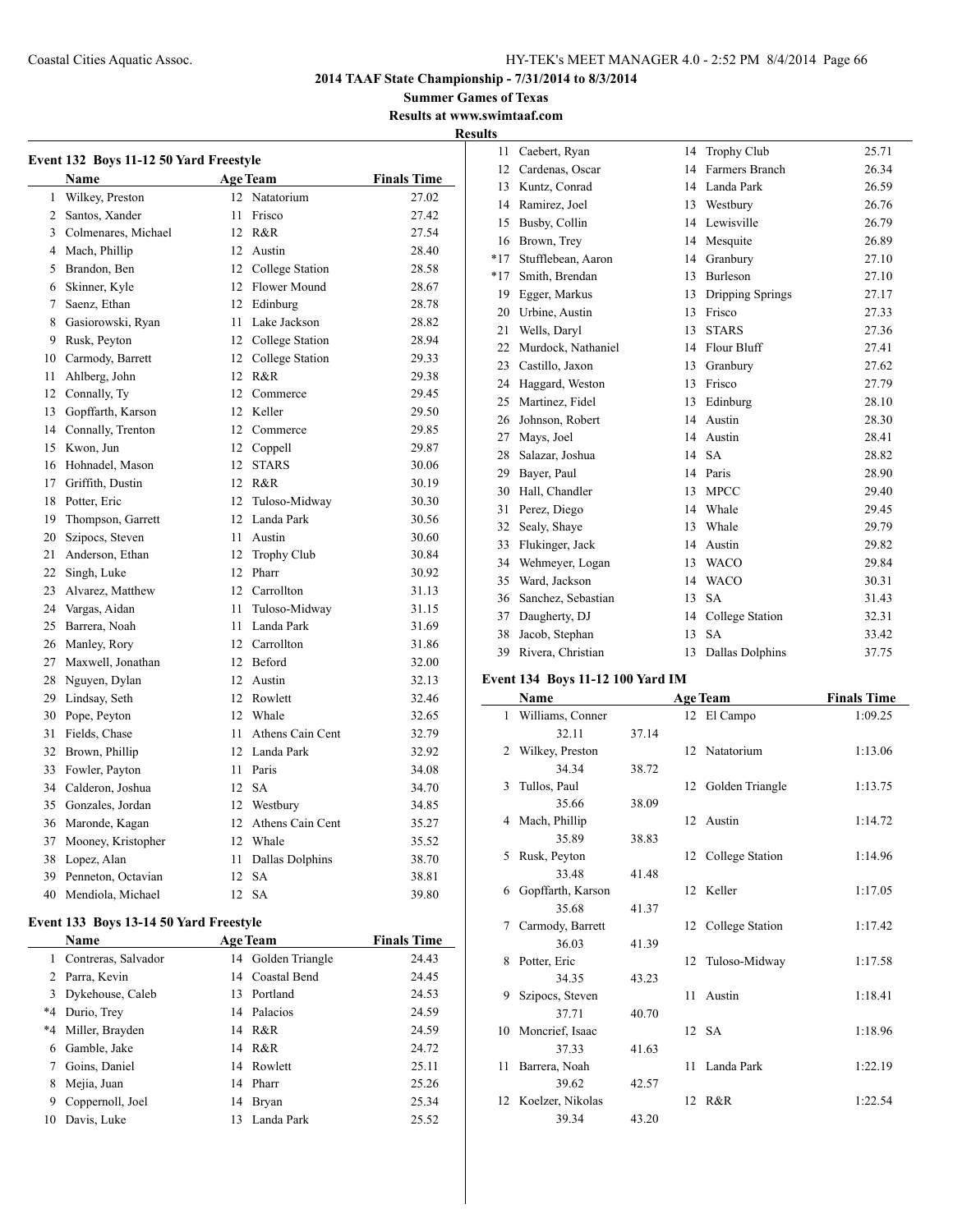**Summer Games of Texas**

**Results at www.swimtaaf.com**

## **Results**

| (Event 134 Boys 11-12 100 Yard IM) |                         |       |    |                        |                    |  |
|------------------------------------|-------------------------|-------|----|------------------------|--------------------|--|
|                                    | <b>Name</b>             |       |    | <b>Age Team</b>        | <b>Finals Time</b> |  |
|                                    | 13 Charles, Juan        |       |    | 11 Alice               | 1:22.55            |  |
|                                    | 37.35                   | 45.20 |    |                        |                    |  |
| 14                                 | deValcourt, Myles       |       | 11 | Lake Jackson           | 1:22.86            |  |
|                                    | 38.45                   | 44.41 |    |                        |                    |  |
| 15                                 | Sharp, Ryan             |       | 12 | <b>MPCC</b>            | 1:23.95            |  |
|                                    | 37.21                   | 46.74 |    |                        |                    |  |
| 16                                 | Eaton, Eric             |       | 12 | Southlake              | 1:24.26            |  |
|                                    | 39.71                   | 44.55 |    |                        |                    |  |
| 17                                 | Maszak, Hunter          |       | 12 | Boerne                 | 1:24.55            |  |
|                                    | 37.00                   | 47.55 |    |                        |                    |  |
| 18                                 | Johnson, Bradley        |       | 11 | Plano                  | 1:25.18            |  |
|                                    | 38.97                   | 46.21 |    |                        |                    |  |
| 19                                 | Fields, Chase           |       | 11 | Athens Cain Cent       | 1:25.59            |  |
|                                    | 38.25                   | 47.34 |    |                        |                    |  |
| 20                                 | Garza, Diego<br>42.07   |       | 11 | Mission                | 1:25.73            |  |
|                                    |                         | 43.66 |    |                        |                    |  |
| 21                                 | Wilson, Daniel<br>40.34 |       | 11 | Trophy Club            | 1:25.84            |  |
| 22                                 |                         | 45.50 |    | 12 Coast               |                    |  |
|                                    | Vu, Cole<br>40.99       | 44.97 |    |                        | 1:25.96            |  |
| 23                                 | Pope, Peyton            |       | 12 | Whale                  | 1:26.46            |  |
|                                    | 43.38                   | 43.08 |    |                        |                    |  |
| 24                                 | Yochum, Anthony         |       | 11 | Southlake              | 1:26.50            |  |
|                                    | 41.22                   | 45.28 |    |                        |                    |  |
| 25                                 | Brown, Phillip          |       | 12 | Landa Park             | 1:27.19            |  |
|                                    | 41.50                   | 45.69 |    |                        |                    |  |
| 26                                 | Busby, Elliott          |       | 12 | Lewisville             | 1:27.85            |  |
|                                    | 42.37                   | 45.48 |    |                        |                    |  |
| 27                                 | Hohnadel, Mason         |       | 12 | <b>STARS</b>           | 1:28.18            |  |
|                                    | 44.30                   | 43.88 |    |                        |                    |  |
| 28                                 | Arias, Luis             |       | 12 | Dallas Dolphins        | 1:29.67            |  |
|                                    | 43.45                   | 46.22 |    |                        |                    |  |
| 29                                 | Hinojosa, Melvin        |       | 12 | Pharr                  | 1:31.03            |  |
|                                    | 43.98                   | 47.05 |    |                        |                    |  |
| 30                                 | Norman, Timothy         |       |    | 12 Commerce            | 1:31.61            |  |
|                                    | 43.93                   | 47.68 |    |                        |                    |  |
| 31                                 | Lindsay, Seth           |       | 12 | Rowlett                | 1:33.26            |  |
|                                    | 42.00                   | 51.26 |    |                        |                    |  |
| 32                                 | Wright, Daniel          |       | 11 | Carrollton             | 1:36.19            |  |
|                                    | 44.22                   | 51.97 |    |                        |                    |  |
| 33                                 | Mooney, Kristopher      |       | 12 | Whale                  | 1:39.48            |  |
|                                    | 44.43                   | 55.05 |    |                        |                    |  |
| 34                                 | Lopez, Alan             |       | 11 | <b>Dallas Dolphins</b> | 1:39.76            |  |
|                                    | 47.78                   | 51.98 |    |                        |                    |  |
| ---                                | Anderson, Gage          |       | 11 | Athens Cain Cent       | DQ                 |  |
| ---                                | Nguyen, Dylan           |       | 12 | Austin                 | <b>DQ</b>          |  |
| ---                                | Zhou, Anjie             |       | 11 | Westbury               | DQ                 |  |

|    | Event 135 Boys 13-14 100 Yard IM |       |    |                  |                    |  |  |
|----|----------------------------------|-------|----|------------------|--------------------|--|--|
|    | <b>Name</b>                      |       |    | <b>Age Team</b>  | <b>Finals Time</b> |  |  |
| 1  | McDonald, Nicholas               |       | 13 | CC Country Club  | 59.68              |  |  |
|    | 28.54                            | 31.14 |    |                  |                    |  |  |
| 2  | Barrera, Isaac                   |       | 13 | Landa Park       | 1:02.08            |  |  |
|    | 28.81                            | 33.27 |    |                  |                    |  |  |
| 3  | Contreras, Salvador              |       | 14 | Golden Triangle  | 1:02.23            |  |  |
|    | 30.63                            | 31.60 |    |                  |                    |  |  |
| 4  | Johnson, Kane                    |       | 14 | Lake Jackson     | 1:02.44            |  |  |
|    | 28.56                            | 33.88 |    |                  |                    |  |  |
| 5  | Fazakerley, Drew                 |       | 14 | Trophy Club      | 1:02.46            |  |  |
|    | 29.11                            | 33.35 |    | Wharton          |                    |  |  |
| 6  | Machicek, Mason<br>29.71         |       | 13 |                  | 1:02.57            |  |  |
| 7  | Mejia, Juan                      | 32.86 | 14 | Pharr            | 1:05.47            |  |  |
|    | 29.86                            | 35.61 |    |                  |                    |  |  |
| 8  | Kvinta, Mark                     |       | 14 | R&R              | 1:05.52            |  |  |
|    | 29.98                            | 35.54 |    |                  |                    |  |  |
| 9  | Ehler, Andrew                    |       | 14 | Frisco           | 1:05.77            |  |  |
|    | 29.82                            | 35.95 |    |                  |                    |  |  |
| 10 | Coppernoll, Joel                 |       | 14 | <b>Bryan</b>     | 1:07.21            |  |  |
|    | 30.86                            | 36.35 |    |                  |                    |  |  |
| 11 | Green, Nick                      |       | 14 | McKinney         | 1:07.48            |  |  |
|    | 29.64                            | 37.84 |    |                  |                    |  |  |
| 12 | Serpa, Blake                     |       | 14 | The Colony       | 1:07.63            |  |  |
|    | 31.68                            | 35.95 |    |                  |                    |  |  |
| 13 | Hoisington, Noah                 |       | 14 | McKinney         | 1:08.06            |  |  |
|    | 31.49                            | 36.57 |    |                  |                    |  |  |
| 14 | Gary, Jake                       |       | 14 | Marble Falls     | 1:08.07            |  |  |
|    | 32.27                            | 35.80 |    |                  |                    |  |  |
| 15 | Ramirez, Emilio                  |       | 14 | Grand Prairie    | 1:08.08            |  |  |
|    | 29.66                            | 38.42 |    |                  |                    |  |  |
| 16 | VandenHoek, Cole                 |       | 14 | Flower Mound     | 1:08.91            |  |  |
|    | 34.05                            | 34.86 |    |                  |                    |  |  |
| 17 | Williams, Tanner                 |       |    | 14 Victoria      | 1:09.36            |  |  |
|    | 33.02                            | 36.34 |    |                  |                    |  |  |
| 18 | Busby, Collin                    |       | 14 | Lewisville       | 1:09.69            |  |  |
|    | 32.12                            | 37.57 |    |                  |                    |  |  |
| 19 | Egger, Markus                    |       | 13 | Dripping Springs | 1:09.82            |  |  |
|    | 32.46                            | 37.36 |    |                  |                    |  |  |
|    | 20 Britton, Grady                |       |    | 14 Carrollton    | 1:09.92            |  |  |
|    | 31.96                            | 37.96 |    |                  |                    |  |  |
| 21 | Mays, Joel                       |       | 14 | Austin           | 1:10.91            |  |  |
|    | 32.62                            | 38.29 |    | Lewisville       |                    |  |  |
| 22 | Moore, John                      |       | 14 |                  | 1:11.90            |  |  |
|    | 32.04<br>Murdock, Nathaniel      | 39.86 |    | Flour Bluff      |                    |  |  |
| 23 | 32.72                            |       | 14 |                  | 1:13.30            |  |  |
| 24 | Perez, Diego                     | 40.58 | 14 | Whale            | 1:13.43            |  |  |
|    | 35.46                            | 37.97 |    |                  |                    |  |  |
| 25 | Hall, Chandler                   |       | 13 | MPCC             | 1:14.37            |  |  |
|    | 34.51                            | 39.86 |    |                  |                    |  |  |
| 26 | Langdale, Brady                  |       | 14 | WACO             | 1:14.49            |  |  |
|    | 32.94                            | 41.55 |    |                  |                    |  |  |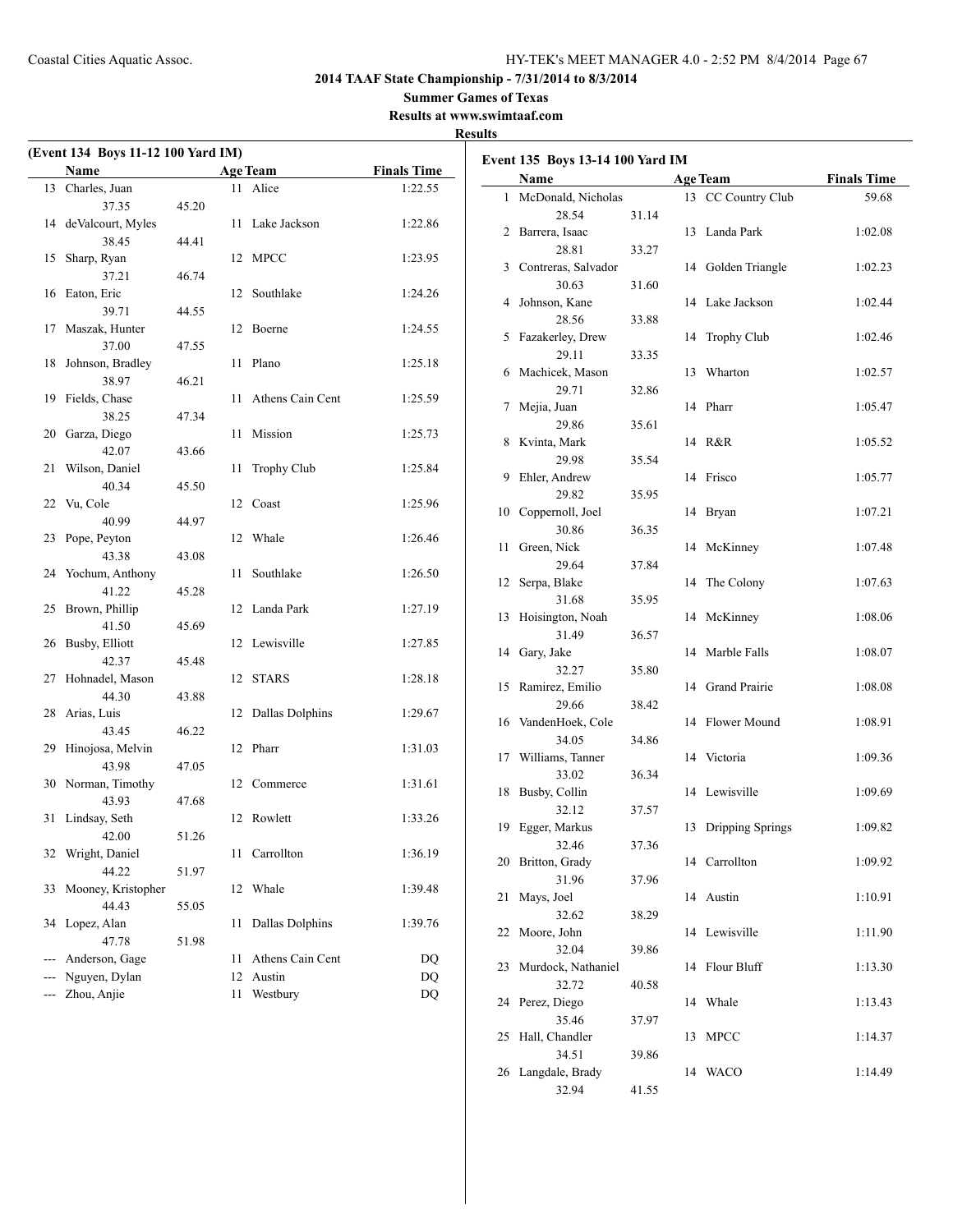## **2014 TAAF State Championship - 7/31/2014 to 8/3/2014**

**Summer Games of Texas**

## **Results at www.swimtaaf.com Results**

|    | (Event 135 Boys 13-14 100 Yard IM) |       |    |                 |                    |  |  |
|----|------------------------------------|-------|----|-----------------|--------------------|--|--|
|    | Name                               |       |    | <b>Age Team</b> | <b>Finals Time</b> |  |  |
| 27 | Pena, Gabriel                      |       |    | 14 Mission      | 1:15.16            |  |  |
|    | 33.69                              | 41.47 |    |                 |                    |  |  |
| 28 | Rivera, Justice                    |       | 13 | Edinburg        | 1:16.26            |  |  |
|    | 35.87                              | 40.39 |    |                 |                    |  |  |
| 29 | Johnson, Robert                    |       | 14 | Austin          | 1:16.75            |  |  |
|    | 37.39                              | 39.36 |    |                 |                    |  |  |
| 30 | Nelson, Ben                        |       | 14 | WACO            | 1:17.34            |  |  |
|    | 35.46                              | 41.88 |    |                 |                    |  |  |
| 31 | Wen, Gary                          |       | 13 | Westbury        | 1:18.05            |  |  |
|    | 36.29                              | 41.76 |    |                 |                    |  |  |
| 32 | Mata, Mark                         |       |    | 13 SA           | 1:19.54            |  |  |
|    | 36.54                              | 43.00 |    |                 |                    |  |  |
| 33 | Dougherty, Ethan                   |       | 13 | Austin          | 1:21.18            |  |  |
|    | 40.10                              | 41.08 |    |                 |                    |  |  |
| 34 | Ramirez, Joel                      |       | 13 | Westbury        | 1:21.30            |  |  |
|    | 37.25                              | 44.05 |    |                 |                    |  |  |

## **Event 136 Boys 13-14 200 Yard Freestyle**

|              | Name                 |         |    | <b>Age Team</b>  |       | <b>Finals Time</b> |
|--------------|----------------------|---------|----|------------------|-------|--------------------|
| $\mathbf{1}$ | Contreras, Salvador  |         | 14 | Golden Triangle  |       | 1:55.71            |
|              | 27.23                | 28.85   |    | 29.86            | 29.77 |                    |
| 2            | Coppernoll, Joel     |         |    | 14 Bryan         |       | 1:57.76            |
|              | 26.74                | 29.11   |    | 30.26            | 31.65 |                    |
| 3            | Parra, Kevin         |         |    | 14 Coastal Bend  |       | 2:00.22            |
|              | 27.34                | 30.24   |    | 32.35            | 30.29 |                    |
| 4            | Barrera, Isaac       |         | 13 | Landa Park       |       | 2:00.23            |
|              | 27.98                | 29.32   |    | 28.01            | 34.92 |                    |
| 5            | Machicek, Mason      |         | 13 | Wharton          |       | 2:01.22            |
|              | 28.37                | 31.08   |    | 31.64            | 30.13 |                    |
| 6            | Ehler, Andrew        |         |    | 14 Frisco        |       | 2:03.37            |
|              | 28.86                | 31.46   |    | 32.06            | 30.99 |                    |
| 7            | Harpham, Nicholas    |         |    | 14 Lake Jackson  |       | 2:03.58            |
|              | 28.74                | 31.04   |    | 32.31            | 31.49 |                    |
| 8            | Rivera, Justice      |         | 13 | Edinburg         |       | 2:03.64            |
|              | 27.13                | 31.66   |    | 32.35            | 32.50 |                    |
| 9            | Egger, Markus        |         | 13 | Dripping Springs |       | 2:10.13            |
|              | 30.24                | 33.38   |    | 33.66            | 32.85 |                    |
| 10           | Konvicka, Matthew    |         |    | 14 Deer Park     |       | 2:10.31            |
|              | 30.02                | 33.46   |    | 34.89            | 31.94 |                    |
| 11           | Larson, Ty           |         |    | 14 Flower Mound  |       | 2:12.24            |
|              | 31.36                | 1:40.88 |    |                  |       |                    |
| 12           | Mejia, Juan          |         |    | 14 Pharr         |       | 2:12.67            |
|              | 30.04                | 34.17   |    | 35.74            | 32.72 |                    |
| 13           | Gary, Jake           |         |    | 14 Marble Falls  |       | 2:16.68            |
|              | 31.36                | 34.50   |    | 36.45            | 34.37 |                    |
| 14           | Hamilton, Luke       |         | 13 | Weatherford      |       | 2:18.03            |
|              | 30.65                | 35.41   |    | 36.90            | 35.07 |                    |
| 15           | Mills, Roger-Phillip |         |    | 14 Whale         |       | 2:18.41            |
|              | 31.73                | 36.37   |    | 36.69            | 33.62 |                    |
| 16           | Pena, Gabriel        |         |    | 14 Mission       |       | 2:20.96            |
|              | 31.36                | 36.51   |    | 37.28            | 35.81 |                    |
| 17           | Ursini, Anthony      |         |    | 13 Carrollton    |       | 2:21.78            |
|              | 32.21                | 36.76   |    | 1:12.81          |       |                    |

|    | 18 Ramirez, Emilio |       |    | 14 Grand Prairie |       | 2:22.14 |
|----|--------------------|-------|----|------------------|-------|---------|
|    |                    |       |    |                  | 36.29 |         |
| 19 | Garcia, Dominic    |       |    | 14 Tuloso-Midway |       | 2:22.59 |
|    | 31.80              | 36.72 |    | 38.14            | 35.93 |         |
| 20 | Wade, Max          |       | 13 | Flower Mound     |       | 2:25.75 |
|    | 33.22              | 36.98 |    | 38.15            | 37.40 |         |
| 21 | LeBlanc, Dawson    |       | 14 | Frisco           |       | 2:30.01 |
|    | 33.07              | 37.50 |    | 39.82            | 39.62 |         |
|    | 22 Cortez, Alfredo |       |    | 14 Tuloso-Midway |       | 2:31.80 |
|    |                    |       |    | 1:22.27          |       |         |
| 23 | Delaney, Jonah     |       |    | 13 Granbury      |       | 2:43.63 |
|    | 34.07              | 42.71 |    | 42.95            | 43.90 |         |
| 24 | Molo, Cameron      |       | 13 | Westbury         |       | 2:59.68 |
|    | 41.01              | 45.57 |    | 48.38            | 44.72 |         |
| 25 | Rivera, Christian  |       | 13 | Dallas Dolphins  |       | 3:15.34 |
|    | 42.42              | 47.79 |    | 47.39            | 57.74 |         |
|    |                    |       |    |                  |       |         |

## **Event 137 Boys 11-12 200 Yard Freestyle Relay**

|   | Team                       |       | Relay                     |         | <b>Finals Time</b> |
|---|----------------------------|-------|---------------------------|---------|--------------------|
| 1 | R&R                        |       | A                         |         | 1:56.01            |
|   | 1) Koelzer, Nikolas 12     |       | 2) Ahlberg, John 12       |         |                    |
|   | 3) McGrath, Connor 12      |       | 4) Colmenares, Michael 12 |         |                    |
|   | 29.81                      | 29.10 | 28.86                     | 28.24   |                    |
| 2 | El Campo                   |       | A                         |         | 2:00.10            |
|   | 1) Calhoun, Braydon 12     |       | 2) Garner, Gage 11        |         |                    |
|   | 3) Willis, Nathan 11       |       | 4) Williams, Conner 12    |         |                    |
|   | 30.50                      | 32.37 | 31.52                     | 25.71   |                    |
| 3 | Commerce                   |       | A                         |         | 2:02.73            |
|   | 1) Connally, Trenton 12    |       | 2) Connally, Ty 12        |         |                    |
|   | 3) James, Jeremiah 12      |       | 4) James, John David 12   |         |                    |
|   | 30.21                      | 30.62 | 31.06                     | 30.84   |                    |
| 4 | Flower Mound               |       | A                         |         | 2:04.33            |
|   | 1) James, Caleb 12         |       | 2) Hough, Zach 12         |         |                    |
|   | 3) Russell, Reid 12        |       | 4) Skinner, Kyle 12       |         |                    |
|   | 30.52                      | 34.55 | 31.03                     | 28.23   |                    |
| 5 | Edinburg                   |       | A                         |         | 2:04.43            |
|   | 1) Garza, Bryan 11         |       | 2) Rubio, Sergio 11       |         |                    |
|   | 3) Arteaga, Leonel 12      |       | 4) Saenz, Ethan 12        |         |                    |
|   | 34.11                      | 29.68 | 31.63                     | 29.01   |                    |
| 6 | <b>Trophy Club</b>         |       | A                         |         | 2:05.67            |
|   | 1) Hackler, Christopher 12 |       | 2) Wilson, Daniel 11      |         |                    |
|   | 3) Stotts, Jaron 12        |       | 4) Anderson, Ethan 12     |         |                    |
|   | 31.15                      | 33.20 | 31.42                     | 29.90   |                    |
| 7 | Landa Park                 |       | A                         |         | 2:05.85            |
|   | 1) Barrera, Noah 11        |       | 2) Peter, Kendal 12       |         |                    |
|   | 3) Brown, Phillip 12       |       | 4) Thompson, Garrett 12   |         |                    |
|   | 32.11                      | 32.07 | 32.06                     | 29.61   |                    |
| 8 | Frisco                     |       | A                         |         | 2:06.10            |
|   | 1) Johnson, Carter 11      |       | 2) Archer, Owen 11        |         |                    |
|   | 3) McEachern, Alex 12      |       | 4) Santos, Xander 11      |         |                    |
|   | 32.92                      | 33.31 | 31.52                     | 28.35   |                    |
| 9 | R&R                        | B     |                           | 2:06.23 |                    |
|   | 1) Griffith, Dustin 12     |       | 2) Miller, Drew 12        |         |                    |
|   | 3) Alaniz, Brandon 12      |       | 4) Voelkel, Reese 11      |         |                    |
|   | 30.35                      | 33.07 | 31.61                     | 31.20   |                    |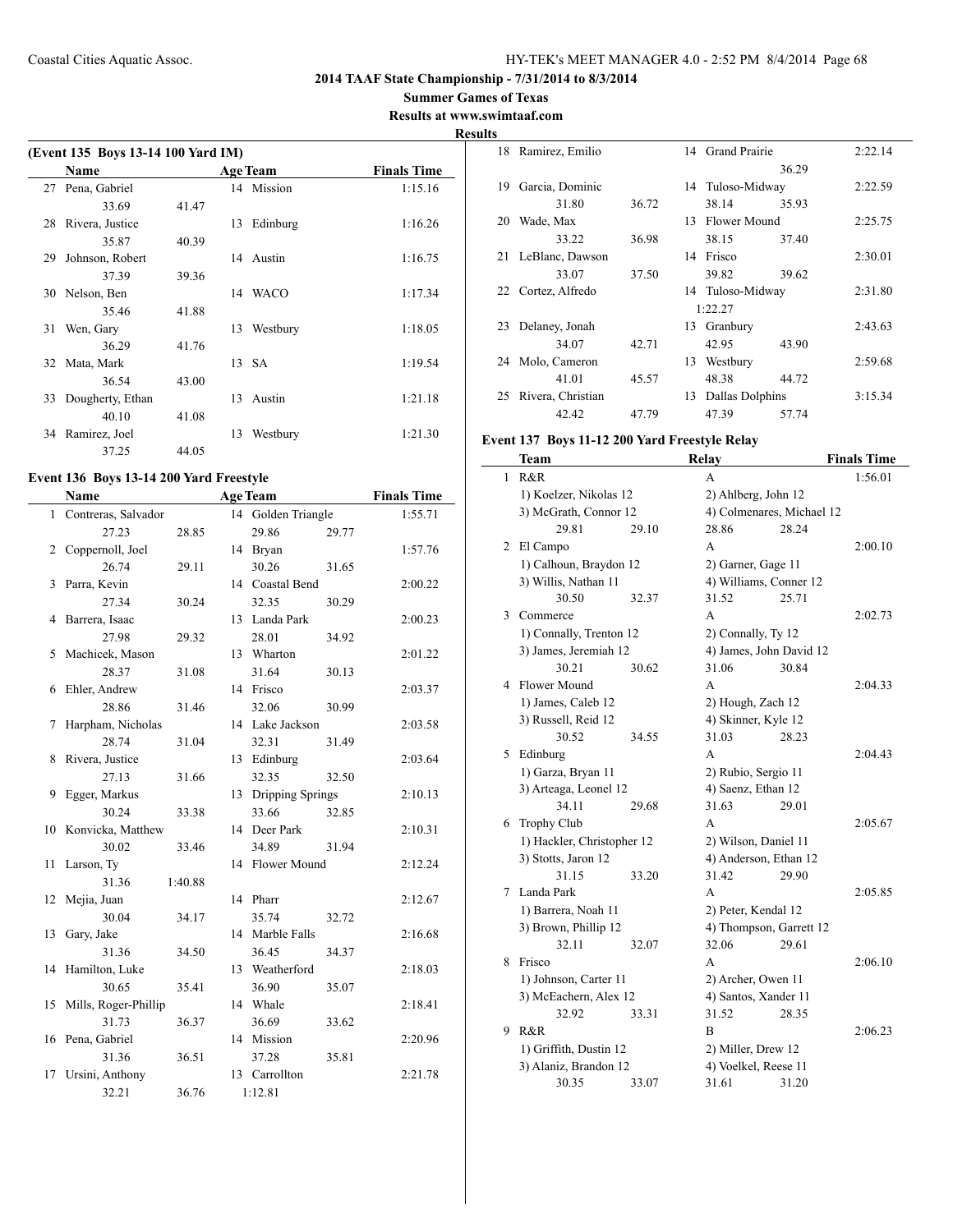**2014 TAAF State Championship - 7/31/2014 to 8/3/2014**

**Summer Games of Texas**

## **Results at www.swimtaaf.com Results**

| (Event 137 Boys 11-12 200 Yard Freestyle Relay) |                            |       |                          |         |                    |  |
|-------------------------------------------------|----------------------------|-------|--------------------------|---------|--------------------|--|
|                                                 | Team                       |       | Relay                    |         | <b>Finals Time</b> |  |
|                                                 | 10 Lake Jackson            |       | A                        |         | 2:08.06            |  |
|                                                 | 1) deValcourt, Myles 11    |       | 2) Kesler, Mason 11      |         |                    |  |
|                                                 | 3) Fugler, Zane 11         |       | 4) Steelman, Josh 12     |         |                    |  |
|                                                 | 31.83                      | 34.66 | 34.27                    | 27.30   |                    |  |
| 11                                              | Alice                      |       | A                        |         | 2:09.13            |  |
|                                                 | 1) Arizpe, Nathan 12       |       | 2) Charles, Juan 11      |         |                    |  |
|                                                 | 3) Rubio, Trae 12          |       | 4) Hinojosa, Alex 12     |         |                    |  |
|                                                 | 33.35                      | 31.33 | 32.04                    | 32.41   |                    |  |
| 12                                              | Beford                     |       | A                        |         | 2:10.84            |  |
|                                                 | 1) Maxwell, Jonathan 12    |       | 2) Conlon, Dillon 12     |         |                    |  |
|                                                 | 3) Milner, Payton 12       |       | 4) Liu, Yuzhou 12        |         |                    |  |
|                                                 | 31.86                      | 36.97 | 31.30                    | 30.71   |                    |  |
| 13                                              | Tuloso-Midway              |       | A                        |         | 2:11.02            |  |
|                                                 | 1) Bills, Michael 12       |       | 2) Dear, Taylor 11       |         |                    |  |
|                                                 | 3) Brown, Kenneth 12       |       | 4) Dorsch, Robert 12     |         |                    |  |
|                                                 | 32.47                      | 38.94 | 29.45                    | 30.16   |                    |  |
|                                                 | 14 Odem                    |       | A                        |         | 2:11.99            |  |
|                                                 | 1) Deluna III, Abelardo 12 |       | 2) Medina, Art 11        |         |                    |  |
|                                                 | 3) Cantu, Scotty 11        |       | 4) Pizana, Aaron 11      |         |                    |  |
|                                                 | 31.46                      | 32.71 | 36.07                    | 31.75   |                    |  |
| 15                                              | McAllen                    |       | A                        |         | 2:13.12            |  |
|                                                 | 1) Bazan, Aidan 11         |       | 2) Ramirez, Sammuel 11   |         |                    |  |
|                                                 | 3) Sauceda, Joseph 11      |       | 4) Lozano, Pete 12       |         |                    |  |
|                                                 | 34.43                      | 33.17 | 19.72                    | 45.80   |                    |  |
|                                                 | 16 Carrollton              |       | A                        |         | 2:13.42            |  |
|                                                 | 1) Manley, Rory 12         |       | 2) Wright, Daniel 11     |         |                    |  |
|                                                 | 3) Slaughter, Jonathan 11  |       | 4) Alvarez, Matthew 12   |         |                    |  |
|                                                 | 32.60                      | 36.01 | 35.08                    | 29.73   |                    |  |
| 17                                              | <b>SA</b>                  |       | A                        |         | 2:14.20            |  |
|                                                 | 1) Moncrief, Isaac 12      |       | 2) Reeves, Jake 12       |         |                    |  |
|                                                 | 3) Miklaucic, Anthony 11   |       | 4) Calderon, Joshua 12   |         |                    |  |
|                                                 | 30.96                      | 37.34 | 35.46                    | 30.44   |                    |  |
| 18                                              | Boerne                     |       | A                        |         | 2:14.27            |  |
|                                                 | 1) Roberts, Tyler 12       |       | 2) Froetschel, Willis 12 |         |                    |  |
|                                                 | 3) Peters, William 11      |       | 4) Maszak, Hunter 12     |         |                    |  |
|                                                 | 33.30                      | 33.82 | 36.27                    | 30.88   |                    |  |
| 19                                              | Frisco                     |       | B                        |         | 2:15.33            |  |
|                                                 | 1) Yu, Ethan 11            |       | 2) Montgomery, Hayden 11 |         |                    |  |
|                                                 | 3) Petruska, Nicholas 12   |       | 4) Backus, Carson 12     |         |                    |  |
|                                                 | 32.02                      | 35.86 | 37.24                    | 30.21   |                    |  |
| 20                                              | Flower Mound               |       | B                        |         | 2:18.37            |  |
|                                                 | 1) Sorensen, Thomas 11     |       | 2) Ortiz, Diego 11       |         |                    |  |
|                                                 | 3) Kochenower, Justin 11   |       | 4) Dreger, Evan 12       |         |                    |  |
|                                                 | 33.92                      | 36.73 | 33.83                    | 33.89   |                    |  |
| 21                                              | Granbury                   |       | A                        |         | 2:18.60            |  |
|                                                 | 1) Heiner, Jeremy 12       |       | 2) Holmgreen, Brock 12   |         |                    |  |
|                                                 | 3) Rupp, Gabe 12           |       | 4) Berry, Lawson 12      |         |                    |  |
|                                                 | 34.19                      | 35.14 | 35.71                    | 33.56   |                    |  |
| 22                                              | Midlothian                 |       | A                        |         | 2:18.81            |  |
|                                                 | 1) Howie, Isaac 11         |       | 2) Coleman, Brady 12     |         |                    |  |
|                                                 | 3) Hedgecoke, Kai 12       |       | 4) Medeiros, Michael 11  |         |                    |  |
|                                                 | 34.74                      | 14.32 | 20.66                    | 1:09.09 |                    |  |
|                                                 |                            |       |                          |         |                    |  |

| 23                  | Landa Park                                 |       | B                       |                        | 2:19.42 |
|---------------------|--------------------------------------------|-------|-------------------------|------------------------|---------|
|                     | 1) Abell, Luke 12                          |       | 2) Bock, Braden 11      |                        |         |
|                     | 3) Darlington, Preston 12                  |       | 4) Monroe, Hunter 11    |                        |         |
|                     | 34.97                                      | 37.62 | 35.59                   | 31.24                  |         |
| 24                  | Athens Cain Cent                           |       | A                       |                        | 2:20.46 |
|                     | 1) Anderson, Gage 11                       |       | 2) Bowland, Ethan 12    |                        |         |
|                     | 3) Burnett, Daniel 12                      |       | 4) Maronde, Kagan 12    |                        |         |
|                     | 35.60                                      | 35.57 | 15.56                   | 53.73                  |         |
| 25                  | Frisco                                     |       | $\mathcal{C}$           |                        | 2:24.52 |
|                     | 1) Richard, Brien 12                       |       | 2) Feeney, Tate 11      |                        |         |
|                     | 3) Garcia, Marco 12                        |       | 4) Nagles, Daniel 12    |                        |         |
|                     | 35.93                                      | 36.42 | 36.38                   | 35.79                  |         |
| 26                  | Austin                                     |       | A                       |                        | 2:25.04 |
|                     | 1) Hebda, Doug 12                          |       | 2) Castillo, Gabriel 11 |                        |         |
| 3) Aardema, Gabe 12 |                                            |       | 4) McPike, Jed 11       |                        |         |
|                     | 36.61                                      | 40.26 | 33.86                   | 34.31                  |         |
| 27                  | Austin                                     |       | B                       |                        | 2:31.33 |
|                     | 1) Simon, Till 12<br>3) Urbach, Garrett 11 |       | 2) Simon, Tristan 11    |                        |         |
|                     |                                            |       | 4) Metcalf, Philip 11   |                        |         |
|                     | 38.85                                      | 41.73 | 39.02                   | 31.73                  |         |
| 28                  | Westbury                                   |       | A                       |                        | 2:53.00 |
|                     | 1) Zhang, Shuboa 11                        |       | 2) Anzueto, Joshua 11   |                        |         |
|                     | 3) Yang, Brian 11                          |       |                         | 4) Gonzales, Jordan 12 |         |
|                     | 43.91                                      | 44.08 | 46.87                   | 38.14                  |         |
| 29                  | <b>SA</b>                                  |       | B                       |                        | 3:31.11 |
|                     | 3) Penneton, Octavian 12                   |       | 4) West, Logan 12       |                        |         |
|                     | 1:06.86                                    | 14.67 | 48.81                   | 1:20.77                |         |
|                     | Pharr                                      |       | A                       |                        | DO      |
|                     | 1) Padron, Carlos 12                       |       | 2) Renteria, RJ 11      |                        |         |
|                     | 3) Hinojosa, Melvin 12                     |       | 4) Singh, Luke 12       |                        |         |

## **Event 138 Boys 13-14 200 Yard Freestyle Relay**

|               | Team                    |       | Relay                    |                       | <b>Finals Time</b> |
|---------------|-------------------------|-------|--------------------------|-----------------------|--------------------|
| $\mathbf{1}$  | Lake Jackson            |       | A                        |                       | 1:39.98            |
|               | 1) Harpham, Nicholas 14 |       | 2) Yates, Cameron 14     |                       |                    |
|               | 3) Johnson, Kane 14     |       |                          | 4) Kuettel, Jack 14   |                    |
|               | 24.15                   | 25.87 | 25.50                    | 24.46                 |                    |
| $\mathcal{D}$ | R&R                     |       | A                        |                       | 1:40.01            |
|               | 1) Koelzer, William 14  |       | 2) Kvinta, Mark 14       |                       |                    |
|               | 3) Perez, William 14    |       |                          | 4) Miller, Brayden 14 |                    |
|               | 25.74                   | 25.45 | 25.29                    | 23.53                 |                    |
| $\mathbf{3}$  | Wharton                 |       | A                        |                       | 1:42.57            |
|               | 1) Harbaugh, Joel 14    |       | 2) Alcalar, Christian 13 |                       |                    |
|               | 3) Goudeau, Hunter 13   |       | 4) Machicek, Mason 13    |                       |                    |
|               | 25.96                   | 25.28 | 25.90                    | 25.43                 |                    |
| 4             | Deer Park               |       | A                        |                       | 1:45.72            |
|               | 1) Lyons, Drew 14       |       | 2) Konvicka, Matthew 14  |                       |                    |
|               | 3) Titus, Wilder 14     |       | 4) Lewis, Jared 14       |                       |                    |
|               | 25.85                   | 28.33 | 25.64                    | 25.90                 |                    |
| 5             | <b>Trophy Club</b>      |       | A                        |                       | 1:46.96            |
|               | 1) Caebert, Ryan 14     |       | 2) Fazakerley, Drew 14   |                       |                    |
|               | 3) Stotts, Case 13      |       | 4) Mounce, Nick 14       |                       |                    |
|               | 25.88                   | 25.18 | 28.25                    | 27.65                 |                    |